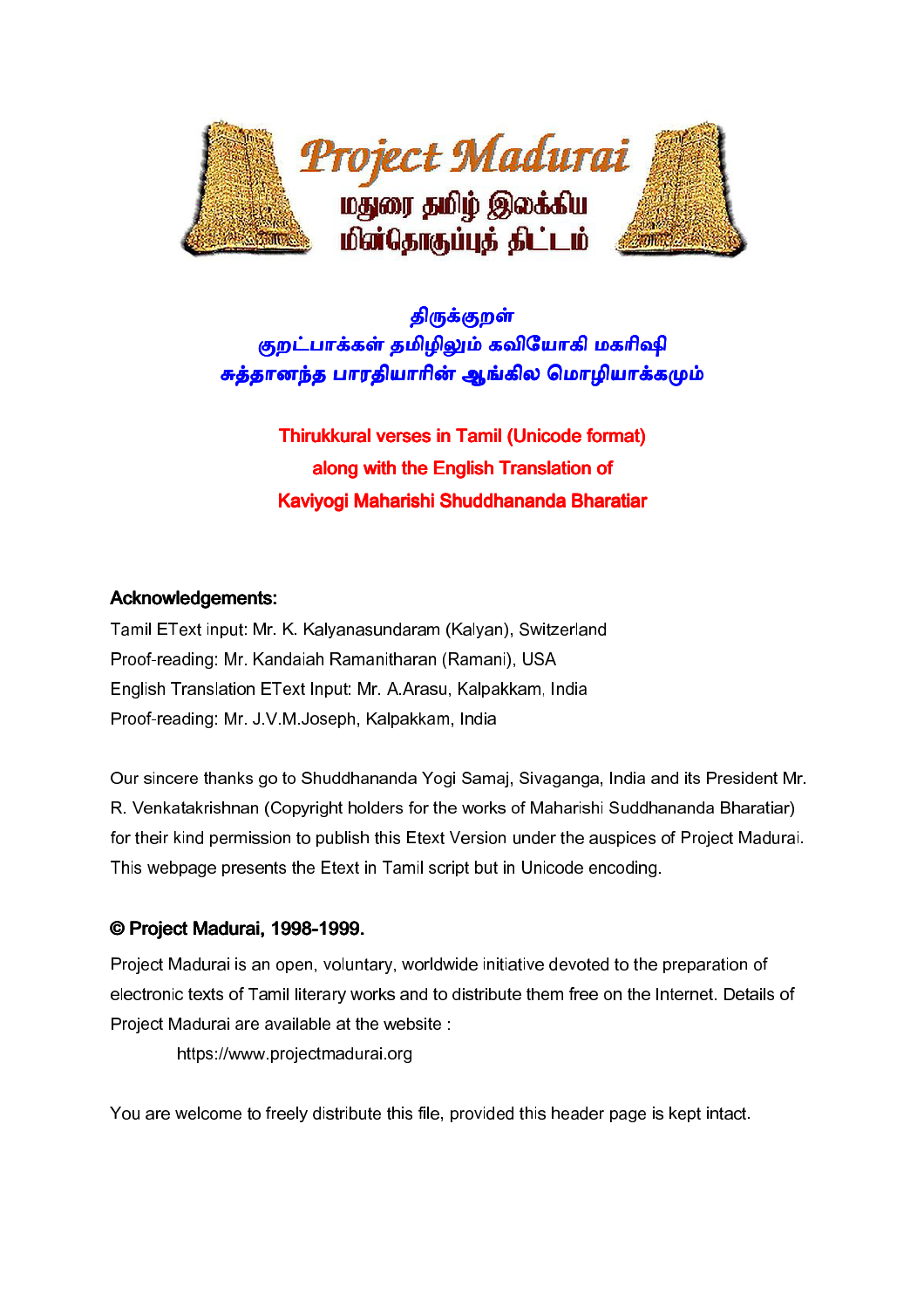# திருக்குறள் குறட்பாக்கள் தமிழிலும் கவியோகி மகரிஷி சுத்தானந்த பாரதியாரின் ஆங்கில மொழியாக்கமும்

### 1. அறத்துப்பால் - Part I - VIRTUE

### 1.1 பாயிரம் - PREFACE

|   | கடவுள் வாழ்த்து   | The praise of God     |
|---|-------------------|-----------------------|
| 2 | வான் சிறப்பு      | The blessing of Rain  |
| 3 | நீத்தார் பெருமை   | The merit of Ascetics |
| 4 | அறன் வலியுறுத்தல் | The power of virtue   |

### 1.2 இல்லறவியல் - DOMESTIC VIRTUE

| 5.  | இல்வாழ்க்கை         | <b>Married Life</b>             |
|-----|---------------------|---------------------------------|
| 6.  | வாழ்க்கைத் துணைநலம் | The worth of a wife             |
| 7.  | மக்கட்பேறு          | The wealth of children          |
| 8.  | அன்புடைமை           | Loving-kindness                 |
| 9.  | விருந்தோம்பல்       | Hospitality                     |
| 10. | இனியவை கூறல்        | Sweet words                     |
| 11. | செய்ந்நன்றி அறிதல்  | Gratitude                       |
| 12. | நடுநிலைமை           | Equity                          |
| 13. | அடக்கமுடைமை         | Self-control                    |
| 14. | ஒழுக்கமுடைமை        | Good decorum                    |
| 15. | பிறனில் விழையாமை    | Against coveting another's wife |
| 16. | பொறையுடைமை          | Forgiveness                     |
| 17. | அழுக்காறாமை         | Avoid envy                      |
| 18. | வெஃகாமை             | Against covetousness            |
| 19. | புறங்கூறாமை         | Against slander                 |
| 20. | பயனில சொல்லாமை      | Against vain speaking           |
| 21. | தீவினையச்சம்        | Fear of sin                     |
| 22. | ஒப்புரவறிதல்        | Duty to society                 |
| 23. | ஈகை                 | Charity                         |
| 24. | புகழ்               | Renown                          |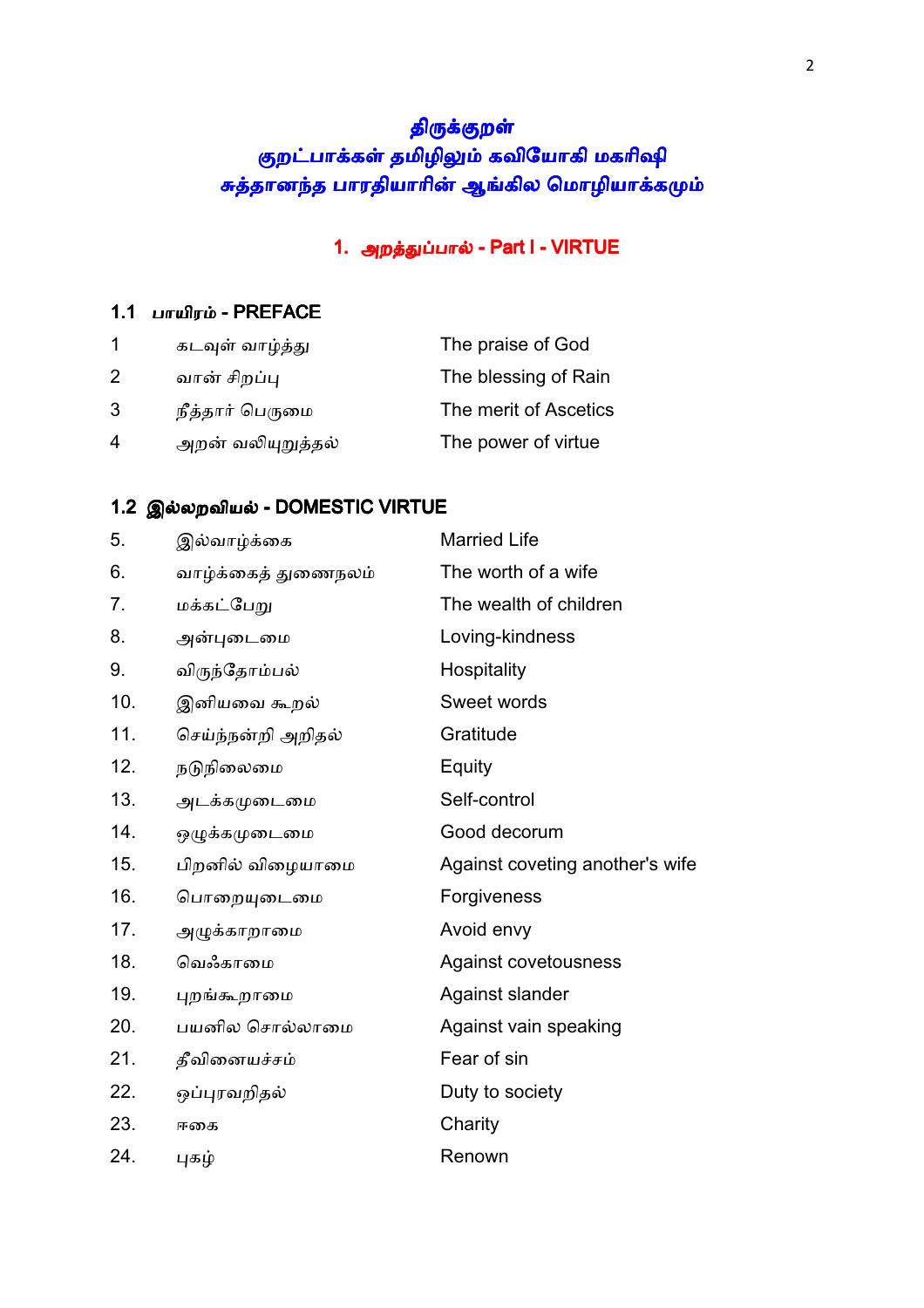# 1.3 துறவறவியல் - ASCETIC VIRTUE

| 25 | அருளுடைமை      | Compassion                 |
|----|----------------|----------------------------|
| 26 | புலால்மறுத்தல் | Abstinence from flesh      |
| 27 | தவம்           | Penance                    |
| 28 | கூடாஒழுக்கம்   | Imposture                  |
| 29 | கள்ளாமை        | The absence of fraud       |
| 30 | வாய்மை         | Veracity                   |
| 31 | வெகுளாமை       | Restraining anger          |
| 32 | இன்னா செய்யாமை | non-violence               |
| 33 | கொல்லாமை       | Non-killing                |
| 34 | நிலையாமை       | Instability                |
| 35 | துறவு          | Renunciation               |
| 36 | மெய்யுணர்தல்   | <b>Truth consciousness</b> |
| 37 | அவா அறுத்தல்   | Curbing of desire          |
| 38 | ஊழ்            | Destiny                    |
|    |                |                            |

2. பொருட்பால்- Part II - WEALTH

# 2.1 அரசியல்-Royalty

-------

| 39 | இறைமாட்சி              | The grandeur of monarchy      |
|----|------------------------|-------------------------------|
| 40 | கல்வி                  | Education                     |
| 41 | கல்லாமை                | Non-learning                  |
| 42 | கேள்வி                 | Listening                     |
| 43 | அறிவுடைமை              | The possession of knowledge   |
| 44 | குற்றங்கடிதல்          | Avoiding faults               |
| 45 | பெரியாரைத் துணைக்கோடல் | Gaining great men's help      |
| 46 | சிற்றினஞ் சேராமை       | Avoiding mean company         |
| 47 | தெரிந்து செயல்வகை      | Deliberation before action    |
| 48 | வலியறிதல்              | Judging strength              |
| 49 | காலம் அறிதல்           | Knowing proper time           |
| 50 | இடன் அறிதல்            | Judging the place             |
| 51 | தெரிந்து தெளிதல்       | Testing of men for confidence |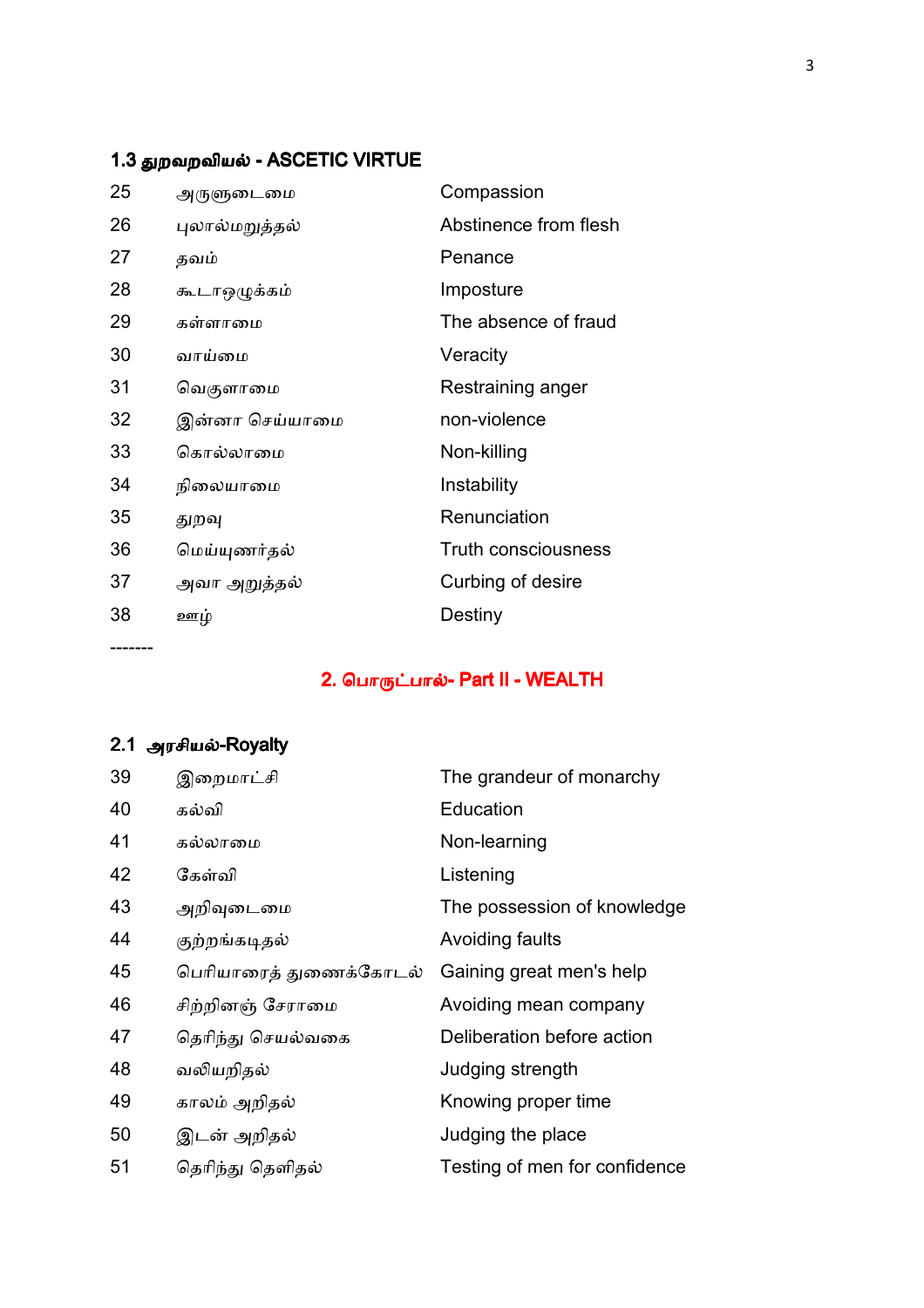| 52 | தெரிந்து வினையாடல்     | Testing and entrusting |
|----|------------------------|------------------------|
| 53 | சுற்றந்தழால்           | Cherishing kinsmen     |
| 54 | பொச்சாவாமை             | Unforgetfulness        |
| 55 | செங்கோன்மை             | Just government        |
| 56 | கொடுங்கோன்மை           | The cruel tyranny      |
| 57 | வெருவந்த செய்யாமை      | Avoiding terrorism     |
| 58 | கண்ணோட்டம்             | Benign looks           |
| 59 | ஒற்றாடல்               | Espionage              |
| 60 | <u>ஊக்கம் உடைமை</u>    | Energy                 |
| 61 | மடியின்மை              | Freedom from sloth     |
| 62 | ஆள்வினை உடைமை          | Manly effort           |
| 63 | டுக்கண் அழியாமை<br>(୭) | Hope in mishap         |
|    |                        |                        |

# 2.2 அமைச்சியல் - STATE CABINET

| 64 | அமைச்சு                | <b>Ministers</b>        |
|----|------------------------|-------------------------|
| 65 | சொல்வன்மை              | Power of speech         |
| 66 | வினைத்தூய்மை           | Purity of action        |
| 67 | வினைத்திடபம்           | Powerful acts           |
| 68 | வினைசெயல்வகை           | Modes of action         |
| 69 | தூது                   | The embassy             |
| 70 | மன்னரைச் சேர்ந்தொழுகல் | Walk with kings         |
| 71 | குறிப்பறிதல்           | Divining the mind       |
| 72 | அவை அறிதல்             | Judging the audience    |
| 73 | அவை அஞ்சாமை            | Courage before councils |

# 2.3 அரணியல், கூழியல், படையியல் - POLITICS

| 74 | நாடு            | The country          |
|----|-----------------|----------------------|
| 75 | அரண்            | <b>Fortress</b>      |
| 76 | பொருள் செயல்வகை | Way of making wealth |
| 77 | படையாட்சி       | The glory of army    |
| 78 | படைச்செருக்கு   | Military pride       |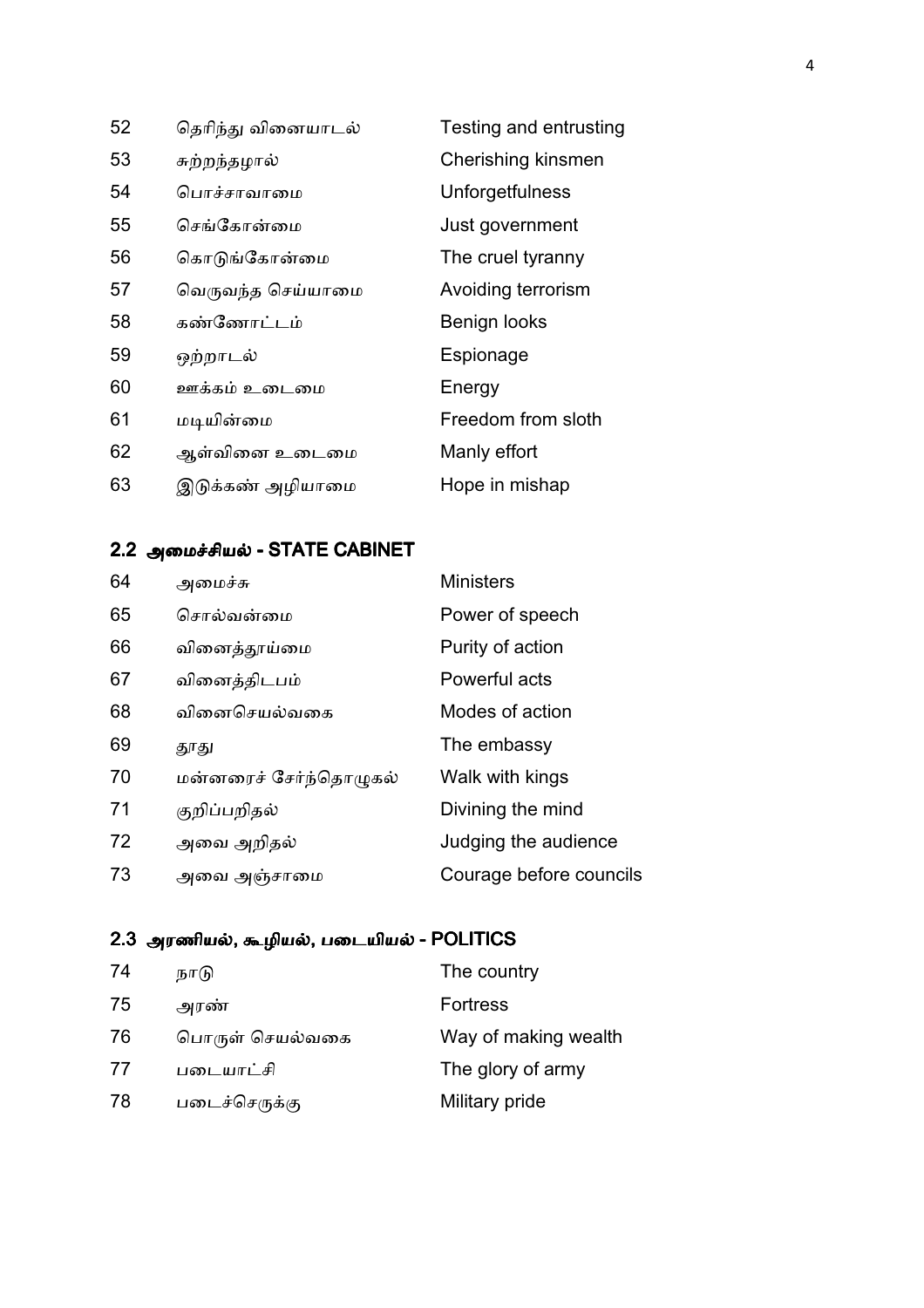# 2.4 நட்பியல் - ALLIANCE

| 79 | நட்பு              | Friendship                |
|----|--------------------|---------------------------|
| 80 | நட்பாராய்தல்       | <b>Testing friendship</b> |
| 81 | பழைமை              | Intimacy                  |
| 82 | தீநட்பு            | <b>Bad friendship</b>     |
| 83 | கூடாநட்பு          | False friendship          |
| 84 | பேதமை              | Folly                     |
| 85 | புலலறிவான்மை       | Petty conceit             |
| 86 | இகல்               | Hatred                    |
| 87 | பகைமாட்சி          | Noble hostility           |
| 88 | பகைத்திறம் தெரிதல் | Apparising enemies        |
| 89 | உட்பகை             | Secret foe                |
| 90 | பெரியாரைப்பிழையாமை | Offend not the great      |
| 91 | பெண்வழிச்சேறல்     | Being led by women        |
| 92 | வரைவின் மகளிர்     | Wanton women              |
| 93 | கள்ளுண்ணாமை        | Not drinking liquor       |
| 94 | சூது               | Gambling                  |
| 95 | மருந்து            | Medicine                  |

# 2.5 ஒழிபியல் - MISCELLANEOUS

----------

| 97  | மானம்             | Honour                   |
|-----|-------------------|--------------------------|
| 98  | பெருமை            | Greatness                |
| 99  | சான்றாண்மை        | Sublimity                |
| 100 | பண்புடைமை         | Courtesy                 |
| 101 | நன்றியில் செல்வம் | <b>Futile wealth</b>     |
| 102 | நாணுடைமை          | Sensitiveness to shame   |
| 103 | குடிசெயல் வகை     | Promoting family welfare |
| 104 | உழவு              | Farming                  |
| 105 | நல்குரவு          | Poverty                  |
| 106 | இரவு              | Asking                   |
| 107 | இரவச்சம்          | Dread of beggary         |
| 108 | கயமை              | <b>Meanness</b>          |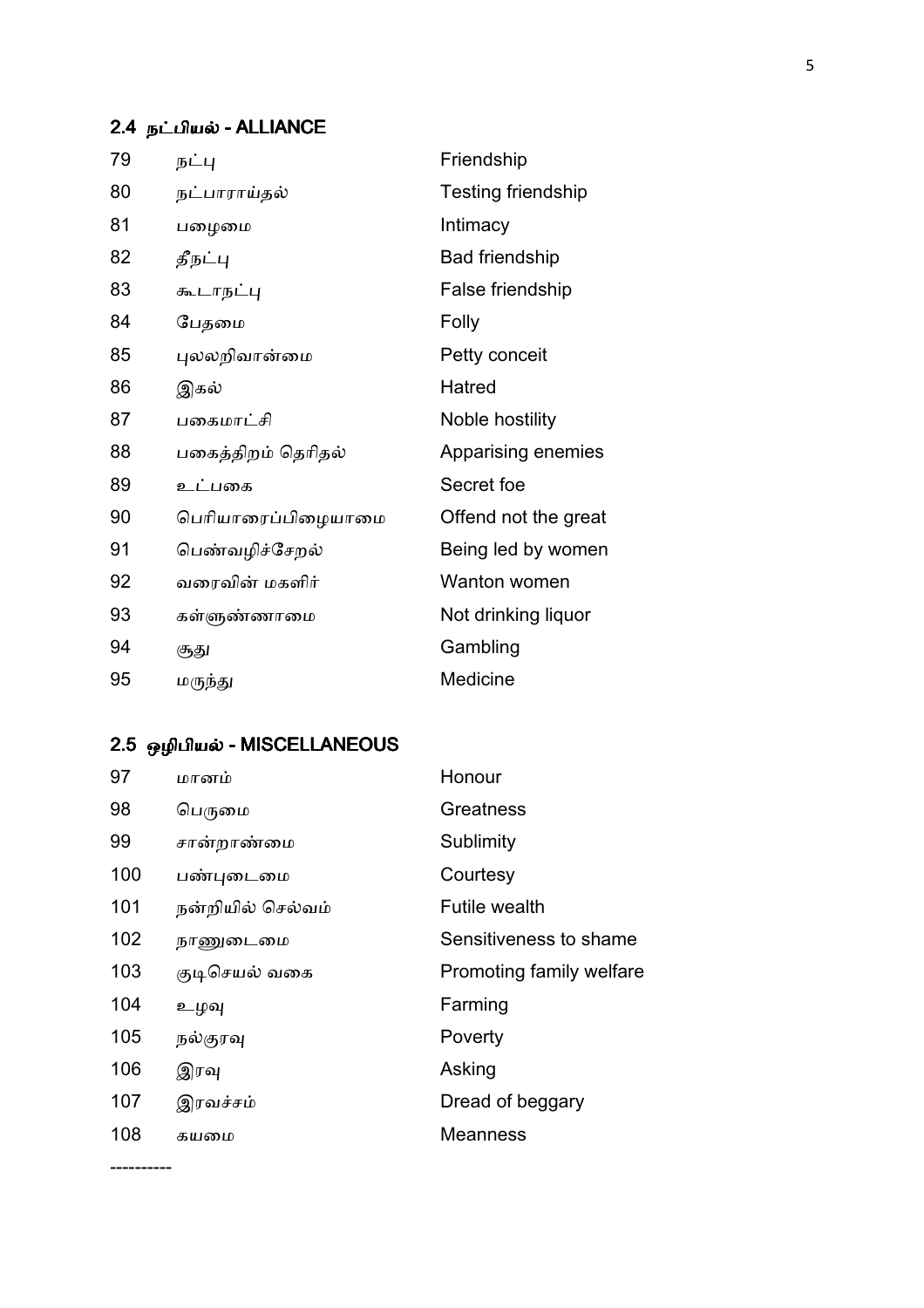### 3. இன்பத்துப்பால்- Part III - NATURE OF LOVE

### 3.1. களவியல் - ON SECRET OF MARRIAGE

| 109 | தகையணங்குறுத்தல்     | Beauty's dart          |
|-----|----------------------|------------------------|
| 110 | குறிப்பறிதல்         | Signs speak the heart  |
| 111 | புணர்ச்சி மகிழ்தல்   | <b>Embrace bliss</b>   |
| 112 | நலம் புனைந்துரைத்தல் | <b>Beauty extolled</b> |
| 113 | காதற் சிறப்புரைத்தல் | Love's excellence      |
| 114 | நாணுத் துறவுரைத்தல்  | Decorum defied         |
| 115 | அலர் அறிவுறுத்தல்    | Public clamour         |

### 3.2. கற்பியல் - CHASTE WEDDED LOVE

-------------

| 116 | பிரிவாற்றாமை        | Pangs of separation            |
|-----|---------------------|--------------------------------|
| 117 | படர்மெலிந்திரங்கல்  | Wailing of pining love         |
| 118 | கண்விதுப்பழிதல்     | Wasteful look for wistful love |
| 119 | பசப்புறு பருவரல்    | Wailing over pallor            |
| 120 | தனிப்படர் மிகுதி    | Pining alone                   |
| 121 | நினைந்தவர் புலம்பல் | Sad memories                   |
| 122 | கனவுநிலை உரைத்தல்   | Dream visions                  |
| 123 | பொழுதுகண்டிரங்கல்   | Eventide sigh                  |
| 124 | உறுப்புநலன் அழிதல்  | Limbs languish                 |
| 125 | நெஞ்சொடு கிளத்தல்   | Soliloquy                      |
| 126 | நிறையழிதல்          | Reserve lost                   |
| 127 | அவர்வயின் விதும்பல் | Mutual yearning                |
| 128 | குறிப்பறிவுறுத்தல்  | Feeling surmised               |
| 129 | புணர்ச்சி விதும்பல் | Longing for reunion            |
| 130 | நெஞ்சொடு புலத்தல்   | Chiding the heart              |
| 131 | புலவி               | <b>Bouderic</b>                |
| 132 | புலவி நுணுக்கம்     | Feigned anger                  |
| 133 | ஊடலுவகை             | Sulking charm                  |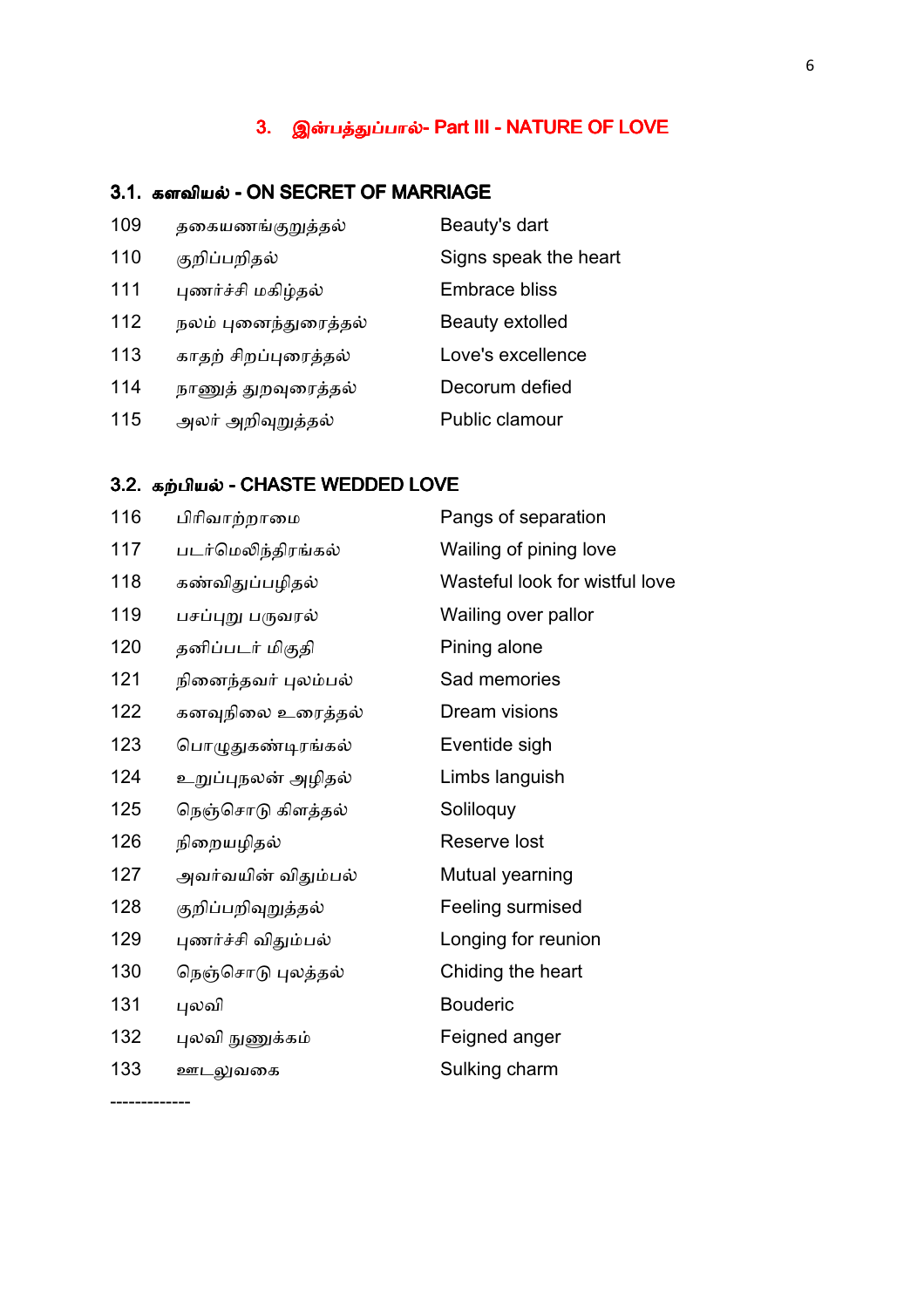# 1. அறத்துப்பால் - The Praise of God / 1.1 பாயிரவியல் Preface 1. கடவுள் வாழ்த்து - The Praise of God

| 1. அகர முதல எழுத்தெல்லாம் ஆதி                  |              |
|------------------------------------------------|--------------|
| பகவன் முதற்றே உலகு                             |              |
| 'A' leads letters; the Ancient Lord            |              |
| Leads and lords the entire world.              | 1            |
| 2. கற்றதனா லாய பயனென்கொல் வாலறிவன்             |              |
| நற்றாள் தொழாஅர் எனின்                          |              |
| That lore is vain which does not fall          |              |
| At His good feet who knoweth all.              | $\mathbf{2}$ |
| 3. மலர்மிசை ஏகினான் மாணடி சேர்ந்தார்           |              |
| நிலமிசை நீடுவாழ் வார்                          |              |
| Long they live on earth who gain               |              |
| The feet of God in florid brain.               | 3            |
| 4. வேண்டுதல் வேண்டாமை இலர்ன்அடி சேர்ந்தார்க்கு |              |
| யாண்டும் இடும்பை இல                            |              |
| Who hold His feet who likes nor loathes        |              |
| Are free from woes of human births.            | 4            |
| 5. இருள்சேர் இருவினையும் சேரா இறைவன்           |              |
| பொருள்சேர் புகழ்புரிந்தார் மாட்டு              |              |
| God's praise who tell, are free from right     |              |
| And wrong, the twins of dreaming night.        | 5            |
| 6. பொறிவாயில் ஐந்தவித்தான் பொய்தீர் ஒழுக்க     |              |
| நெறிநின்றார் நீடுவாழ் வார்                     |              |
| They prosper long who walk His way             |              |
| Who has the senses signed away.                | 6            |
|                                                |              |

7. தனக்குஉவமை இல்லாதான் தாள்சேர்ந்தார்க்கு கல்லால் மனக்கவலை மாற்றல் அரிது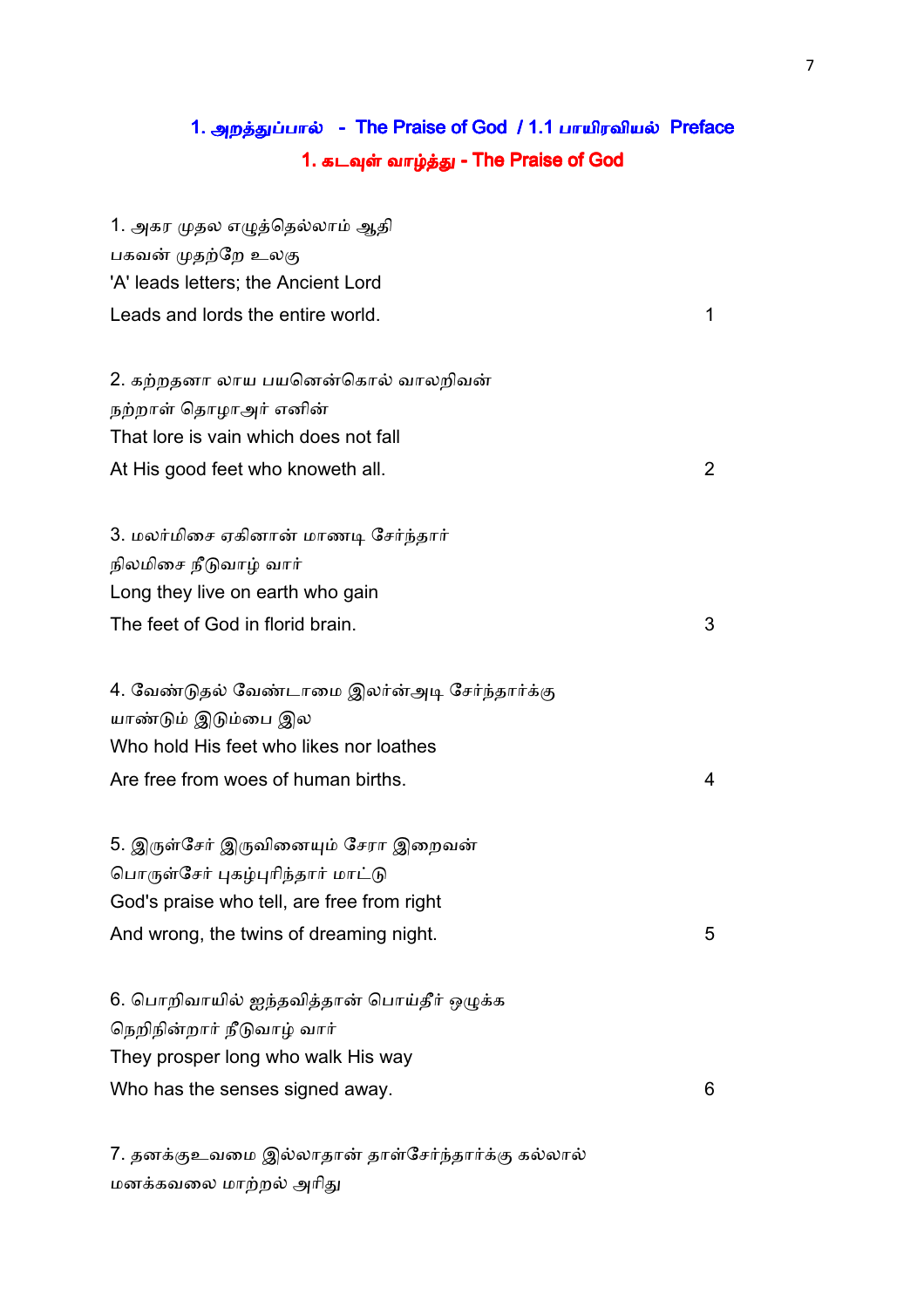| His feet, whose likeness none can find,                             |                 |
|---------------------------------------------------------------------|-----------------|
| Alone can ease the anxious mind.                                    | 7               |
| 8. அறவாழி அந்தணன் தாள்சேர்ந்தார்க் கல்லால்<br>பிறவாழி நீந்தல் அரிது |                 |
| Who swims the sea of vice is he                                     |                 |
| Who clasps the feet of Virtue's sea.                                | 8               |
| 9. கோளில் பொறியில் குணமிலவே எண்குணத்தான்                            |                 |
| தாளை வணங்காத் தலை.                                                  |                 |
| Like senses stale that head is vain                                 |                 |
| Which bows not to Eight-Virtued Divine.                             | 9               |
| 10. பிறவிப் பெருங்கடல் நீந்துவர் நீந்தார்                           |                 |
| இறைவன் அடிசேரா தார்                                                 |                 |
| The sea of births they alone swim                                   |                 |
| Who clench His feet and cleave to Him.                              | 10              |
|                                                                     |                 |
| 2. வான் சிறப்பு. - The blessing of Rain                             |                 |
| 1. வான்நின்று உலகம் வழங்கி வருதலால்                                 |                 |
| தான்அமிழ்தம் என்றுணரற் பாற்று                                       |                 |
| The genial rain ambrosia call:                                      |                 |
| The world but lasts while rain shall fall.                          | 11              |
| 2. துப்பார்க்குத் துப்பாய துப்பாக்கித் துப்பார்க்குத்               |                 |
| துப்பாய தூஉம் மழை                                                   |                 |
| The rain begets the food we eat                                     |                 |
| And forms a food and drink concrete.                                | 12 <sup>2</sup> |
| 3. விண்இன்று பொய்ப்பின் விரிநீர் வியனுலகத்து                        |                 |
| உள்நின்று உடற்றும் பசி                                              |                 |
| Let clouds their visits stay, and dearth                            |                 |
| Distresses all the sea-girt earth.                                  | 13              |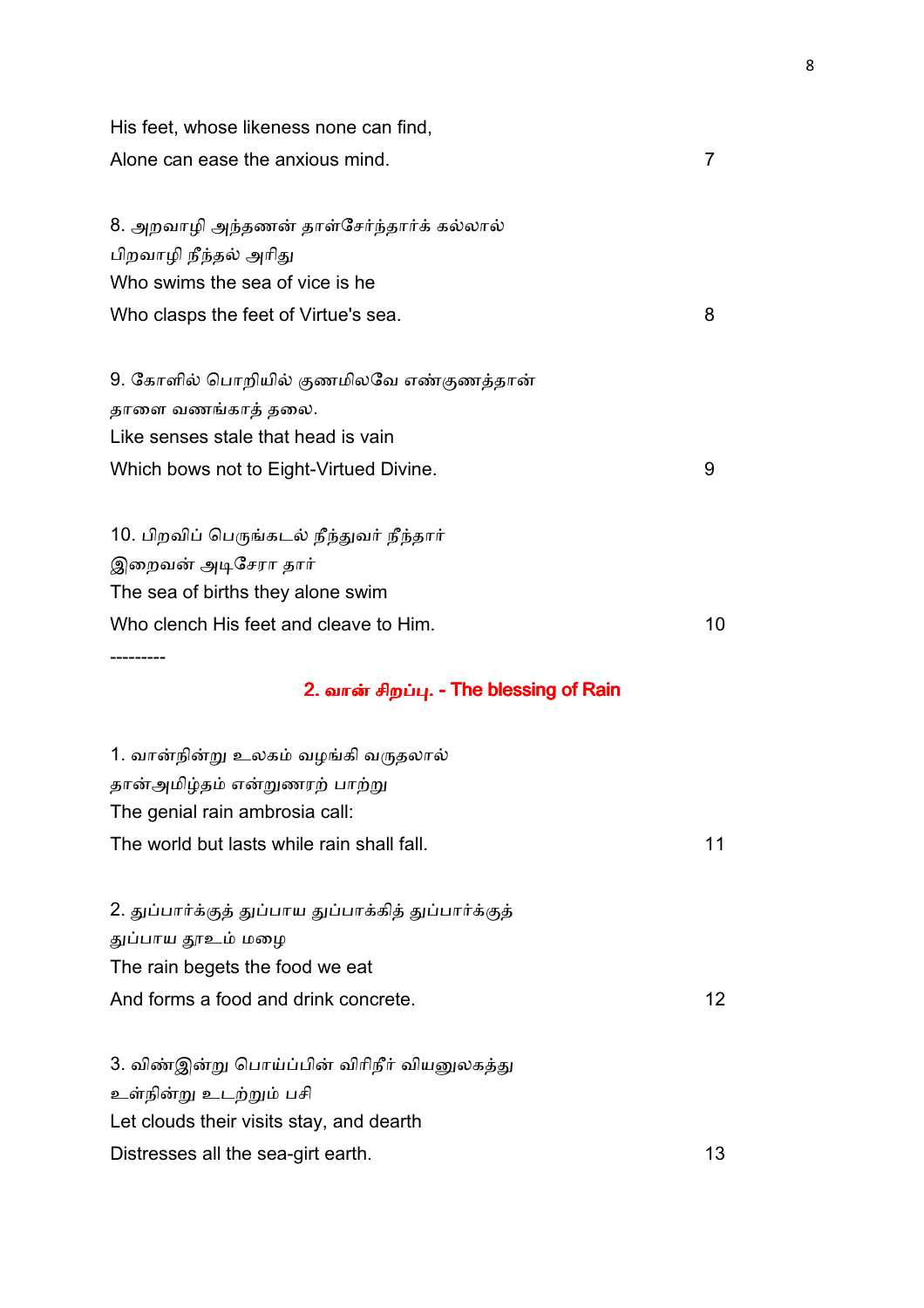| 4. ஏரின் உழாஅர் உழவர் புயலென்னும்                 |                 |
|---------------------------------------------------|-----------------|
| வாரி வளங்குன்றிக் கால்                            |                 |
| Unless the fruitful shower descend,               |                 |
| The ploughman's sacred toil must end.             | 14              |
| 5. கெடுப்பதூஉங் கெட்டார்க்குச் சார்வாய்மற் றாங்கே |                 |
| எடுப்பதூஉம் எல்லாம் மழை                           |                 |
| Destruction it may sometimes pour,                |                 |
| But only rain can life restore.                   | 15 <sub>1</sub> |
| 6. விசும்பின் துளிவீழின் அல்லால்மற் றாங்கே        |                 |
| பசும்புல் தலைகாண்பு அரிது                         |                 |
| No grassy blade its head will rear,               |                 |
| If from the cloud no drop appear.                 | 16              |
| 7. நெடுங்கடலும் தன்நீர்மை குன்றும் தடிந்தெழிலி    |                 |
| தான்நல்கா தாகி விடின்                             |                 |
| The ocean's wealth will waste away,               |                 |
| Except the cloud its stores repay.                | 17              |
| 8. சிறப்பொடு பூசனை செல்லாது வானம்                 |                 |
| வறக்குமேல் வானோர்க்கும் ஈண்டு                     |                 |
| The earth, beneath a barren sky,                  |                 |
| Would offerings for the gods deny.                | 18              |
| 9. தானம் தவம்இரண்டும் தங்கா வியன்உலகம்            |                 |
| வானம் வழங்கா தெனின்.                              |                 |
| Were heaven above to fail below                   |                 |
| Nor alms nor penance earth would show.            | 19              |
| 10. நீர்இன்று அமையாது உலகெனின் யார்யார்க்கும்     |                 |
| வான்இன்று அமையாது ஒழுக்கு                         |                 |
| Water is life that comes from rain                |                 |
| Sans rain our duties go in vain.                  | 20              |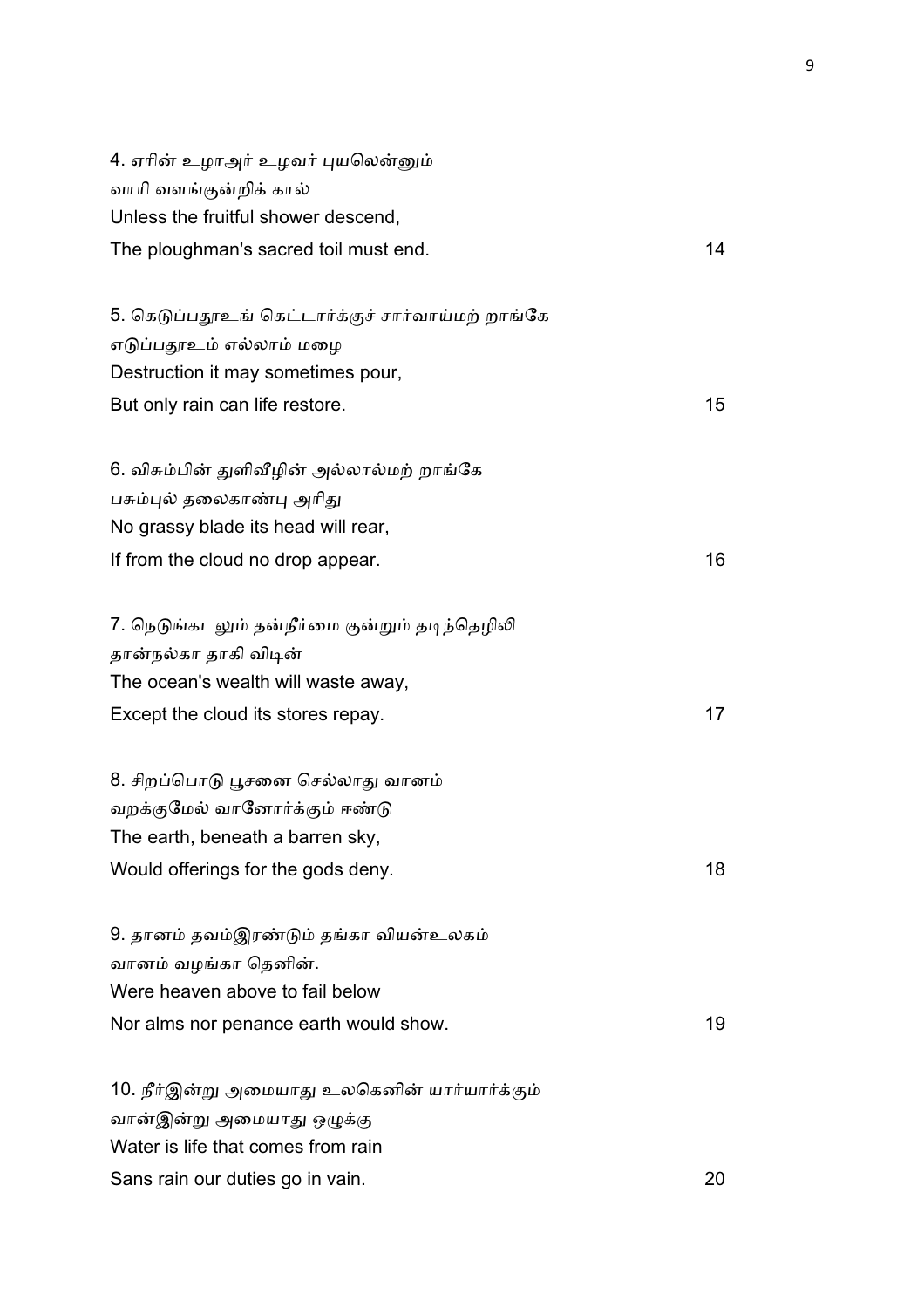# 3. நீத்தார் பெருமை - The merit of Ascetics

--------

| 1. ஒழுக்கத்து நீத்தார் பெருமை விழுப்பத்து                                                                                                                                                                                                                                                                                                         |    |
|---------------------------------------------------------------------------------------------------------------------------------------------------------------------------------------------------------------------------------------------------------------------------------------------------------------------------------------------------|----|
| வேண்டும் பனுவல் துணிவு                                                                                                                                                                                                                                                                                                                            |    |
| No merit can be held so high                                                                                                                                                                                                                                                                                                                      |    |
| As theirs who sense and self deny.                                                                                                                                                                                                                                                                                                                | 21 |
| 2. துறந்தார் பெருமை துணைக்கூறின் வையத்து                                                                                                                                                                                                                                                                                                          |    |
| இறந்தாரை எண்ணிக்கொண் டற்று                                                                                                                                                                                                                                                                                                                        |    |
| To con ascetic glory here                                                                                                                                                                                                                                                                                                                         |    |
| Is to count the dead upon the sphere.                                                                                                                                                                                                                                                                                                             | 22 |
| 3. இருமை வகைதெரிந்து ஈண்டுஅறம் பூண்டார்                                                                                                                                                                                                                                                                                                           |    |
| பெருமை பிறங்கிற்று உலகு                                                                                                                                                                                                                                                                                                                           |    |
| No lustre can with theirs compare                                                                                                                                                                                                                                                                                                                 |    |
| Who know the right and virtue wear.                                                                                                                                                                                                                                                                                                               | 23 |
| 4. உரனென்னும் தோட்டியான் ஓரைந்தும் காப்பான்                                                                                                                                                                                                                                                                                                       |    |
| வரன்என்னும் வைப்பிற்கோர் வித்து                                                                                                                                                                                                                                                                                                                   |    |
| With hook of firmness to restrain                                                                                                                                                                                                                                                                                                                 |    |
| The senses five, is heaven to gain.                                                                                                                                                                                                                                                                                                               | 24 |
| 5. ஐந்தவித்தான் ஆற்றல் அகல்விசும்பு ளார்கோமான்                                                                                                                                                                                                                                                                                                    |    |
| இந்திரனே சாலுங் கரி                                                                                                                                                                                                                                                                                                                               |    |
| Indra himself has cause to say                                                                                                                                                                                                                                                                                                                    |    |
| How great the power ascetics' sway.                                                                                                                                                                                                                                                                                                               | 25 |
| 6. செயற்கரிய செய்வார் பெரியர் சிறியர்                                                                                                                                                                                                                                                                                                             |    |
| செயற்கரிய செய்கலா தார்                                                                                                                                                                                                                                                                                                                            |    |
| The small the paths of ease pursue                                                                                                                                                                                                                                                                                                                |    |
| The great achieve things rare to do.                                                                                                                                                                                                                                                                                                              | 26 |
| $7$ $\pm$ $\infty$ $\infty$ $\pi$ <sup>0</sup> $\infty$ $\infty$ $\pi$ $\infty$ $\infty$ $\infty$ $\infty$ $\infty$ $\infty$ $\infty$ $\infty$ $\infty$ $\infty$ $\infty$ $\infty$ $\infty$ $\infty$ $\infty$ $\infty$ $\infty$ $\infty$ $\infty$ $\infty$ $\infty$ $\infty$ $\infty$ $\infty$ $\infty$ $\infty$ $\infty$ $\infty$ $\infty$ $\in$ |    |

7. சுவைஒளி ஊறுஓசை நாற்றமென்று ஐந்தின் வகைதெரிவான் கட்டே உலகு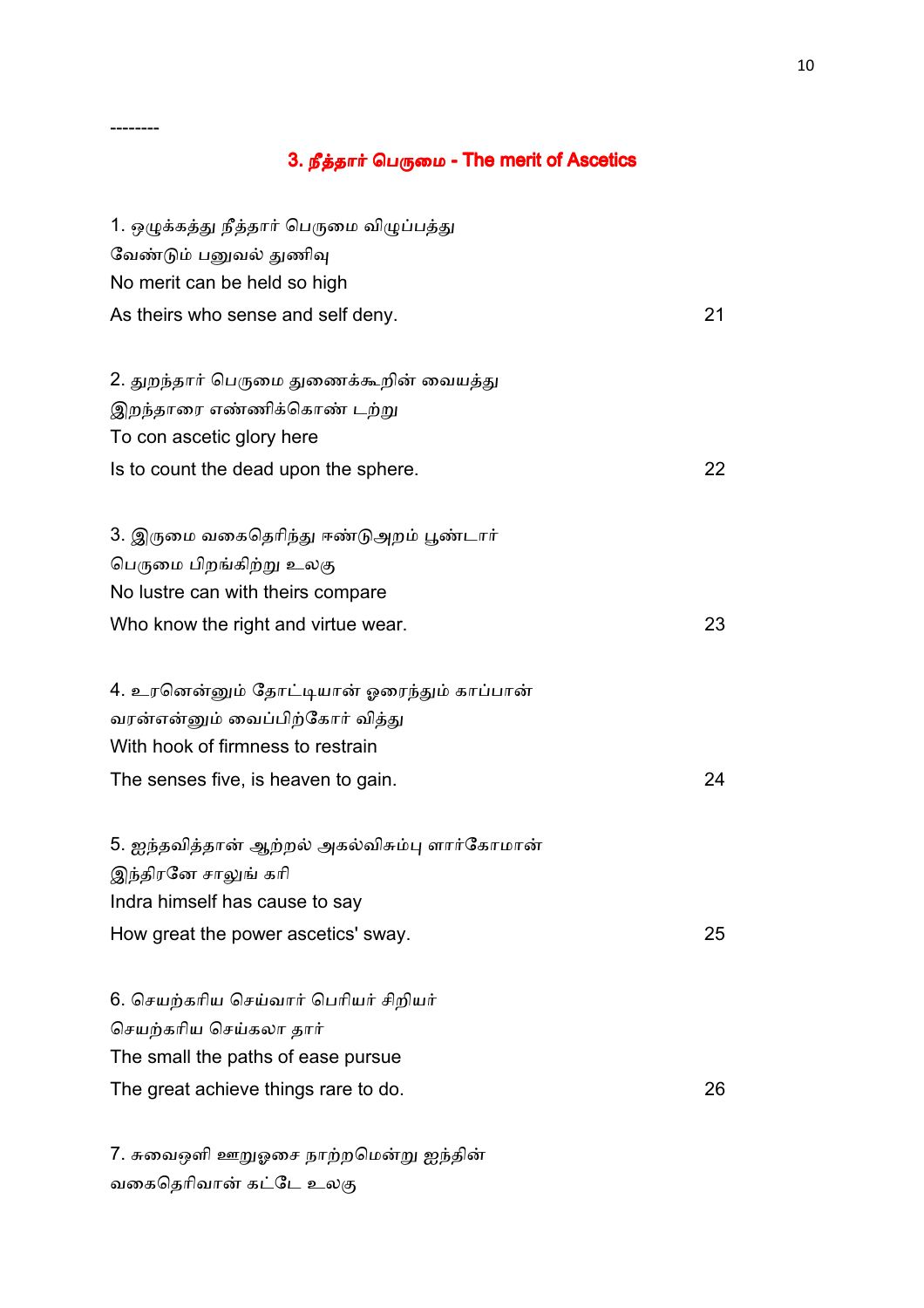| They gain the world, who grasp and tell<br>Of taste, sight, hearing, touch and smell. | 27 |
|---------------------------------------------------------------------------------------|----|
| 8. நிறைமொழி மாந்தர் பெருமை நிலத்து                                                    |    |
| மறைமொழி காட்டி விடும்                                                                 |    |
| Full-worded men by what they say,                                                     |    |
| Their greatness to the world display.                                                 | 28 |
| 9. குணமென்னும் குன்றேறி நின்றார் வெகுளி                                               |    |
| கணமேயுங் காத்தல் அரிது.                                                               |    |
| Their wrath, who've climb'd the mount of good,                                        |    |
| Though transient, cannot be withstood.                                                | 29 |
| 10. அந்தணர் என்போர் அறவோர்மற் றெவ்வுயிர்க்கும்                                        |    |
| செந்தண்மை பூண்டொழுக லான்                                                              |    |
| With gentle mercy towards all,                                                        |    |
| The sage fulfils the vitue's call.                                                    | 30 |
| ----------                                                                            |    |
| 4. அறன்வலியுறுத்தல் - The power of virtue                                             |    |
| 1. சிறப்புஈனும்; செல்வமும் ஈனும்; அறத்தினுஉங்கு                                       |    |
| ஆக்கம் எவனோ உயிர்க்கு                                                                 |    |
| From virtue weal and wealth outflow;                                                  |    |
| What greater good can mankind know?                                                   | 31 |
| 2. அறத்தின் ஊங்கு ஆக்கமும் இல்லை; அதனை                                                |    |
| மறத்தலின் ஊங்குஇல்லை கேடு                                                             |    |
| Virtue enhances joy and gain;                                                         |    |
| Forsaking it is fall and pain.                                                        | 32 |
| 3. ஒல்லும் வகையான் அறவினை ஓவாதே                                                       |    |
| செல்லும்வா யெல்லாஞ் செயல்                                                             |    |
| Perform good deeds as much you can                                                    |    |
| Always and everywhere, o man!                                                         | 33 |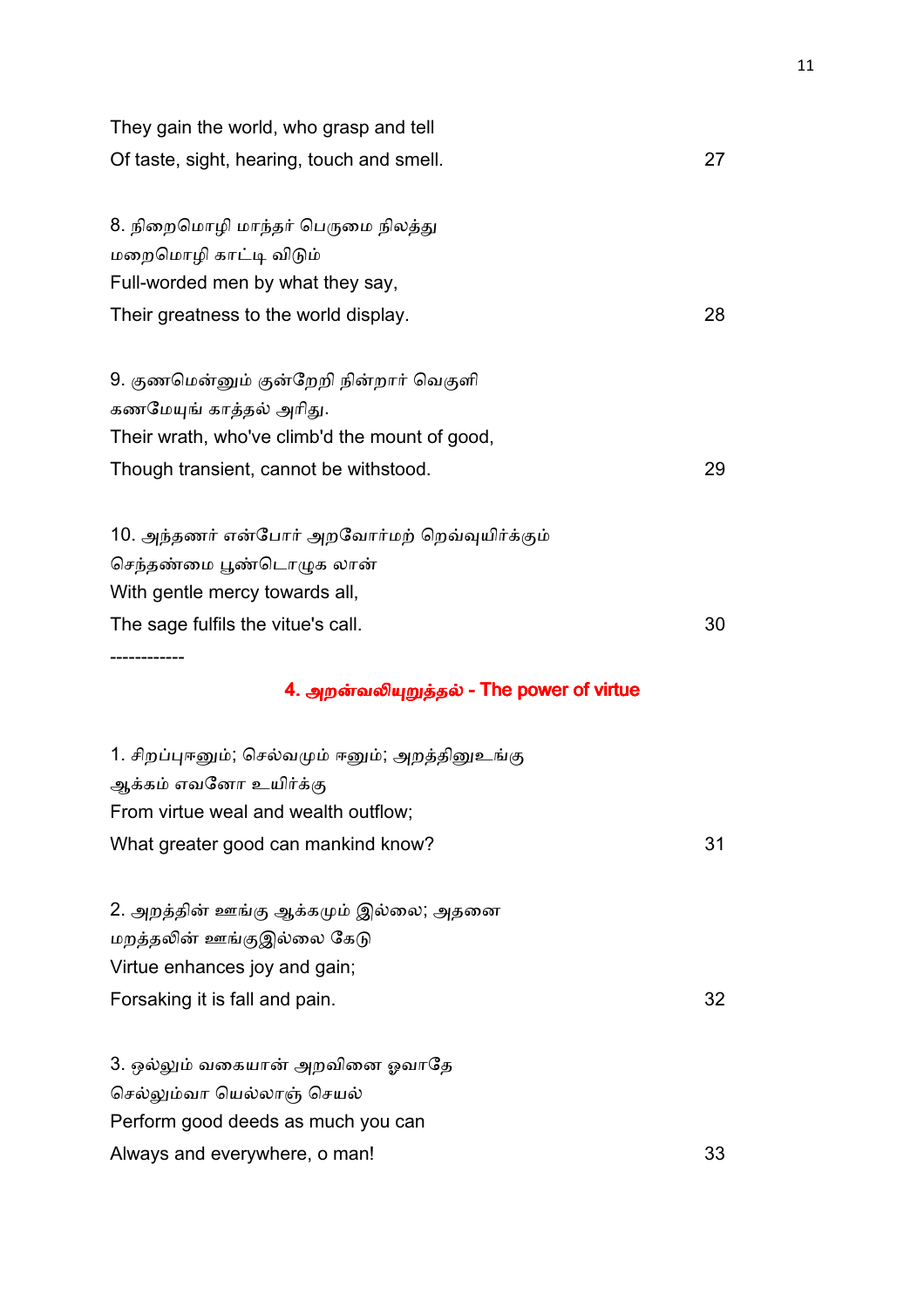| 4. மனத்துக்கண் மாசிலன் ஆதல்; அனைத்துஅறன்;   |    |
|---------------------------------------------|----|
| ஆகுல நீர பிற                                |    |
| In spotless mind virtue is found            |    |
| And not in show and swelling sound.         | 34 |
| 5. அழுக்காறு அவாவெகுளி இன்னாச்சொல் நான்கும் |    |
| இழுக்கா இயன்றது அறம்                        |    |
| Four ills eschew and virtue reach,          |    |
| Lust, anger, envy, evil-speech.             | 35 |
| 6. அன்றறிவாம் என்னாது அறஞ்செய்க மற்றது      |    |
| பொன்றுங்கால் பொன்றாத் துணை                  |    |
| Do good enow; defer it not                  |    |
| A deathless aid in death if sought.         | 36 |
| 7. அறத்தாறு இதுஎன வேண்டா சிவிகை             |    |
| பொறுத்தானோடு ஊர்ந்தான் இடை                  |    |
| Litter-bearer and rider say                 |    |
| Without a word, the fortune's way.          | 37 |
| 8. வீழ்நாள் படாஅமை நன்றாற்றின் அஃதொருவன்    |    |
| வாழ்நாள் வழியடைக்குங் கல்                   |    |
| Like stones that block rebirth and pain     |    |
| Are doing good and good again.              | 38 |
| 9. அறத்தான் வருவதே இன்பம்:மற் றெல்லாம்      |    |
| புறத்த புகழும் இல                           |    |
| Weal flows only from virtue done            |    |
| The rest is rue and renown gone.            | 39 |
| 10. செயற்பால தோரும் அறனே ஒருவற்கு           |    |
| உயற்பால தோரும் பழி.                         |    |
| Worthy act is virtue done                   |    |
| Vice is what we ought to shun.              | 40 |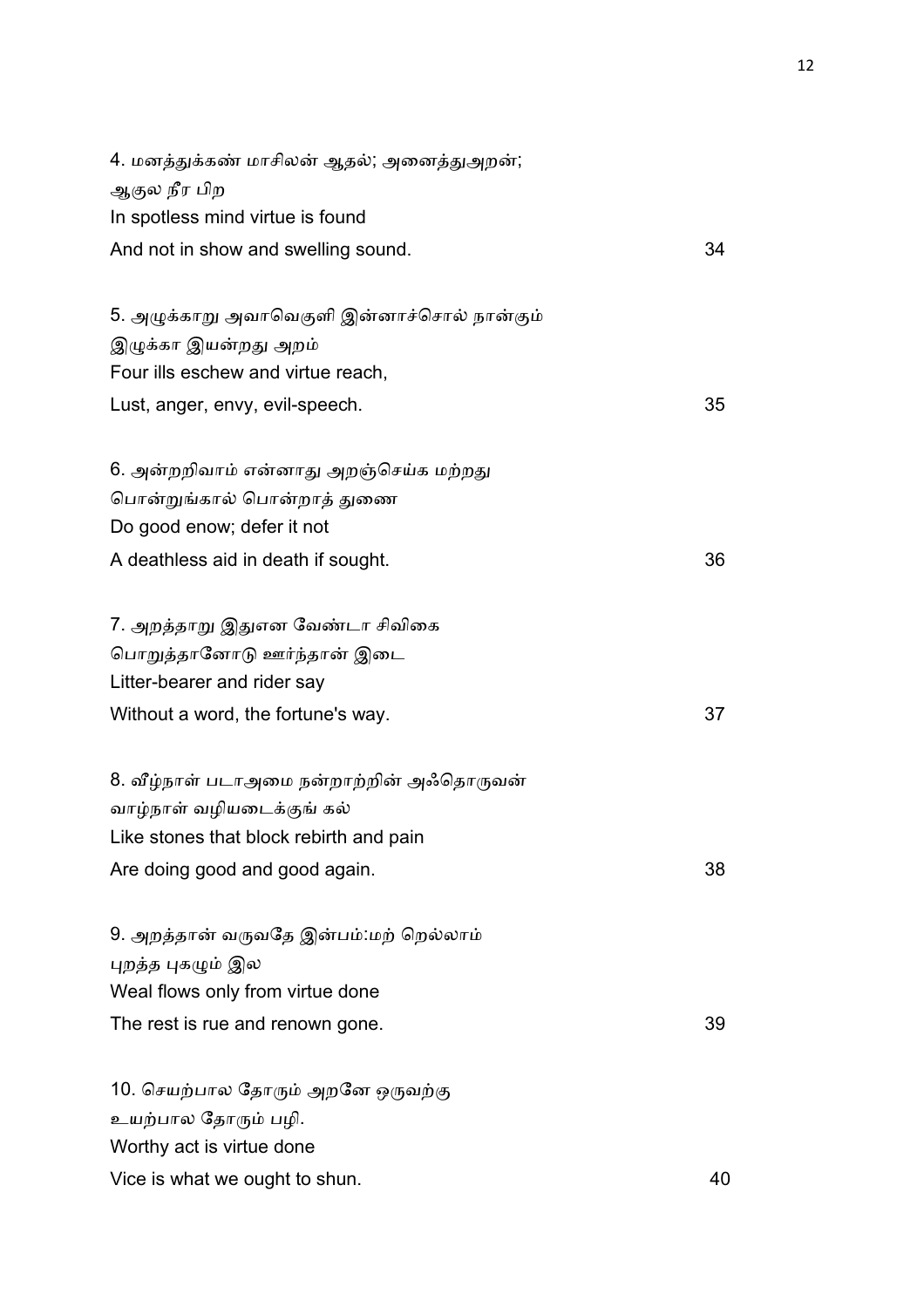# 1.2 இல்லறவியல் - DOMESTIC VIRTUE 5. இல்வாழ்க்கை - Married Life

-------------

| 1. இல்வாழ்வான் என்பான் இயல்புடைய மூவர்க்கும்        |    |
|-----------------------------------------------------|----|
| நல்லாற்றின் நின்ற துணை                              |    |
| The ideal householder is he                         |    |
| Who aids the natural orders there.                  | 41 |
|                                                     |    |
| 2. துறந்தார்க்கும் துவ்வா தவர்க்கும் இறந்தார்க்கும் |    |
| இல்வாழ்வான் என்பான் துணை                            |    |
| His help the monk and retired share,                |    |
| And celebrate students are his care.                | 42 |
|                                                     |    |
| 3. தென்புலத்தார் தெய்வம் விருந்தொக்கல் தானென்றாங்கு |    |
| ஐம்புலத்தாறு ஓம்பல் தலை                             |    |
| By dutiful householder's aid                        |    |
| God, manes, kin, self and guests are served.        | 43 |
|                                                     |    |
| 4. பழியஞ்சிப் பாத்தூண் உடைத்தாயின் வாழ்க்கை         |    |
| வழியெஞ்சல் எஞ்ஞான்றும் இல்                          |    |
| Sin he shuns and food he shares                     |    |
| His home is bright and brighter fares.              | 44 |
| 5. அன்பும் அறனும் உடைத்தாயின் இல்வாழ்க்கை           |    |
| பண்பும் பயனும் அது                                  |    |
| In grace and gain the home excels,                  |    |
| Where love with virtue sweetly dwells.              | 45 |
|                                                     |    |
| 6. அறத்தாற்றின் இல்வாழ்க்கை யாற்றின் புறத்தாற்றிற்  |    |
| போஒய்ப் பெறுவது எவன்.                               |    |
| Who turns from righteous family                     |    |
| To be a monk, what profits he?                      | 46 |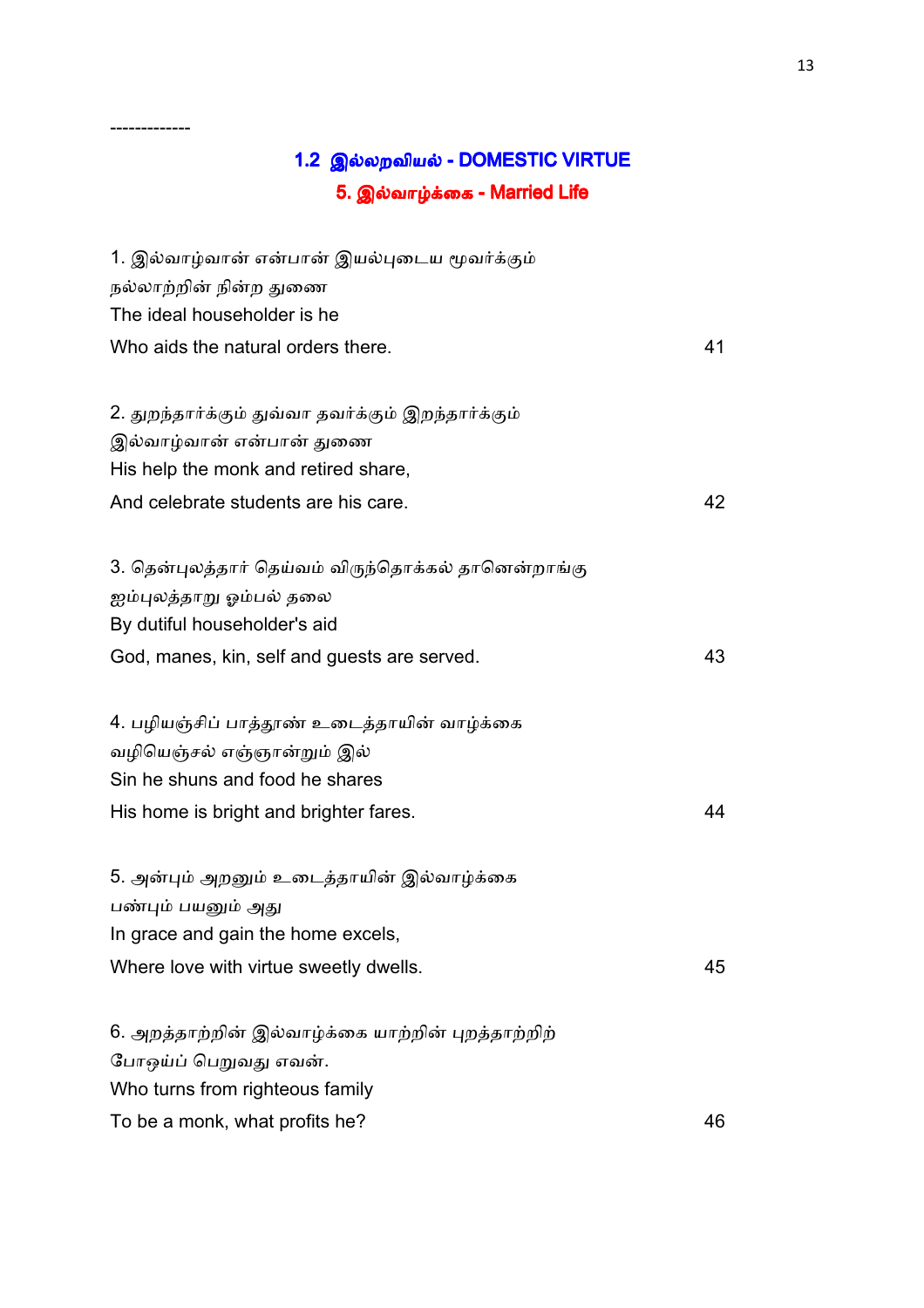| 7. இயல்பினான் இல்வாழ்க்கை வாழ்பவன் என்பான்   |    |
|----------------------------------------------|----|
| முயல்வாருள் எல்லாம் தலை                      |    |
| Of all who strive for bliss, the great       |    |
| Is he who leads the married state.           | 47 |
| 8. ஆற்றின் ஒழுக்கி அறனிழுக்கா இல்வாழ்க்கை    |    |
| நோற்பாரின் நோன்மை உடைத்து                    |    |
| Straight in virtue, right in living          |    |
| Make men brighter than monks praying.        | 48 |
| 9. அறனெனப் பட்டதே இல்வாழ்க்கை அஃதும்         |    |
| பிறன்பழிப்பது இல்லாயின் நன்று                |    |
| Home-life and virtue, are the same;          |    |
| Which spotless monkhood too can claim.       | 49 |
| 10. வையத்துள் வாழ்வாங்கு வாழ்பவன் வானுறையும் |    |
| தெய்வத்துள் வைக்கப் படும்                    |    |
| He is a man of divine worth                  |    |
| Who lives in ideal home on earth.            | 50 |
| 6. வாழ்க்கைத் துணைநலம் - The worth of a wife |    |
| 1. மனைத்தக்க மாண்புடையள் ஆகித்தற் கொண்டான்   |    |
| வளத்தக்காள் வாழ்க்கைத் துணை                  |    |
| A good housewife befits the house,           |    |
| Spending with thrift the mate's resource.    | 51 |
| 2. மனைமாட்சி இல்லாள்கண் இல்லாயின் வாழ்க்கை   |    |
| எனைமாட்சித் தாயினும் இல்                     |    |
| Bright is home when wife is chaste.          |    |
| If not all greatness is but waste.           | 52 |
| 3. இல்லதென் இல்லவள் மாண்பானால்; உள்ளதென்     |    |

இல்லவள் மாணாக் கடை

What is rare when wife is good.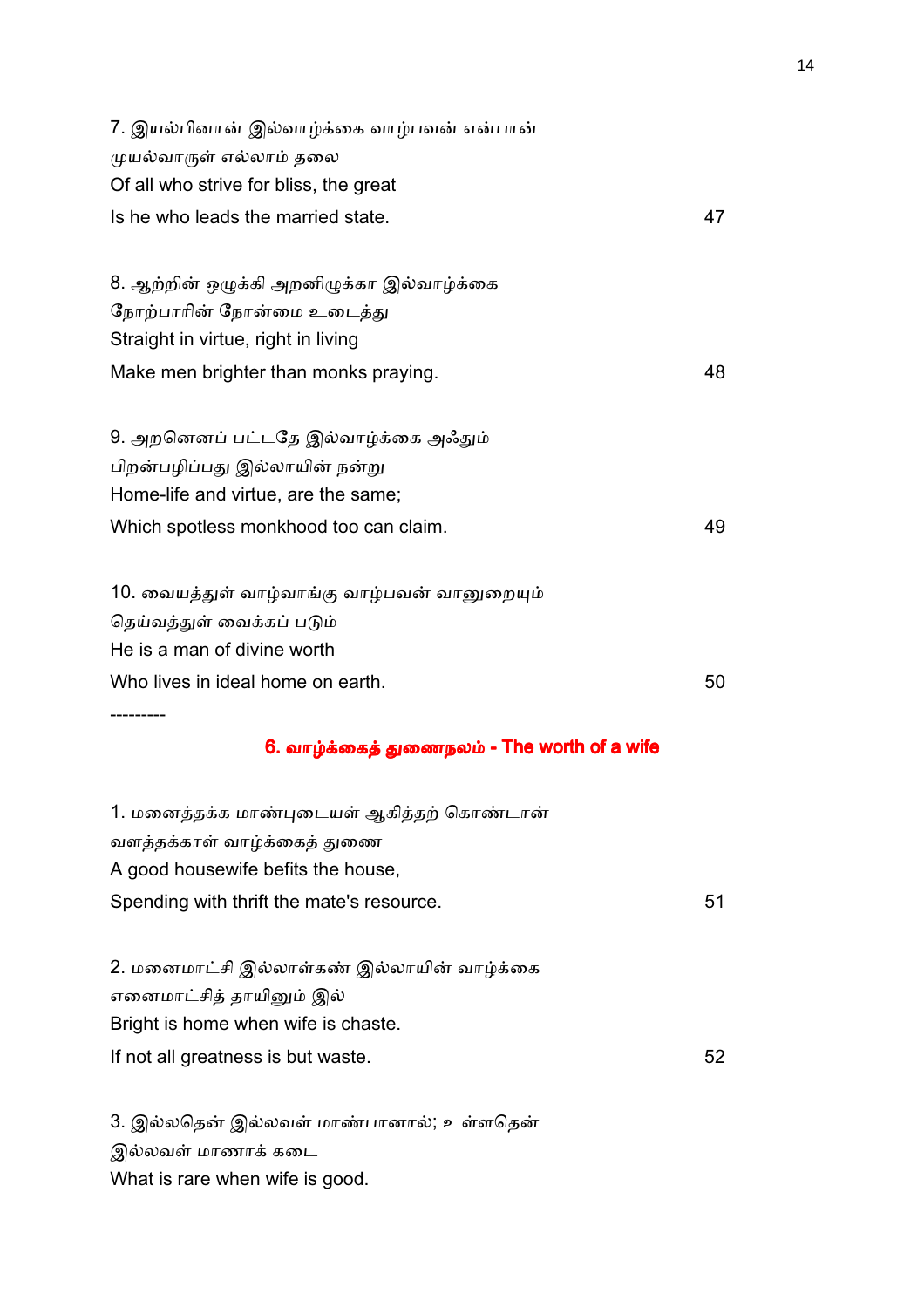| What can be there when she is bad?                                  | 53 |
|---------------------------------------------------------------------|----|
| 4. பெண்ணின் பெருந்தக்க யாவுள கற்பென்னும்<br>திண்மையுண் டாகப் பெறின் |    |
| What greater fortune is for men                                     |    |
| Than a constant chaste woman?                                       | 54 |
| 5. தெய்வந் தொழாஅள் கொழுநன் தொழுதெழுவாள்                             |    |
| பெய்யெனப் பெய்யும் மழை                                              |    |
| Her spouse before God who adores,                                   |    |
| Is like rain that at request pours.                                 | 55 |
| 6. தற்காத்துத் தற்கொண்டாற் பேணித் தசைசான்ற                          |    |
| சொற்காத்துச் சோர்விலாள் பெண்                                        |    |
| The good wife guards herself from blame,                            |    |
| She tends her spouse and brings him fame.                           | 56 |
| 7. சிறைகாக்குங் காப்புஎவன் செய்யும் மகளிர்                          |    |
| நிறைகாக்குங் காப்பே தலை                                             |    |
| Of what avail are watch and ward?                                   |    |
| Their purity is women's guard.                                      | 57 |
| 8. பெற்றாற் பெறின்பெறுவர் பெண்டிர் பெருஞ்சிறப்புப்                  |    |
| புத்தேளிர் வாழும் உலகு                                              |    |
| Women who win their husbands' heart                                 |    |
| Shall flourish where the gods resort.                               | 58 |
| 9. புகழ்புரிந்த இல்லிலோர்க்கு இல்லை இகழ்வவார்முன்                   |    |
| ஏறுபோல் பீடு நடை                                                    |    |
| A cuckold has not the lion-like gait                                |    |
| Before his detractors aright.                                       | 59 |
| 10. மங்கலம் என்ப மனைமாட்சி மற்றுஅதன்                                |    |
| நன்கலம் நன்மக்கட் பேறு                                              |    |

An honest wife is home's delight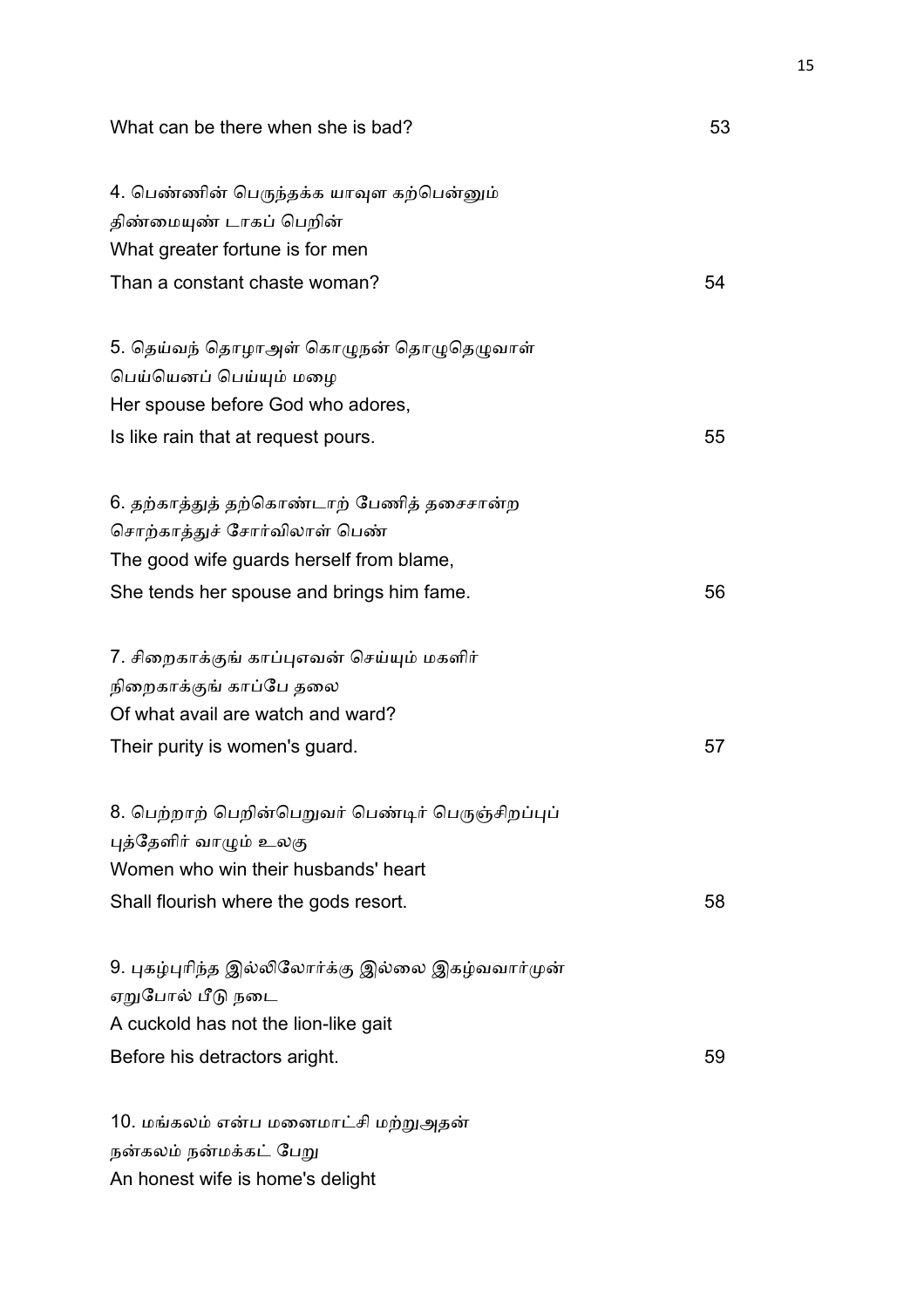And children good are jewels abright. The many control of the many control of the many control of the many control of the many control of the many control of the many control of the many control of the many control of the

-----------

# 7. மக்கட்பேறு - The wealth of children

| 1. பெறுமவற்றுள் யாமறிவது இல்லை அறிவறிந்த<br>மக்கட்பேறு அல்ல பிற |    |
|-----------------------------------------------------------------|----|
| The world no higher bliss bestows                               |    |
| Than children virtuous and wise.                                | 61 |
| 2. எழுபிறப்பும் தீயவை தீண்டா பழிபிறங்காப்                       |    |
| பண்புடை மக்கட் பெறின்                                           |    |
| No evil comes and no blemish;                                   |    |
| Noble sons bring all we wish.                                   | 62 |
| 3. தம்பொருள் என்பதம் மக்கள் அவர்பொருள்                          |    |
| தம்தம் வினையான் வரும்                                           |    |
| Children are one's wealth indeed                                |    |
| Their wealth is measured by their deed.                         | 63 |
| 4. அமிர்தினும் ஆற்ற இனிதேதம் மக்கள்                             |    |
| சிறுகை அளாவிய கூழ்                                              |    |
| The food is more than nectar sweet                              |    |
| In which one's children hands insert.                           | 64 |
| 5. மக்கள்மெய் தீண்டல் உடற்கின்பம் மற்றுஅவர்                     |    |
| சொற்கேட்டல் இன்பம் செவிக்கு                                     |    |
| Children's touch delights the body                              |    |
| Sweet to ears are their words lovely.                           | 65 |
| 6. குழல்இனிது யாழ்இனிது என்பதம் மக்கள்                          |    |
| மழலைச்சொல் கேளா தவர்                                            |    |
| The flute and lute are sweet they say                           |    |
| Deaf to baby's babble's lay!                                    | 66 |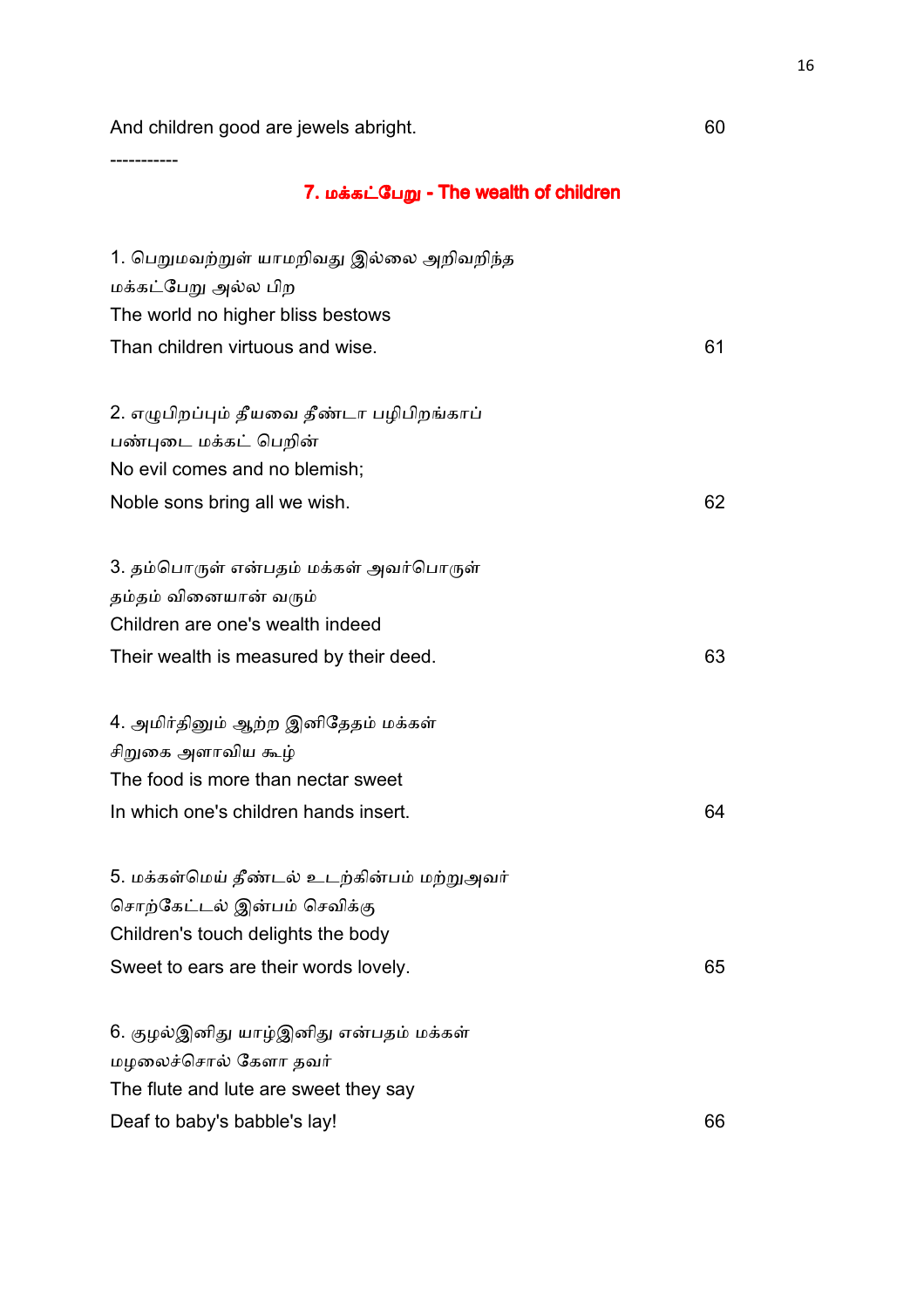7. தந்தை மகற்குஆற்றும் நன்றி அவையத்து முந்தி யிருப்பச் செயல் A father's duty to his son is To seat him in front of the wise. 67 8. தம்மின்தம் மக்கள் அறிவுடமை மாநிலத்து மன்னுயிர்க் கெல்லாம் இனிது With joy the hearts of parents swell To see their children themselves excel. To see their children themselves excel. 9. ஈன்ற பொழுதிற் பெரிதுவக்கும் தன்மகனைச் சான்றோன் எனக்கேட்ட தாய் The mother, hearing her son's merit Delights more than when she begot. 69 10. மகன்தந்தைக்கு ஆற்றும் உதவி இவன்தந்தை என்னோற்றான் கொல்எனுள் சொல் The son to sire this word is debt "What penance such a son begot!" 70 -------------

#### 8. அன்புடைமை - Loving-kindness

| 1. அன்பிற்கும் உண்டோ அடைக்குந்தாழ் ஆர்வலர்    |     |
|-----------------------------------------------|-----|
| புன்கண்நீர் பூசல் தரும்                       |     |
| What bolt can bar true love in fact           |     |
| The trickling tears reveal the heart.<br>71   |     |
|                                               |     |
| 2. அன்பிலார் எல்லாந் தமக்குரியர்: அன்புடையார் |     |
| என்பும் உரியர் பிறர்க்கு                      |     |
| To selves belong the loveless ones;           |     |
| To oth'rs the loving e'en to bones.           | 72. |
|                                               |     |

3. அன்போடு இயைந்த வழக்கென்ப ஆருயிர்க்கு என்போடு இயைந்த தொடர்பு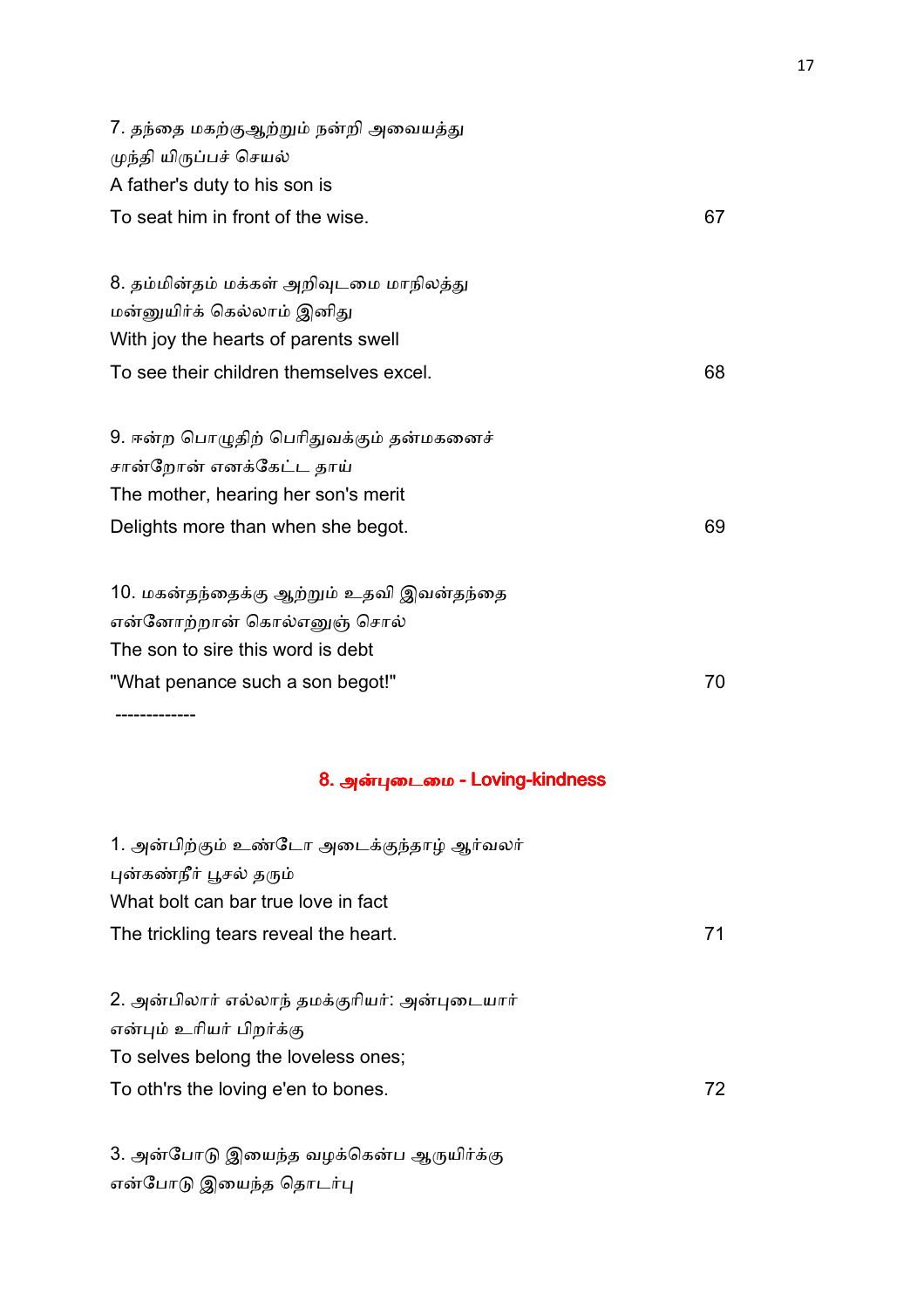| Soul is encased in frame of bone                                  |    |
|-------------------------------------------------------------------|----|
| To taste the life of love alone.                                  | 73 |
| 4. அன்புஈனும் ஆர்வம் உடமை: அதுஈனும்<br>நண்பென்னும் நாடாச் சிறப்பு |    |
| Love yields aspiration and thence                                 |    |
| Friendship springs up in excellence.                              | 74 |
| 5. அன்புற்று அமர்ந்த வழக்கென்ப வையகத்து                           |    |
| இன்புற்றார் எய்துஞ் சிறப்பு                                       |    |
| The crowning joy of home life flows                               |    |
| From peaceful psychic love always.                                | 75 |
| 6. அறத்திற்கே அன்புசார்பு யென்ப அறியார்                           |    |
| மறத்திற்கும் அஃதே துணை                                            |    |
| "Love is virtue's friend" say know-nots                           |    |
| It helps us against evil plots.                                   | 76 |
| 7. என்பி லதனை வெயில்போலக் காயுமே                                  |    |
| அன்பிலதனை அறம்                                                    |    |
| Justice burns the loveless form                                   |    |
| Like solar blaze the boneless worm.                               | 77 |
| 8. அன்பகத்தில்லா உயிர்வாழ்க்கை வன்பற்கண்                          |    |
| வற்றல் மரந்தளிர்த் தற்று                                          |    |
| Life bereft of love is gloom                                      |    |
| Can sapless tree in desert bloom?                                 | 78 |
| 9. புறத்துறுப் பெல்லாம் எவன்செய்யும் யாக்கை                       |    |
| அகத்துறுப்பு அன்பி லவர்க்கு                                       |    |
| Love is the heart which limbs must move,                          |    |
| Or vain the outer parts will prove.                               | 79 |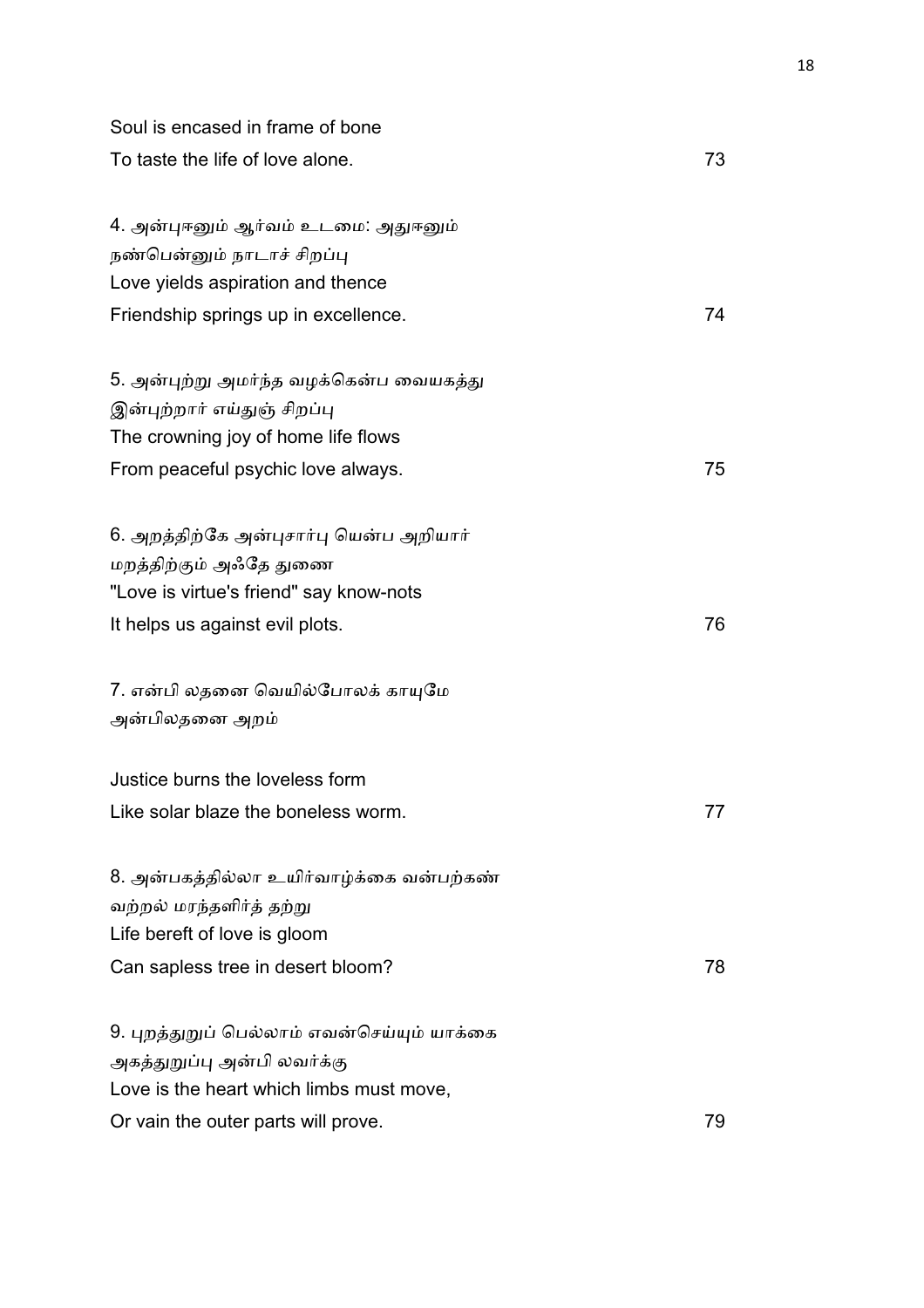10. அன்பின் வழியது உயிர்நிலை அஃதிலார்க்கு என்புதோல் போர்த்த உடம்பு The seat of life is love alone; Or beings are but skin and bone! 80

------------

### 9. விருந்தோம்பல் - Hospitality

| 1. இருந்தோம்பி இல்வாழ்வ தெல்லாம் விருந்தோம்பி<br>வேளாண்மை செய்தற் பொருட்டு |    |
|----------------------------------------------------------------------------|----|
| Men set up home, toil and earn                                             |    |
| To tend the guests and do good turn.                                       | 81 |
|                                                                            |    |
| 2. விருந்து புறத்ததாத் தானுண்டல் சாவா                                      |    |
| மருந்தெனினும் வேண்டற்பாற் றன்று                                            |    |
| To keep out guests cannot be good                                          |    |
| Albeit you eat nectar-like food.                                           | 82 |
|                                                                            |    |
| 3. வருவிருந்து வைகலும் ஓம்புவான் வாழ்க்கை                                  |    |
| பருவந்து பாழ்படுதல் இன்று                                                  |    |
| Who tends his guests day in and out                                        |    |
| His life in want never wears out.                                          | 83 |
|                                                                            |    |
| 4. அகனமர்ந்து செய்யாள் உறையும் முகனமர்ந்து                                 |    |
| நல்விருந்து ஓம்புவான் இல்.                                                 |    |
| The goddess of wealth will gladly rest                                     |    |
| Where smiles welcome the worthy guest.                                     | 84 |
|                                                                            |    |
| 5. வித்தும் இடல்வேண்டும் கொல்லோ விருந்தோம்பி                               |    |
| மிச்சில் மிசைவான் புலம்.                                                   |    |
| Should his field be sown who first                                         |    |
| Feeds the guests and eats the rest?                                        | 85 |
|                                                                            |    |
| 6. செல்விருந்து ஓம்பி வருவிருந்து பார்த்திருப்பான்                         |    |
| நல்விருந்து வானத் தவர்க்கு                                                 |    |

Who tends a guest and looks for next

19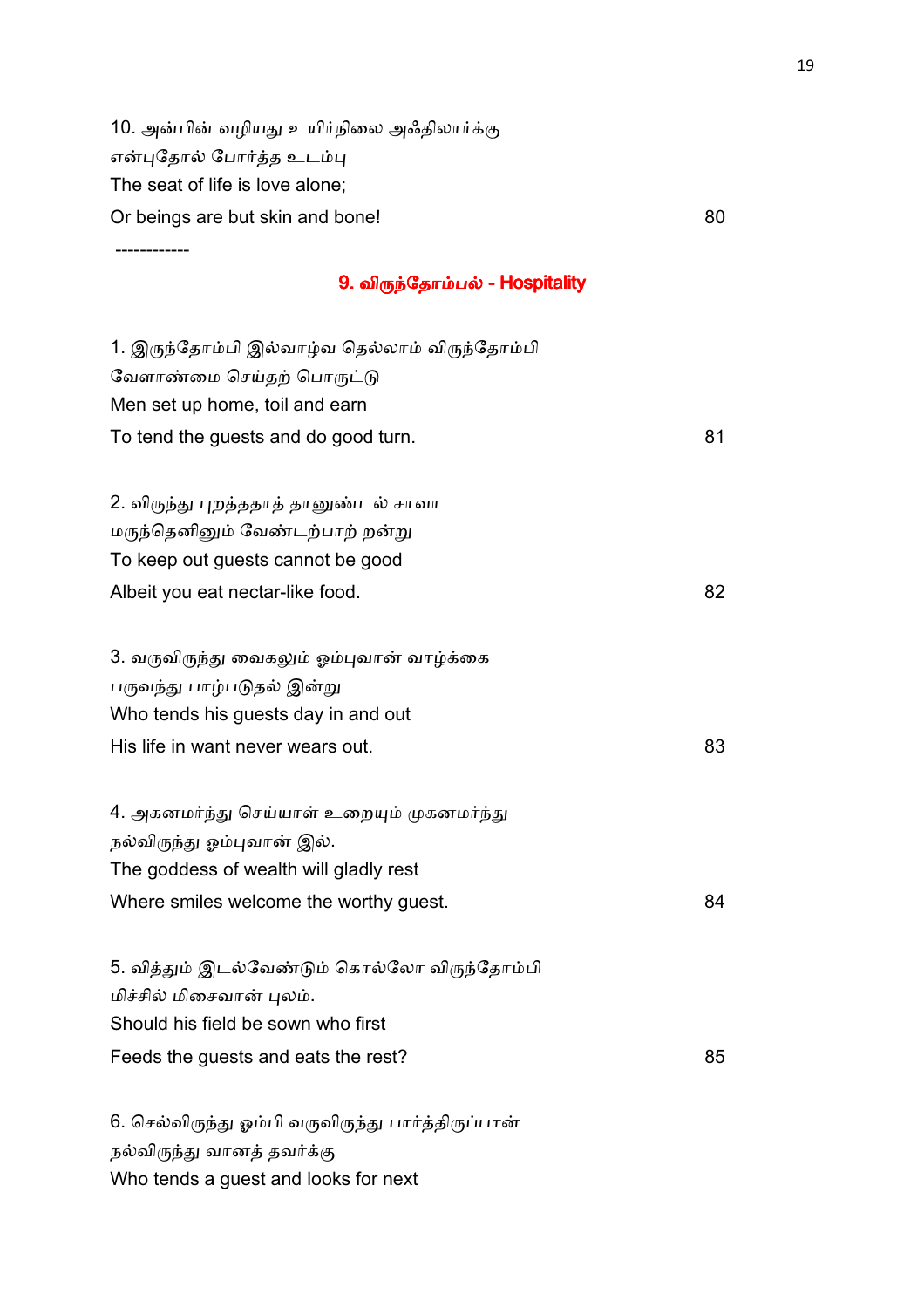Is a welcome guest in heaven's feast. The same state of the set of  $\sim 86$ 

| 7. இனைத்துணைத் தென்பதொன் றில்லை: விருந்தின்     |    |
|-------------------------------------------------|----|
| துணைத்துணை வேள்விப் பயன்                        |    |
| Worth of the guest of quality                   |    |
| Is worth of hospitality.                        | 87 |
| 8. பரிந்தோம்பிப் பற்றற்றேம் என்பர் விருந்தோம்பி |    |
| வேள்வி தலைப்படா தார்                            |    |
| Who loathe guest-service one day cry:           |    |
| "We toil and store; but life is dry".           | 88 |
| 9. உடமையுள் இன்மை விருந்தோம்பல் ஓம்பா           |    |
| மடமை மடவார்கண் உண்டு                            |    |
| The man of wealth is poor indeed                |    |
| Whose folly fails the guest to feed.            | 89 |
| 10. மோப்பக் குழையும் அனிச்சம் முகந்திரிந்து     |    |
| நோக்கக் குழையும் விருந்து                       |    |
| Anicham smelt withers: like that                |    |
| A wry-faced look withers the guest.             | 90 |
|                                                 |    |
| 10. இனியவை கூறல் - Sweet words                  |    |
| 1. இன்சொலால் ஈரம் அளைஇப் படிறுஇலவாஞ்            |    |
| செம்பொருள் கண்டார்வாய்ச் சொல்                   |    |
| The words of Seers are lovely sweet             |    |
| Merciful and free from deceit.                  | 91 |
| 2. அகனமர்ந்து ஈதலின் நன்றே முகனமர்ந்து          |    |
| இன்சொல் னாகப் பெறின்                            |    |
| Sweet words from smiling lips dispense          |    |

More joys than heart's beneficence. The same state of the state of the state of the state of the state of the state of the state of the state of the state of the state of the state of the state of the state of the state of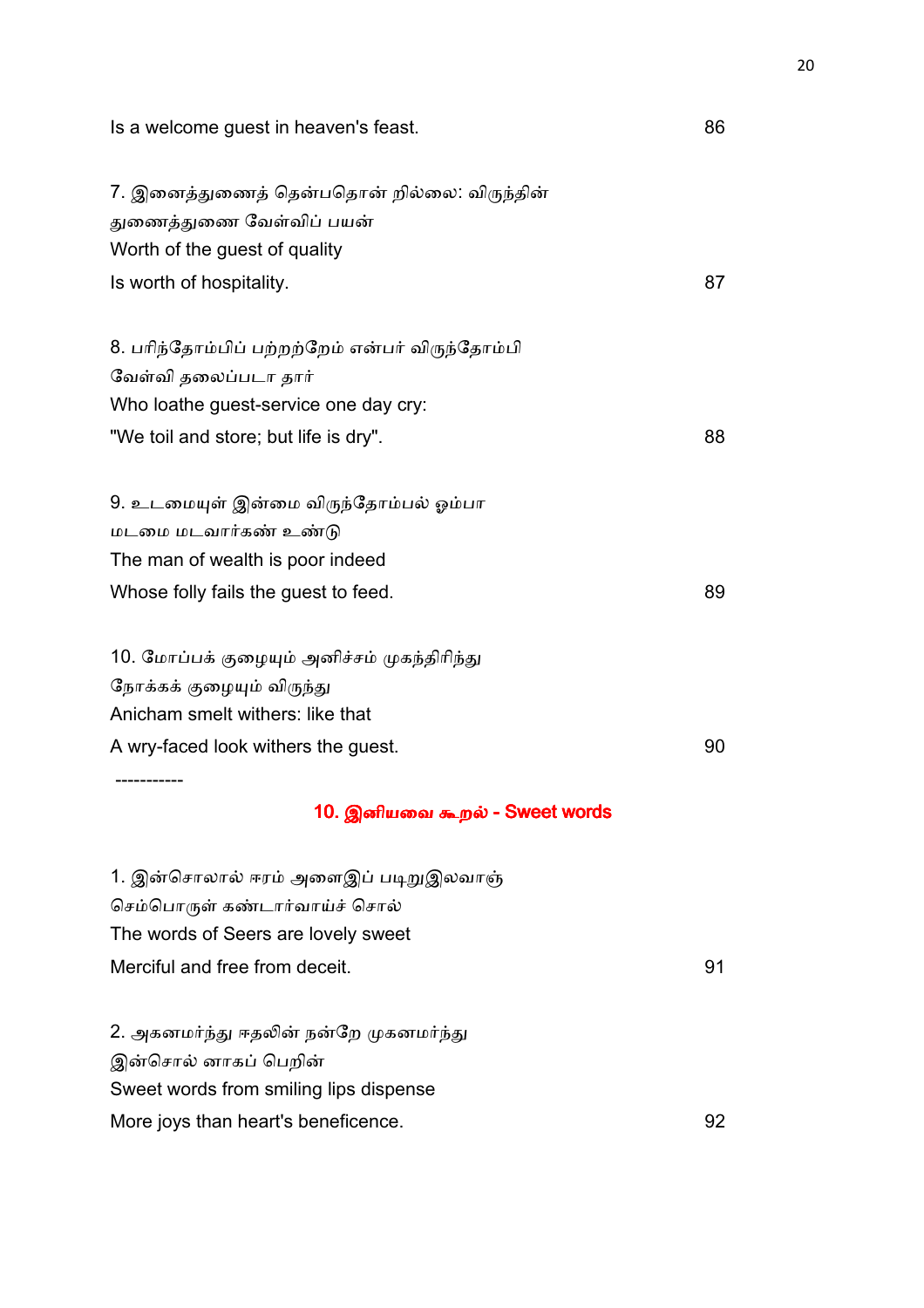| 3. முகத்தான் அமர்ந்துஇனிது நோக்கி அகத்தானாம்<br>இன்சொ லினதே அறம் |    |
|------------------------------------------------------------------|----|
| Calm face, sweet look, kind words from heart                     |    |
| Such is the gracious virtue's part.                              | 93 |
| 4. துன்புறூஉம் துவ்வாமை இல்லாகும் யார்மாட்டும்                   |    |
| இன்புறூஉம் இன்சொ லவர்க்கு                                        |    |
| Whose loving words delight each one                              |    |
| The woe of want from them is gone.                               | 94 |
| 5. பணிவுடையன் இன்சொலன் ஆதல் ஒருவற்கு                             |    |
| அணியல்ல மற்றுப் பிற                                              |    |
| To be humble and sweet words speak                               |    |
| No other jewel do wise men seek.                                 | 95 |
| 6. அல்லவை தேய அறம்பெருகும் நல்லவை                                |    |
| நாடி இனிய சொலின்                                                 |    |
| His sins vanish, his virtues grow                                |    |
| Whose fruitful words with sweetness flow.                        | 96 |
| 7. நயன்ஈன்று நன்றி பயக்கும் பயன்ஈன்று                            |    |
| பண்பின் தலைப்பிரியாச் சொல்                                       |    |
| The fruitful courteous kindly words                              |    |
| Lead to goodness and graceful deeds.                             | 97 |
| 8. சிறுமையுள் நீங்கிய இன்சொல் மறுமையும்                          |    |
| இம்மையும் இன்பந் தரும்                                           |    |
| Kind words free from meanness delight                            |    |
| This life on earth and life the next.                            | 98 |
| 9. இன் சொல் இனிதீன்றல் காண்பான் எவன்கொலோ                         |    |
| வன்சொல் வழங்கு வது                                               |    |
| Who sees the sweets of sweetness here                            |    |
| To use harsh words how can he dare?                              | 99 |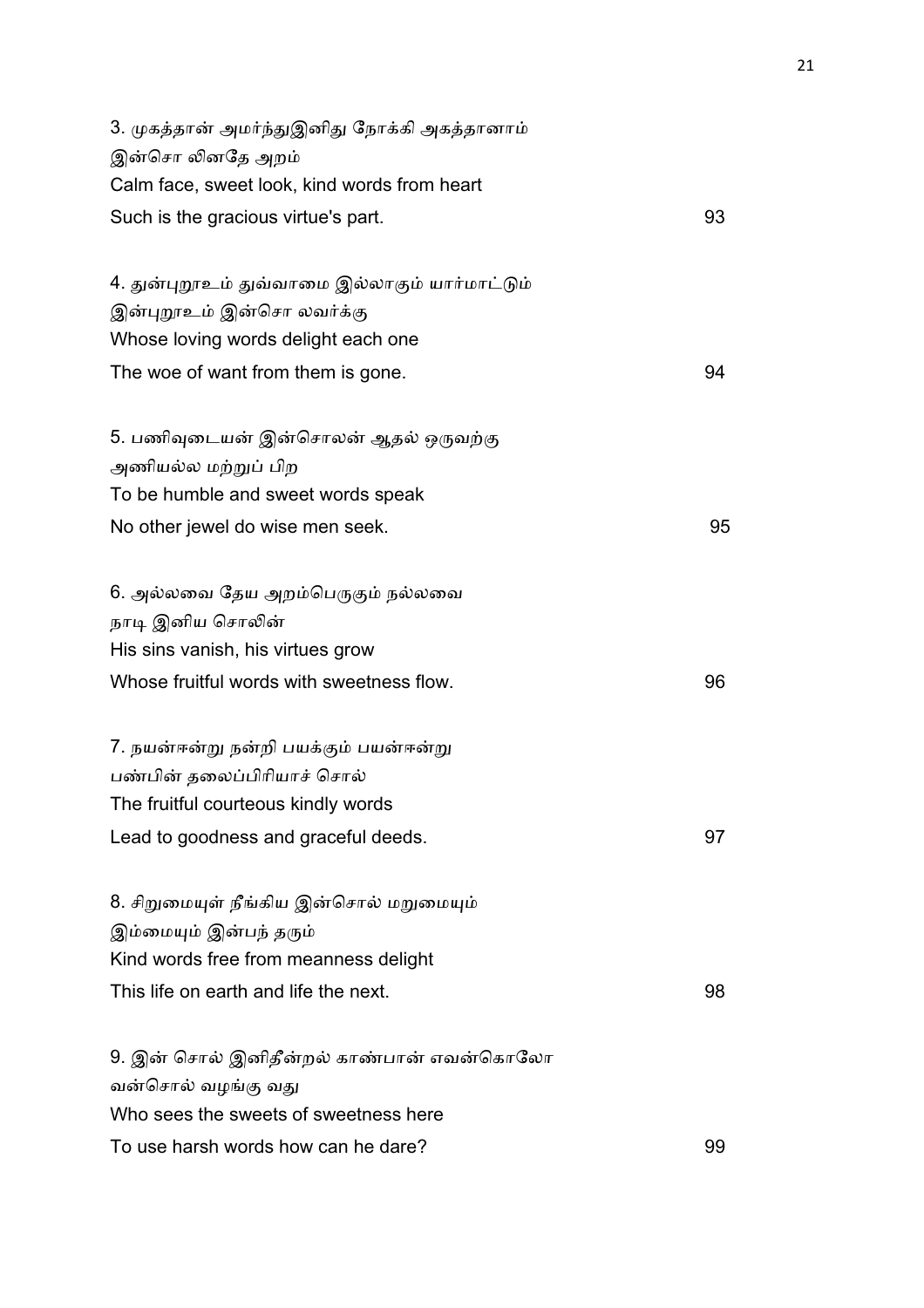10. இனிய உளவாக இன்னாத கூறல் கனியிருப்பக் காய்கவர்ந் தற்று Leaving ripe fruits the raw he eats Who speaks harsh words when sweet word suits. 400

### 11. செய்ந்நன்றி அறிதல் - Gratitude

| 1. செய்யாமற் செய்த உதவிக்கு வையகமும்       |     |
|--------------------------------------------|-----|
| வானகமும் ஆற்ற லரிது                        |     |
| Unhelped in turn good help given           |     |
| Exceeds in worth earth and heaven.         | 101 |
|                                            |     |
| 2. காலத்தி னாற்செய்த நன்றி சிறிதெனினும்    |     |
| ஞாலத்தின் மாணப் பெரிது.                    |     |
| A help rendered in hour of need            |     |
| Though small is greater than the world.    | 102 |
|                                            |     |
| 3. பயன்தூக்கார் செய்த உதவி நயன்தூக்கின்    |     |
| நன்மை கடலிற் பெரிது                        |     |
| Help rendered without weighing fruits      |     |
| Outweighs the sea in grand effects.        | 103 |
|                                            |     |
| 4. தினைத்துணை நன்றி செயினும் பனைத்துணையாக் |     |
| கொள்வர் பயன்தெரி வார்.                     |     |
| Help given though millet- small            |     |
| Knowers count its good palm- tree tall.    | 104 |
|                                            |     |
| 5. உதவி வரைத்தன்று உதவி: உதவி              |     |
| செயப்பட்டார் சால்பின் வரைத்து              |     |
| A help is not the help's measure           |     |
| It is gainer's worth and pleasure.         | 105 |
|                                            |     |
| 6. மறவற்க மாசற்றார் கேண்மை: துறவற்க        |     |
|                                            |     |

துன்பத்துள் துப்பாயார் நட்பு

--------

Forget not friendship of the pure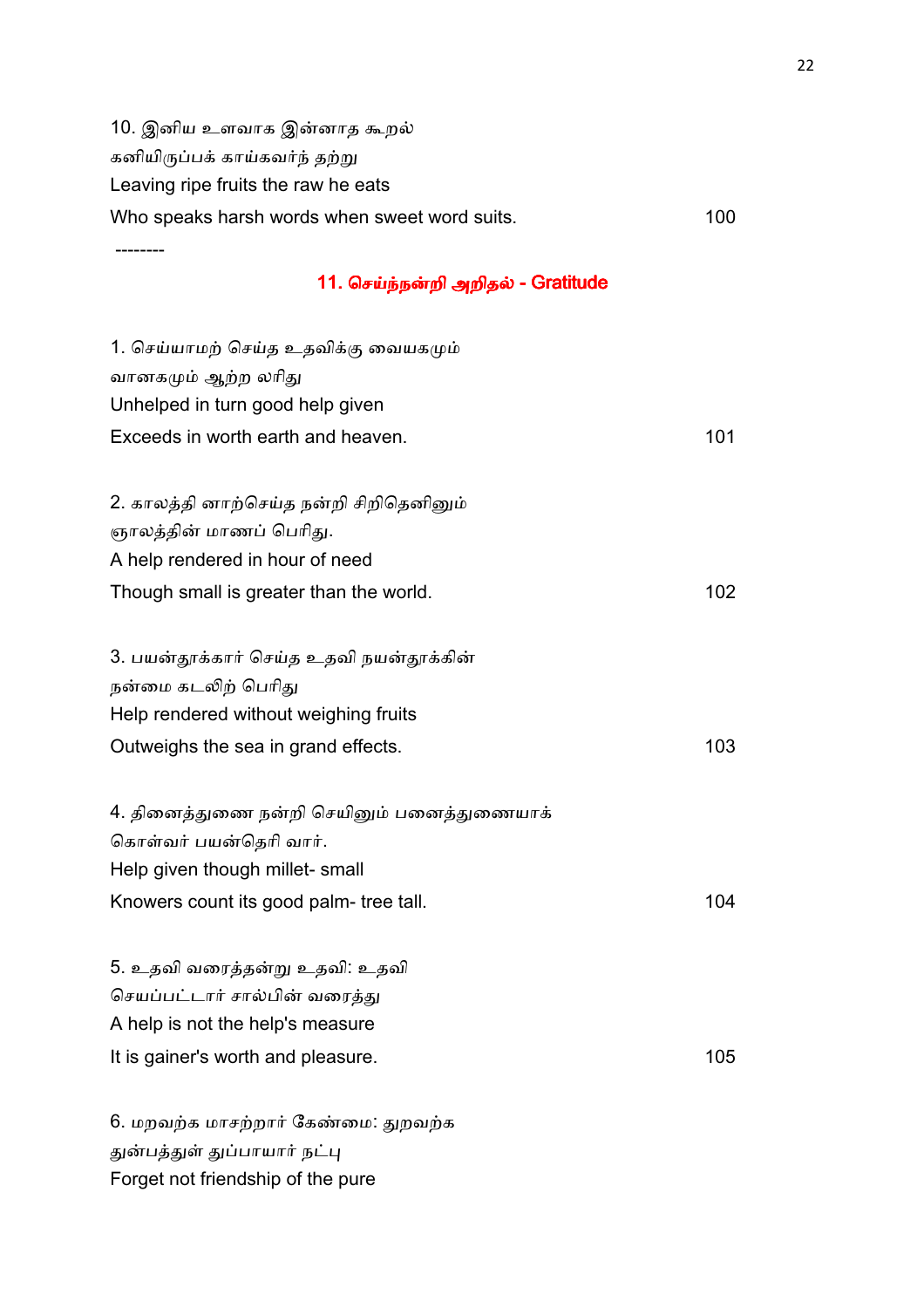| Forsake not timely helpers sure.                   | 106 |
|----------------------------------------------------|-----|
| 7. எழுமை எழுபிறப்பும் உள்ளுவர் தங்கண்              |     |
| விழுமம் துடைத்தவர் நட்பு                           |     |
| Through sevenfold births, in memory fares          |     |
| The willing friend who wiped one's tears.          | 107 |
| 8. நன்றி மறப்பது நன்றன்று: நன்றல்லது               |     |
| அன்றே மறப்பது நன்று.                               |     |
| To forget good turns is not good                   |     |
| Good it is over wrong not to brood.                | 108 |
| 9. கொன்றன்ன இன்னா செயினும் அவர்செய்த               |     |
| ஒன்றுநன்று உள்ளக் கெடும்                           |     |
| Let deadly harms be forgotten                      |     |
| While remembering one good-turn.                   | 109 |
| 10. எந்நன்றி கொன்றார்க்கும் உய்வுண்டாம்: உய்வில்லை |     |
| செய்ந்நன்றி கொன்ற மகற்கு                           |     |
| The virtue-killer may be saved                     |     |
| Not benefit-killer who is damned.                  | 110 |
| 12. நடுவுநிலைமை - Equity                           |     |
| 1. தகுதி எனவொன்று நன்றே பகுதியால்                  |     |
| பாற்பட்டு ஒழுகப் பெறின்                            |     |
| Equity is supreme virtue                           |     |
| It is to give each man his due.                    | 111 |
| 2. செப்பம் உடையவன் ஆக்கஞ் சிதைவின்றி               |     |
| எச்சத்திற் கேமாப்பு உடைத்து                        |     |
| Wealth of the man of equity                        |     |
| Grows and lasts to posterity.                      | 112 |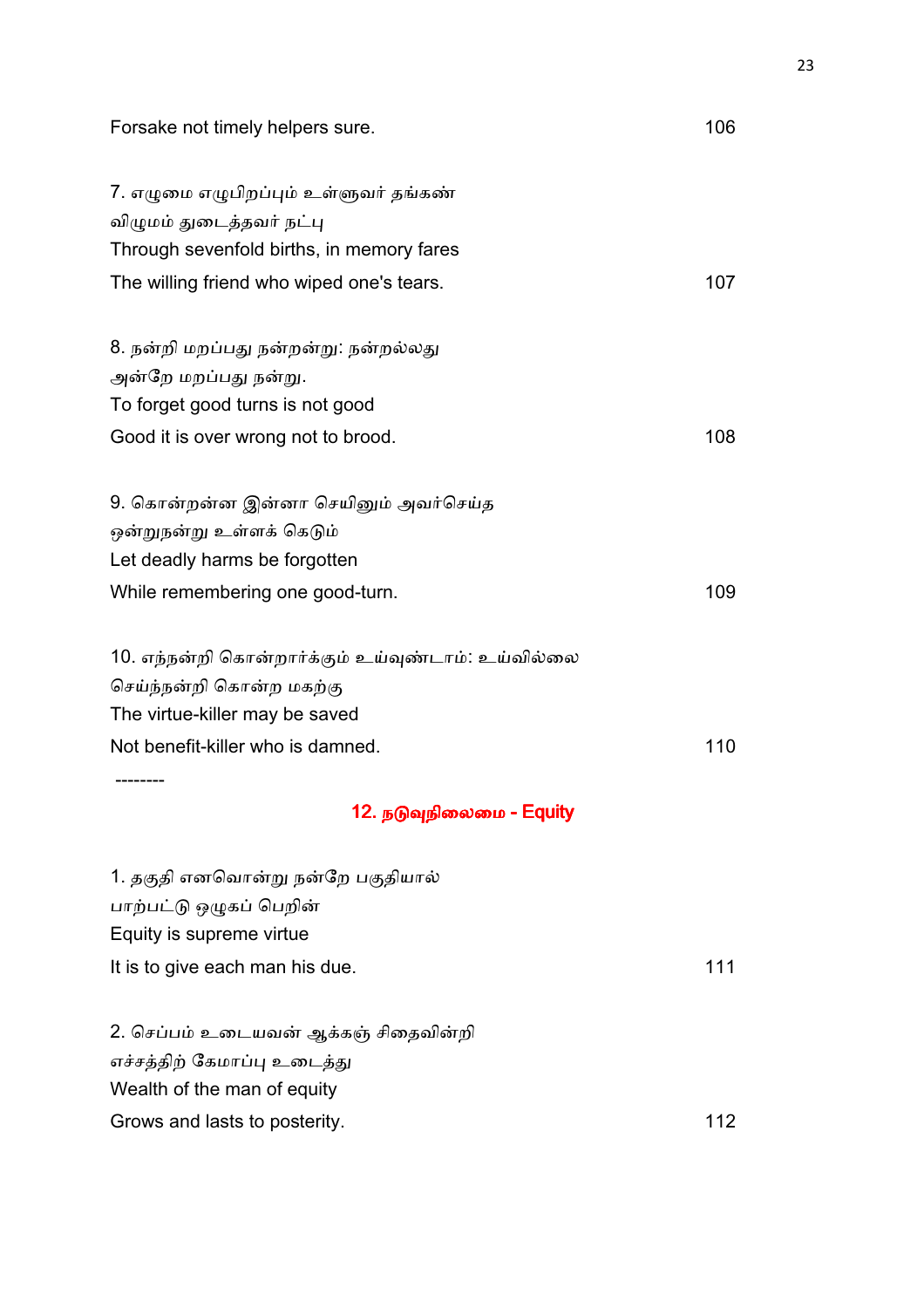| 3. நன்றே தரினும் நடுவிகந்தாம் ஆக்கத்தை            |     |
|---------------------------------------------------|-----|
| அன்றே ஒழிய விடல்<br>Though profitable, turn away  |     |
|                                                   |     |
| From unjust gains without delay.                  | 113 |
| 4. தக்கார் தகவிலர் என்பது அவரவர்                  |     |
| எச்சத்தாற் காணப் படும்                            |     |
| The worthy and the unworthy                       |     |
| Are seen in their posterity.                      | 114 |
| 5. கேடும் பெருக்கமும் இல்லல்ல நெஞ்சத்துக்         |     |
| கோடாமை சான்றோர்க் கணி                             |     |
| Loss and gain by cause arise;                     |     |
| Equal mind adorns the wise.                       | 115 |
| 6. கெடுவல்யான் என்பது அறிகதன் நெஞ்சம்             |     |
| நடுஒரீஇ அல்ல செயின்.                              |     |
| Of perdition let him be sure                      |     |
| Who leaves justice to sinful lure.                | 116 |
| 7. கெடுவாக வையாது உலகம் நடுவாக                    |     |
| நன்றிக்கண் தங்கியான் தாழ்வு                       |     |
| The just reduced to poverty                       |     |
| Is not held down by equity.                       | 117 |
| 8. சமன்செய்து சீர்தூக்குங் கோல்போல் அமைந்தொருபால் |     |
| கோடாமை சான்றோர்க் கணி                             |     |
| Like balance holding equal scales                 |     |
| A well poised mind is jewel of the wise.          | 118 |
| 9. சொற்கோட்டம் இல்லது செப்பம் ஒருதலையா            |     |
| உட்கோட்டம் இன்மை பெறின்                           |     |
| Justice is upright, unbending                     |     |
| And free from crooked word-twisting.              | 119 |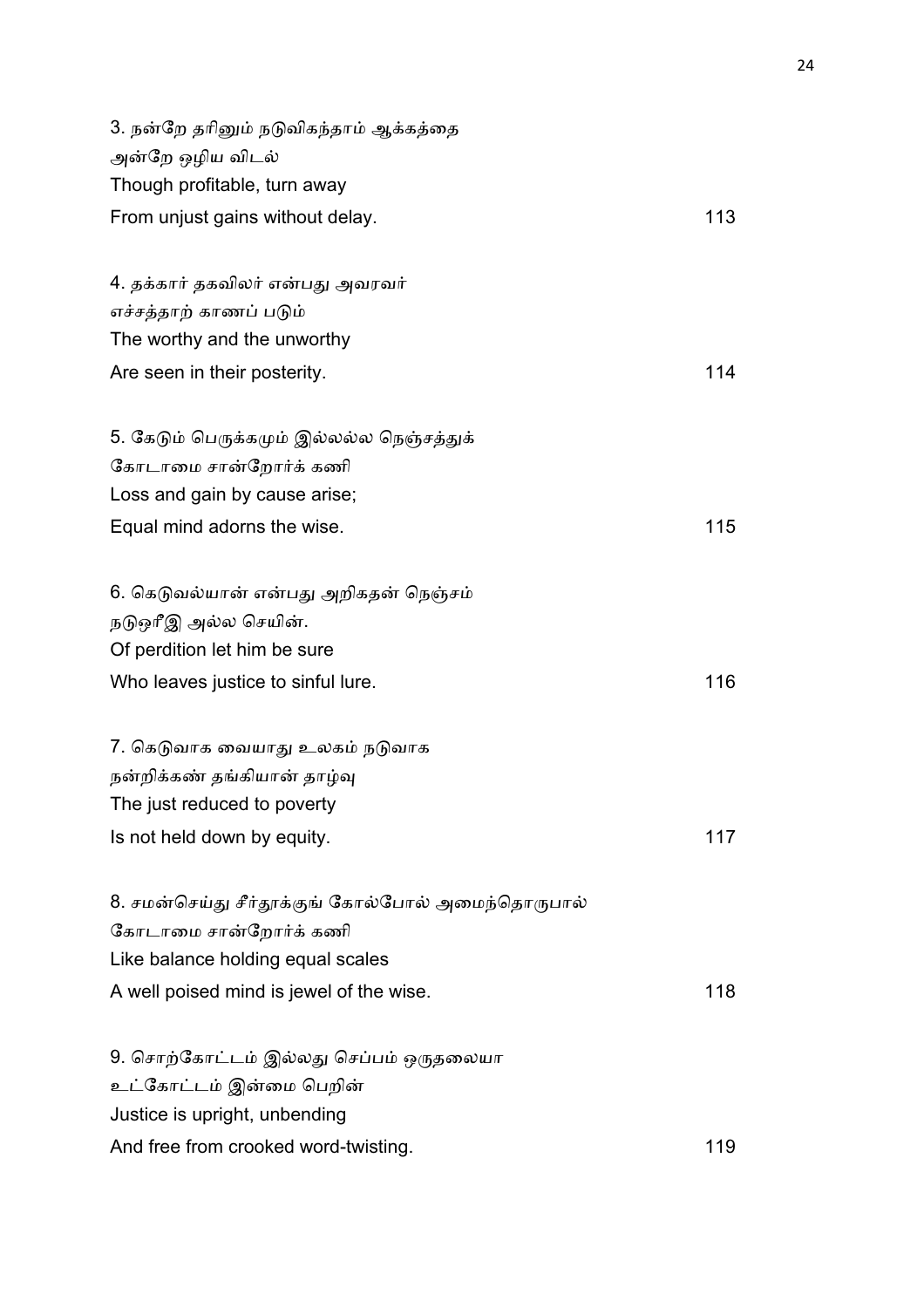10. வாணிகஞ் செய்வார்க்கு வாணிகம் பேணிப் பிறவும் தமபோற் செயின் A trader's trade prospers fairly When his dealings are neighbourly. The matrix of the matrix of the 120

-------------

### 13. அடக்கமுடைமை - Self-control

| 1. அடக்கம் அமரருள் உய்க்கும்: அடங்காமை     |     |
|--------------------------------------------|-----|
| ஆரிருள் உய்த்து விடும்                     |     |
| Self-rule leads to realms of gods          |     |
| Indulgence leads to gloomy hades.          | 121 |
| 2. காக்க பொருளா அடக்கத்தை ஆக்கம்           |     |
| அதனினூஉங் கில்லை உயிர்க்கு                 |     |
| No gains with self-control measure         |     |
|                                            |     |
| Guard with care this great treasure.       | 122 |
| 3. செறிவறிந்து சீர்மை பயக்கும் அறிவறிந்து  |     |
| ஆற்றின் அடங்கப் பெறின்                     |     |
| Knowing wisdom who lives controlled        |     |
| Name and fame seek him untold.             | 123 |
| 4. நிலையில் திரியாது அடங்கியான் தோற்றம்    |     |
| மலையினும் மாணப் பெரிது                     |     |
| Firmly fixed in self serene                |     |
| The sage looks grander than mountain.      | 124 |
| 5. எல்லார்க்கும் நன்றாம் பணிதல் அவருள்ளும் |     |
| செல்வர்க்கே செல்வந் தகைத்து.               |     |
| Humility is good for all                   |     |
| To the rich it adds a wealth special.      | 125 |
|                                            |     |
| 6. ஒருமையுள் ஆமைபோல் ஐந்தடக்கல் ஆற்றின்    |     |
| எழுமையும் ஏமாப் புடைத்து.                  |     |

Who senses five like tortoise hold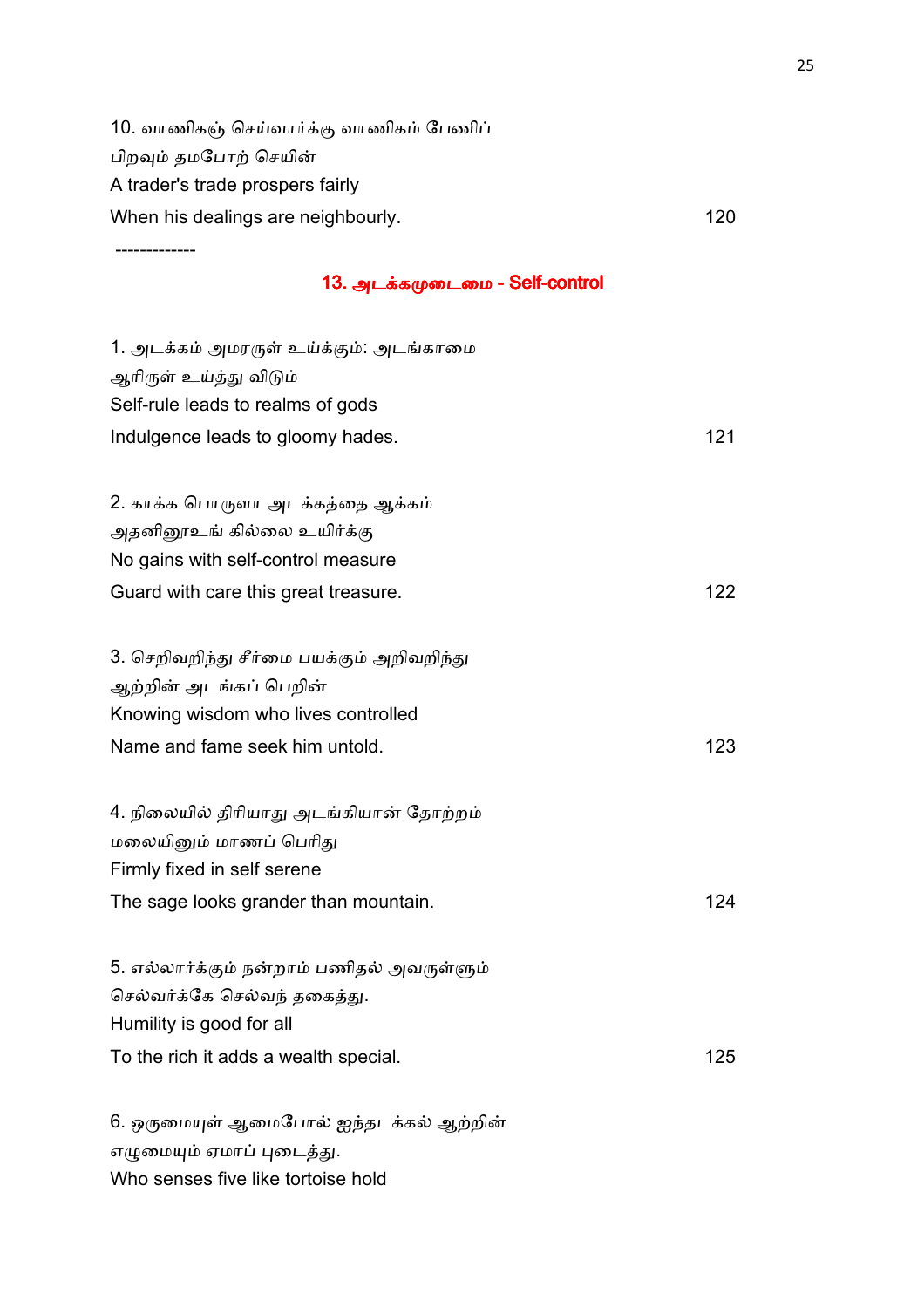| Their joy prolongs to births sevenfold.        | 126 |
|------------------------------------------------|-----|
| 7. யாகாவா ராயினும் நாகாக்க காவாக்கால்          |     |
| சோகாப்பர் சொல்லிழுக்குப் பட்டு                 |     |
| Rein the tongue if nothing else                |     |
| Or slips of tongue bring all the woes.         | 127 |
| 8. ஒன்றானும் தீச்சொல் பொருட்பயன் உண்டாயின்     |     |
| நன்றாகா தாகி விடும்                            |     |
| Even a single evil word                        |     |
| Will turn all good results to bad.             | 128 |
| 9. தீயினாற் சுட்டபுண் உள்ளாறும் ஆறாதே          |     |
| நாவினாற் சுட்ட வடு                             |     |
| The fire-burnt wounds do find a cure           |     |
| Tongue-burnt wound rests a running sore.       | 129 |
| 10. கதங்காத்து கற்றடங்கல் ஆற்றுவான் செவ்வி     |     |
| அறம்பார்க்கும் ஆற்றின் நுழைந்து                |     |
| Virtue seeks and peeps to see                  |     |
| Self-controlled savant anger free.             | 130 |
|                                                |     |
| 14. ஒழுக்கமுடைமை - Good decorum                |     |
| 1. ஒழுக்கம் விழுப்பம் தரலான் ஒழுக்கம்          |     |
| உயிரினும் ஓம்பப் படும்                         |     |
| Decorum does one dignity                       |     |
| More than life guard its purity.               | 131 |
| 2. பரிந்தோம்பிக் காக்க ஒழுக்கம் தெரிந்தோம்பித் |     |
| தேரினும் அஃதே துணை                             |     |
| Virtues of conduct all excel;                  |     |
| The soul aid should be guarded well.           | 132 |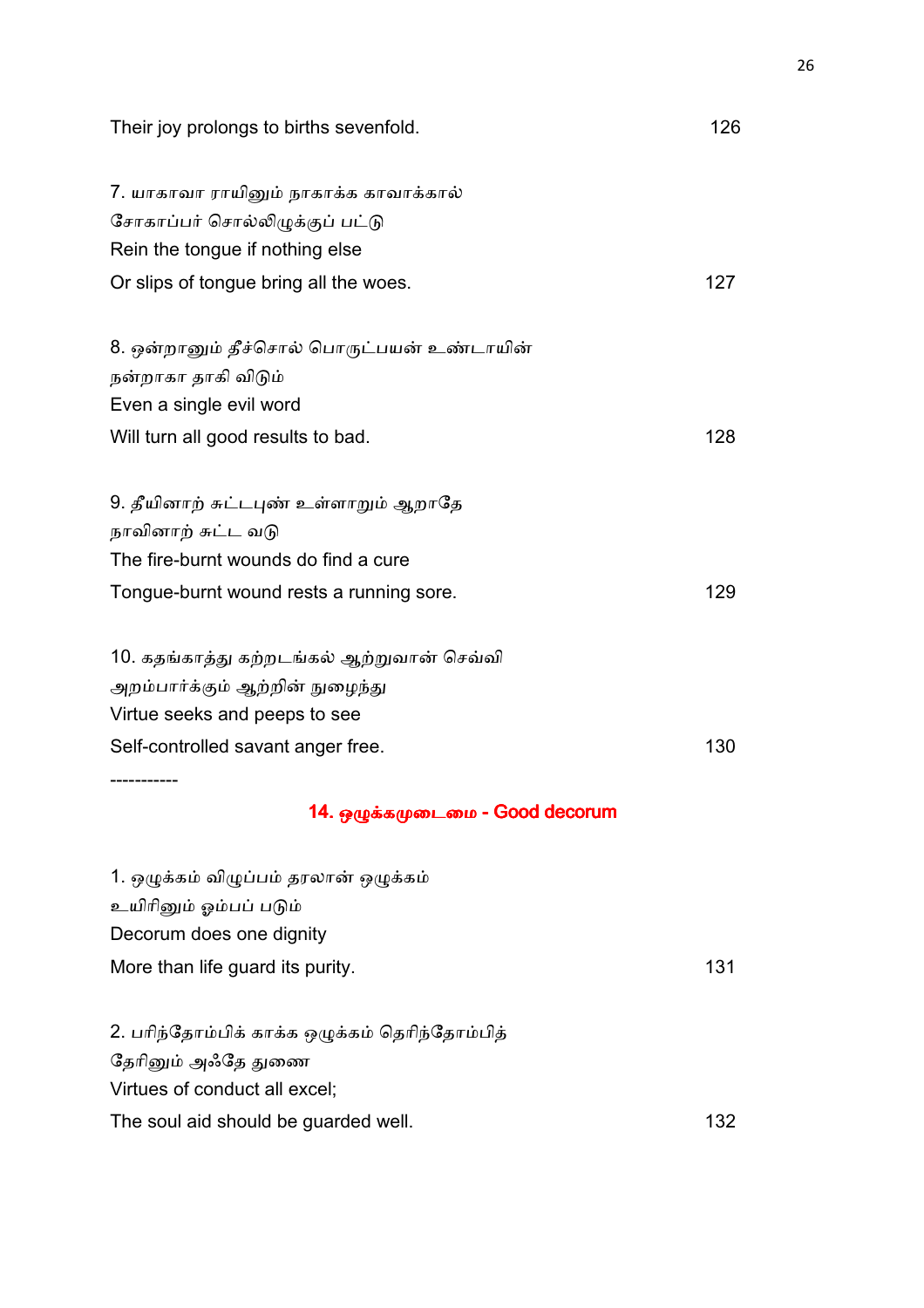| 3. ஒழுக்கம் உடமை குடிமை இழுக்கம்<br>இழிந்த பிறப்பாய் விடும்<br>Good conduct shows good family                                                         |     |
|-------------------------------------------------------------------------------------------------------------------------------------------------------|-----|
| Low manners mark anomaly.                                                                                                                             | 133 |
| 4. மறப்பினும் ஒத்துக் கொளலாகும் பார்ப்பான்<br>பிறப்பொழுக்கங் குன்றக் கெடும்                                                                           |     |
| Readers recall forgotten lore,<br>But conduct lost returns no more.                                                                                   | 134 |
| 5. அழுக்கா றுடையான்கண் ஆக்கம்போன்று இல்லை<br>ஒழுக்க மிலான்கண் உயர்வு<br>The envious prosper but ill<br>The ill-behaved sinks lower still.             | 135 |
| 6. ஒழுக்கத்தின் ஒல்கார் உரவோர் இழுக்கத்தின்<br>ஏதம் படுபாக் கறிந்து<br>The firm from virtue falter not<br>They know the ills of evil thought.         | 136 |
| 7. ஒழுக்கத்தின் எய்துவர் மேன்மை இழுக்கத்தின்<br>எய்துவர் எய்தாப் பழி<br>Conduct good ennobles man,<br>Bad conduct entails disgrace mean.              | 137 |
| 8. நன்றிக்கு வித்தாகும் நல்லொழுக்கம் தீயொழுக்கம்<br>என்றும் இடும்பை தரும்<br>Good conduct sows seeds of blessings<br>Bad conduct endless evil brings. | 138 |
| 9. ஒழுக்க முடையவர்க்கு ஒல்லாவே தீய<br>வழுக்கியும் வாயாற் சொலல்<br>Foul words will never fall from lips<br>Of righteous men even by slips.             | 139 |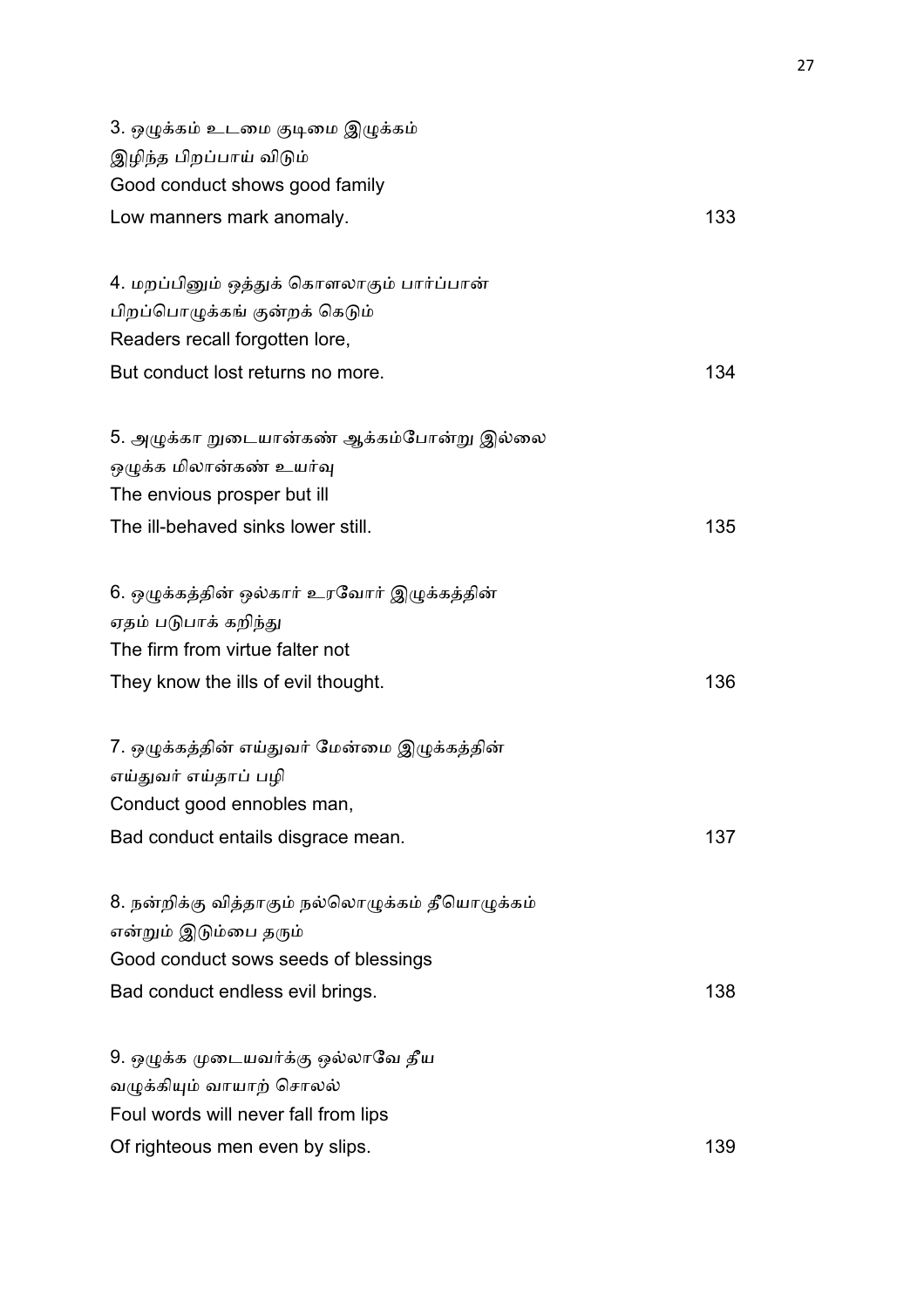10. உலகத்தோடு ஒட்ட ஒழுகல் பலகற்றும் கல்லார் அறிவிலா தார் Though read much they are ignorant Whose life is not world-accordant. 140

----------

### 15. பிறனில் விழையாமை - Against coveting another's wife

| 1. பிறன்பொருளாள் பெட்டொழுகும் பேதைமை ஞாலத்து<br>அறம்பொருள் கண்டார்கண் இல் |     |
|---------------------------------------------------------------------------|-----|
| Who know the wealth and virtue's way                                      |     |
| After other's wife do not stray.                                          | 141 |
|                                                                           |     |
| 2. அறன்கடை நின்றாருள் எல்லாம் பிறன்கடை                                    |     |
| நின்றாரின் பேதையார் இல்                                                   |     |
| He is the worst law breaking boor                                         |     |
| Who haunts around his neighbour's door.                                   | 142 |
|                                                                           |     |
| 3. விளிந்தாரின் வேறல்லர் மன்ற தெளிந்தாரில்                                |     |
| தீமை புரிந்துஒழுகு வார்                                                   |     |
| The vile are dead who evil aim                                            |     |
| And put faithful friends' wives to shame.                                 | 143 |
|                                                                           |     |
| 4. எனைத்துணையர் ஆயினும் என்னாம் தினைத்துணையும்                            |     |
| தேரான் பிறனில் புகல்                                                      |     |
| Their boasted greatness means nothing                                     |     |
| When to another's wife they cling.                                        | 144 |
|                                                                           |     |
| 5. எளிதுஎன இல்லிறப்பான் எய்துமெஞ் ஞான்றும்                                |     |
| விளியாது நிற்கும் பழி                                                     |     |
| Who trifles with another's wife                                           |     |
| His guilty stain will last for life.                                      | 145 |
|                                                                           |     |
| 6. பகைபாவம் அச்சம் பழியென நான்கும்                                        |     |

இகவாவாம் இல்லிறப்பான் கண்

Hatred, sin, fear, and shame-these four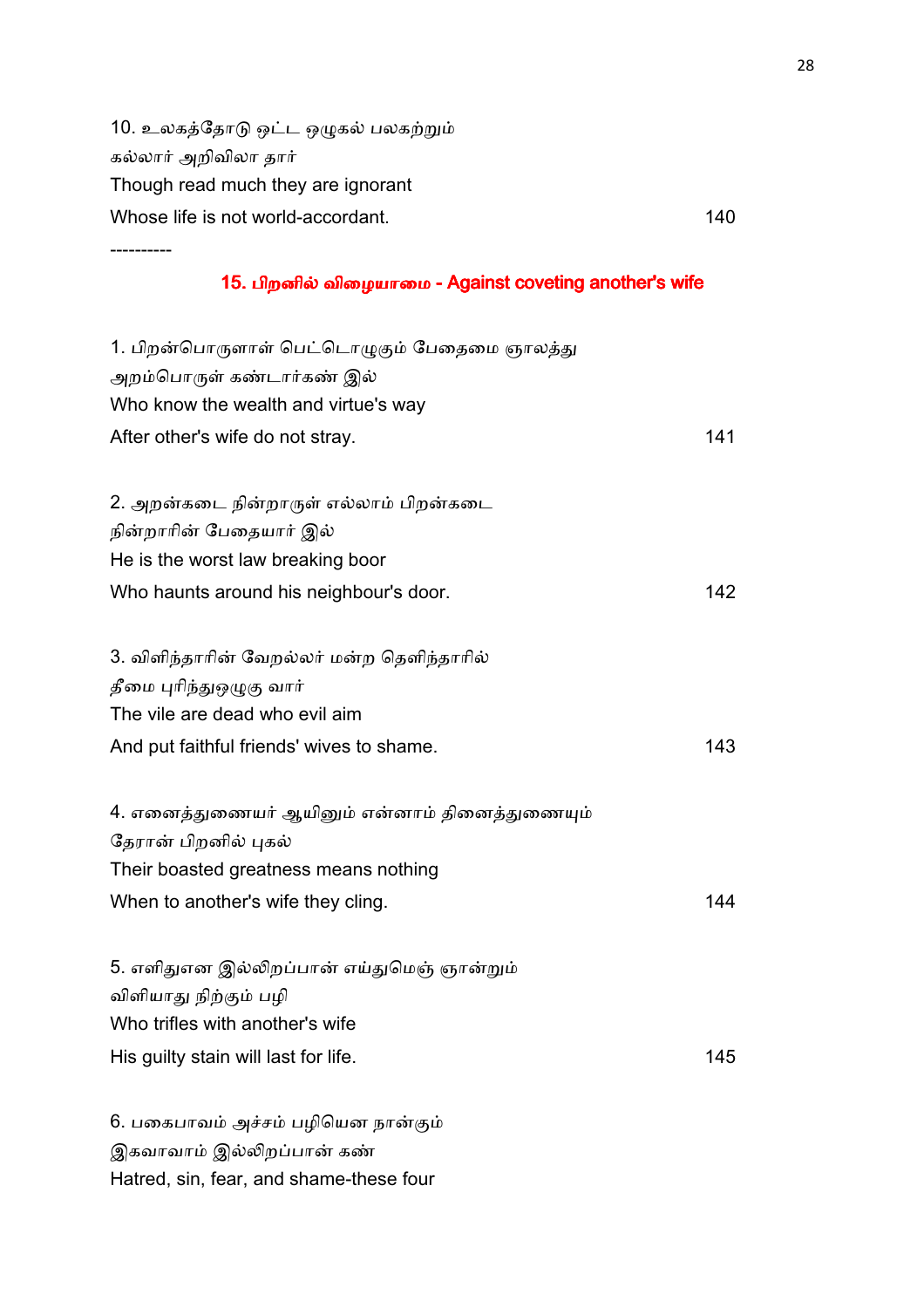| Stain adulterers ever more.                 | 146 |
|---------------------------------------------|-----|
| 7. அறனியலான் இல்வாழ்வான் என்பான் பிறனியலான் |     |
| பெண்மை நயவா தவன்                            |     |
| He is the righteous householder             |     |
| His neighbour's wife who covets never.      | 147 |
| 8. பிறன்மனை நோக்காத பேராண்மை சான்றோர்க்கு   |     |
| அறனொன்றோ ஆன்ற ஒழுக்கு                       |     |
| They lead a high-souled manly life          |     |
| The pure who eye not another's wife.        | 148 |
| 9. நலக்குரியார் யாரெனின் நாமநீர் வைப்பின்   |     |
| பிறற்குஉரியாள் தோள்தோயா தார்                |     |
| Good in storm bound earth is with those     |     |
| Who clasp not arms of another's spouse.     | 149 |
| 10. அறன்வரையான் அல்ல செயினும் பிறன்வரையாள்  |     |
| பெண்மை நயவாமை நன்று.                        |     |
| Sinners breaking virtue's behest            |     |
| Lust not for another's wife at least.       | 150 |
| 16. பொறையுடைமை - Forgiveness                |     |
|                                             |     |
| 1. அகழ்வாரைத் தாங்கும் நிலம்போலத் தம்மை     |     |
| இகழ்வார்ப் பொறுத்தல் தலை                    |     |
| As earth bears up with diggers too          |     |
| To bear revilers is prime virtue.           | 151 |
| 2. பொறுத்தல் இறப்பினை என்றும் அதனை          |     |
| மறத்தல் அதனினும் நன்று                      |     |
| Forgive insults is a good habit             |     |
| Better it is to forget it.                  | 152 |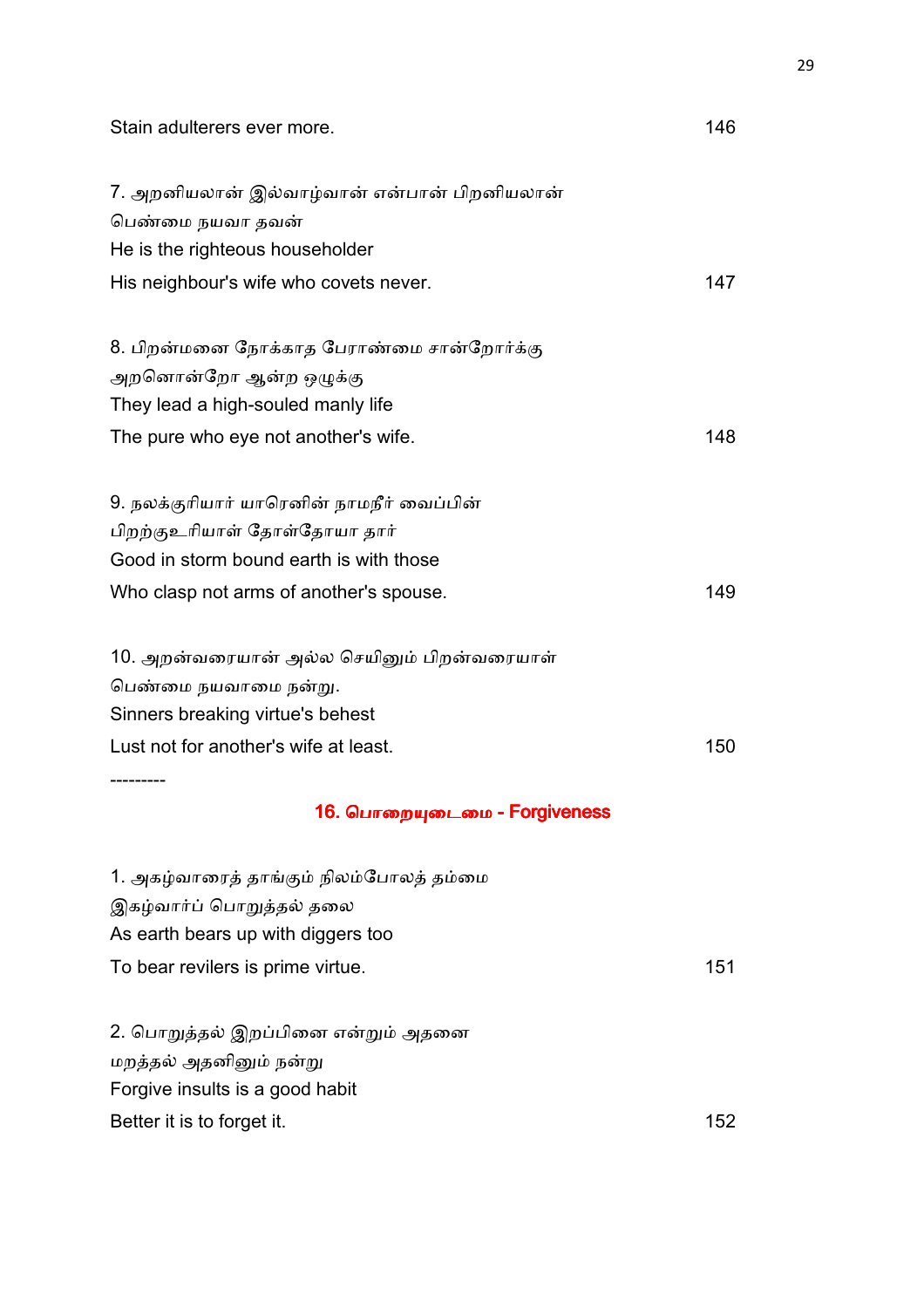| 3. இன்மையுள் இன்மை விருந்தொரால் வன்மையுள்<br>வன்மை மடவார்ப் பொறை                                                                               |     |
|------------------------------------------------------------------------------------------------------------------------------------------------|-----|
| Neglect the guest is dearth of dearth                                                                                                          |     |
| To bear with fools is strength of strength.                                                                                                    | 153 |
| 4. நிறையுடமை நீங்காமை வேண்டின் பொறையுடைமை<br>போற்றி ஒழுகப் படும்<br>Practice of patient quality                                                |     |
| Retains intact integrity.                                                                                                                      | 154 |
| 5. ஒறுத்தாரை ஒன்றாக வையாரே வைப்பர்<br>பொறுத்தாரைப் பொன்போற் பொதிந்து<br>Vengeance is not in esteem held<br>Patience is praised as hidden gold. | 155 |
|                                                                                                                                                |     |
| 6. ஒறுத்தார்க்கு ஒருநாளை இன்பம் பொறுத்தார்க்குப்                                                                                               |     |
| பொன்றுந் துணையும் புகழ்                                                                                                                        |     |
| Revenge accords but one day's joy                                                                                                              |     |
| Patience carries its praise for aye.                                                                                                           | 156 |
| 7. திறனல்ல தற்பிறர் செய்யினும் நோநொந்து<br>அறனல்ல செய்யாமை நன்று<br>Though others cause you wanton pain                                        |     |
| Grieve not; from unjust harm refrain.                                                                                                          | 157 |
| 8. மிகுதியான் மிக்கவை செய்தாரைத் தாந்தம்<br>தகுதியான் வென்று விடல்<br>By noble forbearance vanquish                                            |     |
| The proud that have caused you anguish.                                                                                                        | 158 |
| 9. துறந்தாரின் தூய்மை உடையர் இறந்தார்வாய்<br>இன்னாச்சொல் நோற்கிற் பவர்<br>More than ascetics they are pure                                     |     |
|                                                                                                                                                |     |
| Who bitter tongues meekly endure.                                                                                                              | 159 |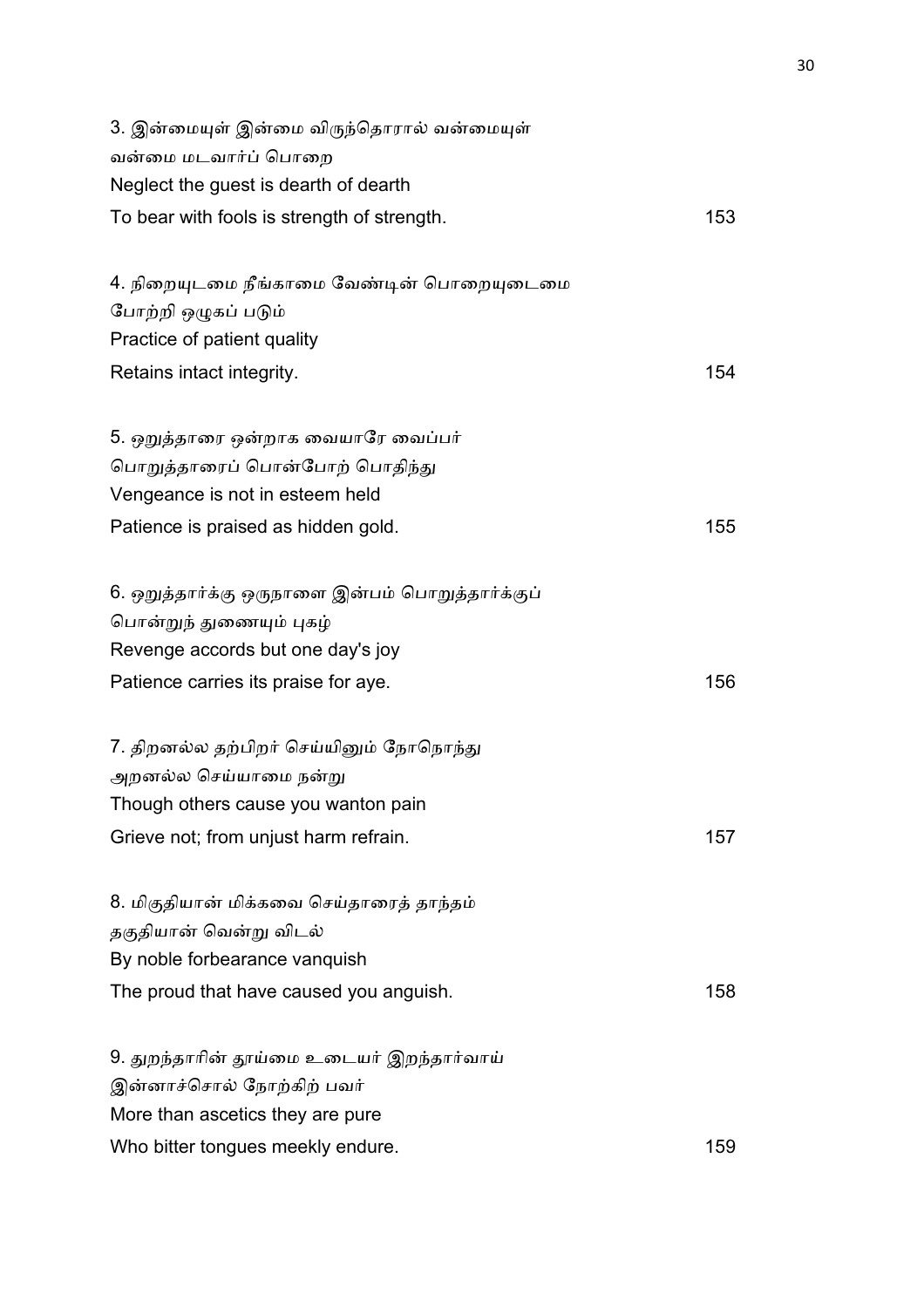10. உண்ணாது நோற்பார் பெரியர் பிறர்சொல்லும் இன்னாச்சொல் நோற்பாரின் பின் Who fast are great to do penance Greater are they who bear offence. The contract of the state of the state of the state of the state of the state of the state of the state of the state of the state of the state of the state of the state of the state of th

----------

### 17. அழுக்காறாமை - Avoid envy

| 1. ஒழுக்காறாக் கொள்க ஒருவன்தன் நெஞ்சத்து        |     |
|-------------------------------------------------|-----|
| அழுக்காறு இல்லாத இயல்பு                         |     |
| Deem your heart as virtuous                     |     |
| When your nature is not jealous.                | 161 |
|                                                 |     |
| 2. விழுப்பேற்றின் அஃதொப்பது இல்லையார் மாட்டும்  |     |
| அழுக்காற்றின் அன்மை பெறின்                      |     |
| No excellence excels the one                    |     |
| That by nature envies none.                     | 162 |
|                                                 |     |
| 3. அறன்ஆக்கம் வேண்டாதான் என்பான் பிறனாக்கம்     |     |
| பேணாது அழுக்கறுப் பான்                          |     |
| Who envies others' good fortune                 |     |
| Can't prosper in virtue of his own.             | 163 |
|                                                 |     |
| 4. அழுக்காற்றின் அல்லவை செய்யார் இழுக்காற்றின்  |     |
| ஏதம் படுபாக்கு அறிந்து                          |     |
| The wise through envy don't others wrong        |     |
| Knowing that woes from evils throng.            | 164 |
|                                                 |     |
| 5. அழுக்காற உடையார்க்கு அதுசாலும் ஒன்னார்       |     |
| வழுக்கியும் கேடீன் பது                          |     |
| Man shall be wrecked by envy's whim             |     |
| Even if enemies spare him.                      | 165 |
|                                                 |     |
| 6. கொடுப்பது அழுக்கறுப்பான் சுற்றம் உடுப்பதூஉம் |     |
| உண்பதூஉம் இன்றிக் கெடும்.                       |     |

Who envies gifts shall suffer ruin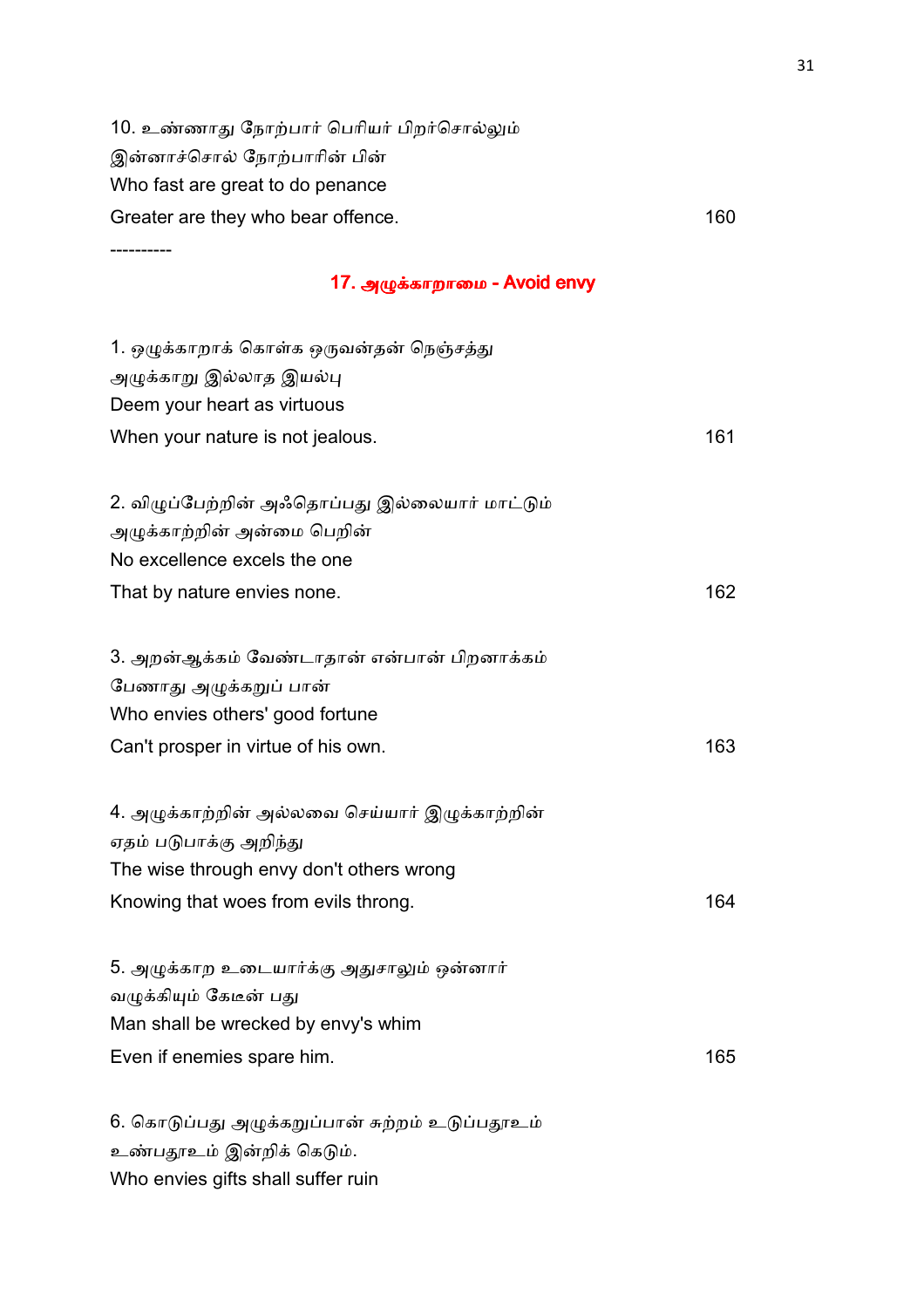Without food and clothes with his kin. 166

| 7. அவ்வித்து அழுக்காறு உடையானைச் செய்யவள்   |     |
|---------------------------------------------|-----|
| தவ்வையைக் காட்டி விடும்.                    |     |
| Fortune deserts the envious                 |     |
| Leaving misfortune omnious.                 | 167 |
| 8. அழுக்காறு எனஒரு பாவி திருச்செற்றுத்      |     |
| தீயுழி உய்த்து விடும்                       |     |
| Caitiff envy despoils wealth                |     |
|                                             |     |
| And drags one into evil path.               | 168 |
| 9. அவ்விய நெஞ்சத்தான் ஆக்கமுஞ் செவ்வியான்   |     |
| கேடும் நினைக்கப் படும்                      |     |
| Why is envy rich, goodmen poor              |     |
| People with surprise think over.            | 169 |
| 10. அழுக்கற்று அகன்றாரும் இல்லைஅஃது இல்லார் |     |
| பெருக்கத்தில் தீர்ந்தாரும் இல்              |     |
| The envious prosper never                   |     |
| The envyless prosper ever.                  | 170 |
|                                             |     |
| 18. வெஃகாமை - Against covetousness          |     |
| 1. நடுவின்றி நன்பொருள் வெஃகின் குடிபொன்றிக் |     |
| குற்றமும் ஆங்கே தரும்                       |     |
| Who covets others' honest wealth            |     |
| That greed ruins his house forthwith.       | 171 |
|                                             |     |
| 2. படுபயன் வெஃகிப் பழிப்படுவ செய்யார்       |     |
| நடுவன்மை நாணுவர் பவர்                       |     |

Who shrink with shame from sin, refrain

From coveting which brings ruin. The matrix of the state of the state of the state of the state of the state of the state of the state of the state of the state of the state of the state of the state of the state of the st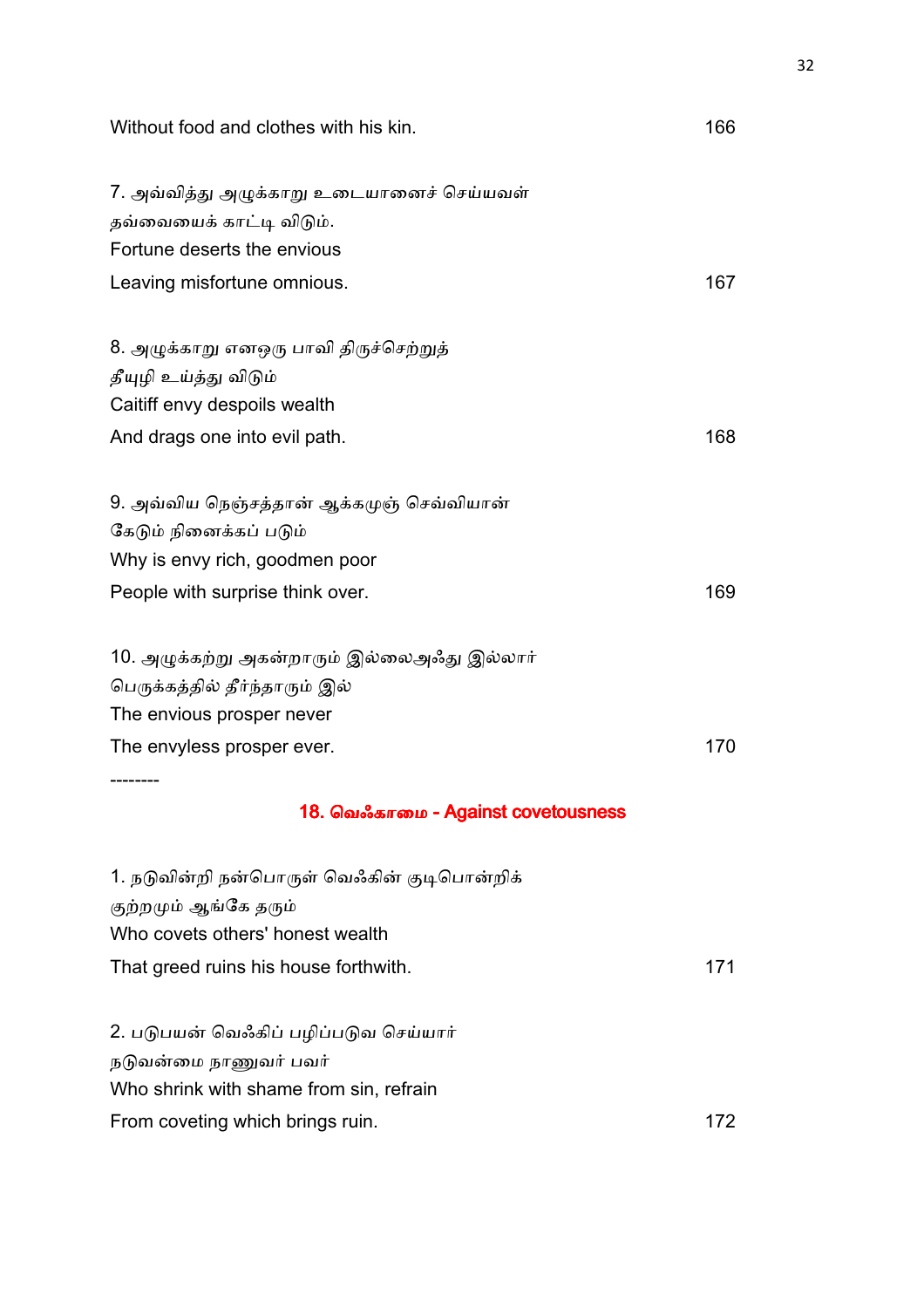| 3. சிற்றின்பம் வெஃகி அறனல்ல செய்யாரே<br>மற்றின்பம் வேண்டு பவர் |     |  |
|----------------------------------------------------------------|-----|--|
| For spiritual bliss who long                                   |     |  |
| For fleeting joy commit no wrong.                              | 173 |  |
| 4. இலமென்று வெஃகுதல் செய்யார் புலம்வென்ற                       |     |  |
| புன்மையில் காட்சி யவர்                                         |     |  |
| The truth-knowers of sense-control                             |     |  |
| Though in want covet not at all.                               | 174 |  |
| 5. அஃகி அகன்ற அறிவென்னாம் யார்மாட்டும்                         |     |  |
| வெஃகி வெறிய செயின்                                             |     |  |
| What is one's subtle wisdom worth                              |     |  |
| If it deals ill with all on earth.                             | 175 |  |
| 6. அருள்வெஃகி ஆற்றின்கண் நின்றான் பொருள்வெஃகிப்                |     |  |
| பொல்லாத சூழக் கெடும்                                           |     |  |
| Who seeks for grace on righteous path                          |     |  |
| Suffers by evil covetous wealth.                               | 176 |  |
| 7. வேண்டற்க வெஃகியாம் ஆக்கம் விளைவயின்                         |     |  |
| மாண்டற் கரிதாம் பயன்                                           |     |  |
| Shun the fruit of covetousness                                 |     |  |
| All its yield is inglorious.                                   | 177 |  |
| 8. அஃகாமை செல்வத்திற்கு யாதெனின் வெஃகாமை                       |     |  |
| வேண்டும் பிறன்கைப் பொருள்.                                     |     |  |
| Against covetousness - The mark of lasting wealth is shown     |     |  |
| By not coveting others' own.                                   | 178 |  |
| 9. அறனறிந்து வெஃகா அறிவுடையார்ச் சேரும்                        |     |  |
| திறன்அறிந் தாங்கே திரு.                                        |     |  |
| Fortune seeks the just and wise                                |     |  |
| Who are free from coveting vice.                               | 179 |  |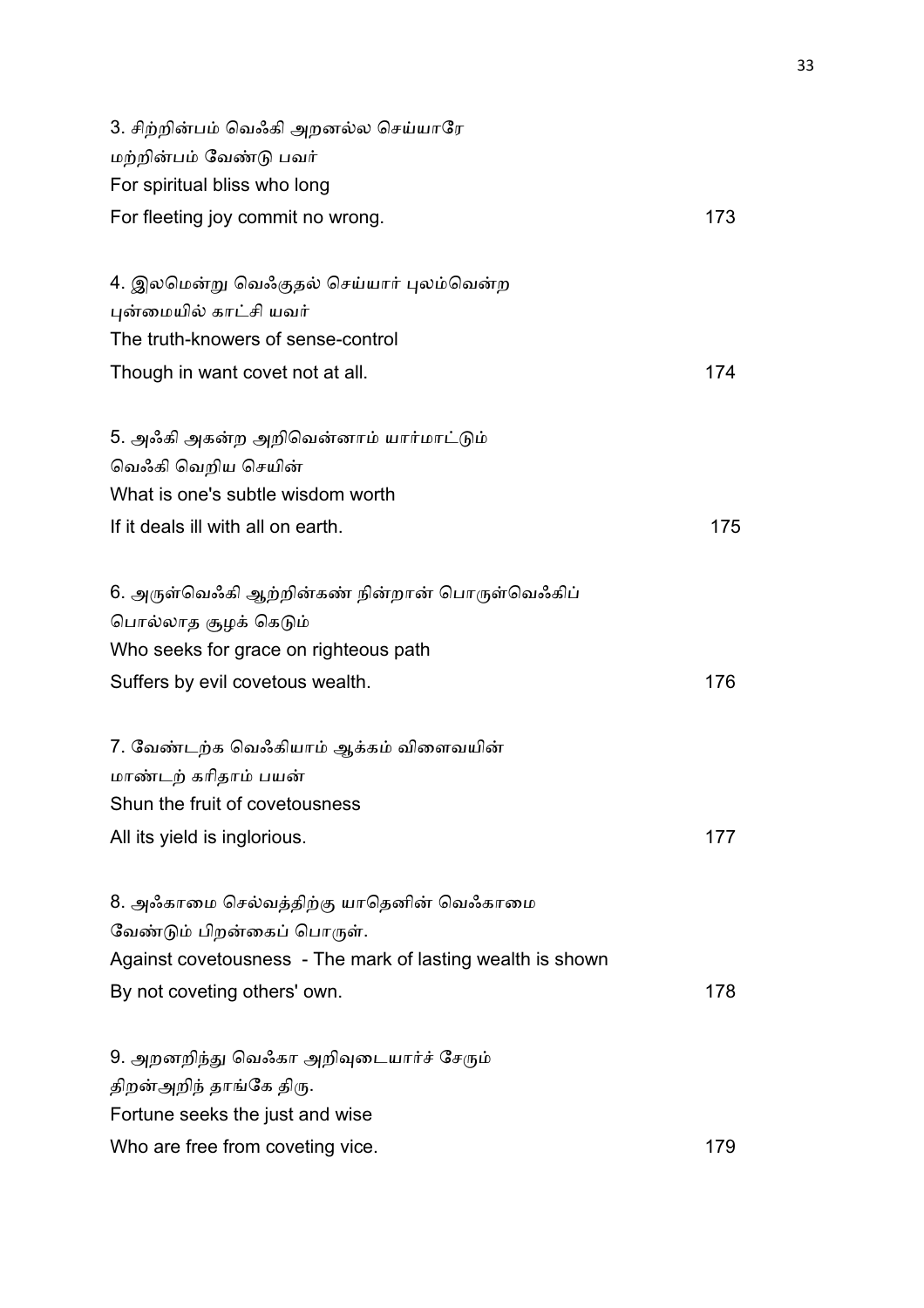10. இறல்ஈனும் எண்ணாது வெஃகின் விறல்ஈனும் வேண்டாமை என்னுஞ் செருக்கு Desireless, greatness conquers all; Coveting misers ruined fall. 180

---------

### 19. புறங்கூறாமை - Against slander

| 1. அறங்கூறான் அல்ல செயினும் ஒருவன்              |     |
|-------------------------------------------------|-----|
| புறங்கூறான் என்றல் இனிது                        |     |
| Though a man from virtue strays,                |     |
| To keep from slander brings him praise.         | 181 |
| 2. அறனழீஇ அல்லவை செய்தலின் தீதே                 |     |
| புறனழீஇப் பொய்த்து நகை                          |     |
| Who bite behind, and before smile               |     |
| Are worse than open traitors vile.              | 182 |
| 3. புறங்கூறிப் பொய்த்துயிர் வாழ்தலின் சாதல்     |     |
| அறங்கூறும் ஆக்கம் தரும்                         |     |
| Virtue thinks it better to die,                 |     |
| Than live to backbite and to lie.               | 183 |
| 4. கண்நின்று கண்ணறச் சொல்லினும் சொல்லற்க        |     |
| முன்இன்று பின்நோக்காச் சொல்                     |     |
| Though harsh you speak in one's presence        |     |
| Abuse is worse in his absence.                  | 184 |
| 5. அறஞ்சொல்லும் நெஞ்சத்தான் அன்மை புறஞ்சொல்லும் |     |
| புன்மையாற் காணப் படும்                          |     |
| Who turns to slander makes it plain             |     |
| His praise of virtue is in vain.                | 185 |
| 6. பிறன்பழி கூறுவான் தன்பழி யுள்ளும்            |     |
| திறன்தெரிந்து கூறப் படும்                       |     |

His failings will be found and shown,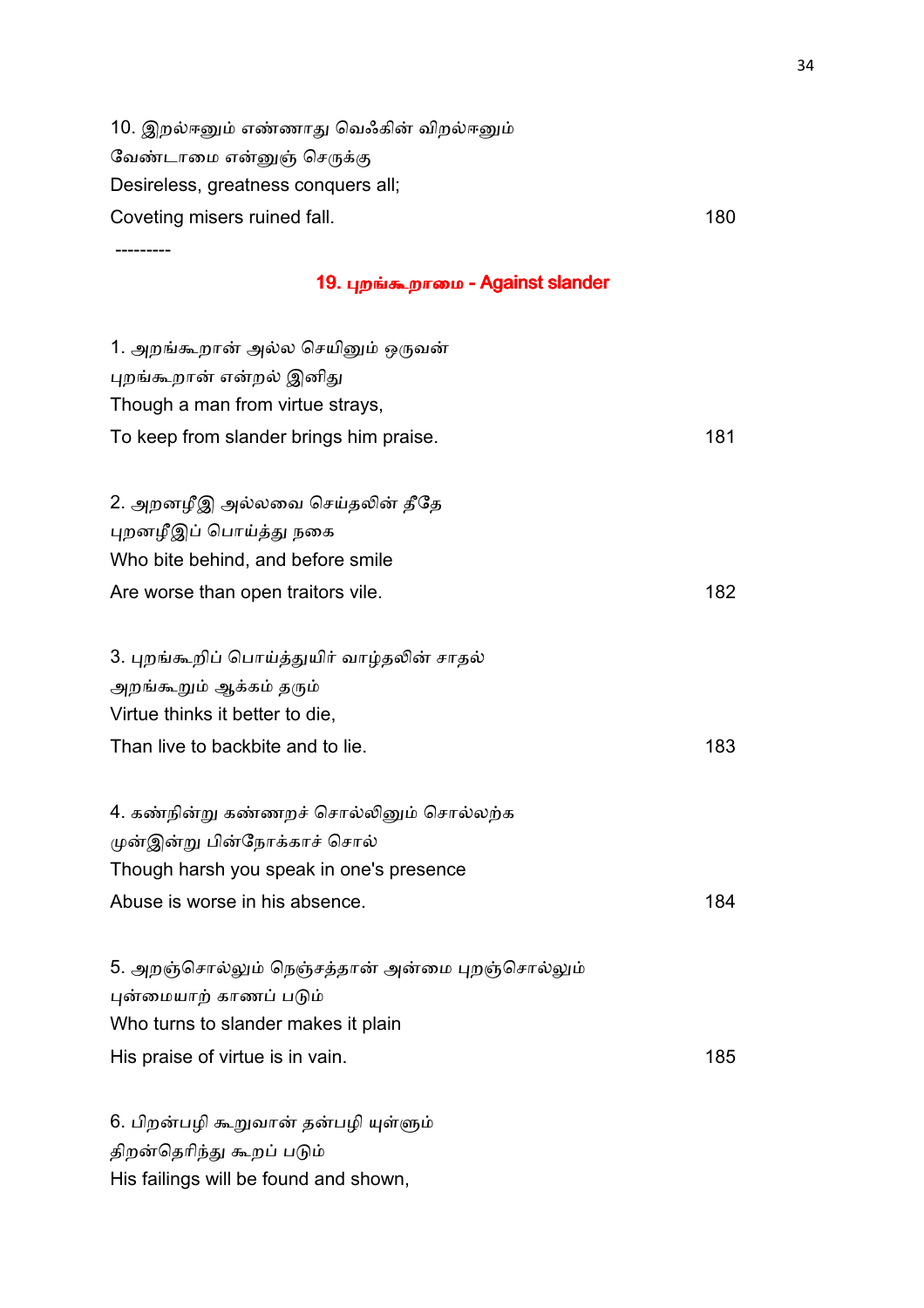| Who makes another's failings known.                    | 186 |
|--------------------------------------------------------|-----|
| 7. பகச்சொல்லிக் கேளிர்ப் பிரிப்பர் நகச்சொல்லி          |     |
| நட்பாடல் தேற்றா தவர்                                   |     |
| By pleasing words who make not friends                 |     |
| Sever their hearts by hostile trends.                  | 187 |
| 8. துன்னியார் குற்றமும் தூற்றும் மரபினார்              |     |
| என்னைகொல் ஏதிலார் மாட்டு                               |     |
| What will they not to strangers do                     |     |
| Who bring their friends' defects to view?              | 188 |
| 9. அறன்நோக்கி ஆற்றுங்கொல் வையம் புறன்நோக்கிப்          |     |
| புன்சொல் உரைப்பான் பொறை.                               |     |
| The world in mercy bears his load                      |     |
| Who rants behind words untoward                        | 189 |
| 10. ஏதிலார் குற்றம்போல் தங்குற்றங் காண்கிற்பின்        |     |
| தீதுண்டோ மன்னும் உயிர்க்கு                             |     |
| No harm would fall to any man                          |     |
| If each his own defect could scan.                     | 190 |
| --------<br>20. பயனில சொல்லாமை - Against vain speaking |     |
| 1. பல்லார் முனியப் பயனில சொல்லுவான்                    |     |
| எல்லாரும் எள்ளப் படும்                                 |     |
| With silly words who insults all                       |     |
| Is held in contempt as banal.                          | 191 |
| 2. பயனில பல்லார்முன் சொல்லல் நயனில                     |     |
| நட்டார்கண் செய்தலின் தீது                              |     |
| Vain talk before many is worse                         |     |
| Than doing to friends deeds adverse.                   | 192 |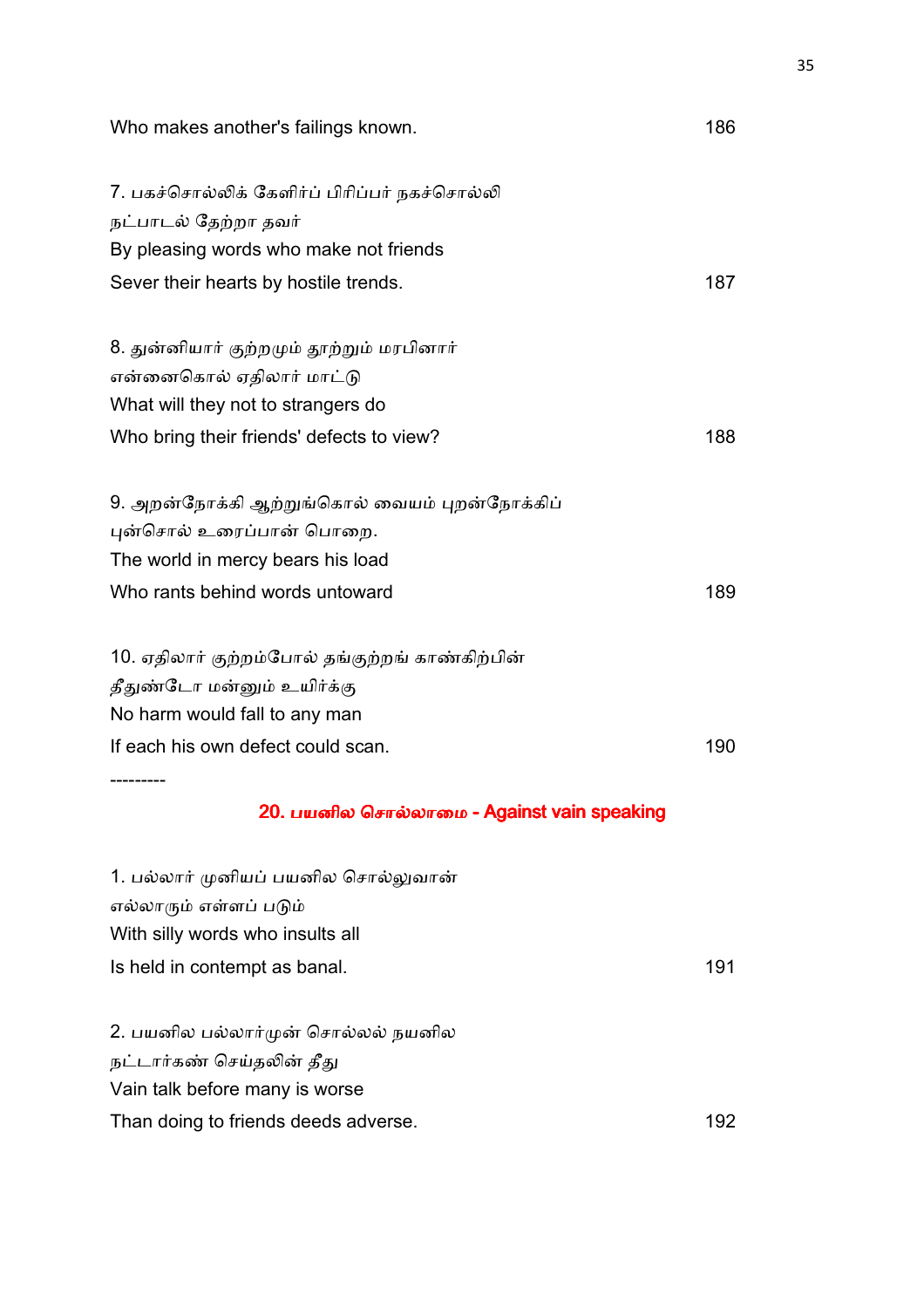| 3. நயனிலன் என்பது சொல்லும் பயனில                    |     |
|-----------------------------------------------------|-----|
| பாரித் துரைக்கும் உரை                               |     |
| The babbler's hasty lips proclaim                   |     |
| That "good-for-nothing" is his name.                | 193 |
| 4. நயன்சாரா நன்மையின் நீக்கும் பயன்சாராப்           |     |
| பண்பில்சொல் பல்லா ரகத்து                            |     |
| Vain words before an assembly                       |     |
| Will make all gains and goodness flee.              | 194 |
| 5. சீர்மை சிறப்பொடு நீங்கும் பயனில                  |     |
| நீர்மை யுடையார் சொலின்                              |     |
| Glory and grace will go away                        |     |
| When savants silly nonsense say.                    | 195 |
| 6. பயனில்சொல் பாராட்டு வானை மகன்எனல்                |     |
| மக்கட் பதடி யெனல்                                   |     |
| Call him a human chaff who prides                   |     |
| Himself in weightless idle words.                   | 196 |
| 7. நயனில சொல்லினுஞ் சொல்லுக சான்றோர்                |     |
| பயனில சொல்லாமை நன்று                                |     |
| Let not men of worth vainly quack                   |     |
| Even if they would roughly speak.                   | 197 |
| 8. அரும்பயன் ஆயும் அறிவினார் சொல்லார்               |     |
| பெரும்பயன் இல்லாத சொல்                              |     |
| The wise who weigh the worth refrain                |     |
| From words that have no grain and brain.            | 198 |
| 9. பொருள்தீர்ந்த பொச்சாந்துஞ் சொல்லார் மருள்தீர்ந்த |     |
| மாசறு காட்சி யவர்                                   |     |
| The wise of spotless self-vision                    |     |
| Slip not to silly words-mention.                    | 199 |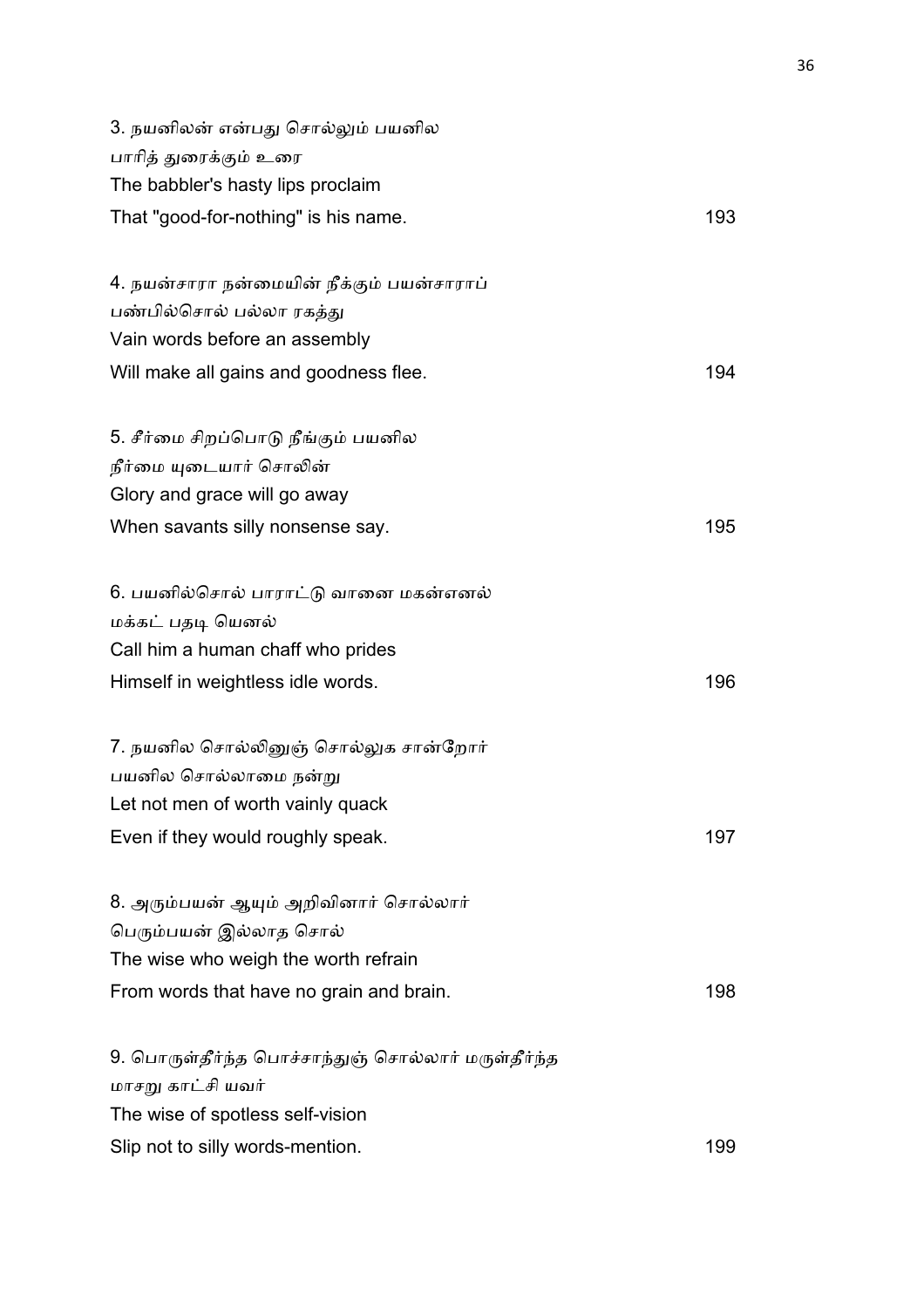10. சொல்லுக சொல்லிற் பயனுடைய சொல்லற்க சொல்லிற் பயனிலாச் சொல் To purpose speak the fruitful word And never indulge in useless load. The same state of the state of the state of the state of the state of the state of the state of the state of the state of the state of the state of the state of the state of the state of --------

### 21. தீவினையச்சம் - Fear of sin

| 1. தீவினையார் அஞ்சார் விழுமியார் அஞ்சுவர்                              |     |
|------------------------------------------------------------------------|-----|
| தீவினை என்னுஞ் செருக்கு                                                |     |
| Sinners fear not the pride of sin.                                     |     |
| The worthy dread the ill within.                                       | 201 |
|                                                                        |     |
| 2. தீயவை தீய பயத்தலால் தீயவை                                           |     |
| தீயினும் அஞ்சப் படும்                                                  |     |
| Since evil begets evil dire                                            |     |
| Fear ye evil more than fire.                                           | 202 |
|                                                                        |     |
| 3. அறிவினுள் எல்லாந் தலையென்ப தீய                                      |     |
| செறுவார்க்கும் செய்யா விடல்                                            |     |
| The wisest of the wise are those                                       |     |
| Who injure not even their foes.                                        | 203 |
|                                                                        |     |
| 4. மறந்தும் பிறன்கேடு சூழற்க சூழின்                                    |     |
| அறஞ்சூழும் சூழ்ந்தவன் கேடு                                             |     |
| His ruin virtue plots who plans                                        |     |
| The ruin of another man's.                                             | 204 |
|                                                                        |     |
| 5. இலன்என்று தீயவை செய்யற்க செய்யின்                                   |     |
| இலனாகும் மற்றும் பெயர்த்து                                             |     |
| Who makes poverty plea for ill                                         |     |
| Shall reduce himself poorer still.                                     | 205 |
|                                                                        |     |
| $6.$ $8.4$ $(1.50)$ $7.7$ $(1.00)$ $(1.00)$ $(1.00)$ $(1.00)$ $(1.00)$ |     |

6. தீப்பால தான்பிறர்கண் செய்யற்க நோய்ப்பால தன்னை அடல்வேண்டா தான் From wounding others let him refrain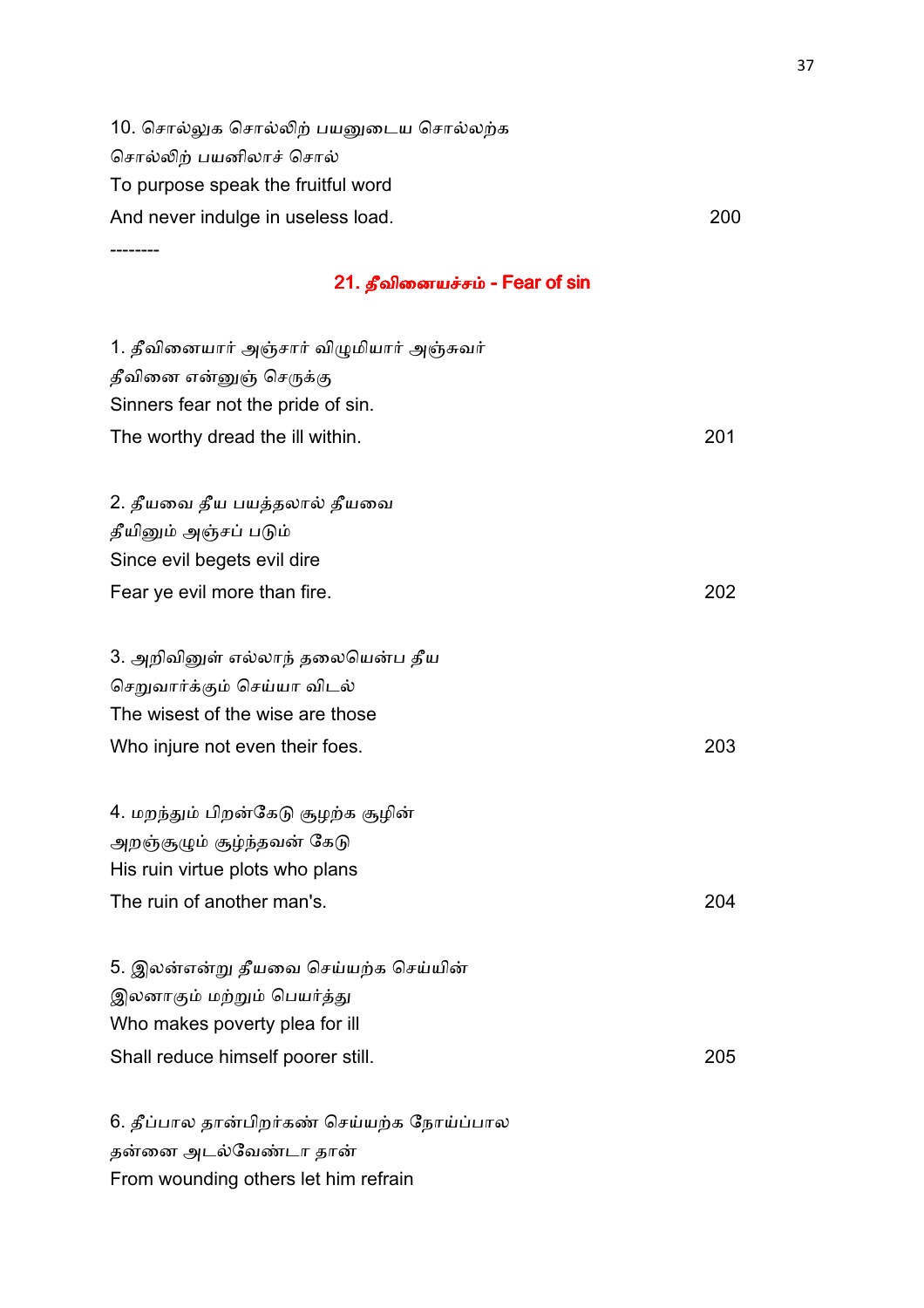| Who would from harm himself remain.         | 206 |
|---------------------------------------------|-----|
| 7. எனைப்பகை யுற்றாரும் உய்வர் வினைப்பகை     |     |
| வீயாது பின்சென்று அடும்                     |     |
| Men may escape other foes and live          |     |
| But sin its deadly blow will give.          | 207 |
| 8. தீயவை செய்தார் கெடுதல் நிழல்தன்னை        |     |
| வீயாது அடிஉரைந் தற்று                       |     |
| Ruin follows who evil do                    |     |
| As shadow follows as they go.               | 208 |
| 9. தன்னைத்தான் காதல னாயின் எனைத்தொன்றும்    |     |
| துன்னற்க தீவினைப் பால்                      |     |
| Let none who loves himself at all           |     |
| Think of evil however small.                | 209 |
| 10. அருங்கேடன் என்பது அறிக மருங்கோடித்      |     |
| தீவினை செய்யான் எனின்                       |     |
| He is secure, know ye, from ills            |     |
| Who slips not right path to do evils.       | 210 |
| 22. ஓப்புரவறிதல் - Duty to society          |     |
| 1. கைம்மாறு வேண்டா கடப்பாடு மாரிமாட்டு      |     |
| என்ஆற்றுங் கொல்லோ உலகு                      |     |
| Duty demands nothing in turn;               |     |
| How can the world recompense rain?          | 211 |
| 2. தாளாற்றித் தந்த பொருளெல்லாம் தக்கார்க்கு |     |
| வேளாண்மை செய்தற் பொருட்டு                   |     |
| All the wealth that toils give              |     |
| Is meant to serve those who deserve.        | 212 |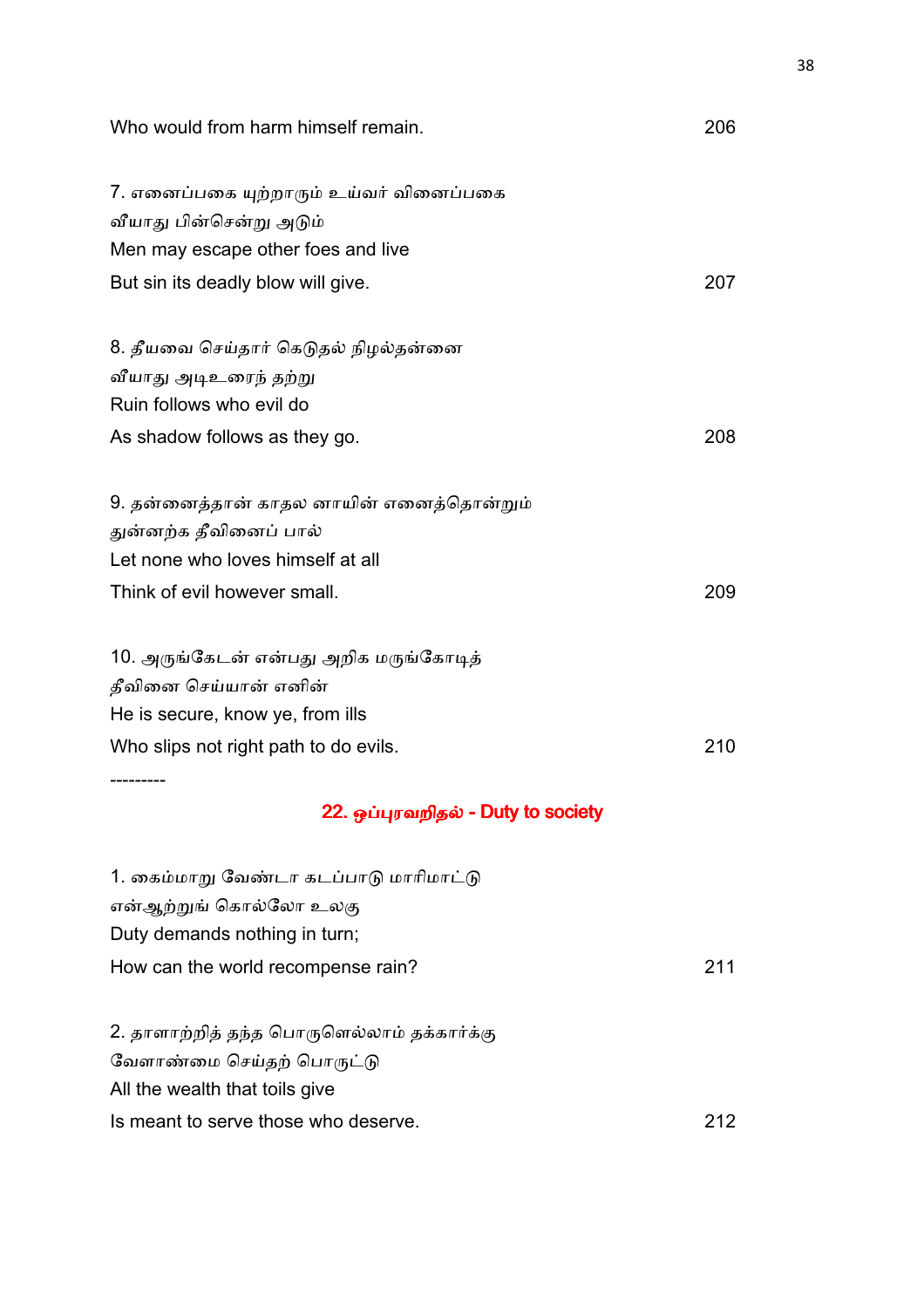| 3. புத்தே ளுலகத்தும் ஈண்டும் பெறலரிதே<br>ஒப்புரவின் நல்ல பிற |     |
|--------------------------------------------------------------|-----|
| In heav'n and earth 'tis hard to find                        |     |
| A greater good than being kind.                              | 213 |
| 4. ஒத்த தறிவான் உயிர்வாழ்வான் மற்றையான்                      |     |
| செத்தாருள் வைக்கப் படும்                                     |     |
| He lives who knows befitting act                             |     |
| Others are deemed as dead in fact.                           | 214 |
| 5. ஊருணி நீர்நிறைந் தற்றே உலகவாம்                            |     |
| பேரறி வாளன் திரு                                             |     |
| The wealth that wise and kind do make                        |     |
| Is like water that fills a lake.                             | 215 |
| 6. பயன்மரம் உள்ளூர்ப் பழுத்தற்றால் செல்வம்                   |     |
| நயனுடை யான்கண் படின்                                         |     |
| Who plenty gets and plenty gives                             |     |
| Is like town-tree teeming with fruits.                       | 216 |
| 7. மருந்தாகித் தப்பா மரத்தற்றால் செல்வம்                     |     |
| பெருந்தகை யான்கண் படின்                                      |     |
| The wealth of a wide-hearted soul                            |     |
| Is a herbal tree that healeth all.                           | 217 |
| 8. இடனில் பருவத்தும் ஒப்புரவிற்கு ஒல்கார்                    |     |
| கடனறி காட்சி யவர்                                            |     |
| Though seers may fall on evil days                           |     |
| Their sense of duty never strays.                            | 218 |
| 9. நயனுடையான் நல்கூர்ந்தா னாதல் செயும்நீர                    |     |
| செய்யாது அமைகலா வாறு                                         |     |
| The good man's poverty and grief                             |     |
| Is want of means to give relief.                             | 219 |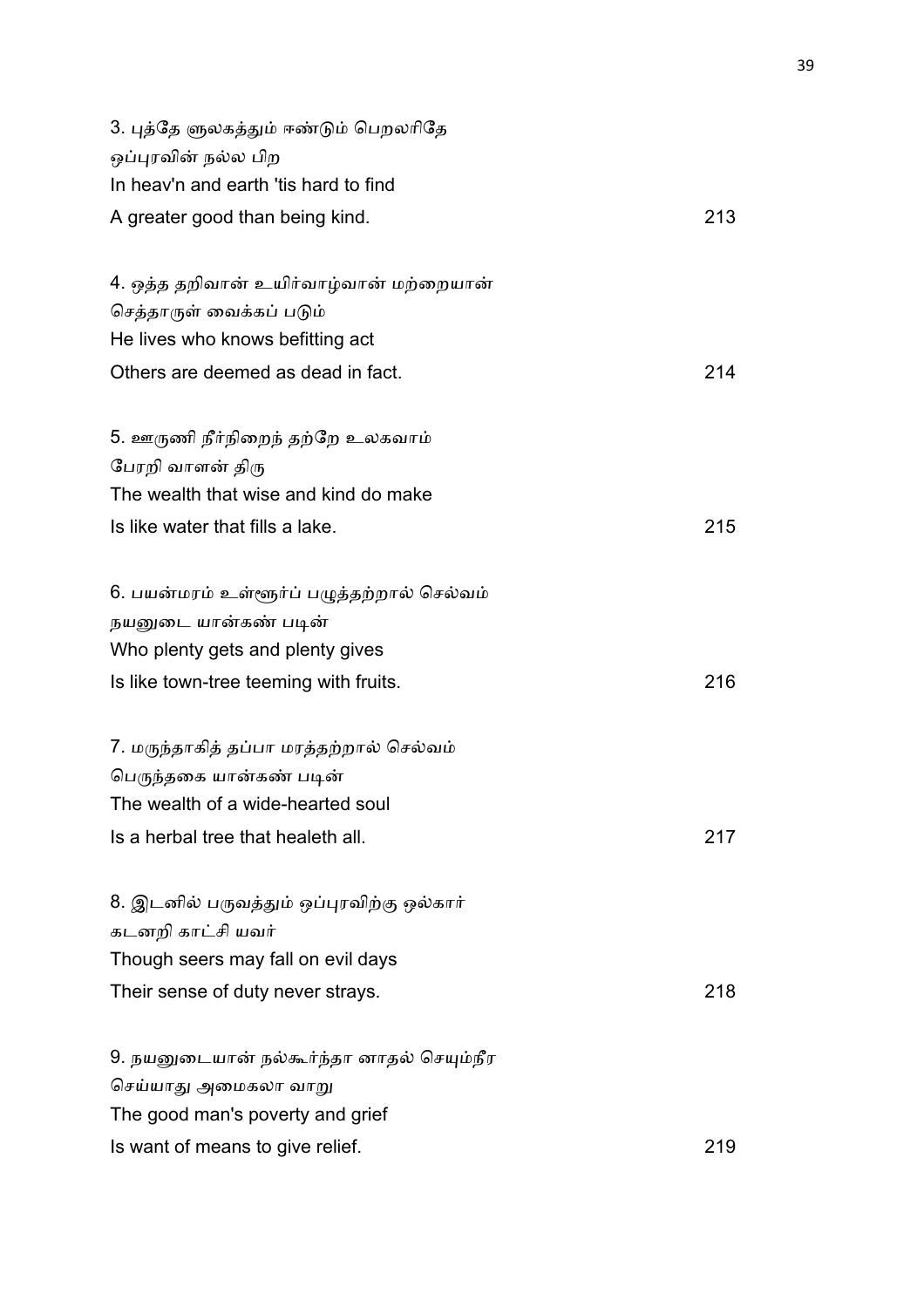10. ஒப்புரவி னால்வரும் கேடெனின் அஃதொருவன் விற்றுக்கோள் தக்க துடைத்து By good if ruin comes across Sell yourself to save that loss. 220

----------

#### 23. ஈகை - Charity

| 1. வறியார்க்கொன்று ஈவதே ஈகைமற் றெல்லாம் |     |
|-----------------------------------------|-----|
| குறியெதிர்ப்பை நீர துடைத்து             |     |
| To give the poor is charity             |     |
| The rest is loan and vanity.            | 221 |
|                                         |     |
| 2. நல்லாறு எனினும் கொளல்தீது மேலுலகம்   |     |
| இல்லெனினும் ஈதலே நன்று                  |     |
| To beg is bad e'en from the good        |     |
| To give is good, were heaven forbid.    | 222 |
|                                         |     |
| 3. இலனென்னும் எவ்வம் உரையாமை ஈதல்       |     |
| குலனுடையான் கண்ணே உள                    |     |
| No pleading, "I am nothing worth,"      |     |
| But giving marks a noble birth.         | 223 |
|                                         |     |
| 4. இன்னாது இரக்கப் படுதல் இரந்தவர்      |     |
| இன்முகங் காணும் அளவு                    |     |
| The cry for alms is painful sight       |     |
| Until the giver sees him bright.        | 224 |
|                                         |     |
| 5. ஆற்றுவார் ஆற்றல் பசிஆற்றல் அப்பசியை  |     |
| மாற்றுவார் ஆற்றலின் பின்                |     |
| Higher's power which hunger cures       |     |
| Than that of penance which endures.     | 225 |
|                                         |     |
| 6. அற்றார் அழிபசி தீர்த்தல் அஃதொருவன்   |     |

பெற்றான் பொருள்வைப் புழி

Drive from the poor their gnawing pains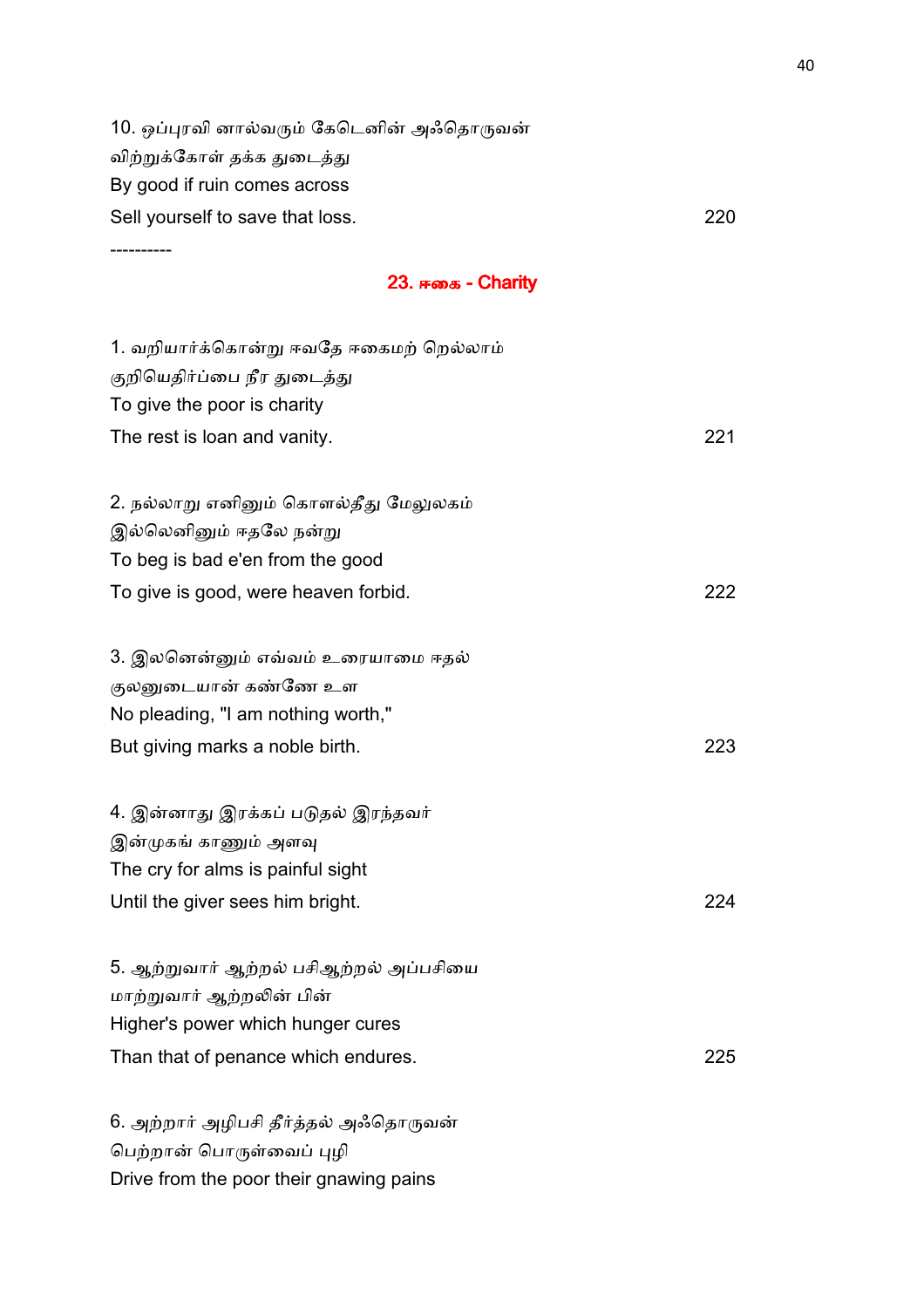| If room you seek to store your gains.                                                                                                 | 226 |
|---------------------------------------------------------------------------------------------------------------------------------------|-----|
| 7. பாத்தூண் மரீஇ யவனைப் பசிஎன்னும்<br>தீப்பிணி தீண்டல் அரிது<br>Who shares his food with those who need                               |     |
| Hunger shall not harm his creed.                                                                                                      | 227 |
| 8. ஈத்துவக்கும் இன்பம் அறியார்கொல் தாமுடைமை<br>வைத்திழக்கும் வன்க ணவர்<br>The joy of give and take they lose                          |     |
| Hard-hearted rich whose hoarding fails.                                                                                               | 228 |
| 9. இரத்தலின் இன்னாது மன்ற நிரப்பிய<br>தாமே தமியர் உணல்<br>Worse than begging is that boarding                                         |     |
| Alone what one's greed is hoarding.                                                                                                   | 229 |
| 10. சாதலின் இன்னாத தில்லை இனிததூஉம்<br>ஈதல் இயையாக் கடை<br>Nothing is more painful than death                                         |     |
| Yet more is pain of giftless dearth.                                                                                                  | 230 |
| 24. புகழ் - Renown                                                                                                                    |     |
| 1. ஈதல் இசைபட வாழ்தல் அதுவல்லது<br>ஊதியம் இல்லை உயிர்க்கு<br>They gather fame who freely give<br>The greatest gain for all that live. | 231 |
| 2. உரைப்பார் உரைப்பவை எல்லாம் இரப்பார்க்கொன்று<br>ஈவார்மேல் நிற்கும் புகழ்<br>The glory of the alms-giver                             |     |
| Is praised aloud as popular.                                                                                                          | 232 |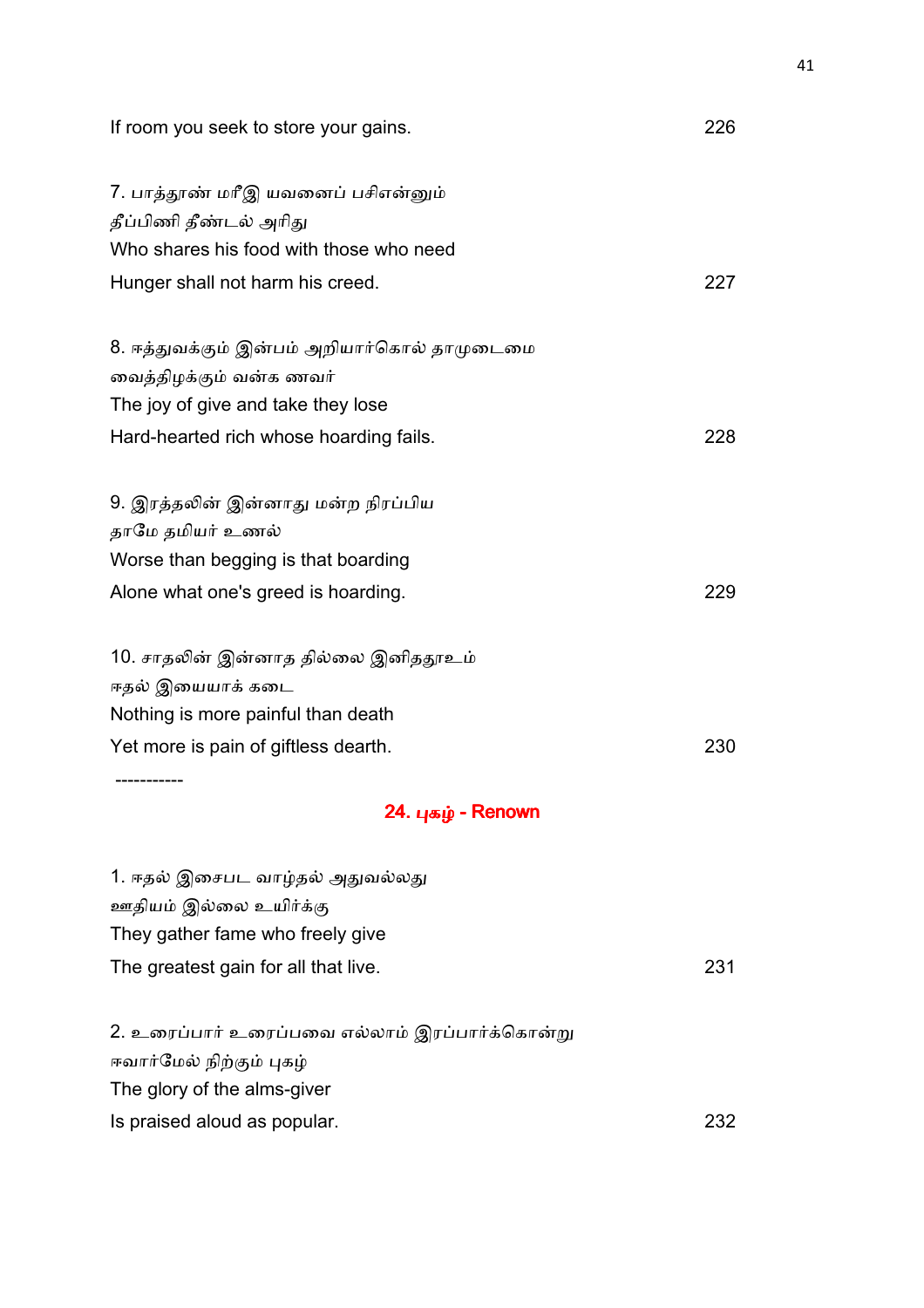| 3. ஒன்றா உலகத்து உயர்ந்த புகழல்லால்<br>பொன்றாது நிற்பதொன்று இல்<br>Nothing else lasts on earth for e'er |     |
|---------------------------------------------------------------------------------------------------------|-----|
| Saving high fame of the giver!                                                                          | 233 |
| 4. நிலவரை நீள்புகழ் ஆற்றின் புலவரைப்                                                                    |     |
| போற்றாது புத்தேள் உலகு                                                                                  |     |
| From hailing gods heavens will cease                                                                    |     |
| To hail the men of lasting praise                                                                       | 234 |
| 5. நத்தம்போல் கேடும் உளதாகும் சாக்காடும்                                                                |     |
| வித்தகர்க் கல்லால் அரிது                                                                                |     |
| Fame in fall and life in death                                                                          |     |
| Are rare but for the soulful worth.                                                                     | 235 |
| 6. தோன்றின் புகழோடு தோன்றுக அஃதிலார்                                                                    |     |
| தோன்றலின் தோன்றாமை நன்று                                                                                |     |
| Be born with fame if birth you want                                                                     |     |
| If not of birth you must not vaunt.                                                                     | 236 |
| 7. புகழ்பட வாழாதார் தந்நோவார் தம்மை                                                                     |     |
| இகழ்வாரை நோவது எவன்.                                                                                    |     |
| Why grieve at those who blame the shame                                                                 |     |
| Of those who cannot live in fame?                                                                       | 237 |
| 8. வசையென்ப வையத்தார்க் கெல்லாம் இசையென்னும்                                                            |     |
| எச்சம் பெறா விடின்                                                                                      |     |
| To men on earth it is a shame                                                                           |     |
| Not to beget the child of fame.                                                                         | 238 |
| 9. வசையிலா வண்பயன் குன்றும் இசையிலா                                                                     |     |
| யாக்கை பொறுத்த நிலம்                                                                                    |     |
| The land will shrink in yield if men                                                                    |     |
| O'erburden it without renown.                                                                           | 239 |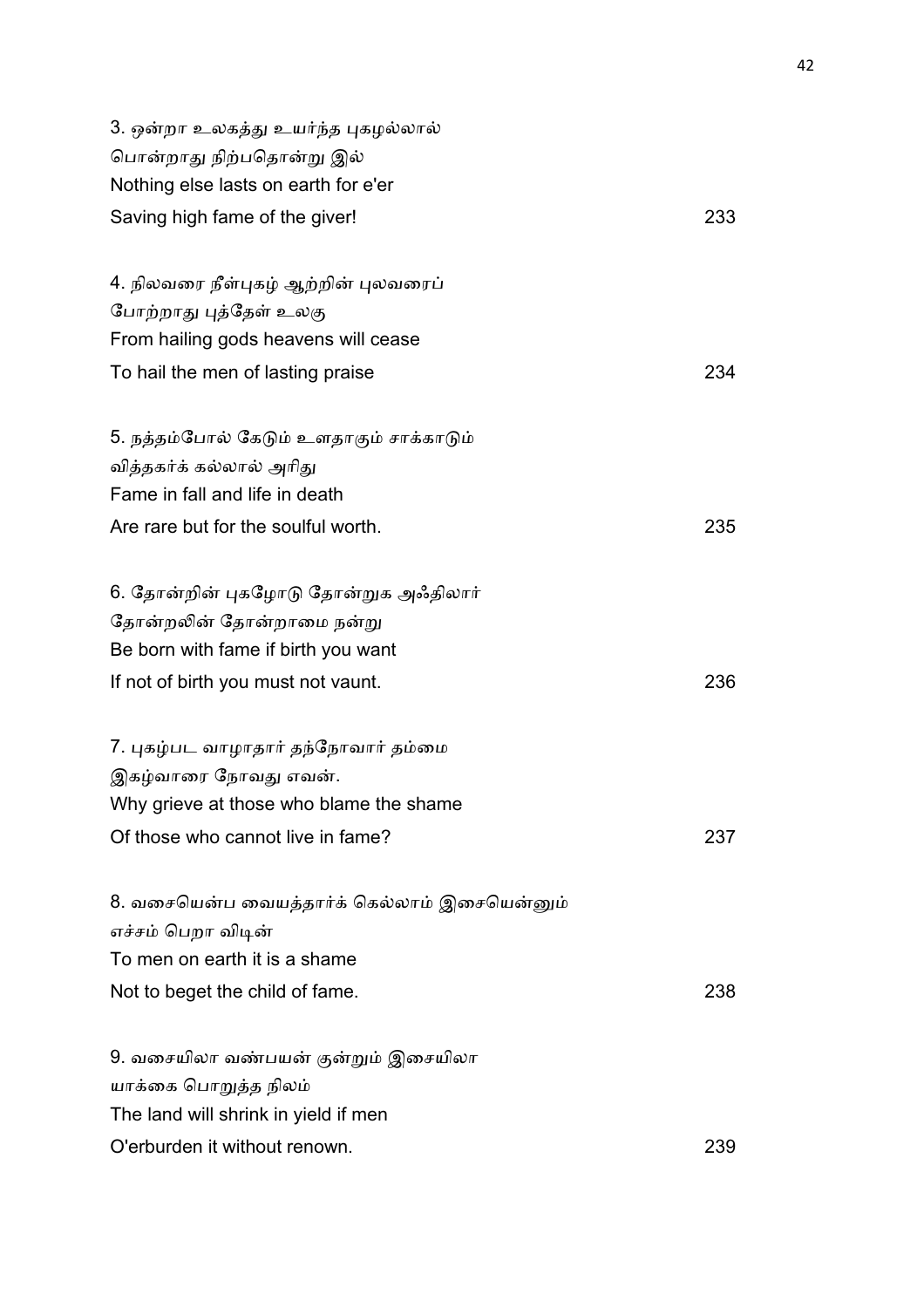10. வசைஒழிய வாழ்வாரே வாழ்வார் இசையொழிய வாழ்வாரே வாழா தவர் They live who live without blemish The blameful ones do not flourish. 240

----------

## 1.3 துறவறவியல் - ASCETIC VIRTUE

25. அருளுடைமை - Compassion

| 1. அருட்செல்வம் செல்வத்துள் செல்வம் பொருட்செல்வம்              |      |
|----------------------------------------------------------------|------|
| பூரியார் கண்ணும் உள<br>The wealth of wealth is wealth of grace |      |
|                                                                |      |
| Earthly wealth e'en the basest has.                            | 241  |
| 2. நல்லாற்றால் நாடி அருளாள்க பல்லாற்றால்                       |      |
| தேரினும் அஃதே துணை.                                            |      |
| Seek by sound ways good compassion;                            |      |
| All faiths mark that for-salvation.                            | 242. |
| 3. அருள்சேர்ந்த நெஞ்சினார்க் கில்லை இருள்சேர்ந்த               |      |
| இன்னா உலகம் புகல்.                                             |      |
| The hearts of mercy shall not go                               |      |
| Into dark worlds of gruesome woe.                              | 243  |
| 4. மன்னுயிர் ஓம்பி அருளாள்வாற்கு இல்லென்ப                      |      |
| தன்னுயிர் அஞ்சும் வினை.                                        |      |
| His soul is free from dread of sins                            |      |
| Whose mercy serveth all beings.                                | 244  |
| 5. அல்லல் அருளாள்வார்க்கு இல்லை வளிவழங்கும்                    |      |
| மல்லல்மா ஞாலம் கரி                                             |      |
| The wide wind-fed world witness bears:                         |      |
| Men of mercy meet not sorrows.                                 | 245  |
|                                                                |      |

6. பொருள் நீங்கிப் பொச்சாந்தார் என்பர் அருள்நீங்கி அல்லவை செய்தொழுகு வார்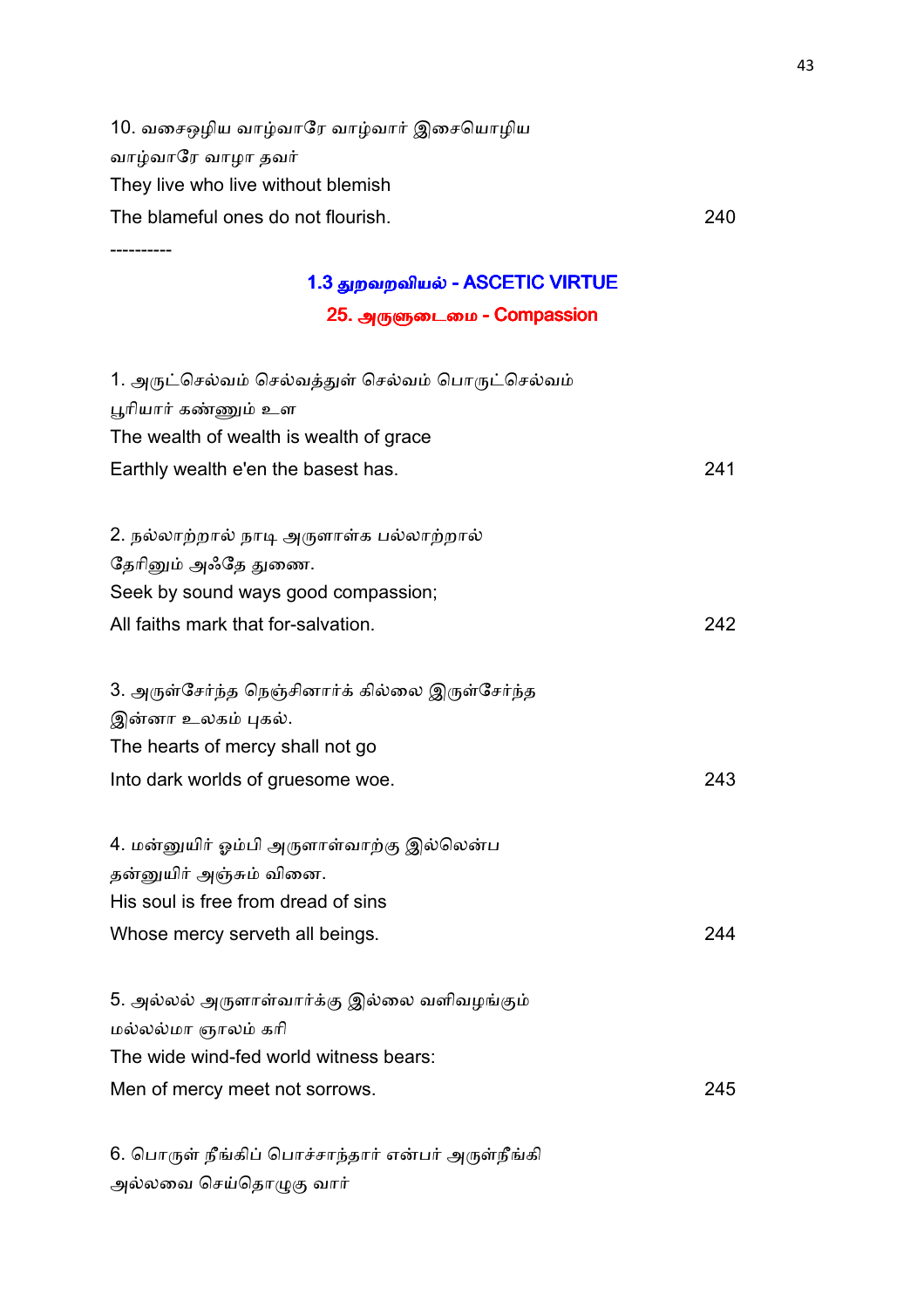| Who grace forsake and graceless act                                                                                                                    |     |
|--------------------------------------------------------------------------------------------------------------------------------------------------------|-----|
| The former loss and woes forget.                                                                                                                       | 246 |
| 7. அருளில்லார்க்கு அவ்வுலகம் இல்லை பொருளில்லார்க்கு<br>இவ்வுலகம் இல்லாகி யாங்கு.<br>This world is not for weathless ones                               |     |
| That world is not for graceless swines.                                                                                                                | 247 |
| 8. பொருளற்றார் பூப்பர் ஒருகால் அருளற்றார்<br>அற்றார்மற் றாதல் அரிது.<br>The wealthless may prosper one day;                                            |     |
| The graceless never bloom agay.                                                                                                                        | 248 |
| 9. தெருளாதான் மெய்ப்பொருள் கண்டற்றால் தேரின்<br>அருளாதான் செய்யும் அறம்<br>Like Truth twisted by confused mind<br>Wisdom is vain in hearts unkind.     | 249 |
|                                                                                                                                                        |     |
| 10. வலியார்முன் தன்னை நினைக்கதான் தன்னின்<br>மெலியார்மேல் செல்லும் இடத்து.<br>Think how you feel before the strong<br>When to the feeble you do wrong. | 250 |
| 26. புலால் மறுத்தல் - Abstinence from flesh                                                                                                            |     |
| 1. தன்னூன் பெருக்கற்குத் தான்பிறிது ஊனுண்பான்<br>எங்ஙனம் ஆளும் அருள்<br>What graciousness can one command<br>who feeds his flesh by flesh gourmand.    | 251 |
| 2. பொருளாட்சி போற்றாதார்க்கு இல்லை அருளாட்சி<br>ஆங்கில்லை ஊன்தின் பவர்க்கு<br>The thriftless have no property<br>And flesh-eaters have no pity.        | 252 |
|                                                                                                                                                        |     |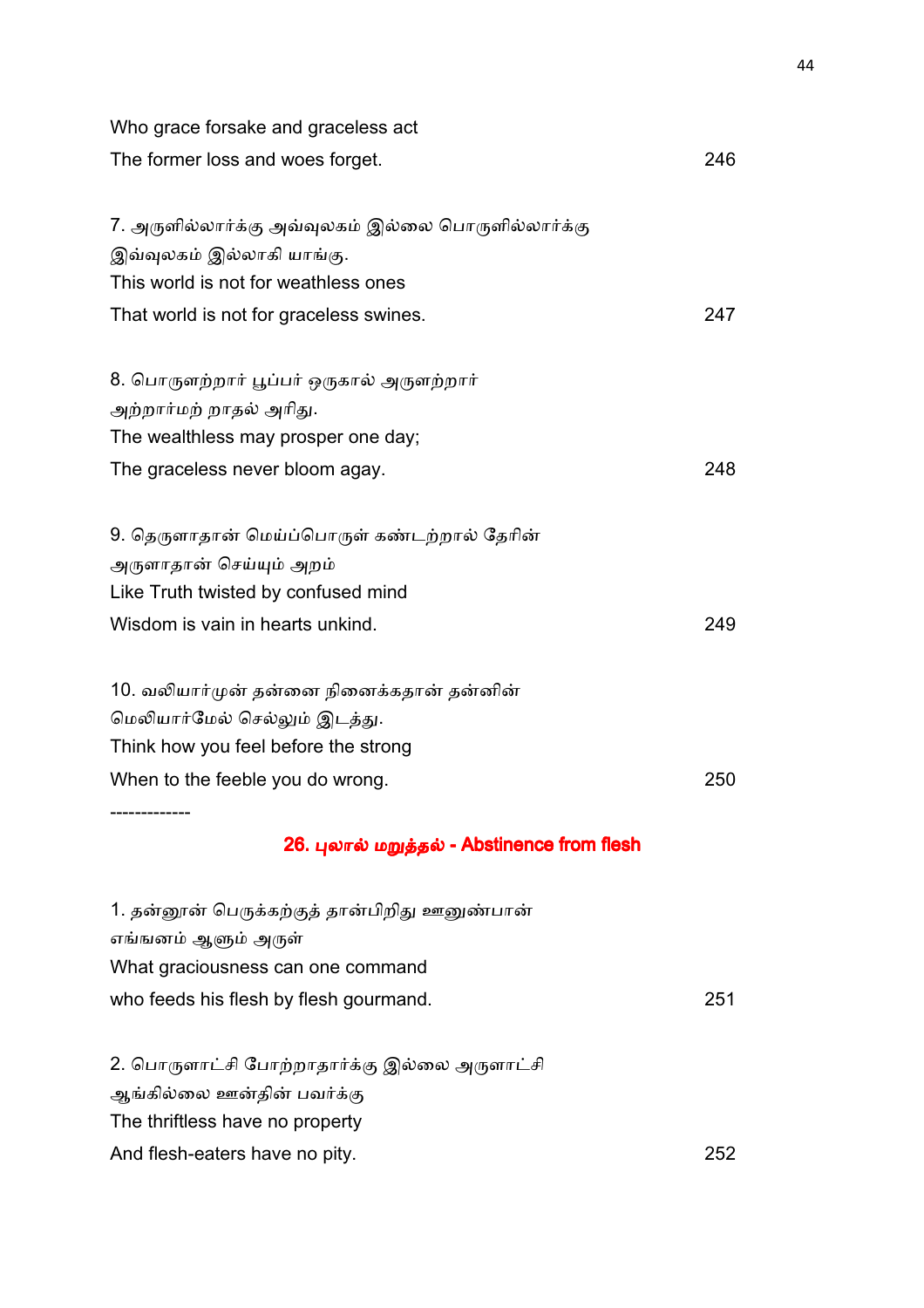| 3. படைகொண்டார் நெஞ்சம்போல் நன்றூக்காது ஒன்றன் |     |
|-----------------------------------------------|-----|
| உடல்சுவை உண்டார் மனம்.                        |     |
| Who wields a steel is steel-hearted           |     |
| Who tastes body is hard-hearted.              | 253 |
| 4. அருளல்லது யாதெனில் கொல்லாமை கோறல்          |     |
| பொருளல்லது அவ்வூன் தினல்.                     |     |
| If merciless it is to kill,                   |     |
| To kill and eat is disgraceful.               | 254 |
| 5. உண்ணாமை உள்ளது உயிர்நிலை ஊனுண்ண            |     |
| அண்ணாத்தல் செய்யாது அளறு                      |     |
| Off with flesh; a life you save               |     |
| The eater hell's mouth shall not waive!       | 255 |
| 6. தினற்பொருட்டால் கொல்லாது உலகெனின் யாரும்   |     |
| விலைப்பொருட்டால் ஊன்தருவார் இல்               |     |
| None would kill and sell the flesh            |     |
| For eating it if they don't wish.             | 256 |
| 7. உண்ணாமை வேண்டும் புலாஅல் பிறிதொன்றன்       |     |
| புண்ணது உணர்வார்ப் பெறின்                     |     |
| From eating flesh men must abstain            |     |
| If they but feel the being's pain.            | 257 |
| 8. செயிரின் தலைப்பிரிந்த காட்சியார் உண்ணார்   |     |
| உயிரின் தலைப்பிரிந்த ஊன்.                     |     |
| Whose mind from illusion is freed             |     |
| Refuse on lifeless flesh to feed.             | 258 |
| 9. அவிசொரிந் தாயிரம் வேட்டலின் ஒன்றன்         |     |
| உயிர்செகுத் துண்ணாமை நன்று.                   |     |
| Not to-kill-and-eat, truly                    |     |
| Excels thousand pourings of ghee!             | 259 |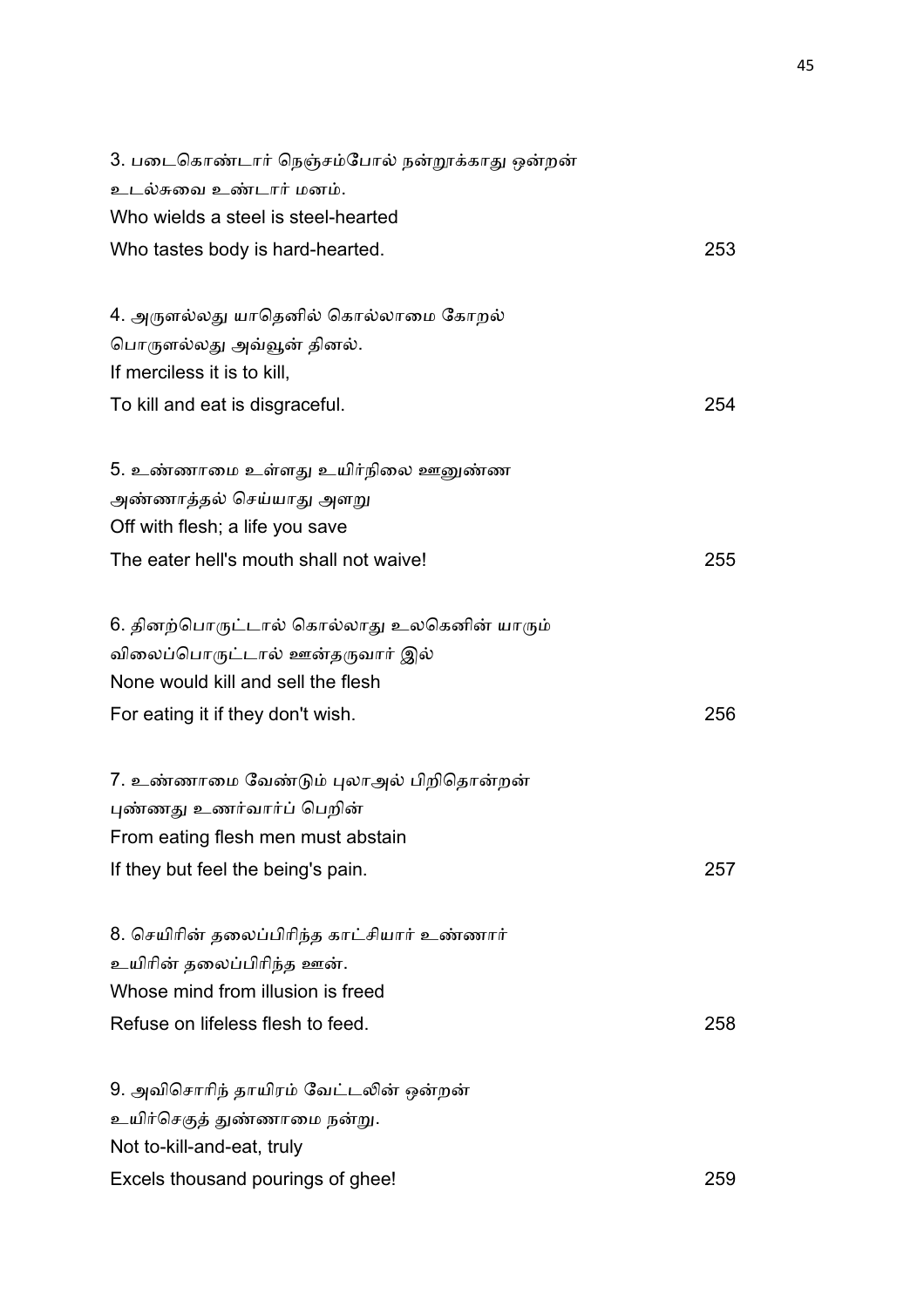| Who eats not flesh nor kills with whim.  | 260 |
|------------------------------------------|-----|
| All lives shall lift their palms to him  |     |
| எல்லா உயிரும் தொழும்                     |     |
| 10. கொல்லான் புலாலை மறுத்தானைக் கைகூப்பி |     |

# 27. தவம் - Penance

| 1. உற்றநோய் நோன்றல் உயிர்க்குறுகண் செய்யாமை<br>அற்றே தவத்திற் குரு. |     |
|---------------------------------------------------------------------|-----|
| Pains endure; pain not beings                                       |     |
| This is the type of true penance.                                   | 261 |
|                                                                     |     |
| 2. தவமும் தவமுடையார்க்கு ஆகும் அவம் அதனை                            |     |
| அஃதிலார் மேற்கொள் வது.                                              |     |
| Penance is fit for penitents                                        |     |
| Not for him who in vain pretends.                                   | 262 |
|                                                                     |     |
| 3. துறந்தார்க்குத் துப்புரவு வேண்டி மறந்தார்கொல்                    |     |
| மற்றை யவர்கள் தவம                                                   |     |
| Is it to true penitent's aid,                                       |     |
| That others austere path avoid?                                     | 263 |
|                                                                     |     |
| 4. ஒன்னார்த் தெறலும் உவந்தாரை ஆக்கலும்                              |     |
| எண்ணின் தவத்தான் வரும்                                              |     |
| In penance lies the power to save                                   |     |
| The friends and foil the foe and knave.                             | 264 |
|                                                                     |     |
| 5. வேண்டிய வேண்டியாங் கெய்தலால் செய்தவம்                            |     |
| ஈண்டு முயலப் படும்                                                  |     |
| What they wish as they wish is won                                  |     |
| Here hence by men penance is done.                                  | 265 |
|                                                                     |     |
|                                                                     |     |

6. தவஞ்செய்வார் தங்கமருமஞ் செய்வார்மற் றல்லார் அவஞ்செய்வார் ஆசையுட் பட்டு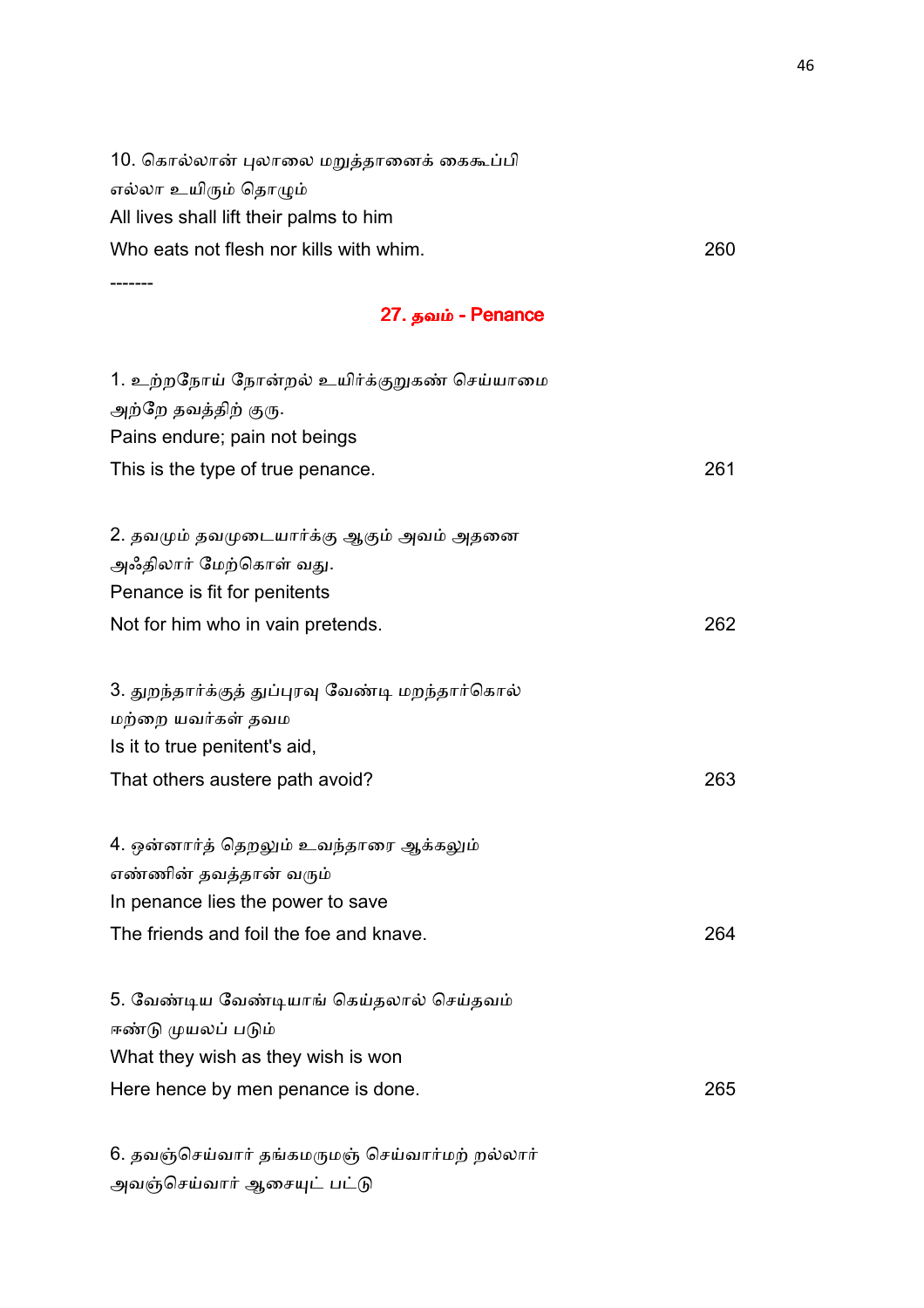| Who do penance achieve their aim                                         |     |
|--------------------------------------------------------------------------|-----|
| Others desire-rid themselves harm.                                       | 266 |
| 7. சுடச்சுடரும் பொன்போல் ஒளிவிடும் துன்பஞ்<br>சுடக்சுட நோற்கிற் பவர்க்கு |     |
| Pure and bright gets the gold in fire;                                   |     |
| and so the life by pain austere.                                         | 267 |
| 8. தன்னுயிர் தான் அறப் பெற்றானை ஏனைய                                     |     |
| மன்னுயி ரெல்லாம் தொழும்.                                                 |     |
| He worship wins from every soul                                          |     |
| Who Master is by soul control.                                           | 268 |
| 9. கூற்றம் குதித்தலும் கைகூடும் நோற்றலின்                                |     |
| ஆற்றல் தலைப்பட் டவர்க்கு.                                                |     |
| They can even defy death                                                 |     |
| Who get by penance godly strength.                                       | 269 |
| 10. இலர்பல ராகிய காரணம் நோற்பார்                                         |     |
| சிலர்பலர் நோலா தவர்.                                                     |     |
| Many are poor and few are rich                                           |     |
| For they care not for penance much.                                      | 270 |
| 28. கூடாவொழுக்கம் - Imposture                                            |     |
| 1. வஞ்ச மனத்தான் படிற்றொழுக்கம் பூதங்கள்                                 |     |
| ஐந்தும் அகத்தே நகும்.<br>Elements five of feigned life                   |     |
| Of a sly hypocrite within laugh.                                         | 271 |
| 2. வானுயர் தோற்றம் எவன்செய்யும் தன்நெஞ்சம்                               |     |
| தான்அறி குற்றப் படின்                                                    |     |
| Of what avail are sky-high shows                                         |     |
| When guild the conscience gnaws and knows.                               | 272 |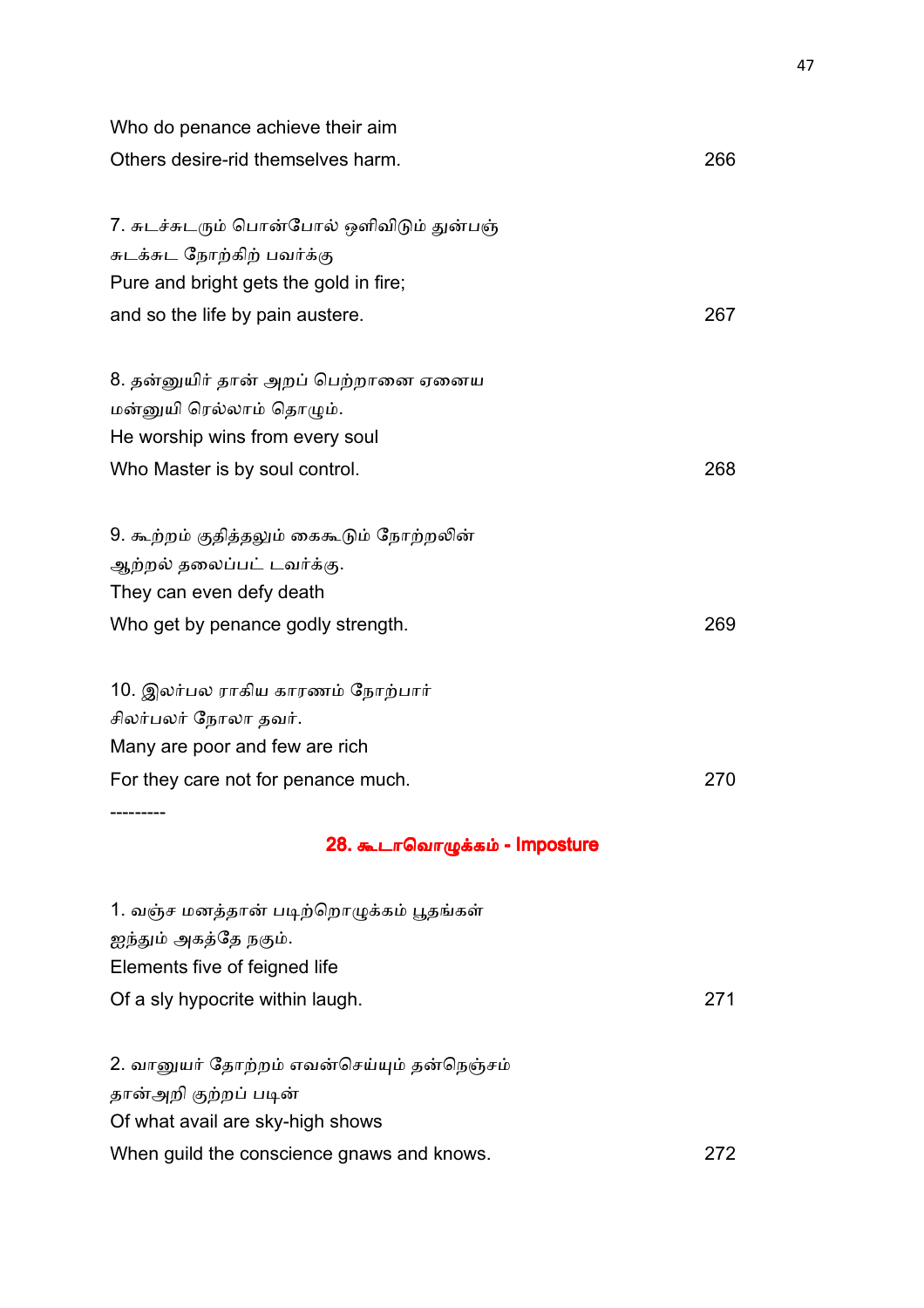| 3. வலியில் நிலைமையான் வல்லுருவம் பெற்றம்           |     |
|----------------------------------------------------|-----|
| புலியின்தோல் போர்த்துமேய்ந் தற்று.                 |     |
| Vaunting sainthood while weak within               |     |
| Seems a grazer with tiger skin.                    | 273 |
| 4. தவமறைந்து அல்லவை செய்தல் புதல்மறைந்து           |     |
| வேட்டுவன் புள்சிமிழ்த் தற்று.                      |     |
| Sinning in saintly show is like                    |     |
| Fowlers in ambush birds to strike.                 | 274 |
| 5. பற்றற்றேம் என்பார் படிற்றொழுக்கம் எற்றெற்றென்று |     |
| ஏதம் பலவுந் தரும்.                                 |     |
| Who false within but freedom feign                 |     |
| Shall moan "What have we done" with pain.          | 275 |
| 6. நெஞ்சில் துறவார் துறந்தார்போல் வஞ்சித்து        |     |
| வாழ்வாரின் வன்கணார் இல்                            |     |
| Vilest is he who seems a saint                     |     |
| Cheating the world without restraint.              | 276 |
| 7. புறங்குன்றி கண்டனைய ரேனும் அகங்குன்றி           |     |
| மூக்கிற் கரியார் உடைத்து                           |     |
| Berry-red is his outward view,                     |     |
| Black like its nose his inward hue.                | 277 |
| 8. மனத்தது மாசாக மாண்டார்நீ ராடி                   |     |
| மறைந்தொழுகும் மாந்தர் பலர்.                        |     |
| Filthy in mind some bathe in streams               |     |
| Hiding sins in showy extremes.                     | 278 |
| 9. கணைகொடிது யாழ்கோடு செவ்விதுஆங் கன்ன             |     |
| வினைபடு பாலால் கொளல்.                              |     |
| Know men by acts and not by forms                  |     |
| Strait arrow kills, bent lute but charms.          | 279 |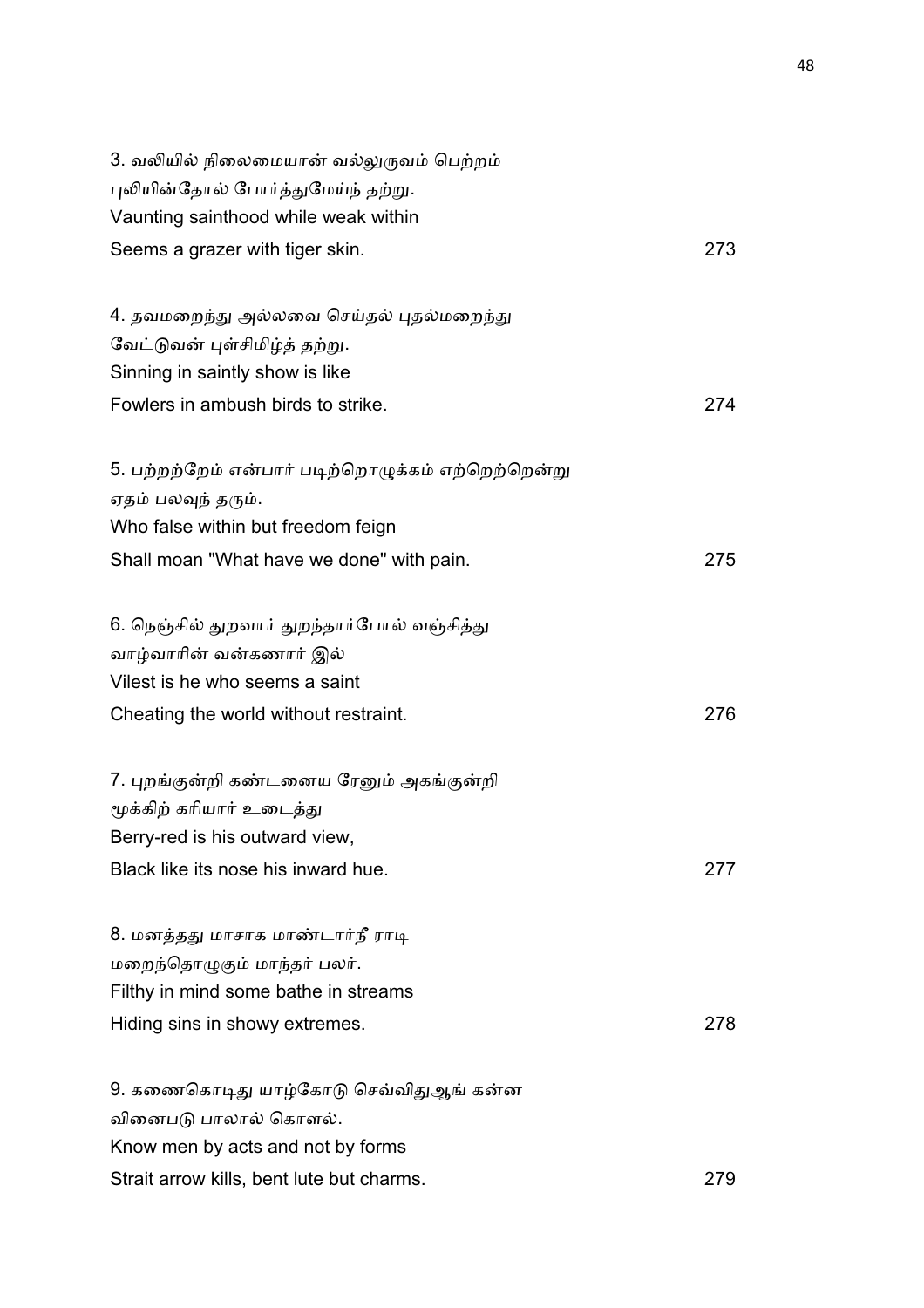10. மழித்தலும் நீட்டலும் வேண்டா உலகம் பழித்தது ஒழித்து விடின். No balding nor tangling the hair! Abstain from condemned acts with care.<br>
280 ---------

#### 29. கள்ளாமை - The absence of fraud

| 1. எள்ளாமை வேண்டுவான் என்பான் எனைத்தொன்றும்<br>கள்ளாமை காக்கதன் நெஞ்சு.<br>Let him who would reproachless be<br>From all frauds guard his conscience free. | 281 |
|------------------------------------------------------------------------------------------------------------------------------------------------------------|-----|
| 2. உள்ளத்தால் உள்ளலும் தீதே பிறன்பொருளைக்<br>கள்ளத்தால் கள்வேம் எனல்.<br>"We will by fraud win other's wealth"<br>Even this thought is sin and stealth.    | 282 |
| 3. களவினால் ஆகிய ஆக்கம் அளவிறந்து<br>ஆவது போலக் கெடும்.<br>The gain by fraud may overflow<br>But swift to ruin it shall go.                                | 283 |
| 4. களவின்கண் கன்றிய காதல் விளைவின்கண்<br>வீயா விழுமம் தரும்.<br>The fruit that fraud and greed obtain<br>Shall end in endless grief and pain.              | 284 |
| 5. அருள்கருதி அன்புடைய ராதல் பொருள்கருதிப்<br>பொச்சாப்புப் பார்ப்பார்கண் இல்.<br>Love and Grace are not their worth<br>Who watch to waylay dozer's wealth. | 285 |

6. அளவின்கண் நின்றொழுகல் ஆற்றார் களவின்கண் கறிய காத லவ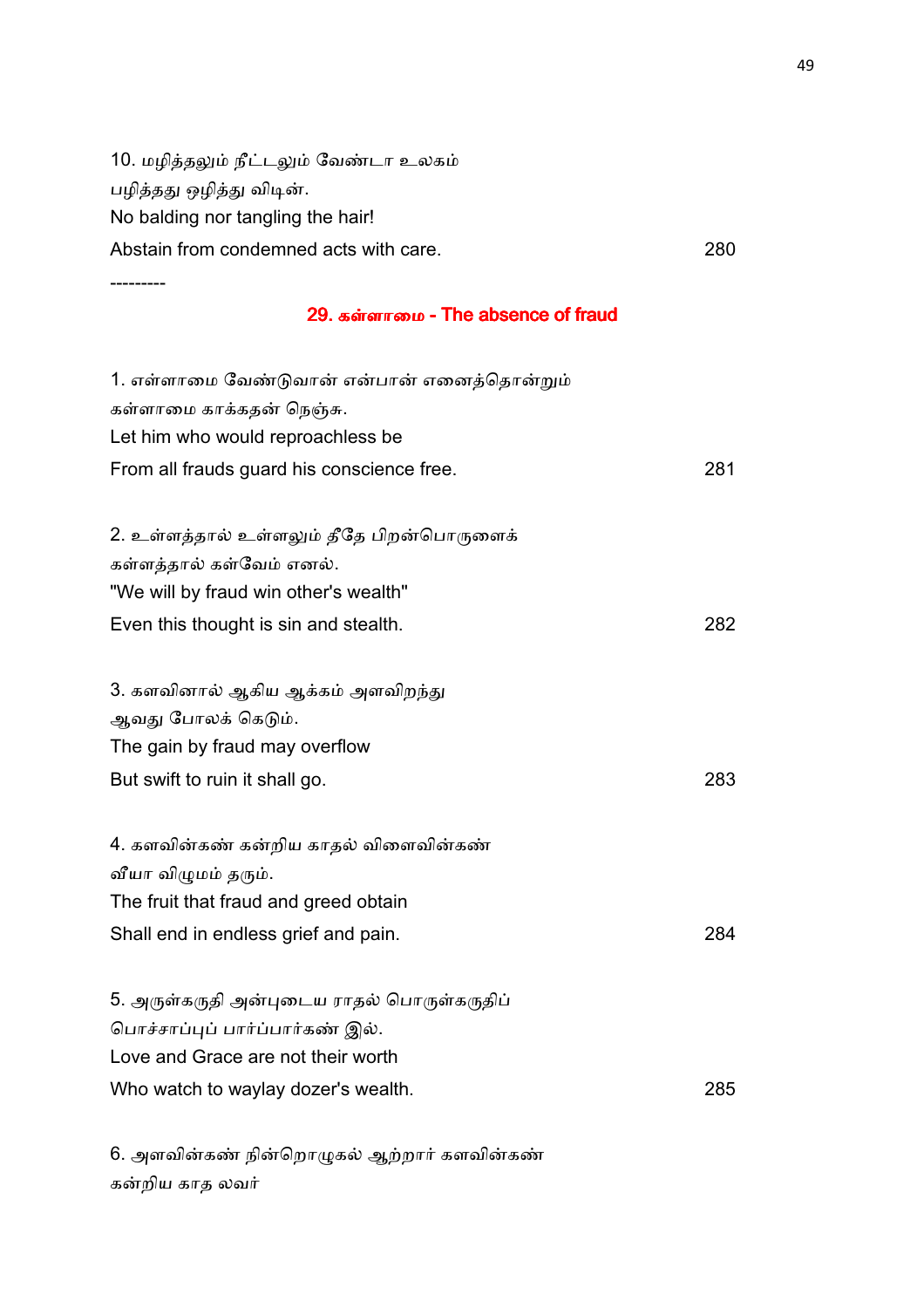| They cannot walk in measured bounds               |     |
|---------------------------------------------------|-----|
| who crave and have covetous ends.                 | 286 |
| 7. களவென்னும் காரறி வாண்மை அளவென்னும்             |     |
| ஆற்றல் புரிந்தார்கண் இல்.                         |     |
| Men of measured wisdom shun                       |     |
| Black art of fraud and what it won.               | 287 |
| 8. அளவறிந்தார் நெஞ்சத் தறம்போல் நிற்கும்          |     |
| களவறிந்தார் நெஞ்சில் கரவு.                        |     |
| Virtue abides in righteous hearts                 |     |
| Into minds of frauds deceit darts.                | 288 |
| 9. அளவல்ல செய்தாங்கே வீவர் களவல்ல                 |     |
| மற்றைய தேற்றா தவர்.                               |     |
| They perish in their perfidy                      |     |
| Who know nothing but pilfery.                     | 289 |
| 10. கள்வார்க்குத் தள்ளும் உயிர்நிலை கள்ளார்க்குத் |     |
| தள்ளாது புத்தே ளுலகு                              |     |
| Even the body rejects thieves;                    |     |
| The honest men, heaven receives.                  | 290 |
| 30. வாய்மை - Veracity                             |     |
| 1. வாய்மை எனப்படுவது யாதெனின் யாதொன்றும்          |     |
| தீமை இலாத சொலல்                                   |     |
| If "What is truth"? the question be,              |     |
| It is to speak out evil-free.                     | 291 |
| 2. பொய்ம்மையும் வாய்மை யிடத்த புரைதீர்ந்த         |     |
| நன்மை பயக்கும் எனின்.                             |     |
| E'en falsehood may for truth suffice,             |     |
| When good it brings removing vice.                | 292 |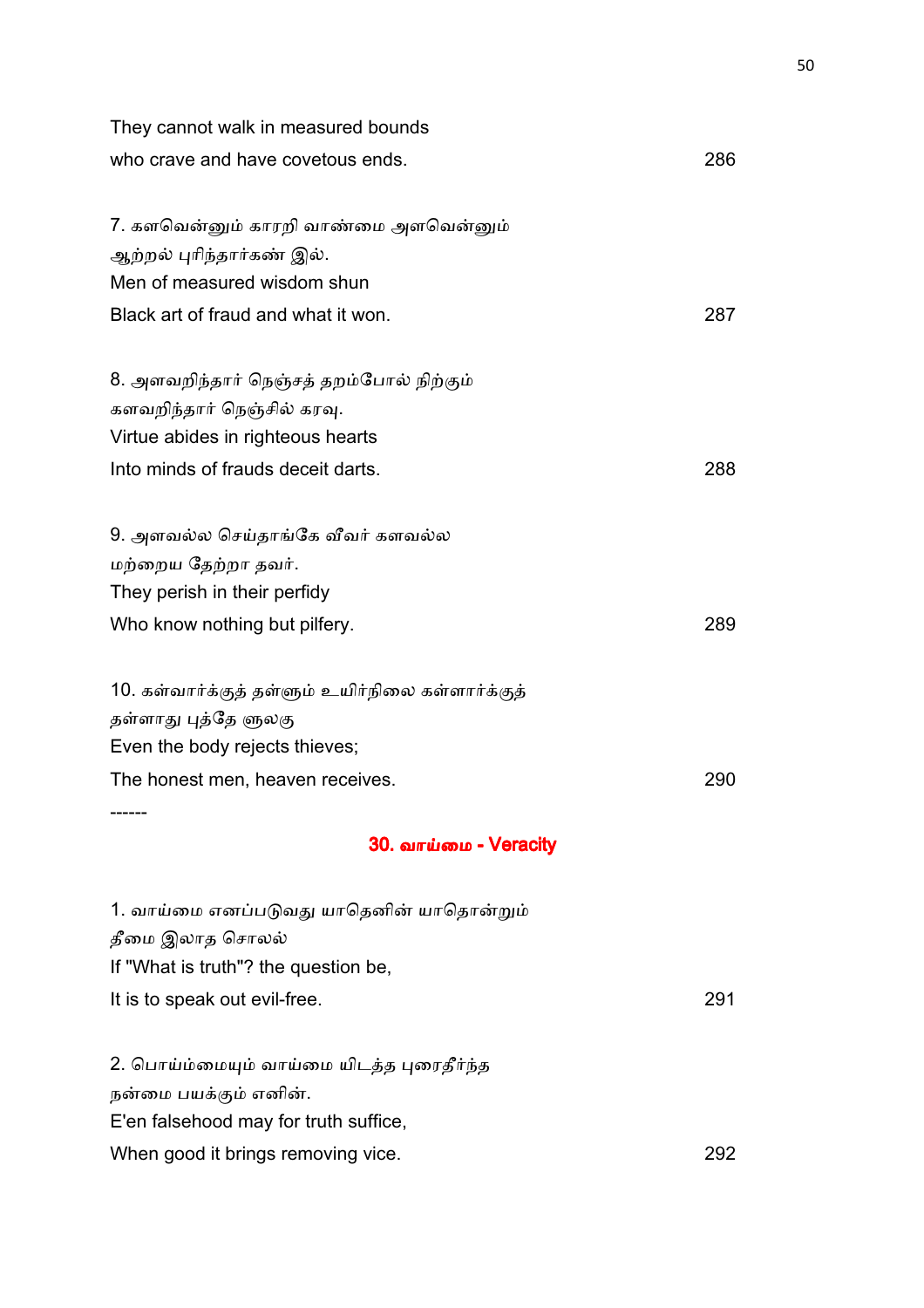| 3. தன்னெஞ் சறிவது பொய்யற்க பொய்த்தபின்      |     |
|---------------------------------------------|-----|
| தன்னெஞ்சே தன்னைச் சுடும்.                   |     |
| Let not a man knowingly lie;                |     |
| Conscience will scorch and make him sigh.   | 293 |
| 4. உள்ளத்தால் பொய்யா தொழுகின் உலகத்தார்     |     |
| உள்ளத்து ளெல்லாம் உளன்.                     |     |
| He lives in loving hearts of all            |     |
| Who serves the Truth serene in soul.        | 294 |
| 5. மனத்தொடு வாய்மை மொழியின் தவத்தொடு        |     |
| தானஞ்செய் வாரின் தலை.                       |     |
| To speak the truth from heart sincere       |     |
| Is more than giving and living austere.     | 295 |
| 6. பொய்யாமை அன்ன புகழில்லை எய்யாமை          |     |
| எல்லா அறமும் தரும்.                         |     |
| Not to lie brings all the praise            |     |
| All virtues from Truth arise.               | 296 |
| 7. பொய்யாமை பொய்யாமை ஆற்றின் அறம்பிற        |     |
| செய்யாமை செய்யாமை நன்று.                    |     |
| Lie not lie not. Naught else you need       |     |
| All virtues are in Truth indeed.            | 297 |
| 8. புறந்தூய்மை நீரான் அமையும் அகந்தூய்மை    |     |
| வாய்மையால் காணப் படும்.                     |     |
| Water makes you pure outward                |     |
| Truth renders you pure inward.              | 298 |
| 9. எல்லா விளக்கும் விளக்கல்ல சான்றோர்க்குப் |     |
| பொய்யா விளக்கே விளக்கு.                     |     |
| All lights are not lights for the wise;     |     |
| Truth light is light bright like sun-light  | 299 |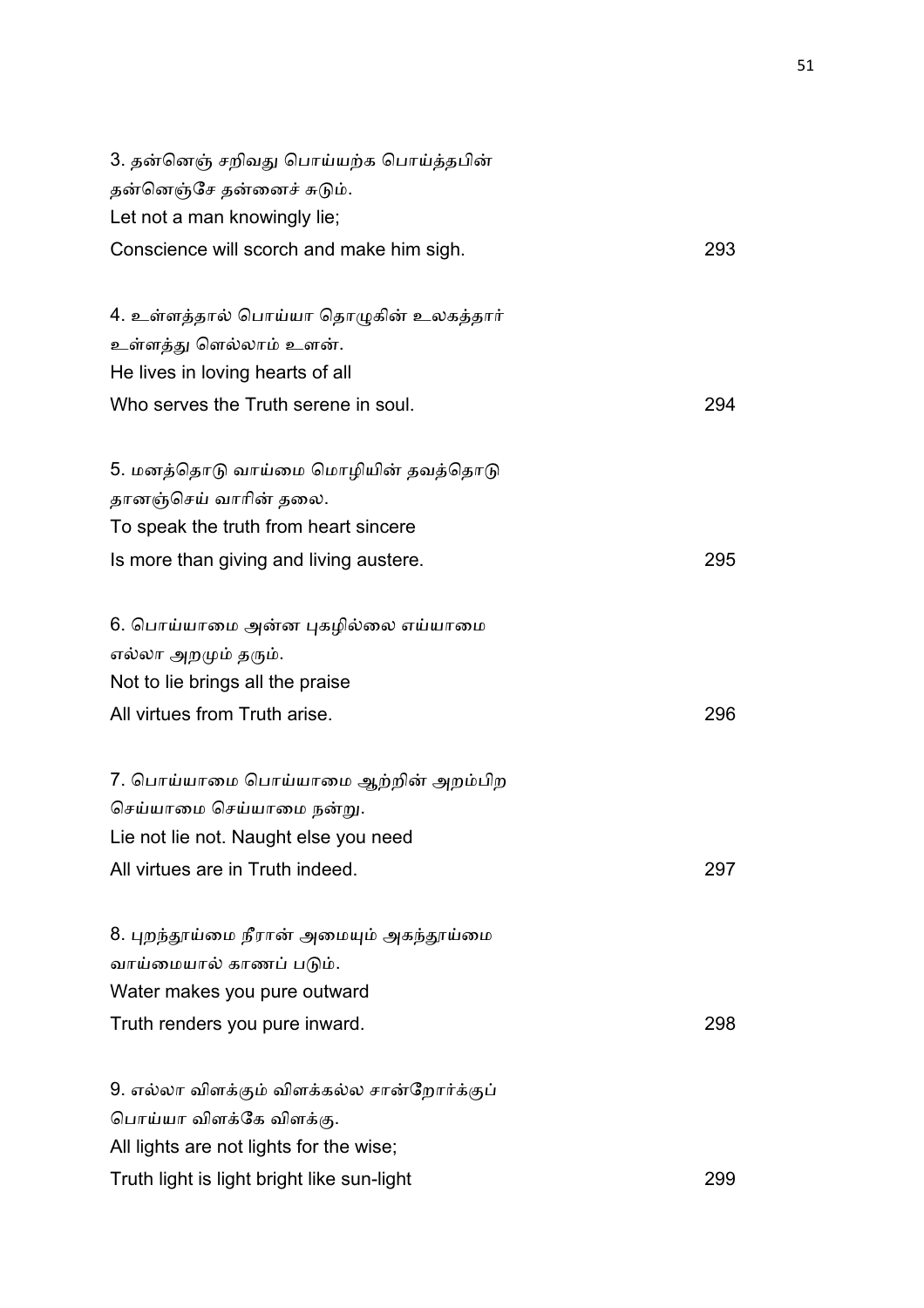10. யாமெய்யாக் கண்டவற்றுள் இல்லை எனைத்தொன்றும் வாய்மையின் நல்ல பிற. Of all the things we here have seen Nothing surpasses Truth serene ! 300 --------

#### 31. வெகுளாமை - Restraining anger

| 1. செல்லிடத்துக் காப்பான் சினங்காப்பான் அல்லிடத்துக்<br>காக்கின்என் காவாக்கால் என்<br>Anger against the weak is wrong<br>It is futile against the strong. | 301 |
|-----------------------------------------------------------------------------------------------------------------------------------------------------------|-----|
| 2. செல்லா இடத்துச் சினந்தீது செல்லிடத்தும்<br>இல்அதனின் தீய பிற                                                                                           |     |
| Vain is wrath against men of force<br>Against the meek it is still worse.                                                                                 | 302 |
| 3. மறத்தல் வெகுளியை யார்மாட்டும் தீய<br>பிறத்தல் அதனான் வரும்<br>Off with wrath with any one.<br>It is the source of sin and pain.                        | 303 |
| 4. நகையும் உவகையும் கொல்லும் சினத்தின்<br>பகையும் உளவோ பிற.<br>Is there a foe like harmful ire<br>Which kills the smile and joyful cheer?                 | 304 |
| 5. தன்னைத்தான் காக்கின் சினம்காக்க காவாக்கால்<br>தன்னையே கொல்லும் சினம்.<br>Thyself to save, from wrath away!<br>If not thyself the wrath will slay.      | 305 |

6. சினமென்னும் சேர்ந்தாரைக் கொல்லி இனமென்னும் ஏமப் புணையைச் சுடும்.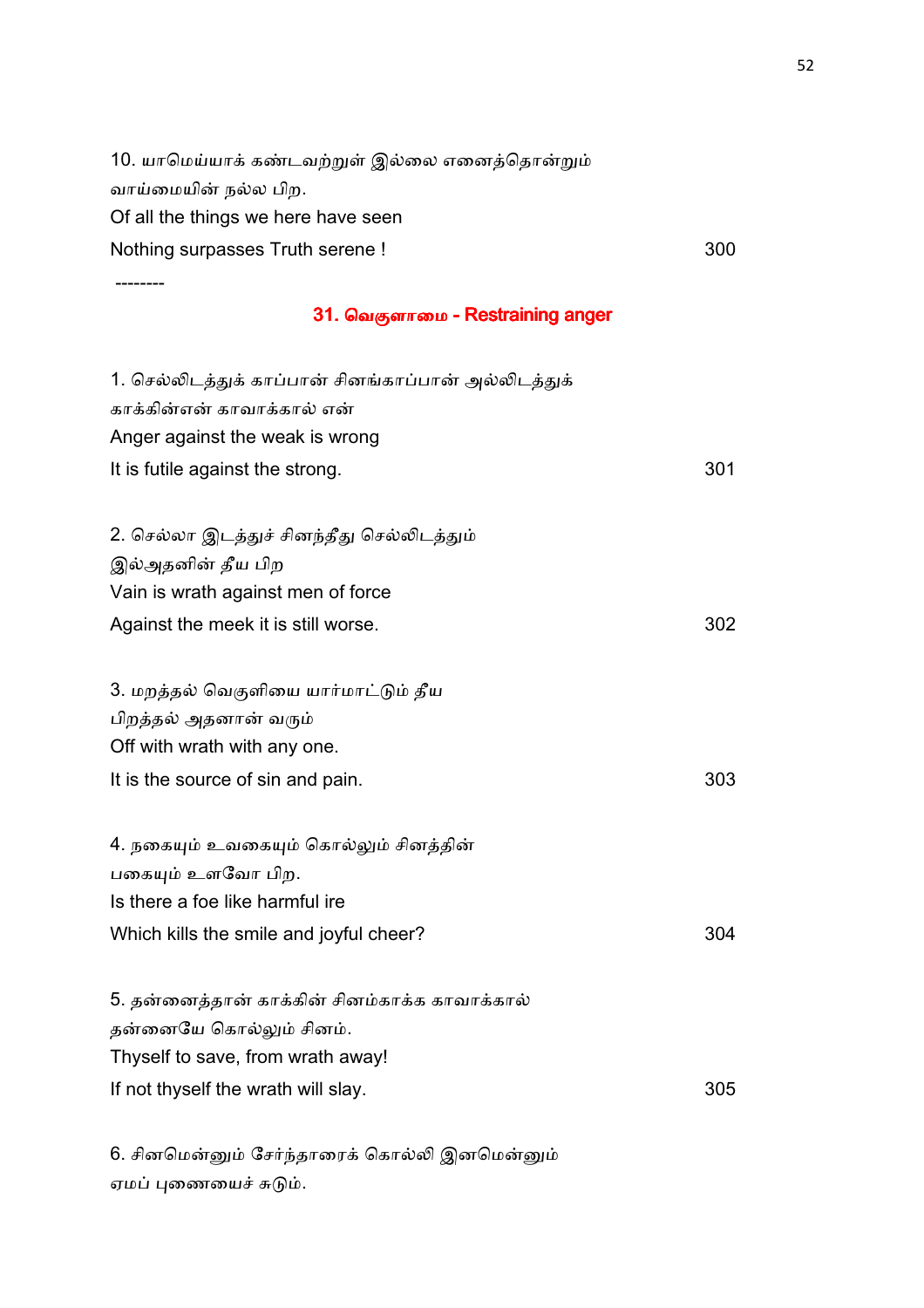| Friend-killer is the fatal rage                 |     |
|-------------------------------------------------|-----|
| It burns the helpful kinship-barge.             | 306 |
| 7. சினத்தைப் பொருளென்று கொண்டவன் கேடு           |     |
| நிலத்தறைந்தான் கைபிழையா தற்று.                  |     |
| The wrath-lover to doom is bound                |     |
| Like failless-hand that strikes the ground.     | 307 |
| 8. இணர்எரி தோய்வன்ன இன்னா செயினும்              |     |
| புணரின் வெகுளாமை நன்று.                         |     |
| Save thy soul from burning ire                  |     |
| Though tortured like the touch of fire.         | 308 |
| 9. உள்ளிய தெல்லாம் உடனெய்தும் உள்ளத்தால்        |     |
| உள்ளான் வெகுளி எனின்.                           |     |
| Wishes he gains as he wishes                    |     |
| If man refrains from rage vicious!              | 309 |
| 10. இறந்தார் இறந்தார் அனையர் சினத்தைத்          |     |
| துறந்தார் துறந்தார் துணை.                       |     |
| Dead are they who are anger-fed                 |     |
| Saints are they from whom wrath has fled.       | 310 |
|                                                 |     |
| 32. இன்னா செய்யாமை - non-violence               |     |
| 1. சிறப்புஈனும் செல்வம் பெறினும் பிறர்க்குஇன்னா |     |
| செய்யாமை மாசற்றார் கோள்                         |     |
| The pure by faith mean pain to none             |     |
| Though princely wealth by that is won.          | 311 |
| 2. கறுத்துஇன்னா செய்தவக் கண்ணும் மறுத்துஇன்னா   |     |
| செய்யாமை மாசற்றார் கோள்.                        |     |
| The spotless hearts seek not revenge            |     |
| Though Malice does the worst in rage.           | 312 |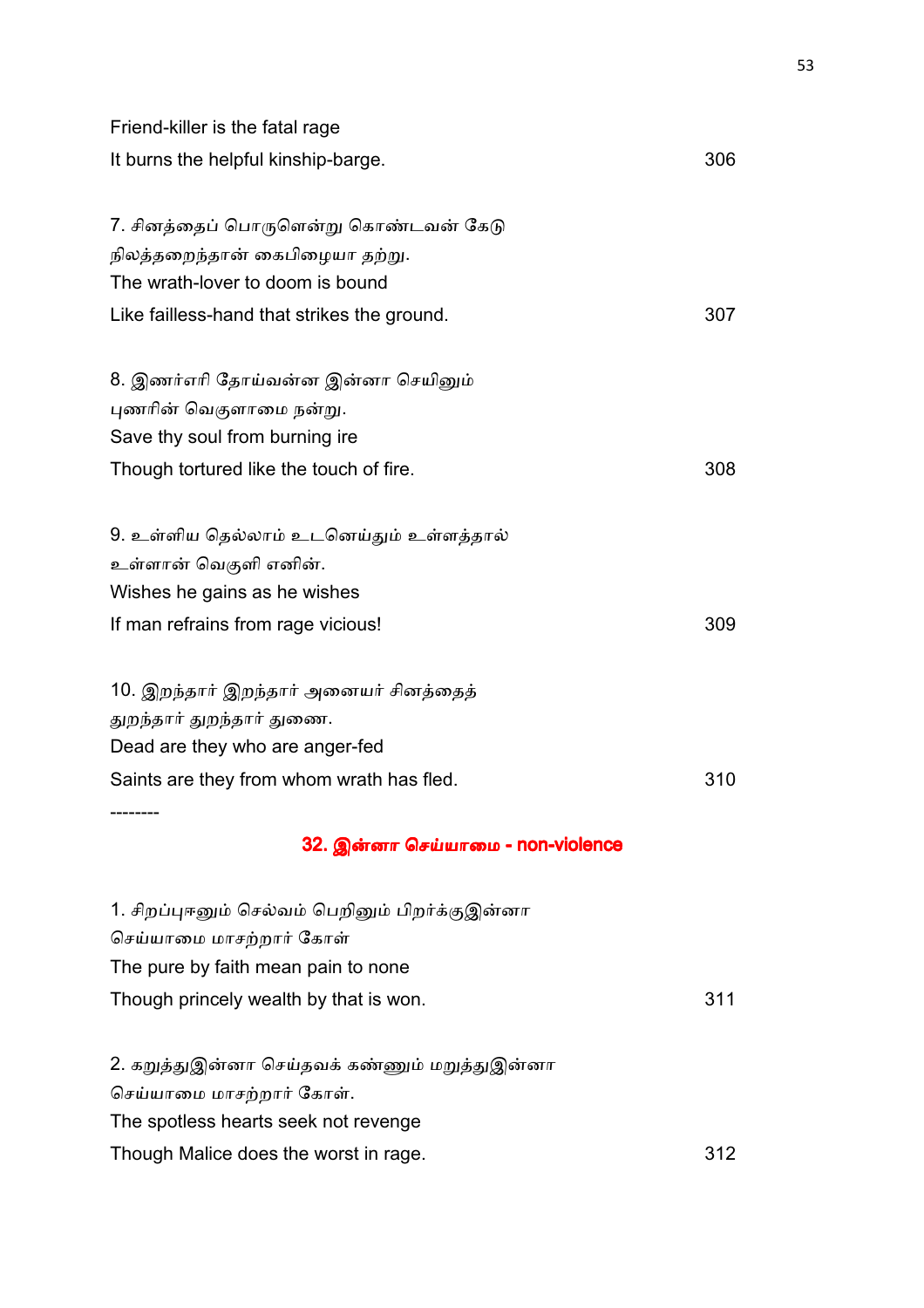| 3. செய்யாமல் செற்றார்க்கும் இன்னாத செய்தபின்     |     |
|--------------------------------------------------|-----|
| உய்யா விழுமம் தரும்.                             |     |
| Revenging even causeless hate                    |     |
| Bad-blood breeds and baneful heat.               | 313 |
| 4. இன்னாசெய் தாரை ஒறுத்தல் அவர் நாண              |     |
| நன்னயம் செய்து விடல்.                            |     |
| Doing good-turns, put them to shame              |     |
| Thus chide the evil who do harm.                 | 314 |
| 5. அறிவினான் ஆகுவ துண்டோ பிறிதின்நோய்            |     |
| தந்நோய்போல் போற்றாக் கடை.                        |     |
| What does a man from wisdom gain                 |     |
| If he pines not at other's pain?                 | 315 |
| 6. இன்னா எனத்தான் உணர்ந்தவை துன்னாமை             |     |
| வேண்டும் பிறன்கண் செயல்.                         |     |
| What you feel as 'pain' to yourself              |     |
| Do it not to the other-self                      | 316 |
| 7. எனைத்தானும் எஞ்ஞான்றும் யார்க்கும் மனத்தானாம் |     |
| மாணாசெய் யாமை தலை.                               |     |
| Any, anywhere injure not                         |     |
| At any time even in thought.                     | 317 |
| 8. தன்னுயிர்க்கு இன்னாமை தானறிவான் என்கொலோ       |     |
| மன்னுயிர்க்கு இன்னா செயல்.                       |     |
| How can he injure other souls                    |     |
| Who in his life injury feels.                    | 318 |
| 9. பிறர்க்குஇன்னா முற்பகல் செய்யின் தமக்குஇன்னா  |     |
| பிற்பகல் தாமே வரும்.                             |     |
| Harm others in the forenoon                      |     |
| Harm seeks thee in afternoon.                    | 319 |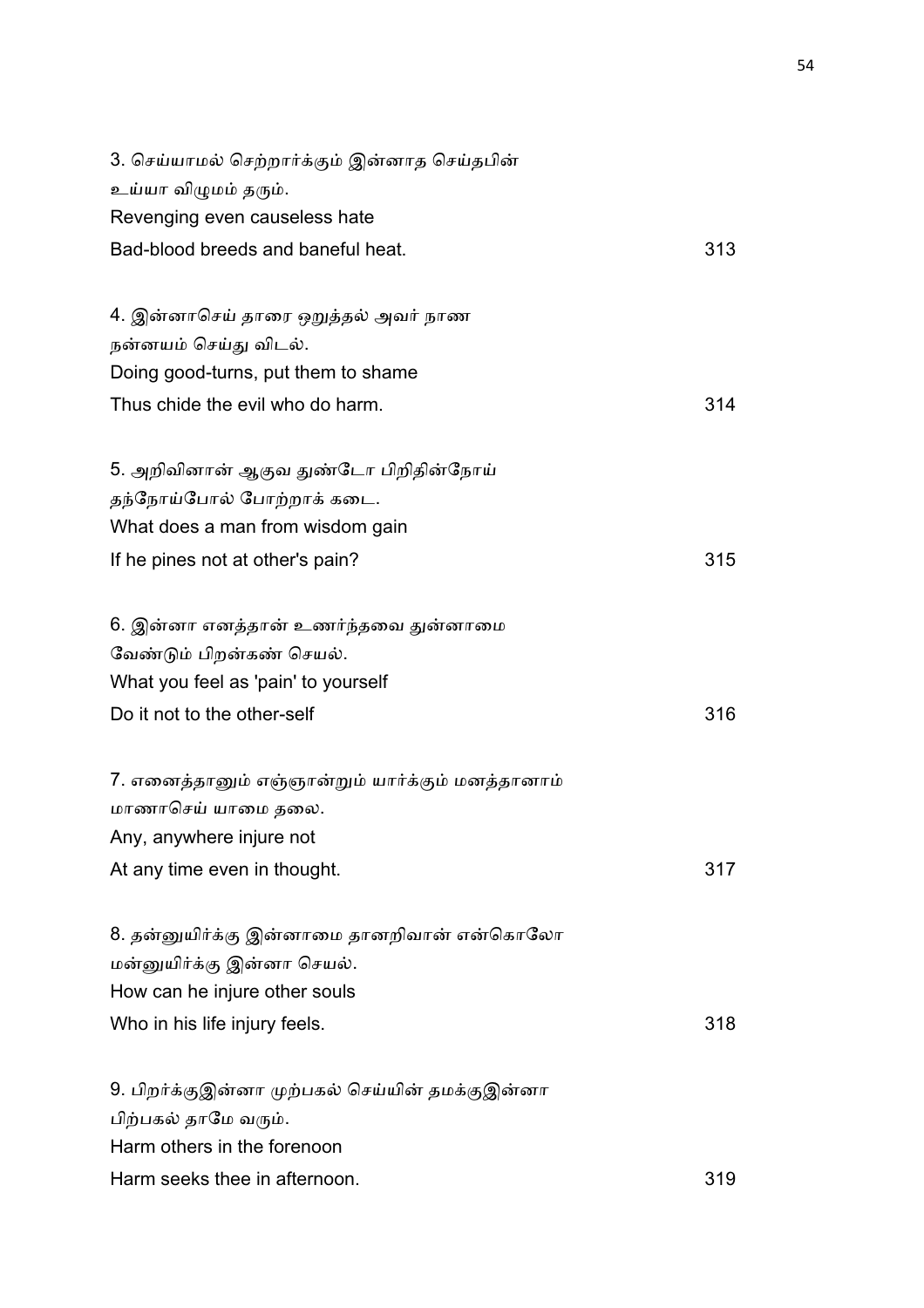10. நோய்எல்லாம் நோய்செய்தார் மேலவாம் நோய்செய்யார் நோயின்மை வேண்டு பவர். No harm is done by peace-lovers For pains rebound on pain-givers. The state of the state of the state of the state of the state of the state of the state of the state of the state of the state of the state of the state of the state of the state of the st -----------

### 33. கொல்லாமை - Non-killing

| 1. அறவினை யாதெனில் கொல்லாமை கோறல்           |     |
|---------------------------------------------|-----|
| பிறவினை எல்லாம் தரும்                       |     |
| What is Virtue? 'Tis not to kill            |     |
| For killing causes every ill.               | 321 |
| 2. பகுத்துண்டு பல்லுயிர் ஓம்புதல் நூலோர்    |     |
| தொகுத்தவற்றுள் எல்லாந் தலை.                 |     |
| Share the food and serve all lives          |     |
| This is the law of all the laws.            | 322 |
| 3. ஒன்றாக நல்லது கொல்லாமை மற்றுஅதன்         |     |
| பின்சாரப் பொய்யாமை நன்று.                   |     |
| Not to kill is unique good                  |     |
| The next, not to utter falsehood.           | 323 |
| 4. நல்லாறு எனப்படுவது யாதெனின் யாதொன்றும்   |     |
| கொல்லாமை சூழும் நெறி.                       |     |
| What way is good? That we can say           |     |
| The way away from heat to slay.             | 324 |
| 5. நிலைஅஞ்சி நீத்தாருள் எல்லாம் கொலைஅஞ்சிக் |     |
| கொல்லாமை சூழ்வான் தலை                       |     |
| Of saints who renounce birth-fearing        |     |
| The head is he who dreads killing.          | 325 |
|                                             |     |

6. கொல்லாமை மேற்கொண் டொழுகுவான் வாழ்நாள்மேல் செல்லாது உயிருண்ணுங் கூற்று.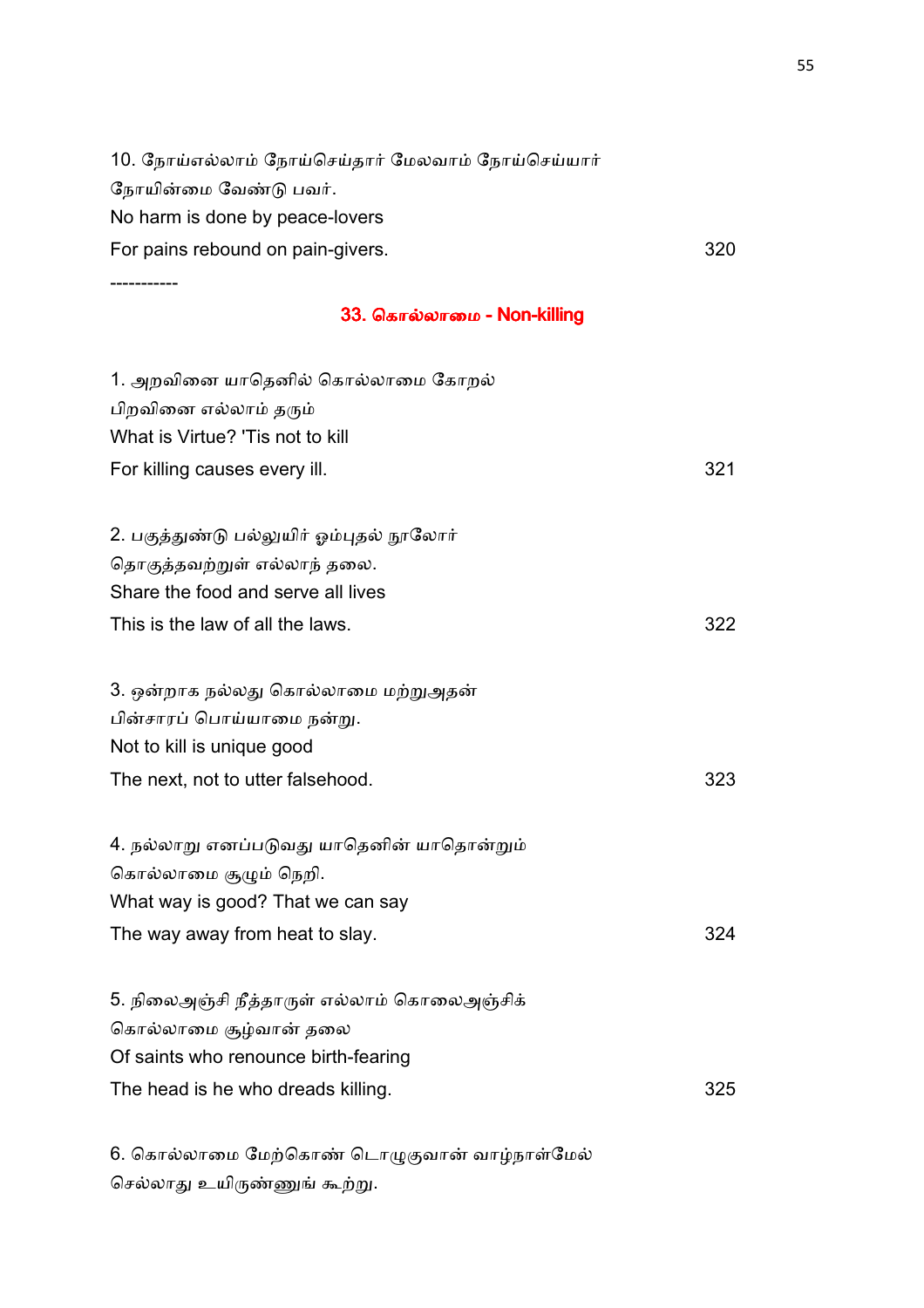| Life-eating-Death shall spare the breath         |     |
|--------------------------------------------------|-----|
| Of him who no life puts to death.                | 326 |
| 7. தன்னுயிர் நீப்பினும் செய்யற்க தான்பிறிது      |     |
| இன்னுயிர் நீக்கும் வினை.                         |     |
| Kill not life that others cherish                |     |
| Even when your life must perish.                 | 327 |
| 8. நன்றாகும் ஆக்கம் பெரிதெனினும் சான்றோர்க்குக்  |     |
| கொன்றாகும் ஆக்கம் கடை.                           |     |
| The gain of slaughter is a vice                  |     |
| Though deemed good in sacrifice.                 | 328 |
| 9. கொலைவினைய ராகிய மாக்கள் புலைவினையர்           |     |
| புன்மை தெரிவா ரகத்து.                            |     |
| Those who live by slaying are                    |     |
| Eaters of carrion bizarre!                       | 329 |
| 10. உயிர்உடம்பின் நீக்கியார் என்ப செயிர்உடம்பின் |     |
| செல்லாத்தீ வாழ்க்கை யவர்                         |     |
| The loathsome poor sickly and sore               |     |
| Are killers stained by blood before              | 330 |
| 34. நிலையாமை - Instability                       |     |
| 1. நில்லாத வற்றை நிலையின என்றுணரும்              |     |
| புல்லறி வாண்மை கடை.                              |     |
| The worst of follies it is told                  |     |
| The fleeting as lasting to hold.                 | 331 |
| 2. கூத்தாட்டு அவைக்குழாத் தற்றே பெருஞ்செல்வம்    |     |
| போக்கும் அதுவிளிந் தற்று.                        |     |
| Like a drama-crowd wealth gathers                |     |
| Like passing show its pride too goes.            | 332 |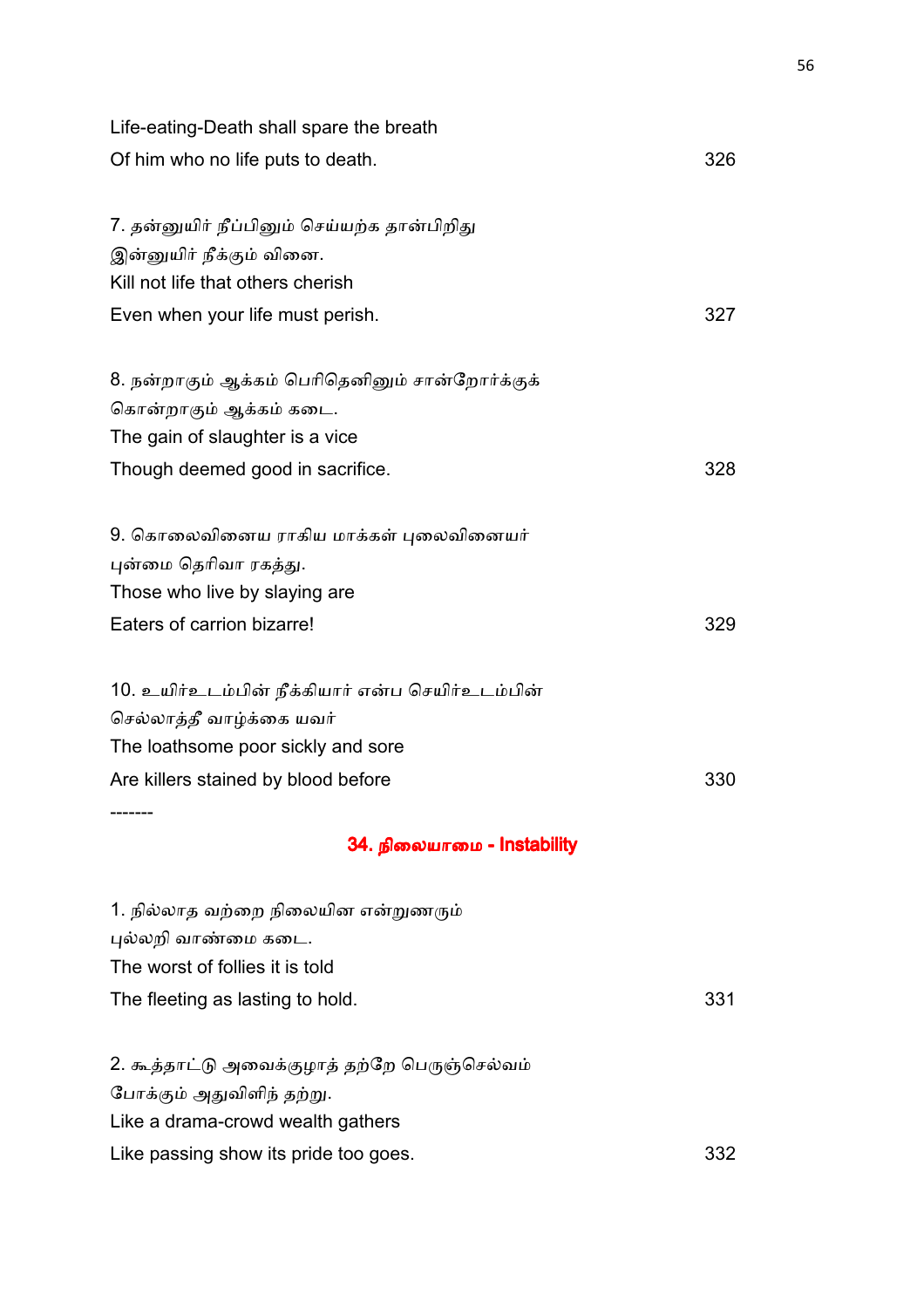| 3. அற்கா இயல்பிற்றுச் செல்வம் அதுபெற்றால்   |     |
|---------------------------------------------|-----|
| அற்குப ஆங்கே செயல்.                         |     |
| Wealth wanes away; but when it comes        |     |
| Take care to do enduring things.            | 333 |
| 4. நாளென ஒன்றுபோல் காட்டி உயிர்ஈரும்        |     |
| வாளது உணர்வார்ப் பெறின்                     |     |
| The showy day is but a saw                  |     |
| Your life, know that, to file and gnaw.     | 334 |
| 5. நாச்செற்று விக்குள்மேல் வாராமுன் நல்வினை |     |
| மேற்சென்று செய்யப் படும்                    |     |
| Ere tongue benumbs and hiccough comes       |     |
| Rise up to do good deeds betimes.           | 335 |
| 6. நெருநல் உளனொருவன் இன்றில்லை என்னும்      |     |
| பெருமை உடைத்துஇவ் வுலகு.                    |     |
| One was yesterday; not today!               |     |
| The wonder of the world's way!              | 336 |
| 7. ஒருபொழுதும் வாழ்வது அறியார் கருதுப       |     |
| கோடியும் அல்ல பல.                           |     |
| Man knows not his next moment               |     |
| On crores of things he is intent.           | 337 |
| 8. குடம்பை தனித்துஒழியப் புள்பறந் தற்றே     |     |
| உடம்போடு உயிரிடை நட்பு.                     |     |
| The soul from body any day                  |     |
| Like bird from egg-shell flies away.        | 338 |
| 9. உறங்கு வதுபோலும் சாக்காடு உறங்கி         |     |
| விழிப்பது போலும் பிறப்பு.                   |     |
| Death is like a slumber deep                |     |
| And birth like waking from that sleep.      | 339 |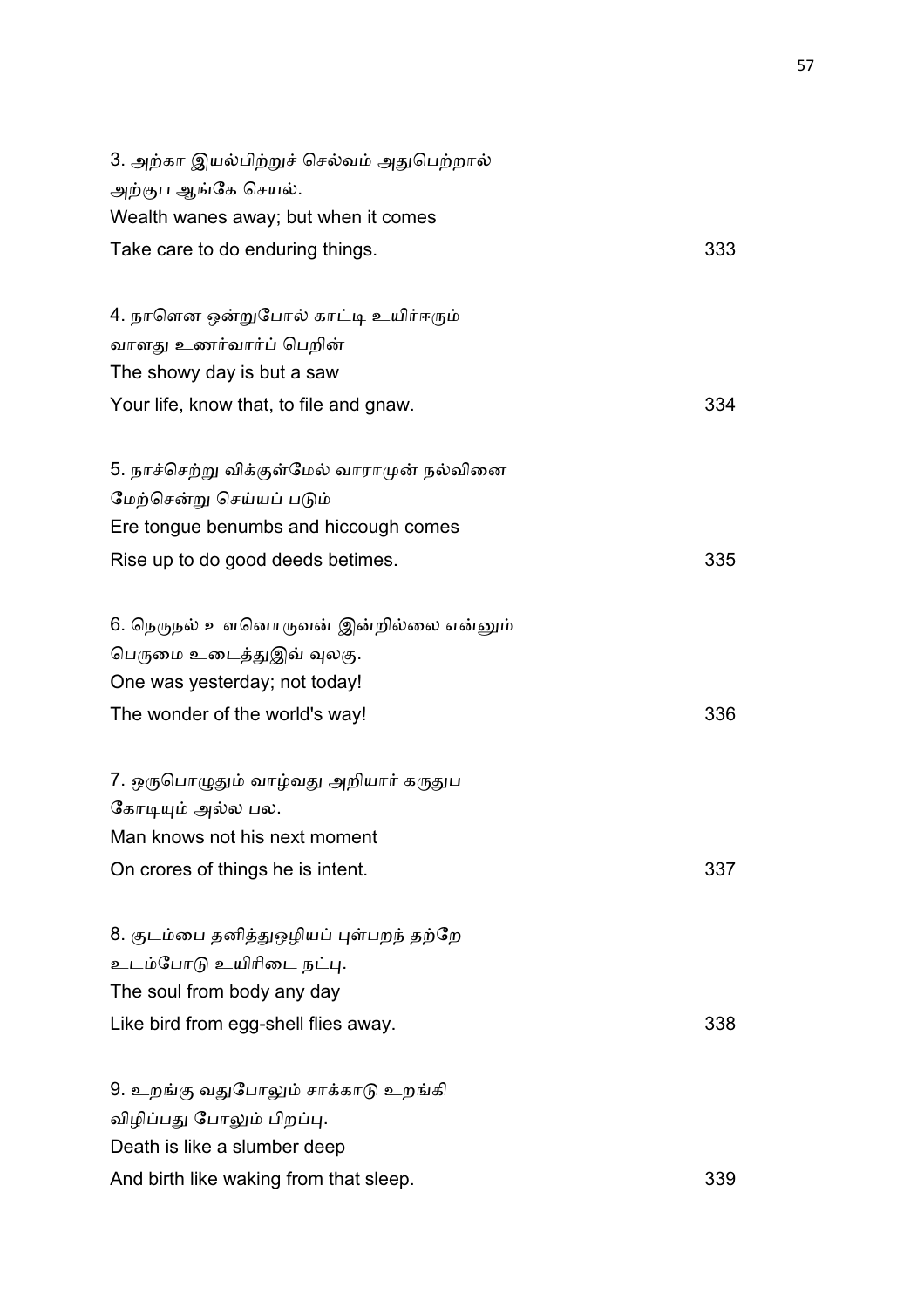| துச்சில் இருந்த உயிர்க்கு                     |     |
|-----------------------------------------------|-----|
| The life berthed in this body shows           |     |
| A fixed home it never knows.                  | 340 |
|                                               |     |
| 35. துறவு - Renunciation                      |     |
| 1. யாதனின் யாதனின் நீங்கியான் நோதல்           |     |
| அதனின் அதனின் இலன்                            |     |
| From what from what a man is free             |     |
| From that, from that his torments flee.       | 341 |
| 2. வேண்டின்உண் டாகத் துறக்க துறந்தபின்        |     |
| ஈண்டுஇயற் பால பல                              |     |
| Give up all to gain the True                  |     |
| And endless joys shall hence seek you.        | 342 |
| 3. அடல்வேண்டும் ஐந்தன் புலத்தை விடல்வேண்டும்  |     |
| வேண்டிய எல்லாம் ஒருங்கு                       |     |
| Curb the senses five and renounce             |     |
| The craving desires all at once.              | 343 |
| 4. இயல்பாகும் நோன்பிற்கொன்று இன்மை உடைமை      |     |
| மயலாகும் மற்றும் பெயர்த்து.                   |     |
| To have nothing is law of vows                |     |
| Having the least deludes and snares.          | 344 |
| 5. மற்றும் தொடர்ப்பாடு எவன்கொல் பிறப்பறுக்கல் |     |
| உற்றார்க்கு உடம்பும் மிகை                     |     |
| Why add to bonds while this body              |     |
| Is too much for saints to be birth-free.      | 345 |
|                                               |     |

10. புக்கில் அமைந்தின்று கொல்லோ உடம்பினுள்

6. யான்எனது என்னும் செருக்குஅறுப்பான் வானோர்க்கு உயர்ந்த உலகம் புகும்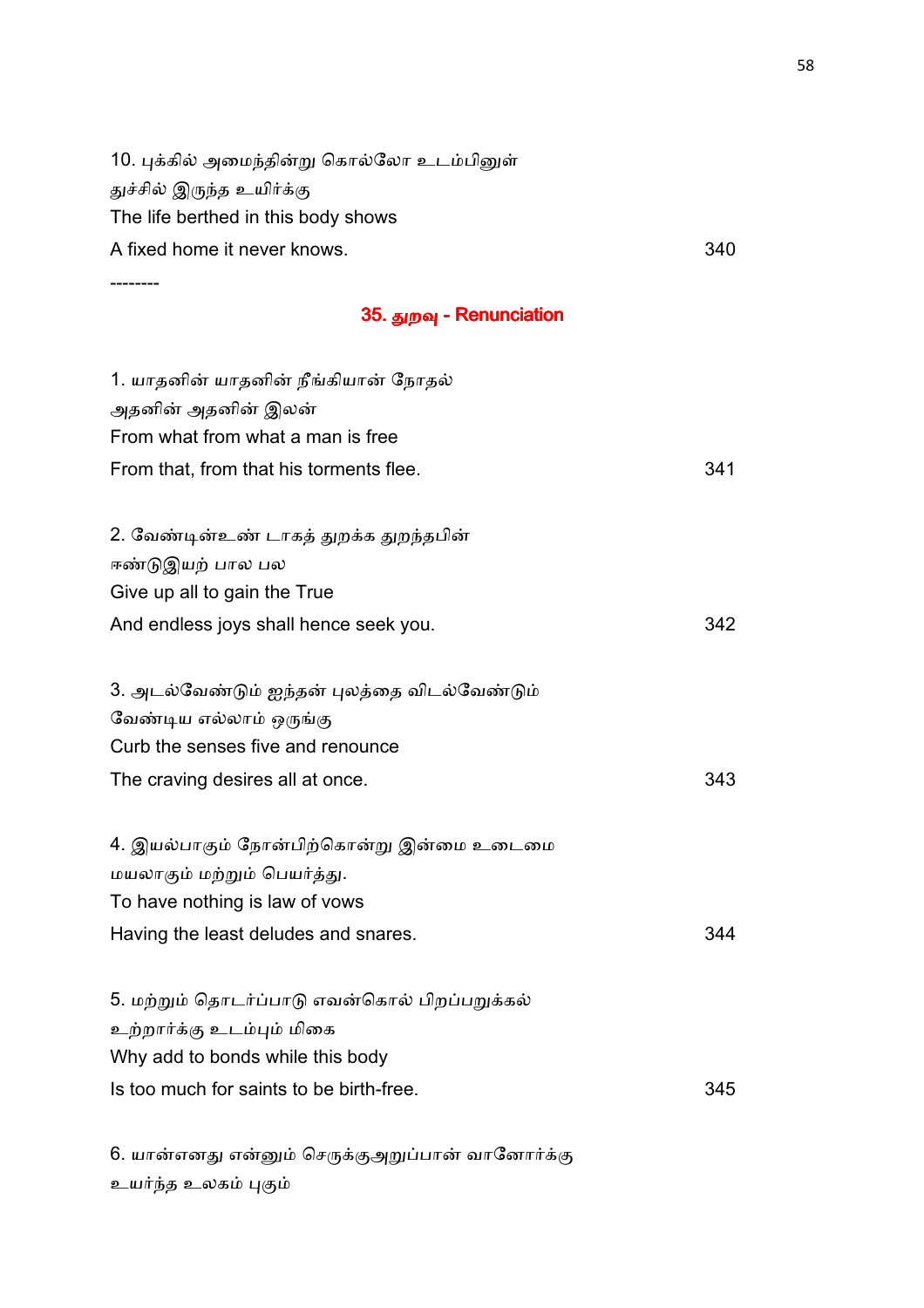| Who curbs the pride of I and mine           |     |
|---------------------------------------------|-----|
| Gets a world rare for gods to gain.         | 346 |
| 7. பற்றி விடாஅ இடும்பைகள் பற்றினைப்         |     |
| பற்றி விடாஅ தவர்க்கு                        |     |
| Grief clings on and on to those             |     |
| Who cling to bonds without release.         | 347 |
| 8. தலைப்பட்டார் தீரத் துறந்தார் மயங்கி      |     |
| வலைப்பட்டார் மற்றை யவர்                     |     |
| Who renounce all are free from care         |     |
| Others suffer delusive snare.               | 348 |
| 9. பற்றற்ற கண்ணே பிறப்பறுக்கும் மற்று       |     |
| நிலையாமை காணப் படும்                        |     |
| Bondage cut off, rebirth is off             |     |
| The world then seems instable stuff.        | 349 |
| 10. பற்றுக பற்றற்றான் பற்றினை அப்பற்றைப்    |     |
| பற்றுக பற்று விடற்கு                        |     |
| Bind Thyself to the unbound one             |     |
| That binding breaks all bonds anon.         | 350 |
| 36. மெய்யுணர்தல் - Truth consciousness      |     |
| 1. பொருளல்ல வற்றைப் பொருளென்று உணரும்       |     |
| மருளானாம் மாணாப் பிறப்பு.                   |     |
| That error entails ignoble birth            |     |
| Which deems vain things as things of worth. | 351 |
| 2. இருள்நீங்கி இன்பம் பயக்கும் மருள் நீங்கி |     |
| மாசறு காட்சி யவர்க்கு                       |     |
| Men of spotless pure insight                |     |
| Enjoy delight devoid of night.              | 352 |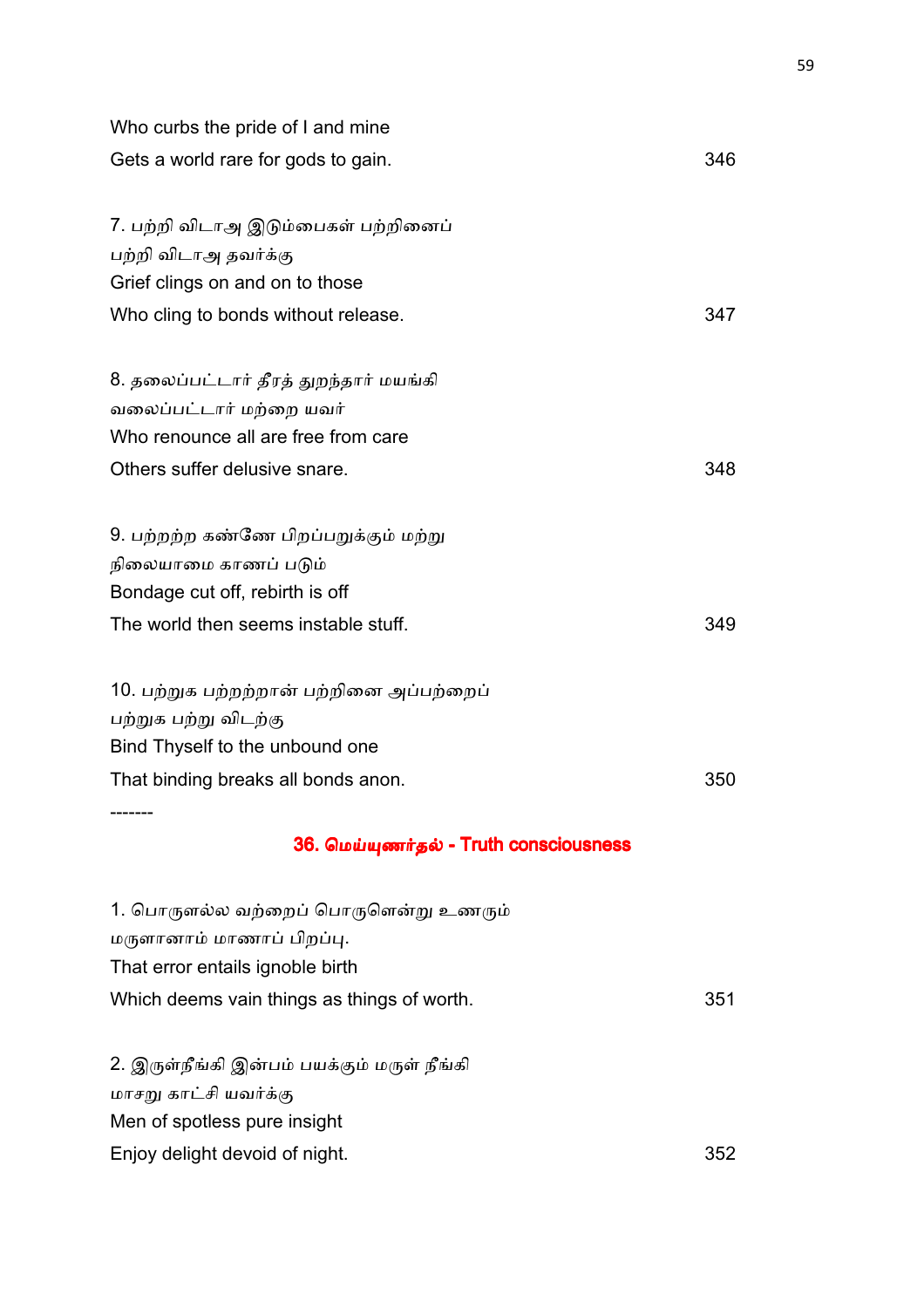| 3. ஐயத்தின் நீங்கித் தெளிந்தார்க்கு வையத்தின்   |     |
|-------------------------------------------------|-----|
| வானம் நணிய துடைத்து                             |     |
| To doubtless minds whose heart is clear         |     |
| More than earth heaven is near.                 | 353 |
| 4. ஐயுணர்வு எய்தியக் கண்ணும் பயமின்றே           |     |
| மெய்யுணர்வு இல்லா தவர்க்கு.                     |     |
| Knowledge of five senses is vain                |     |
| Without knowing the Truth within.               | 354 |
| 5. எப்பொருள் எத்தன்மைத் தாயினும் அப்பொருள்      |     |
| மெய்ப்பொருள் காண்பது அறிவு.                     |     |
| Knowledge is Truth of things to find            |     |
| In every case of every kind.                    | 355 |
| 6. கற்றீண்டு மெய்ப்பொருள் கண்டார் தலைப்படுவர்   |     |
| மற்றீண்டு வாரா நெறி                             |     |
| Who learn and here the Truth discern            |     |
| Enter the path of non-return.                   | 356 |
| 7. ஓர்த்துள்ளம் உள்ளது உணரின் ஒருதலையாப்        |     |
| பேர்த்துள்ள வேண்டா பிறப்பு.                     |     |
| One-minded sage sees inner-truth                |     |
| He is free from thoughts of rebirth.            | 357 |
| 8. பிறப்பென்னும் பேதைமை நீங்கச் சிறப்பென்னும்   |     |
| செம்பொருள் காண்பது அறிவு.                       |     |
| It is knowledge to know Self-Truth              |     |
| And remove the folly of birth.                  | 358 |
| 9. சார்புணர்ந்து சார்பு கெடஒழுகின் மற்றழித்துச் |     |
| சார்தரா சார்தரு நோய்.                           |     |
| Know the Refuge; off with bondage               |     |
| Be free from ills of thraldom, O sage.          | 359 |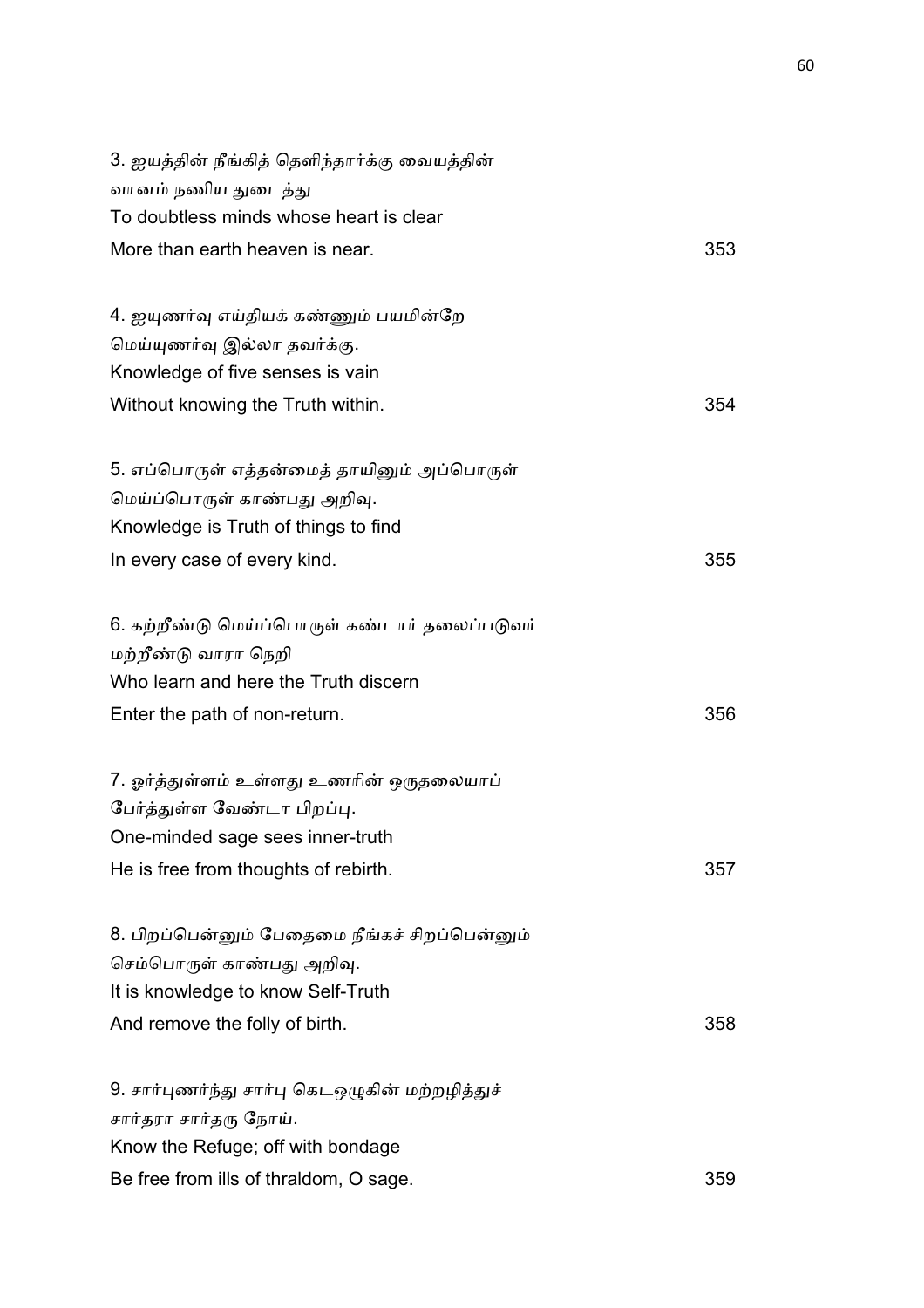10. காமம் வெகுளி மயக்கம் இவை மூன்றன் நாமம் கெடக்கெடும் நோய் Woes expire when lust, wrath, folly Expire even to name, fully. The same of the state of the state of the state of the state of the state of the state of the state of the state of the state of the state of the state of the state of the state of the state of

---------

வஞ்சிப்ப தோரும் அவா

#### 37. அவா அறுத்தல் - Curbing of desire

| 1. அவாஎன்ப எல்லா உயிர்க்கும் எஞ்ஞான்றும் |     |
|------------------------------------------|-----|
| தவாஅப் பிறப்பீனும் வித்து.               |     |
| Desire to all, always is seed            |     |
| From which ceaseless births proceed.     | 361 |
|                                          |     |
| 2. வேண்டுங்கால் வேண்டும் பிறவாமை மற்றது  |     |
| வேண்டாமை வேண்ட வரும்.                    |     |
| If long thou must, long for non-birth    |     |
| It comes by longing no more for earth.   | 362 |
|                                          |     |
| 3. வேண்டாமை அன்ன விழுச்செல்வம் ஈண்டில்லை |     |
| யாண்டும் அஃதொப்பது இல்.                  |     |
| No such wealth is here and there         |     |
| As peerless wealth of non-desire.        | 363 |
| 4. தூஉய்மை என்பது அவாவின்மை மற்றது       |     |
| வாஅய்மை வேண்ட வரும்                      |     |
| To nothing crave is purity               |     |
| That is the fruit of verity.             | 364 |
|                                          |     |
| 5. அற்றவர் என்பார் அவாஅற்றார் மற்றையார்  |     |
| அற்றாக அற்றது இலர்                       |     |
| The free are those who desire not        |     |
| The rest not free in bonds are caught.   | 365 |
|                                          |     |
| 6. அஞ்சுவ தோரும் அறனே ஒருவனை             |     |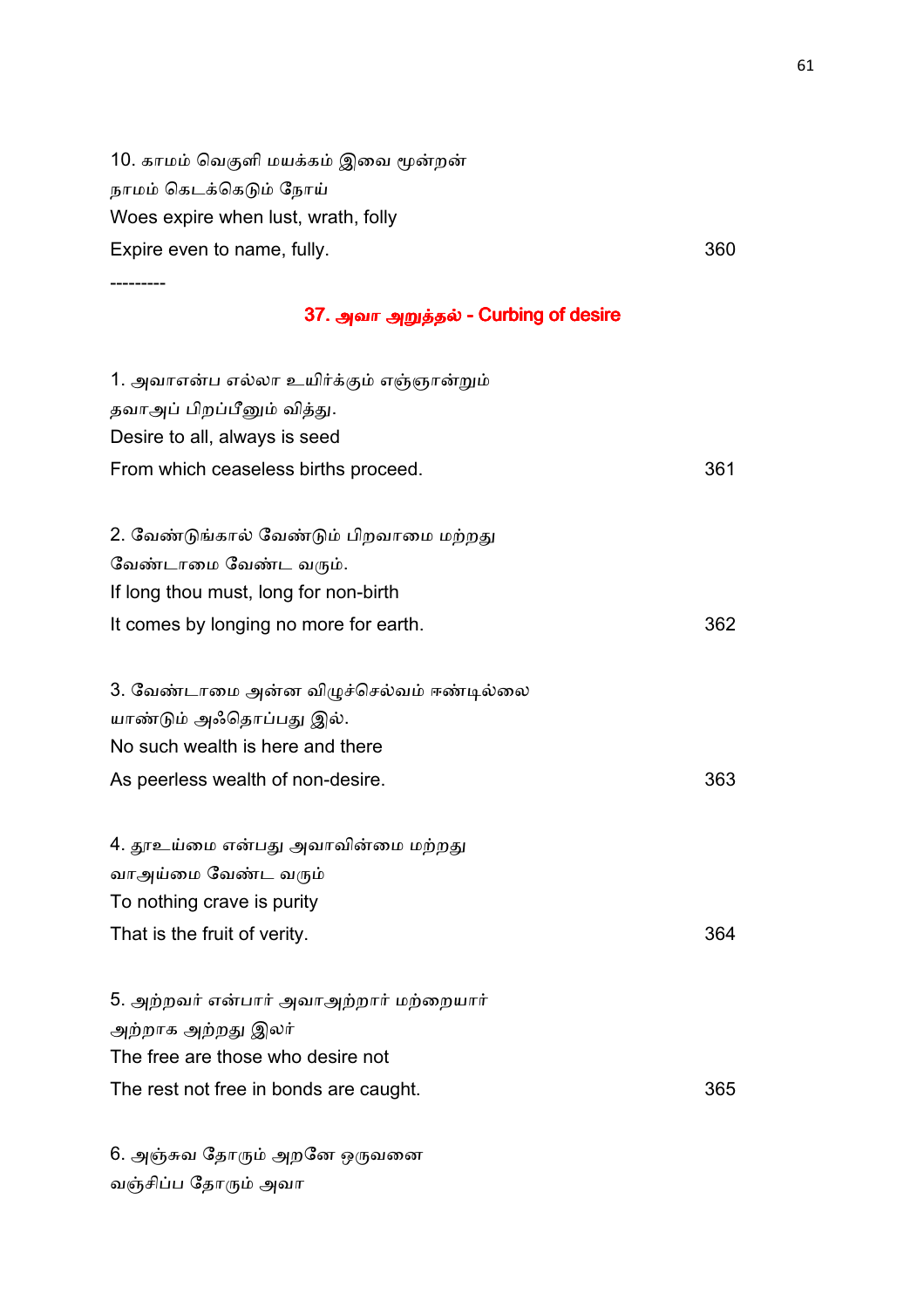| Dread desire; Virtue is there                 |     |
|-----------------------------------------------|-----|
| To every soul desire is snare!                | 366 |
| 7. அவாவினை ஆற்ற அறுப்பின் தவாவினை             |     |
| தான்வேண்டு மாற்றான் வரும்                     |     |
| Destroy desire; deliverance                   |     |
| Comes as much as you aspire hence.            | 367 |
| 8. அவாஇல்லார்க் கில்லாகுந் துன்பம் அஃதுண்டேல் |     |
| தவாஅது மேன்மேல் வரும்.                        |     |
| Desire extinct no sorrow-taints               |     |
| Grief comes on grief where it pretends.       | 368 |
| 9. இன்பம் இடையறா தீண்டும் அவாவென்னும்         |     |
| துன்பத்துள் துன்பம் கெடின்.                   |     |
| Desire, the woe of woes destroy               |     |
| Joy of joys here you enjoy.                   | 369 |
| 10. ஆரா இயற்கை அவாநீப்பின் அந்நிலையே          |     |
| பேரா இயற்கை தரும்.                            |     |
| Off with desire insatiate                     |     |
| You gain the native blissful state.           | 370 |
| 38. ஊழ் - Destiny                             |     |
| 1. ஆகூழால் தோன்றும் அசைவின்மை கைப்பொருள்      |     |
| போகூழால் தோன்றும் மடி                         |     |
| Efforts succeed by waxing star                |     |
| Wealth-losing brings waning star.             | 371 |
| 2. பேதைப் படுக்கும் இழவூழ் அறிவகற்றும்        |     |
| ஆகலூழ் உற்றக் கடை                             |     |
| Loss-fate makes a dull fool of us             |     |
| Gain-fate makes us prosperous, wise!          | 372 |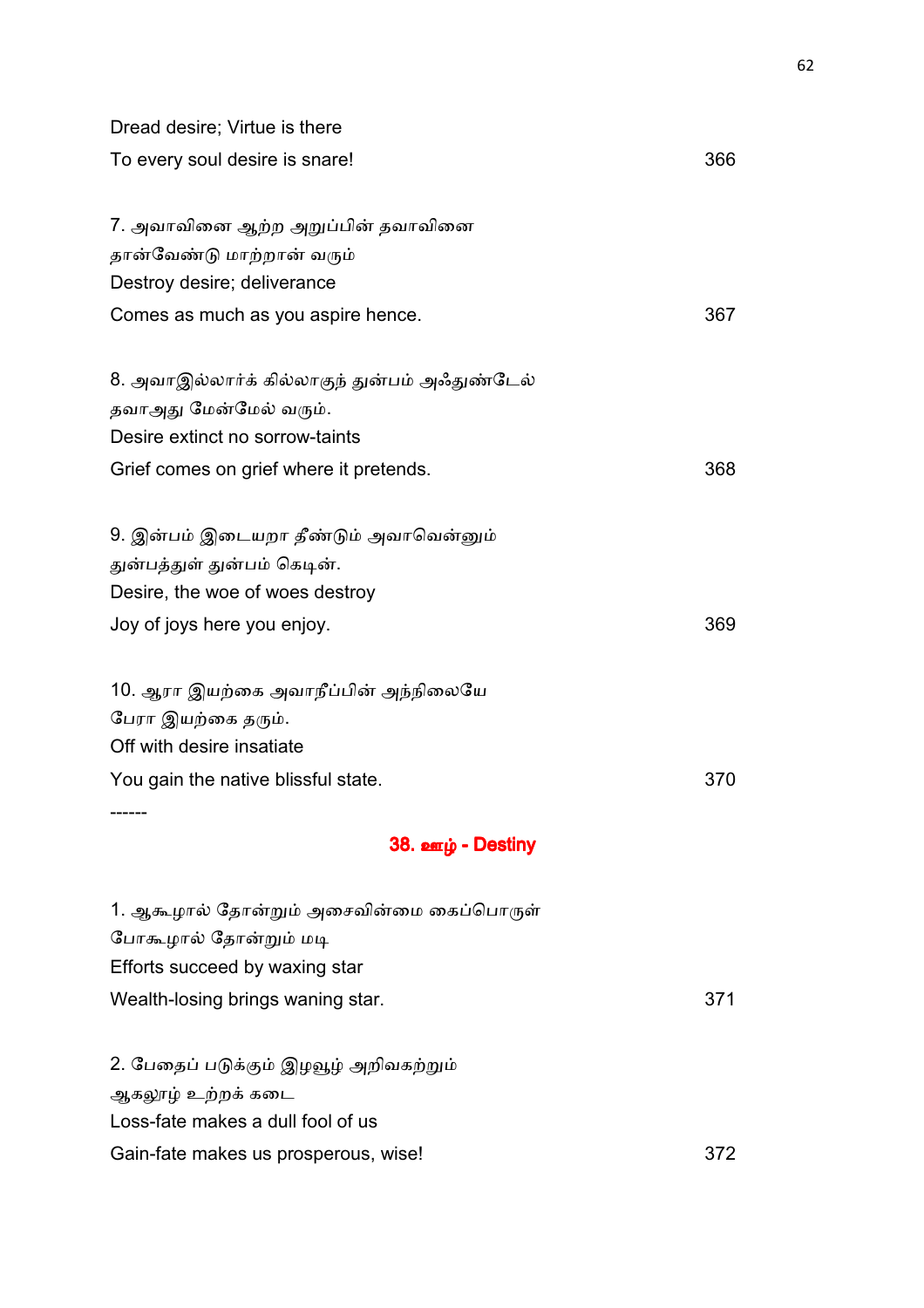| 3. நுண்ணிய நூல்பல கற்பினும் மற்றுந்தன்       |     |
|----------------------------------------------|-----|
| உண்மை அறிவே மிகும்                           |     |
| What matters subtle study deep?              |     |
| Levels of innate wisdom-keep.                | 373 |
|                                              |     |
| 4. இருவேறு உலகத்து இயற்கை திருவேறு           |     |
| தெள்ளிய ராதலும் வேறு                         |     |
| Two natures in the world obtain              |     |
| Some wealth and others wisdom gain.          | 374 |
| 5. நல்லவை எல்லாஅந் தீயவாம் தீயவும்           |     |
| நல்லவாம் செல்வம் செயற்கு.                    |     |
| In making wealth fate changes mood;          |     |
| The good as bad and bad as good.             | 375 |
| 6. பரியினும் ஆகாவாம் பாலல்ல உய்த்துச்        |     |
| சொரியினும் போகா தம.                          |     |
| Things not thine never remain                |     |
| Things destined are surely thine.            | 376 |
| 7. வகுத்தான் வகுத்த வகையல்லால் கோடி          |     |
| தொகுத்தார்க்கும் துய்த்தல் அரிது.            |     |
| Who crores amass enjoy but what              |     |
| The Dispenser's decrees allot.               | 377 |
| 8. துறப்பார்மன் துப்புர வில்லார் உறற்பால     |     |
| ஊட்டா கழியும் எனின்.                         |     |
| The destitute desire will quit               |     |
| If fate with ills visit them not.            | 378 |
| 9. நன்றாங்கால் நல்லவாக் காண்பவர் அன்றாங்கால் |     |
| அல்லற் படுவ தெவன்                            |     |
| Who good in time of good perceive            |     |
| In evil time why should they grieve?         | 379 |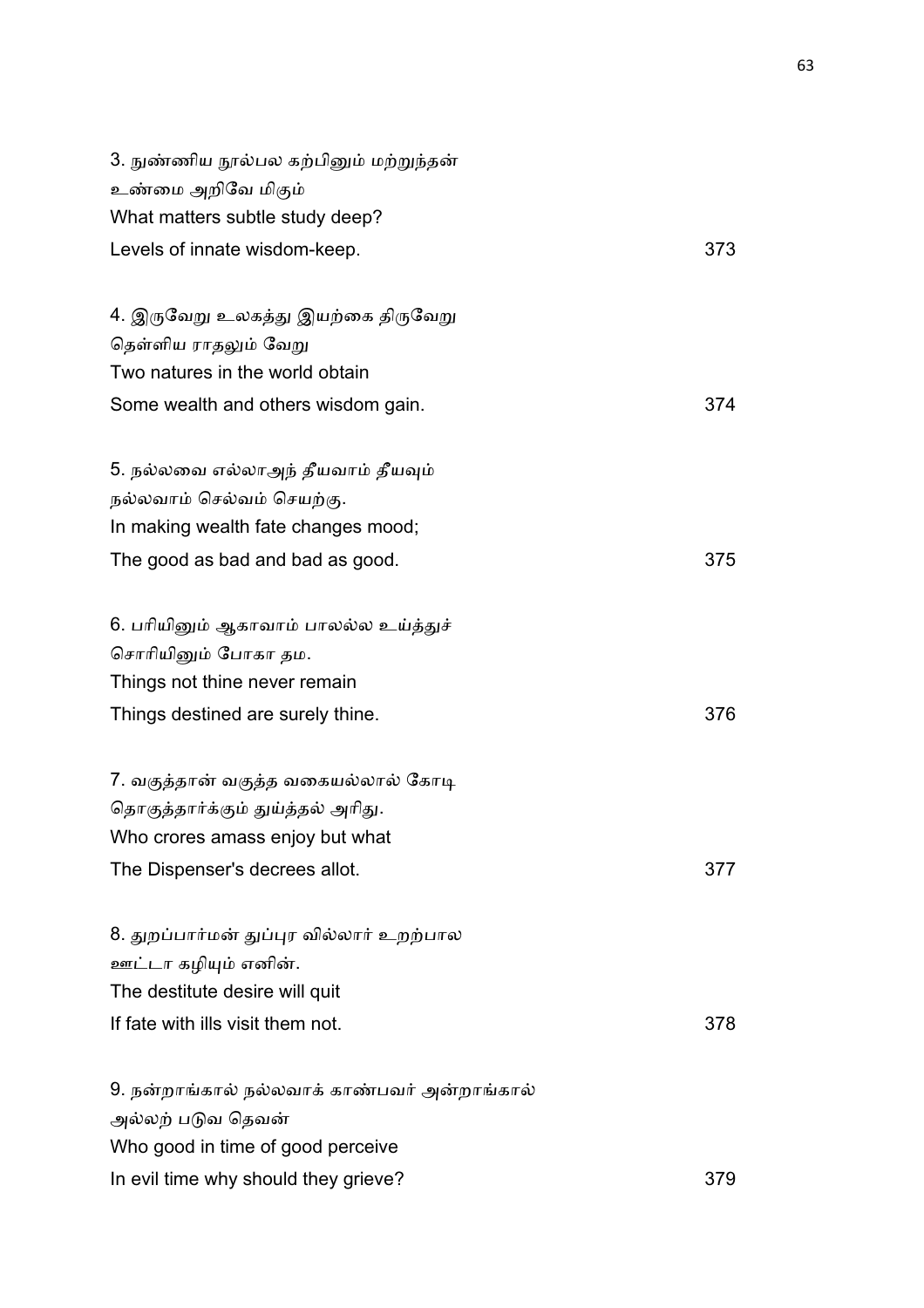10. ஊழிற் பெருவலி யாவுள மற்றொன்று சூழினும் தான்முந் துறும். What power surpasses fate? Its will Persists against the human skill. **380** and the set of the set of the set of the set of the set of the set of the set of the set of the set of the set of the set of the set of the set of the set of the set of the set of th

-----------

# 2. பொருட்பால்- Part II – WEALTH / 2.1 அரசியல்-Royalty 39. இறைமாட்சி - The grandeur of monarchy

| 1. படைகுடி கூழ்அமைச்சு நட்பரண் ஆறும்            |     |
|-------------------------------------------------|-----|
| உடையான் அரசருள் ஏறு.                            |     |
| People, troops, wealth, forts, council, friends |     |
| Who owns these six is lion of kings.            | 381 |
|                                                 |     |
| 2. அஞ்சாமை ஈகை அறிவூக்கம் இந்நான்கும்           |     |
| எஞ்சாமை வேந்தர்க் கியல்பு.                      |     |
| Courage, giving, knowledge and zeal             |     |
| Are four failless features royal.               | 382 |
| 3. தூங்காமை கல்வி துணிவுடைமை இம்மூன்றும்        |     |
| நீங்கா நிலனாள் பவர்க்கு.                        |     |
| Alertness, learning, bravery                    |     |
| Are adjuncts three of monarchy.                 | 383 |
| 4. அறனிழுக்கா தல்லவை நீக்கி மறனிழுக்கா          |     |
| மானம் உடைய தரசு.                                |     |
| A brave noble king refrains from vice           |     |
| Full of virtue and enterprise.                  | 384 |
| 5. இயற்றலும் ஈட்டலும் காத்தலும் காத்த           |     |
| வகுத்தலும் வல்ல தரசு.                           |     |
| The able king gets, stores and guards           |     |
| And spends them for people's safeguards.        | 385 |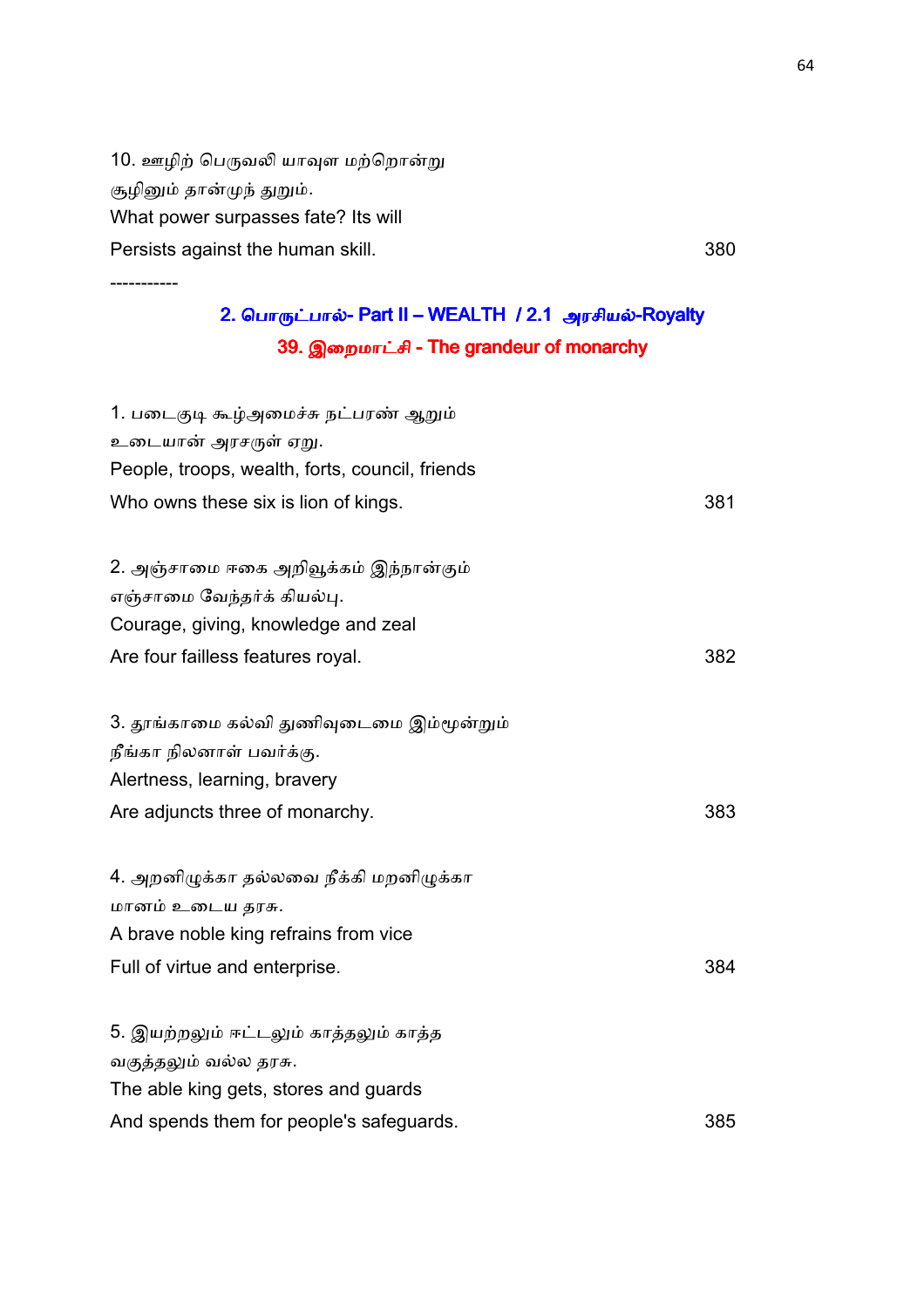| 40. கல்வி - Education                                                       |     |
|-----------------------------------------------------------------------------|-----|
| Bounty, justice, care and grace.                                            | 390 |
| He is the Light of Kings who has                                            |     |
| உடையானாம் வேந்தர்க் கொளி.                                                   |     |
| 10. கொடையளி செங்கோல் குடியோம்பல் நான்கும்                                   |     |
| Who bears remarks bitter and bold.                                          | 389 |
| Under his shelter thrives the world                                         |     |
| 9. செவிகைப்பச் சொற்பொறுக்கும் பண்புடை வேந்தன்<br>கவிகைக்கீழ்த் தங்கும் உலகு |     |
| Sound justice and saves his race.                                           | 388 |
| He is the Lord of men who does                                              |     |
| இறையென்று வைக்கப் படும்.                                                    |     |
| 8. முறைசெய்து காப்பாற்றும் மன்னவன் மக்கட்கு                                 |     |
| Who sweetly speaks and gives with grace.                                    | 387 |
| The world commends and acts his phrase                                      |     |
| 7. இன்சொலால் ஈத்தளிக்க வல்லார்க்குத் தன்சொலால்<br>தான்கண் டனைத்திவ் வுலகு.  |     |
| Easy to see, not harsh of words.                                            | 386 |
| That land prospers where the king is                                        |     |
| மீக்கூறும் மன்னன் நிலம்.                                                    |     |
| 6. காட்சிக் கெளியன் கடுஞ்சொல்லன் அல்லனேல்                                   |     |

1. கற்க கசடறக் கற்பவை கற்றபின் நிற்க அதற்குத் தக. Lore worth learning, learn flawlessly Live by that learning thoroughly. The same state of the state of the state of the state of the state of the state of the state of the state of the state of the state of the state of the state of the state of the state of t

2. எண்ணென்ப ஏனை எழுத்தென்ப இவ்விரண்டும் கண்ணென்ப வாழும் உயிர்க்கு. Letter, number, art and science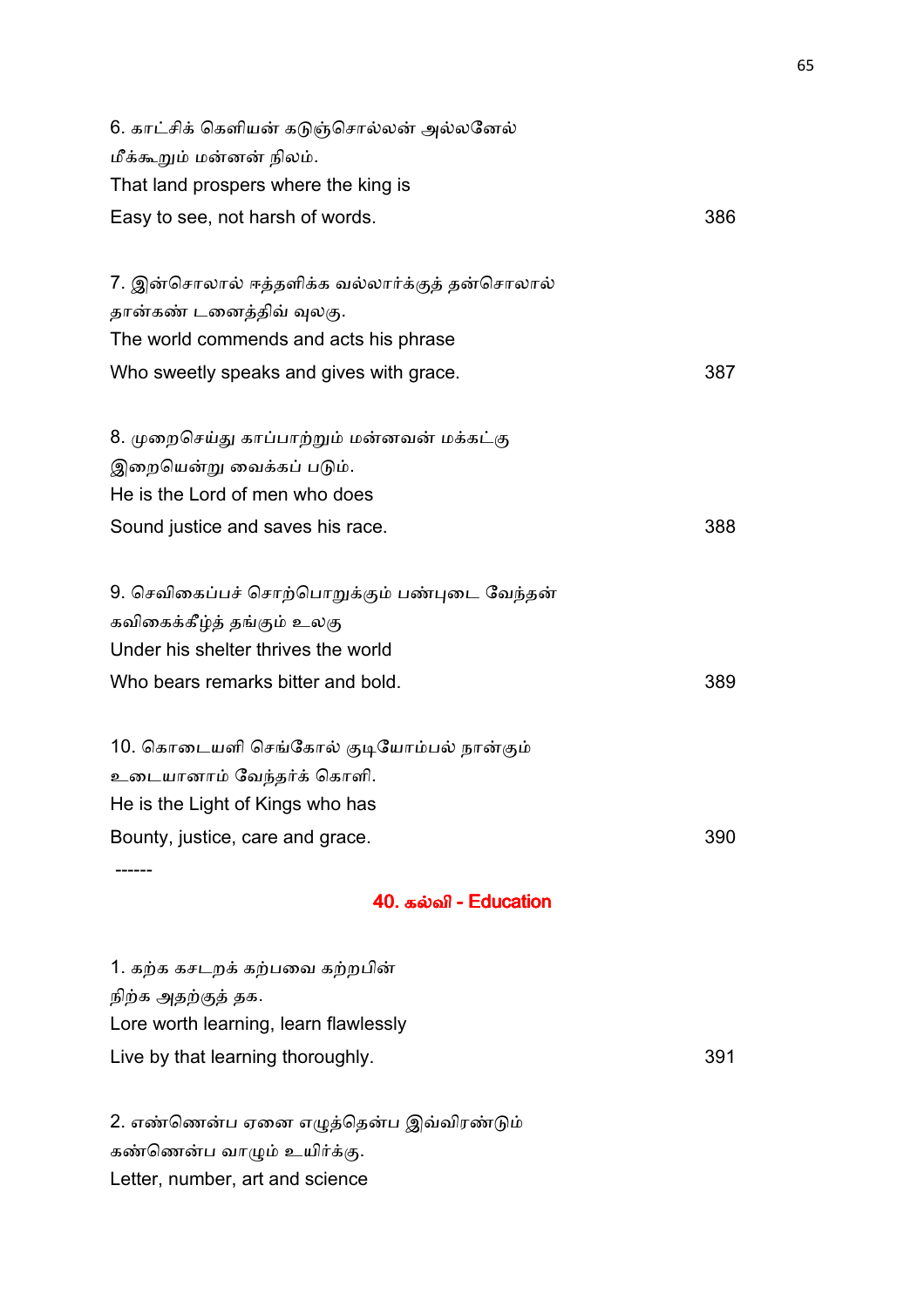Of living kind both are the eyes. 392

| 3. கண்ணுடையர் என்பவர் கற்றோர் முகத்திரண்டு    |     |
|-----------------------------------------------|-----|
| புண்ணுடையர் கல்லா தவர்.                       |     |
| The learned alone have eyes on face           |     |
| The ignorant two sores of disgrace.           | 393 |
|                                               |     |
| 4. உவப்பத் தலைக்கூடி உள்ளப் பிரிதல்           |     |
| அனைத்தே புலவர் தொழில்                         |     |
| To meet with joy and part with thought        |     |
| Of learned men this is the art.               | 394 |
| 5. உடையார்முன் இல்லார்போல் ஏக்கற்றுங் கற்றார் |     |
| கடையரே கல்லா தவர்                             |     |
| Like poor before rich they yearn:             |     |
| For knowledge: the low never learn.           | 395 |
|                                               |     |
| 6. தொட்டனைத் தூறும் மணற்கேணி மாந்தர்க்குக்    |     |
| கற்றனைத் தூறும் அறிவு.                        |     |
| As deep you dig the sand spring flows         |     |
| As deep you learn the knowledge grows.        | 396 |
|                                               |     |
| 7. யாதானும் நாடாமால் ஊராமால் என்னொருவன்       |     |
| சாந்துணையுங் கல்லாத வாறு.                     |     |
| All lands and towns are learner's own         |     |
| Why not till death learning go on!            | 397 |
| 8. ஒருமைக்கண் தான்கற்ற கல்வி ஒருவற்கு         |     |
| எழுமையும் ஏமாப் புடைத்து                      |     |
| The joy of learning in one birth              |     |
| Exalts man upto his seventh.                  | 398 |
|                                               |     |
| 9. தாமின் புறுவது உலகின் புறக்கண்டு           |     |
| காமுறுவர் கற்றறிந் தார்.                      |     |

The learned foster learning more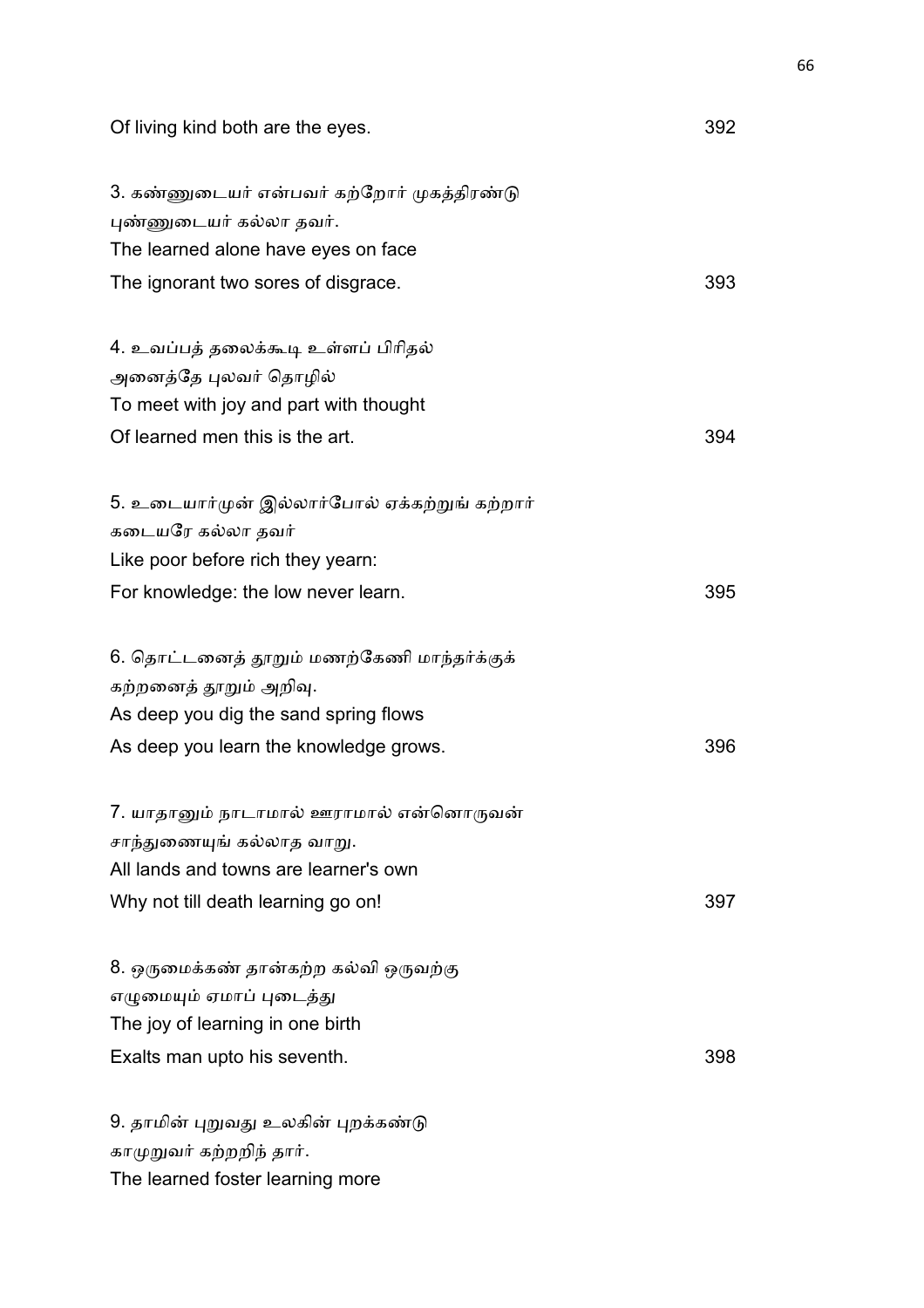| On seeing the world enjoy their lore.      | 399 |
|--------------------------------------------|-----|
| 10. கேடில் விழுச்செல்வம் கல்வி ஒருவற்கு    |     |
| மாடல்ல மற்றை யவை.                          |     |
| Learning is wealth none could destroy      |     |
| Nothing else gives genuine joy.            | 400 |
| 41. கல்லாமை - Non-learning                 |     |
|                                            |     |
| 1. அரங்கின்றி வட்டாடி யற்றே நிரம்பிய       |     |
| நூலின்றிக் கோட்டி கொளல்.                   |     |
| Like play of chess on squareless board     |     |
| Vain is imperfect loreless word.           | 401 |
| 2. கல்லாதான் சொற்கா முறுதல் முலையிரண்டும்  |     |
| இல்லாதாள் பெண்காமுற் றற்று.                |     |
| Unlearned man aspiring speech              |     |
| Is breastless lady's love-approach.        | 402 |
| 3. கல்லா தவரும் நனிநல்லர் கற்றார்முன்      |     |
| சொல்லா திருக்கப் பெறின்.                   |     |
| Ev'n unread men are good and wise          |     |
| If before the wise, they hold their peace. | 403 |
| 4. கல்லாதான் ஓட்பம் கழியநன் றாயினும்       |     |
| கொள்ளார் அறிவுடை யார்.                     |     |
| The unread's wit though excellent          |     |
| Is not valued by the savant.               | 404 |
| 5. கல்லா ஒருவன் தகைமை தலைப்பெய்து          |     |
| சொல்லாடச் சோர்வு படும்.                    |     |
| A man untaught when speech he vaunts       |     |
| Sadly fails before savants.                | 405 |
|                                            |     |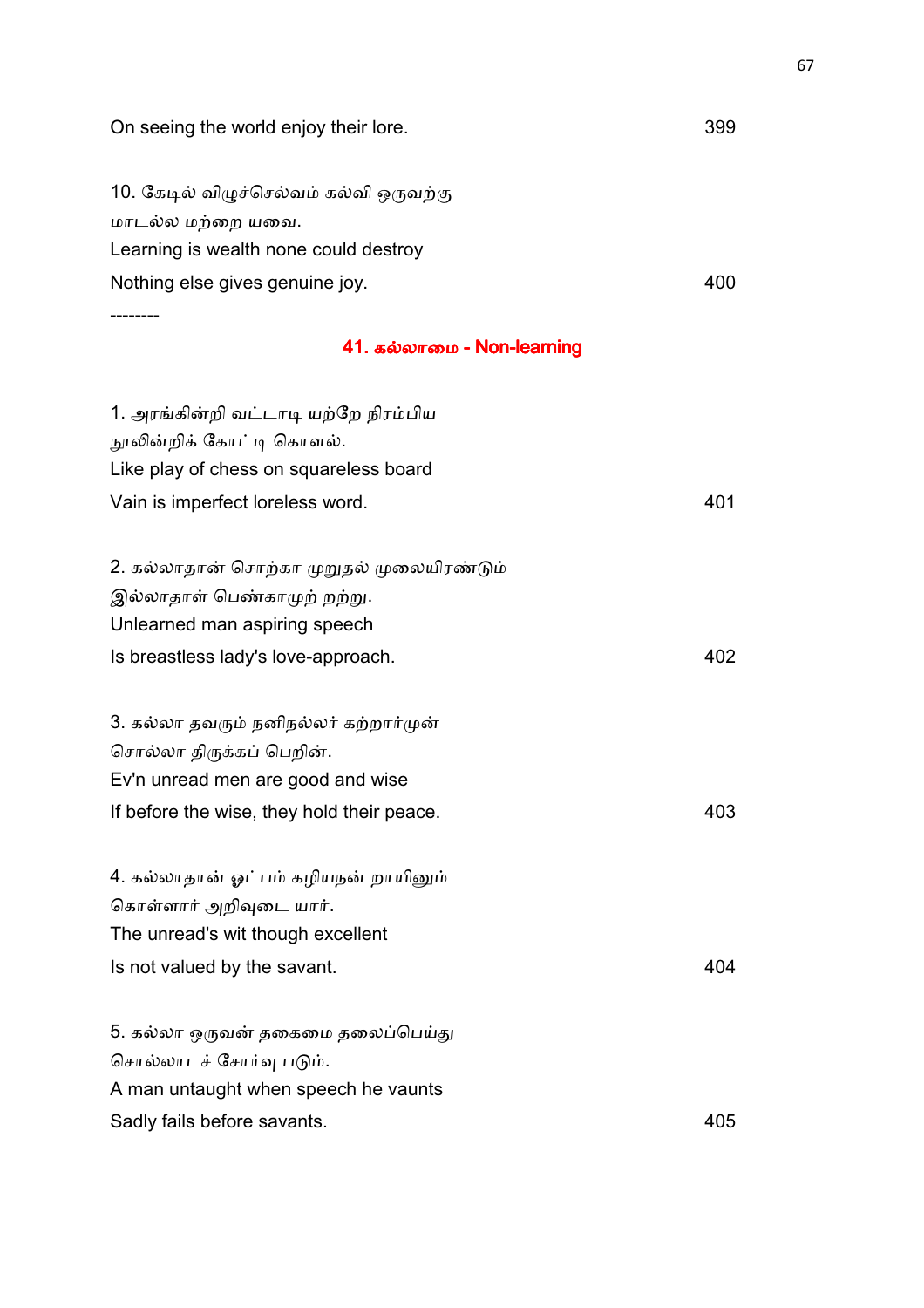| 6. உளரென்னும் மாத்திரையர் அல்லால் பயவாக்          |     |
|---------------------------------------------------|-----|
| களரனையர் கல்லா தவர்.                              |     |
| People speak of untaught minds                    |     |
| "They just exist like barren lands".              | 406 |
| 7. நுண்மாண் நுழைபுலம் இல்லான் எழில்நலம்           |     |
| மண்மாண் புனைபாவை யற்று                            |     |
| Like painted clay-doll is his show                |     |
|                                                   |     |
| Grand subtle lore who fails to know.              | 407 |
| 8. நல்லார்கண் பட்ட வறுமையின் இன்னாதே              |     |
| கல்லார்கண் பட்ட திரு                              |     |
| Wealth in the hand of fools is worse              |     |
| Than a learned man's empty purse.                 | 408 |
| 9. மேற்பிறந்தா ராயினும் கல்லாதார் கீழ்ப்பிறந்தும் |     |
| கற்றார் அனைத்திலர் பாடு.                          |     |
| Lower are fools of higher birth                   |     |
| Than low-born men of learning's worth.            | 409 |
| 10. விலங்கொடு மக்கள் அனையர் இலங்குநூல்            |     |
| கற்றாரோடு ஏனை யவர்.                               |     |
| Like beasts before men, dunces are                |     |
| Before scholars of shining lore.                  | 410 |
| 42. கேள்வி - Listening                            |     |
|                                                   |     |
| 1. செல்வத்துள் செல்வஞ் செவிச்செல்வம் அச்செல்வம்   |     |
| செல்வத்து ளெல்லாந் தலை.                           |     |

It is the best of wealths on earth. 411

Wealth of wealths is listening's wealth

2. செவிக்குண வில்லாத போழ்து சிறிது

Some food for the stomach is brought

வயிற்றுக்கும் ஈயப் படும்.

68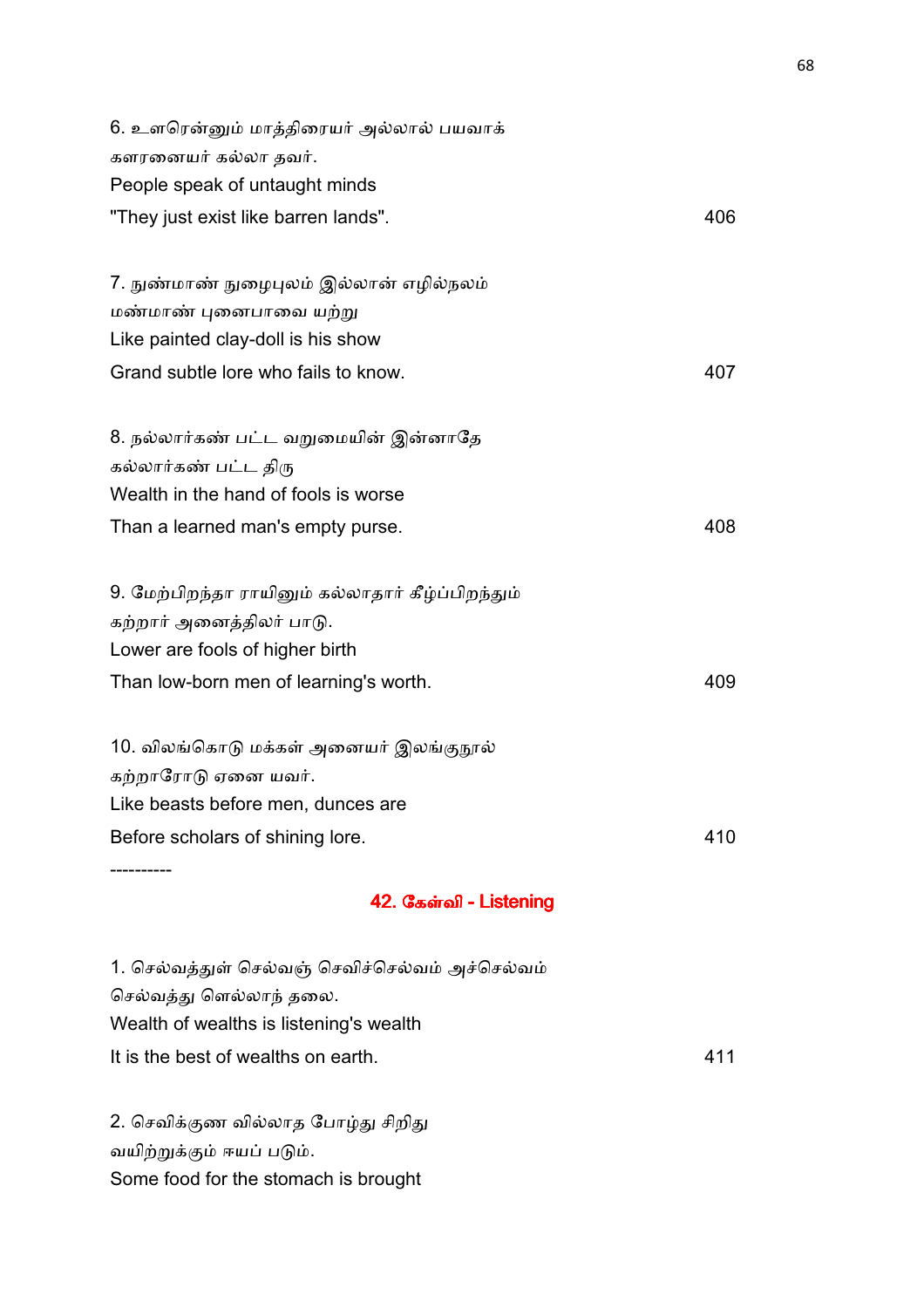| When the ear gets no food for thought.                                                                                                  | 412 |
|-----------------------------------------------------------------------------------------------------------------------------------------|-----|
| 3. செவியுணவிற் கேள்வி யுடையார் அவியுணவின்<br>ஆன்றாரோ டொப்பர் நிலத்து.<br>Whose ears get lots of wisdom-food                             |     |
| Equal gods on oblations fed.                                                                                                            | 413 |
| 4. கற்றில னாயினும் கேட்க அஃதொருவற்கு<br>ஒற்கத்தின் ஊற்றாந் துணை.<br>Though not learned, hear and heed                                   |     |
| That serves a staff and stay in need.                                                                                                   | 414 |
| 5. இழுக்கல் உடையுழி ஊற்றுக்கோல் அற்றே<br>ஒழுக்க முடையார்வாய்ச் சொல்.<br>Virtuous men's wisdom is found                                  |     |
| A strong staff on slippery ground.                                                                                                      | 415 |
| 6. எனைத்தானும் நல்லவை கேட்க அனைத்தானும்<br>ஆன்ற பெருமை தரும்.<br>Lend ear to good words however few<br>That much will highly exalt you. | 416 |
| 7. பிழைத்துணர்ந்தும் பேதைமை சொல்லார் இழைத்துணர்ந்<br>தீண்டிய கேள்வி யவர்.<br>Who listen well and learn sharply                          |     |
| Not ev'n by slip speak foolishly.                                                                                                       | 417 |
| 8. கேட்பினுங் கேளாத் தகையவே கேள்வியால்<br>தோட்கப் படாத செவி.<br>That ear though hearing is dulled<br>Which is not by wisdom drilled.    | 418 |
| 9. நுணங்கிய கேள்வியர் ரல்லார் வணங்கிய<br>வாயின ராதல் அரிது                                                                              |     |

A modest mouth is hard for those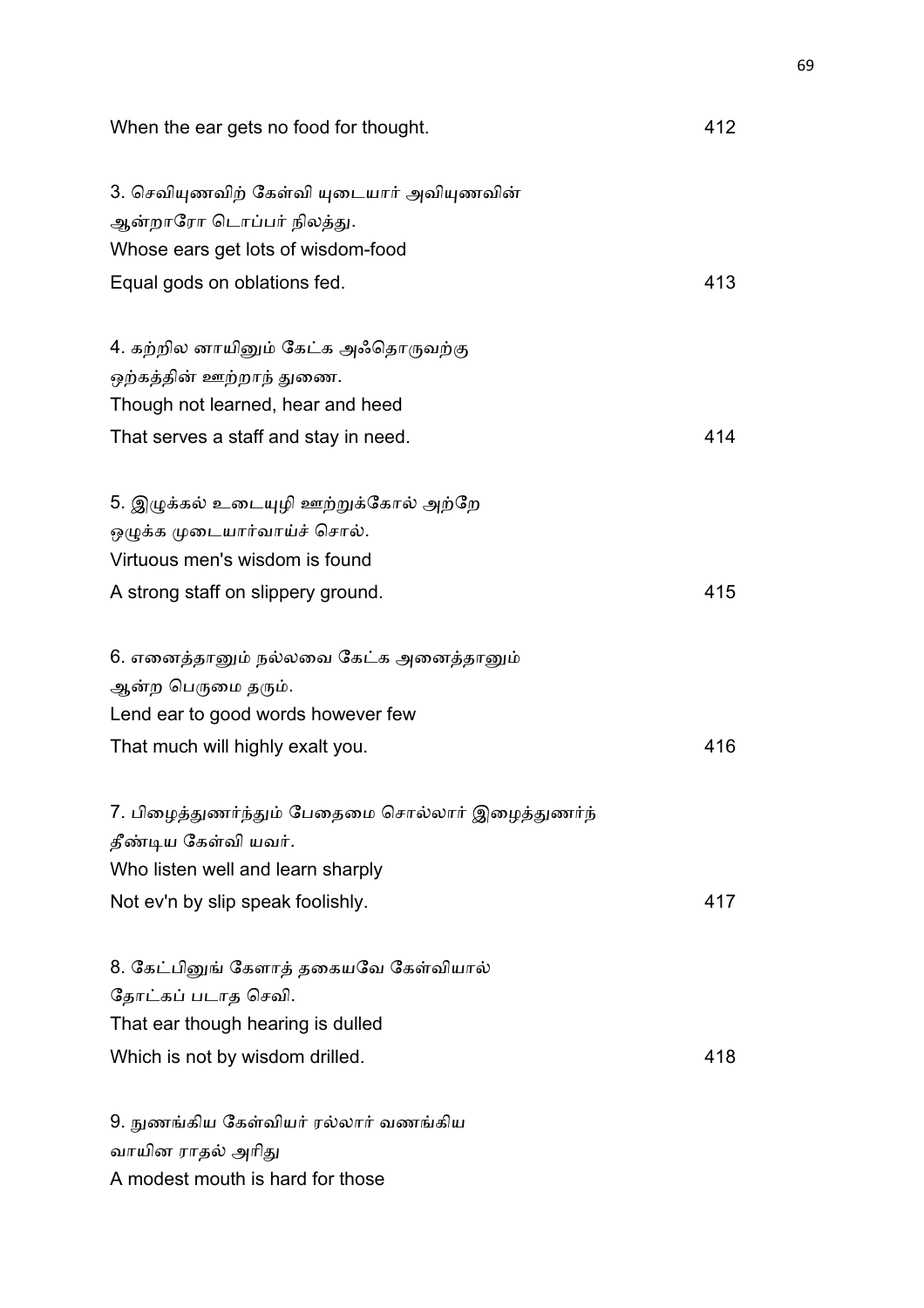| Who care little to counsels wise.                | 419 |
|--------------------------------------------------|-----|
| 10. செவியிற் சுவையுணரா வாயுணர்வின் மாக்கள்       |     |
| அவியினும் வாழினும் என்.                          |     |
| Who taste by mouth and not by ear                |     |
| What if they fare ill or well here?              | 420 |
| ---------                                        |     |
| 43. அறிவுடைமை - The possession of knowledge      |     |
| 1. அறிவற்றங் காக்குங் கருவி செறுவார்க்கும்       |     |
| உள்ளழிக்க லாகா அரண்.                             |     |
| Wisdom's weapon wards off all woes               |     |
| It is a fort defying foes.                       | 421 |
| 2. சென்ற இடத்தால் செலவிடா தீதொரீஇ                |     |
| நன்றின்பால் உய்ப்ப தறிவு.                        |     |
| Wisdom checks the straying senses                |     |
| Expels evils, impels goodness.                   | 422 |
| 3. எப்பொருள் யார்யார்வாய்க் கேட்பினும் அப்பொருள் |     |
| மெய்ப்பொருள் காண்பது அறிவு.                      |     |
| To grasp the Truth from everywhere               |     |
| From everyone is wisdom fair.                    | 423 |
| 4. எண்பொருள வாகச் செலச்சொல்லித் தான் பிறர்வாய்   |     |
| நுண்பொருள் காண்பது அறிவு.                        |     |
| Speaking out thoughts in clear trends            |     |
| Wisdom subtle sense comprehends.                 | 424 |
| 5. உலகம் தழீஇய தொட்பம் மலர்தலும்                 |     |
| கூம்பலும் இல்ல தறிவு.                            |     |
| The wise-world the wise befriend                 |     |
| They bloom nor gloom, equal in mind.             | 425 |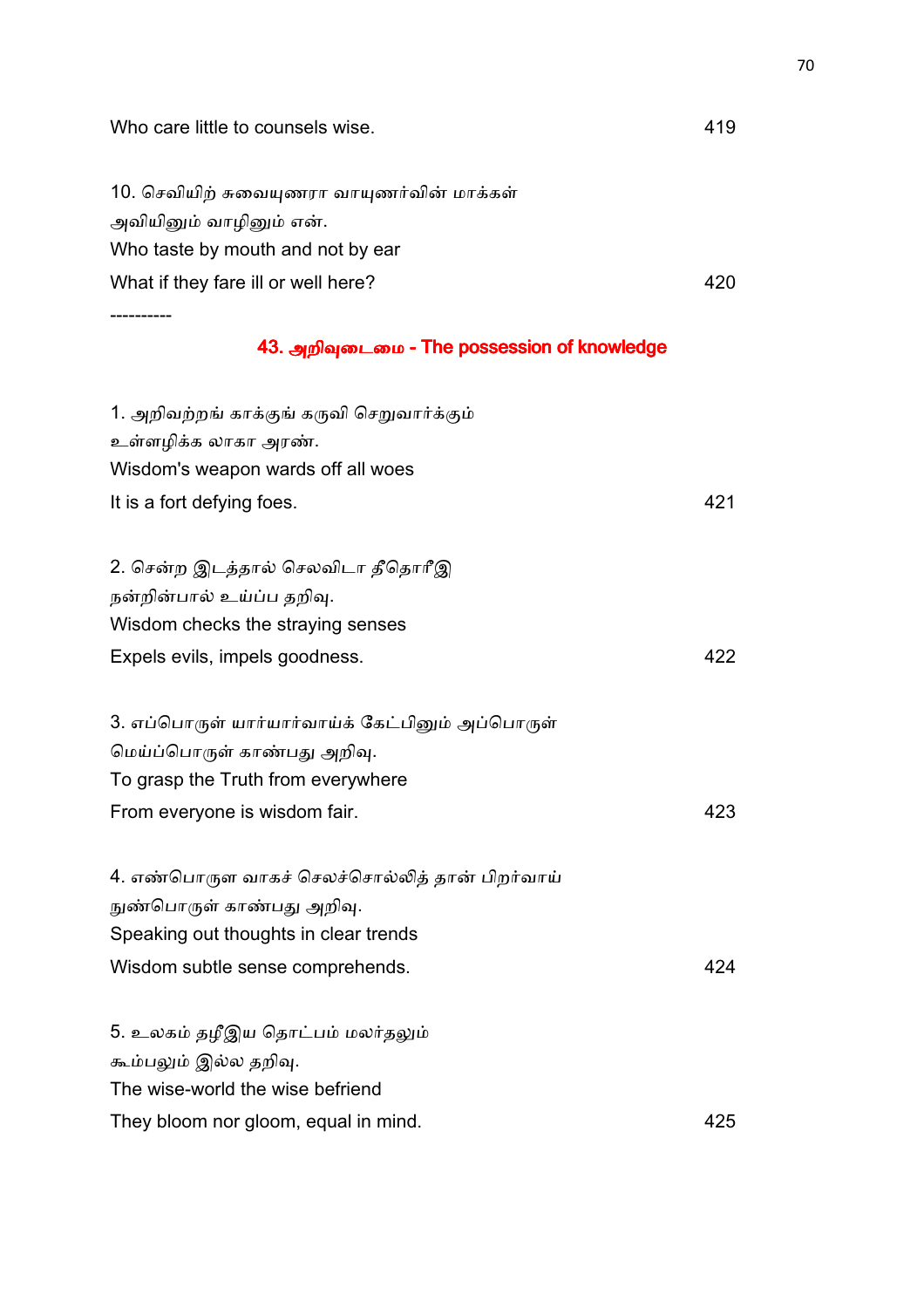| 6. எவ்வ துறைவது உலகம் உலகத்தோடு           |     |
|-------------------------------------------|-----|
| அவ்வ துறைவது அறிவு.                       |     |
| As moves the world so move the wise       |     |
| In tune with changing times and ways.     | 426 |
|                                           |     |
| 7. அறிவுடையார் ஆவ தறிவார் அறிவிலார்       |     |
| அஃதறி கல்லா தவர்.                         |     |
| The wise foresee what is to come          |     |
| The unwise lack in that wisdom.           | 427 |
|                                           |     |
| 8. அஞ்சுவது அஞ்சாமை பேதைமை அஞ்சுவது       |     |
| அஞ்சல் அறிவார் தொழில்.                    |     |
| Fear the frightful and act wisely         |     |
| Not to fear the frightful's folly.        | 428 |
|                                           |     |
| 9. எதிரதாக் காக்கும் அறிவினார்க் கில்லை   |     |
| அதிர வருவதோர் நோய்.                       |     |
| No frightful evil shocks the wise         |     |
| Who guard themselves against surprise.    | 429 |
|                                           |     |
| 10. அறிவுடையார் எல்லாம் உடையார் அறிவிலார் |     |
| என்னுடைய ரேனும் இலர்.                     |     |
| Who have wisdom they are all full         |     |
| Whatev'r they own, misfits are nil.       | 430 |

## 44. குற்றங்கடிதல் - Avoiding faults

1. செருக்குஞ் சினமும் சிறுமையும் இல்லார் பெருக்கம் பெருமித நீர்த்து. Plenty is their prosperity Who're free from wrath pride lust petty. 431

2. இவறலும் மாண்பிறந்த மானமும் மாணா உவகையும் ஏதம் இறைக்கு. Mean pride, low pleasure, avarice

-----------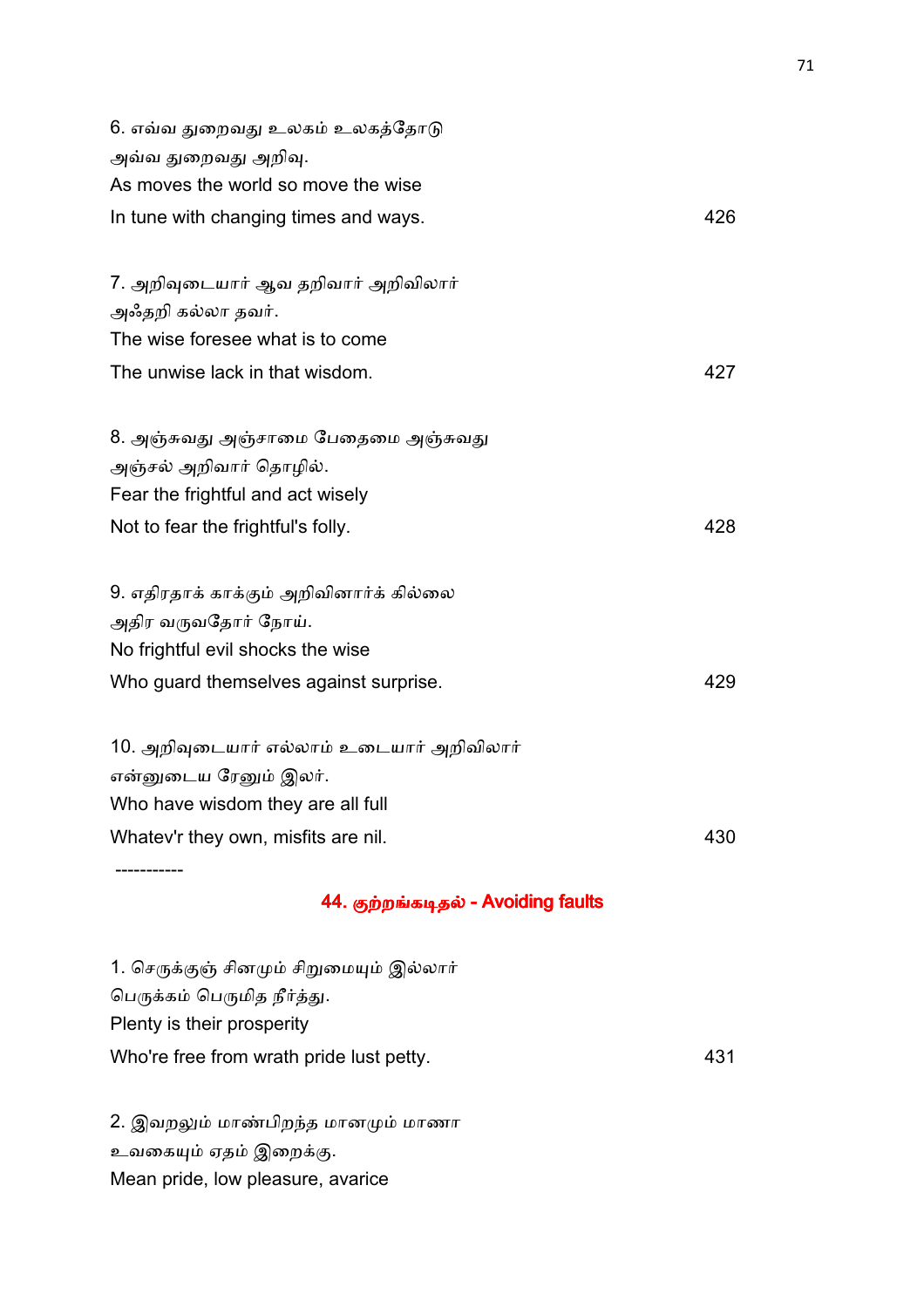| These add blemishes to a prince.                                         | 432 |
|--------------------------------------------------------------------------|-----|
| 3. தினைத்துணையாங் குற்றம் வரினும் பனைத்துணையாக்<br>கொள்வர் பழிநாணு வார். |     |
| Though millet-small their faults might seem                              |     |
| Men fearing disgrace, Palm-tall deem.                                    | 433 |
| 4. குற்றமே காக்க பொருளாகக் குற்றமே                                       |     |
| அற்றம் தரூஉம் பகை.                                                       |     |
| Watch like treasure freedom from fault                                   |     |
| Our fatal foe is that default.                                           | 434 |
| 5. வருமுன்னர்க் காவாதான் வாழ்க்கை எரிமுன்னர்                             |     |
| வைத்தூறு போலக் கெடும்.                                                   |     |
| Who fails to guard himself from flaw                                     |     |
| Loses his life like flame-lit straw.                                     | 435 |
| 6. தன்குற்றம் நீக்கிப் பிறர்குற்றம் காண்பிற்பின்                         |     |
| என்குற்ற மாகும் இறைக்கு                                                  |     |
| What fault can be the king's who cures                                   |     |
| First his faults, then scans others.                                     | 436 |
| 7. செயற்பால செய்யா திவறியான் செல்வம்                                     |     |
| உயற்பால தன்றிக் கெடும்.                                                  |     |
| That miser's wealth shall waste and end                                  |     |
| Who would not for a good cause spend.                                    | 437 |
| 8. பற்றுள்ளம் என்னும் இவறன்மை எற்றுள்ளும்                                |     |
| எண்ணப் படுவதொன் றன்று.                                                   |     |
| The gripping greed of miser's heart                                      |     |
| Is more than fault the worst apart.                                      | 438 |
| 9. வியவற்க எஞ்ஞான்றும் தன்னை நயவற்க                                      |     |
| நன்றி பயவா வினை.                                                         |     |
| Never boast yourself in any mood                                         |     |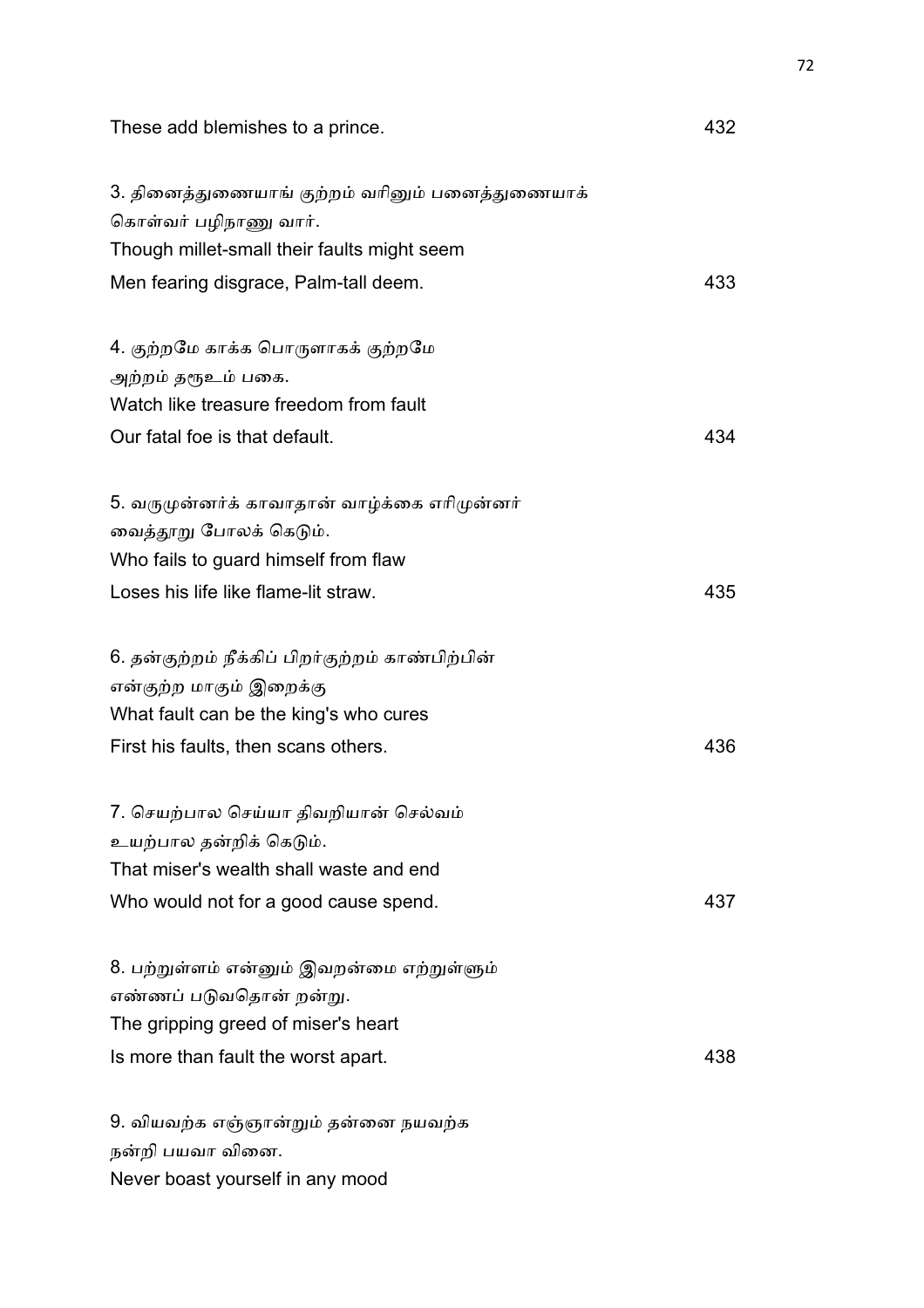|  | Nor do a deed that does no good. | 439 |
|--|----------------------------------|-----|
|--|----------------------------------|-----|

10. காதல காதல் அறியாமை உய்க்கிற்பின் ஏதில ஏதிலார் நூல். All designs of the foes shall fail If one his wishes guards in veil. 440 --------

## 45. பெரியாரைத் துணைக்கோடல் - Gaining great men's help

| 1. அறனறிந்து மூத்த அறிவுடையார் கேண்மை   |     |
|-----------------------------------------|-----|
| திறனறிந்து தேர்ந்து கொளல்.              |     |
| Weigh their worth and friendship gain   |     |
| Of men of virtue and mature brain.      | 441 |
|                                         |     |
| 2. உற்றநோய் நீக்கி உறாஅமை முற்காக்கும்  |     |
| பெற்றியார்ப் பேணிக் கொளல்.              |     |
| Cherish the help of men of skill        |     |
| Who ward and safe-guard you from ill.   | 442 |
| 3. அரியவற்று ளெல்லாம் அரிதே பெரியாரைப்  |     |
| பேணித் தமராக் கொளல்.                    |     |
| Honour and have the great your own      |     |
| Is rarest of the rare things known.     | 443 |
| 4. தம்மிற் பெரியார் தமரா ஒழுகுதல்       |     |
| வன்மையு ளெல்லாந் தலை.                   |     |
| To have betters as intimates            |     |
| Power of all powers promotes.           | 444 |
| 5. சூழ்வார்கண் ணாக ஒழுகலான் மன்னவன்     |     |
| சூழ்வாரைச் சூழ்ந்து கொளல்.              |     |
| Ministers are the monarch's eyes        |     |
| Round him should be the right and wise. | 445 |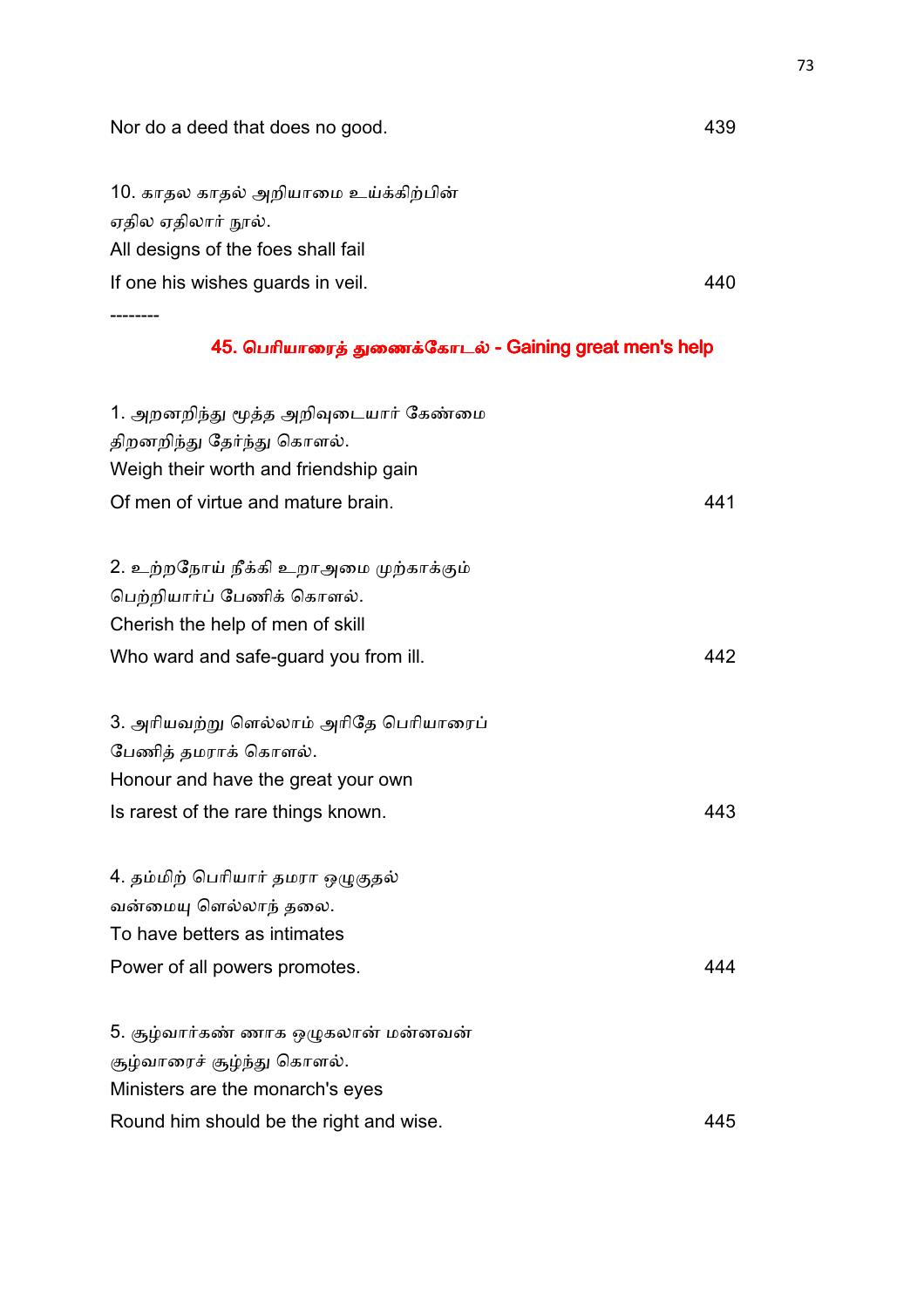| 6. தக்கா ரினத்தனாய்த் தானொழுக வல்லானைச்    |     |
|--------------------------------------------|-----|
| செற்றார் செயக்கிடந்த தில்.                 |     |
| To move with worthy friends who knows      |     |
| Has none to fear from frightful foes.      | 446 |
|                                            |     |
| 7. இடிக்குந் துணையாரை ஆள்வாரை யாரே         |     |
| கெடுக்குந் தகைமை யவர்                      |     |
| No foe can foil his powers                 |     |
| whose friends reprove him when he errs.    | 447 |
|                                            |     |
| 8. இடிப்பாரை இல்லாத ஏமரா மன்னன்            |     |
| கெடுப்பா ரிலானுங் கெடும்.                  |     |
| The careless king whom none reproves       |     |
| Ruins himself sans harmful foes.           | 448 |
|                                            |     |
| 9. முதலிலார்க்கு ஊதியம் இல்லை மதலையாஞ்     |     |
| சார்பிலார்க்கு இல்லை நிலை.                 |     |
| No capital, no gain in trade               |     |
| No prop secure sans good comrade.          | 449 |
|                                            |     |
| 10. பல்லார் பகைகொளலிற் பத்தடுத்த தீமைத்தே  |     |
| நல்லார் தொடர்கை விடல்.                     |     |
| To give up good friends is ten times worse |     |
| Than being hated by countless foes.        | 450 |
|                                            |     |

## 46. சிற்றினஞ் சேராமை - Avoiding mean company

1. சிற்றினம் அஞ்சும் பெருமை சிறுமைதான் சுற்றமாச் சூழ்ந்து விடும். The ignoble the noble fear The mean hold them as kinsmen dear. 451

2. நிலத்தியல்பால் நீர்திரிந் தற்றாகும் மாந்தர்க்கு இனத்தியல்ப தாகும் அறிவு. With soil changes water's taste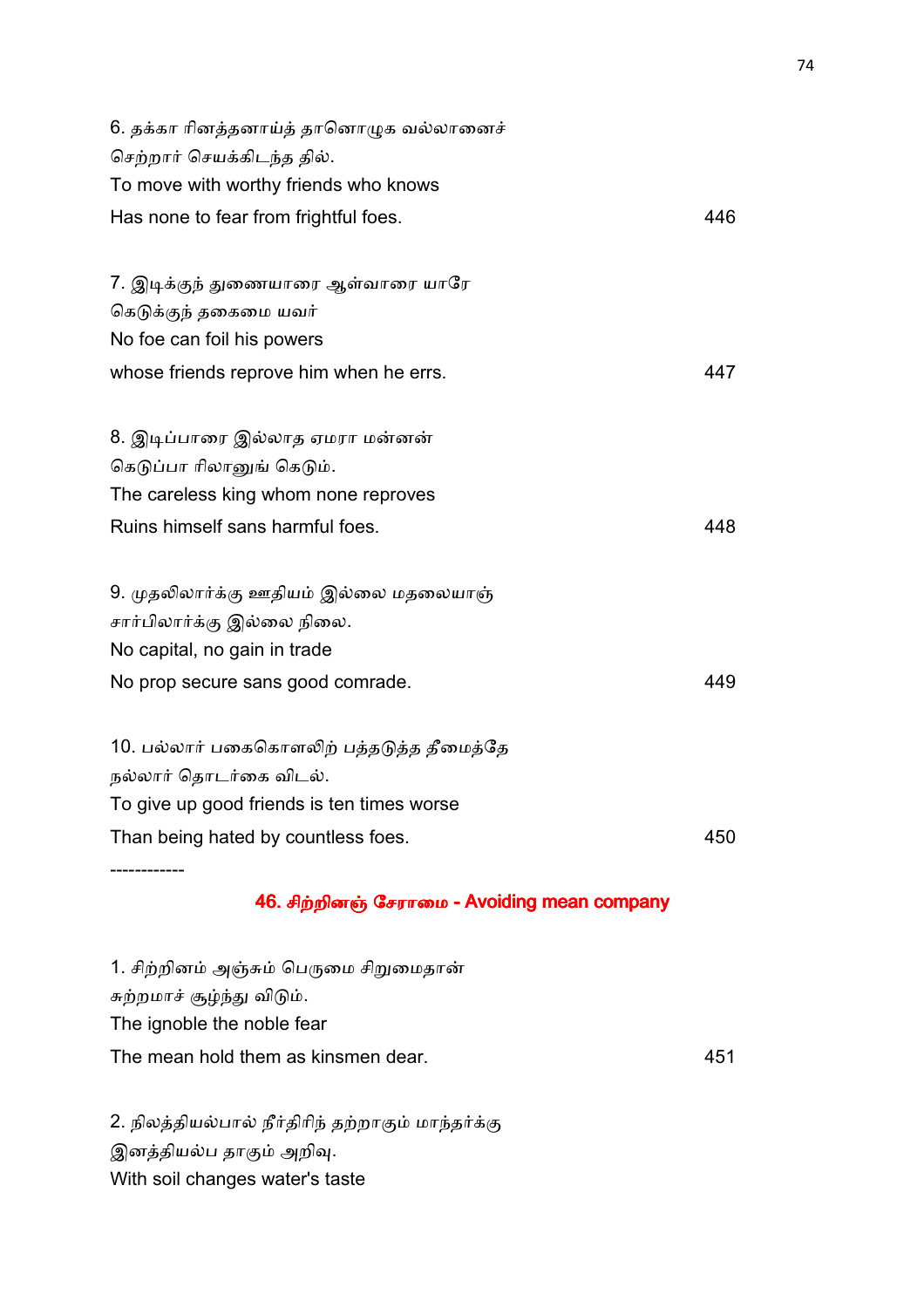With mates changes the mental state. **All and State** and Mith mates changes the mental state.

| 3. மனத்தானாம் மாந்தர்க் குணர்ச்சி இனத்தானாம்     |     |
|--------------------------------------------------|-----|
| இன்னான் எனப்படுஞ் சொல்.                          |     |
| Wisdom depends upon the mind                     |     |
| The worth of man upon his friend.                | 453 |
|                                                  |     |
| 4. மனத்து ளதுபோலக் காட்டி ஒருவற்கு               |     |
| இனத்துள தாகும் அறிவு.                            |     |
| Wisdom seems to come from mind                   |     |
| But it truly flows from the kind.                | 454 |
|                                                  |     |
| 5. மனந்தூய்மை செய்வினை தூய்மை இரண்டும்           |     |
| இனம்தூய்மை தூவா வரும்.                           |     |
| Purity of the thought and deed                   |     |
| Comes from good company indeed.                  | 455 |
|                                                  |     |
| 6. மனம்தூயார்க் கெச்சம்நன் றாகும் இனம்தூயார்க்கு |     |
| இல்லைநன் றாகா வினை.                              |     |
| Pure-hearted get good progeny                    |     |
| Pure friendship acts with victory.               | 456 |
|                                                  |     |
| 7. மனநலம் மன்னுயிர்க் காக்கம் இனநலம்             |     |
| எல்லாப் புகழும் தரும்.                           |     |
| Goodness of mind increases gain                  |     |
| Good friendship fosters fame again.              | 457 |
|                                                  |     |
| 8. மனநலம் நன்குடைய ராயினும் சான்றோர்க்கு         |     |
| இனநலம் ஏமாப் புடைத்து.                           |     |
| Men of wisdom, though good in mind               |     |
| In friends of worth a new strength find.         | 458 |
|                                                  |     |
| 9. மனநலத்தின் ஆகும் மறுமைமற் றஃதும்              |     |
| இனநலத்தின் ஏமாப் புடைத்து.                       |     |

Good mind decides the future bliss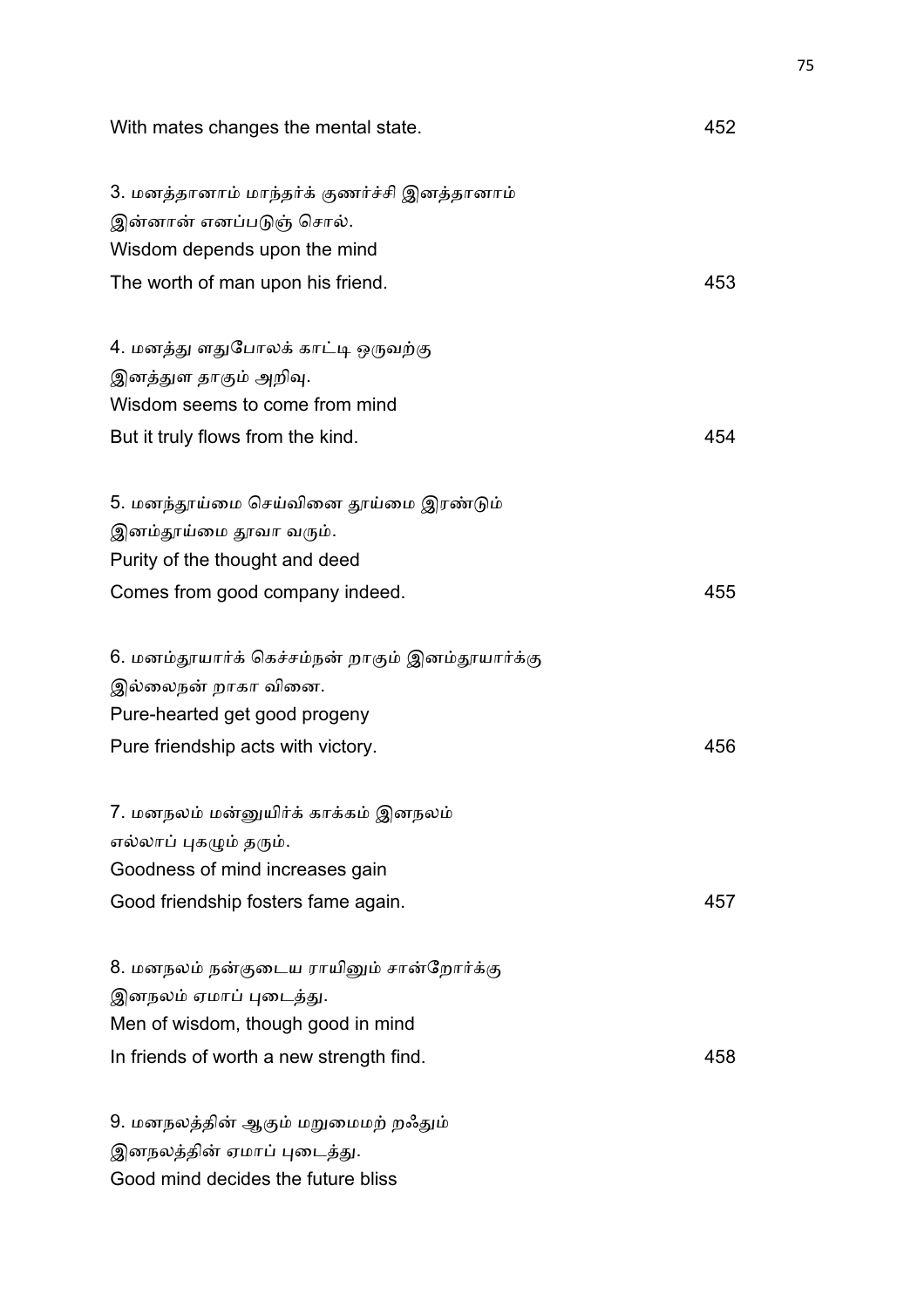| Good company gains strength to this.               | 459 |
|----------------------------------------------------|-----|
| 10. நல்லினத்தி னூங்குந் துணையில்லை தீயினத்தின்     |     |
| அல்லற் படுப்பதூஉம் இல்.                            |     |
| No help good company exeeds;                       |     |
| The bad to untold anguish leads.                   | 460 |
|                                                    |     |
| 47. தெரிந்து செயல்வகை - Deliberation before action |     |
| 1. அழிவதூஉம் ஆவதூஉம் ஆகி வழிபயக்கும்               |     |
| ஊதியமும் சூழ்ந்து செயல்.                           |     |
| Weigh well output the loss and gain                |     |
| And proper action ascertain.                       | 461 |
| 2. தெரிந்த இனத்தொடு தேர்ந்தெண்ணிச் செய்வார்க்கு    |     |
| அரும்பொருள் யாதொன்றும் இல்.                        |     |
| Nothing is hard for him who acts                   |     |
| With worthy counsels weighing facts.               | 462 |
| 3. ஆக்கம் கருதி முதலிழக்கும் செய்வினை              |     |
| ஊக்கார் அறிவுடை யார்,                              |     |
| The wise risk not their capital                    |     |
| In doubtful gains and lose their all.              | 463 |
| 4. தெளிவி லதனைத் தொடங்கார் இளிவென்னும்             |     |
| ஏதப்பாடு அஞ்சு பவர்.                               |     |
| They who scornful reproach fear                    |     |
| Commence no work not made clear.                   | 464 |
| 5. வகையறச் சூழா தெழுதல் பகைவரைப்                   |     |
| பாத்திப் படுப்பதோ ராறு.                            |     |
| Who marches without plans and ways                 |     |
| His field is sure to foster foes.                  | 465 |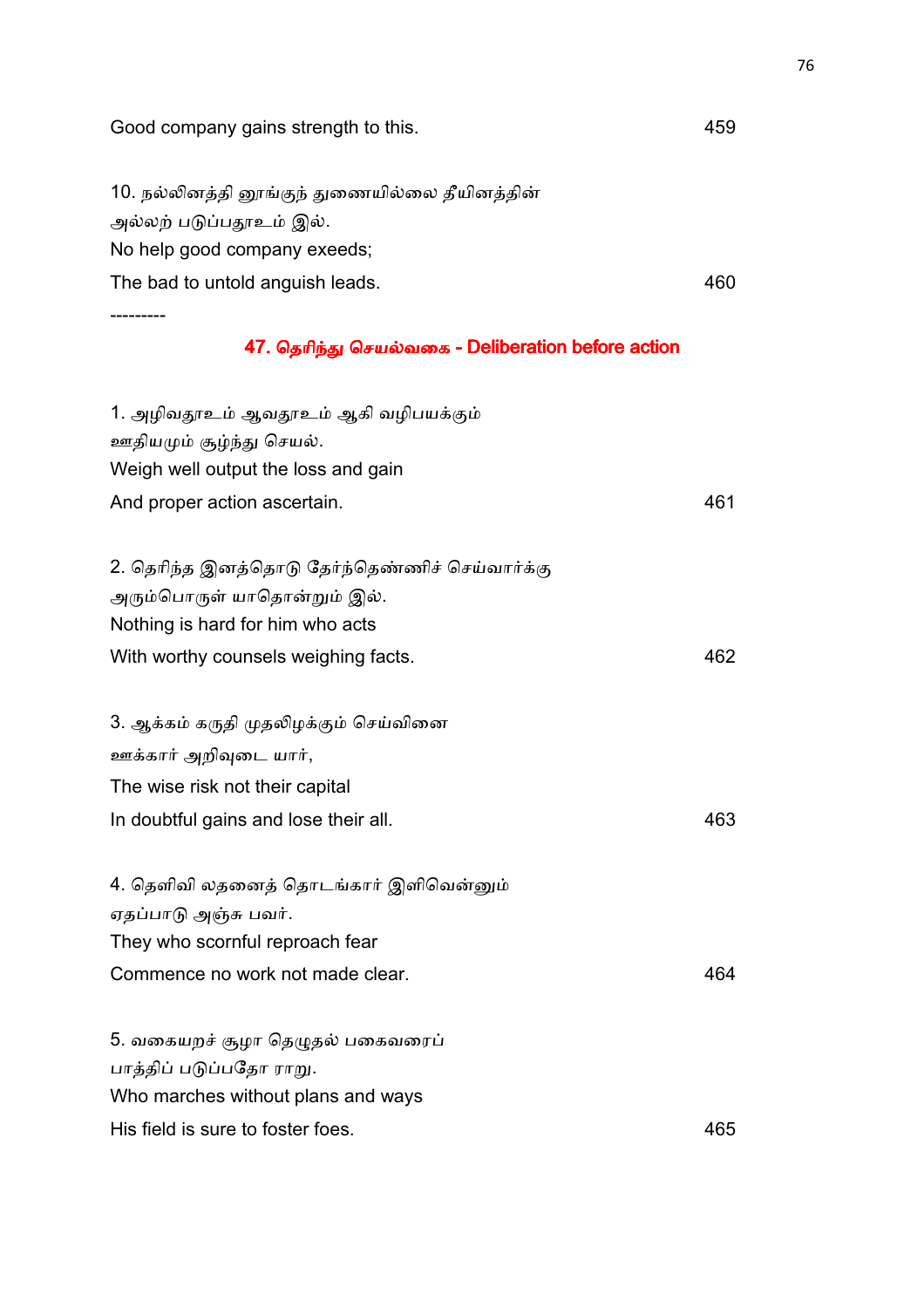| 6. செய்தக்க அல்ல செயக்கெடும் செய்தக்க    |     |
|------------------------------------------|-----|
| செய்யாமை யானும் கெடும்.                  |     |
| Doing unfit action ruins                 |     |
| Failing fit-act also ruins.              | 466 |
|                                          |     |
| 7. எண்ணித் துணிக கருமம் துணிந்தபின்      |     |
| எண்ணுவம் என்பது இழுக்கு.                 |     |
| Think and dare a proper deed             |     |
| Dare and think is bad in need.           | 467 |
|                                          |     |
| 8. ஆற்றின் வருந்தா வருத்தம் பலர்நின்று   |     |
| போற்றினும் பொத்துப் படும்.               |     |
| Toil without a plan ahead                |     |
| Is doomed to fall though supported.      | 468 |
|                                          |     |
| 9. நன்றாற்ற லுள்ளும் தவறுண்டு அவரவர்     |     |
| பண்பறிந் தாற்றாக் கடை.                   |     |
| Attune the deeds to habitude             |     |
| Or ev'n good leads to evil feud.         | 469 |
|                                          |     |
| 10. எள்ளாத எண்ணிச் செயல்வேண்டும் தம்மொடு |     |
| கொள்ளாத கொள்ளாது உலகு.                   |     |
| Do deeds above reproachfulness           |     |
| The world refutes uncomely mess.         | 470 |

# 48. வலியறிதல் - Judging strength

1. வினைவலியும் தன்வலியும் மாற்றான் வலியும் துணைவலியும் தூக்கிச் செயல். Judge act and might and foeman's strength The allies' strength and go at length. 471

2. ஒல்வ தறிவது அறிந்ததன் கண்தங்கிச் செல்வார்க்குச் செல்லாதது இல். Nothing hampers the firm who know

---------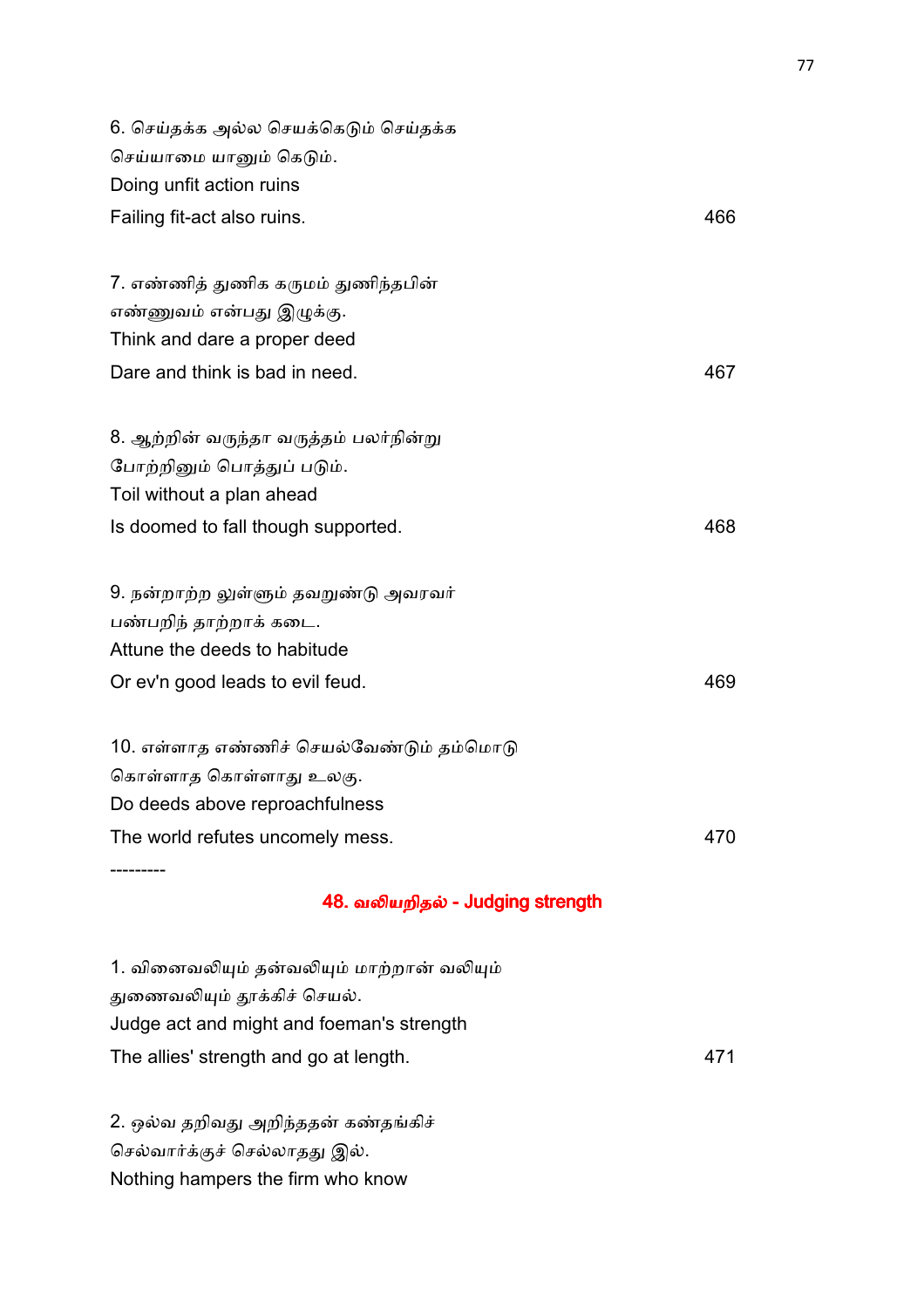| What they can and how to go.              | 472 |
|-------------------------------------------|-----|
| 3. உடைத்தம் வலியறியார் ஊக்கத்தின் ஊக்கி   |     |
| இடைக்கண் முரிந்தார் பலர்.                 |     |
| Many know not their meagre might          |     |
| Their pride breaks up in boastful fight.  | 473 |
| 4. அமைந்தாங் கொழுகான் அளவறியான் தன்னை     |     |
| வியந்தான் விரைந்து கெடும்.                |     |
| Who adapts not, outsteps measure          |     |
| And brags himself-his fall is sure.       | 474 |
| 5. பீலிபெய் சாகாடும் அச்சிறும் அப்பண்டஞ்  |     |
| சால மிகுத்துப் பெயின்.                    |     |
| Even the gentle peacock's plume           |     |
| Cart's axle breaks by gross volume.       | 475 |
| 6. நுனிக்கொம்பர் ஏறினார் அஃதிறந் தூக்கின் |     |
| உயிர்க்கிறுதி யாகி விடும்.                |     |
| Beyond the branches' tip who skips        |     |
| Ends the life as his body rips.           | 476 |
| 7. ஆற்றின் அளவறிந்து ஈக அதுபொருள்         |     |
| போற்றி வழங்கும் நெறி.                     |     |
| Know the limit; grant with measure        |     |
| This way give and guard your treasure.    | 477 |
| 8. ஆகாறு அளவிட்டி தாயினும் கேடில்லை       |     |
| போகாறு அகலாக் கடை.                        |     |
| The outflow must not be excess            |     |
| No matter how small income is.            | 478 |
| 9. அளவறிந்து வாழாதான் வாழ்க்கை உளபோல      |     |
| இல்லாகித் தோன்றாக் கெடும்.                |     |
| Who does not know to live in bounds       |     |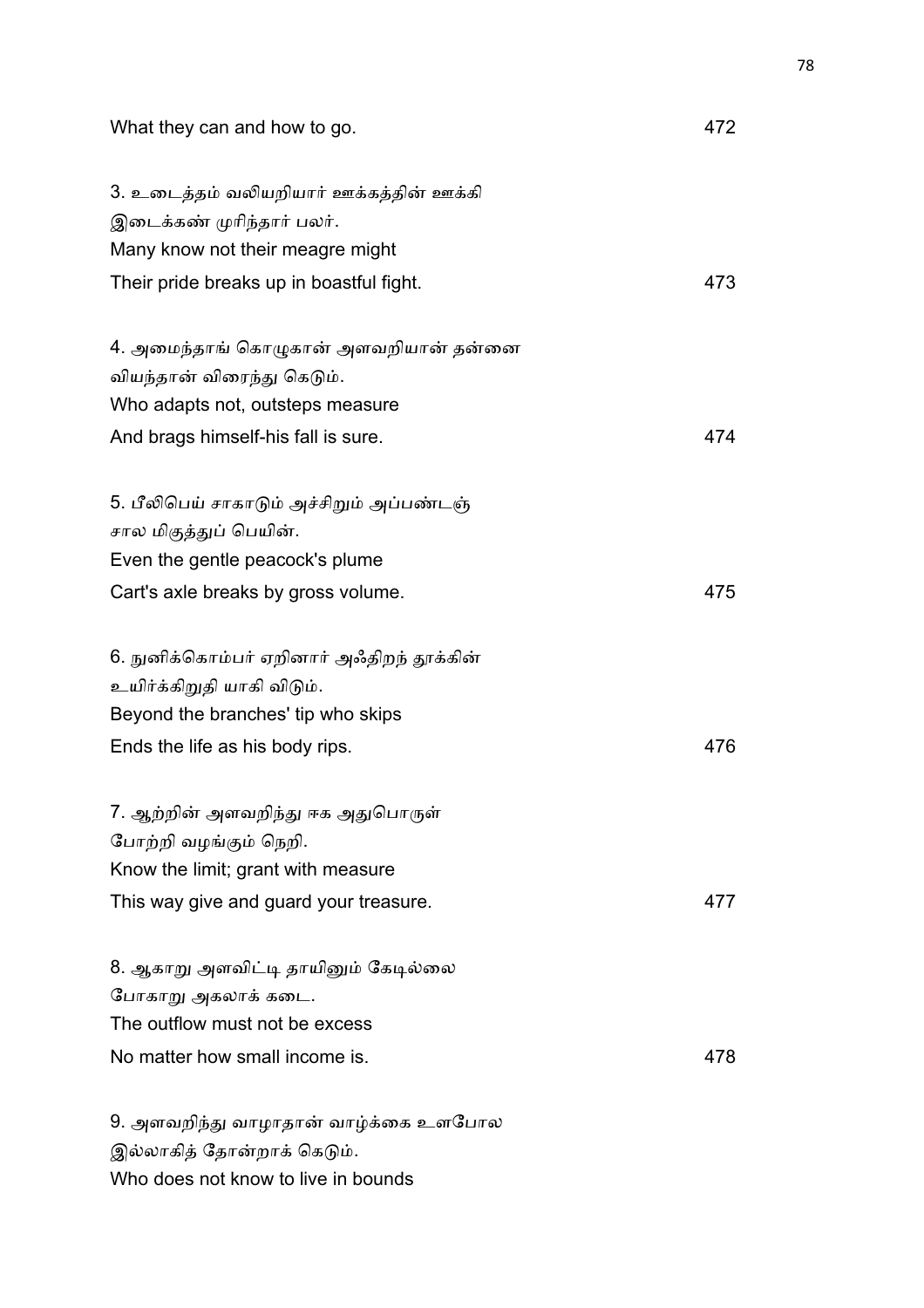| His life seems rich but thins and ends.      | 479 |
|----------------------------------------------|-----|
| 10. உளவரை தூக்காத ஒப்புர வாண்மை              |     |
| வளவரை வல்லைக் கெடும்.                        |     |
| Wealth amassed quickly vanishes              |     |
| Sans level if one lavishes.                  | 480 |
|                                              |     |
| 49. காலமறிதல் - Knowing proper time          |     |
| 1. பகல்வெல்லும் கூகையைக் காக்கை இகல்வெல்லும் |     |
| வேந்தர்க்கு வேண்டும் பொழுது.                 |     |
| By day the crow defeats the owl              |     |
| Kings need right time their foes to quell.   | 481 |
| 2. பருவத்தோடு ஒட்ட ஒழுகல் திருவினைத்         |     |
| தீராமை ஆர்க்கும் கயிறு.                      |     |
| Well-ordered seasoned act is cord            |     |
| That fortune binds in bon accord.            | 482 |
| 3. அருவினை என்ப உளவோ கருவியான்               |     |
| காலம் அறிந்து செயின்                         |     |
| What is hard for him who acts                |     |
| With proper means and time and tacts?        | 483 |
| 4. ஞாலம் கருதினுங் கைகூடும் காலம்            |     |
| கருதி இடத்தாற் செயின்.                       |     |
| Choose proper time and act and place         |     |
| Even the world you win with ease.            | 484 |
| 5. காலம் கருதி இருப்பர் கலங்காது             |     |
| ஞாலம் கருது பவர்.                            |     |
| Who want to win the world sublime            |     |
| Wait unruffled biding their time.            | 485 |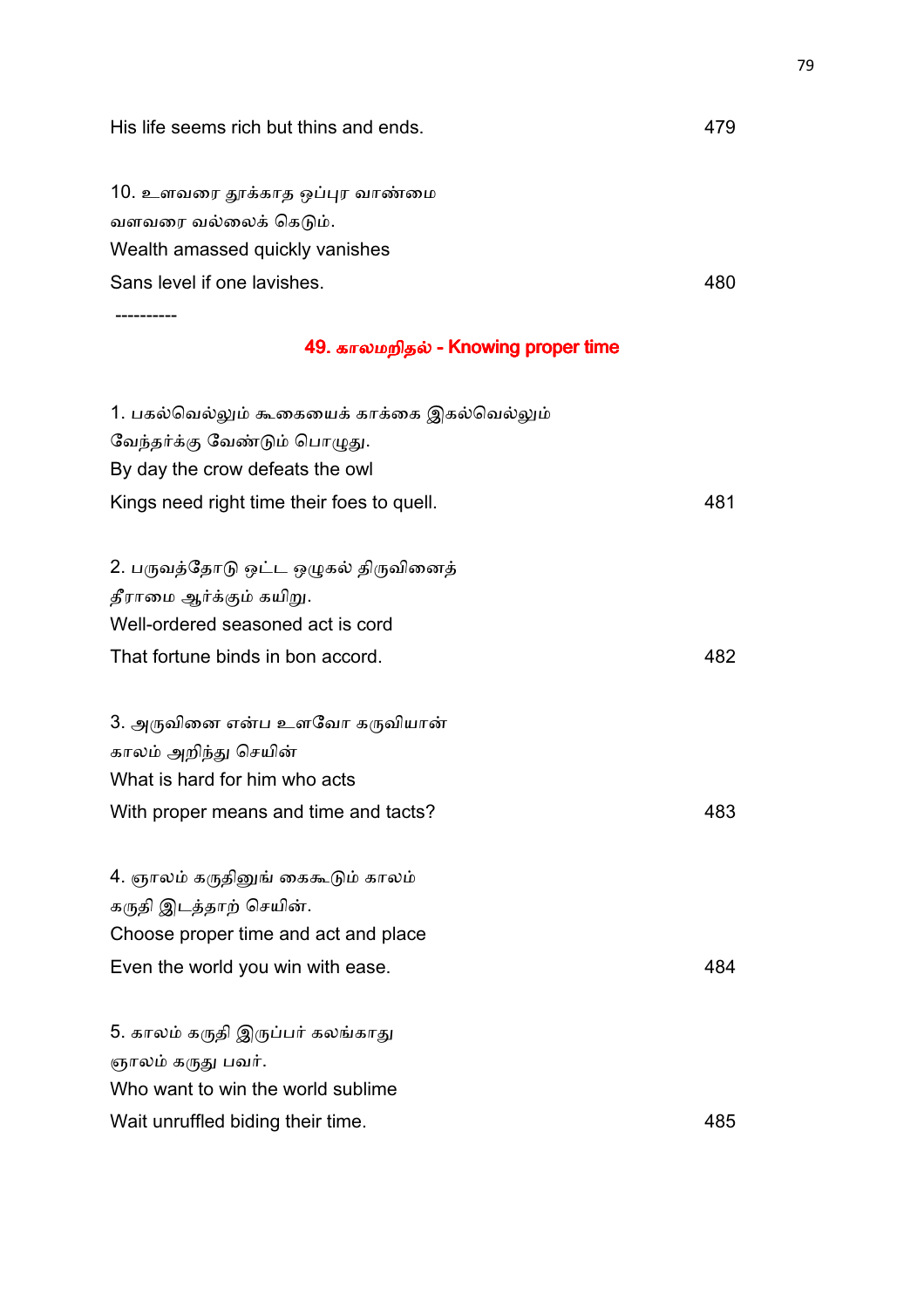| 6. ஊக்க முடையான் ஒடுக்கம் பொருதகர்         |     |
|--------------------------------------------|-----|
| தாக்கற்குப் பேருந் தகைத்து.                |     |
| By self-restraint stalwarts keep fit       |     |
| Like rams retreating but to butt.          | 486 |
| 7. பொள்ளென ஆங்கே புறம்வேரார் காலம்பார்த்து |     |
| உள்வேர்ப்பர் ஒள்ளி யவர்.                   |     |
| The wise jut not their vital fire          |     |
| They watch their time with hidden ire.     | 487 |
| 8. செறுநரைக் காணின் சுமக்க இறுவரை          |     |
| காணின் கிழக்காம் தலை.                      |     |
| Bear with hostiles when you meet them      |     |
| Fell down their head in fateful time.      | 488 |
| 9. எய்தற் கரியது இயைந்தக்கால் அந்நிலையே    |     |
| செய்தற் கரிய செயல்.                        |     |
| When comes the season ripe and rare        |     |
| Dare and do hard things then and there.    | 489 |
| 10. கொக்கொக்க கூம்பும் பருவத்து மற்றதன்    |     |
| குத்தொக்க சீர்த்த இடத்து.                  |     |
| In waiting time feign peace like stork     |     |
| In fighting time strike like its peck.     | 490 |
|                                            |     |

# 50. இடனறிதல் - Judging the place

| 1. தொடங்கற்க எவ்வினையும் எள்ளற்க முற்றும் |     |
|-------------------------------------------|-----|
| இடங்கண்ட பின்அல் லது                      |     |
| No action take, no foe despise            |     |
| Until you have surveyed the place.        | 491 |

2. முரண்சேர்ந்த மொய்ம்பி னவர்க்கும் அரண்சேர்ந்தாம் ஆக்கம் பலவுந் தரும் Many are gains of fortresses

--------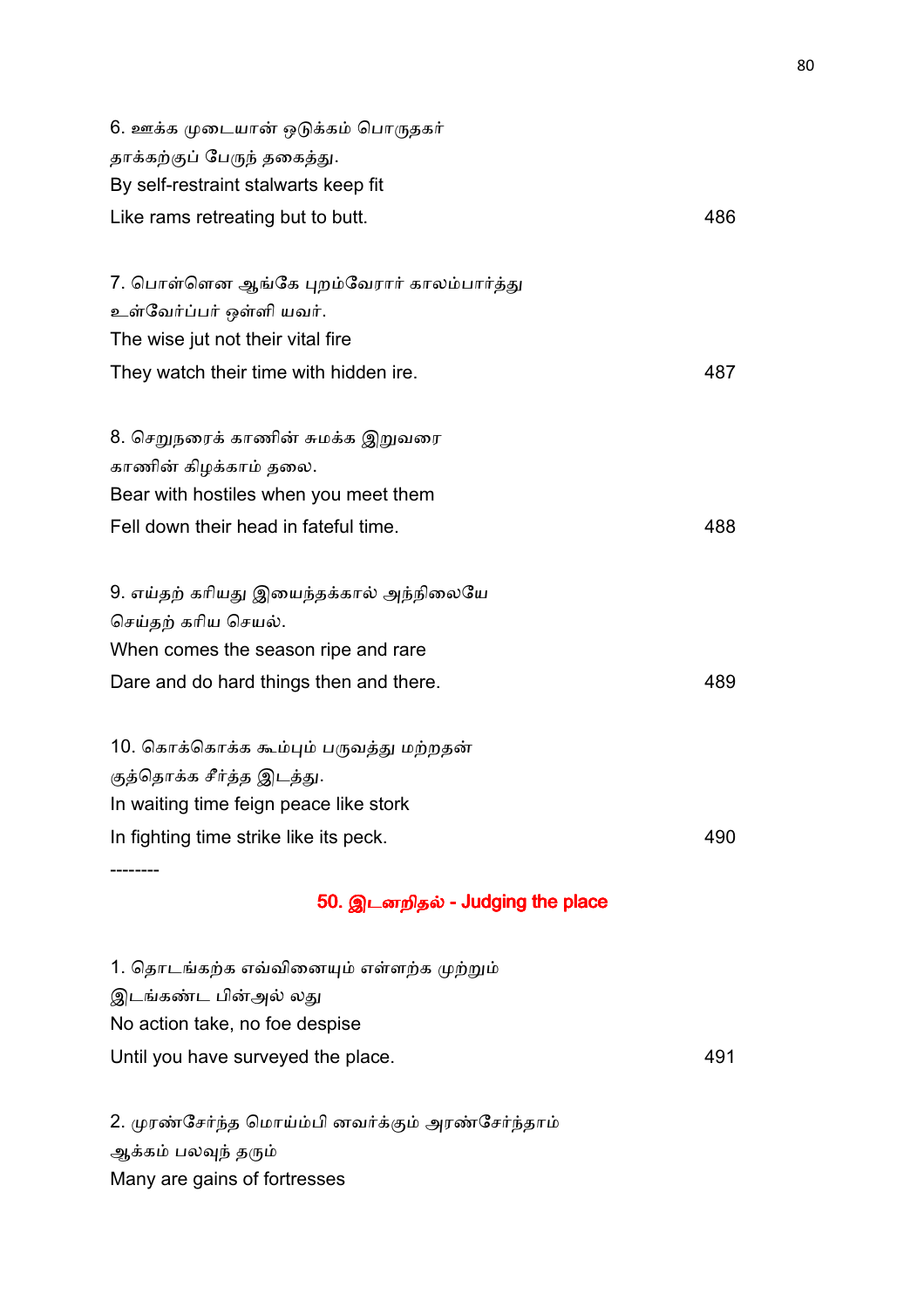| Ev'n to kings of power and prowess.                            | 492 |
|----------------------------------------------------------------|-----|
| 3. ஆற்றாரும் ஆற்றி அடுப இடனறிந்து                              |     |
| போற்றார்கண் போற்றிச் செயின்.                                   |     |
| Weaklings too withstand foe's offence                          |     |
| In proper fields of strong defence.                            | 493 |
| 4. எண்ணியார் எண்ணம் இழப்பர் இடனறிந்து                          |     |
| துன்னியார் துன்னிச் செயின்                                     |     |
| If fighters fight in vantage field                             |     |
| The plans of foes shall be baffled.                            | 494 |
| 5. நெடும்புனலுள் வெல்லும் முதலை அடும்புனலின்                   |     |
| நீங்கின் அதனைப் பிற.                                           |     |
| In water crocodile prevails                                    |     |
| In land before others it fails.                                | 495 |
| 6. கடலோடா கால்வல் நெடுந்தேர் கடலோடும்                          |     |
| நாவாயும் ஓடா நிலத்து                                           |     |
| Sea-going ship goes not on shore                               |     |
| Nor on sea the strong-wheeled car.                             | 496 |
| 7. அஞ்சாமை அல்லால் துணைவேண்டா எஞ்சாமை<br>எண்ணி இடத்தால் செயின் |     |
| No aid but daring dash they need                               |     |
| When field is chosen right for deed.                           | 497 |
| 8. சிறுபடையான் செல்லிடம் சேரின் உறுபடையான்                     |     |
| ஊக்கம் அழிந்து விடும்                                          |     |
| Though force is small, if place is right                       |     |
| One quells a foe of well-armed might.                          | 498 |
| 9. சிறைநலனும் சீரும் இலரெனினும் மாந்தர்                        |     |
| உறைநிலத்தோடு ஒட்டல் அரிது                                      |     |

To face a foe at home is vain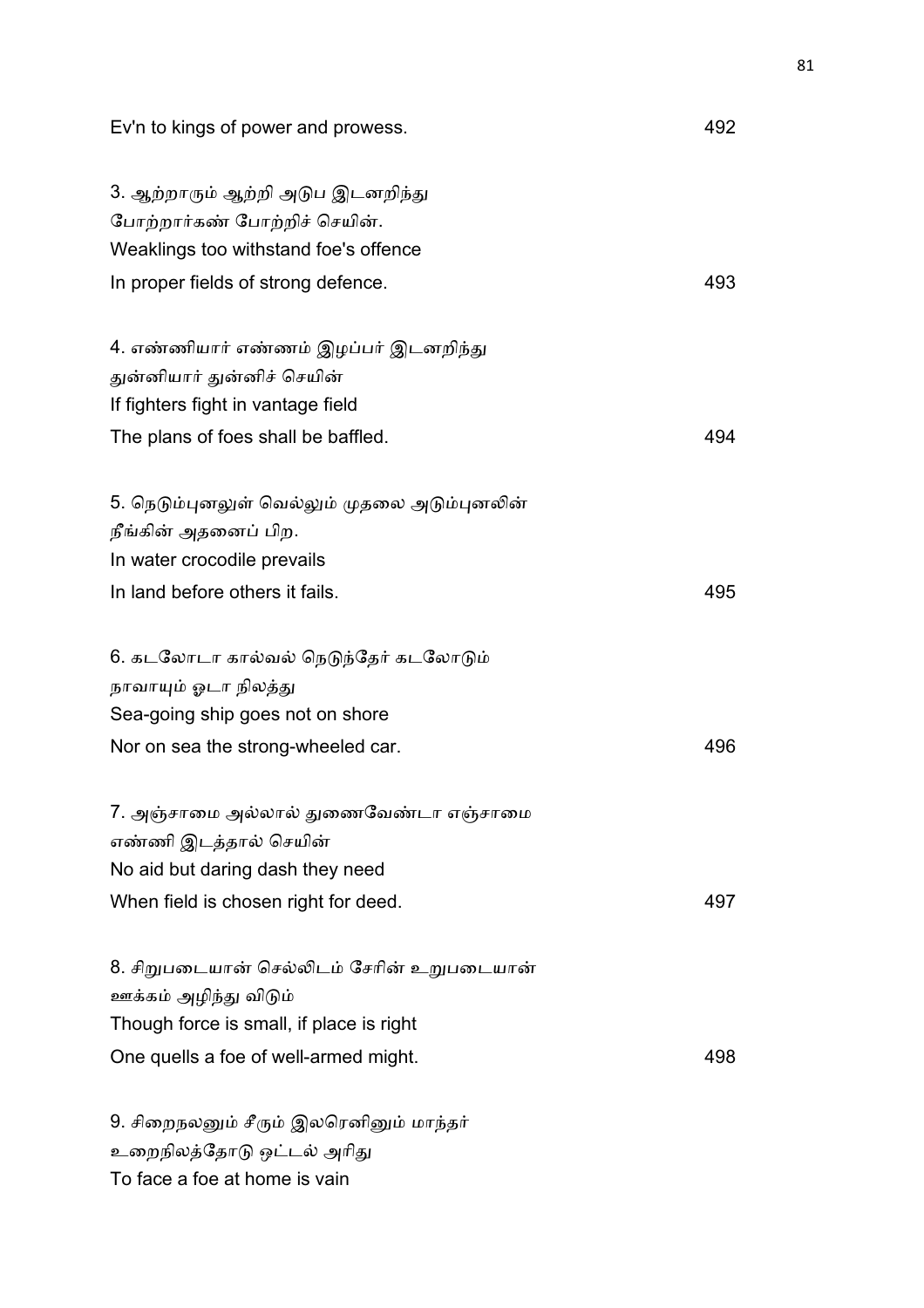| Though fort and status are not fine.                 | 499 |
|------------------------------------------------------|-----|
| 10. காலாழ் களரில் நரியடும் கண்ணஞ்சா                  |     |
| வேளாள் முகத்த களிறு.                                 |     |
| A fox can kill a war tusker                          |     |
| Fearless with feet in deep quagmire.                 | 500 |
|                                                      |     |
| 51. தெரிந்து தெளிதல் - Testing of men for confidence |     |
| 1. அறம்பொருள் இன்பம் உயிரெச்சம் நான்கின்             |     |
| திறந்தெரிந்து தேறப் படும்                            |     |
| Pleasure, gold, fear of life Virtue-                 |     |
| Test by these four and trust the true.               | 501 |
| 2. குடிப்பிறந்து குற்றத்தின் நீங்கி வடுப்பரியும்     |     |
| நாணுடையான் கட்டே தெளிவு                              |     |
| Spotless name of noble birth                         |     |
| Shamed of stain-that choice is worth.                | 502 |
| 3. அரியகற்று ஆசற்றார் கண்ணும் தெரியுங்கால்           |     |
| இன்மை அரிதே வெளிறு                                   |     |
| Though deep scholars of stainless sense              |     |
| Rare is freedom from ignorance.                      | 503 |
| 4. குணம்நாடிக் குற்றமும் நாடி அவற்றுள்               |     |
| மிகைநாடி மிக்க கொளல்                                 |     |
| Good and evil in man weigh well                      |     |
| Judge him by virtues which prevail.                  | 504 |
| 5. பெருமைக்கும் ஏனைச் சிறுமைக்கும் தத்தம்            |     |
| கருமமே கட்டளைக் கல்                                  |     |
| By the touchstone of deeds is seen                   |     |
| If any one is great or mean.                         | 505 |
|                                                      |     |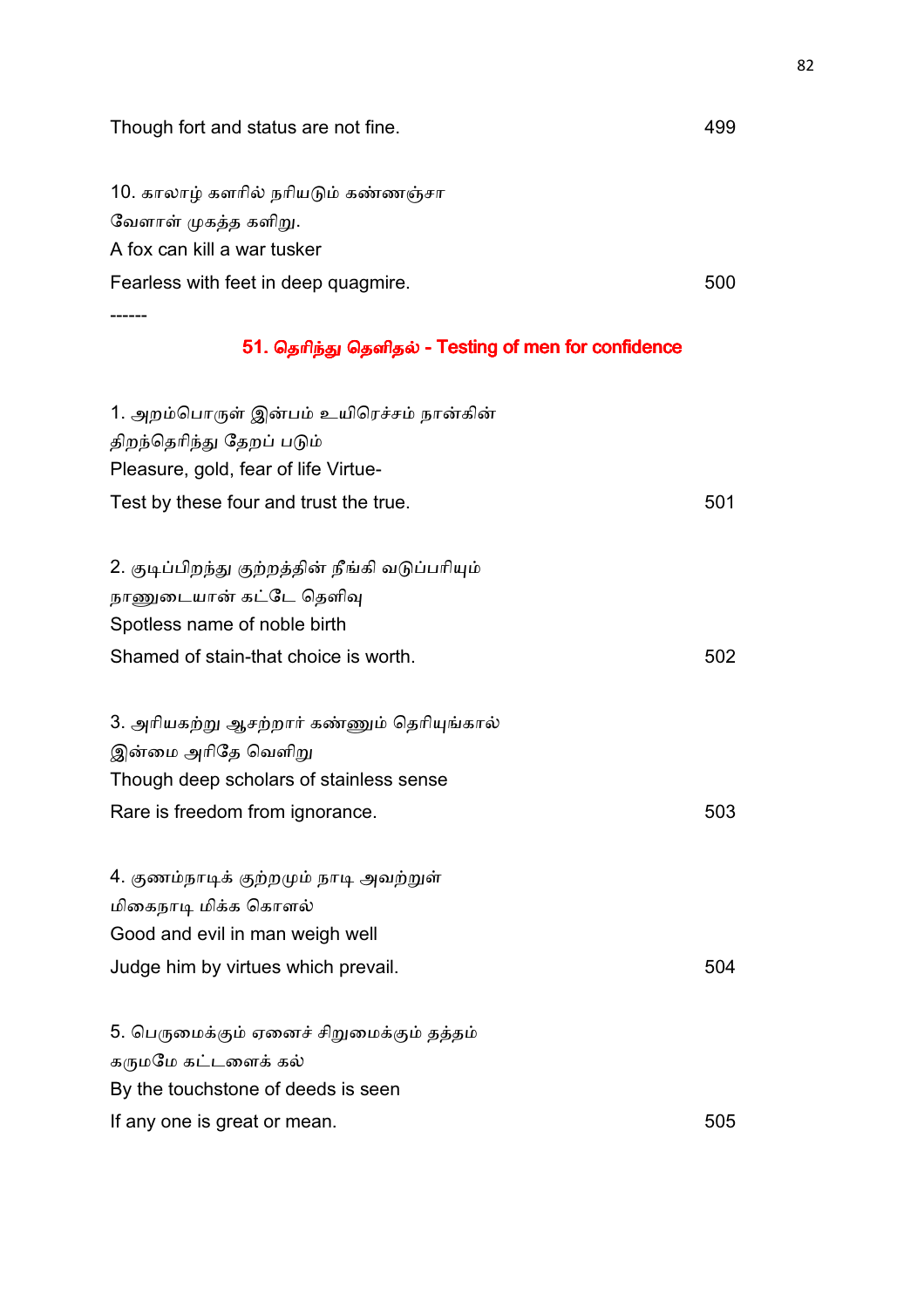| 6. அற்றாரைத் தேறுதல் ஓம்புக மற்றவர்        |     |
|--------------------------------------------|-----|
| பற்றிலர் நாணார் பழி                        |     |
| Choose not those men without kinsmen       |     |
| Without affine or shame of sin.            | 506 |
|                                            |     |
| 7. காதன்மை கந்தா அறிவறியார்த் தேறுதல்      |     |
| பேதைமை யெல்லாம் தரும்                      |     |
| On favour leaning fools you choose;        |     |
| Folly in all its forms ensues.             | 507 |
| 8. தேரான் பிறனைத் தெளிந்தான் வழிமுறை       |     |
| தீரா இடும்பை தரும்                         |     |
| To trust an untried stranger brings        |     |
| Endless troubles on all our kins.          | 508 |
| 9. தேறற்க யாரையும் தேராது தேர்ந்தபின்      |     |
| தேறுக தேறும் பொருள்                        |     |
| Trust not without testing and then         |     |
| Find proper work for trusted men.          | 509 |
| 10. தேரான் தெளிவும் தெளிந்தான்கண் ஐயுறவும் |     |
| தீரா இடும்பை தரும்.                        |     |
| Trust without test; The trusted doubt;     |     |
| Both entail troubles in and out.           | 510 |
|                                            |     |

## 52. தெரிந்து வினையாடல் - Testing and entrusting

1. நன்மையும் தீமையும் நாடி நலம்புரிந்த தன்மையான் ஆளப் படும். Employ the wise who will discern The good and bad and do good turn. The good and bad and do good turn.

2. வாரி பெருக்கி வளம்படுத்து உற்றவை ஆராய்வான் செய்க வினை Let him act who resource swells;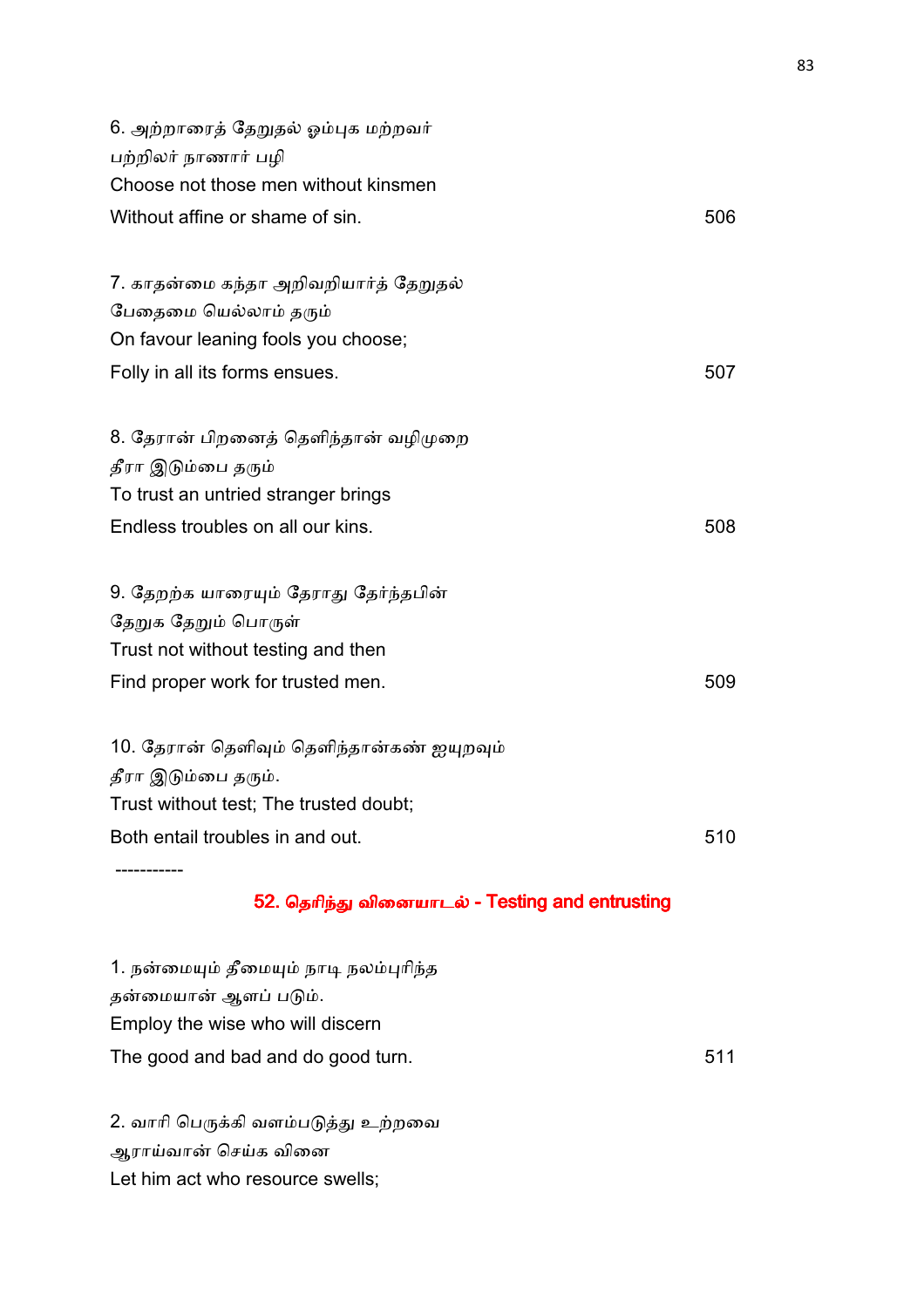| Fosters wealth and prevents ills.                                     | 512 |
|-----------------------------------------------------------------------|-----|
| 3. அன்பறிவு தேற்றம் அவாவின்மை இந்நான்கும்<br>நன்குடையான் கட்டே தெளிவு |     |
| Trust him in whom these four you see:                                 |     |
| Love, wit, non-craving, clarity.                                      | 513 |
| 4. எனைவகையான் தேறியக் கண்ணும் வினைவகையான்                             |     |
| வேறாகும் மாந்தர் பலர்                                                 |     |
| Though tried and found fit, yet we see                                |     |
| Many differ before duty.                                              | 514 |
| 5. அறிந்தாற்றிச் செய்கிற்பாற்கு அல்லால் வினைதான்                      |     |
| சிறந்தானென்று ஏவற்பாற் றன்று.                                         |     |
| Wise able men with power invest                                       |     |
| Not by fondness but by hard test.                                     | 515 |
| 6. செய்வானை நாடி வினைநாடிக் காலத்தோடு                                 |     |
| எய்த உணர்ந்து செயல்                                                   |     |
| Discern the agent and the deed                                        |     |
| And just in proper time proceed.                                      | 516 |
| 7. இதனை இதனால் இவன்முடிக்கும் என்றாய்ந்து                             |     |
| அதனை அவன்கண் விடல்.                                                   |     |
| This work, by this, this man can do                                   |     |
| Like this entrust the duty due.                                       | 517 |
| 8. வினைக்குரிமை நாடிய பின்றை அவனை                                     |     |
| அதற்குரிய னாகச் செயல்.                                                |     |
| His fitness for the duty scan                                         |     |
| Leave him to do the best he can.                                      | 518 |
| 9. வினைக்கண் வினையுடையான் கேண்மைவே றாக                                |     |
| நினைப்பானை நீங்கும் திரு.                                             |     |
| Who do duty for duty's sake                                           |     |

84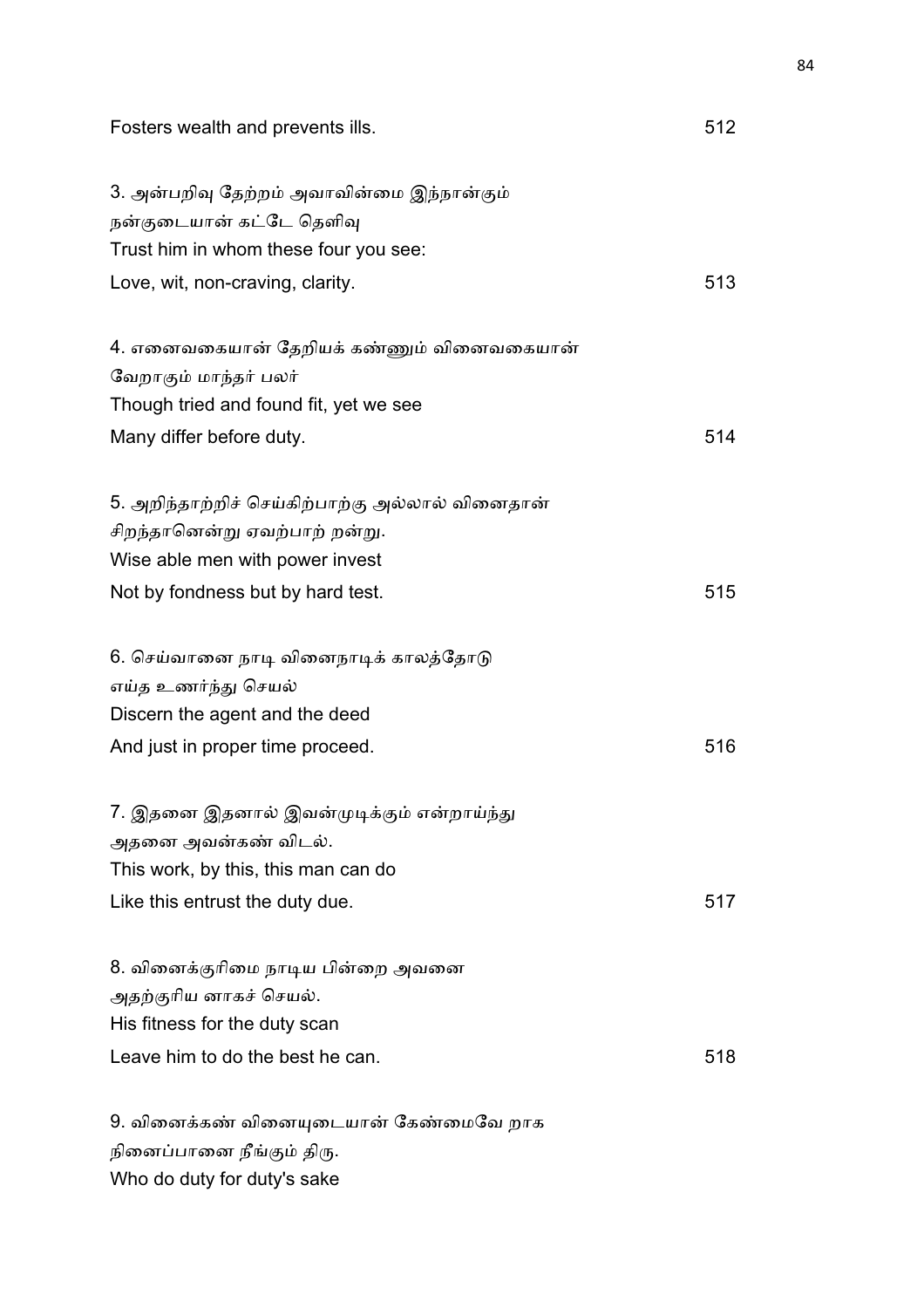| Doubt them; and fortune departs quick.      | 519 |
|---------------------------------------------|-----|
| 10. நாடோறும் நாடுக மன்னன் வினைசெய்வான்      |     |
| கோடாமை கோடா துலகு                           |     |
| Worker straight the world is straight       |     |
| The king must look to this aright.          | 520 |
| 53. சுற்றந்தழால் - Cherishing kinsmen       |     |
| 1. பற்றற்ற கண்ணும் பழமைபா ராட்டுதல்         |     |
| சுற்றத்தார் கண்ணே யுள                       |     |
| Let fortunes go; yet kinsmen know           |     |
| The old accustomed love to show.            | 521 |
| 2. விருப்பறாச் சுற்றம் இயையின் அருப்பறா     |     |
| ஆக்கம் பலவுந் தரும்.                        |     |
| The gift of loving Kins bestows             |     |
| Fadeless fortune's fresh flowers.           | 522 |
| 3. அளவளா வில்லாதான் வாழ்க்கை குளவளாக்       |     |
| கோடின்றி நீர்நிறைந் தற்று.                  |     |
| A kinless wealth is like a tank             |     |
| Which overflows without a bank.             | 523 |
| 4. சுற்றத்தால் சுற்றப் படஒழுகல் செல்வந்தான் |     |
| பெற்றத்தால் பெற்ற பயன்.                     |     |
| The fruit of growing wealth is gained       |     |
| When kith and kin are happy found.          | 524 |
| 5. கொடுத்தலும் இன்சொலும் ஆற்றின் அடுக்கிய   |     |
| சுற்றத்தால் சுற்றப் படும்.                  |     |
| Loving words and liberal hand               |     |
| Encircle kith and kin around.               | 525 |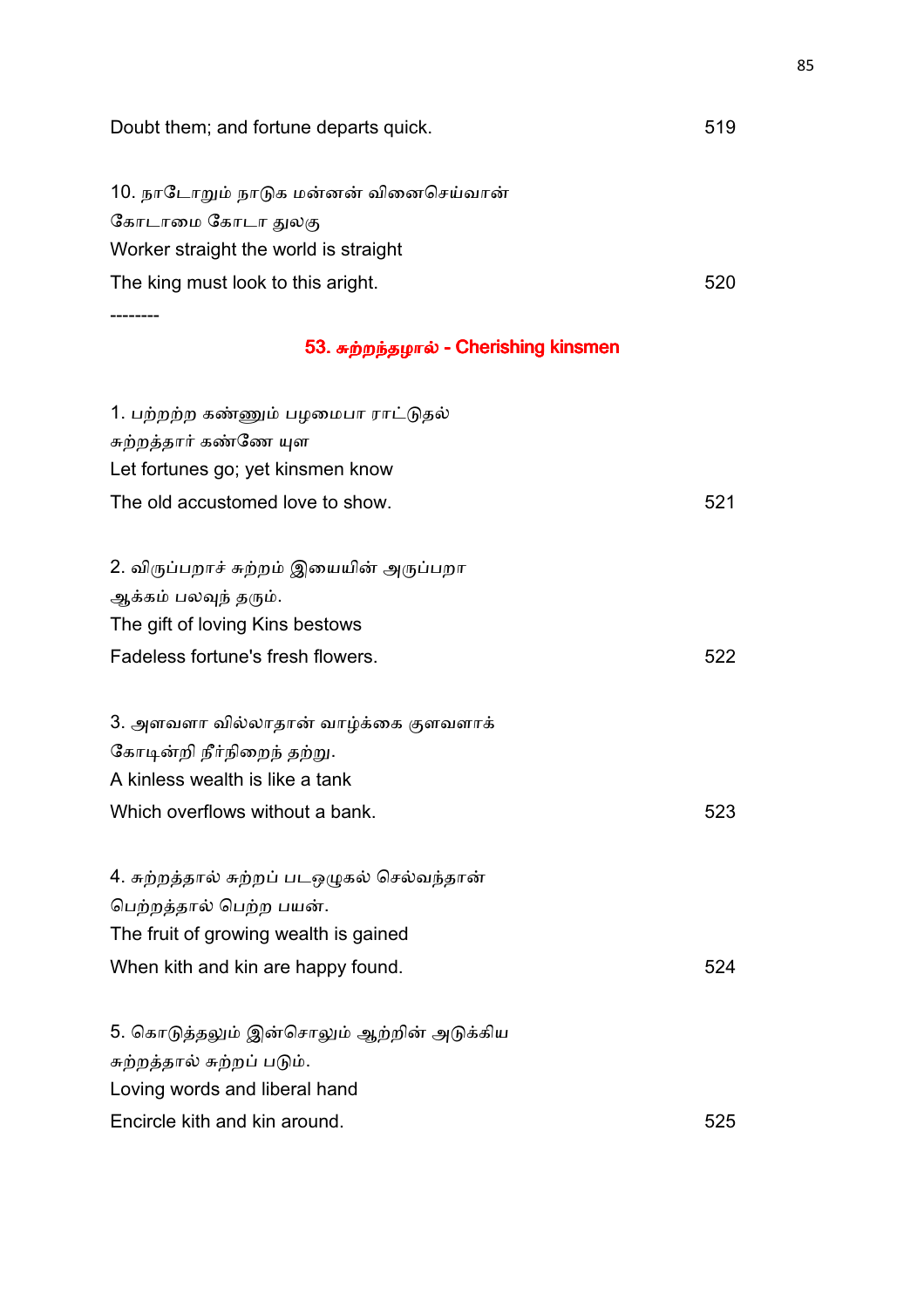| 6. பெரும்கொடையான் பேணான் வெகுளி அவனின்       |     |
|----------------------------------------------|-----|
| மருங்குஉடையார் மாநிலத்து இல்.                |     |
| Large giver and wrathless man                |     |
| Commands on earth countless kinsmen.         | 526 |
|                                              |     |
| 7. காக்கை கரவா கரைந்துண்ணும் ஆக்கமும்        |     |
| அன்னநீ ரார்க்கே உள.                          |     |
| The crows hide not; thy call and eat         |     |
| Welfare abides a man of heart.               | 527 |
|                                              |     |
| 8. பொதுநோக்கான் வேந்தன் வரிசையா நோக்கின்     |     |
| அதுநோக்கி வாழ்வார் பலர்.                     |     |
| From public gaze when kings perceive         |     |
| Each one's merits so many thrive.            | 528 |
| 9. தமராகித் தற்றுறந்தார் சுற்றம் அமராமைக்    |     |
| காரணம் இன்றி வரும்.                          |     |
| Forsaken friends will come and stay          |     |
| When cause for discord goes away.            | 529 |
|                                              |     |
| 10. உழைப்பிரிந்து காரணத்தின் வந்தானை வேந்தன் |     |
| இழைத்திருந்து எண்ணிக் கொளல்.                 |     |
| Who leaves and returns with motive           |     |
| The king should test him and receive.        | 530 |
|                                              |     |

## 54. பொச்சாவாமை - Unforgetfulness

1. இறந்த வெகுளியின் தீதே சிறந்த உவகை மகிழ்ச்சியிற் சோர்வு. Worse than wrath in excess is Forgetfulness in joy-excess. The state of the state of the state of the state of the state of the state of the state of the state of the state of the state of the state of the state of the state of the state of the state o

2. பொச்சாப்புக் கொல்லும் புகழை அறிவினை நிச்ச நிரப்புக்கொன் றாங்கு. Negligence kills renown just as

-------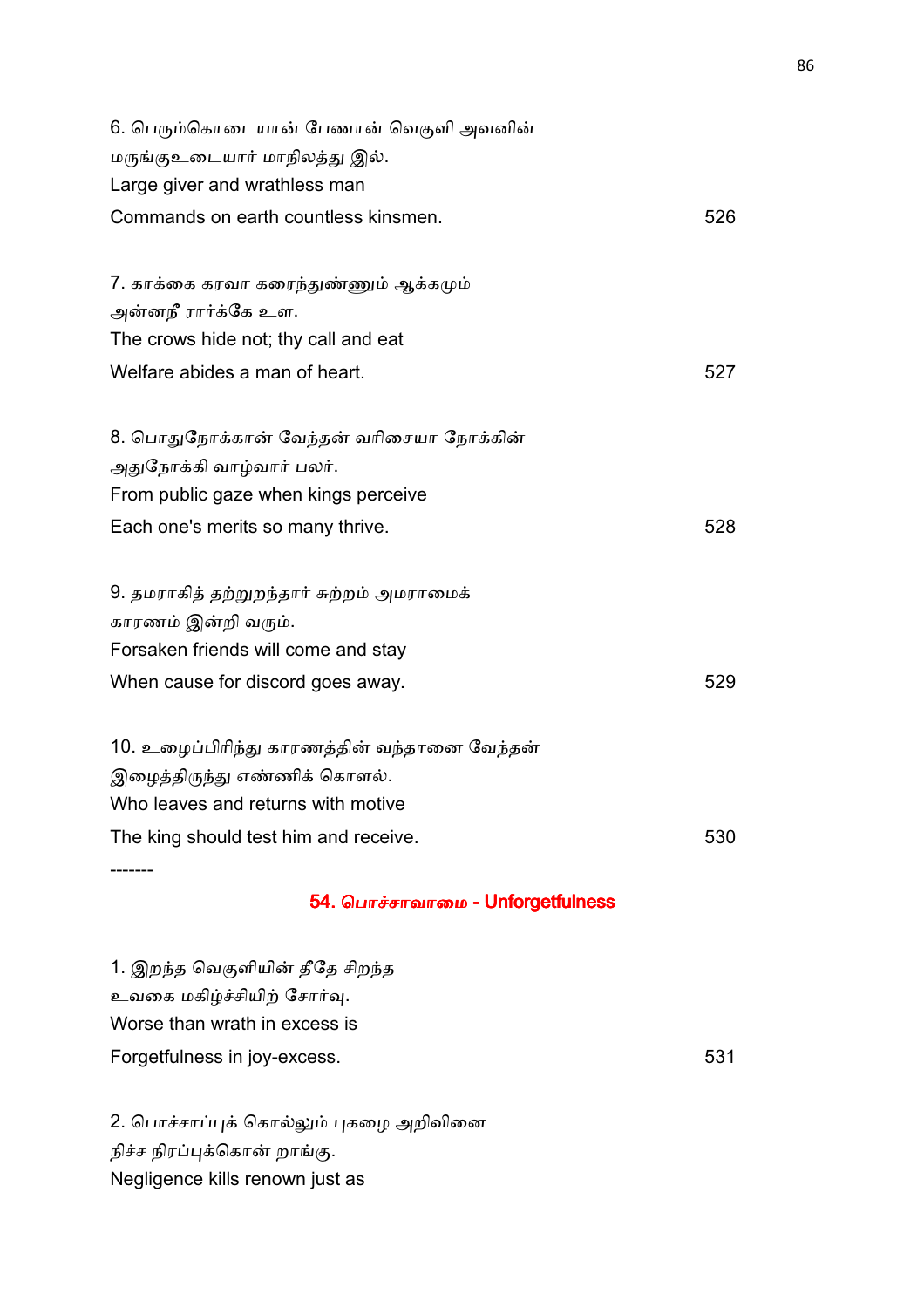| Ceaseless want wisdom destroys.                                                                                     | 532 |
|---------------------------------------------------------------------------------------------------------------------|-----|
| 3. பொச்சாப்பார்க்கு இல்லை புகழ்மை அதுவுலகத்து<br>எப்பால்நூ லோர்க்கும் துணிவு.<br>Forgetful nature fails of fame     |     |
| All schools of thinkers say the same.                                                                               | 533 |
| 4. அச்ச முடையார்க்கு அரணில்லை ஆங்கில்லை<br>பொச்சாப் புடையார்க்கு நன்கு.                                             |     |
| The fearful find no fortress here<br>The forgetful find good never.                                                 | 534 |
| 5. முன்னுறக் காவாது இழுக்கியான் தன்பிழை<br>பின்னூறு இரங்கி விடும்.                                                  |     |
| Failing foresight the guardless man                                                                                 |     |
| Shall rue his folly later on.                                                                                       | 535 |
| 6. இழுக்காமை யார்மாட்டும் என்றும் வழுக்காமை                                                                         |     |
| வாயின் அதுவொப்பது இல்.                                                                                              |     |
| Forget none; watch with wakeful care                                                                                |     |
| Miss none; the gain is sans compare.                                                                                | 536 |
| 7. அரியஎன்று ஆகாத இல்லைபொச் சாவாக்<br>கருவியால் போற்றிச் செயின்.                                                    |     |
| With cautious care pursue a thing                                                                                   |     |
| Impossible there is nothing.                                                                                        | 537 |
| 8. புகழ்ந்தவை போற்றிச் செயல்வேண்டும் செய்யாது<br>இகழ்ந்தார்க்கு எழுமையும் இல்.<br>Do what the wise commend as worth |     |
| If not, for seven births no mirth.                                                                                  | 538 |
| 9. இகழ்ச்சியின் கெட்டாரை உள்ளுக தாந்தம்                                                                             |     |
|                                                                                                                     |     |

மகிழ்ச்சியின் மைந்துறும் போழ்து. When joy deludes, their fate recall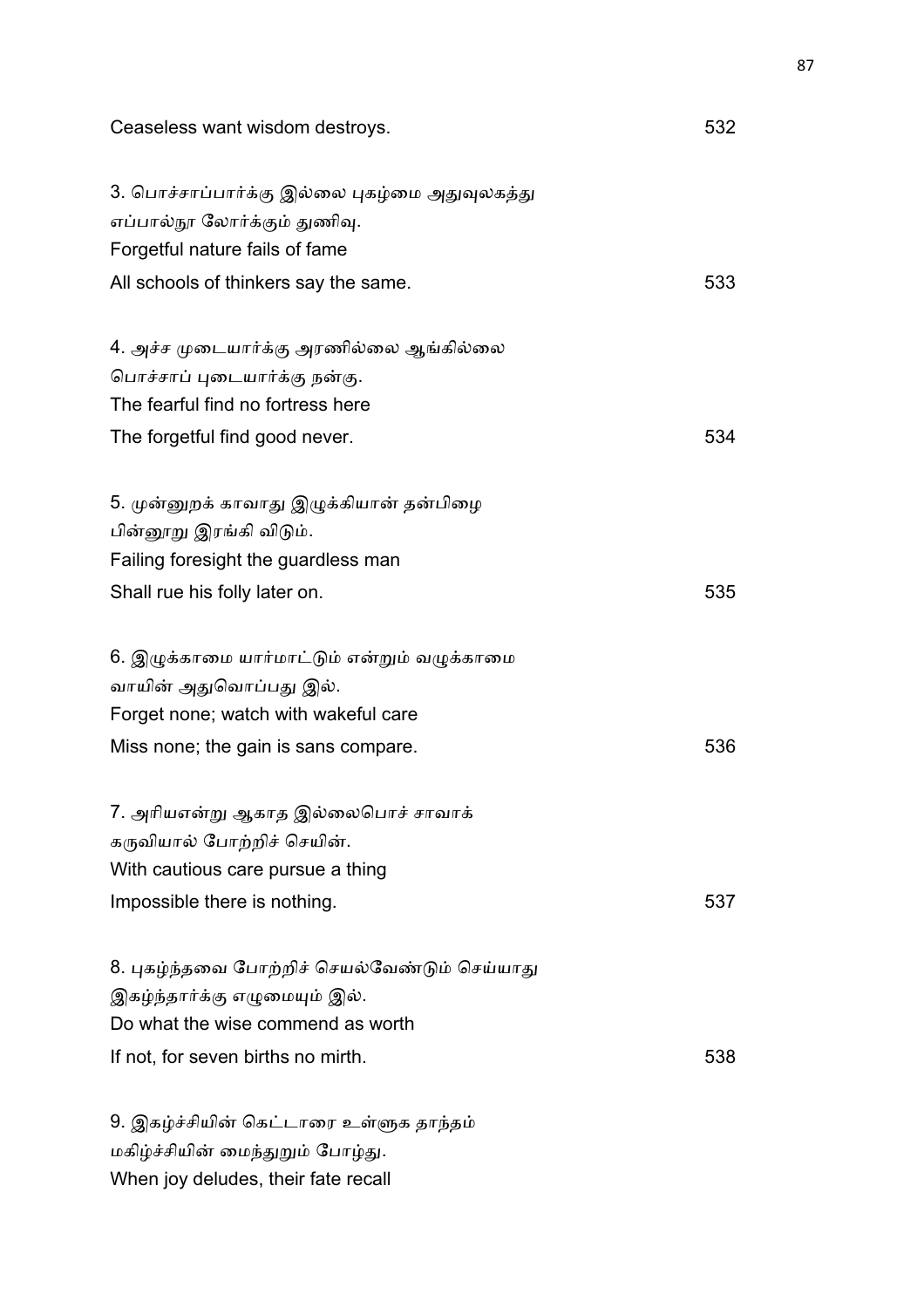| Whom negligence has made to fall.             | 539 |
|-----------------------------------------------|-----|
| 10. உள்ளியது எய்தல் எளிதுமன் மற்றுந்தான்      |     |
| உள்ளியது உள்ளப் பெறின்.                       |     |
| Easy it is a thing to get                     |     |
| When the mind on it is set.                   | 540 |
|                                               |     |
| 55. செங்கோன்மை - Just government              |     |
| 1. ஓர்ந்துகண் ணோடாது இறைபுரிந்து யார்மாட்டும் |     |
| தேர்ந்துசெய் வஃதே முறை.                       |     |
| Test and attest impartially                   |     |
| Consult and act the laws justly.              | 541 |
| 2. வானோக்கி வாழும் உலகெல்லாம் மன்னவன்         |     |
| கோல்நோக்கி வாழும் குடி.                       |     |
| The earth looks up to sky and thrives         |     |
| And mankind to king's rod of justice.         | 542 |
| 3. அந்தணர் நூற்கும் அறத்திற்கும் ஆதியாய்      |     |
| நின்றது மன்னவன் கோல்.                         |     |
| The Sage's scripture and virtue spring        |     |
| From the sceptre of a stately king.           | 543 |
| 4. குடிதழீஇக் கோலோச்சும் மாநில மன்னன்         |     |
| அடிதழீஇ நிற்கும் உலகு.                        |     |
| The world clings to the ruler's feet          |     |
| Whose sceptre clasps the people's heart.      | 544 |
| 5. இயல்புளிக் கோலோச்சும் மன்னவன் நாட்ட        |     |
| பெயலும் விளையுளும் தொக்கு                     |     |
| Full rains and yields enrich the land         |     |
| Which is ruled by a righteous hand.           | 545 |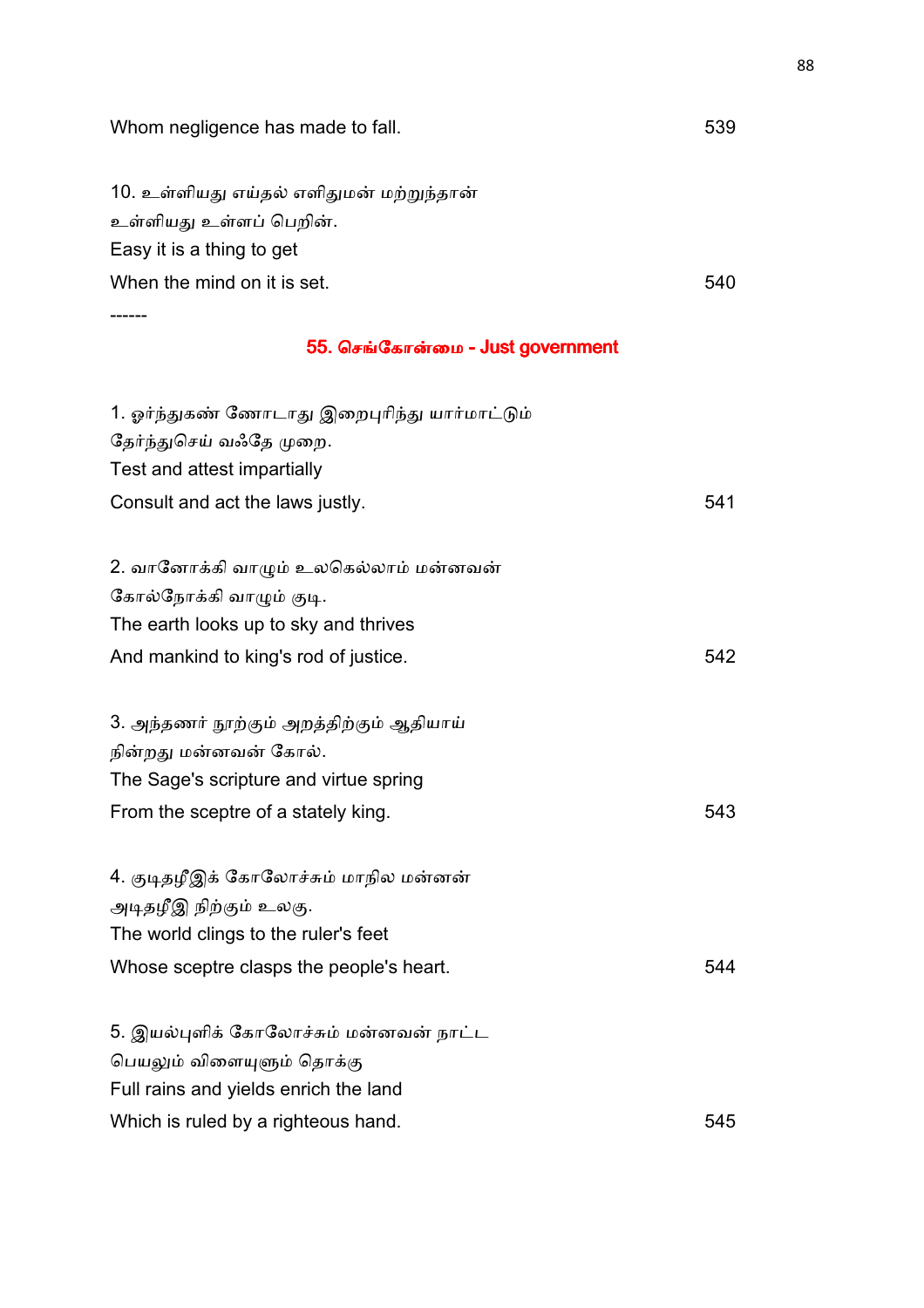| 6. வேலன்று வென்றி தருவது மன்னவன்             |     |
|----------------------------------------------|-----|
| கோலதூஉம் கோடா தெனின்                         |     |
| Not the spear but the sceptre straight       |     |
| That brings success to monarch's might.      | 546 |
|                                              |     |
| 7. இறைகாக்கும் வையக மெல்லாம் அவனை            |     |
| முறைகாக்கும் முட்டாச் செயின்.                |     |
| The king protects the entire earth           |     |
| And justice protects his royal worth.        | 547 |
|                                              |     |
| 8. எண்பதத்தான் ஓரா முறைசெய்யா மன்னவன்        |     |
| தண்பதத்தான் தானே கெடும்.                     |     |
| Hard of access, the unjust king              |     |
| He shall himself his ruin bring.             | 548 |
|                                              |     |
| 9. குடிபுறங் காத்தோம்பிக் குற்றம் கடிதல்     |     |
| வடுவன்று வேந்தன் தொழில்.                     |     |
| Save his subjects and chide the wrong        |     |
| Is flawless duty of a king.                  | 549 |
|                                              |     |
| 10. கொலையிற் கொடியாரை வேந்தொறுத்தல் பைங்கூழ் |     |
| களைகட் டதனொடு நேர்.                          |     |
| Killing killers, the king, behold            |     |
| Weeds removes from cropful field.            | 550 |
|                                              |     |

## 56. கொடுங்கோன்மை - The cruel tyranny

1. கொலைமேற்கொண் டாரிற் கொடிதே அலைமேற்கொண்டு அல்லவை செய்துஒழுகும் வேந்து. The unjust tyrant oppressor Is worse than cruel murderer. 551

2. வேலொடு நின்றான் இடுஎன் றதுபோலும் கோலொடு நின்றான் இரவு. Sceptered tyrant exacting gold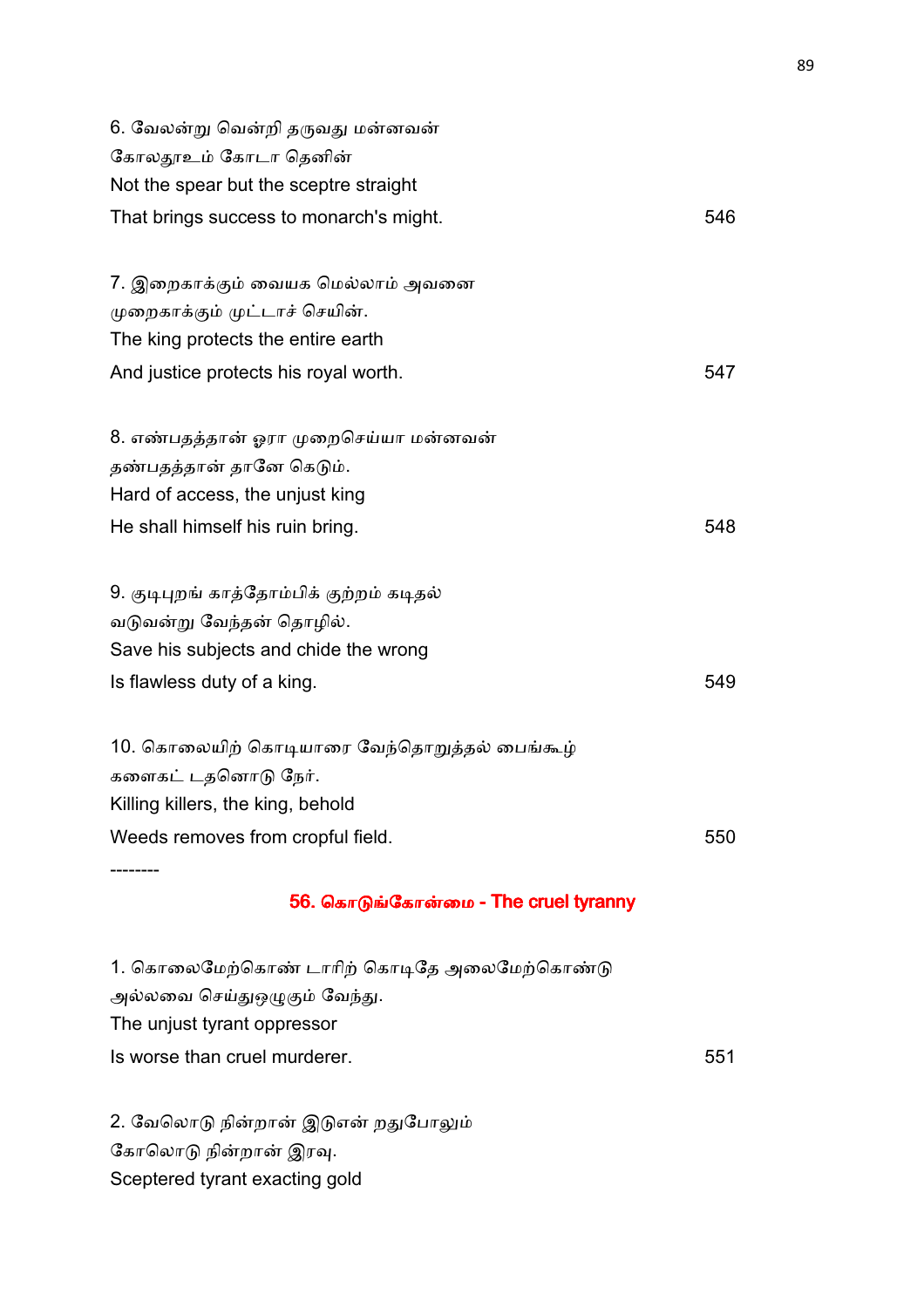| Is "give" of lanced robber bold.                                                                                                                        | 552 |
|---------------------------------------------------------------------------------------------------------------------------------------------------------|-----|
| 3. நாடொறும் நாடி முறைசெய்யா மன்னவன்<br>நாடொறும் நாடு கெடும்.<br>Spy wrongs daily and do justice                                                         |     |
| Or day by day the realm decays.                                                                                                                         | 553 |
| 4. கூழும் குடியும் ஒருங்கிழக்கும் கோல்கோடிச்<br>சூழாது செய்யும் அரசு.<br>The king shall wealth and subjects lose                                        |     |
| If his sceptre he dares abuse.                                                                                                                          | 554 |
| 5. அல்லற்பட்டு ஆற்றாது அழுதகண் ணீரன்றே<br>செல்வத்தைத் தேய்க்கும் படை.<br>Groaning tears caused by tyrant's sway<br>File the royal wealth away.          | 555 |
| 6. மன்னர்க்கு மன்னுதல் செங்கோன்மை அஃதின்றேல்<br>மன்னாவாம் மன்னர்க் கொளி.<br>Glory endures by sceptre right<br>Without it wanes the royal light.         | 556 |
| 7. துளியின்மை ஞாலத்திற்கு எற்றற்றே வேந்தன்<br>அளியின்மை வாழும் உயிர்க்கு.<br>Dry like the earth without rainfall<br>Is graceless king to creatures all. | 557 |
| 8. இன்மையின் இன்னாது உடைமை முறைசெய்யா<br>மன்னவன் கோற்கீழ்ப் படின்.<br>To have is worse than having not<br>If ruler is unjust despot.                    | 558 |
| 9. முறைகோடி மன்னவன் செய்யின் உறைகோடி<br>ஒல்லாது வானம் பெயல்.<br>The sky withdraws season's shower                                                       |     |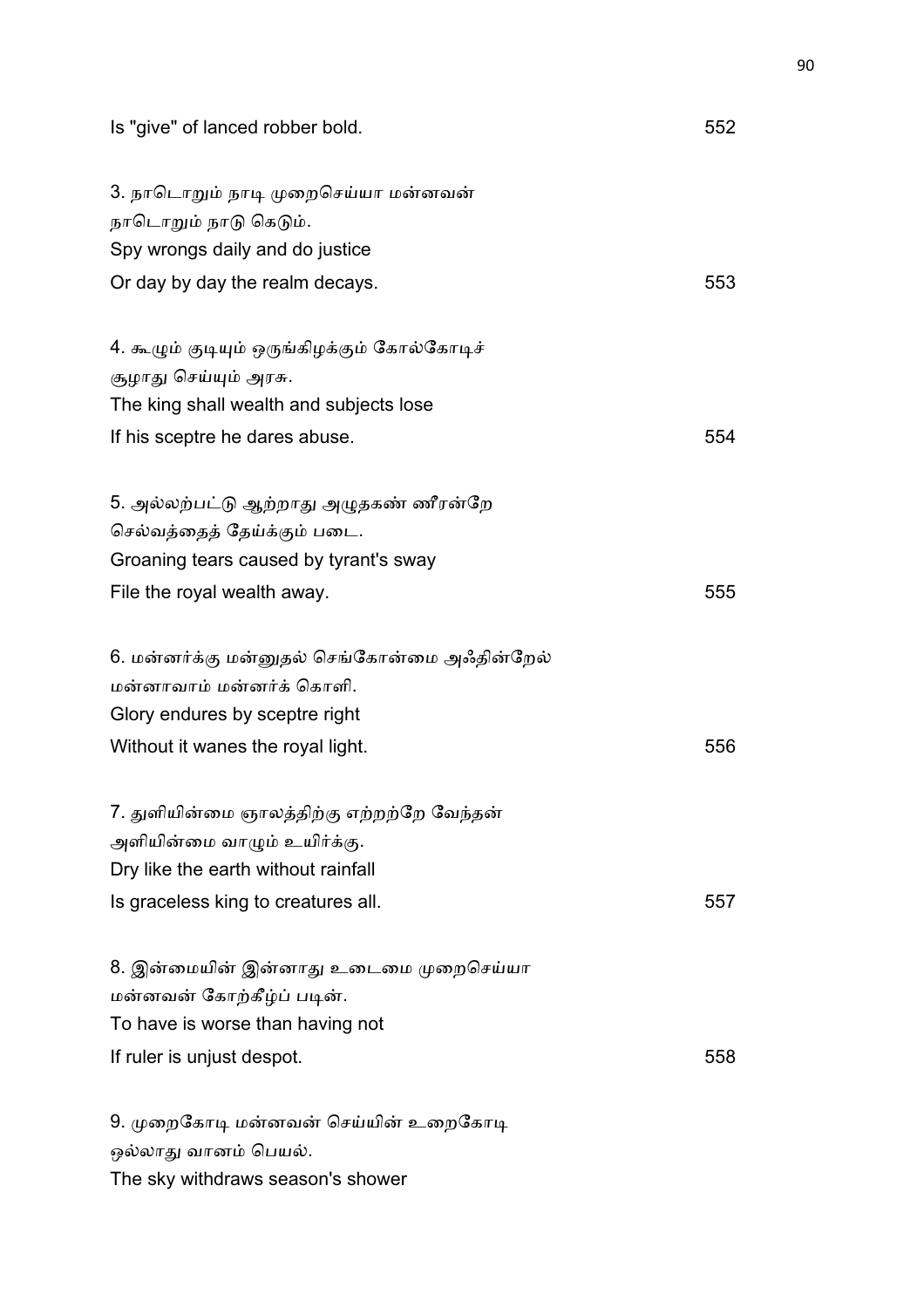If the king misuses his power. The same state of the state of  $559$ 10. ஆபயன் குன்றும் அறுதொழிலோர் நூல்மறப்பர் காவலன் காவான் எனின். The \*six-functioned forget their lore Cows give less if kings guard no more. 560 --- \* the six functions are : learning, teaching, giving, getting, sacrificing, kindling sacrifice - These are duties of Vedic savants. ------ 57. வெருவந்த செய்யாமை - Avoiding terrorism 1. தக்காங்கு நாடித் தலைச்செல்லா வண்ணத்தால் ஒத்தாங்கு ஒறுப்பது வேந்து. A king enquires and gives sentence Just to prevent future offence. 561 2. கடிதோச்சி மெல்ல எறிக நெடிதாக்கம் நீங்காமை வேண்டு பவர். Wield fast the rod but gently lay This strict mildness prolongs the sway. 562 3. வெருவந்த செய்துஒழுகும் வெங்கோல னாயின் ஒருவந்தம் ஒல்லைக் கெடும். His cruel rod of dreadful deed Brings king's ruin quick indeed. 563 4. இறைகடியன் என்றுரைக்கும் இன்னாச்சொல் வேந்தன் உறைகடுகி ஒல்லைக் கெடும். As men the king a tyrant call His days dwindled, hasten his fall. The same state of the state of the state of the state of the state of the state of the state of the state of the state of the state of the state of the state of the state of the state of

5. அருஞ்செவ்வி இன்னா முகத்தான் பெருஞ்செல்வம் பேஎய்கண் டன்னது உடைத்து.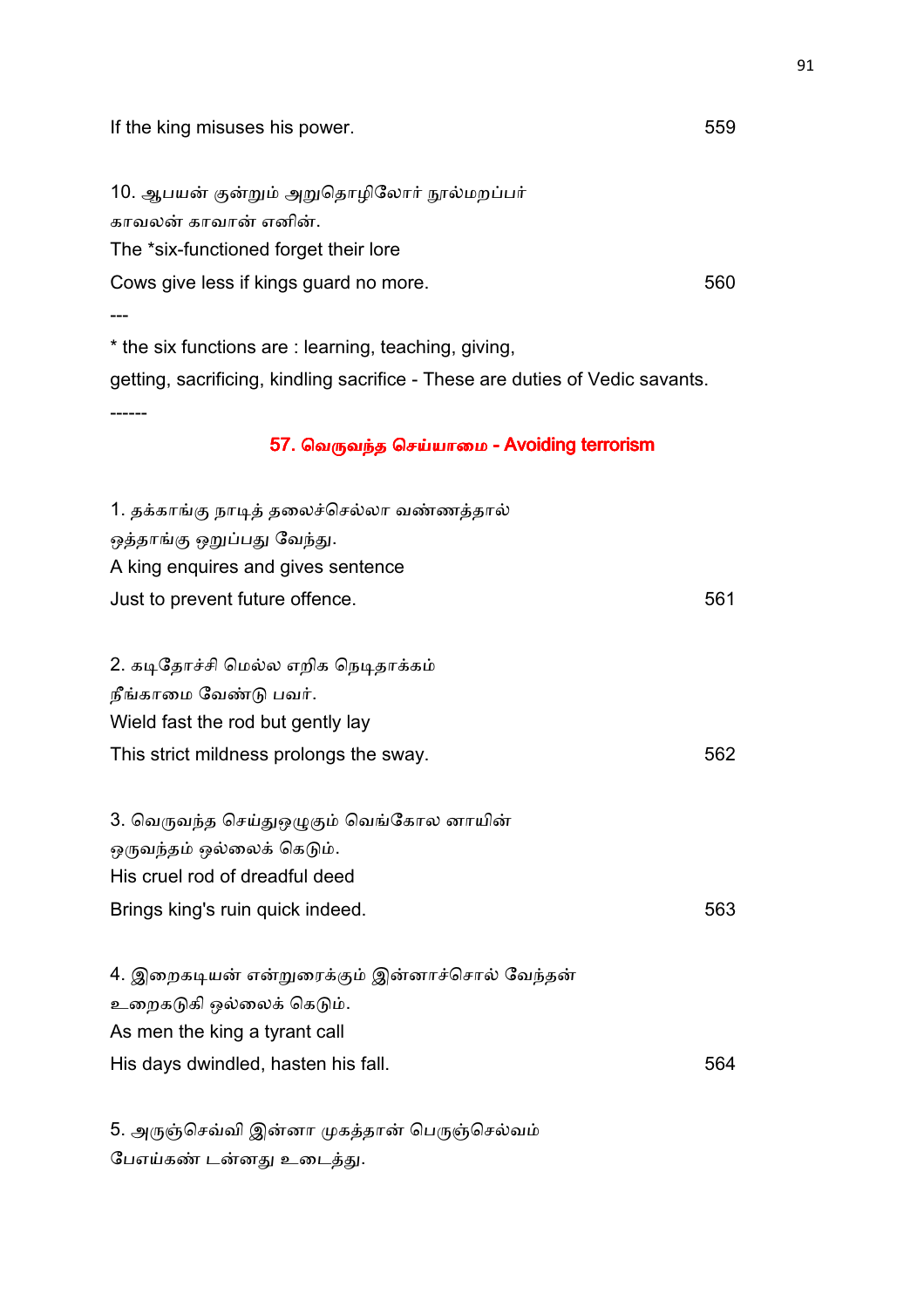| 58. கண்ணோட்டம் - Benign looks                |     |
|----------------------------------------------|-----|
|                                              |     |
| Is tyrants bound to fools uncouth.           | 570 |
| The crushing burden borne by earth           |     |
| இல்லை நிலக்குப் பொறை.                        |     |
| 10. கல்லார்ப் பிணிக்கும் கடுங்கோல் அதுவல்லது |     |
| Fears his foes in wars and dies.             | 569 |
| The king who builds not fort betimes         |     |
| வெருவந்து வெய்து கெடும்.                     |     |
| 9. செருவந்த போழ்திற் சிறைசெய்யா வேந்தன்      |     |
| Rages with wrath-his fortune fails.          | 568 |
| The king who would not take counsels         |     |
| சீறின் சிறுகும் திரு                         |     |
| 8. இனத்தாற்றி எண்ணாத வேந்தன் சினத்தாற்றிச்   |     |
| Like files conquering power corrode.         | 567 |
| Reproofs rough and punishments rude          |     |
| அடுமுரண் தேய்க்கும் அரம்.                    |     |
| 7. கடுமொழியும் கையிகந்த தண்டமும் வேந்தன்     |     |
| His wealth and power quickly fade.           | 566 |
| Whose word is harsh, whose sight is rude     |     |
| நீடின்றி ஆங்கே கெடும்.                       |     |
| 6. கடுஞ்சொல்லன் கண்ணில னாயின் நெடுஞ்செல்வம்  |     |
| His wealth seems watched by a ghoul.         | 565 |
| Whose sight is scarce, whose face is foul    |     |
|                                              |     |

1. கண்ணோட்டம் என்னும் கழிபெருங் காரிகை உண்மையான் உண்டிவ் வுலகு. Living in the world implies The bounteous dame of benign eyes. The bounteous dame of benign eyes. The state of  $571$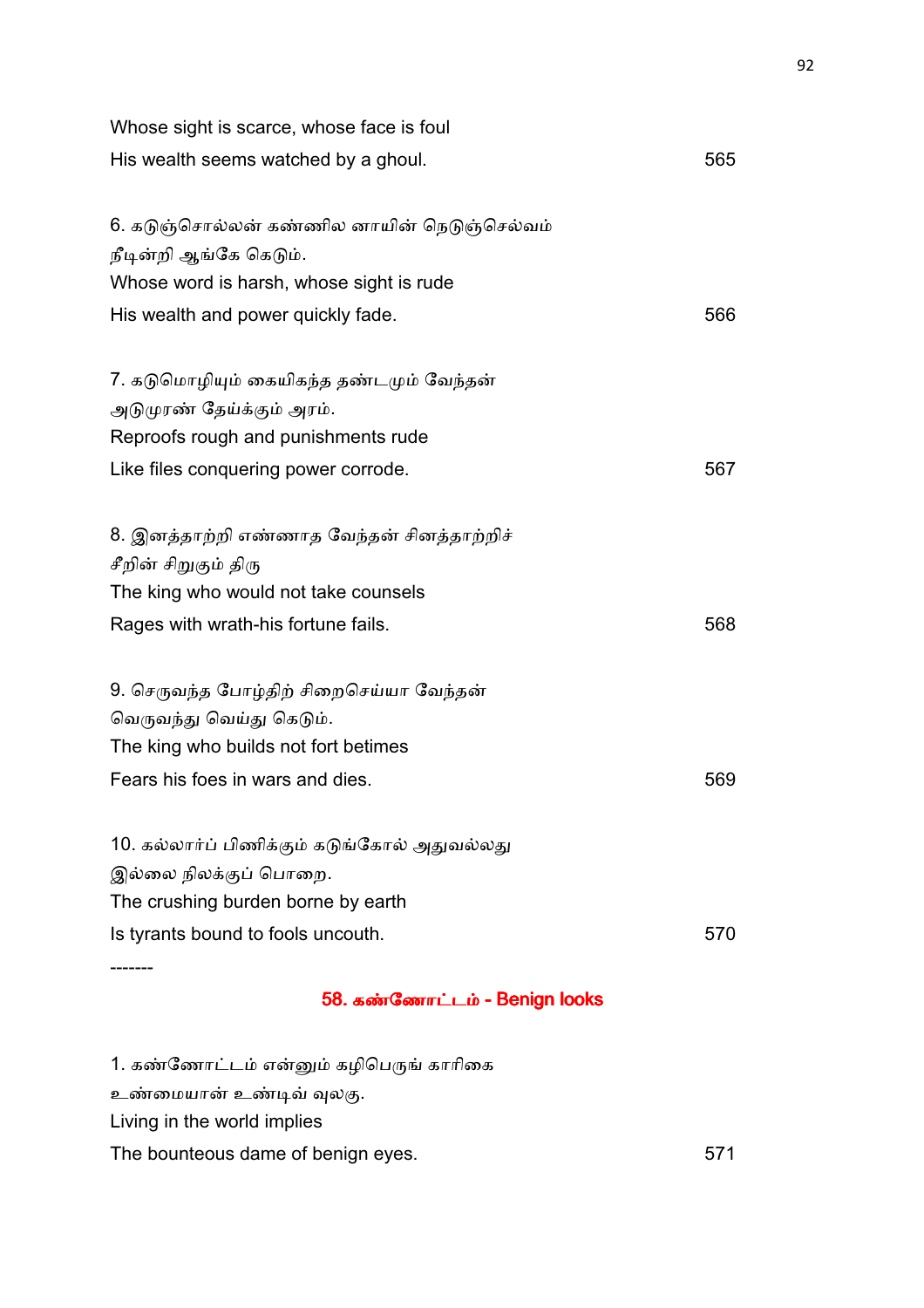| 2. கண்ணோட்டத் துள்ளது உலகியல் அஃதிலார்       |     |
|----------------------------------------------|-----|
| உண்மை நிலக்குப் பொறை.                        |     |
| World lives by looks of lovely worth         |     |
| Who lack them are burdens of earth.          | 572 |
| 3. பண்என்னாம் பாடற்கு இயைபின்றேல் கண்என்னாம் |     |
| கண்ணோட்டம் இல்லாத கண்                        |     |
| Of tuneless song what is the use?            |     |
| Without gracious looks what are eyes?        | 573 |
| 4. உளபோல் முகத்தெவன் செய்யும் அளவினால்       |     |
| கண்ணேட்டம் இல்லாத கண்.                       |     |
| Except that they are on the face             |     |
| What for are eyes sans measured grace.       | 574 |
| 5. கண்ணிற்கு அணிகலம் கண்ணோட்டம் அஃதின்றேல்   |     |
| புண்ணென்று உணரப் படும்.                      |     |
| Kind looks are jewels for eyes to wear       |     |
| Without them they are felt as sore.          | 575 |
| 6. மண்ணோ டியைந்த மரத்தனையர் கண்ணோ            |     |
| டியைந்துகண் ணோடா தவர்.                       |     |
| Like trees on inert earth they grow          |     |
| Who don't eye to eye kindness show.          | 576 |
| 7. கண்ணோட்டம் இல்லவர் கண்ணிலர் கண்ணுடையார்   |     |
| கண்ணோட்டம் இன்மையும் இல்.                    |     |
| Ungracious men lack real eyes                |     |
| Men of real eyes show benign grace.          | 577 |
| 8. கருமஞ் சிதையாமல் கண்ணோட வல்லார்க்கு       |     |
| உரிமை உடைத்திவ் வுலகு.                       |     |
| Who gracious are but dutiful                 |     |
| Have right for this earth beautiful.         | 578 |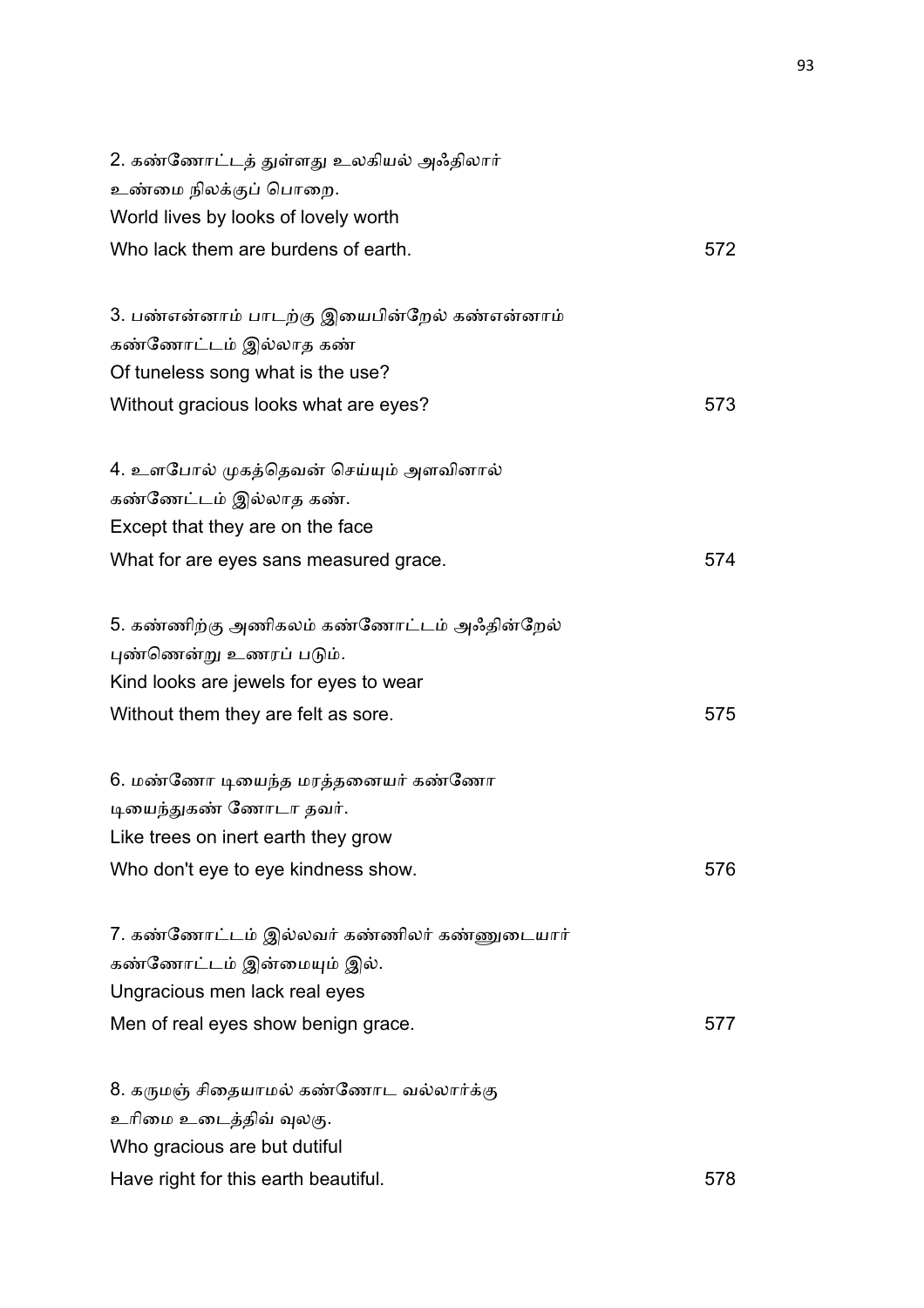| 9. ஒறுத்தாற்றும் பண்பினார் கண்ணும்கண் ணோடிப்    |     |
|-------------------------------------------------|-----|
| பொறுத்தாற்றும் பண்பே தலை.                       |     |
| To be benign and bear with foes                 |     |
| Who vex us is true virtue's phase.              | 579 |
|                                                 |     |
| 10. பெயக்கண்டும் நஞ்சுண் டமைவர் நயத்தக்க        |     |
| நாகரிகம் வேண்டு பவர்.                           |     |
| Men of graceful courtesy                        |     |
| Take hemlock and look cheerfully.               | 580 |
|                                                 |     |
| 59. ஒற்றாடல் - Espionage                        |     |
| 1. ஒற்றும் உரைசான்ற நூலும் இவையிரண்டும்         |     |
| தெற்றென்க மன்னவன் கண்.                          |     |
| A king should treat these two as eyes           |     |
| The code of laws and careful spies.             | 581 |
|                                                 |     |
| 2. எல்லார்க்கும் எல்லாம் நிகழ்பவை எஞ்ஞான்றும்   |     |
| வல்லறிதல் வேந்தன் தொழில்.                       |     |
| All that happens, always, to all                |     |
| The king should know in full detail.            | 582 |
| 3. ஒற்றினான் ஒற்றி பொருள்தெரியா மன்னவன்         |     |
| கொற்றங் கொளக்கிடந்தது இல்.                      |     |
| Conquests are not for the monarch               |     |
| Who cares not for the Spy's remark.             | 583 |
|                                                 |     |
| 4. வினைசெய்வார் தம்சுற்றம் வேண்டாதார் என்றாங்கு |     |
| அனைவரையும் ஆராய்வது ஒற்று.                      |     |
| His officers, kinsmen and foes                  |     |
| Who watch keenly are worthy spies.              | 584 |

5. கடாஅ உருவொடு கண்ணஞ்சாது யாண்டும் உகாஅமை வல்லதே ஒற்று.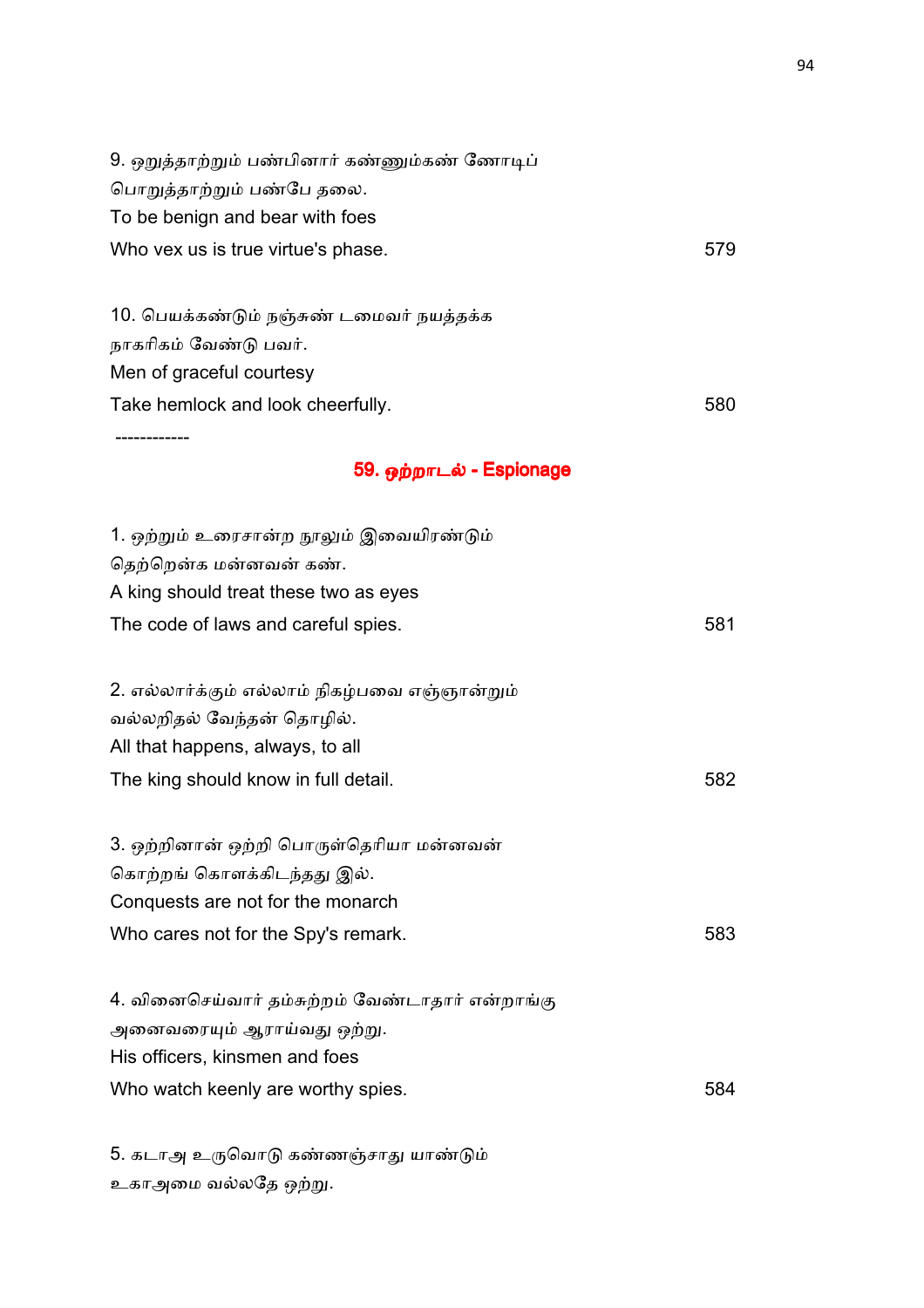| 60. ஊக்கமுடைமை - Energy                    |     |
|--------------------------------------------|-----|
|                                            |     |
| It would divulge the secret heard!         | 590 |
| Give not the spy open reward               |     |
| புறப்படுத்தா னாகும் மறை                    |     |
| 10. சிறப்பறிய ஒற்றின்கண் செய்யற்க செய்யின் |     |
| When three agree confirm report.           | 589 |
| Engage the spies alone, apart              |     |
| சொல்தொக்க தேறப் படும்.                     |     |
| 9. ஒற்றொற் றுணராமை ஆள்க உடன்மூவர்          |     |
| By another spy verify.                     | 588 |
| The reports given by one spy               |     |
| ஒற்றினால் ஒற்றிக் கொளல்.                   |     |
| 8. ஒற்றொற்றித் தந்த பொருளையும் மற்றுமோர்   |     |
|                                            |     |
| Beyond a doubt he clears his facts.        | 587 |
| A spy draws out other's secrets            |     |
| ஐயப்பாடு இல்லதே ஒற்று.                     |     |
| 7. மறைந்தவை கேட்கவற் றாகி அறிந்தவை         |     |
| They betray them not under threats.        | 586 |
| Guised as monks they gather secrets        |     |
| என்செயினும் சோர்விலது ஒற்று.               |     |
| 6. துறந்தார் படிவத்த ராகி இறந்தாராய்ந்து   |     |
| Guarding secrets mark the spies.           | 585 |
| Fearless gaze, suspectless guise           |     |
|                                            |     |

1. உடைய ரெனப்படுவது ஊக்கம் அஃதில்லார் உடையது உடையரோ மற்று. To own is to own energy All others own but lethargy. The same state of the state of the state of the state of the state of the state of the state of the state of the state of the state of the state of the state of the state of the state of the st 95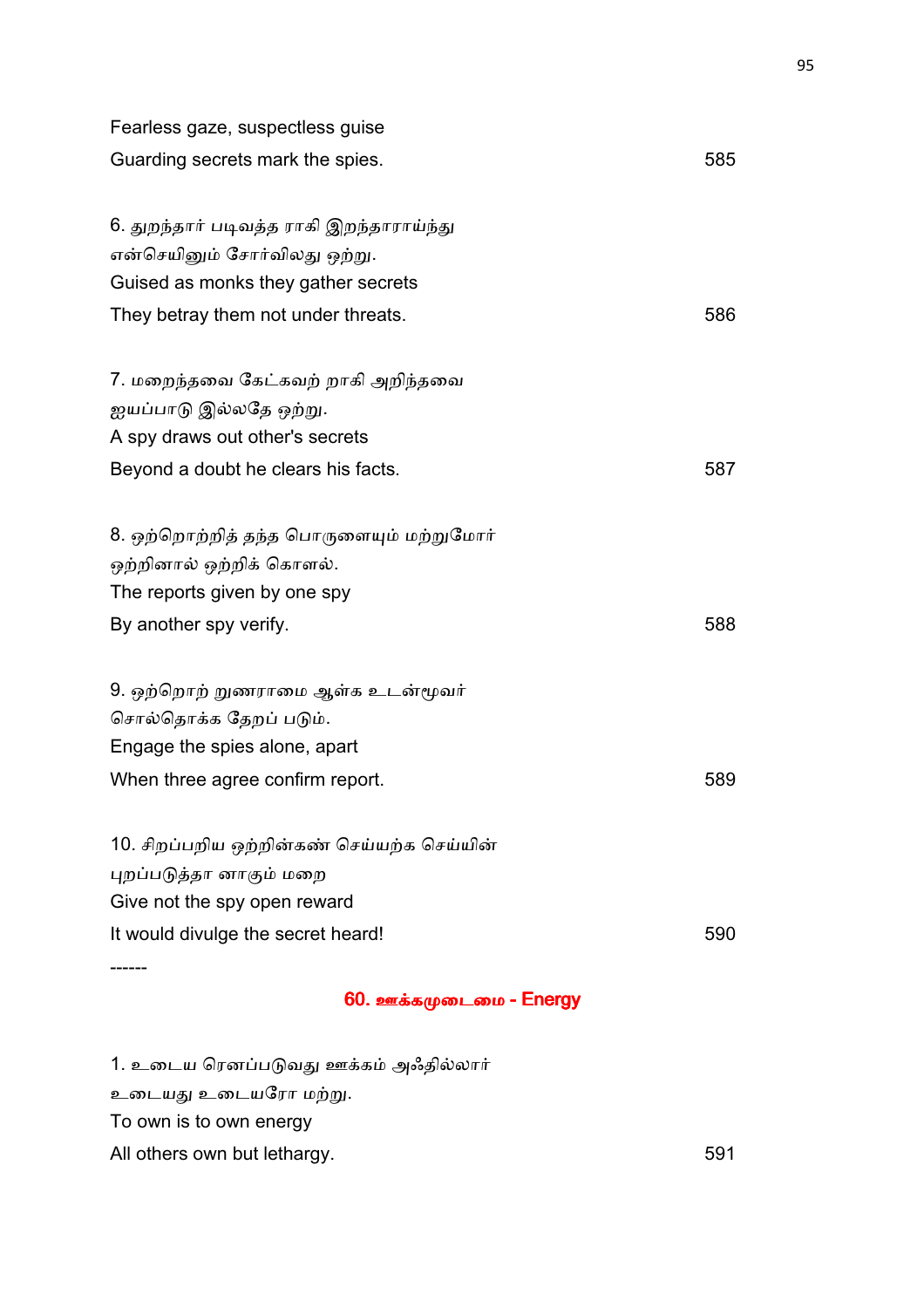| 2. உள்ளம் உடைமை உடைமை பொருளுடைமை          |     |
|-------------------------------------------|-----|
| நில்லாது நீங்கி விடும்.                   |     |
| Psychic heart is wealth indeed            |     |
| Worldly wealth departs in speed.          | 592 |
| 3. ஆக்கம் இழந்தேமென்று அல்லாவார் ஊக்கம்   |     |
| ஒருவந்தம் கைத்துடை யார்.                  |     |
| he strong in will do not complain         |     |
| The loss of worldly wealth and gain.      | 593 |
| 4. ஆக்கம் அதர்வினாய்ச் செல்லும் அசைவிலா   |     |
| ஊக்க் முடையா னுழை.                        |     |
| Fortune enquires, enters with boom        |     |
| Where tireless strivers have their home.  | 594 |
| 5. வெள்ளத் தனைய மலர்நீட்டம் மாந்தர்தம்    |     |
| உள்ளத் தனையது உயர்வு.                     |     |
| Water depth is lotus height               |     |
| Mental strength is men's merit.           | 595 |
| 6. உள்ளுவ தெல்லாம் உயர்வுள்ளல் மற்றது     |     |
| தள்ளினும் தள்ளாமை நீர்த்து.               |     |
| Let thoughts be always great and grand    |     |
| Though they fail their virtues stand.     | 596 |
| 7. சிதைவிடத்து ஒல்கார் உரவோர் புதையம்பிற் |     |
| பட்டுப்பா டூன்றும் களிறு.                 |     |
| Elephants are firm when arrows hit        |     |
| Great minds keep fit ev'n in defeat.      | 597 |
| 8. உள்ளம் இலாதவர் எய்தார் உலகத்து         |     |
| வள்ளியம் என்னும் செருக்கு.                |     |
| Heartless persons cannot boast            |     |
| "We are liberal to our best".             | 598 |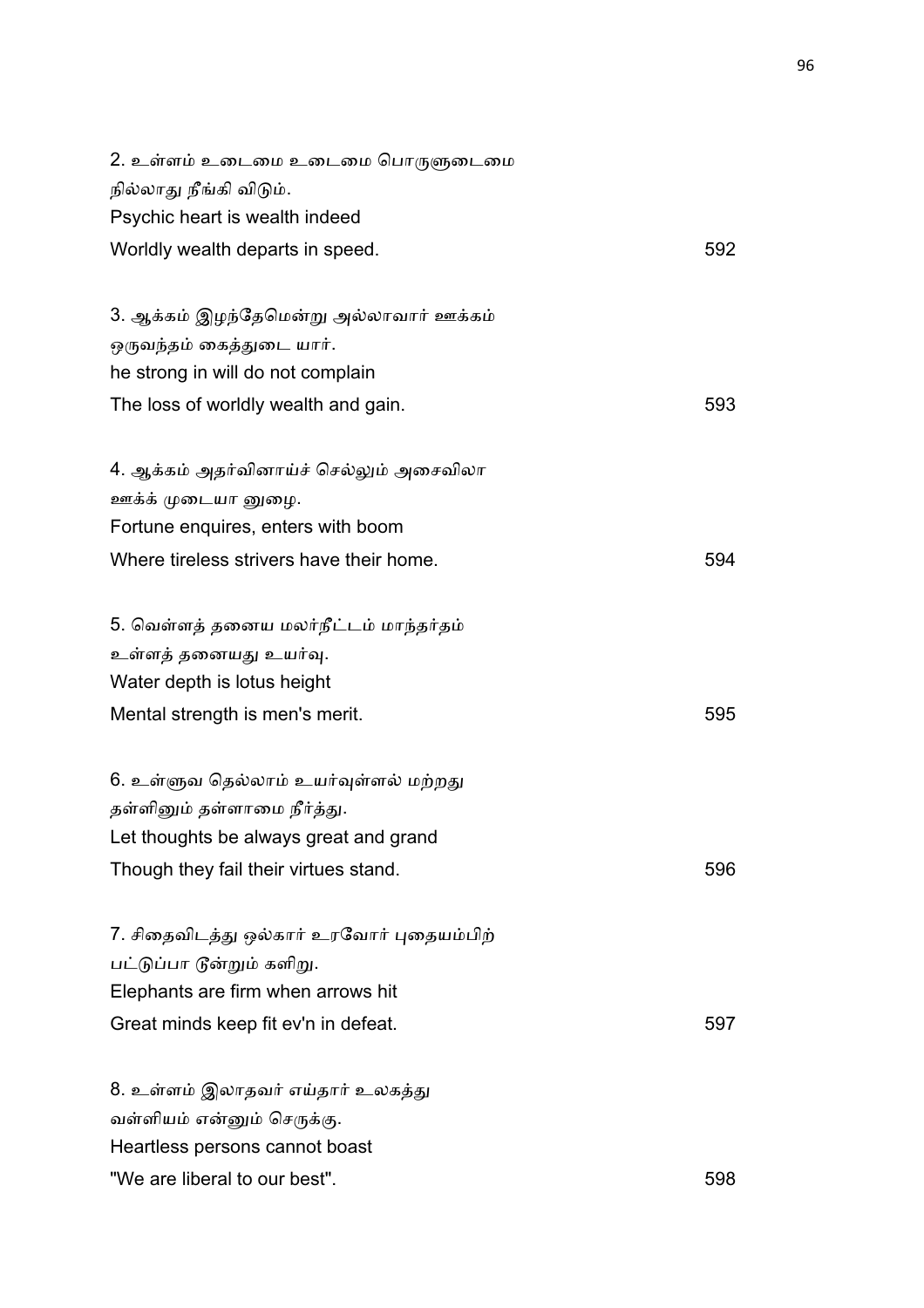| 9. பரியது கூர்ங்கோட்டது ஆயினும் யானை        |     |
|---------------------------------------------|-----|
| வெரூஉம் புலிதாக் குறின்.                    |     |
| Huge elephant sharp in tusk quails          |     |
| When tiger, less in form, assails.          | 599 |
|                                             |     |
| 10. உரமொருவற்கு உள்ள வெறுக்கை அஃதில்லார்    |     |
| மரம்மக்க ளாதலே வேறு.                        |     |
| Mental courage is true manhood              |     |
| Lacking that man is like a wood             | 600 |
|                                             |     |
| 61. மடியின்மை - Freedom from sloth          |     |
| 1. குடியென்னும் குன்றா விளக்கம் மடியென்னும் |     |
| மாசூர மாய்ந்து கெடும்.                      |     |
| Quenchless lamp of ancestry goes            |     |
| When foul idleness encloses.                | 601 |
| 2. மடியை மடியா ஒழுகல் குடியைக்              |     |
| குடியாக வேண்டு பவர்.                        |     |
| To make your home an ideal home             |     |
| Loath sloth as sloth; refuse it room.       | 602 |
|                                             |     |
| 3. மடிமடிக் கொண்டொழுகும் பேதை பிறந்த        |     |
| குடிமடியும் தன்னினும் முந்து.               |     |
| The fool who fosters sluggishness           |     |
| Before he dies ruins his house.             | 603 |
| 4. குடிமடிந்து குற்றம் பெருகும் மடிமடிந்து  |     |
| மாண்ட உஞற்றில வர்க்கு.                      |     |
| Who strive not high, sunk deep in sloth     |     |
| Ruin their house by evil growth.            | 604 |
|                                             |     |
| 5. நெடுநீர் மறவி மடிதுயில் நான்கும்         |     |

கெடுநீரார் காமக் கலன்.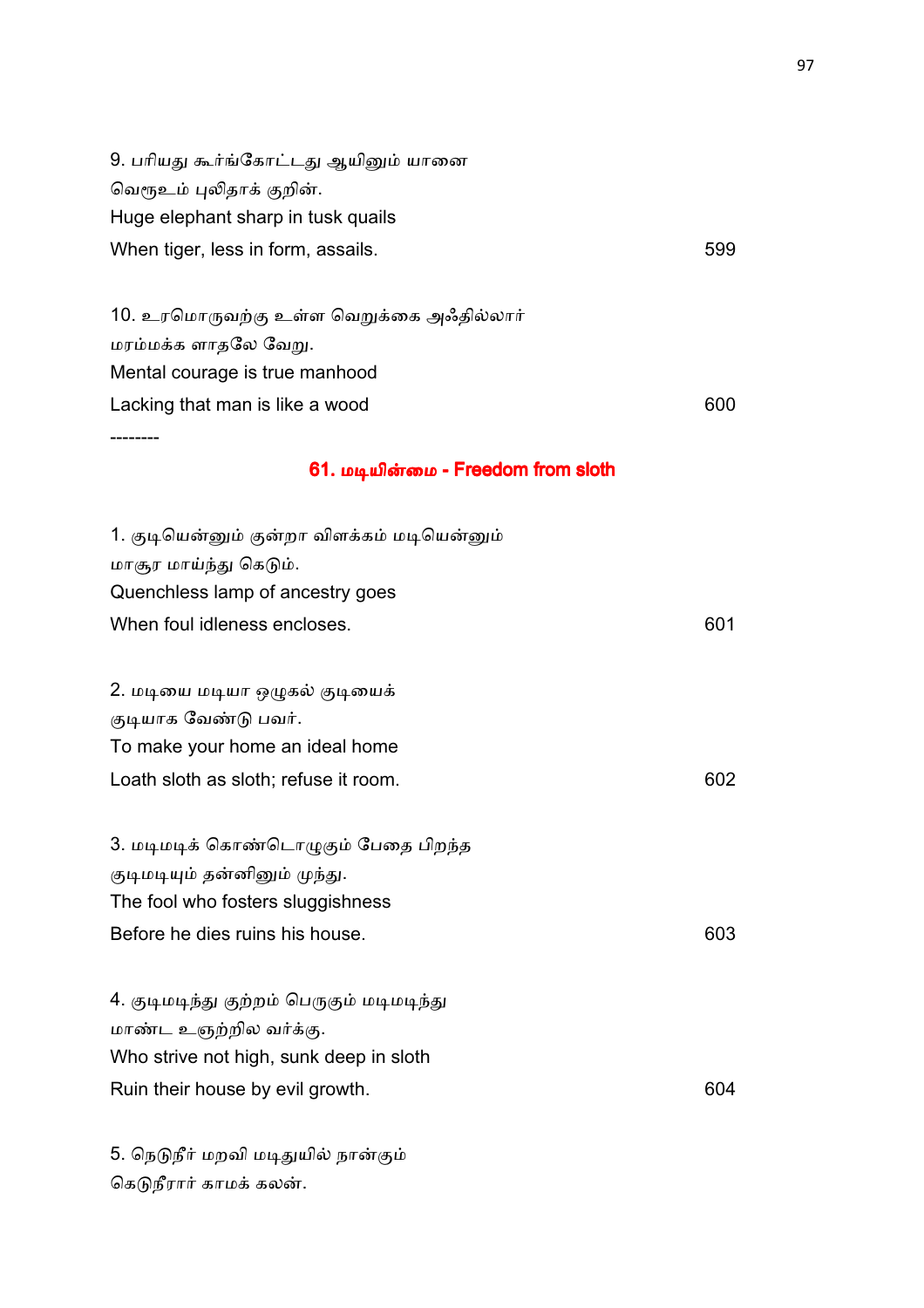| To lag, forget, idle and doze                                                                           |     |
|---------------------------------------------------------------------------------------------------------|-----|
| These four are pleasure boats of loss.                                                                  | 605 |
| 6. படியுடையார் பற்றமைந்தக் கண்ணும் மடியுடையார்                                                          |     |
| மாண்பயன் எய்தல் அரிது.                                                                                  |     |
| With all the wealth of lords of earth                                                                   |     |
| The slothful gain nothing of worth.                                                                     | 606 |
| 7. இடிபுரிந்து எள்ளுஞ்சொல் கேட்பர் மடிபுரிந்து<br>மாண்ட உஞற்றி லவர்.                                    |     |
| The slothful lacking noble deeds                                                                        |     |
| Subject themselves to scornful words.                                                                   | 607 |
| 8. மடிமை குடிமைக்கண் தங்கின்தன் ஒன்னார்க்கு<br>அடிமை புகுத்தி விடும்.<br>If sloth invades a noble house |     |
|                                                                                                         |     |
| It will become a slave of foes.                                                                         | 608 |
| 9. குடியாண்மை யுள்வந்த குற்றம் ஒருவன்                                                                   |     |
| மடியாண்மை மாற்றக் கெடும்.                                                                               |     |
| The blots on race and rule shall cease                                                                  |     |
| When one from sloth gets his release.                                                                   | 609 |
| 10. மடியிலா மன்னவன் எய்தும் அடியளந்தான்                                                                 |     |
| தாஅய தெல்லாம் ஒருங்கு.                                                                                  |     |
| The slothless king shall gain en masse                                                                  |     |
| *All regions trod by Lord apace.                                                                        | 610 |
| *Hindu mythology holds that Lord Vishnu                                                                 |     |
| measured with his feet the three worlds.                                                                |     |

62. ஆள்வினையுடைமை - Manly effort

1. அருமை உடைத்தென்று அசாவாமை வேண்டும்

--------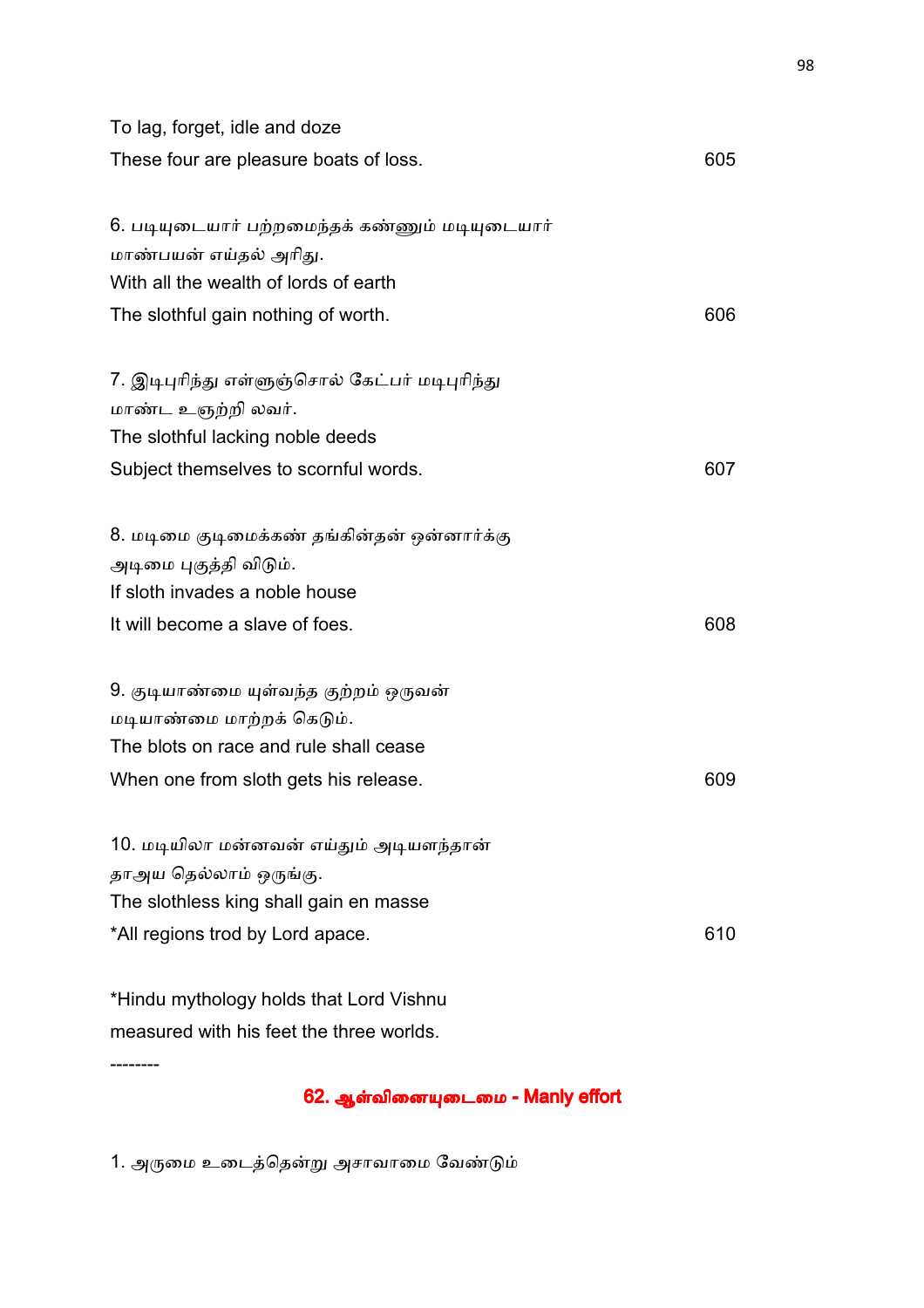| பெருமை முயற்சி தரும்.<br>Feel not frustrate saying "Tis hard".                                                                              |     |
|---------------------------------------------------------------------------------------------------------------------------------------------|-----|
| Who tries attains striving's reward.                                                                                                        | 611 |
| 2. வினைக்கண் வினைகெடல் ஓம்பல் வினைக்குறை<br>தீர்ந்தாரின் தீர்ந்தன்று உலகு.<br>In doing work don't break and shirk                           |     |
| The world will quit who quits his work.                                                                                                     | 612 |
| 3. தாளாண்மை என்னும் தகைமைக்கண் தங்கிற்றே<br>வேளாண்மை என்னுஞ் செருக்கு.<br>On excellence of industry                                         |     |
| Depends magnanimous bounty.                                                                                                                 | 613 |
| 4. தாளாண்மை இல்லாதான் வேளாண்மை பேடிகை<br>வாளாண்மை போலக் கெடும்.<br>Bounty of man who never strives<br>Like sword in eunuch's hand it fails. | 614 |
| 5. இன்பம் விழையான் வினைவிழைவான் தன்கேளிர்<br>துன்பம் துடைத்தூன்றும் தூண்.<br>Work who likes and not pleasure                                |     |
| Wipes grief of friends, pillar secure.                                                                                                      | 615 |
| 6. முயற்சி திருவினை யாக்கும் முயற்றின்மை<br>இன்மை புகுத்தி விடும்.<br>Industry adds prosperity                                              |     |
| Indolence brings but poverty.                                                                                                               | 616 |
| 7. மடியுளாள் மாமுகடி என்ப மடியிலான்<br>தாளுளாள் தாமரையி னாள்.<br>Illuck abides with sloth they say                                          |     |
| *Laxmi's gifts with labourers stay.                                                                                                         | 617 |

8. பொறியின்மை யார்க்கும் பழியன்று அறிவறிந்து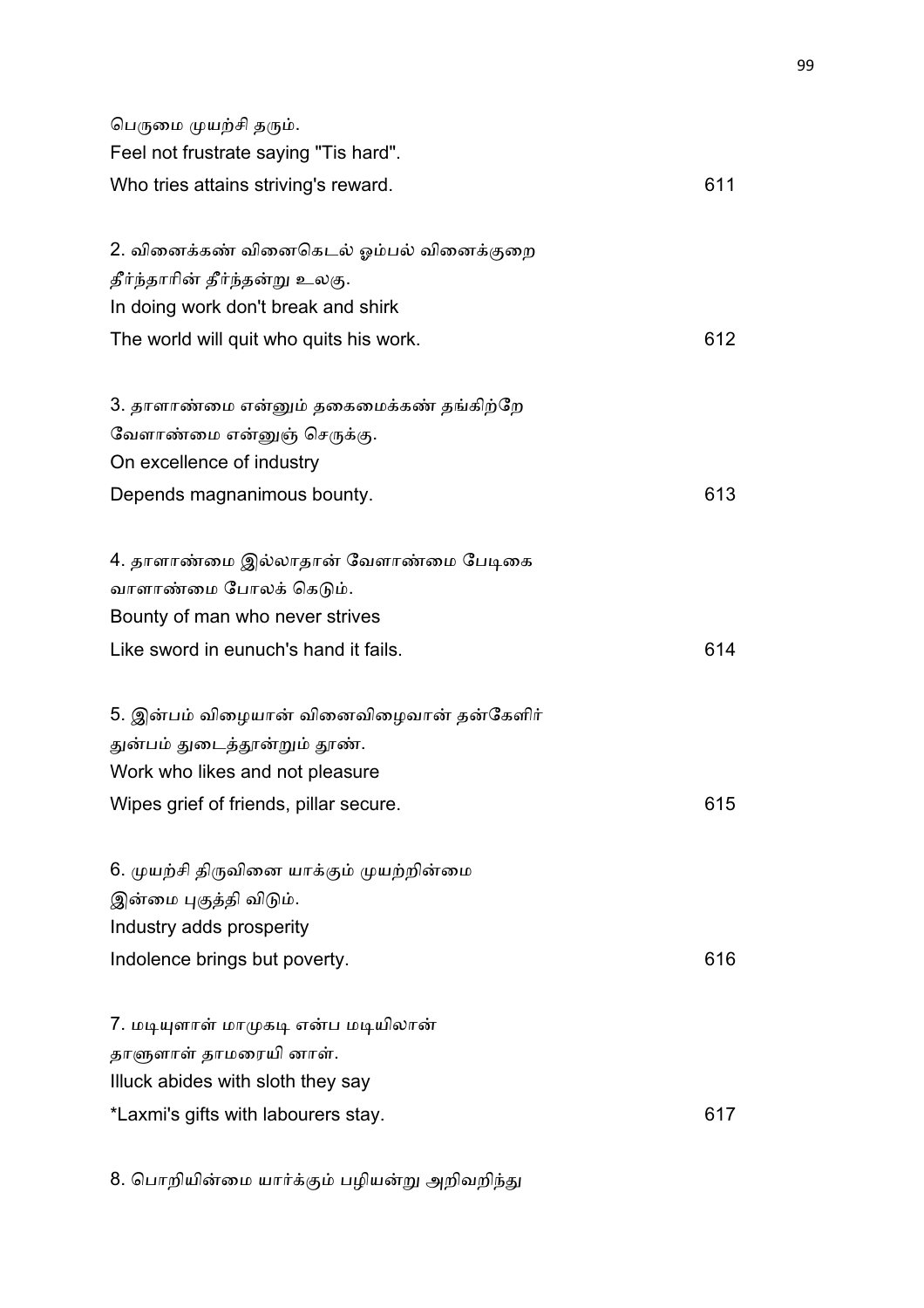| ஆள்வினை இன்மை பழி.                          |     |
|---------------------------------------------|-----|
| Misfortune is disgrace to none              |     |
| The shame is nothing learnt or done.        | 618 |
|                                             |     |
| 9. தெய்வத்தான் ஆகாது எனினும் முயற்சிதன்     |     |
| மெய்வருத்தக் கூலி தரும்.                    |     |
| Though fate is against fulfilment           |     |
| Hard labour has ready payment.              | 619 |
|                                             |     |
| 10. ஊழையும் உப்பக்கம் காண்பர் உலைவின்றித்   |     |
| தாழாது உஞற்று பவர்                          |     |
| Tireless Toiler's striving hand             |     |
| Shall leave even the fate behind.           | 620 |
|                                             |     |
| *Laxmi the Goddes of wealth and prosperity. |     |
|                                             |     |
| 63. இடுக்கணழியாமை - Hope in mishap          |     |
| 1. இடுக்கண் வருங்கால் நகுக அதனை             |     |

| அடுத்தூர்வது அஃதொப்பது இல்.<br>Laugh away troubles; there is      |     |
|-------------------------------------------------------------------|-----|
| No other way to conquer woes.                                     | 621 |
| 2. வெள்ளத் தனைய இடும்பை அறிவுடையான்<br>உள்ளத்தின் உள்ளக் கெடும்.  |     |
| Deluging sorrows come to nought                                   |     |
| When wise men face them with firm thought.                        | 622 |
| 3. இடும்பைக்கு இடும்பை படுப்பர் இடும்பைக்கு<br>இடும்பை படாஅ தவர். |     |
| Grief they face and put to grief                                  |     |
| Who grieve not grief by mind's relief.                            | 623 |
|                                                                   |     |

4. மடுத்தவா யெல்லாம் பகடன்னான் உற்ற இடுக்கண் இடர்ப்பாடு உடைத்து.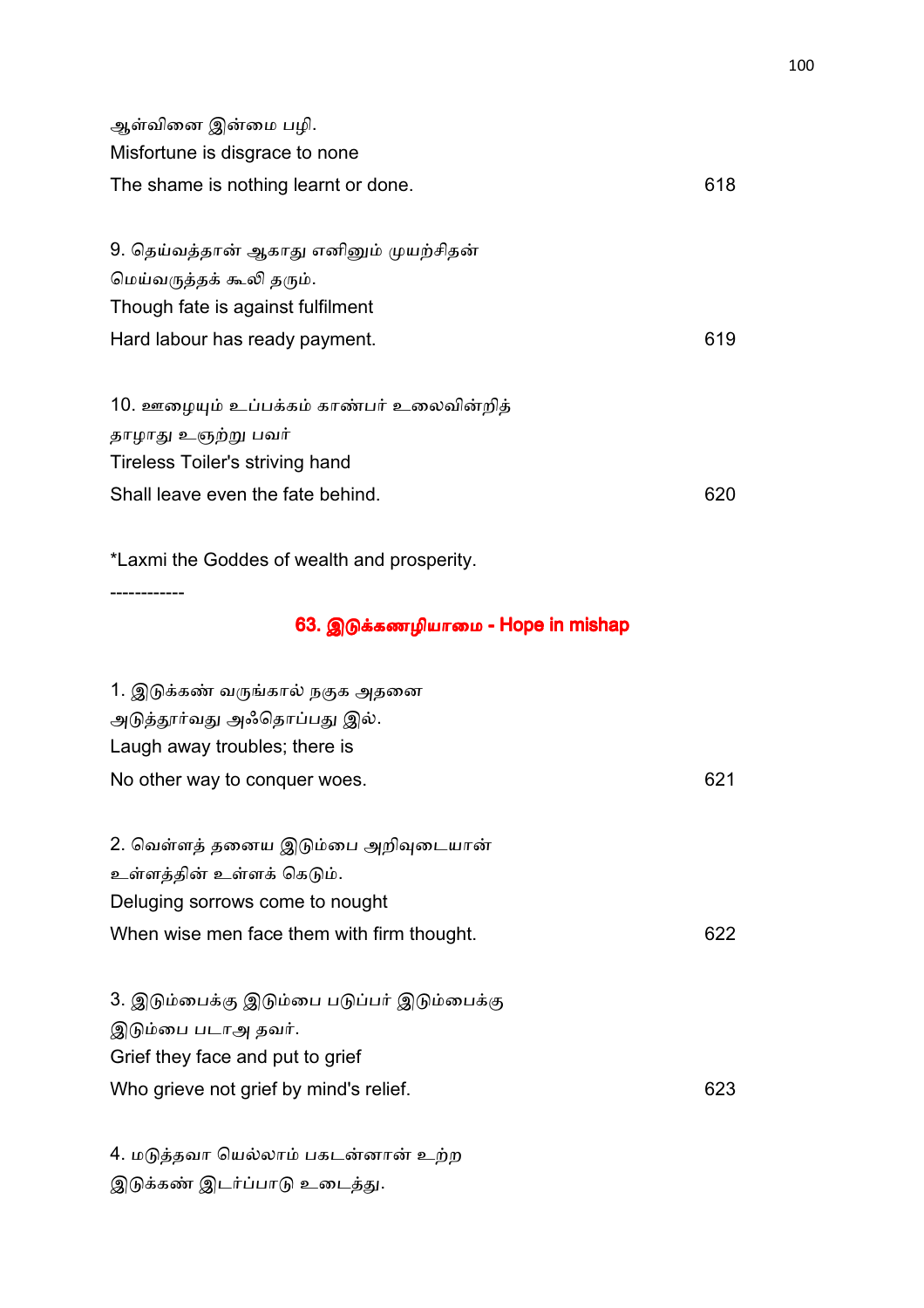| Who pulls like bulls patiently on            |     |
|----------------------------------------------|-----|
| Causes grief to grieve anon.                 | 624 |
| 5. அடுக்கி வரினும் அழிவிலான் உற்ற            |     |
| இடுக்கண் இடுக்கட் படும்.                     |     |
| Before the brave grief grieves and goes      |     |
| Who dare a host of pressing woes.            | 625 |
| 6. அற்றேமென்று அல்லற்படுபவோ பெற்றேமென்று     |     |
| ஓம்புதல் தேற்றா தவர்                         |     |
| The wise that never gloat in gain            |     |
| Do not fret in fateful ruin.                 | 626 |
| 7. இலக்கம் உடம்பிடும்பைக் கென்று கலக்கத்தைக் |     |
| கையாறாக் கொள்ளாதாம் மேல்.                    |     |
| The wise worry no more of woes               |     |
| Knowing body's butt of sorrows.              | 627 |
| 8. இன்பம் விழையான் இடும்பை இயல்பென்பான்      |     |
| துன்பம் உறுதல் இலன்.                         |     |
| Who seek not joy, deem grief norm            |     |
| By sorrows do not come to harm.              | 628 |
| 9. இன்பத்துள் இன்பம் விழையாதான் துன்பத்துள்  |     |
| துன்பம் உறுதல் இலன்.                         |     |
| In joy to joy who is not bound               |     |
| In grief he grieves not dual round!          | 629 |
| 10. இன்னாமை இன்பம் எனக்கொளின் ஆகுந்தன்       |     |
| ஒன்னார் விழையுஞ் சிறப்பு.                    |     |
| His glory is esteemed by foes                |     |
| Who sees weal in wanton woes!                | 630 |
|                                              |     |

2.2 அமைச்சியல் - STATE CABINET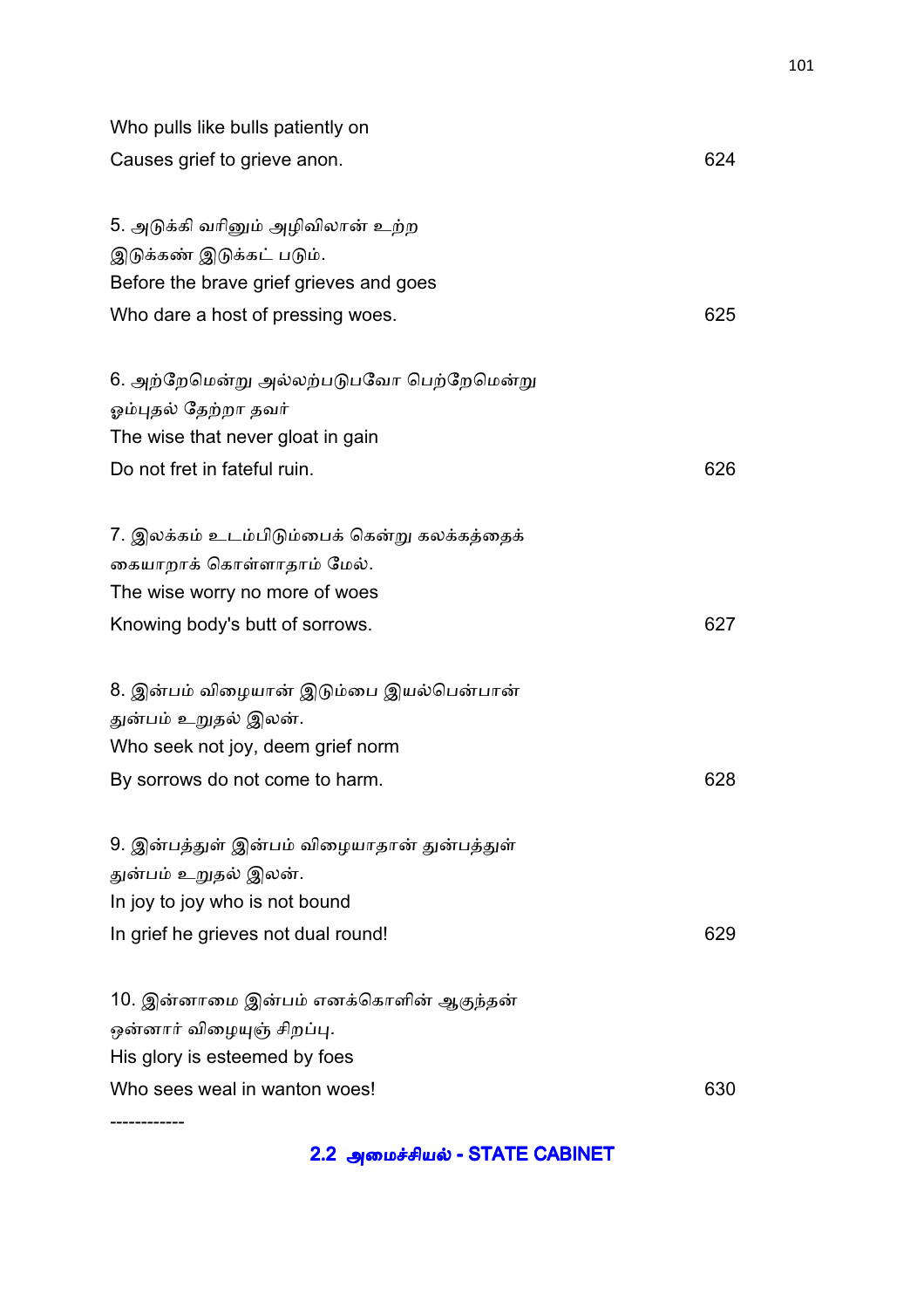#### 64. அமைச்சு - Ministers

| 1. கருவியும் காலமும் செய்கையும் செய்யும்                  |     |
|-----------------------------------------------------------|-----|
| அருவினையும் மாண்டது அமைச்சு.                              |     |
| He is minister who chooses                                |     |
| Right means, time, mode and rare ventures.                | 631 |
| 2. வன்கண் குடிகாத்தல் கற்றறிதல் ஆள்வினையோடு               |     |
| ஐந்துடன் மாண்டது அமைச்சு.                                 |     |
| With these he guards people, - by his                     |     |
|                                                           | 632 |
| Knowledge, firmness and manliness.                        |     |
| 3. பிரித்தலும் பேணிக் கொளலும் பிரிந்தார்ப்                |     |
| பொருத்தலும் வல்லது அமைச்சு.                               |     |
| A minister cherishes friends                              |     |
| Divides foes and the parted blends.                       | 633 |
| 4. தெரிதலும் தேர்ந்து செயலும் ஒருதலையாச்                  |     |
|                                                           |     |
| சொல்லலும் வல்லது அமைச்சு.<br>A minister must sift reflect |     |
|                                                           |     |
| Select and say surely one fact.                           | 634 |
| 5. அறனறிந்து ஆன்றமைந்த சொல்லான்எஞ் ஞான்றும்               |     |
| திறனறிந்தான் தேர்ச்சித் துணை.                             |     |
| Have him for help who virtue knows                        |     |
| Right wisdom speaks, ever apt in acts.                    | 635 |
| 6. மதிநுட்பம் நூலோடு உடையார்க்கு அதிநுட்பம்               |     |
| யாஉள முன்னிற் பவை.                                        |     |
| Which subtler brain can stand before                      |     |
|                                                           |     |
| The keen in brain with learned love?                      | 636 |
| 7. செயற்கை அறிந்தக் கடைத்தும் உலகத்து                     |     |
| இயற்கை அறிந்து செயல்.                                     |     |
| Albeit you know to act from books                         |     |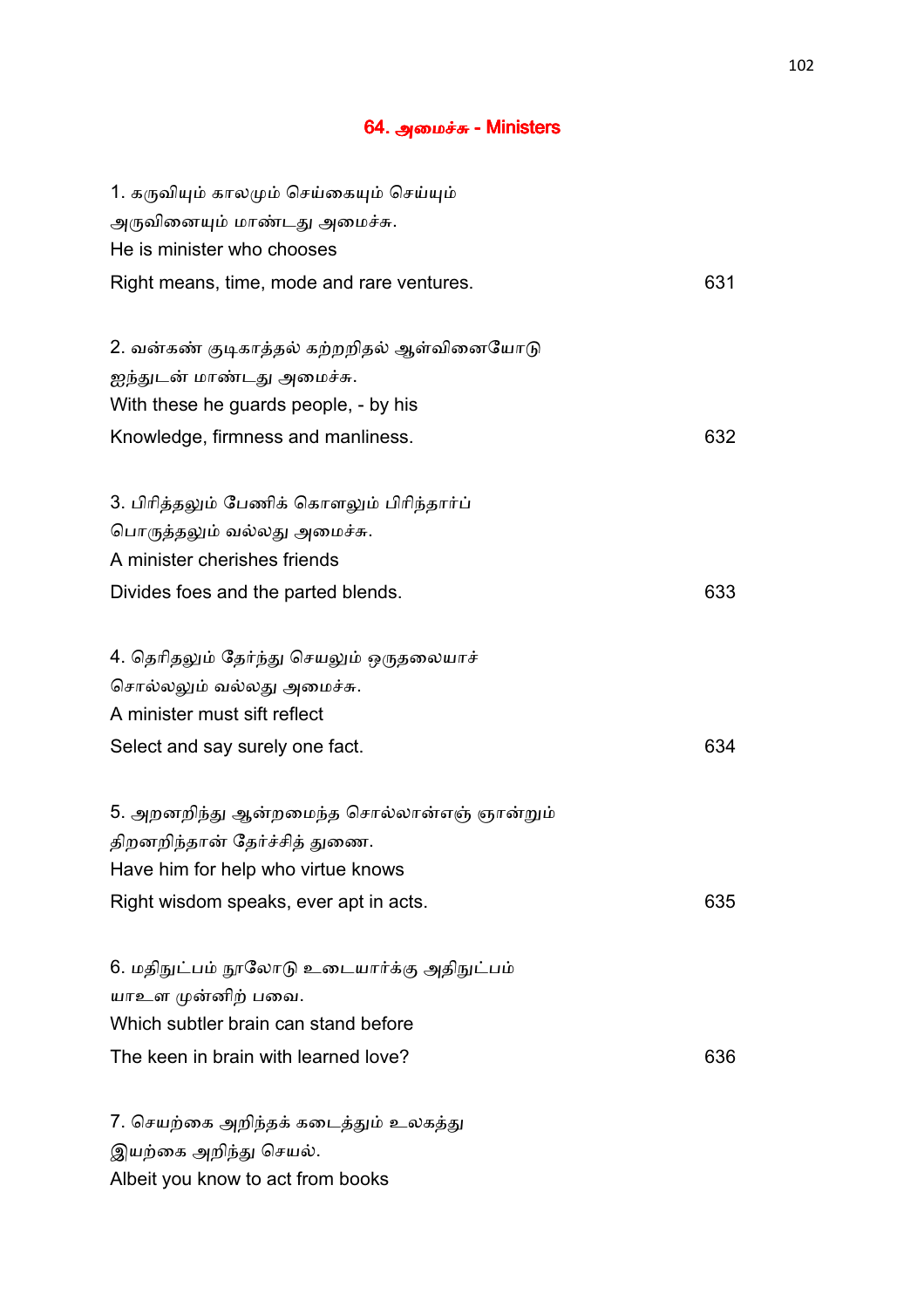| Act after knowing world's outlooks.            | 637 |
|------------------------------------------------|-----|
| 8. அறிகொன்று அறியான் எனினும் உறுதி             |     |
| உழையிருந்தான் கூறல் கடன்.                      |     |
| The man in place must tell the facts           |     |
| Though the ignorant king refutes.              | 638 |
| 9. பழுதெண்ணும் மந்திரியின் பக்கத்துள் தெவ்வோர் |     |
| எழுபது கோடி உறும்.                             |     |
| Seventy crores of foes are better              |     |
| Than a minister with mind bitter.              | 639 |
| 10. முறைப்படச் சூழ்ந்தும் முடிவிலவே செய்வர்    |     |
| திறப்பாடு இலாஅ தவர்.                           |     |
| The unresolved, though well designed           |     |
| To fulfil an act they have no mind.            | 640 |
|                                                |     |
| 65. சொல்வன்மை - Power of speech                |     |
| 1. நாநலம் என்னும் நலனுடைமை அந்நலம்             |     |
| யாநலத்து உள்ளதூஉம் அன்று.                      |     |
| The goodness called goodness of speech         |     |
| Is goodness which nothing can reach.           | 641 |
| 2. ஆக்கமுங் கேடும் அதனால் வருதலால்             |     |
| காத்தோம்பல் சொல்லின்கண் சோர்வு.                |     |
| Since gain or ruin speeches bring              |     |
| Guard against the slips of tongue.             | 642 |
| 3. கேட்டார்ப் பிணிக்குந் தகையவாய்க் கோளாரும்   |     |
| வேட்ப மொழிவதாஞ் சொல்.                          |     |
| A speech is speech that holds ears             |     |
| And attracts ev'n those that are averse.       | 643 |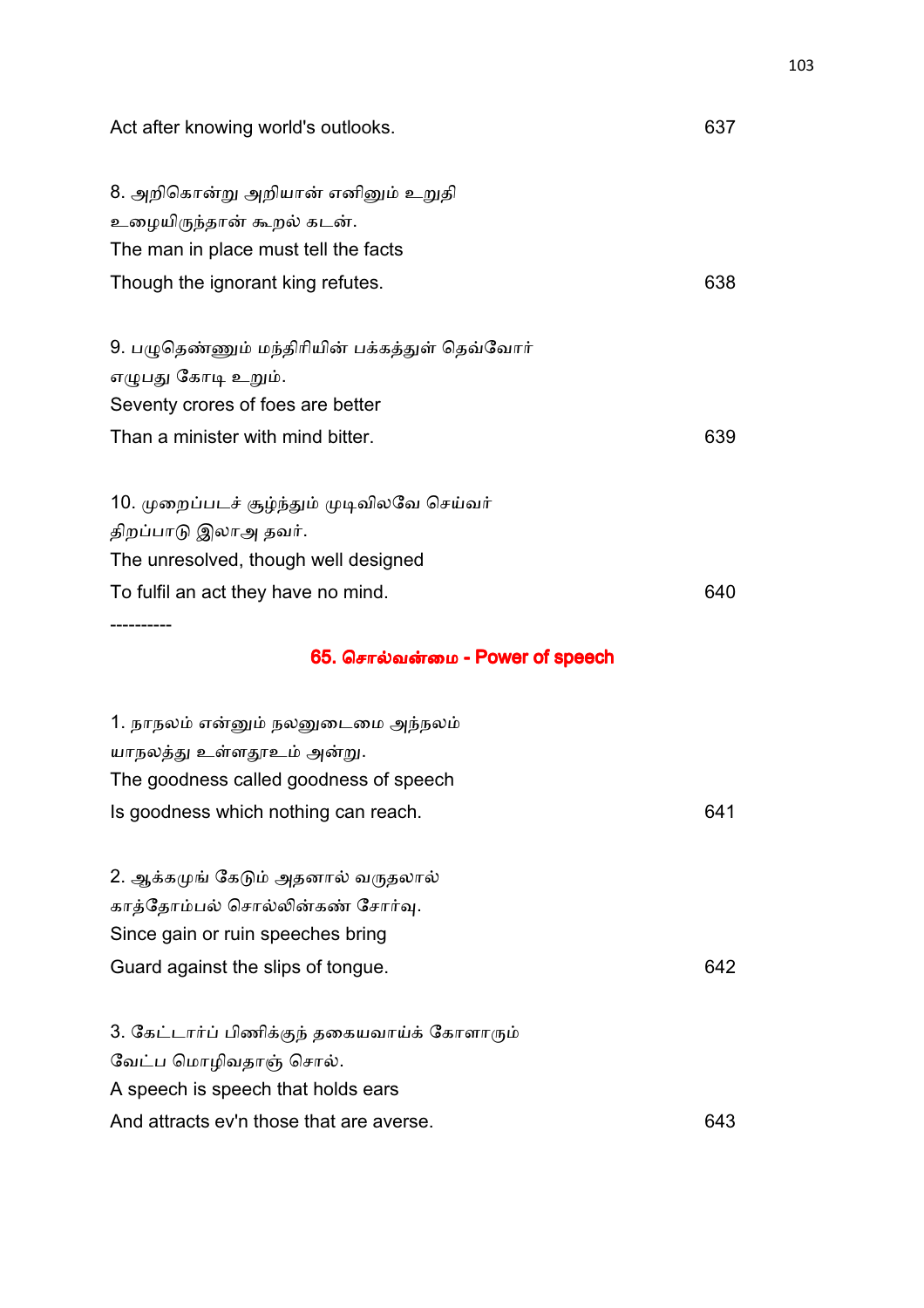| 4. திறனறிந்து சொல்லுக சொல்லை அறனும்<br>பொருளும் அதனினூஉங்கு இல்.<br>Weigh thy words and speak; because          |     |
|-----------------------------------------------------------------------------------------------------------------|-----|
| No wealth or virtue words surpass.                                                                              | 644 |
| 5. சொல்லுக சொல்லைப் பிறிதோர்சொல் அச்சொல்லை                                                                      |     |
| வெல்லுஞ்சொல் இன்மை அறிந்து<br>Speak out thy world so that no word                                               |     |
| Can win it and say untoward.                                                                                    | 645 |
| 6. வேட்பத்தாஞ் சொல்லிப் பிறர்சொல் பயன்கோடல்                                                                     |     |
| மாட்சியின் மாசற்றார் கோள்.<br>Spotless men speak what is sweet                                                  |     |
| And grasp in others what is meet.                                                                               | 646 |
| 7. சொலல்வல்லன் சோர்விலன் அஞ்சான் அவனை                                                                           |     |
| இகல்வெல்லல் யார்க்கும் அரிது.<br>No foe defies the speaker clear                                                |     |
| Flawless, puissant, and free from fear.                                                                         | 647 |
| 8. விரைந்து தொழில்கேட்கும் ஞாலம் நிரந்தினிது<br>சொல்லுதல் வல்லார்ப் பெறின்.<br>The world will quickly carry out |     |
| The words of counsellors astute.                                                                                | 648 |
| 9. பலசொல்லக் காமுறுவர் மன்றமா சற்ற<br>சிலசொல்லல் தேற்றா தவர்.<br>They overspeak who do not seek                 |     |
| A few and flawless words to speak.                                                                              | 649 |
| 10. இணரூழ்த்தும் நாறா மலரனையர் கற்றது<br>உணர விரித்துரையா தார்.                                                 |     |
| Who can't express what they have learnt<br>Are bunch of flowers not fragrant.                                   | 650 |
|                                                                                                                 |     |

--------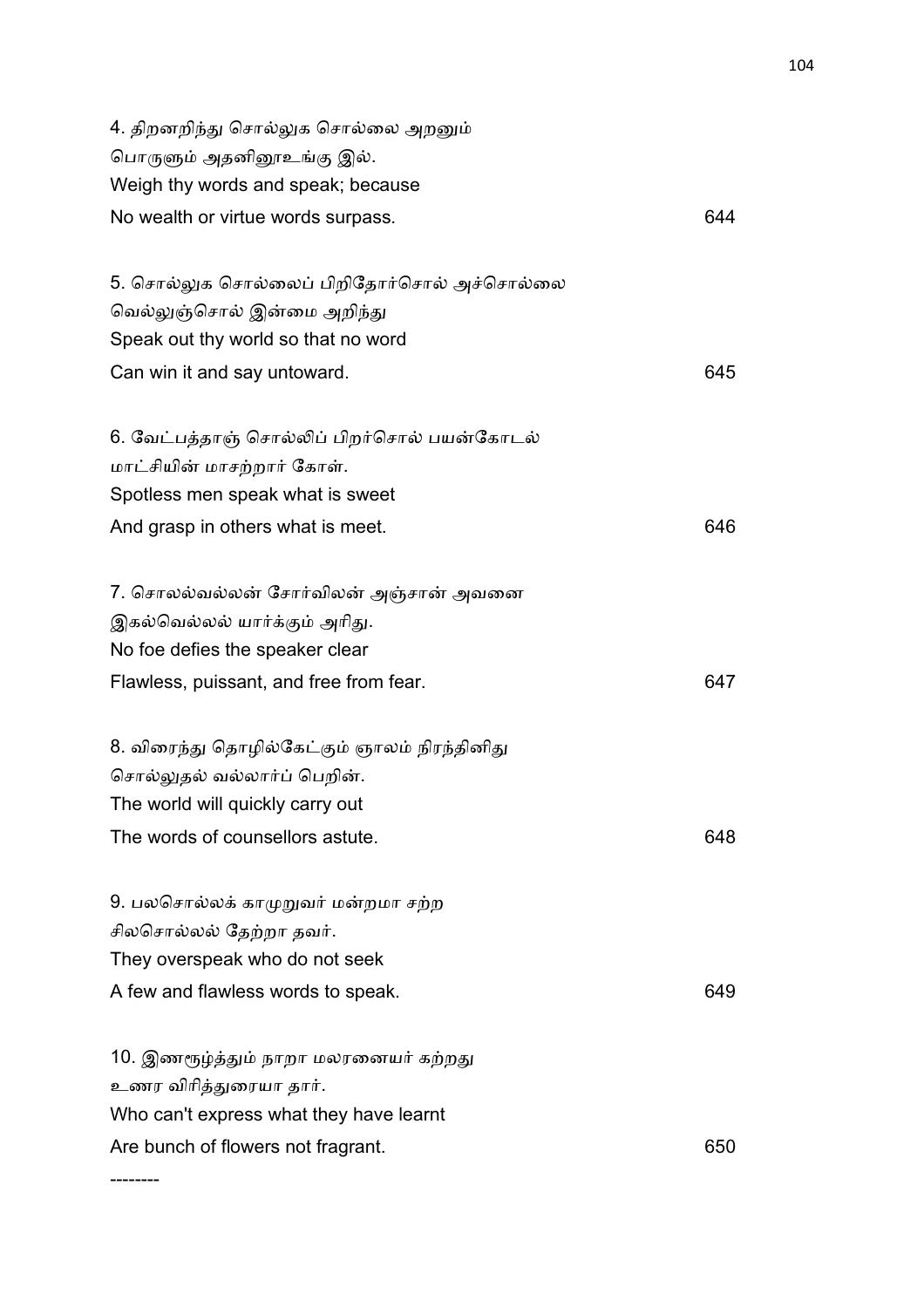# 66. வினைத்துய்மை - Purity of action

| 1. துணைநலம் ஆக்கம் தரூஉம் வினைநலம்         |     |
|--------------------------------------------|-----|
| வேண்டிய எல்லாம் தரும்.                     |     |
| Friendship brings gain; but action pure    |     |
| Does every good thing we desire.           | 651 |
| 2. என்றும் ஒருவுதல் வேண்டும் புகழொடு       |     |
| நன்றி பயவா வினை.                           |     |
| Eschew always acts that do not             |     |
| Bring good nor glory on their part.        | 652 |
|                                            |     |
| 3. ஓஒதல் வேண்டும் ஒளிமாழ்கும் செய்வினை     |     |
| ஆஅதும் என்னு மவர்.                         |     |
| Those in the world desire for fame         |     |
| Should shun the deed that dims their name. | 653 |
| 4. இடுக்கண் படினும் இளிவந்த செய்யார்       |     |
| நடுக்கற்ற காட்சி யவர்.                     |     |
| Though perils press the faultless wise     |     |
| Shun deeds of mean, shameful device.       | 654 |
| 5. எற்றென்று இரங்குவ செய்யற்க செய்வானேல்   |     |
| மற்றன்ன செய்யாமை நன்று.                    |     |
| Do not wrong act and grieve, "Alas"        |     |
| If done, do not repeat it twice.           | 655 |
| 6. ஈன்றான் பசிகாண்பான் ஆயினுஞ் செய்யற்க    |     |
| சான்றோர் பழிக்கும் வினை.                   |     |
| Though she who begot thee hungers          |     |
| Shun acts denounced by ancient seers.      | 656 |
|                                            |     |
| 7. பழிமலைந்து எய்திய ஆக்கத்தின் சான்றோர்   |     |
| கழிநல் குரவே தலை.                          |     |
| Pinching poverty of the wise               |     |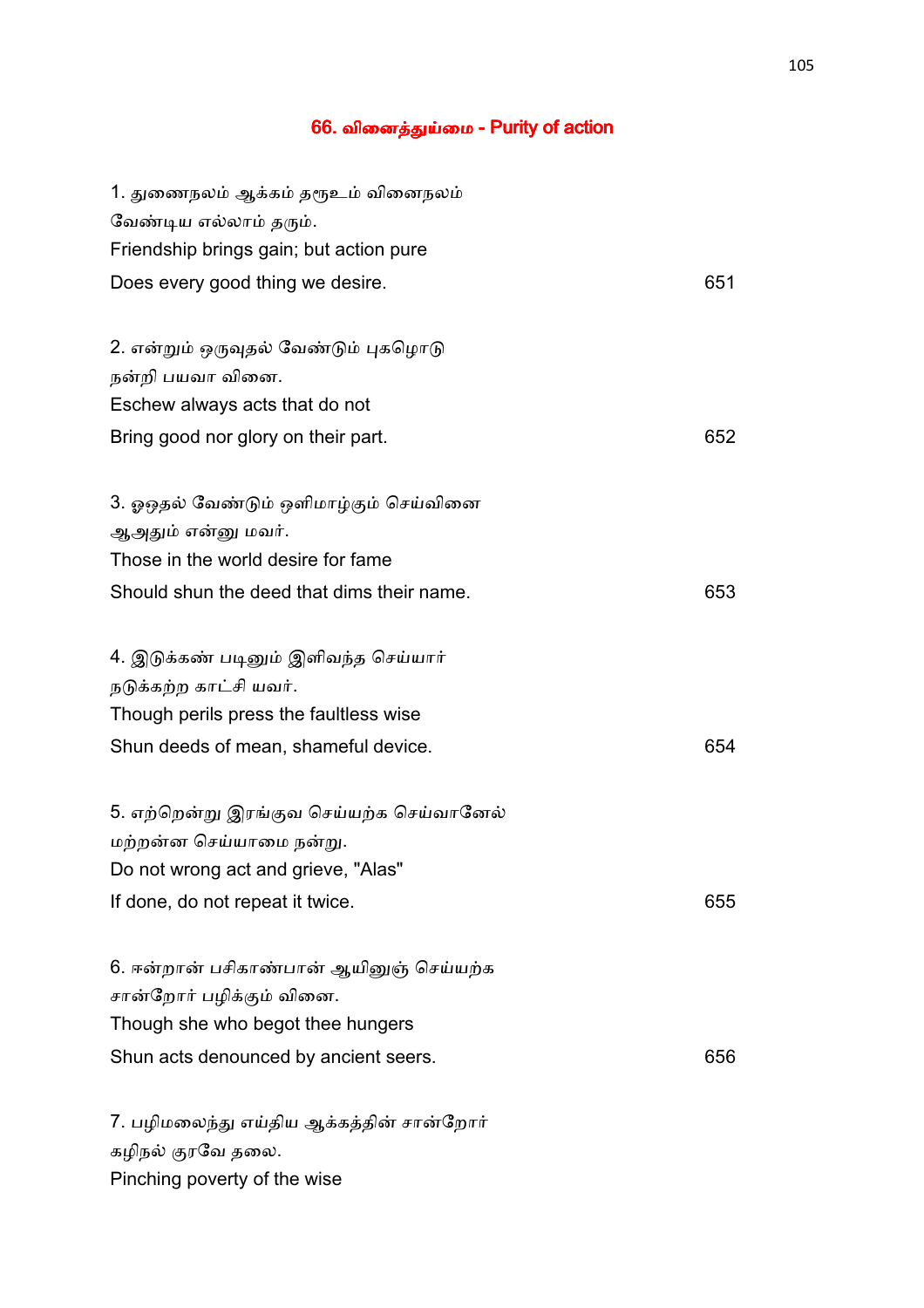| Is more than wealth hoarded by Vice.                                                                                                                                                       | 657 |
|--------------------------------------------------------------------------------------------------------------------------------------------------------------------------------------------|-----|
| 8. கடிந்த கடிந்தொரார் செய்தார்க்கு அவைதாம்<br>முடிந்தாலும் பீழை தரும்.<br>Those who dare a forbidden deed                                                                                  |     |
| Suffer troubles though they succeed.                                                                                                                                                       | 658 |
| 9. அழக்கொண்ட எல்லாம் அழப்போம் இழப்பினும்<br>பிற்பயக்கும் நற்பா லவை.<br>Gains from weeping, weeping go                                                                                      |     |
| Though lost, from good deeds blessings flow.                                                                                                                                               | 659 |
| 10. சலத்தால் பொருள்செய்தே மார்த்தல் பசுமட்<br>கலத்துள்நீர் பெய்திரீஇ யற்று<br>The wealth gathered in guilty ways<br>Is water poured in wet clay vase.<br>67. வினைத்திட்பம் - Powerful acts | 660 |
| 1. வினைத்திட்பம் என்பது ஒருவன் மனத்திட்பம்<br>மற்றைய எல்லாம் பிற.<br>A powerful mind does powerful act<br>And all the rest are imperfect.                                                  | 661 |
| 2. ஊறொராவ் உற்றபின் ஒல்காமை இவ்விரண்டின்<br>ஆறென்பர் ஆய்ந்தவர் கோள்.<br>Shun failing fuss; fail not purpose                                                                                |     |
| These two are maxims of the wise.                                                                                                                                                          | 662 |

3. கடைகொட்கச் செய்தக்க தாண்மை இடைக்கொட்கின் எற்றா விழுமந் தரும். The strong achieve and then display Woe unto work displayed midway. **663**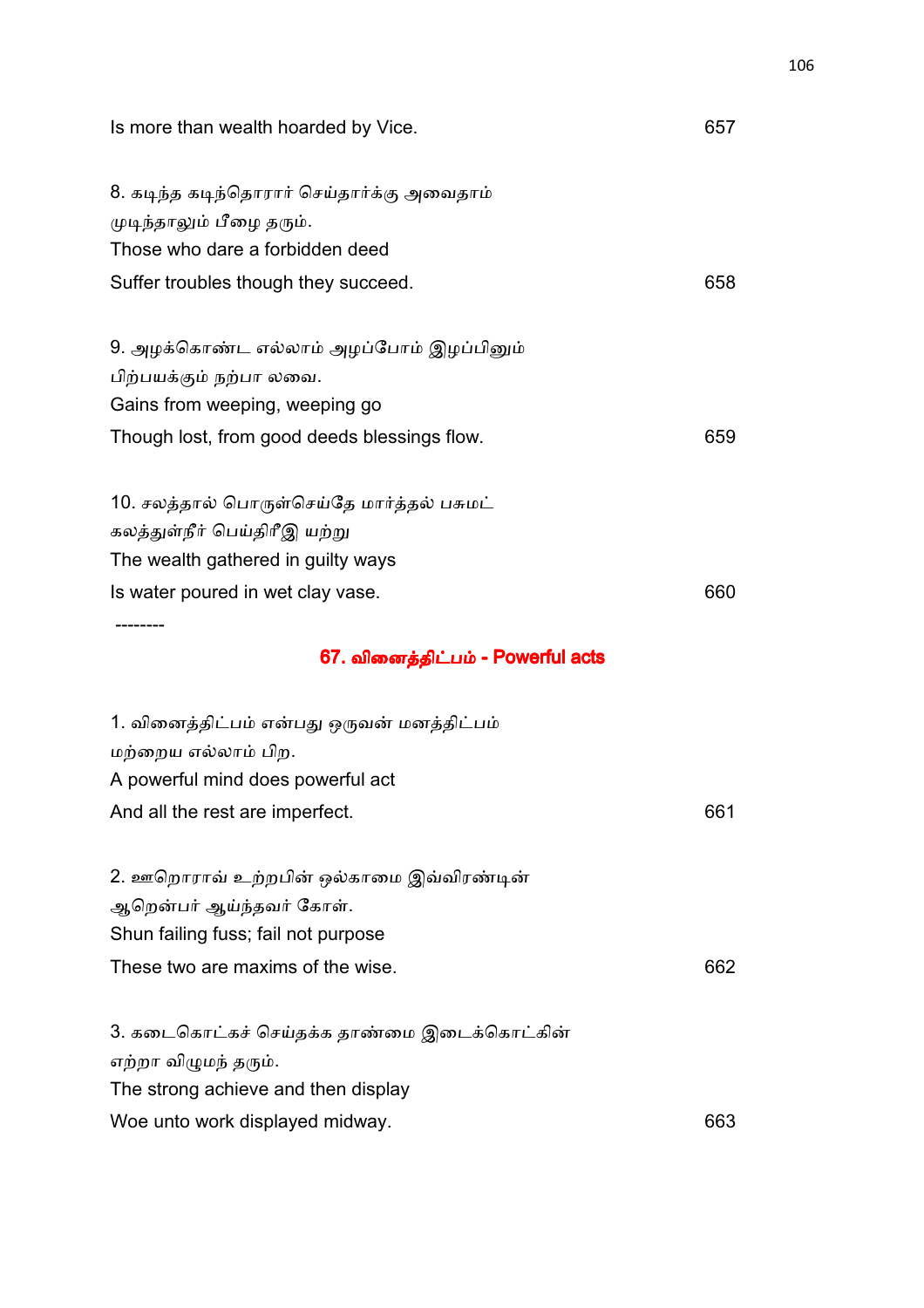| 4. சொல்லுதல் யார்க்கும் எளிய அரியவாம்              |     |
|----------------------------------------------------|-----|
| சொல்லிய வண்ணம் செயல்.                              |     |
| Easy it is to tell a fact                          |     |
| But hard it is to know and act.                    | 664 |
| 5. வீறெய்தி மாண்டார் வினைதிட்பம் வேந்தன்கண்        |     |
| ஊறெய்தி உள்ளப் படும்.                              |     |
| Dynamic deeds of a doughty soul                    |     |
| Shall win the praise of king and all.              | 665 |
| 6. எண்ணிய எண்ணியாங்கு எய்துப எண்ணியார்             |     |
| திண்ணிய ராகப் பெறின்.                              |     |
| The will-to-do achieves the deed                   |     |
| When mind that wills is strong indeed.             | 666 |
| 7. உருவுகண்டு எள்ளாமை வேண்டும் உருள்பெருந்தேர்க்கு |     |
| அச்சாணி அன்னார் உடைத்து.                           |     |
| Scorn not the form: for men there are              |     |
| Like linchpin of big rolling car.                  | 667 |
| 8. கலங்காது கண்ட வினைக்கண் துளங்காது               |     |
| தூக்கம் கடிந்து செயல்.                             |     |
| Waver not; do wakefully                            |     |
| The deed resolved purposefully.                    | 668 |
| 9. துன்பம் உறவரினும் செய்க துணிவாற்றி              |     |
| இன்பம் பயக்கும் வினை.                              |     |
| Do with firm will though pains beset               |     |
| The deed that brings delight at last.              | 669 |
| 10. எனைத்திட்பம் எய்தியக் கண்ணும் வினைத்திட்பம்    |     |
| வேண்டாரை வேண்டாது உலகு.                            |     |
| The world merits no other strength                 |     |
| But strength of will-to-do at length.              | 670 |
|                                                    |     |

-------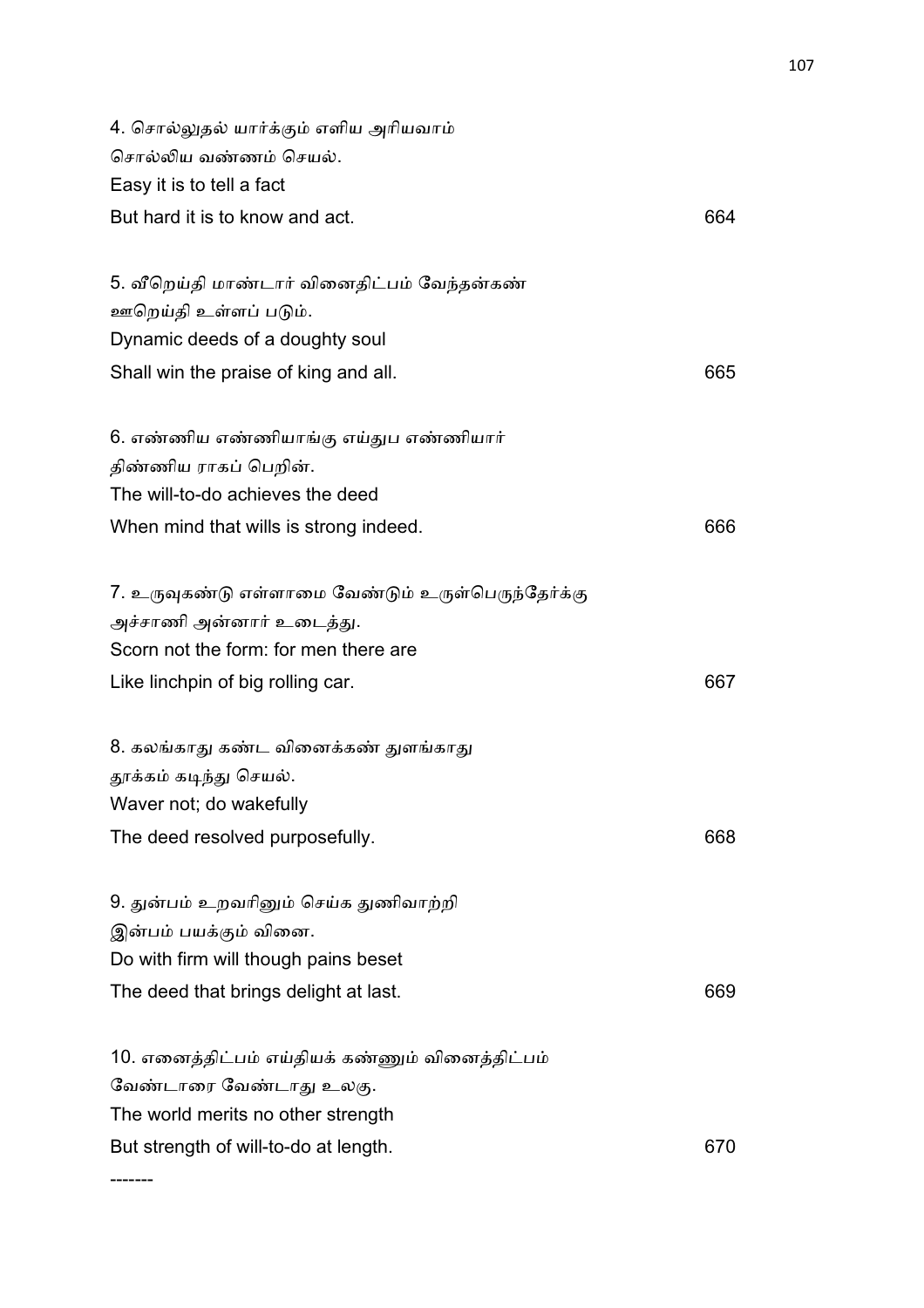#### 68. வினைசெயல்வகை - Modes of action

| 1. சூழ்ச்சி முடிவு துணிவெய்தல் அத்துணிவு    |     |
|---------------------------------------------|-----|
| தாழ்ச்சியுள் தங்குதல் தீது.                 |     |
| When counsel takes a resolve strong         |     |
| Weak delay of action is wrong.              | 671 |
|                                             |     |
| 2. தூங்குக தூங்கிச் செயற்பால தூங்கற்க       |     |
| தூங்காது செய்யும் வினை.                     |     |
| Delay such acts as need delay               |     |
| Delay not acts that need display.           | 672 |
| 3. ஒல்லும்வா யெல்லாம் வினைநன்றே ஒல்லாக்கால் |     |
| செல்லும்வாய் நோக்கிச் செயல்.                |     |
| It's best to act when feasible              |     |
| If not see what is possible.                | 673 |
|                                             |     |
| 4. வினைபகை என்றிரண்டின் எச்சம் நினையுங்கால் |     |
| தீயெச்சம் போலத் தெறும்.                     |     |
| Work or foe left unfinished                 |     |
| Flare up like fire unextinguished.          | 674 |
|                                             |     |
| 5. பொருள்கருவி காலம் வினையிடனொடு ஐந்தும்    |     |
| இருள்தீர எண்ணிச் செயல்.                     |     |
| Money and means, time, place and deed       |     |
| Decide these five and then proceed.         | 675 |
|                                             |     |
| 6. முடிவும் இடையூறும் முற்றியாங்கு எய்தும்  |     |
| படுபயனும் பார்த்துச் செயல்.                 |     |
| Weigh well the end, hindrance, profit       |     |
| And then pursue a fitting act.              | 676 |
|                                             |     |
| 7. செய்வினை செய்வான் செயல்முறை அவ்வினை      |     |
| உள்ளறிவான் உள்ளம் கொளல்.                    |     |
| Know first the secret from experts          |     |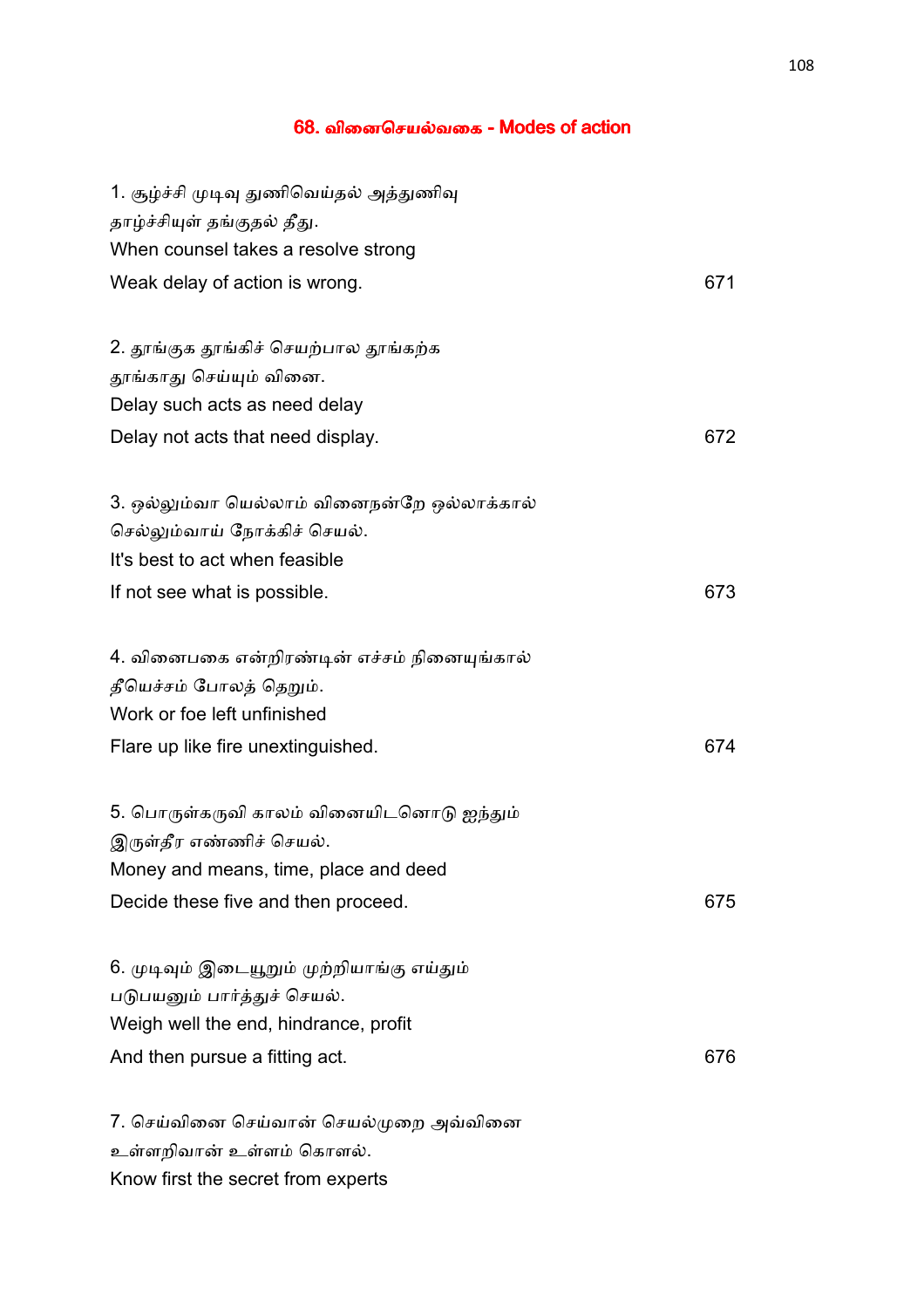| That is the way of fruitful acts.               | 677 |
|-------------------------------------------------|-----|
| 8. வினையால் வினையாக்கிக் கோடல் நனைகவுள்         |     |
| யானையால் யானையாத் தற்று.                        |     |
| Lure a tusker by a tusker                       |     |
| Achieve a deed by deed better.                  | 678 |
| 9. நட்டார்க்கு நல்ல செயலின் விரைந்ததே           |     |
| ஒட்டாரை ஒட்டிக் கொளல்.                          |     |
| Than doing good to friends it is                |     |
| More urgent to befriend the foes.               | 679 |
| 10. உறைசிறியார் உள்நடுங்கல் அஞ்சிக் குறைபெறின்  |     |
| கொள்வர் பெரியார்ப் பணிந்து.                     |     |
| Small statesmen fearing people's fear           |     |
| Submit to foes superior.                        | 680 |
| 69. தூது - The embassy                          |     |
| 1. அன்புடைமை ஆன்ற குடிப்பிறத்தல் வேந்தவாம்      |     |
| பண்புடைமை தூதுரைப்பான் பண்பு.                   |     |
| Love, noble birth, good courtesy                |     |
| Pleasing kings mark true embassy.               | 681 |
| 2. அன்பறிவு ஆராய்ந்த சொல்வன்மை தூதுரைப்பார்க்கு |     |
| இன்றி யமையாத மூன்று.                            |     |
| Envoys must bear love for their prince          |     |
| Knowledge and learned eloquence.                | 682 |
| 3. நூலாருள் நூல்வல்லன் ஆகுதல் வேலாருள்          |     |
| வென்றி வினையுரைப்பான் பண்பு.                    |     |
| Savant among savants, he pleads                 |     |
| Before lanced king, triumphant words.           | 683 |
|                                                 |     |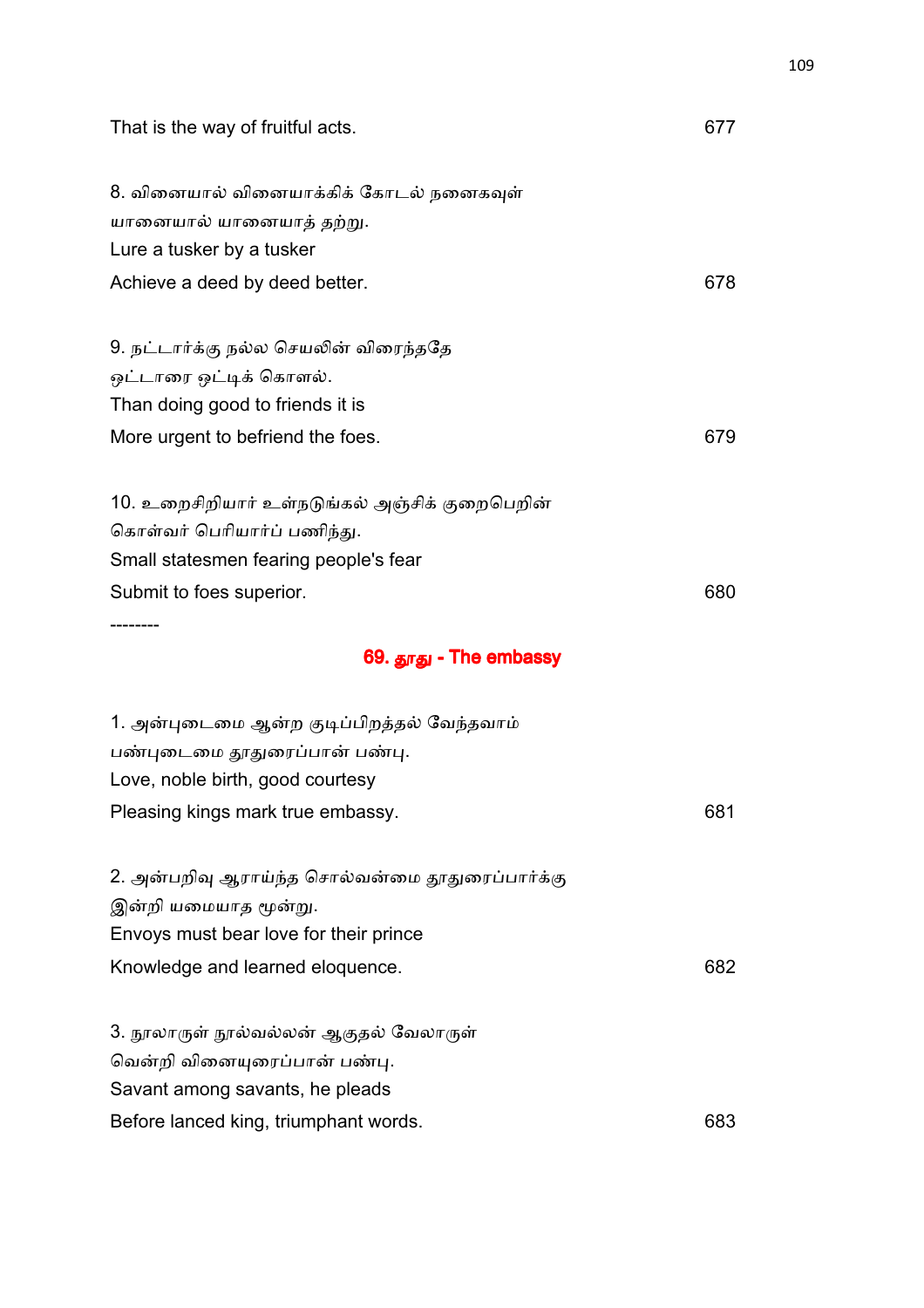| 4. அறிவுரு ஆராய்ந்த கல்விஇம் மூன்றன்                                     |     |
|--------------------------------------------------------------------------|-----|
| செறிவுடையான் செல்க வினைக்கு.                                             |     |
| Who has these three: good form, sense, lore                              |     |
| Can act as bold ambassador.                                              | 684 |
| 5. தொகச்சொல்லித் தூவாத நீக்கி நகச்சொல்லி                                 |     |
| நன்றி பயப்பதாம் தூது.                                                    |     |
| Not harsh, the envoy's winsome ways                                      |     |
| Does good by pleasant words concise.                                     | 685 |
| 6. கற்றுக்கண் அஞ்சான் செலச்சொல்லிக் காலத்தால்                            |     |
| தக்கது அறிவதாம் தூது.                                                    |     |
| Learned; fearless, the envoy tends                                       |     |
| Convincing words which time demands.                                     | 686 |
| 7. கடனறிந்து காலம் கருதி இடனறிந்து                                       |     |
| எண்ணி உரைப்பான் தலை.                                                     |     |
| Knowing duty time and place                                              |     |
| The envoy employs mature phrase.                                         | 687 |
| 8. தூய்மை துணைமை துணிவுடைமை இம்மூன்றின்                                  |     |
| வாய்மை வழியுரைப்பான் பண்பு.                                              |     |
| The true envoy of three virtues                                          |     |
| Is pure helpful and bold in views.                                       | 688 |
| 9. விடுமாற்றம் வேந்தர்க்கு உரைப்பான் வடுமாற்றம் -<br>வாய்சோரா வன்க ணவன். |     |
| The envoy who ports the king's message                                   |     |
| Has flawless words and heart's courage.                                  | 689 |
| 10. இறுதி பயப்பினும் எஞ்சாது இறைவர்க்கு<br>உறுதி பயப்பதாம் தூது.         |     |
| Braving death the bold envoy                                             |     |
| Assures his king's safety and joy.                                       | 690 |
|                                                                          |     |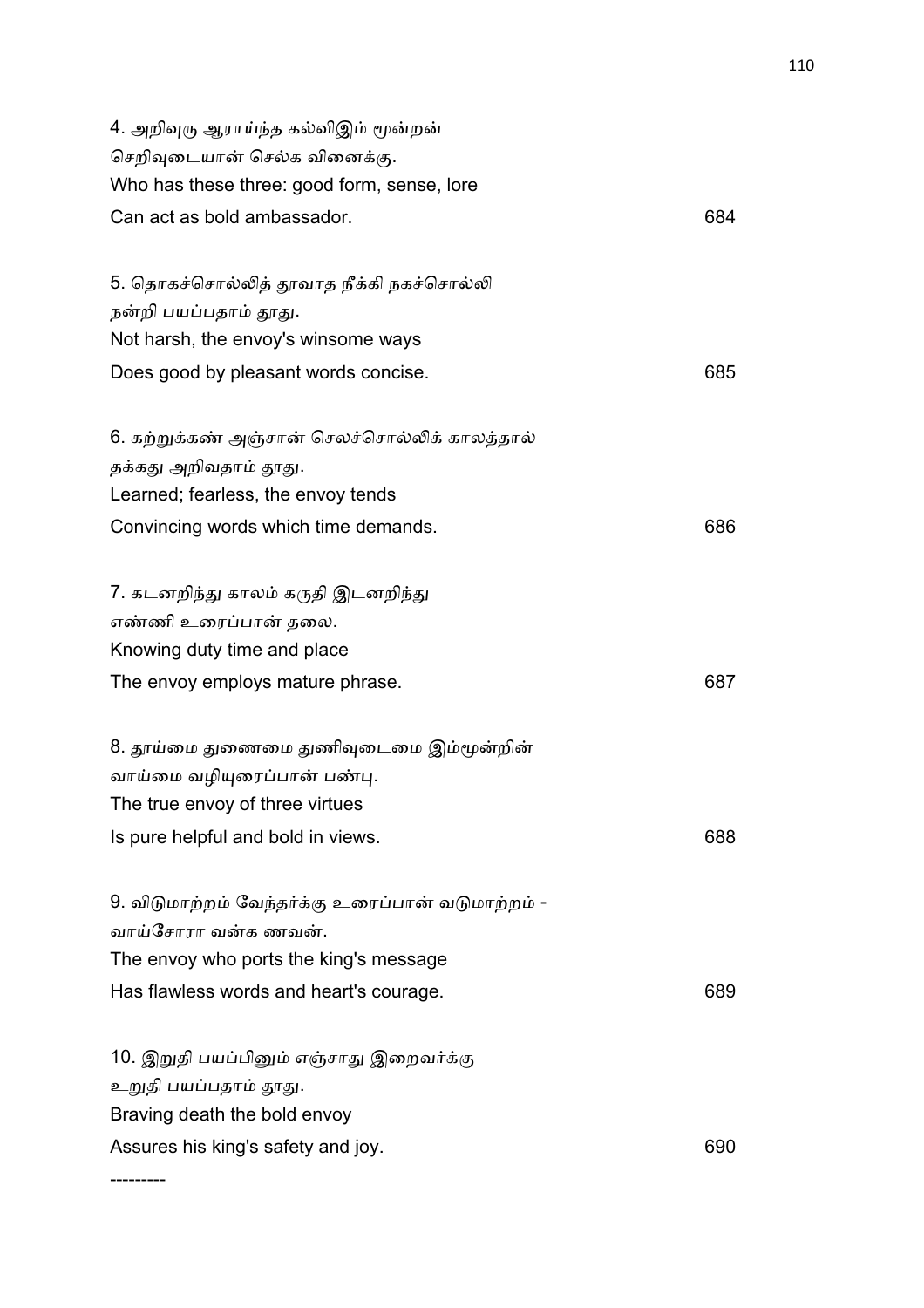### 70. மன்னரைச் சேர்ந்தொழுகல் - Walk with kings

| 1. அகலாது அணுகாது தீக்காய்வார் போல்க           |     |
|------------------------------------------------|-----|
| இகல்வேந்தர்ச் சேர்ந்தொழுகு வார்.               |     |
| Move with hostile kings as with fire           |     |
| Not coming close nor going far.                | 691 |
|                                                |     |
| 2. மன்னர் விழைப விழையாமை மன்னரால்              |     |
| மன்னிய ஆக்கம் தரும்.                           |     |
| Crave not for things which kings desire        |     |
| This brings thee their fruitful favour.        | 692 |
| 3. போற்றின் அரியவை போற்றல் கடுத்தபின்          |     |
| தேற்றுதல் யார்க்கும் அரிது.                    |     |
| Guard thyself from petty excess                |     |
| Suspected least, there's no redress.           | 693 |
| 4. செவிச்சொல்லும் சேர்ந்த நகையும் அவித்தொழுகல் |     |
| ஆன்ற பெரியா ரகத்து.                            |     |
| Whisper not; nor smile exchange                |     |
| Amidst august men's assemblage.                | 694 |
| 5. எப்பொருளும் ஓரார் தொடரார்மற் றப்பொருளை      |     |
| விட்டக்கால் கேட்க மறை.                         |     |
| Hear not, ask not the king's secret            |     |
| Hear only when he lets it out.                 | 695 |
| 6. குறிப்பறிந்து காலம் கருதி வெறுப்பில்        |     |
| வேண்டுப வேட்பச் சொலல்.                         |     |
| Discern his mood and time and tell             |     |
| No dislikes but what king likes well.          | 696 |
| 7. வேட்பன சொல்லி வினையில எஞ்ஞான்றும்           |     |
| கேட்பினும் சொல்லா விடல்.                       |     |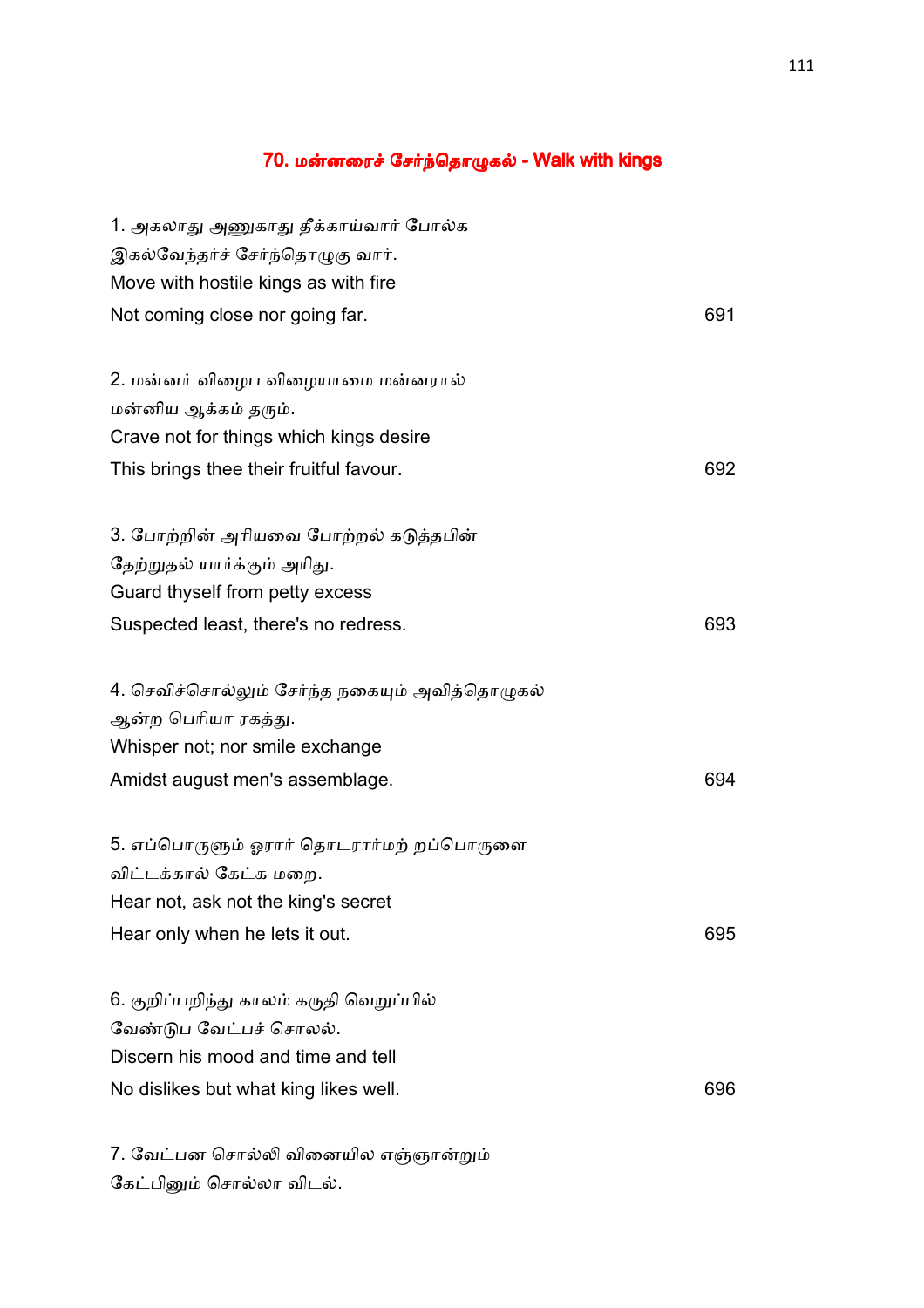| Tell pleasing things; and never tell         |     |
|----------------------------------------------|-----|
| Even if pressed what is futile.              | 697 |
|                                              |     |
| 8. இளையர் இனமுறையர் என்றிகழார் நின்ற         |     |
| ஒளியோடு ஒழுகப் படும்.                        |     |
| As young and kinsman do not slight;          |     |
| Look with awe king's light and might.        | 698 |
| 9. கொளப்பட்டேம் என்றெண்ணிக் கொள்ளாத செய்யார் |     |
| துளக்கற்ற காட்சி யவர்.                       |     |
| The clear-visioned do nothing base           |     |
| Deeming they have the monarch's grace.       | 699 |
|                                              |     |
| 10. பழையம் எனக்கருதிப் பண்பல்ல செய்யும்      |     |
| கெழுதகைமை கேடு தரும்.                        |     |
| Worthless acts based on friendship old       |     |
| Shall spell ruin and woe untold.             | 700 |
|                                              |     |
| 71. குறிப்பறிதல் - Divining the mind         |     |
| 1. கூறாமை நோக்கிக் குறிப்பறிவான் எஞ்ஞான்றும் |     |
| மாறாநீர் வையக்கு அணி                         |     |
| Who reads the mind by look, untold           |     |
| Adorns the changeless sea-girt world.        | 701 |
| 2. ஐயப் படாஅது அகத்தது உணர்வானைத்            |     |
| தெய்வத்தோ டொப்பக் கொளல்.                     |     |
| Take him as God who reads the thought        |     |
| Of another man without a doubt.              | 702 |
|                                              |     |
| 3. குறிப்பிற் குறிப்புணர் வாரை உறுப்பினுள்   |     |
| யாது கொடுத்தும் கொளல்.                       |     |
| By sign who scans the sign admit             |     |
| At any cost in cabinet.                      | 703 |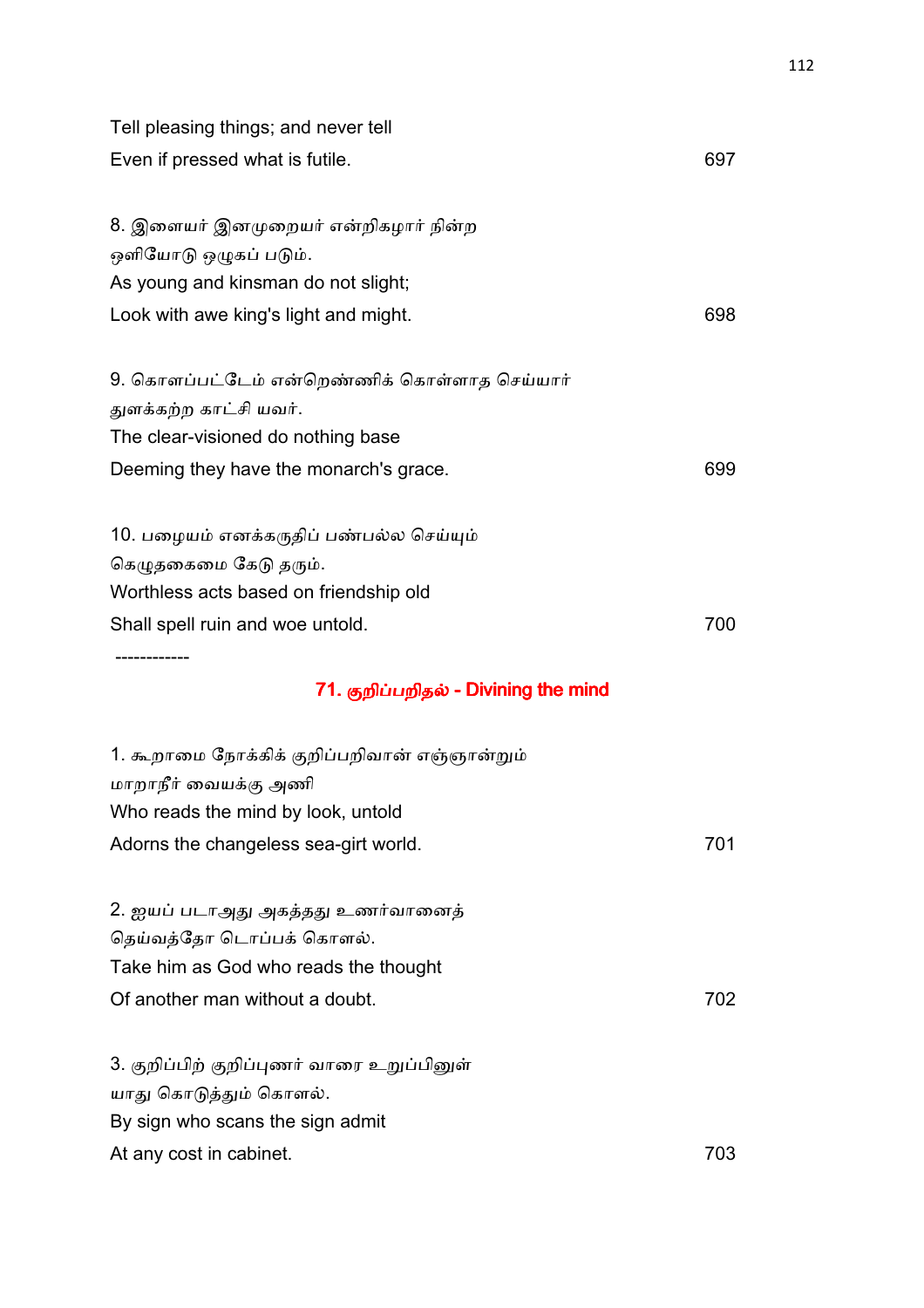| 4. குறித்தது கூறாமைக் கொள்வாரோ டேனை                               |     |
|-------------------------------------------------------------------|-----|
| உறுப்போ ரனையரால் வேறு.                                            |     |
| Untold, he who divines the thought                                |     |
| Though same in form is quite apart.                               | 704 |
| 5. குறிப்பிற் குறிப்புணரா வாயின் உறுப்பினுள்<br>என்ன பயத்தவோ கண். |     |
|                                                                   |     |
| Among senses what for is eye                                      |     |
| If thought by thought one can't descry?                           | 705 |
| 6. அடுத்தது காட்டும் பளிங்குபோல் நெஞ்சம்                          |     |
| கடுத்தது காட்டும் முகம்.                                          |     |
| What throbs in mind the face reflects                             |     |
| Just as mirror nearby objects.                                    | 706 |
| 7. முகத்தின் முதுக்குறைந்தது உண்டோ உவப்பினும்                     |     |
| காயினும் தான்முந் துறும்.                                         |     |
| Than face what is subtler to tell                                 |     |
| First if the mind feels well or ill.                              | 707 |
| 8. முகம்நோக்கி நிற்க அமையும் அகம்நோக்கி                           |     |
| உற்ற துணர்வார்ப் பெறின்.                                          |     |
| Just standing in front would suffice                              |     |
| For those who read the mind on face.                              | 708 |
| 9. பகைமையும் கேண்மையும் கண்ணுரைக்கும் கண்ணின்                     |     |
| வகைமை உணர்வார்ப் பெறின்.                                          |     |
| Friend or foe the eyes will show                                  |     |
| To those who changing outlooks know.                              | 709 |
| 10. நுண்ணியம் என்பார் அளக்கும்கோல் காணும்கால்                     |     |
| கண்ணல்லது இல்லை பிற.                                              |     |
| The scale of keen discerning minds                                |     |
| Is eye and eye that secrets finds.                                | 710 |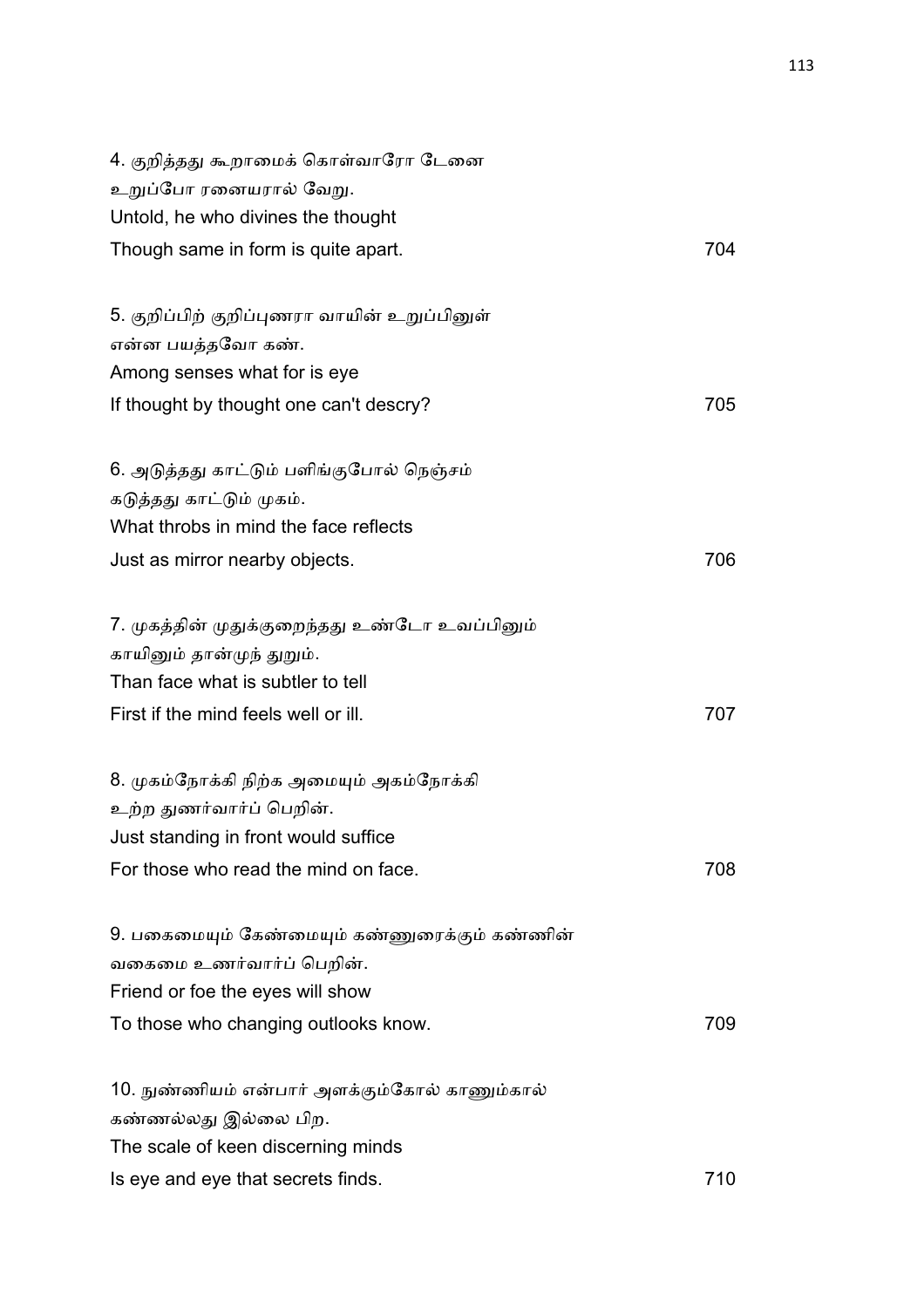### 72. அவையறிதல் - Judging the audience

| 1. அவையறிந்து ஆராய்ந்து சொல்லுக சொல்லின்<br>தொகையறிந்த தூய்மை யவர்.<br>The pure in thought and eloquence<br>Adapt their words to audience. | 711 |
|--------------------------------------------------------------------------------------------------------------------------------------------|-----|
|                                                                                                                                            |     |
| 2. இடைதெரிந்து நன்குணர்ந்து சொல்லுக சொல்லின்                                                                                               |     |
| நடைதெரிந்த நன்மை யவர்.                                                                                                                     |     |
| Who know the art of speech shall suit                                                                                                      |     |
| Their chosen words to time in fact.                                                                                                        | 712 |
| 3. அவையறியார் சொல்லல்மேற் கொள்பவர் சொல்லின்                                                                                                |     |
| வகையறியார் வல்லதூஉம் இல்.                                                                                                                  |     |
| They speak in vain at length who talk                                                                                                      |     |
| Words unversed which ears don't take.                                                                                                      | 713 |
| 4. ஓளியார்முன் ஒள்ளிய ராதல் வெளியார்முன்                                                                                                   |     |
| வான்சுதை வண்ணம் கொளல்.                                                                                                                     |     |
| Before the bright be brilliant light                                                                                                       |     |
| Before the muff be mortar white.                                                                                                           | 714 |
| 5. நன்றென்ற வற்றுள்ளும் நன்றே முதுவருள்                                                                                                    |     |
| முந்து கிளவாச் செறிவு.                                                                                                                     |     |
| Modest restraint all good excels                                                                                                           |     |
| Which argues not before elders.                                                                                                            | 715 |
| 6. ஆற்றின் நிலைதளர்ந் தற்றே வியன்புலம்                                                                                                     |     |
| ஏற்றுணர்வார் முன்னர் இழுக்கு                                                                                                               |     |
| Tongue-slip before the talented wise                                                                                                       |     |
| Is like slipping from righteous ways.                                                                                                      | 716 |
| 7. கற்றறிந்தார் கல்வி விளங்கும் கசடறச்                                                                                                     |     |

சொல்தெரிதல் வல்லா ரகத்து.

----------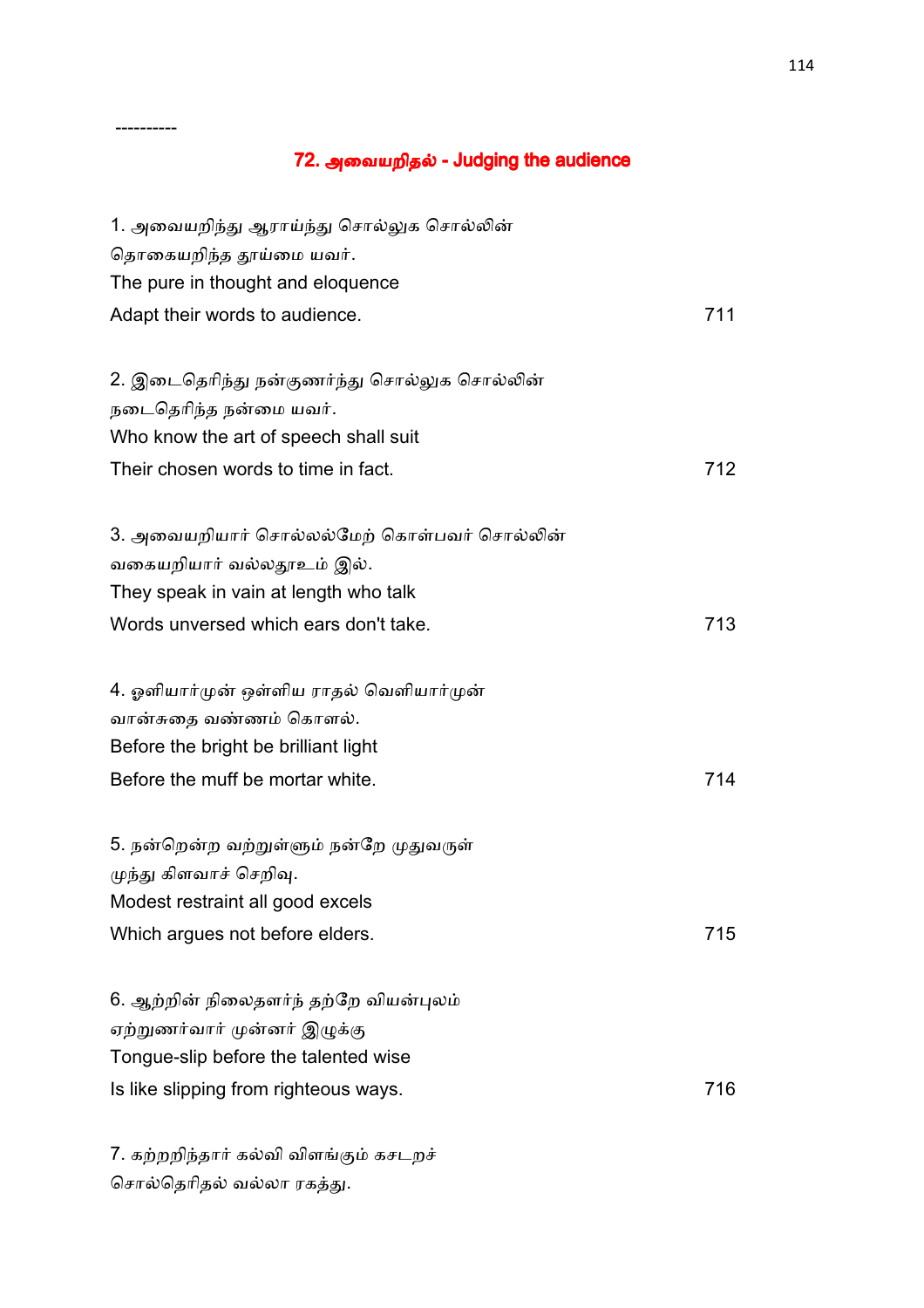| The learning of the learned shines              |     |
|-------------------------------------------------|-----|
| Valued by flawless scholar-minds.               | 717 |
| 8. உணர்வ துடையார்முன் சொல்லல் வளர்வதன்          |     |
| பாத்தியுள் நீர்சொரிந் தற்று.                    |     |
| To address understanding ones                   |     |
| Is to water beds of growing grains.             | 718 |
| 9. புல்லவையுள் பொச்சாந்தும் சொல்லற்க நல்லவையுள் |     |
| நன்கு செலச்சொல்லு வார்.                         |     |
| O ye who speak before the keen                  |     |
| Forgetful, address not the mean.                | 719 |
| 10. அங்கணத்துள் உக்க அமிழ்தற்றால் தம்கணத்தார்   |     |
| அல்லார்முன் கோட்டி கொளல்.                       |     |
| To hostiles who wise words utters               |     |
| Pours ambrosia into gutters.                    | 720 |
| 73. அவையஞ்சாமை - Courage before councils        |     |
| 1. வகையறிந்து வல்லவை வாய்சோரார் சொல்லின்        |     |
| தொகையறிந்த தூய்மை யவர்                          |     |
| The pure fail not in power of words             |     |
| Knowing grand council's moods and modes.        | 721 |
| 2. கற்றாருள் கற்றார் எனப்படுவர் கற்றார்முன்     |     |
| கற்ற செலச்சொல்லு வார்                           |     |
| Among scholars he is scholar                    |     |
| Who holds scholars with learned lore.           | 722 |
| 3. பகையகத்துச் சாவார் எளியர் அரியர்             |     |
| அவையகத்து அஞ்சா தவர்.                           |     |
| Many brave foes and die in fields               |     |
| The fearless few face wise councils.            | 723 |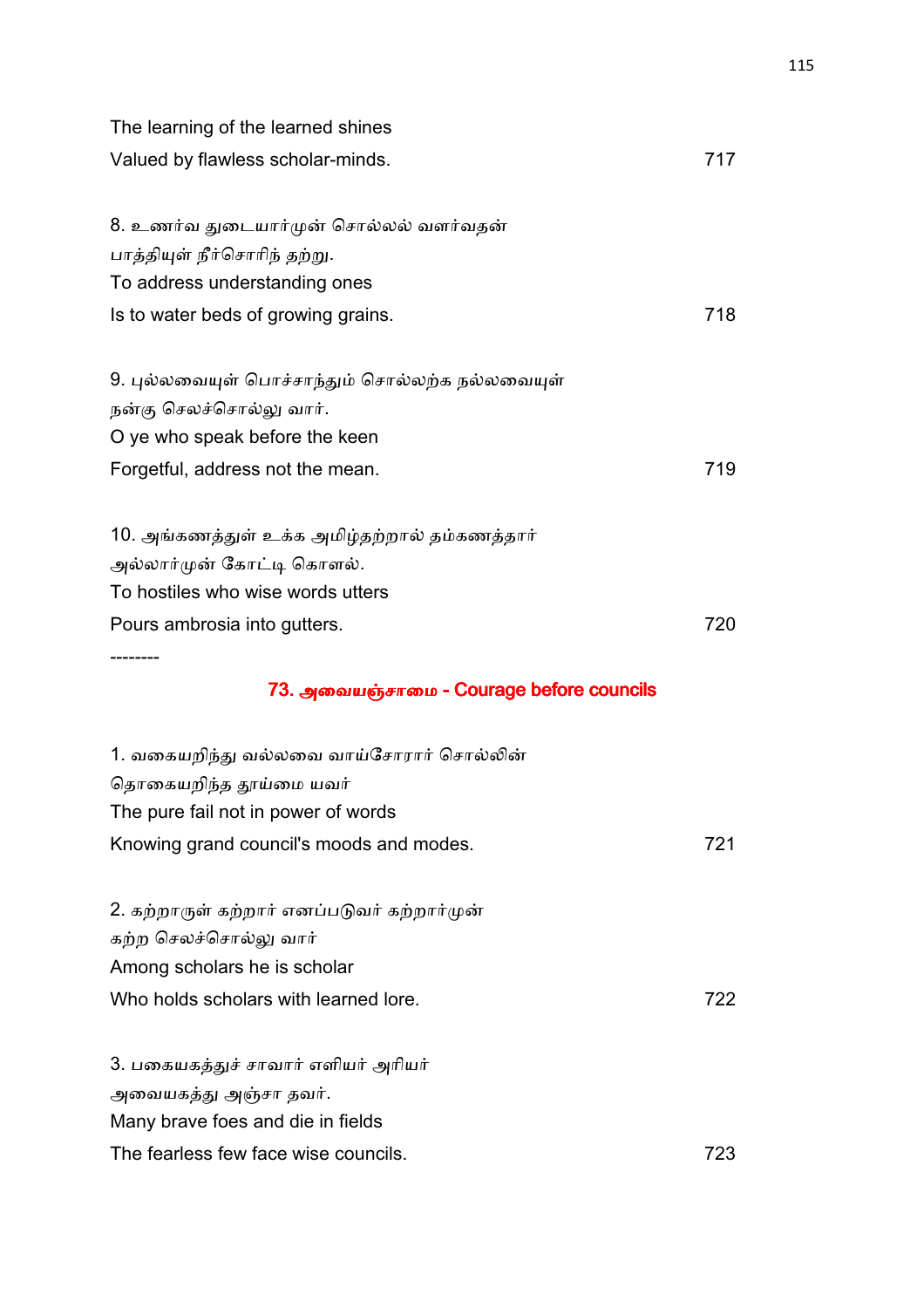| 4. கற்றார்முன் கற்ற செலச்சொல்லித் தாம்கற்ற  |     |
|---------------------------------------------|-----|
| மிக்காருள் மிக்க கொளல்.                     |     |
| Impress the learned with your lore          |     |
| From greater savants learn still more.      | 724 |
| 5. ஆற்றின் அளவறிந்து கற்க அவையஞ்சா          |     |
| மாற்றம் கொடுத்தற் பொருட்டு                  |     |
| Grammar and logic learn so that             |     |
| Foes you can boldly retort.                 | 725 |
| 6. வாளொடென் வன்கண்ணர் அல்லார்க்கு நூலொடென்  |     |
| நுண்ணவை அஞ்சு பவர்க்கு.                     |     |
| To cowards what can sword avail             |     |
| And books to those who councils fail?       | 726 |
| 7. பகையகத்துப் பேடிகை ஒள்வாள் அவையகத்து     |     |
| அஞ்சு மவன்கற்ற நூல்.                        |     |
| Like eunuch's sword in field, is vain       |     |
| His lore who fears men of brain.            | 727 |
| 8. பல்லவை கற்றும் பயமிலரே நல்லவையுள்        |     |
| நன்கு செலச்சொல்லா தார்.                     |     |
| Though learned much his lore is dead        |     |
| Who says no good before the good.           | 728 |
| 9. கல்லா தவரின் கடையென்ப கற்றறிந்தும்       |     |
| நல்லார் அவையஞ்சு வார்.                      |     |
| Who fear to face good assembly              |     |
| Are learned idiots, certainly.              | 729 |
| 10. உளரெனினும் இல்லாரொடு ஒப்பர் களன்அஞ்சிக் |     |
| கற்ற செலச்சொல்லா தார்.                      |     |
| They are breathing dead who dare not        |     |
| Empress before the wise their art.          | 730 |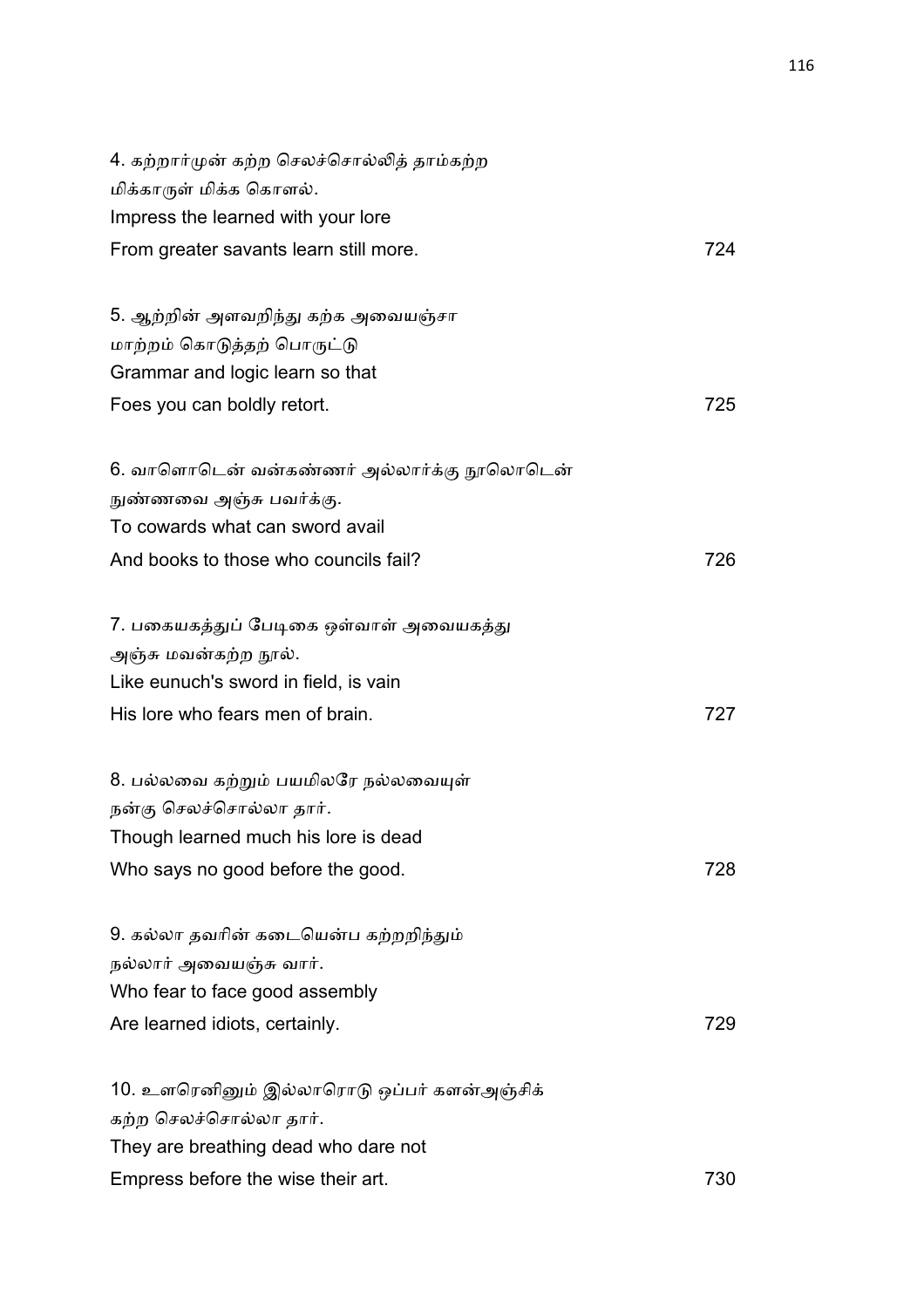# 2.3 அரணியல், கூழியல், படையியல் – POLITICS 74. நாடு - The country

-----------

| 1. தள்ளா விளையுளும் தக்காரும் தாழ்விலாச்<br>செல்வரும் சேர்வது நாடு.<br>It's country which has souls of worth |     |
|--------------------------------------------------------------------------------------------------------------|-----|
| Unfailing yields and ample wealth.                                                                           | 731 |
| 2. பெரும்பொருளால் பெட்டக்க தாகி அருங்கேட்டால்<br>ஆற்ற விளைவது நாடு.                                          |     |
| The Land has large luring treasure                                                                           |     |
| Where pests are nil and yields are sure.                                                                     | 732 |
| 3. பொறையொருங்கு மேல்வருங்கால் தாங்கி இறைவற்கு                                                                |     |
| இறையொருங்கு நேர்வது நாடு.                                                                                    |     |
| It's land that bears pressing burdens                                                                        |     |
| And pays its tax which king demands.                                                                         | 733 |
| 4. உறுபசியும் ஓவாப் பிணியும் செறுபகையும்                                                                     |     |
| சேரா தியல்வது நாடு                                                                                           |     |
| It is country which is free from                                                                             |     |
| Fierce famine, plague and foemen's harm.                                                                     | 734 |
| 5. பல்குழுவும் பாழ்செய்யும் உட்பகையும் வேந்தலைக்கும்                                                         |     |
| கொல்குறும்பும் இல்லது நாடு.                                                                                  |     |
| Sects and ruinous foes are nil                                                                               |     |
| No traitors in a land tranquil.                                                                              | 735 |
| 6. கேடறியாக் கெட்ட விடத்தும் வளங்குன்றா                                                                      |     |
| நாடென்ப நாட்டின் தலை                                                                                         |     |
| The land of lands no ruin knows                                                                              |     |
| Even in grief its wealth yet grows.                                                                          | 736 |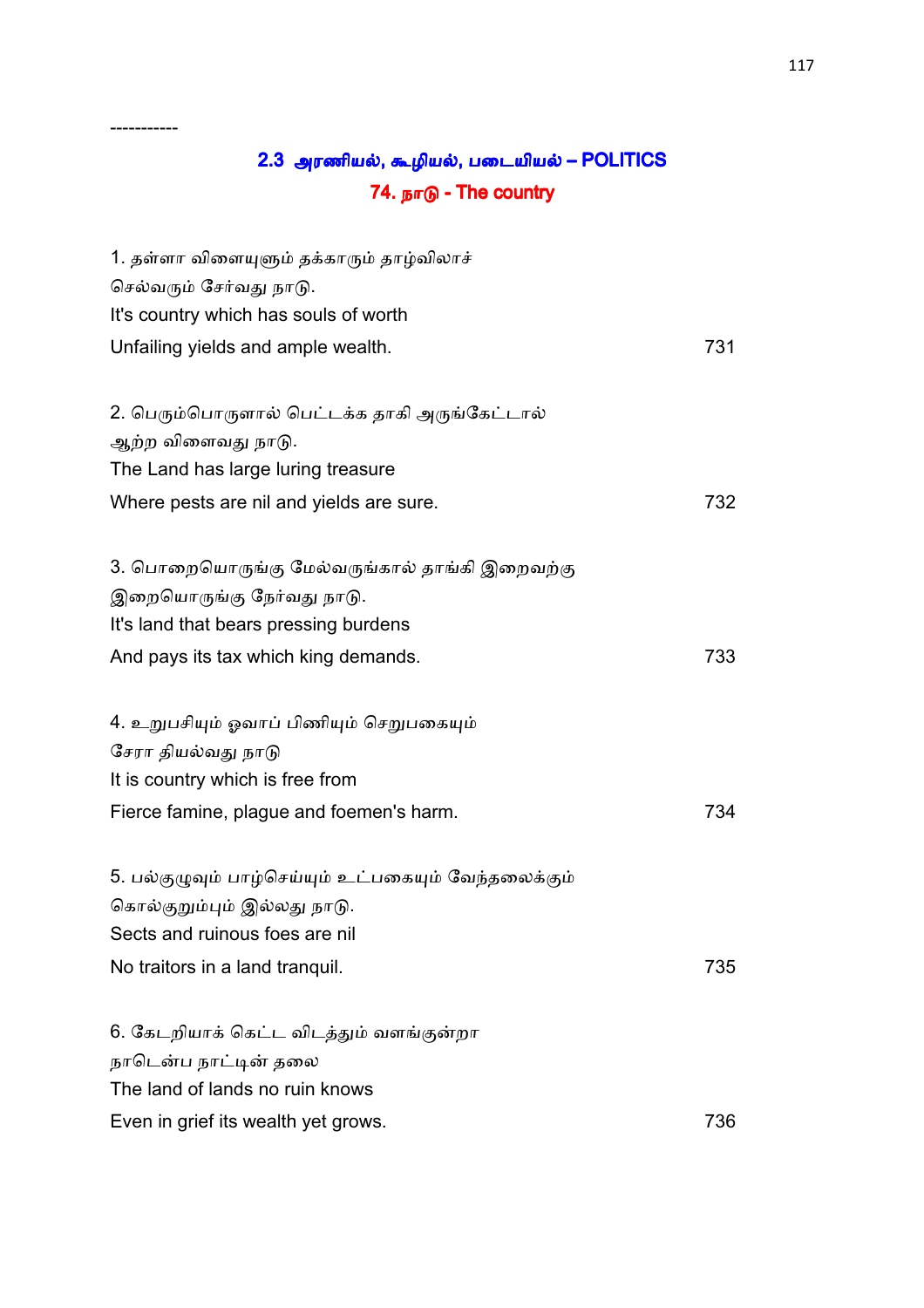| 7. இருபுனலும் வாய்ந்த மலையும் வருபுனலும்<br>வல்லரணும் நாட்டிற்கு உறுப்பு.<br>Waters up and down, hills and streams<br>With strong forts as limbs country beams.             | 737 |
|-----------------------------------------------------------------------------------------------------------------------------------------------------------------------------|-----|
| 8. பிணியின்மை செல்வம் விளைவுஇன்பம் ஏமம்<br>அணியென்ப நாட்டிற்கிவ் வைந்து.<br>Rich yield, delight, defence and wealth                                                         |     |
| Are jewels of lands with blooming health.                                                                                                                                   | 738 |
| 9. நாடென்ப நாடா வளத்தன நாடல்ல<br>நாட வளந்தரு நாடு<br>A land is land which yields unsought                                                                                   |     |
| Needing hard work the land is nought.                                                                                                                                       | 739 |
| 10. ஆங்கமை வெய்தியக் கண்ணும் பயமின்றே<br>வேந்தமை வில்லாத நாடு<br>Though a land has thus every thing<br>It is worthless without a king.<br>----------<br>75. அரண் - Fortress | 740 |
| 1. ஆற்று பவர்க்கும் அரண்பொருள் அஞ்சித்தற்<br>போற்று பவர்க்கும் பொருள்.<br>The fort is vital for offence<br>Who fear the foes has its defence.                               | 741 |
| 2. மணிநீரும் மண்ணும் மலையும் அணிநிழற்<br>காடும் உடையது அரண்.<br>A crystal fount, a space a mount                                                                            |     |
| Thick woods form a fort paramount.                                                                                                                                          | 742 |

3. உயர்வகலம் திண்மை அருமைஇந் நான்கின் அமைவரண் என்றுரைக்கும் நூல் An ideal fort's so says science: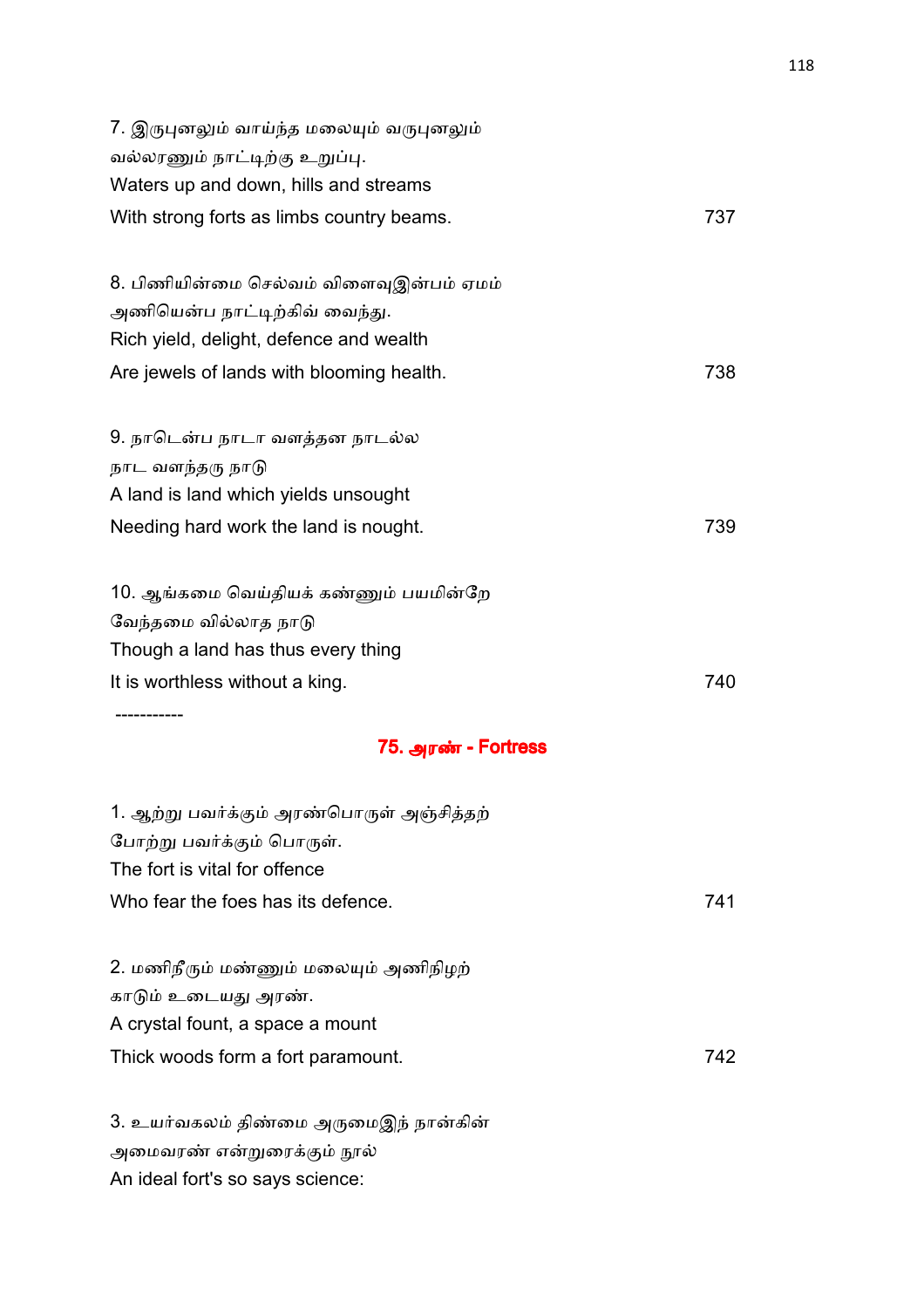| High, broad, strong and hard for access.                      | 743 |
|---------------------------------------------------------------|-----|
| 4. சிறுகாப்பிற் பேரிடத்த தாகி உறுபகை<br>ஊக்கம் அழிப்பது அரண். |     |
| Ample in space, easy to hold                                  |     |
| The fort foils enemies bold.                                  | 744 |
| 5. கொளற்கரிதாய்க் கொண்டகூழ்த் தாகி அகத்தார்                   |     |
| நிலைக்கெளிதாம் நீரது அரண்.                                    |     |
| Impregnable with stores of food                               |     |
| Cosy to live-That fort is good.                               | 745 |
| 6. எல்லாப் பொருளும் உடைத்தாய் இடத்துதவும்                     |     |
| நல்லாள் உடையது அரண்.                                          |     |
| A fort is full of stores and arms                             |     |
| And brave heroes to meet alarms.                              | 746 |
| 7. முற்றியும் முற்றா தெறிந்தும் அறைப்படுத்தும்                |     |
| பற்றற் கரியது அரண்                                            |     |
| Besieging foes a fort withstands                              |     |
| Darts and mines of treacherous hands.                         | 747 |
| 8. முற்றாற்றி முற்றி யவரையும் பற்றாற்றிப்                     |     |
| பற்றியார் வெல்வது அரண்                                        |     |
| A fort holds itself and defies                                |     |
| The attacks of encircling foes.                               | 748 |
| 9. முனைமுகத்து மாற்றலர் சாய வினைமுகத்து                       |     |
| வீறெய்தி மாண்டது அரண்.                                        |     |
| A fort it is that fells the foes                              |     |
| And gains by deeds a name glorious.                           | 749 |
| 10. எனைமாட்சித் தாகியக் கண்ணும் வினைமாட்சி                    |     |
| இல்லார்கண் இல்லது அரண்.                                       |     |
| But a fort however grand                                      |     |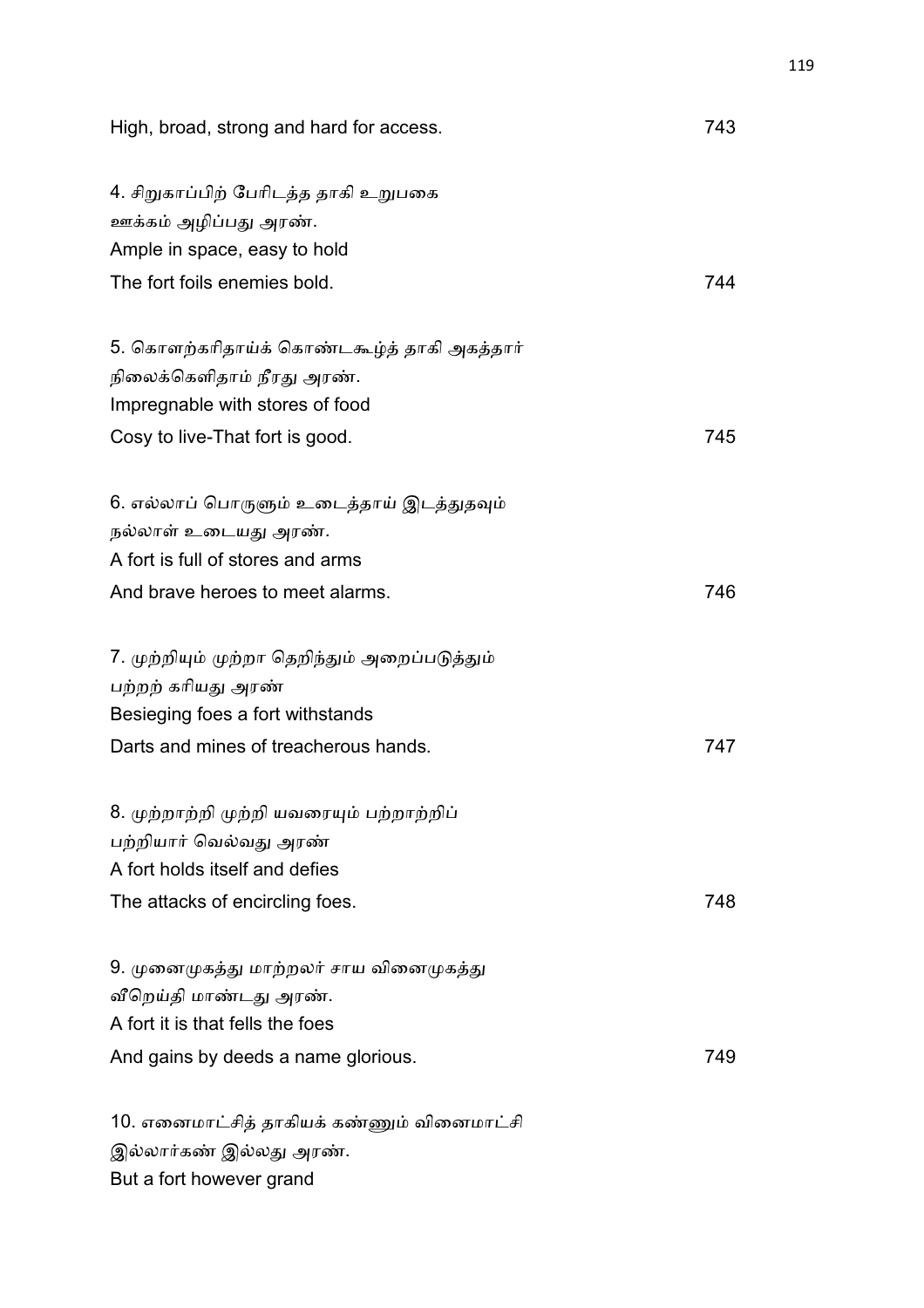-----------

### 76. பொருள் செயல்வகை - Way of making wealth

| 1. பொருளல் லவரைப் பொருளாகச் செய்யும்         |     |
|----------------------------------------------|-----|
| பொருளல்லது இல்லை பொருள்.                     |     |
| Naught exists that can, save wealth          |     |
| Make the worthless as men of worth.          | 751 |
| 2. இல்லாரை எல்லோரும் எள்ளுவர் செல்வரை        |     |
| எல்லாரும் செய்வர் சிறப்பு.                   |     |
| The have-nothing poor all despise            |     |
| The men of wealth all raise and praise.      | 752 |
| 3. பொருளென்னும் பொய்யா விளக்கம் இருளறுக்கும் |     |
| எண்ணிய தேயத்துச் சென்று.                     |     |
| Waneless wealth is light that goes           |     |
| To every land and gloom removes.             | 753 |
| 4. அறன்ஈனும் இன்பமும் ஈனும் திறனறிந்து       |     |
| தீதின்றி வந்த பொருள்.                        |     |
| The blameless wealth from fairest means      |     |
| Brings good virtue and also bliss.           | 754 |
| 5. அருளொடும் அன்பொடும் வாராப் பொருளாக்கம்    |     |
| புல்லார் புரள விடல்.                         |     |
| Riches devoid of love and grace              |     |
| Off with it; it is disgrace!                 | 755 |
| 6. உறுபொருளும் உல்கு பொருளும்தன் ஒன்னார்த்   |     |
| தெறுபொருளும் வேந்தன் பொருள்.                 |     |
| Escheats, derelicts; spoils of war           |     |
| Taxes duties are king's treasure.            | 756 |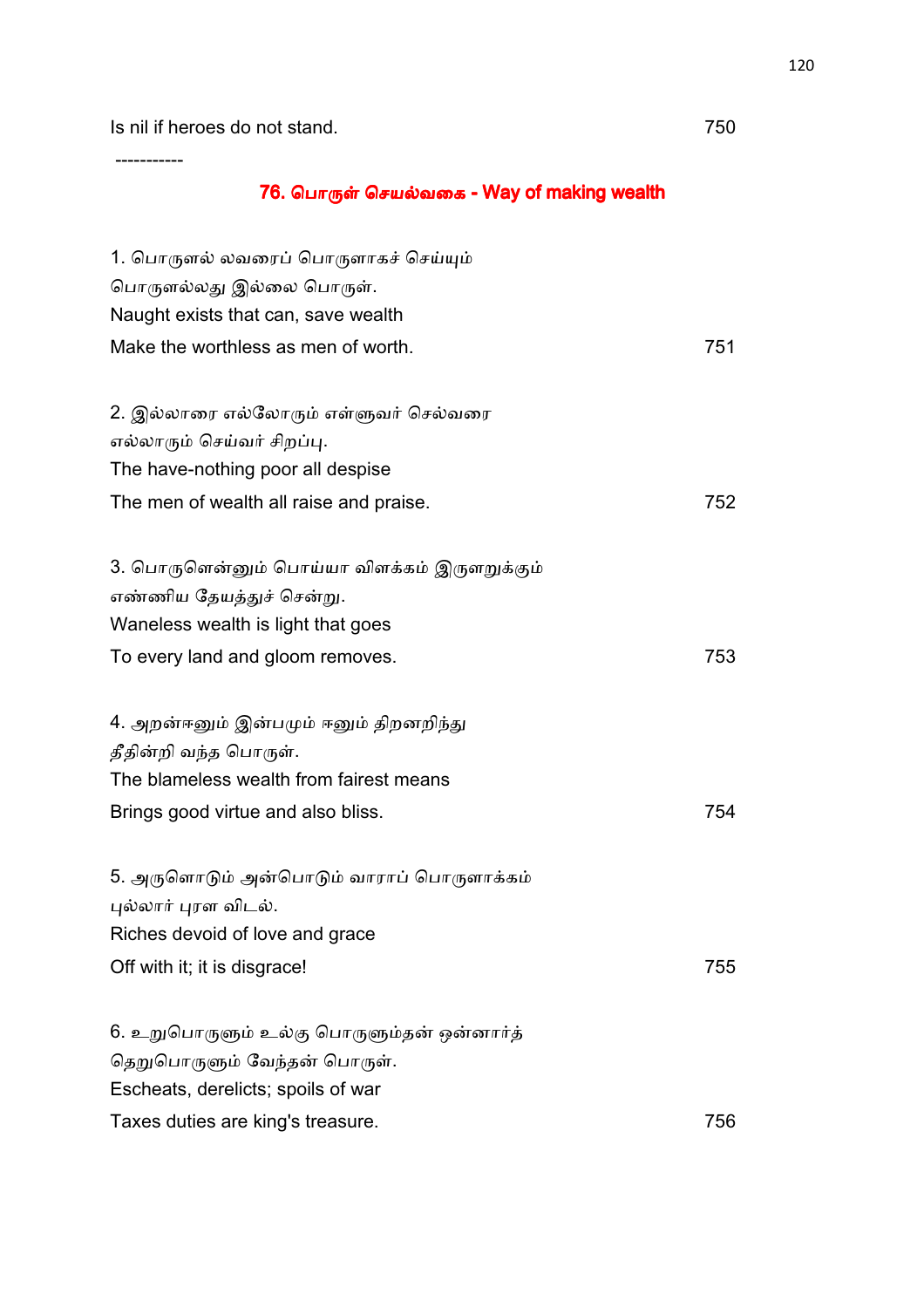| 7. அருளென்னும் அன்பீன் குழவி பொருளென்னும்<br>செல்வச் செவிலியால் உண்டு |     |
|-----------------------------------------------------------------------|-----|
| Grace the child of love is nourished                                  |     |
| By the wet-nurse of wealth cherished.                                 | 757 |
| 8. குன்றேறி யானைப்போர் கண்டற்றால் தன்கைத்தொன்று                       |     |
| உண்டாகச் செய்வான் வினை.                                               |     |
| Treasures in hand fulfil all things                                   |     |
| Like hill-tuskers the wars of kings.                                  | 758 |
| 9. செய்க பொருளை செறுநர் செருக்கறுக்கும்                               |     |
| எஃகதனிற் கூரியது இல்                                                  |     |
| Make wealth; there is no sharper steel                                |     |
| The insolence of foes to quell.                                       | 759 |
| 10. ஒண்பொருள் காழ்ப்ப இயற்றியார்க்கு எண்பொருள்                        |     |
| ஏனை இரண்டும் ஒருங்கு                                                  |     |
| They have joy and virtue at hand                                      |     |
| Who acquire treasures abundant.                                       | 760 |
| 77. படைமாட்சி - The glory of army                                     |     |
| 1. உறுப்பமைந்து ஊறஞ்சா வெல்படை வேந்தன்                                |     |
| வெறுக்கையு ளெல்லாம் தலை                                               |     |
| The daring well-armed winning force                                   |     |
| Is king's treasure and main resource.                                 | 761 |
| 2. உலைவிடத்து ஊறஞ்சா வன்கண் தொலைவிடத்துத்                             |     |
| தொல்படைக் கல்லால் அரிது                                               |     |
| Through shots and wounds brave heroes hold                            |     |
| Quailing not in fall, the field.                                      | 762 |
| 3. ஒலித்தக்கால் என்னாம் உவரி எலிப்பகை                                 |     |

நாகம் உயிர்ப்பக் கெடும்

Sea-like ratfoes roar ... What if?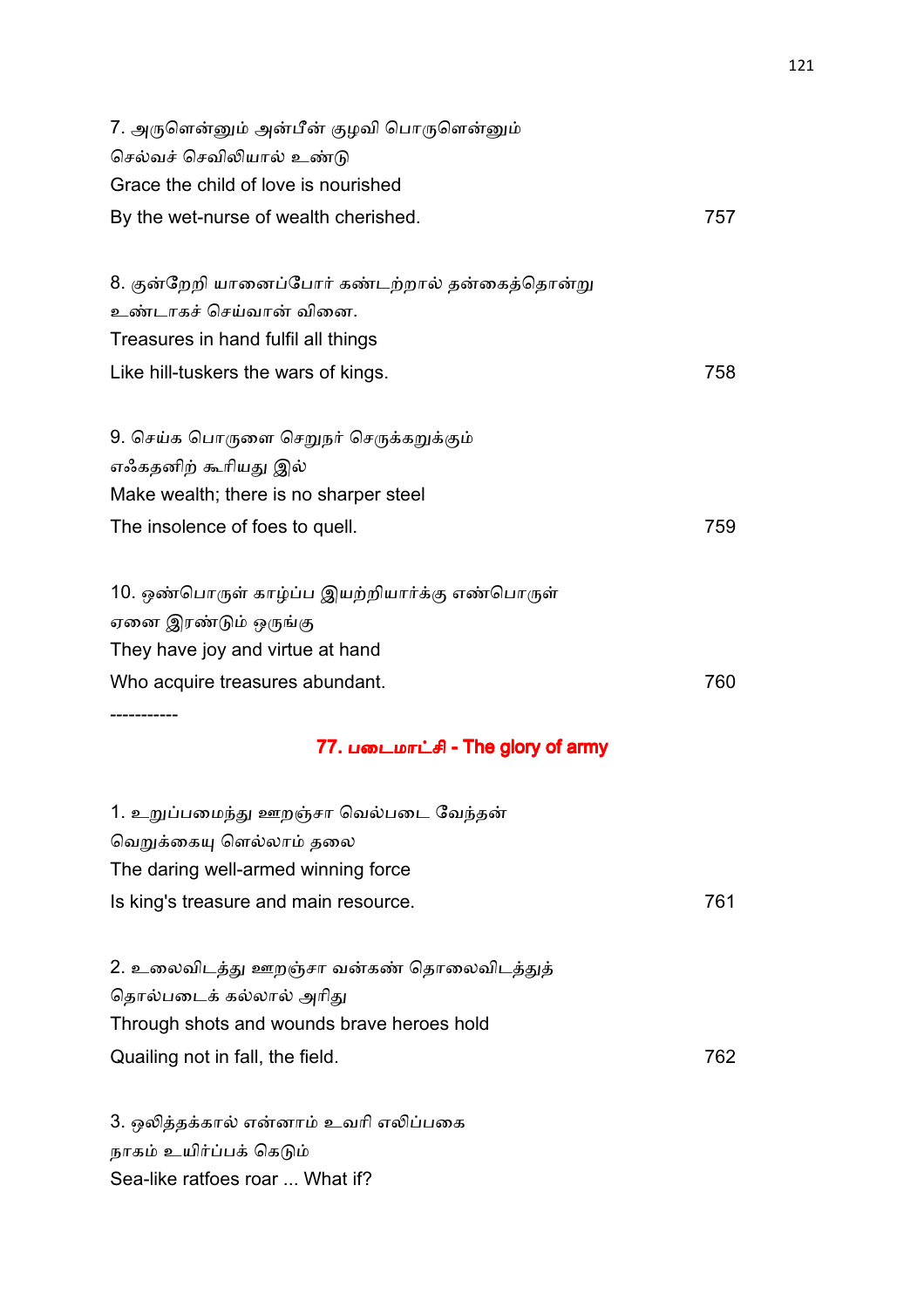| They perish at a cobra's whiff.               | 763 |
|-----------------------------------------------|-----|
| 4. அழிவின்று அறைபோகா தாகி வழிவந்த             |     |
| வன்க ணதுவே படை.                               |     |
| The army guards its genial flame              |     |
| Not crushed, routed nor marred in name.       | 764 |
| 5. கூற்றுடன்று மேல்வரினும் கூடி எதிர்நிற்கும் |     |
| ஆற்ற லதுவே படை.                               |     |
| The real army with rallied force              |     |
| Resists even Death-God fierce.                | 765 |
| 6. மறமானம் மாண்ட வழிச்செலவு தேற்றம்           |     |
| எனநான்கே ஏமம் படைக்கு.                        |     |
| Manly army has merits four:-                  |     |
| Stately-march, faith, honour, valour.         | 766 |
| 7. தார்தாங்கிச் செல்வது தானை தலைவந்த          |     |
| போர்தாங்கும் தன்மை அறிந்து.                   |     |
| Army sets on to face the foes                 |     |
| Knowing how the trend of war goes.            | 767 |
| 8. அடற்றகையும் ஆற்றலும் இல்லெனினும் தானை      |     |
| படைத்தகையால் பாடு பெறும்.                     |     |
| Army gains force by grand array               |     |
| Lacking in stay or dash in fray.              | 768 |
| 9. சிறுமையும் செல்லாத் துனியும் வறுமையும்     |     |
| இல்லாயின் வெல்லும் படை.                       |     |
| Army shall win if it is free                  |     |
| From weakness, aversion, poverty.             | 769 |
| 10. நிலைமக்கள் சால உடைத்தெனினும் தானை         |     |
| தலைமக்கள் இல்வழி இல்.                         |     |
| With troops in large numbers on rolls         |     |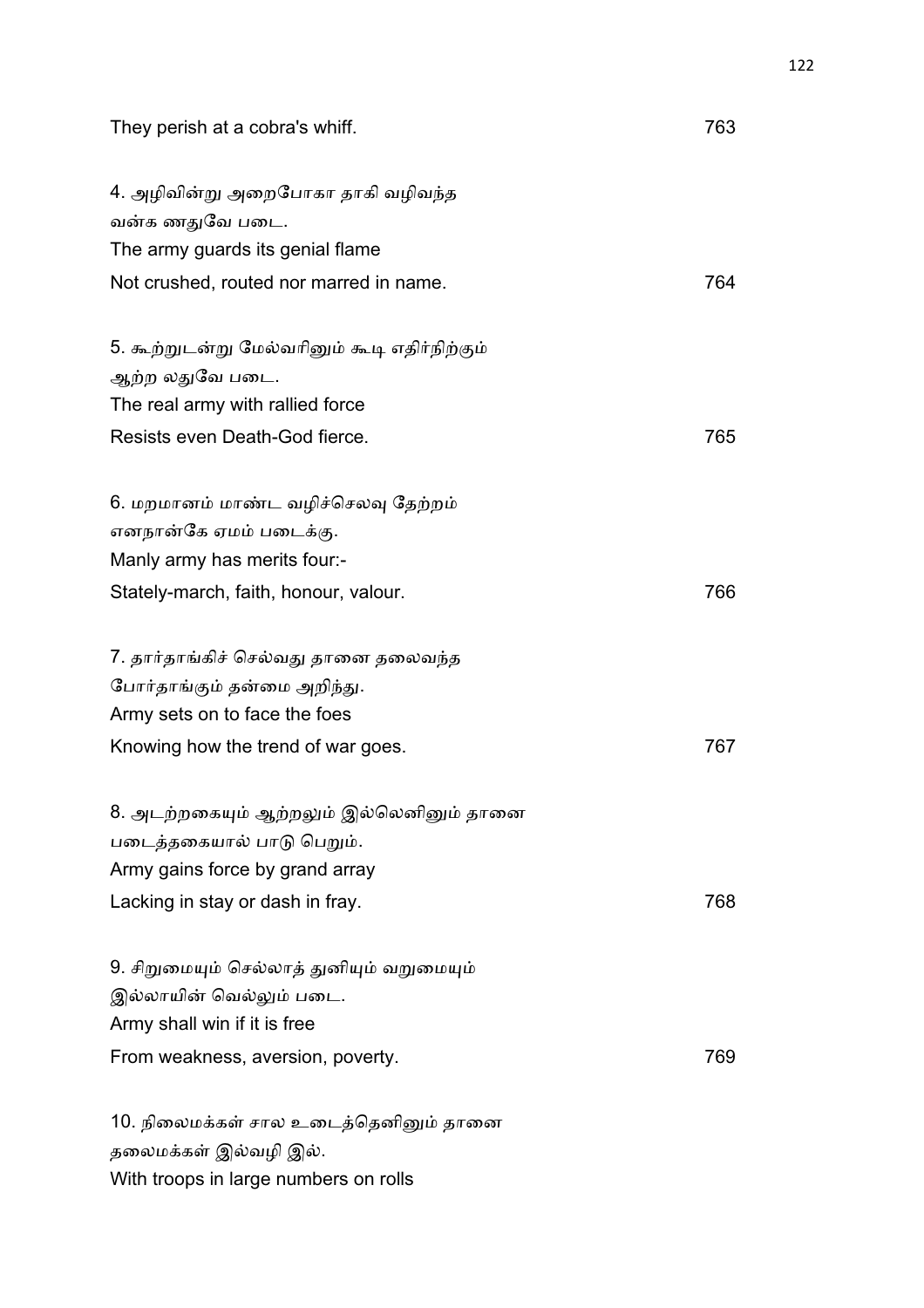Army can't march missing gen'rals. The matrix of the matrix of the matrix of the matrix of the matrix of the m

---------

## 78. படைச்செருக்கு - Military pride

| 1. என்னைமுன் நில்லன்மின் தெவ்விர் பலர்என்னை  |     |
|----------------------------------------------|-----|
| முன்நின்று கல்நின் றவர்.                     |     |
| Stand not before my chief, O foes!           |     |
| Many who stood, in stones repose.            | 771 |
|                                              |     |
| 2. கான முயலெய்த அம்பினில் யானை               |     |
| பிழைத்தவேல் ஏந்தல் இனிது.                    |     |
| To lift a lance that missed a tusker         |     |
| Is prouder than shaft that hit a hare.       | 772 |
|                                              |     |
| 3. பேராண்மை என்ப தறுகண்ஒன் றுற்றக்கால்       |     |
| ஊராண்மை மற்றதன் எஃகு.                        |     |
| Valour is fight with fierce courage          |     |
| Mercy to the fallen is its edge.             | 773 |
| 4. கைவேல் களிற்றொடு போக்கி வருபவன்           |     |
| மெய்வேல் பறியா நகும்.                        |     |
| At the tusker he flings his lance            |     |
| One in body smiles another chance.           | 774 |
|                                              |     |
| 5. விழித்தகண் வேல்கொண் டெறிய அழித்திமைப்பின் |     |
| ஒட்டன்றோ வன்க ணவர்க்கு.                      |     |
| When lances dart if heroes wink              |     |
| "It is a rout" the world will think.         | 775 |
|                                              |     |
| 6. விழுப்புண் படாதநாள் எல்லாம் வழுக்கினுள்   |     |
| வைக்கும்தன் நாளை எடுத்து.                    |     |
| The brave shall deem the days as vain        |     |
| Which did not battle-wounds sustain.         | 776 |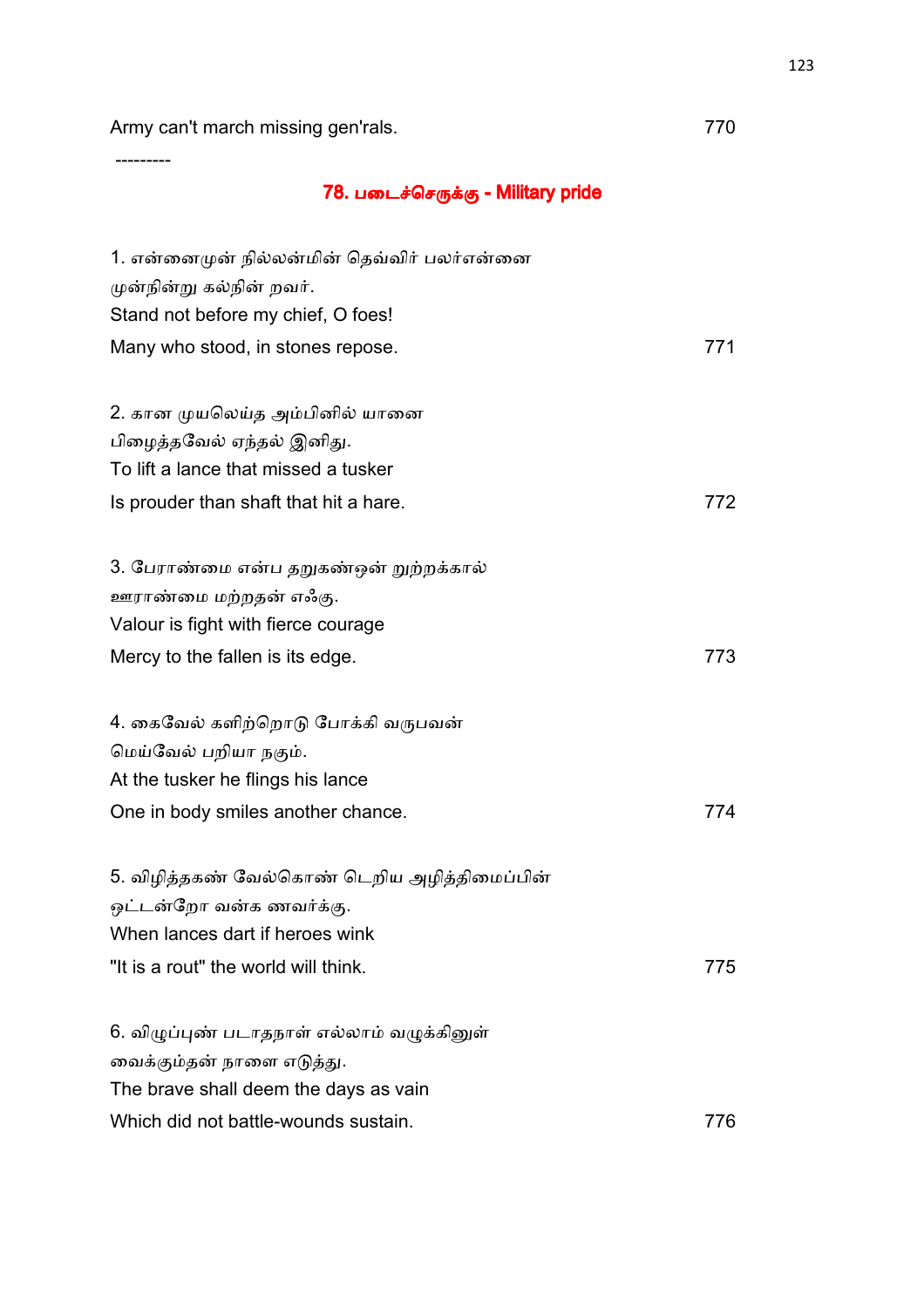| 7. சுழலும் இசைவேண்டி வேண்டா உயிரார்<br>கழல்யாப்புக் காரிகை நீர்த்து.<br>Their anklets aloud jingle their name<br>Who sacrifice their life for fame. | 777 |
|-----------------------------------------------------------------------------------------------------------------------------------------------------|-----|
| 8. உறின்உயிர் அஞ்சா மறவர் இறைவன்                                                                                                                    |     |
| செறினும்சீர் குன்றல் இலர்.                                                                                                                          |     |
| The king may chide, they pursue strife;                                                                                                             |     |
| They fear loss of glory; not life.                                                                                                                  | 778 |
|                                                                                                                                                     |     |
| 9. இழைத்தது இகவாமைச் சாவாரை யாரே                                                                                                                    |     |
| பிழைத்தது ஒறுக்கிற் பவர்.                                                                                                                           |     |
| Who will blame the heroes that lose                                                                                                                 |     |
| Their lives in war to keep their vows?                                                                                                              | 779 |
|                                                                                                                                                     |     |
| 10. புரந்தார்கண் நீர்மல்கச் சாகிற்பின் சாக்காடு                                                                                                     |     |
| இரந்துகோள் தக்கது உடைத்து.                                                                                                                          |     |
| Such a death shall be prayed for                                                                                                                    |     |
| Which draws the tears of the ruler.                                                                                                                 | 780 |
|                                                                                                                                                     |     |

# 2.4 நட்பியல் – ALLIANCE 79. நட்பு - Friendship

| 1. செயற்கரிய யாவுள நட்பின் அதுபோல்       |     |
|------------------------------------------|-----|
| வினைக்கரிய யாவுள காப்பு.                 |     |
| Like friendship what's so hard to gain?  |     |
| That guards one against acts villain?    | 781 |
|                                          |     |
| 2. நிறைநீர நீரவர் கேண்மை பிறைமதிப்       |     |
| பின்நீர பேதையார் நட்பு - Friendship .    |     |
| Good friendship shines like waxing moon, |     |
| The bad withers like waning moon.        | 782 |
|                                          |     |

3. நவில்தொறும் நூல்நயம் போலும் பயில்தொறும்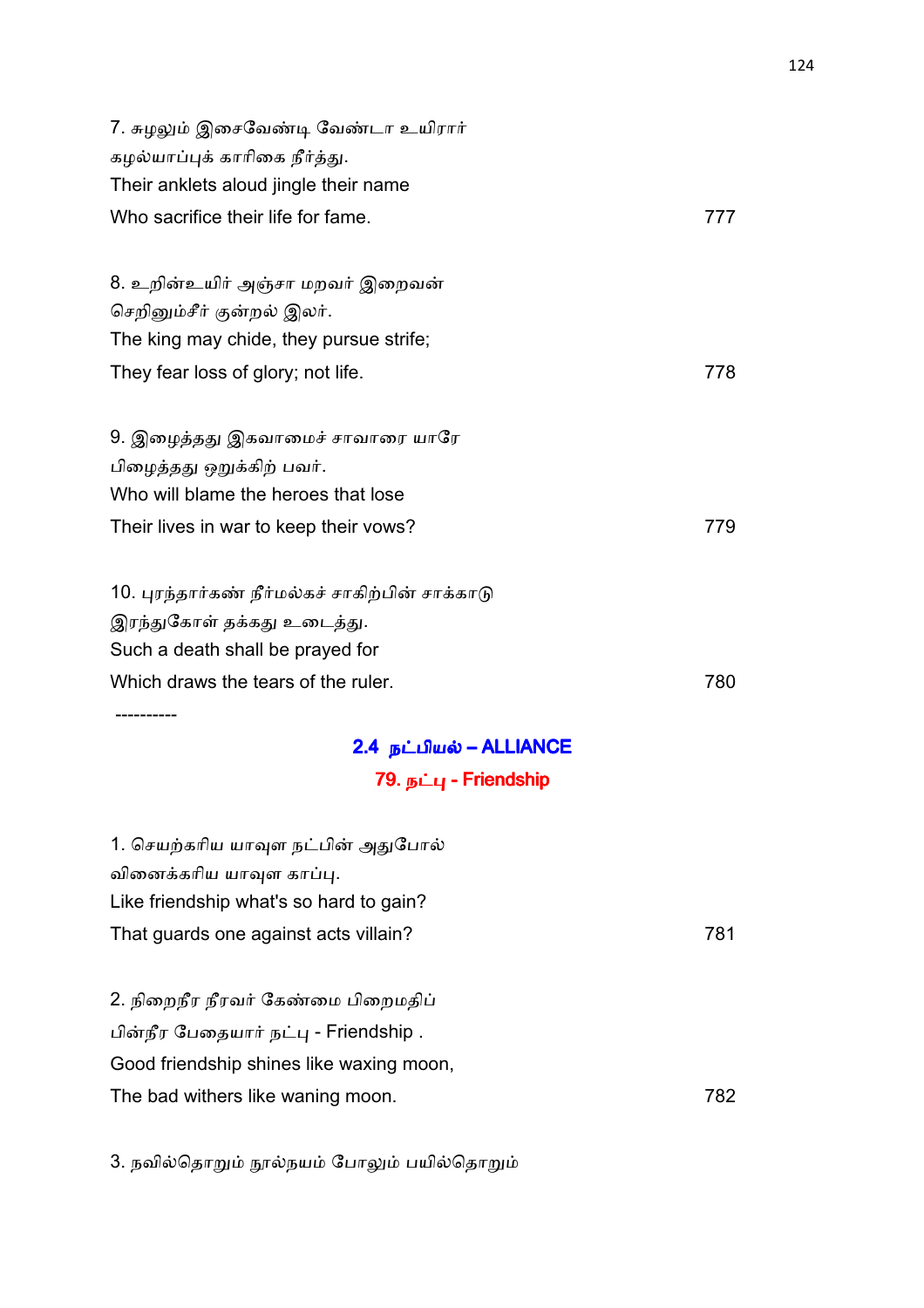| பண்புடை யாளர் தொடர்பு.<br>Like taste in books good friendship grows |     |
|---------------------------------------------------------------------|-----|
| The more one moves the more he knows.                               | 783 |
| 4. நகுதற் பொருட்டன்று நட்டல் மிகுதிக்கண்                            |     |
| மேற்சென்று இடித்தற் பொருட்டு                                        |     |
| Not to laugh is friendship made<br>But to hit when faults exceed.   | 784 |
|                                                                     |     |
| 5. புணர்ச்சி பழகுதல் வேண்டா உணர்ச்சிதான்                            |     |
| நட்பாம் கிழமை தரும்.                                                |     |
| No close living nor clasping grip                                   |     |
| Friendship's feeling heart's fellowship.                            | 785 |
| 6. முகநக நட்பது நட்பன்று நெஞ்சத்து                                  |     |
| அகநக நட்பது நட்பு.                                                  |     |
| Friendship is not more smile on face                                |     |
| It is the smiling heart's embrace.                                  | 786 |
| 7. அழிவி னவைநீக்கி ஆறுய்த்து அழிவின்கண்                             |     |
| அல்லல் உழப்பதாம் நட்பு.                                             |     |
| From ruin friendship saves and shares                               |     |
| The load of pain and right path shows.                              | 787 |
| 8. உடுக்கை இழந்தவன் கைபோல ஆங்கே                                     |     |
| இடுக்கண் களைவதுஆம் நட்பு.                                           |     |
| Friendship hastens help in mishaps                                  |     |
| Like hands picking up dress that slips.                             | 788 |
| 9. நட்பிற்கு வீற்றிருக்கை யாதெனில் கொட்பின்றி                       |     |
| ஒல்லும்வாய் ஊன்றும் நிலை.                                           |     |
| Friendship is enthroned on the strength                             |     |
| That always helps with utmost warmth.                               | 789 |
|                                                                     |     |

10. இனையர் இவரெமக்கு இன்னம்யாம் என்று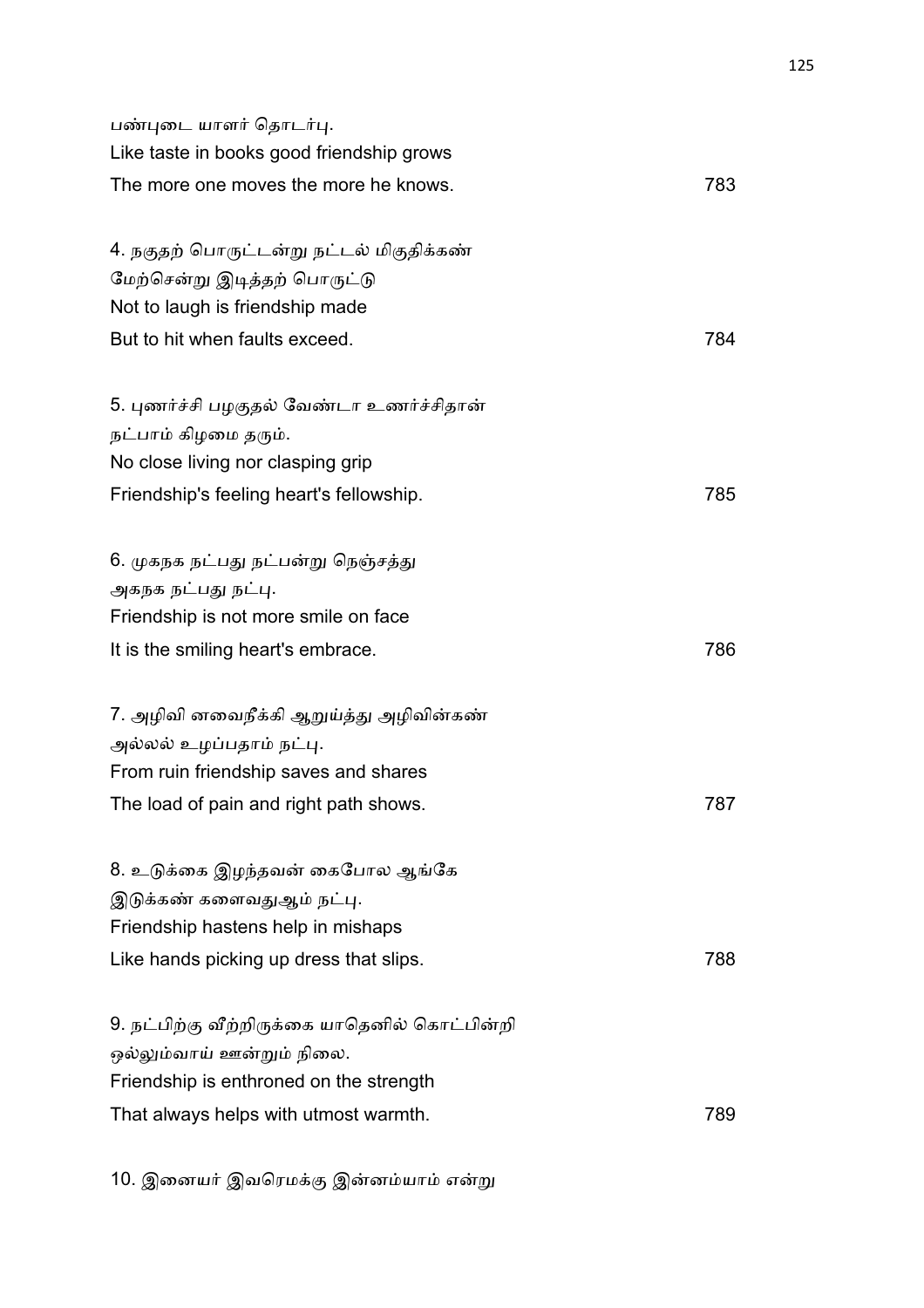புனையினும் புல்லென்னும் நட்பு. "Such we are and such they are" Ev'n this boast will friendship mar. 790 -------

### 80. நட்பாராய்தல் - Testing friendship

| 1. நாடாது நட்டலிற் கேடில்லை நட்டபின்       |     |
|--------------------------------------------|-----|
| வீடில்லை நட்பாள் பவர்க்கு.                 |     |
| Than testless friendship nought is worse   |     |
| For contacts formed will scarcely cease.   | 791 |
|                                            |     |
| 2. ஆய்ந்தாய்ந்து கொள்ளாதான் கேண்மை கடைமுறை |     |
| தான்சாந் துயரம் தரும்.                     |     |
| Friendship made without frequent test      |     |
| Shall end in grief and death at last.      | 792 |
| 3. குணனுங் குடிமையும் குற்றமுங் குன்றா     |     |
| வினனு மறிந்தியாக்க நட்பு.                  |     |
| Temper, descent, defects and kins          |     |
| Trace well and take companions.            | 793 |
|                                            |     |
| 4. குடிப்பிறந்து தன்கட் பழிநாணு வானைக்     |     |
| கொடுத்துங் கொளல்வேண்டும் நட்பு.            |     |
| Take as good friend at any price           |     |
| The nobly born who shun disgrace.          | 794 |
| 5. அழச்சொல்லி யல்ல திடித்து வழக்கறிய       |     |
| வல்லார்நட் பாய்ந்து கொளல்.                 |     |
| Who make you weep and chide wrong trends   |     |
| And lead you right are worthy friends.     | 795 |
|                                            |     |
| 6. கேட்டினு முண்டோ ருறுதி கிளைஞரை          |     |
| நீட்டி யளப்பதோர் கோல்.                     |     |
| Is there a test like misfortune            |     |
| A rod to measure out kinsmen?              | 796 |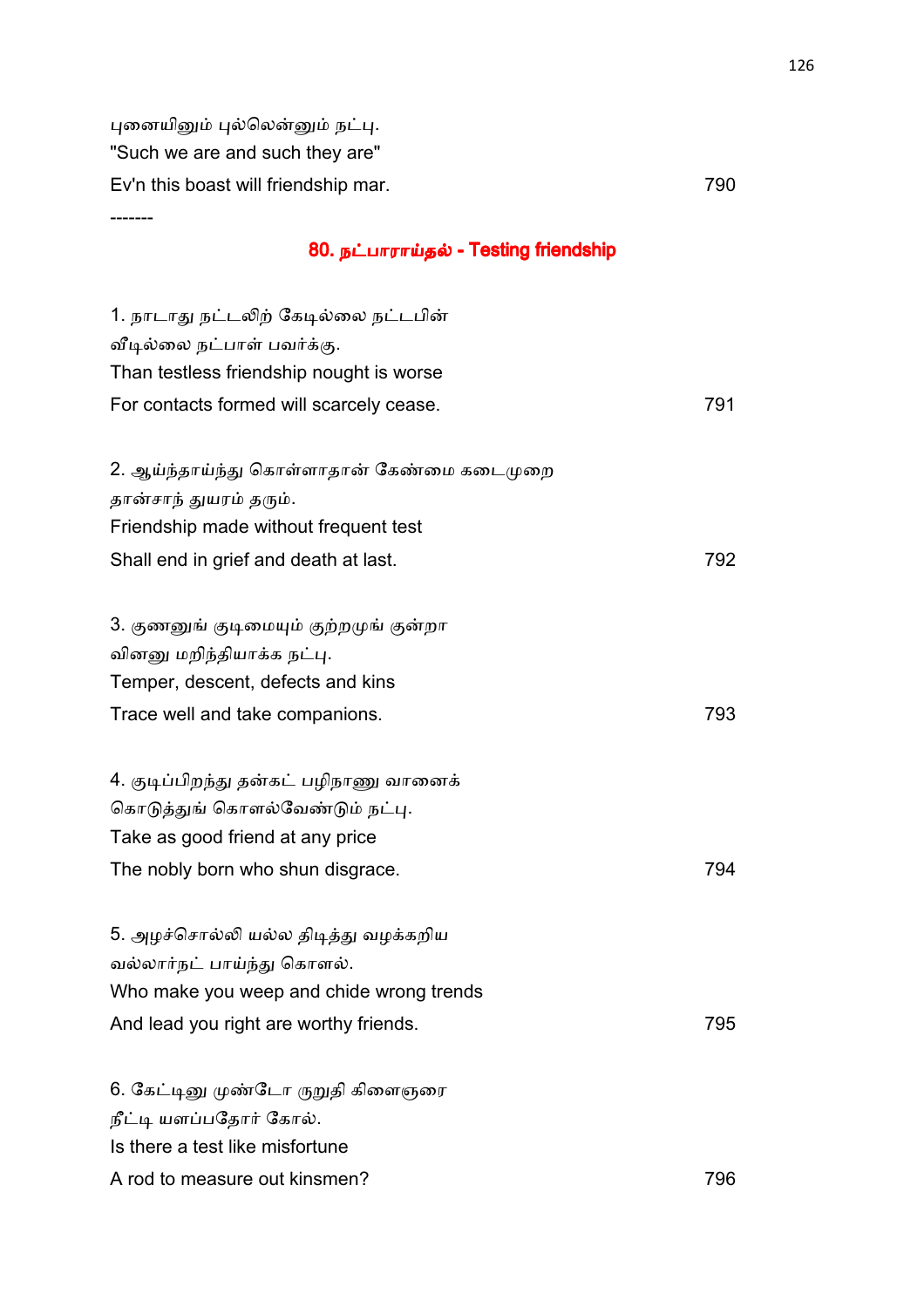| 7. ஊதிய மென்ப தொருவற்குப் பேதையார்<br>கேண்மை யொரீஇ விடல். |     |
|-----------------------------------------------------------|-----|
| Keep off contacts with fools; that is                     |     |
| The greatest gain so say the wise.                        | 797 |
| 8. உள்ளற்க வுள்ளஞ் சிறுகுவ கொள்ளற்க                       |     |
| அல்லற்கண் ணாற்றறுப்பார் நட்பு.                            |     |
| Off with thoughts that depress the heart                  |     |
| Off with friends that in woe depart.                      | 798 |
| 9. கெடுங்காலைக் கைவிடுவார் கேண்மை யடுங்காலை               |     |
| யுள்ளினு முள்ளஞ் சுடும்.                                  |     |
| Friends who betray at ruin's brink                        |     |
| Burn our mind ev'n at death to think.                     | 799 |
| 10. மருவுக மாசற்றார் கேண்மையொன் றீந்தும்                  |     |
| ஒருவுக வொப்பிலார் நட்பு.                                  |     |
| The blameless ones as friends embarace;                   |     |
| Give something and give up the base.                      | 800 |
| ---------<br>81. பழைமை - Intimacy                         |     |
| 1. பழைமை எனப்படுவது யாதெனின் யாதும்                       |     |
| கிழமையைக் கீழ்ந்திடா நட்பு.                               |     |
| That friendship is good amity                             |     |
| Which restrains not one's liberty.                        | 801 |
| 2. நட்பிற் குறுப்புக் கெழுதகைமை மற்றதற்கு                 |     |
| உப்பாதல் சான்றோர் கடன்.                                   |     |
| Friendship's heart is freedom close;                      |     |
| Wise men's duty is such to please.                        | 802 |
|                                                           |     |

3. பழகிய நட்பெவன் செய்யும் கெழுதகைமை செய்தாங்கு அமையாக் கடை.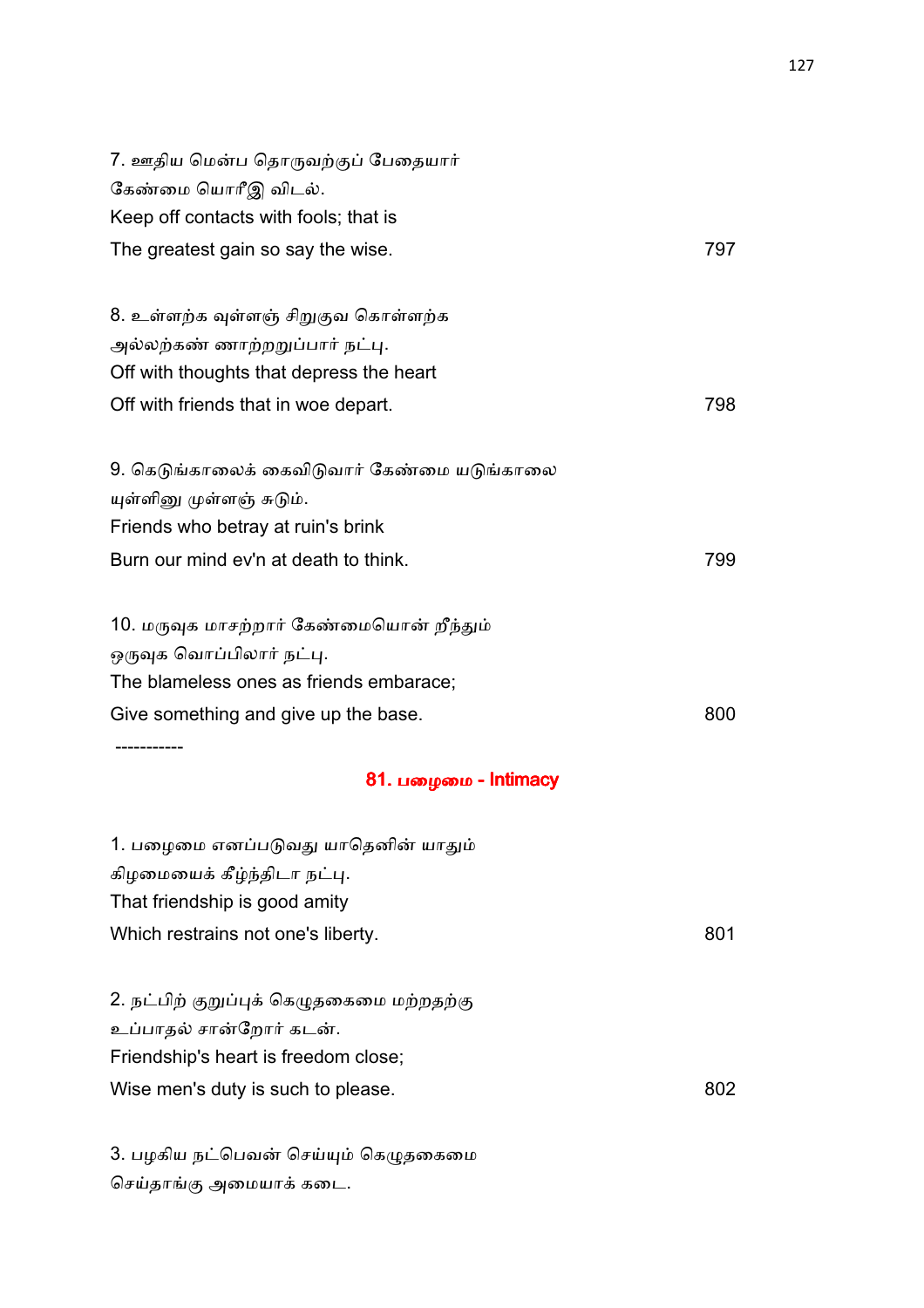| Of long friendship what is the use           |     |
|----------------------------------------------|-----|
| Righteous freedom if men refuse?             | 803 |
| 4. விழைதகையான் வேண்டி யிருப்பர் கெழுதகையாற்  |     |
| கேளாது நட்டார் செயின்.                       |     |
| Things done unasked by loving friends        |     |
| Please the wise as familiar trends!          | 804 |
| 5. பேதைமை ஒன்றோ பெருங்கிழமை என்றுணர்க        |     |
| நோதக்க நட்டார் செயின்.                       |     |
| Offence of friends feel it easy              |     |
| As folloy or close intimacy.                 | 805 |
| 6. எல்லைக்கண் நின்றார் துறவார் தொலைவிடத்தும் |     |
| தொல்லைக்கண் நின்றார் தொடர்பு.                |     |
| They forsake not but continue                |     |
| In friendship's bounds though loss ensue.    | 806 |
| 7. அழிவந்த செய்யினும் அன்பறார் அன்பின்       |     |
| வழிவந்த கேண்மை யவர்.                         |     |
| Comrades established in firm love            |     |
| Though ruin comes waive not their vow.       | 807 |
| 8. கேளிழுக்கம் கேளாக் கெழுதகைமை வல்லார்க்கு  |     |
| நாளிழுக்கம் நட்டார் செயின்.                  |     |
| Fast friends who list not tales of ill       |     |
| Though wronged they say "that day is well".  | 808 |
| 9. கெடாஅ வழிவந்த கேண்மையார் கேண்மை           |     |
| விடாஅர் விழையும் உலகு                        |     |
| To love such friends the world desires       |     |
| Whose friendship has unbroken ties.          | 809 |
| 10. விழையார் விழையப் படுப பழையார்கண்         |     |

பண்பின் தலைப்பிரியா தார்.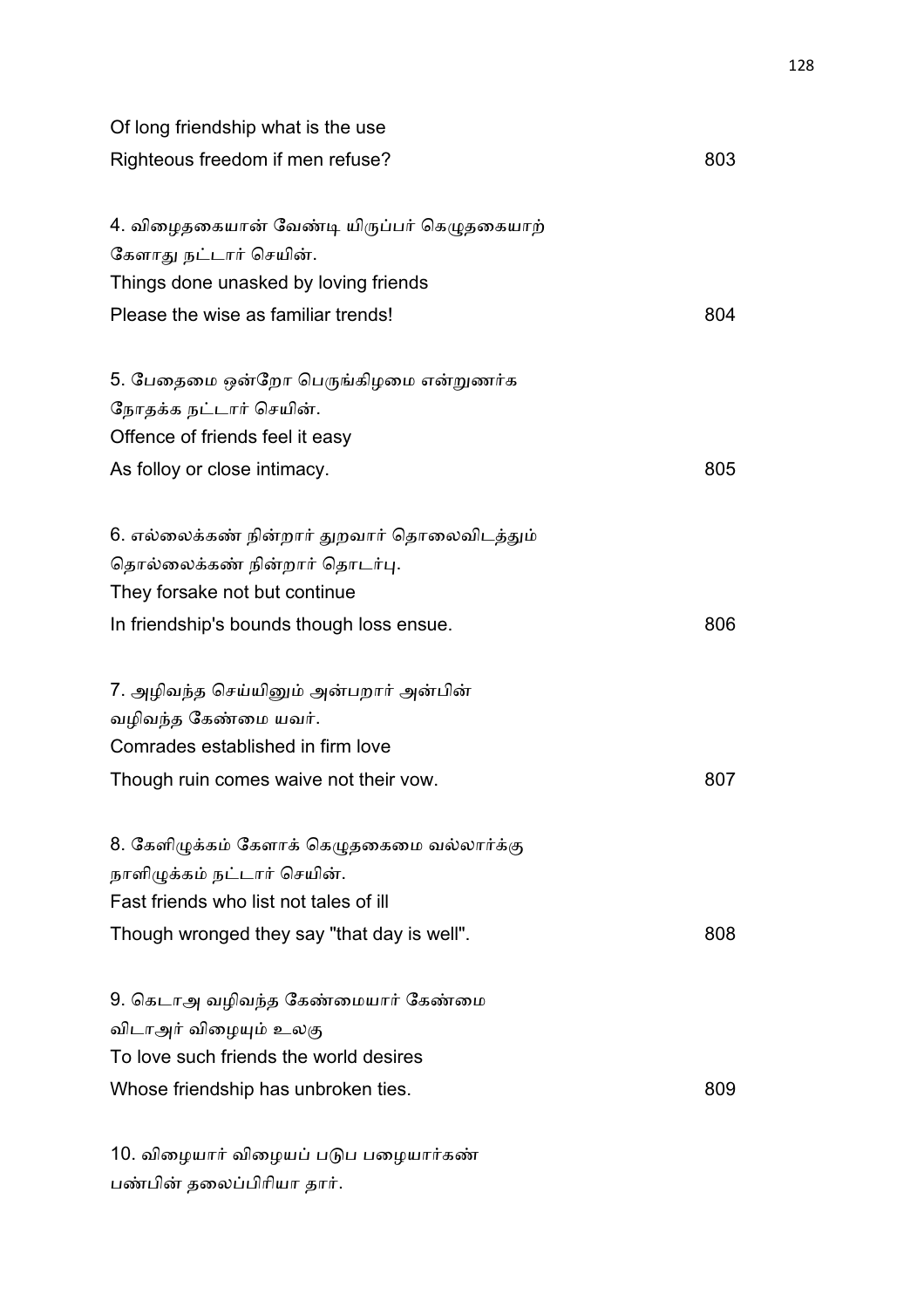Even foes love for better ends

Those who leave not long-standing friends. 610

---------

# 82. தீநட்பு - Bad friendship

| 1. பருகுவார் போலினும் பண்பிலார் கேண்மை     |     |
|--------------------------------------------|-----|
| பெருகலிற் குன்றல் இனிது.                   |     |
| Swallowing love of soulless men            |     |
| Had better wane than wax anon.             | 811 |
|                                            |     |
| 2. உறின்நட்டு அறின்ஒரூஉம் ஒப்பிலார் கேண்மை |     |
| பெறினும் இழப்பினும் என்.                   |     |
| Who fawn in wealth and fail in dearth      |     |
| Gain or lose; such friends have no worth.  | 812 |
|                                            |     |
| 3. உறுவது சீர்தூக்கும் நட்பும் பெறுவது     |     |
| கொள்வாரும் கள்வரும் நேர்.                  |     |
| Cunning friends who calculate              |     |
| Are like thieves and whores wicked.        | 813 |
|                                            |     |
| 4. அமரகத்து ஆற் றறுக்கும் கல்லாமா அன்னார்  |     |
| தமரின் தனிமை தலை.                          |     |
| Better be alone than trust in those        |     |
| That throw in field like faithless horse.  | 814 |
|                                            |     |
| 5. செய்தேமஞ் சாராச் சிறியவர் புன்கேண்மை    |     |
| எய்தலின் எய்தாமை நன்று.                    |     |
| Friends low and mean that give no help-    |     |
| Leave them is better than to keep.         | 815 |
|                                            |     |
| 6. பேதை பெருங்கெழீஇ நட்பின் அறிவுடையார்    |     |
| ஏதின்மை கோடி உறும்.                        |     |

Million times the wise man's hate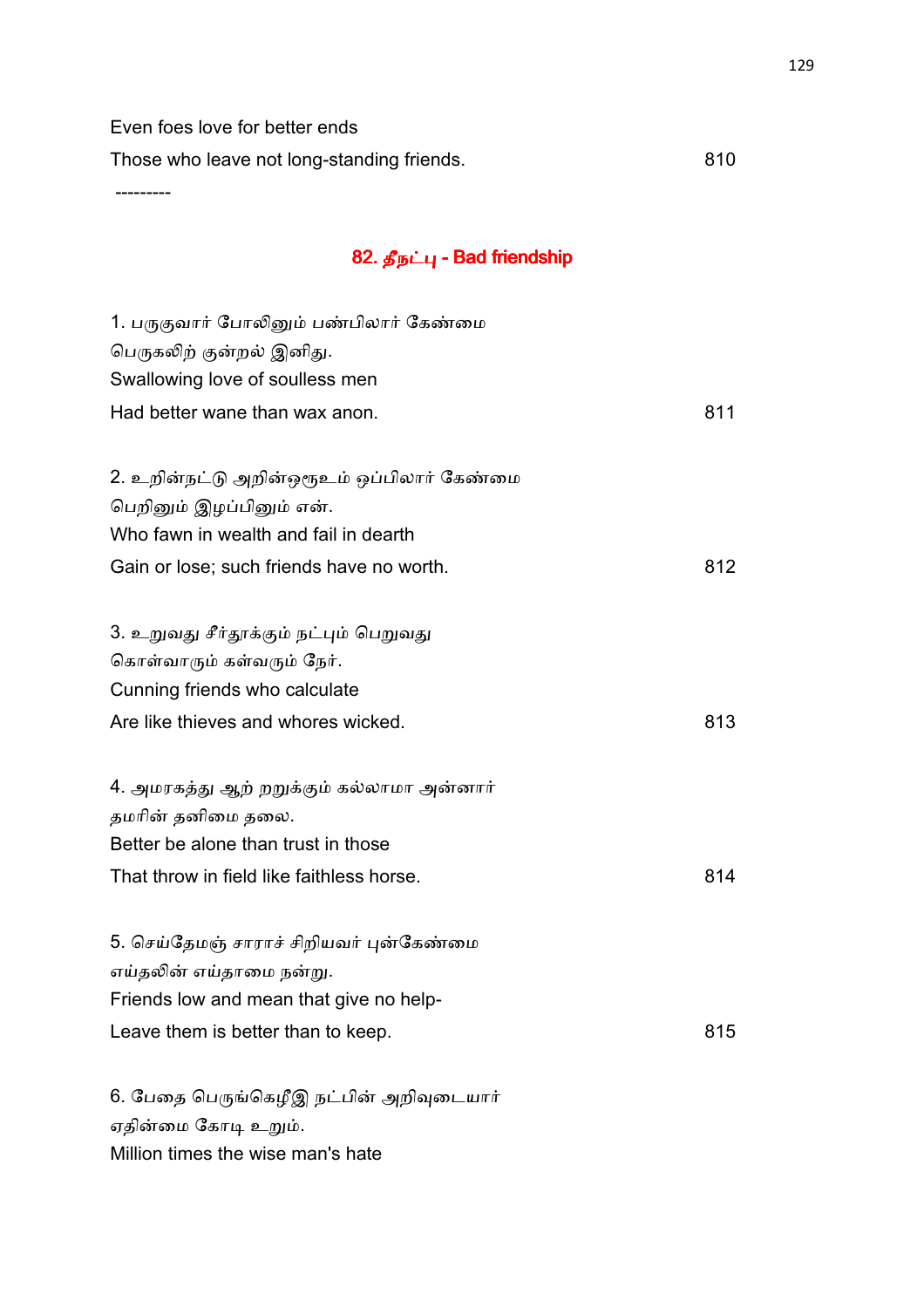| Is better than a fool intimate.           | 816 |
|-------------------------------------------|-----|
| 7. நகைவகைய ராகிய நட்பின் பகைவரால்         |     |
| பத்தடுத்த கோடி உறும்.                     |     |
| Ten-fold crore you gain from foes         |     |
| Than from friends who are vain laughers.  | 817 |
| 8. ஒல்லும் கருமம் உடற்று பவர்கேண்மை       |     |
| சொல்லாடார் சோர விடல்.                     |     |
| Without a word those friends eschew       |     |
| Who spoil deeds which they can do.        | 818 |
| 9. கனவினும் இன்னாது மன்னோ வினைவேறு        |     |
| சொல்வேறு பட்டார் தொடர்பு.                 |     |
| Even in dreams the tie is bad             |     |
| With those whose deed is far from word.   | 819 |
| 10. எனைத்தும் குறுகுதல் ஓம்பல் மனைக்கெழீஇ |     |
| மன்றில் பழிப்பார் தொடர்பு.                |     |
| Keep aloof from those that smile          |     |
| At home and in public revile.             | 820 |
| 83. கூடாநட்பு - False friendship          |     |
| 1. சீரிடம் காணின் எறிதற்குப் பட்டடை       |     |
| நேரா நிரந்தவர் நட்பு.                     |     |
| The friendship by an enemy shown          |     |
| Is anvil in time, to strike you down.     | 821 |
|                                           |     |

2. இனம்போன்று இனமல்லார் கேண்மை மகளிர் மனம்போல வேறு படும். Who pretend kinship but are not Their friendship's fickle like woman's heart. 622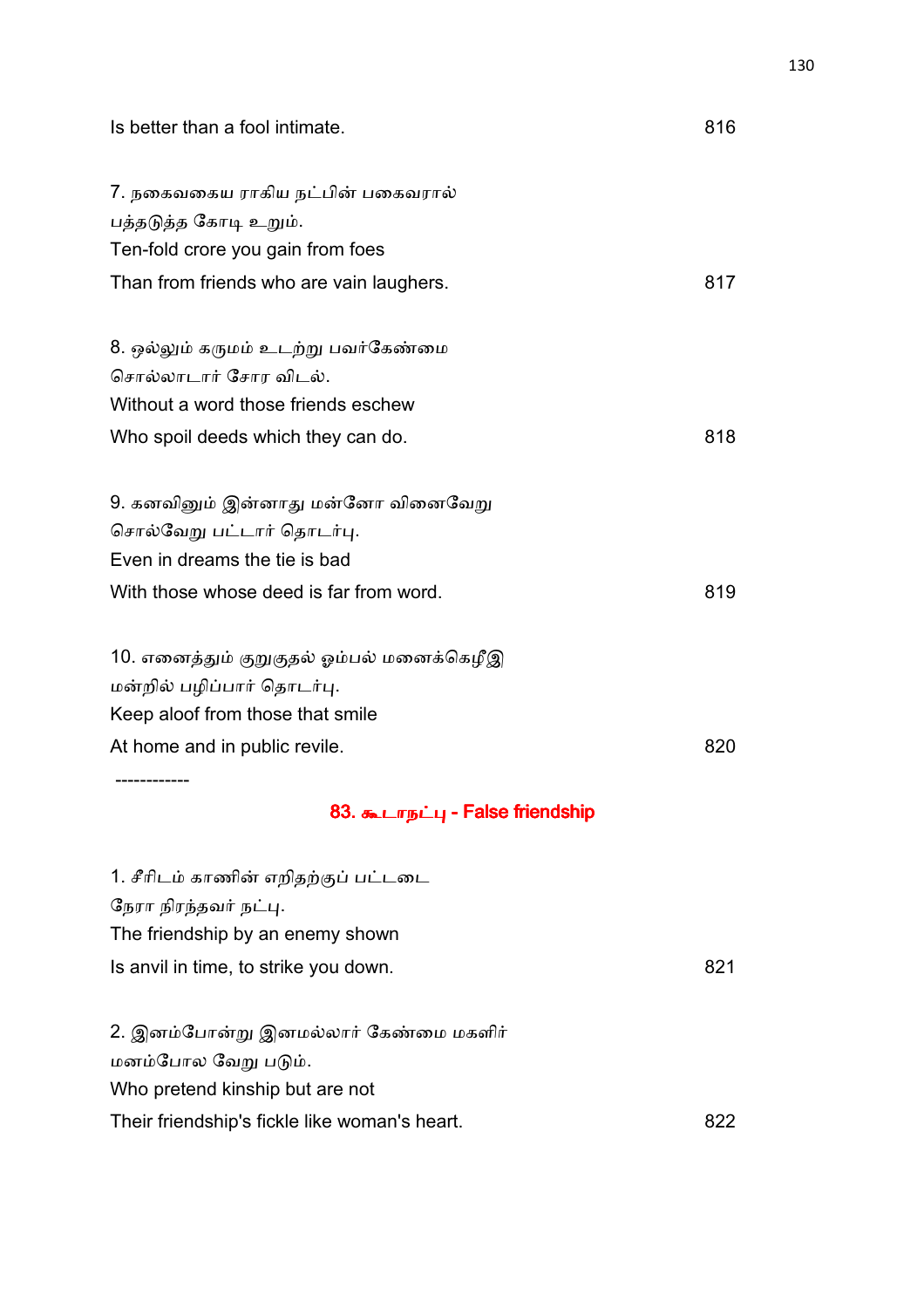| 3. பலநல்ல கற்றக் கடைத்தும் மனம்நல்லர்          |     |
|------------------------------------------------|-----|
| ஆகுதல் மாணார்க்கு அரிது.                       |     |
| They may be vast in good studies               |     |
| But heartfelt-love is hard for foes.           | 823 |
|                                                |     |
| 4. முகத்தின் இனிய நகாஅ அகத்தின்னா              |     |
| வஞ்சரை அஞ்சப் படும்.                           |     |
| Fear foes whose face has winning smiles        |     |
| Whose heart is full of cunning guiles.         | 824 |
|                                                |     |
| 5. மனத்தின் அமையா தவரை எனைத்தொன்றும்           |     |
| சொல்லினால் தேறற்பாற்று அன்று.                  |     |
| Do not trust in what they tell                 |     |
| Whose mind with your mind goes ill.            | 825 |
|                                                |     |
| 6. நட்டார்போல் நல்லவை சொல்லினும் ஒட்டார்சொல்   |     |
| ஒல்லை உணரப் படும்.                             |     |
| The words of foes is quickly seen              |     |
| Though they speak like friends in fine.        | 826 |
|                                                |     |
| 7. சொல்வணக்கம் ஒன்னார்கண் கொள்ளற்க வில்வணக்கம் |     |
| தீங்கு குறித்தமை யான்.                         |     |
| Trust not the humble words of foes             |     |
| Danger darts from bending bows.                | 827 |
|                                                |     |
| 8. தொழுதகை யுள்ளும் படையொடுங்கும் ஒன்னார்      |     |
| அழுதகண் ணீரும் அனைத்து.                        |     |
| Adoring hands of foes hide arms                |     |
| Their sobbing tears have lurking harms.        | 828 |
|                                                |     |
| 9. மிகச்செய்து தம்எள்ளு வாரை நகச்செய்து        |     |
| நட்பினுள் சாப்புல்லற் பாற்று.                  |     |
| In open who praise, at heart despise           |     |
| Cajole and crush them in friendly guise.       | 829 |
|                                                |     |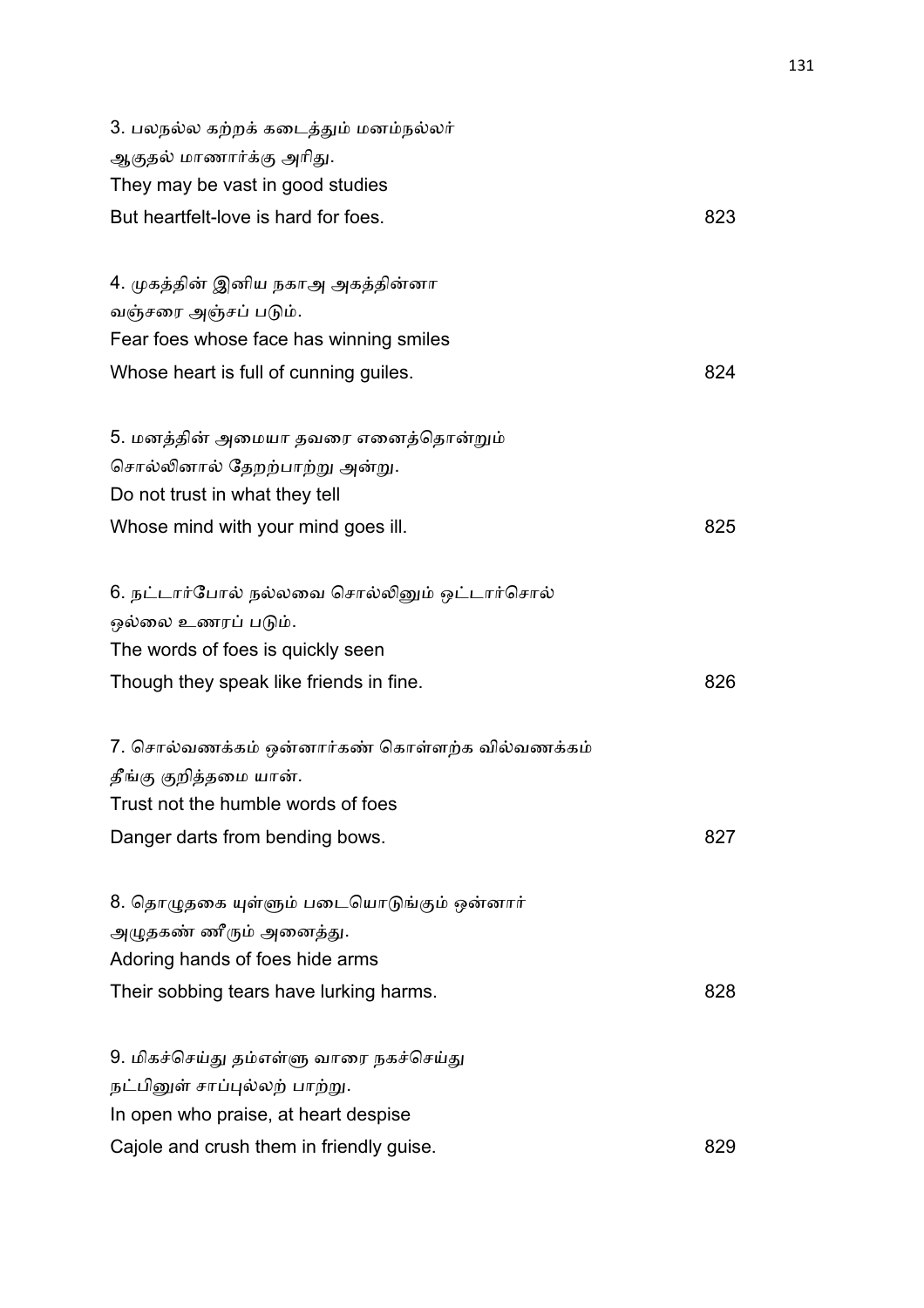10. பகைநட்பாம் காலம் வருங்கால் முகநட்டு அகநட்பு ஒரீஇ விடல் When foes, in time, play friendship's part Feign love on face but not in heart. 630

----------

பேதை வினைமேற் கொளின்.

#### **84. பேதைமை - Folly**

| 1. பேதைமை என்பதொன்று யாதெனின் ஏதங்கொண்டு<br>ஊதியம் போக விடல். |     |
|---------------------------------------------------------------|-----|
| This is folly's prominent vein                                |     |
| To favour loss and forego gain.                               | 831 |
|                                                               |     |
| 2. பேதைமையு ளெல்லாம் பேதைமை காதன்மை                           |     |
| கையல்ல தன்கட் செயல்.                                          |     |
| Folly of follies is to lead                                   |     |
| A lewd and lawless life so bad.                               | 832 |
|                                                               |     |
| 3. நாணாமை நாடாமை நாரின்மை யாதொன்றும்                          |     |
| பேணாமை பேதை தொழில்.                                           |     |
| Shameless, aimless, callous, listless                         |     |
| Such are the marks of foolishness.                            | 833 |
| 4. ஓதி உணர்ந்தும் பிறர்க்குரைத்தும் தானடங்காப்                |     |
| பேதையின் பேதையார் இல்.                                        |     |
| No fool equals the fool who learns                            |     |
| Knows, teaches, but self-control spurns.                      | 834 |
| 5. ஒருமைச் செயலாற்றும் பேதை எழுமையும்                         |     |
| தான்புக் கழுந்தும் அளறு.                                      |     |
| The fool suffers seven fold hells                             |     |
| In single birth of hellish ills.                              | 835 |
|                                                               |     |
| 6. பொய்படும் ஒன்றொ புனைபூணும் கையறியாப்                       |     |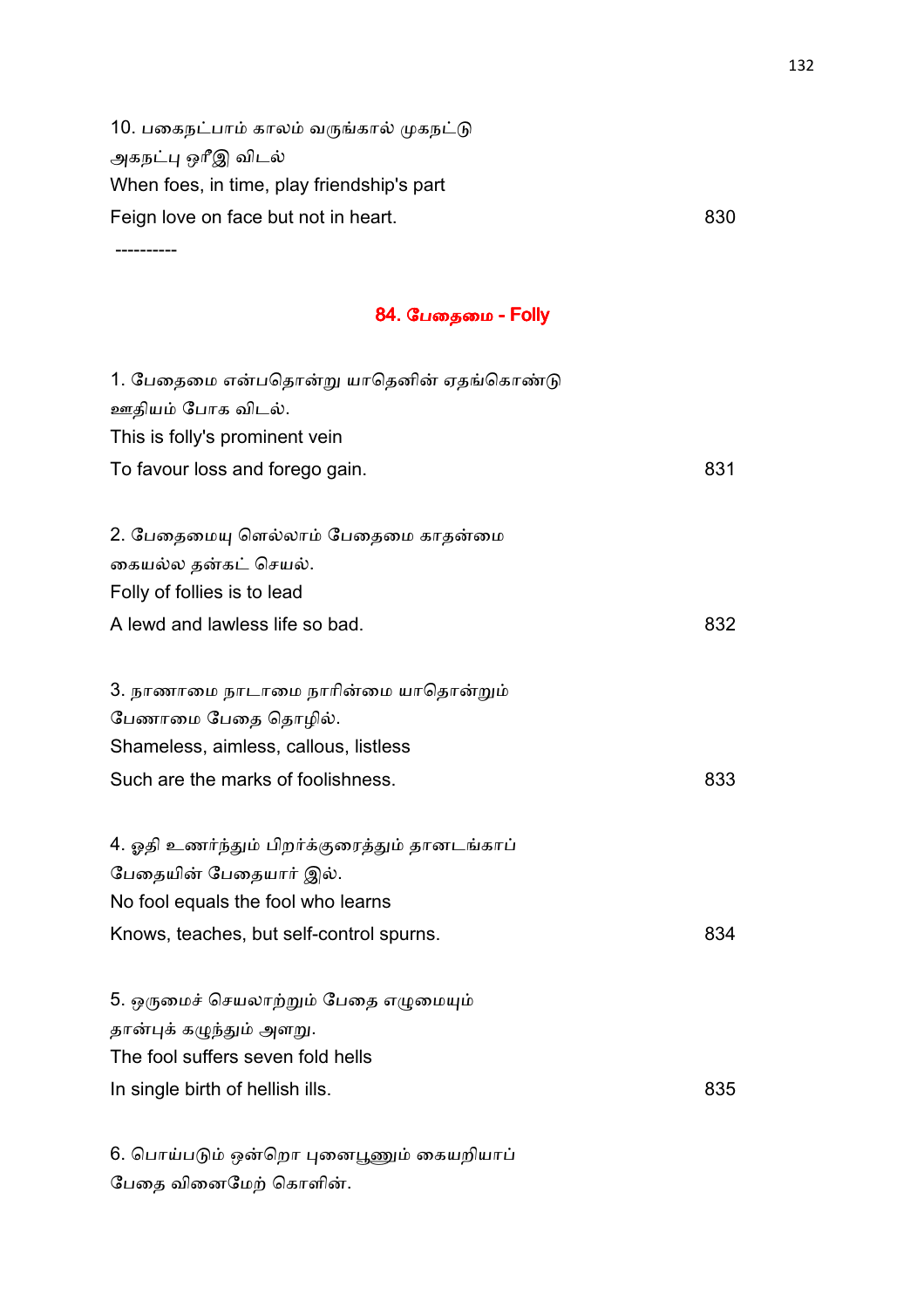| A know-nothing fool daring a deed             |     |
|-----------------------------------------------|-----|
| Not only fails but feels fettered.            | 836 |
|                                               |     |
| 7. ஏதிலார் ஆரத் தமர்பசிப்பர் பேதை             |     |
| பெருஞ்செல்வம் உற்றக் கடை.                     |     |
| Strangers feast and kinsmen fast              |     |
| When fools mishandle fortunes vast.           | 837 |
| 8. மையல் ஒருவன் களித்தற்றால் பேதைதன்          |     |
| கையொன்று உடைமை பெறின்.                        |     |
| Fools possessing something on hand            |     |
| Like dazed and drunken stupids stand.         | 838 |
| 9. பெரிதினிது பேதையார் கேண்மை பிரிவின்கண்     |     |
| பீழை தருவதொன்று இல்.                          |     |
| Friendship with fools is highly sweet         |     |
| For without a groan we part.                  | 839 |
| 10. கழாஅக்கால் பள்ளியுள் வைத்தற்றால் சான்றோர் |     |
| குழாஅத்துப் பேதை புகல்.                       |     |
| Entrance of fools where Savants meet          |     |
| Looks like couch trod by unclean feet.        | 840 |
|                                               |     |
| 85. புல்லறிவாண்மை - Petty conceit             |     |
| 1. அறிவின்மை இன்மையுள் இன்மை பிறிதின்மை       |     |
| இன்மையா வையாது உலகு.                          |     |
| Want of wisdom is want of wants               |     |
| Want of aught else the world nev'r counts.    | 841 |
| 2. அறிவிலான் நெஞ்சுவந்து ஈதல் பிறிதுயாதும்    |     |
| இல்லை பெறுவான் தவம்.                          |     |
| When fool bestows with glee a gift            |     |
| It comes but by getter's merit.               | 842 |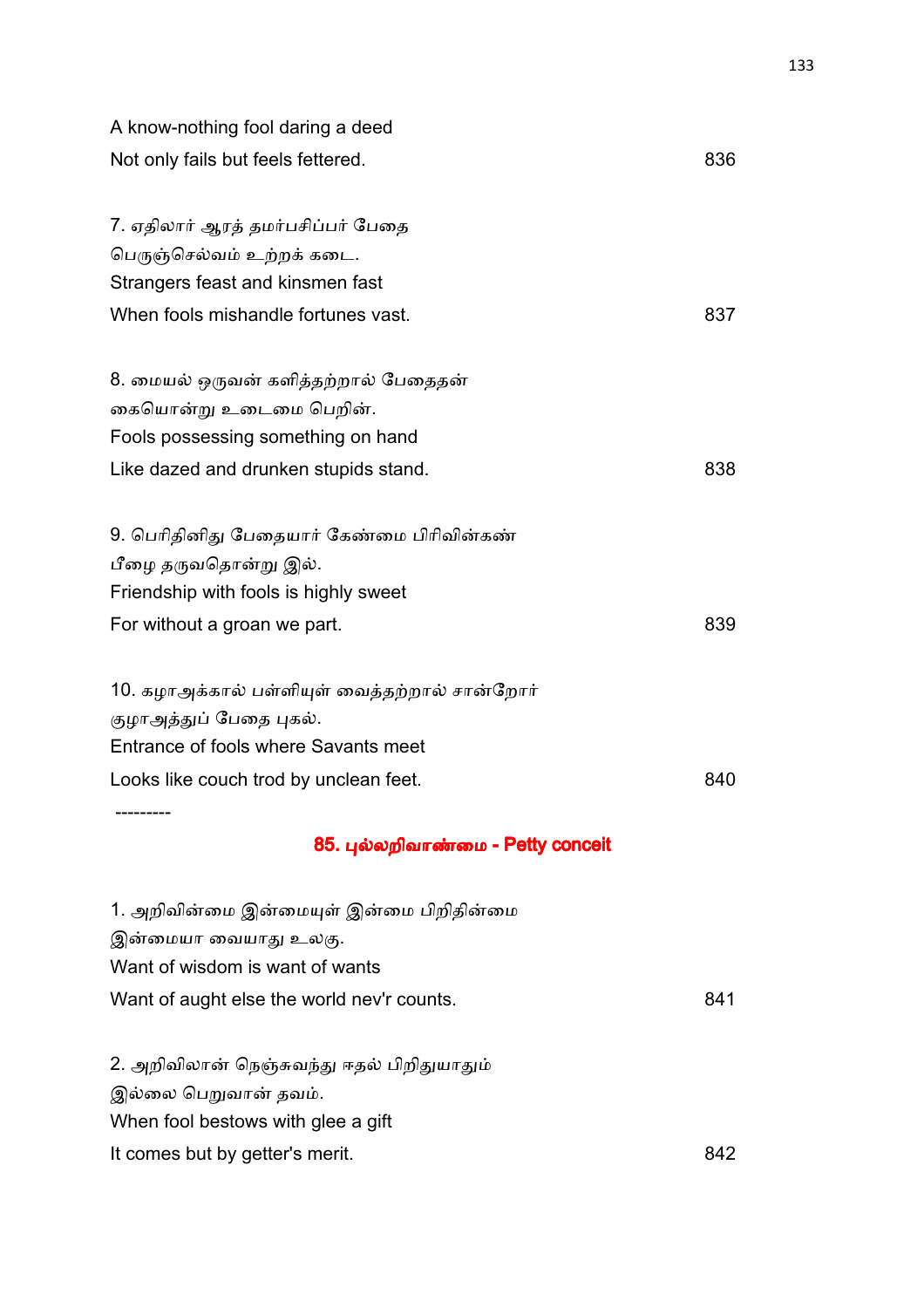| 3. அறிவிலார் தாம்தம்மைப் பீழிக்கும் பீழை<br>செறுவார்க்கும் செய்தல் அரிது. |     |
|---------------------------------------------------------------------------|-----|
| The self-torments of fools exceed                                         |     |
| Ev'n tortures of their foes indeed.                                       | 843 |
| 4. வெண்மை எனப்படுவது யாதெனின் ஒண்மை                                       |     |
| உடையம்யாம் என்னுஞ் செருக்கு.                                              |     |
| Stupidity is vanity                                                       |     |
| That cries "We have sagacity"                                             | 844 |
| 5. கல்லாத மேற்கொண்டு ஒழுகல் கசடற                                          |     |
| வல்லதூஉம் ஐயம் தரும்.                                                     |     |
| Feigning knowledge that one has not                                       |     |
| Leads to doubt ev'n that he has got.                                      | 845 |
| 6. அற்றம் மறைத்தலோ புல்லறிவு தம்வயின்                                     |     |
| குற்றம் மறையா வழி.                                                        |     |
| Fools their nakedness conceal                                             |     |
| And yet their glaring faults reveal.                                      | 846 |
| 7. அருமறை சோரும் அறிவிலான் செய்யும்                                       |     |
| பெருமிறை தானே தனக்கு.                                                     |     |
| The fool that slights sacred counsels                                     |     |
| Upon himself great harm entails.                                          | 847 |
| 8. ஏவவும் செய்கலான் தான்தேறான் அவ்வுயிர்                                  |     |
| போஒம் அளவுமோர் நோய்.                                                      |     |
| He listens not nor himself knows                                          |     |
| Plague is his life until it goes.                                         | 848 |
| 9. காணாதான் காட்டுவான் தான்காணான் காணாதான்                                |     |
| கண்டானாம் தான்கண்ட வாறு.                                                  |     |
| Sans Self-sight in vain one opens Sight                                   |     |
| To the blind who bet their sight as right.                                | 849 |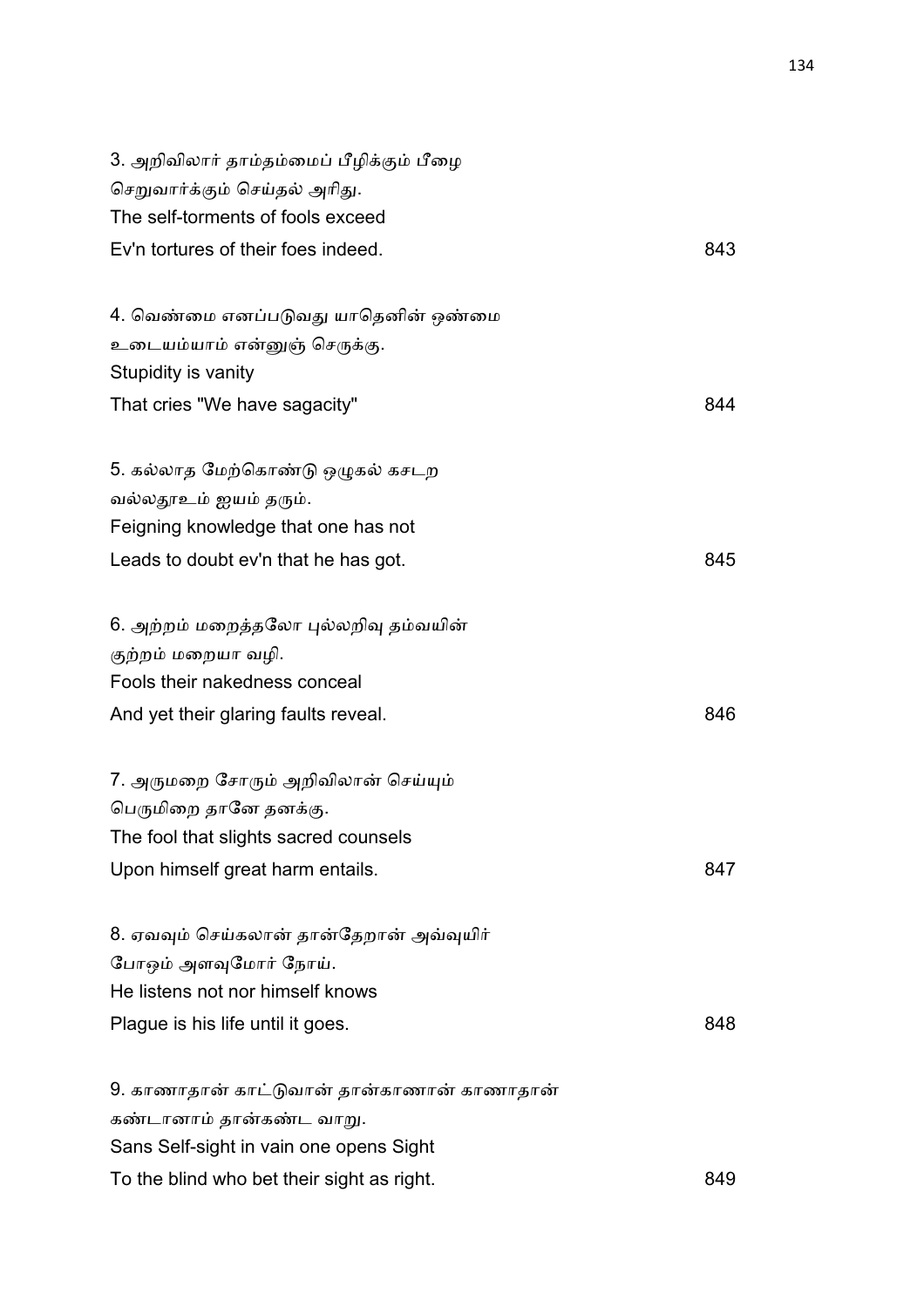10. உலகத்தார் உண்டென்பது இல்லென்பான் வையத்து அலகையா வைக்கப் படும். To people's "Yes" who proffer "No" Deemed as ghouls on earth they go. **850** SO

-----------

**86. இகல் - Hatred** 

| 1. இகலென்ப எல்லா உயிர்க்கும் பகலென்னும்    |     |
|--------------------------------------------|-----|
| பண்பின்மை பாரிக்கும் நோய்.                 |     |
| Hatred is a plague that divides            |     |
| And rouses illwill on all sides.           | 851 |
|                                            |     |
| 2. பகல்கருதிப் பற்றா செயினும் இகல்கருதி    |     |
| இன்னாசெய் யாமை தலை.                        |     |
| Rouse not hatred and confusion             |     |
| Though foes provoke disunion               | 852 |
|                                            |     |
| 3. இகலென்னும் எவ்வநோய் நீக்கின் தவவில்லாத் |     |
| தாவில் விளக்கம் தரும்.                     |     |
| Shun the plague of enmity                  |     |
| And win everlasting glory.                 | 853 |
|                                            |     |
| 4. இன்பத்துள் இன்பம் பயக்கும் இகலென்னும்   |     |
| துன்பத்துள் துன்பம் கெடின்.                |     |
| Hate-the woe of woes destroy;              |     |
| Then joy of joys you can enjoy.            | 854 |
| 5. இகலெதிர் சாய்ந்தொழுக வல்லாரை யாரே       |     |
| மிகலூக்கும் தன்மை யவர்.                    |     |
| Who can overcome them in glory             |     |
| That are free from enmity?                 | 855 |
|                                            |     |
|                                            |     |

6. இகலின் மிகலினிது என்பவன் வாழ்க்கை தவலும் கெடலும் நணித்து.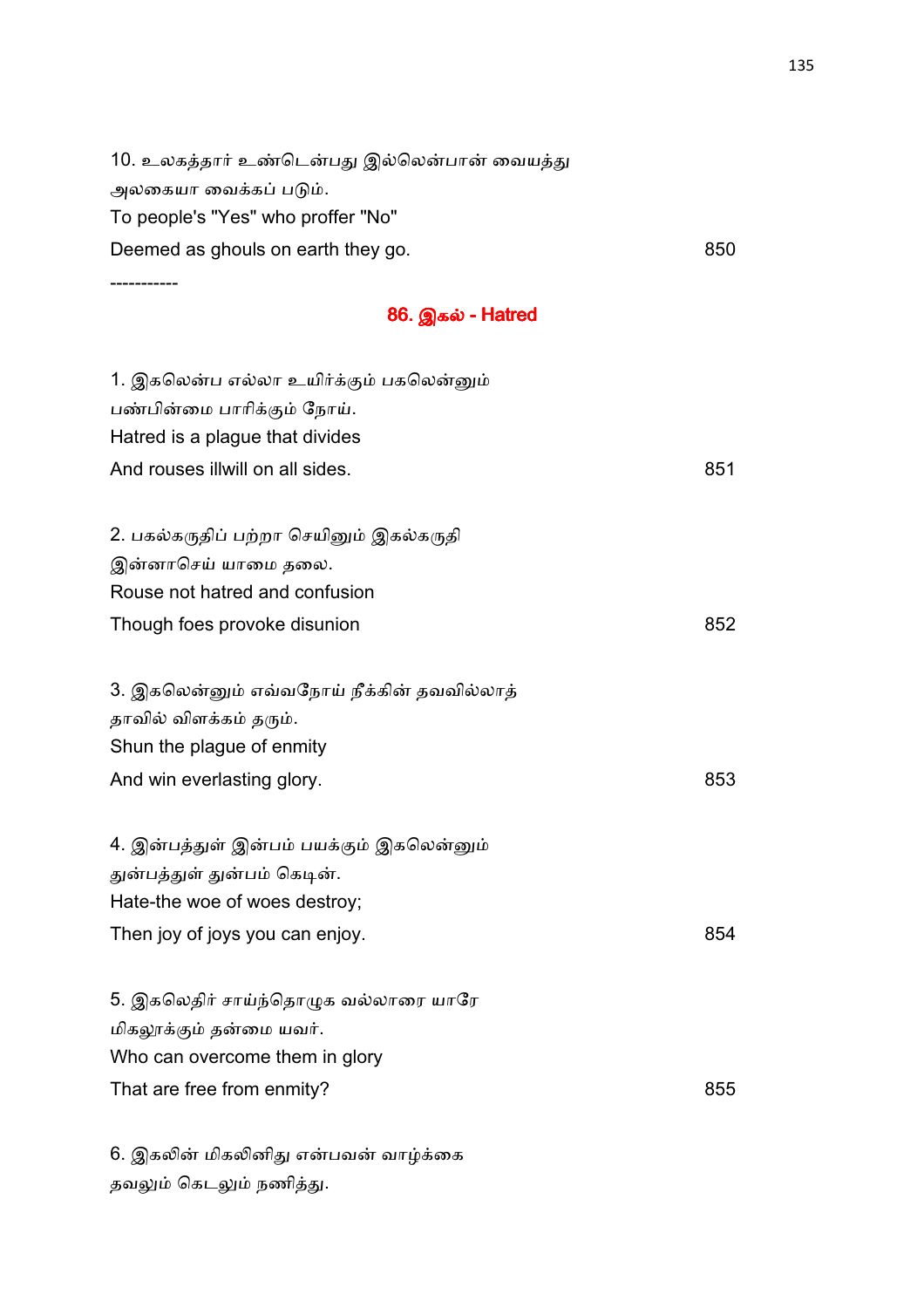| His fall and ruin are quite near                                                                                                            |     |
|---------------------------------------------------------------------------------------------------------------------------------------------|-----|
| Who holds enmity sweet and dear.                                                                                                            | 856 |
| 7. மிகல்மேவல் மெய்ப்பொருள் காணார் இகல்மேவல்<br>இன்னா அறிவி னவர்.<br>They cannot see the supreme Truth                                       |     |
| Who hate and injure without ruth.                                                                                                           | 857 |
| 8. இகலிற்கு எதிர்சாய்தல் ஆக்கம் அதனை<br>மிகலூக்கின் ஊக்குமாம் கேடு.<br>To turn from enmity is gain                                          |     |
| Fomenting it brings fast ruin.                                                                                                              | 858 |
| 9. இகல்காணான் ஆக்கம் வருங்கால் அதனை<br>மிகல்காணும் கேடு தரற்கு.<br>Fortune favours when hate recedes<br>Hatred exceeding ruin breeds.       | 859 |
| 10. இகலானாம் இன்னாத எல்லாம் நகலானாம்<br>நன்னயம் என்னும் செருக்கு.<br>All evils come from enmity                                             |     |
| All goodness flow from amity.                                                                                                               | 860 |
| 87. பகைமாட்சி - Noble hostility                                                                                                             |     |
| 1. வலியார்க்கு மாறேற்றல் ஓம்புக ஓம்பா<br>மெலியார்மேல் மேக பகை.<br>Turn from strife with foes too strong<br>With the feeble for battle long. | 861 |
| 2. அன்பிலன் ஆன்ற துணையிலன் தான்துவ்வான்<br>என்பரியும் ஏதிலான் துப்பு.<br>Loveless, aidless, powerless king                                  |     |
| Can he withstand an enemy strong?                                                                                                           | 862 |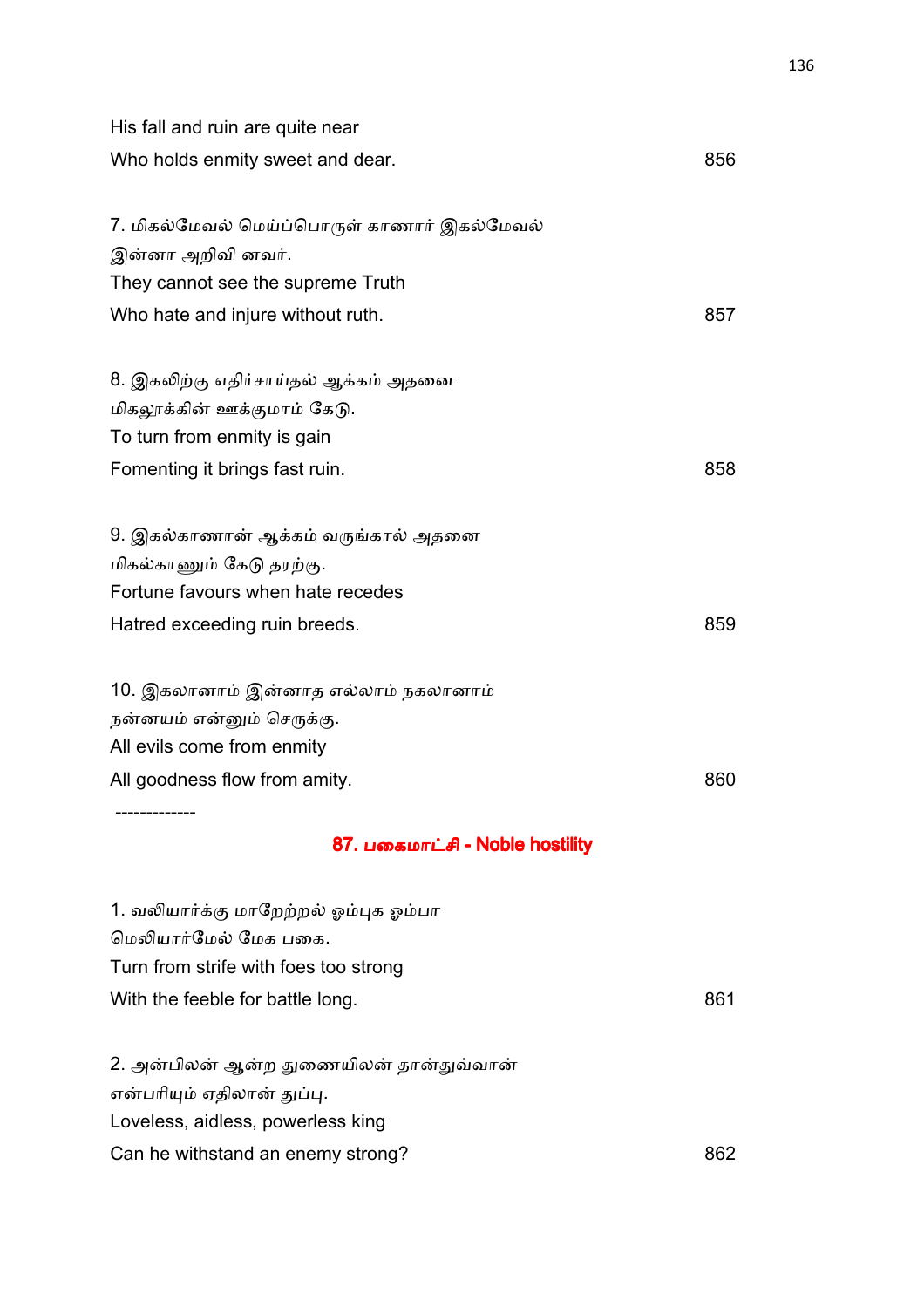| 863 |
|-----|
|     |
|     |
|     |
| 864 |
|     |
|     |
|     |
| 865 |
|     |
|     |
|     |
| 866 |
|     |
|     |
|     |
| 867 |
|     |
|     |
|     |
| 868 |
|     |
|     |
|     |
| 869 |
|     |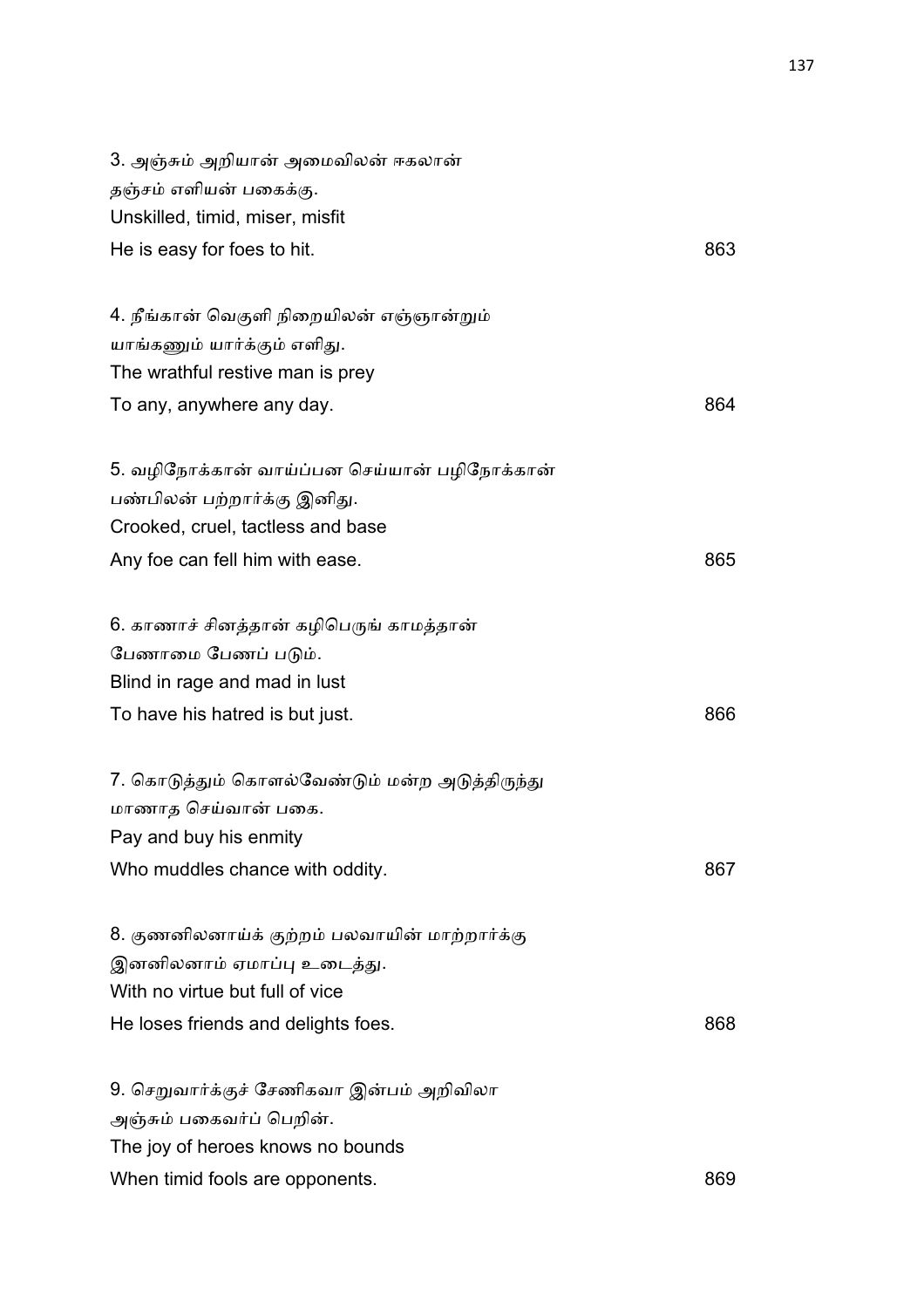10. கல்லான் வெகுளும் சிறுபொருள் எஞ்ஞான்றும் ஒலாைன ஒலா ஒளி. Glory's light he will not gain Who fails to fight a fool and win. 870

-----------

#### 88. பகைத்திறந் தெரிதல் - Apparising enemies

| 1. பகைஎன்னும் பண்பி லதனை ஒருவன்<br>நகையேயும் வேண்டற்பாற்று அன்று.<br>Let not one even as a sport<br>The ill-natured enmity court.                        | 871 |
|----------------------------------------------------------------------------------------------------------------------------------------------------------|-----|
| 2. வில்லே ருழவர் பகைகொளினும் கொள்ளற்க                                                                                                                    |     |
| சொல்லே ருழவர் பகை.                                                                                                                                       |     |
| Incur the hate of bow-ploughers                                                                                                                          |     |
| But not the hate of word-ploughers.                                                                                                                      | 872 |
| 3. ஏமுற் றவரினும் ஏழை தமியனாய்ப்<br>பல்லார் பகைகொள் பவன்.<br>Forlorn, who rouses many foes                                                               |     |
| The worst insanity betrays.                                                                                                                              | 873 |
| 4. பகைநட்பாக் கொண்டொழுகும் பண்புடை யாளன்<br>தகைமைக்கண் தங்கிற்று உலகு.<br>This world goes safely in his grace<br>Whose heart makes friends even of foes. | 874 |
| 5. தன்துணை இன்றால் பகைஇரண்டால் தான்ஒருவன்<br>இன்துணையாக் கொள்கவற்றின் ஒன்று.<br>Alone, if two foes you oppose<br>Make one of them your ally close.       | 875 |
|                                                                                                                                                          |     |

6. தேறினும் தேறா விடினும் அழிவின்கண் தேறான் பகாஅன் விடல்.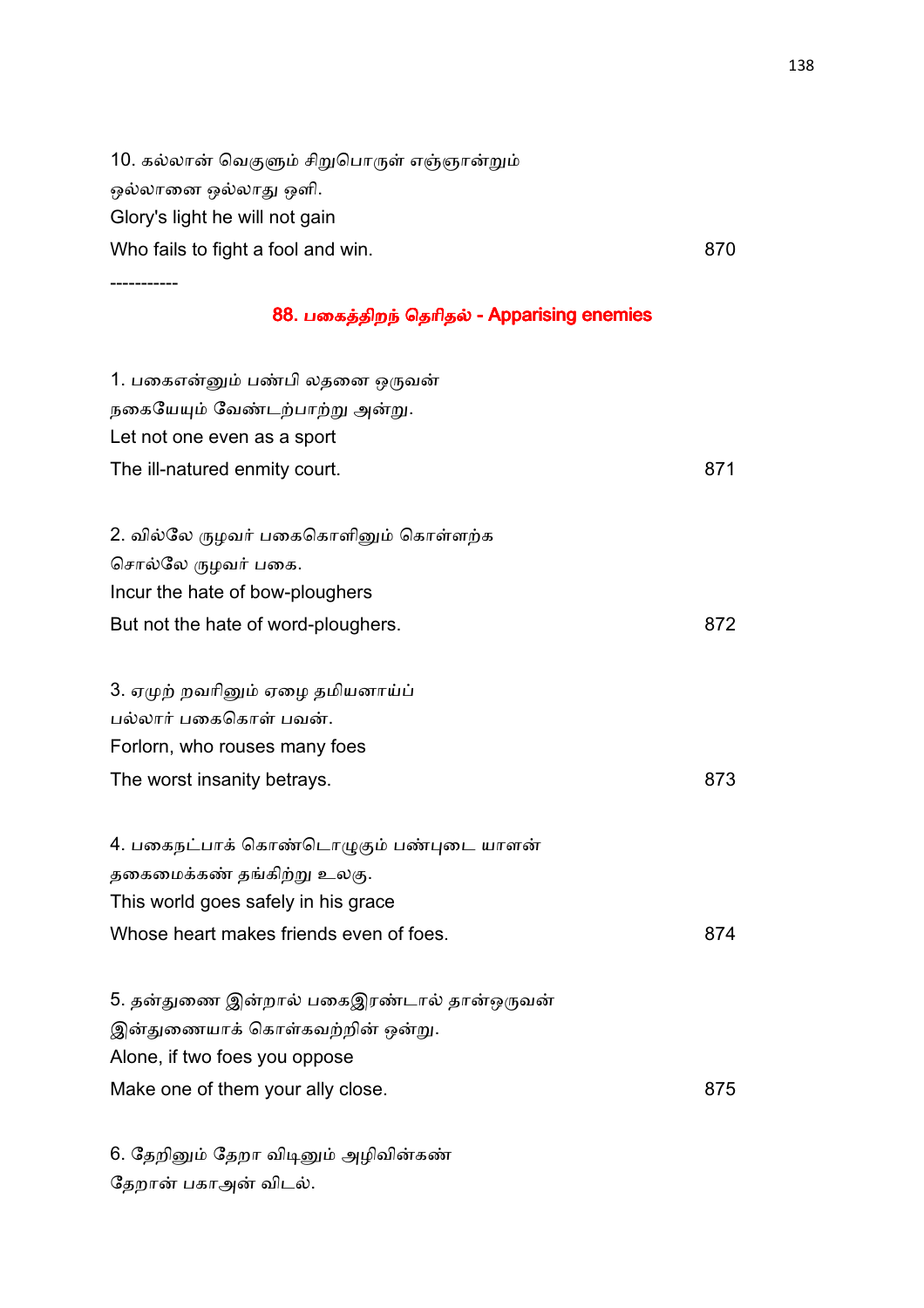| Trust or distrust; during distress        |     |
|-------------------------------------------|-----|
| Keep aloof; don't mix with foes.          | 876 |
|                                           |     |
| 7. நோவற்க நொந்தது அறியார்க்கு மேவற்க      |     |
| மென்மை பகைவ ரகத்து                        |     |
| To those who know not, tell not your pain |     |
| Nor your weakness to foes explain.        | 877 |
| 8. வகையறிந்து தற்செய்து தற்காப்ப மாயும்   |     |
| பகைவர்கண் பட்ட செருக்கு.                  |     |
| Know how and act and defend well          |     |
| The pride of enemies shall fall.          | 878 |
| 9. இளைதாக முள்மரம் கொல்க களையுநர்         |     |
| கைகொல்லும் காழ்த்த விடத்து                |     |
| Cut off thorn-trees when young they are;  |     |
| Grown hard, they cut your hands beware.   | 879 |
| 10. உயிர்ப்ப உளரல்லர் மன்ற செயிர்ப்பவர்   |     |
| செம்மல் சிதைக்கலா தார்.                   |     |
| To breathe on earth they are not fit      |     |
| Defying foes who don't defeat.            | 880 |
|                                           |     |
| 89. உட்பகை - Secret foe                   |     |
| 1. நிழல்நீரும் இன்னாத இன்னா தமர்நீரும்    |     |
| இன்னாவாம் இன்னா செயின்.                   |     |
| Traitorous kinsmen will make you sad      |     |
| As water and shade do harm when bad.      | 881 |
| 2. வாள்போல் பகைவரை அஞ்சற்க அஞ்சுக         |     |
| கேள்போல் பகைவர் தொடர்பு.                  |     |
| You need not sword-like kinsmen fear      |     |

## Fear foes who feign as kinsmen dear. The state of the state of the state of the state of the state of the state of the state of the state of the state of the state of the state of the state of the state of the state of the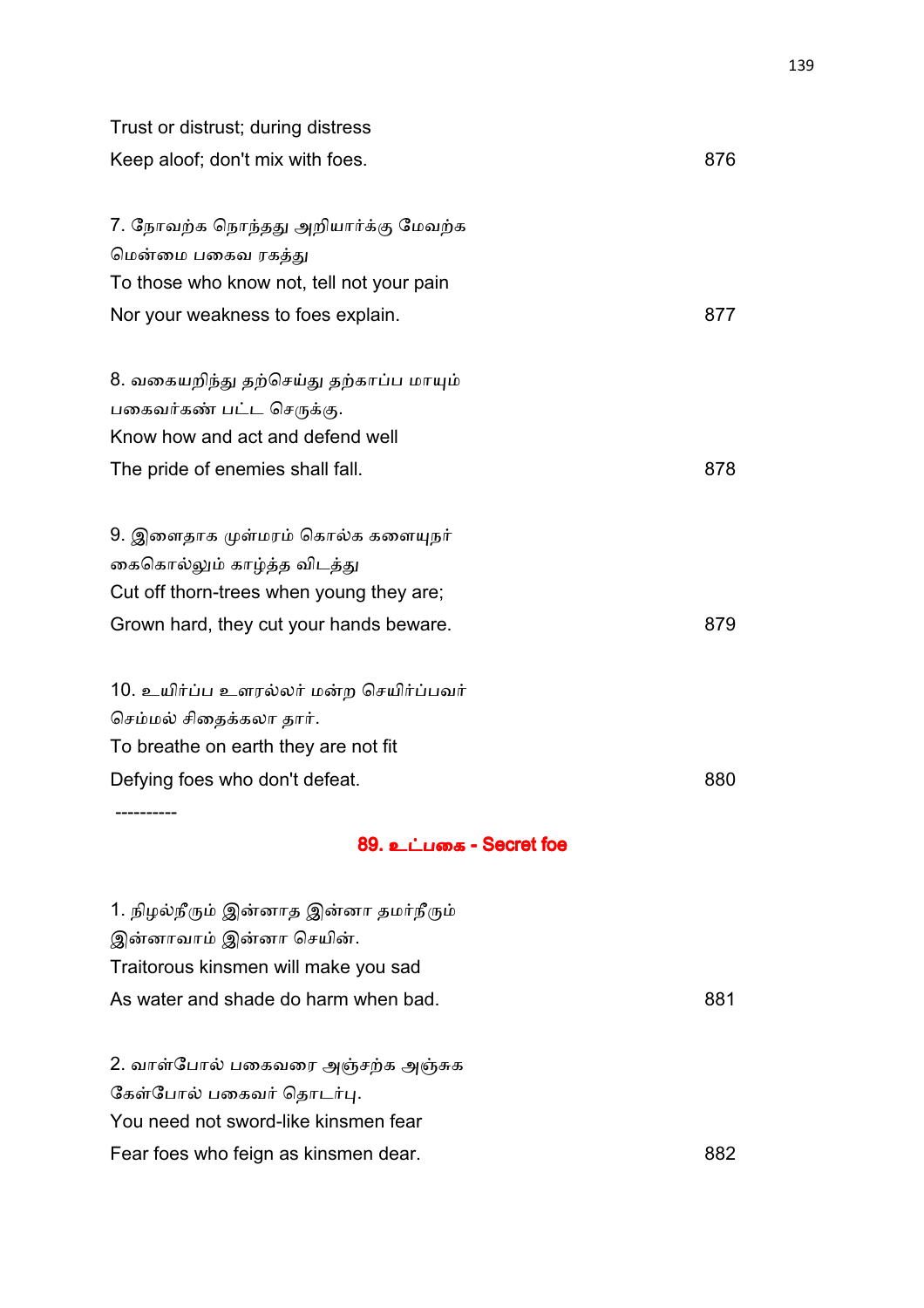| 3. உட்பகை அஞ்சித்தற் காக்க உலைவுஇடத்து       |     |
|----------------------------------------------|-----|
| மட்பகையின் மாணத் தெறும்.                     |     |
| The secret foe in days evil                  |     |
| Will cut you, beware, like potters' steel.   | 883 |
| 4. மனமாணா உட்பகை தோன்றின் இனமாணா             |     |
| ஏதம் பலவுந் தரும்.                           |     |
| The evil-minded foe within                   |     |
| Foments trouble, spoils kinsmen!             | 884 |
| 5. உறல்முறையான் உட்பகை தோன்றின் இறல்முறையான் |     |
| ஏதம் பலவுந் தரும்.                           |     |
| A traitor among kinsmen will                 |     |
| Bring life-endangering evil.                 | 885 |
| 6. ஒன்றாமை ஒன்றியார் கட்படின் எஞ்ஞான்றும்    |     |
| பொன்றாமை ஒன்றல் அரிது.                       |     |
| Discord in kings' circle entails             |     |
| Life-destroying deadly evils.                | 886 |
| 7. செப்பின் புணர்ச்சிபோல் கூடினும் கூடாதே    |     |
| உட்பகை உற்ற குடி.                            |     |
| A house hiding hostiles in core              |     |
| Just seems on like the lid in jar.           | 887 |
| 8. அரம்பொருத பொன்போலத் தேயும் உரம்பொருது     |     |
| உட்பகை உற்ற குடி.                            |     |
| By secret spite the house wears out          |     |
| Like gold crumbling by file's contact.       | 888 |
| 9. எட்பக வன்ன சிறுமைத்தே ஆயினும்             |     |
| உட்பகை உள்ளதாம் கேடு.                        |     |
| Ruin lurks in enmity                         |     |
| As slit in sesame though it be.              | 889 |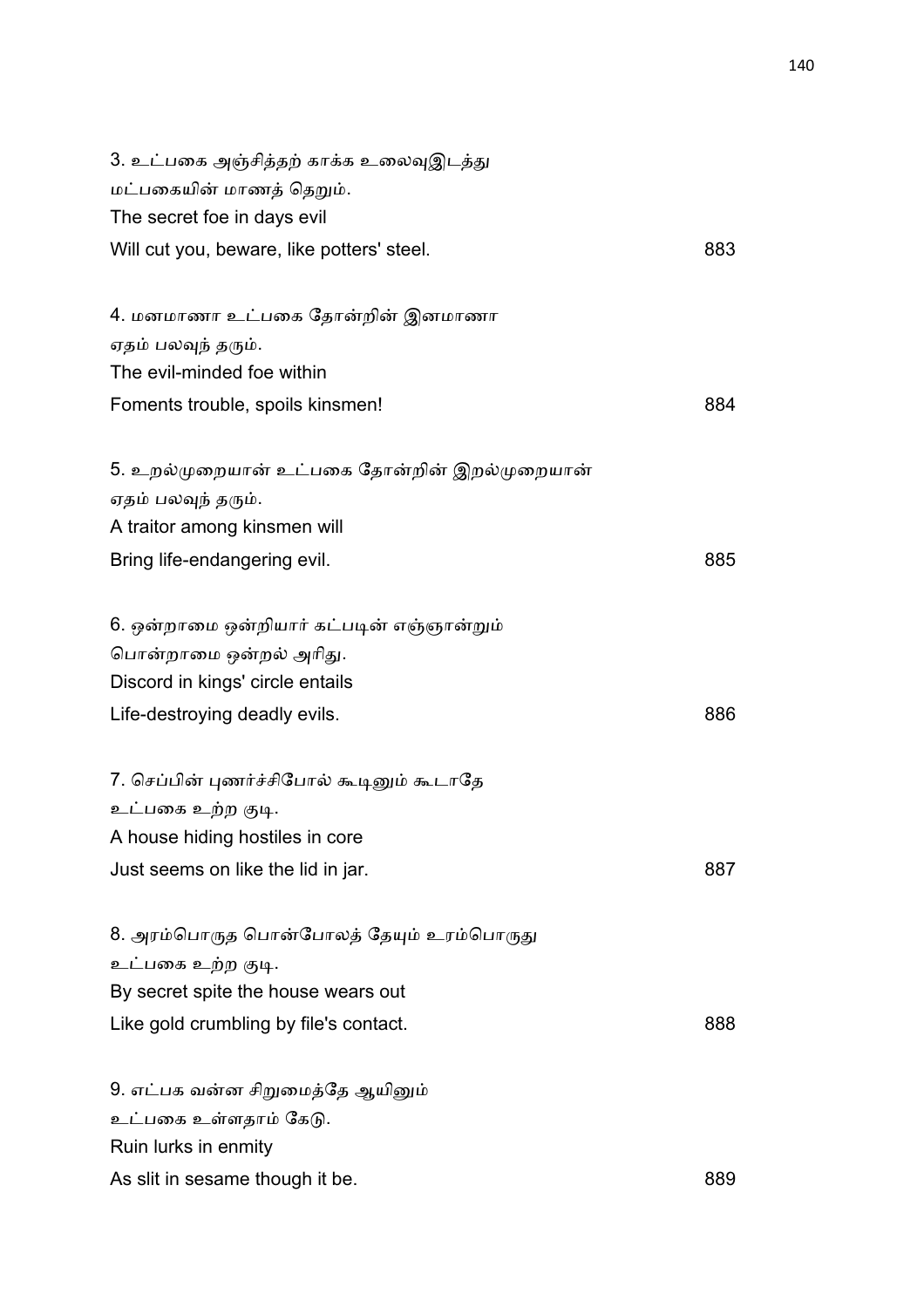10. உடம்பாடு இலாதவர் வாழ்க்கை குடங்கருள் பாம்போடு உடனுறைந் தற்று. Dwell with traitors that hate in heart Is dwelling with snake in selfsame hut. **890** 

-----------

#### 90. பெரியாரைப் பிழையாமை - Offend not the great

| 1. ஆற்றுவார் ஆற்றல் இகழாமை போற்றுவார்<br>போற்றலு ளெல்லாம் தலை.<br>Not to spite the mighty ones<br>Safest safeguard to living brings. | 891 |
|--------------------------------------------------------------------------------------------------------------------------------------|-----|
|                                                                                                                                      |     |
| 2. பெரியாரைப் பேணாது ஒழுகின் பெரியாரால்<br>பேரா இடும்பை தரும்.                                                                       |     |
| To walk unmindful of the great                                                                                                       |     |
| Shall great troubles ceaseless create.                                                                                               | 892 |
| 3. கெடல்வேண்டின் கேளாது செய்க அடல்வேண்டின்                                                                                           |     |
| ஆற்று பவர்கண் இழுக்கு.                                                                                                               |     |
| Heed not and do, if ruin you want                                                                                                    |     |
| Offence against the mighty great.                                                                                                    | 893 |
| 4. கூற்றத்தைக் கையால் விளித்தற்றால் ஆற்றுவார்க்கு<br>ஆற்றாதார் இன்னா செயல்<br>The weak who insult men of might                       |     |
| Death with their own hands invite.                                                                                                   | 894 |
| 5. யாண்டுச்சென்று யாண்டும் உளராகார் வெந்துப்பின்<br>வேந்து செறப்பட் டவர்.                                                            |     |
| Where can they go and thrive where                                                                                                   |     |
| Pursued by powerful monarch's ire?                                                                                                   | 895 |
|                                                                                                                                      |     |

6. எரியால் சுடப்படினும் உய்வுண்டாம் உய்யார் பெரியார்ப் பிழைத்தொழுகு வார்.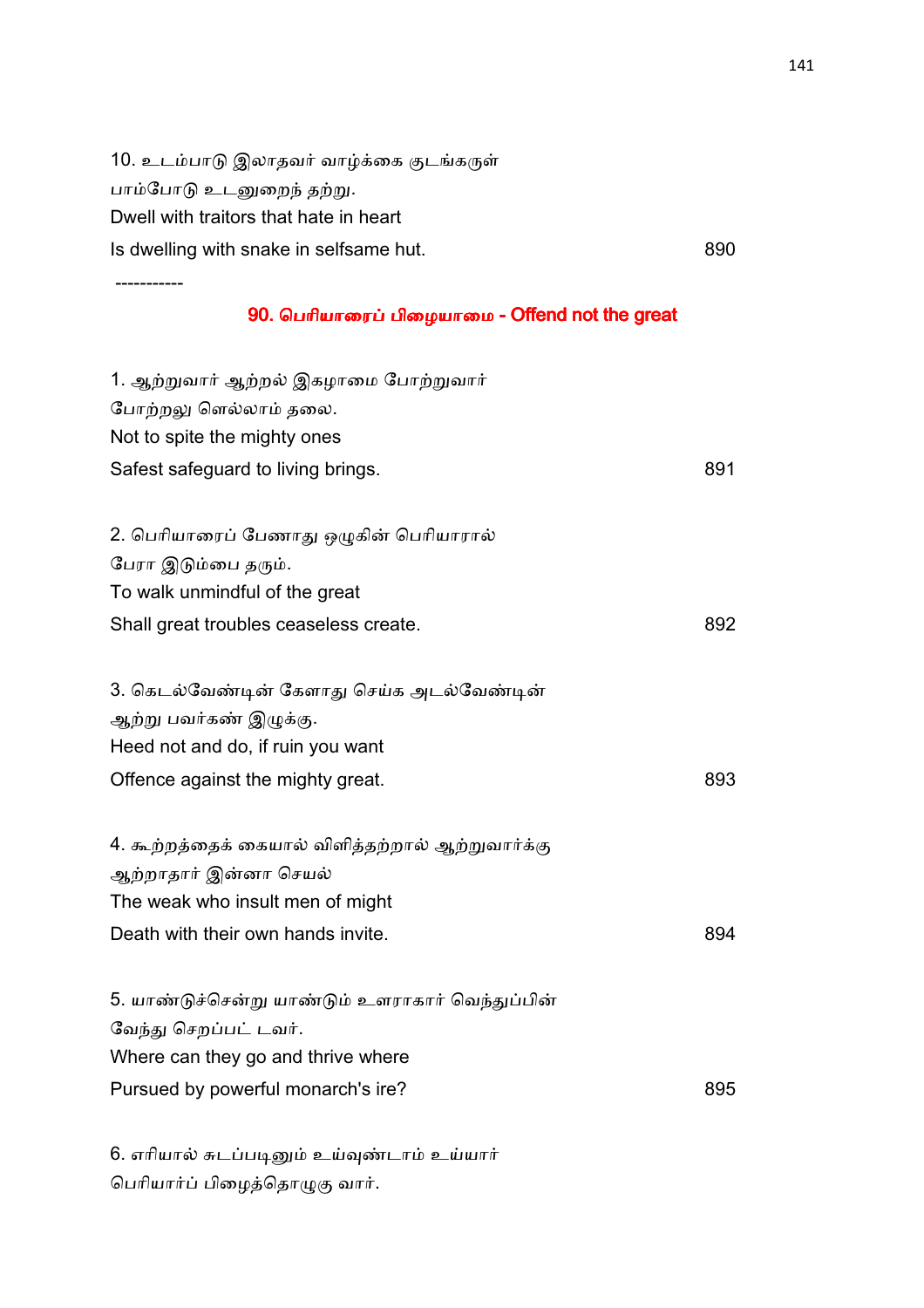| One can escape in fire caught                 |     |
|-----------------------------------------------|-----|
| The great who offends escapes not.            | 896 |
| 7. வகைமாண்ட வாழ்க்கையும் வான்பொருளும் என்னாம் |     |
| தகைமாண்ட தக்கார் செறின்.                      |     |
| If holy mighty sages frown                    |     |
| Stately gifts and stores who can own?         | 897 |
| 8. குன்றன்னார் குன்ற மதிப்பின் குடியொடு       |     |
| நின்றன்னார் மாய்வர் நிலத்து.                  |     |
| When hill-like sages are held small           |     |
| The firm on earth lose home and all.          | 898 |
| 9. ஏந்திய கொள்கையார் சீறின் இடைமுரிந்து       |     |
| வேந்தனும் வேந்து கெடும்.                      |     |
| Before the holy sage's rage                   |     |
| Ev'n Indra's empire meets damage.             | 899 |
| 10. இறந்தமைந்த சார்புடைய ரா யினும் உய்யார்    |     |
| சிறந்தமைந்த சீரார் செறின்.                    |     |
| Even mighty aided men shall quail             |     |
| If the enraged holy seers will.               | 900 |
| 91. பெண்வழிச்சேறல் - Being led by women       |     |
| 1. மனைவிழைவார் மாண்பயன் எய்தார் வினைவிழைவார்  |     |
| வேண்டாப் பொருளும் அது.                        |     |
| Who dote on wives lose mighty gain            |     |
| That lust, dynamic men disdain.               | 901 |
| 2. பேணாது பெண்விழைவான் ஆக்கம் பெரியதோர்       |     |
| நாணாக நாணுத் தரும்.                           |     |
| Who dotes, unmanly, on his dame               |     |
| His wealth to him and all is shame.           | 902 |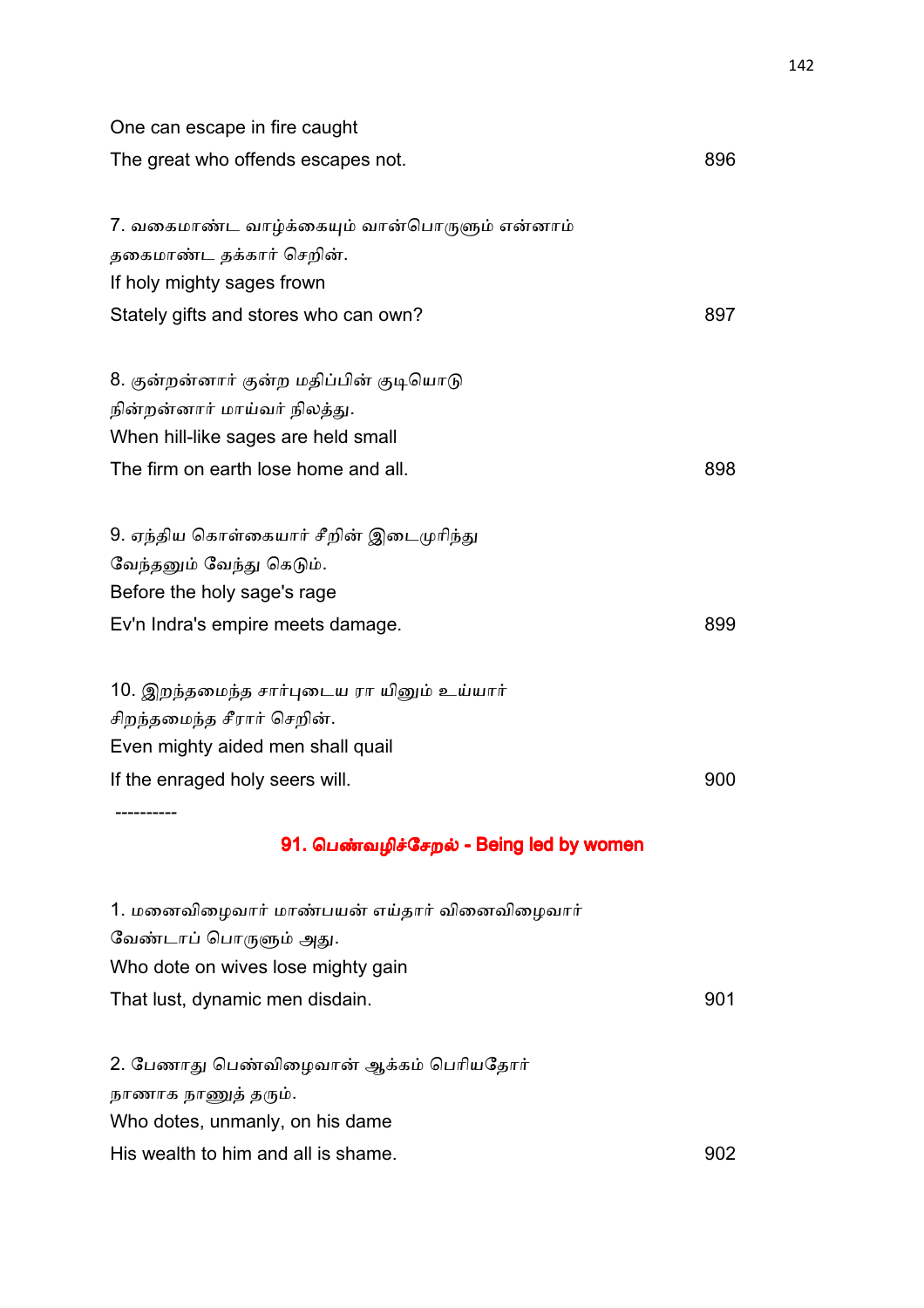| 3. இல்லாள்கண் தாழ்ந்த இயல்பின்மை எஞ்ஞான்றும்   |     |
|------------------------------------------------|-----|
| நல்லாருள் நாணுத் தரும்.                        |     |
| Who's servile to his wife always               |     |
| Shy he feels before the wise.                  | 903 |
| 4. மனையாளை அஞ்சும் மறுமையி லாளன்               |     |
| வினையாண்மை வீறெய்தல் இன்று.                    |     |
| Fearing his wife salvationless                 |     |
| The weaklings' action has no grace.            | 904 |
| 5. இல்லாளை அஞ்சுவான் அஞ்சுமற் றெஞ்ஞான்றும்     |     |
| நல்லார்க்கு நல்ல செயல்.                        |     |
| Who fears his wife fears always                |     |
| Good to do to the good and wise.               | 905 |
| 6. இமையாரின் வாழினும் பாடிலரே இல்லாள்          |     |
| அமையார்தோள் அஞ்சு பவர்.                        |     |
| Who fear douce arms of their wives             |     |
| Look petty even with god-like lives.           | 906 |
| 7. பெண்ணேவல் செய்தொழுகும் ஆண்மையின் நாணுடைப்   |     |
| பெண்ணே பெருமை உடைத்து.                         |     |
| Esteemed more is women bashful                 |     |
| Than man servile unto her will.                | 907 |
| 8. நட்டார் குறைமுடியார் நன்றாற்றார் நன்னுதலாள் |     |
| பெட்டாங்கு ஒழுகு பவர்.                         |     |
| By fair-browed wives who are governed          |     |
| Help no friends nor goodness tend.             | 908 |
| 9. அறவினையும் ஆன்ற பொருளும் பிறவினையும்        |     |
| பெண்ஏவல் செய்வார்கண் இல்.                      |     |
| No virtue riches nor joy is seen               |     |
| In those who submit to women                   | 909 |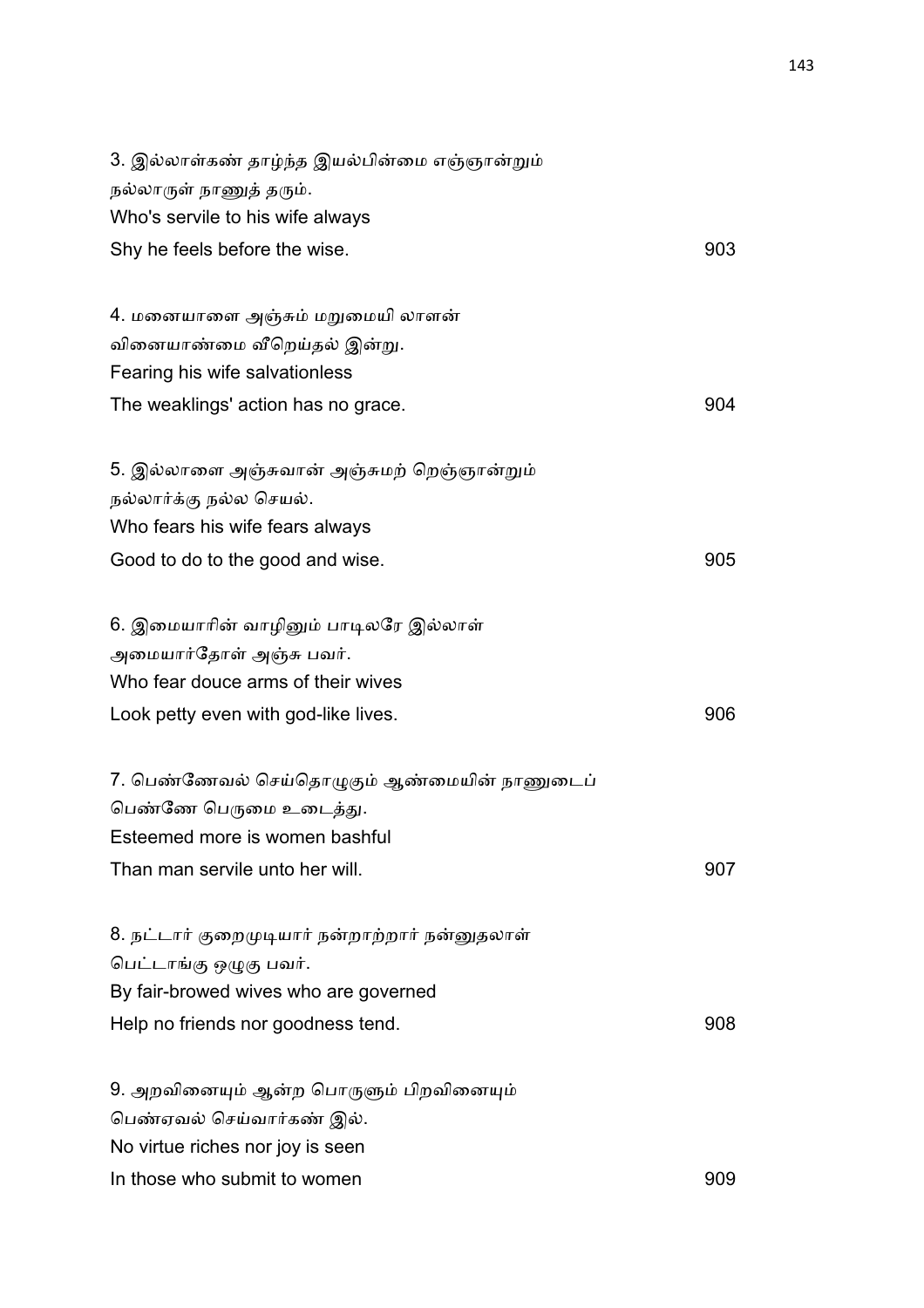| 10. எண்சேர்ந்த நெஞ்சத் திடனுடையார்க்கு எஞ்ஞான்றும் |     |
|----------------------------------------------------|-----|
| பெண்சேர்ந்தாம் பேதைமை இல்.                         |     |
| Thinkers strong and broad of heart                 |     |
| By folly on fair sex do not dote.                  | 910 |
|                                                    |     |
| 92. வரைவின் மகளிர் - Wanton women                  |     |
| 1. அன்பின் விழையார் பொருள்விழையும் ஆய்தொடியார்     |     |
| இன்சொல் இழுக்குத் தரும்.                           |     |
| For gold, not love their tongue cajoles            |     |
| Men are ruined by bangled belles.                  | 911 |
| 2. பயன்தூக்கிப் பண்புரைக்கும் பண்பின் மகளிர்       |     |
| நயன்தூக்கி நள்ளா விடல்.                            |     |
| Avoid ill-natured whores who feign                 |     |
| Love only for their selfish gain.                  | 912 |
| 3. பொருட்பெண்டிர் பொய்ம்மை முயக்கம் இருட்டறையில்   |     |
| ஏதில் பிணந்தழீஇ யற்று.                             |     |
| The false embrace of whores is like                |     |
| That of a damned corpse in the dark.               | 913 |
| 4. பொருட்பொருளார் புன்னலம் தோயார் அருட்பொருள்      |     |
| ஆயும் அறிவி னவர்.                                  |     |
| The wise who seek the wealth of grace              |     |
| Look not for harlots' low embrace.                 | 914 |
| 5. பொதுநலத்தார் புன்னலம் தோயார் மதிநலத்தின்        |     |
| மாண்ட அறிவி னவர்.                                  |     |
| The lofty wise will never covet                    |     |
| The open charms of a vile harlot.                  | 915 |

6. தந்நலம் பாரிப்பார் தோயார் தகைசெருக்கிப் புன்னலம் பாரிப்பார் தோள்.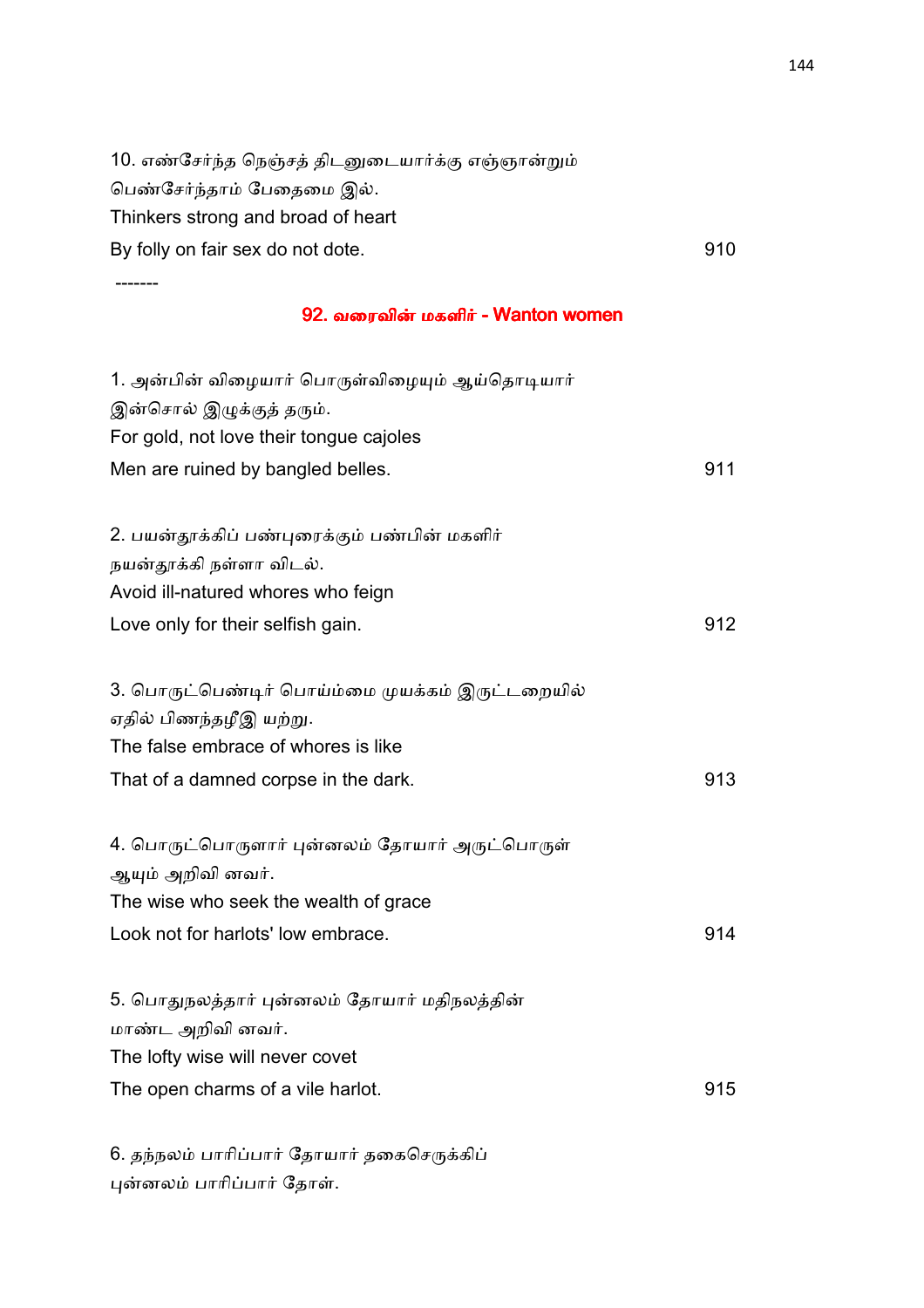| Those who guard their worthy fame                                    |     |
|----------------------------------------------------------------------|-----|
| Shun the wanton's vaunting charm.                                    | 916 |
| 7. நிறைநெஞ்சம் இல்லவர் தோய்வர் பிறநெஞ்சிற்<br>பேணிப் புணர்பவர் தோள். |     |
| Hollow hearts alone desire                                           |     |
| The arms of whores with hearts elsewere.                             | 917 |
| 8. ஆயும் அறிவினர் அல்லார்க்கு அணங்கென்ப                              |     |
| மாய மகளிர் முயக்கு.                                                  |     |
| Senseless fools are lured away                                       |     |
| By arms of sirens who lead astray.                                   | 918 |
| 9. வரைவிலா மாணிழையார் மென்றோள் புரையிலாப்                            |     |
| பூரியர்கள் ஆழும் அளறு.                                               |     |
| The soft jewelled arms of whores are hell                            |     |
| Into which the degraded fall.                                        | 919 |
| 10. இருமனப் பெண்டிரும் கள்ளும் கவறும்                                |     |
| திருநீக்கப் பட்டார் தொடர்பு.                                         |     |
| Double-minded whores, wine and dice                                  |     |
| Are lures of those whom fortune flies.                               | 920 |
| 93. கள்ளுண்ணாமை - Not drinking liquor                                |     |
| 1. உட்கப் படாஅர் ஒளியிழப்பர் எஞ்ஞான்றும்                             |     |
| கட்காதல் கொண்டொழுகு வார்.                                            |     |
| Foes fear not who for toddy craze                                    |     |
| The addicts daily their glory lose.                                  | 921 |
| 2. உண்ணற்க கள்ளை உணில்உண்க சான்றோரான்                                |     |
| எண்ணப் படவேண்டா தார்.                                                |     |
| Drink not liquor; but let them drink                                 |     |
| Whom with esteem the wise won't think.                               | 922 |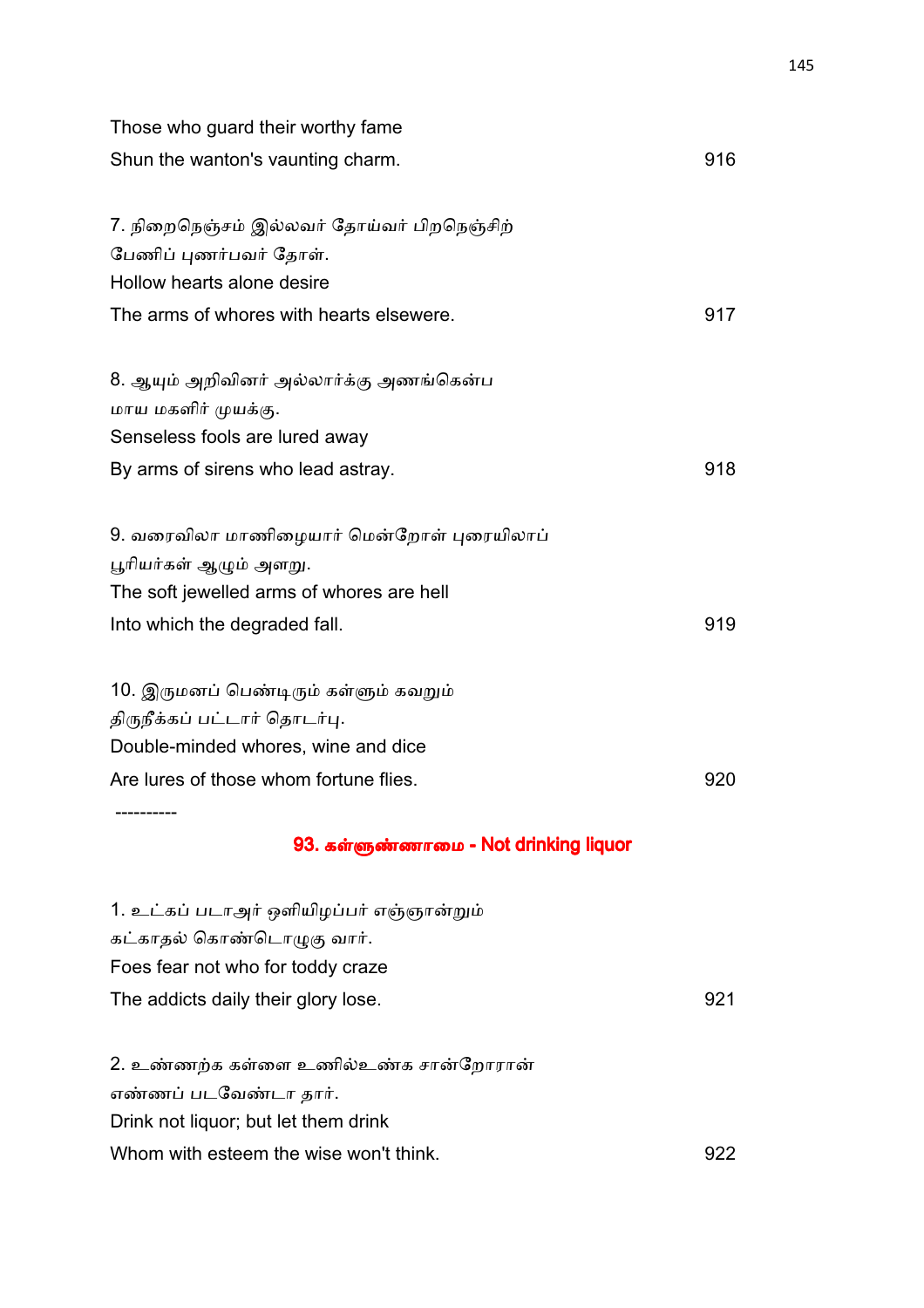| 3. ஈன்றாள் முகத்தேயும் இன்னாதால் என்மற்றுச்<br>சான்றோர் முகத்துக் களி. |     |
|------------------------------------------------------------------------|-----|
| The drunkard's joy pains ev'n mother's face                            |     |
| How vile must it look for the wise?                                    | 923 |
| 4. நாண்என்னும் நல்லாள் புறம்கொடுக்கும் கள்ளென்னும்                     |     |
| பேணாப் பெருங்குற்றத் தார்க்கு.                                         |     |
| Good shame turns back from him ashamed                                 |     |
| Who is guilty of wine condemned.                                       | 924 |
| 5. கையறியாமை யுடைத்தே பொருள் கொடுத்து                                  |     |
| மெய்யறி யாமை கொளல்.                                                    |     |
| To pay and drink and lose the sense                                    |     |
| Is nothing but rank ignorance.                                         | 925 |
| 6. துஞ்சினார் செத்தாரின் வேறல்லர் எஞ்ஞான்றும்                          |     |
| நஞ்சுண்பார் கள்ளுண் பவர்.                                              |     |
| They take poison who take toddy                                        |     |
| And doze ev'n like a dead body.                                        | 926 |
| 7. உள்ளொற்றி உள்ளூர் நகப்படுவர் எஞ்ஞான்றும்                            |     |
| கள்ளொற்றிக் கண்சாய் பவர்.                                              |     |
| The secret drunkards' senses off                                       |     |
| Make the prying public laugh.                                          | 927 |
| 8. களித்தறியேன் என்பது கைவிடுக நெஞ்சத்து                               |     |
| ஒளித்ததூஉம் ஆங்கே மிகும்.                                              |     |
| Don't say "I'm not a drunkard hard"                                    |     |
| The hidden fraud is known abroad.                                      | 928 |
| 9. களித்தானைக் காரணம் காட்டுதல் கீழ்நீர்க்                             |     |
| குளித்தானைத் தீத்துரீஇ யற்று.                                          |     |
| Can torch search one in water sunk?                                    |     |
| Can reason reach the raving drunk?                                     | 929 |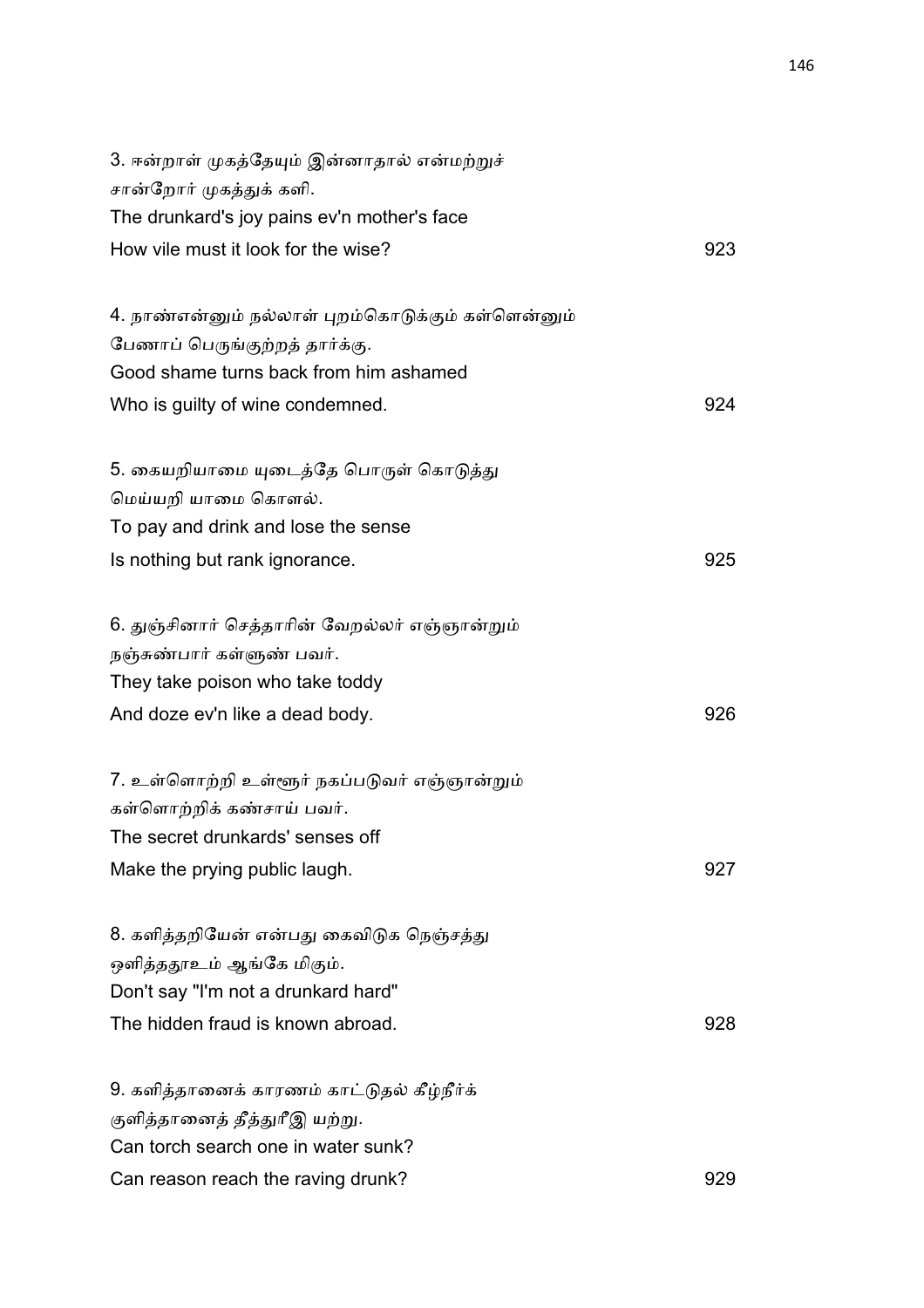10. கள்ளுண்ணாப் போழ்தில் களித்தானைக் காணுங்கால் உள்ளான்கொல் உண்டதன் சோர்வு. The sober seeing the drunkard's plight On selves can't they feel same effect? 930 ---------

| 94. சூது - Gambling |  |
|---------------------|--|
|---------------------|--|

| 1. வேண்டற்க வென்றிடினும் சூதினை வென்றதூஉம்<br>தூண்டிற்பொன் மீன்விழுங்கி யற்று.<br>Avoid gambling, albeit you win<br>Gulping bait-hook what does fish gain? | 931 |
|------------------------------------------------------------------------------------------------------------------------------------------------------------|-----|
| 2. ஒன்றெய்தி நூறிழக்கும் சூதர்க்கும் உண்டாங்கொல்                                                                                                           |     |
| நன்றெய்தி வாழ்வதோர் ஆறு.                                                                                                                                   |     |
| Can gamblers in life good obtain                                                                                                                           |     |
| Who lose a hundred one to gain?                                                                                                                            | 932 |
| 3. உருளாயம் ஓவாது கூறின் பொருளாயம்                                                                                                                         |     |
| போஒய்ப் புறமே படும்.                                                                                                                                       |     |
| If kings indulge in casting dice                                                                                                                           |     |
| All their fortune will flow to foes.                                                                                                                       | 933 |
| 4. சிறுமை பலசெய்து சீரழிக்கும் சூதின்                                                                                                                      |     |
| வறுமை தருவதொன்று இல்.                                                                                                                                      |     |
| Nothing will make you poor like game                                                                                                                       |     |
| Which adds to woes and ruins fame.                                                                                                                         | 934 |
| 5. கவறும் கழகமும் கையும் தருக்கி                                                                                                                           |     |
| இவறியார் இல்லாகி யார்.                                                                                                                                     |     |
| The game, game-hall and gambler's art                                                                                                                      |     |
| Who sought with glee have come to nought.                                                                                                                  | 935 |
|                                                                                                                                                            |     |
|                                                                                                                                                            |     |

6. அகடாரார் அல்லல் உழப்பர் சூதென்னும் முகடியால் மூடப்பட்ட டார்.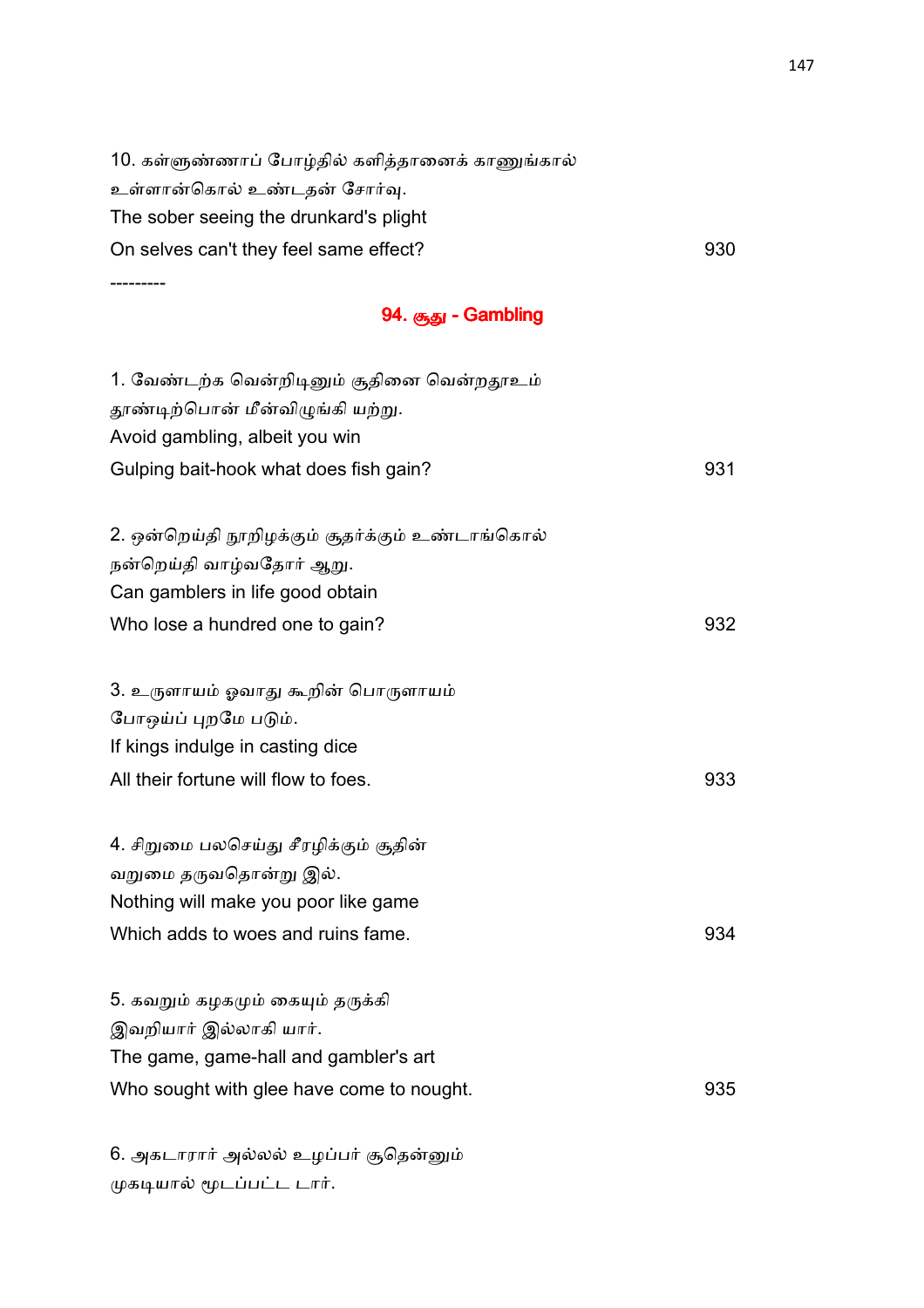| Men swallowed by the ogress, dice                |     |
|--------------------------------------------------|-----|
| Suffer grief and want by that vice.              | 936 |
| 7. பழகிய செல்வமும் பண்பும் கெடுக்கும்            |     |
| கழகத்துக் காலை புகின்.                           |     |
| If men their time in game-den spend              |     |
| Ancestral wealth and virtues end.                | 937 |
| 8. பொருள்கெடுத்துப் பொய்மேற் கொளீஇ அருள்கெடுத்து |     |
| அல்லல் உழப்பிக்கும் சூது.                        |     |
| Game ruins wealth and spoils grace               |     |
| Leads to lies and wretched woes.                 | 938 |
| 9. உடைசெல்வம் ஊண்ஒளி கல்விஎன்று ஐந்தும்          |     |
| அடையாவாம் ஆயம் கொளின்.                           |     |
| Dress, wealth, food, fame, learning-these five   |     |
| In gambler's hand will never thrive.             | 939 |
| 10. இழத்தொறூஉம் காதலிக்கும் சூதேபோல் துன்பம்     |     |
| உழத்தொறூஉம் காதற்று உயிர்.                       |     |
| Love for game grows with every loss              |     |
| As love for life with sorrows grows.             | 940 |
| 95. மருந்து - Medicine                           |     |
| 1. மிகினும் குறையினும் நோய்செய்யும் நூலோர்       |     |
| வளிமுதலா எண்ணிய மூன்று.                          |     |
| Wind, bile and phlegm three cause disease        |     |
| So doctors deem it more or less.                 | 941 |
| 2. மருந்தென வேண்டாவாம் யாக்கைக்கு அருந்தியது     |     |
| அற்றது போற்றி உணின்.                             |     |
| After digestion one who feeds                    |     |
| His body no medicine needs.                      | 942 |
|                                                  |     |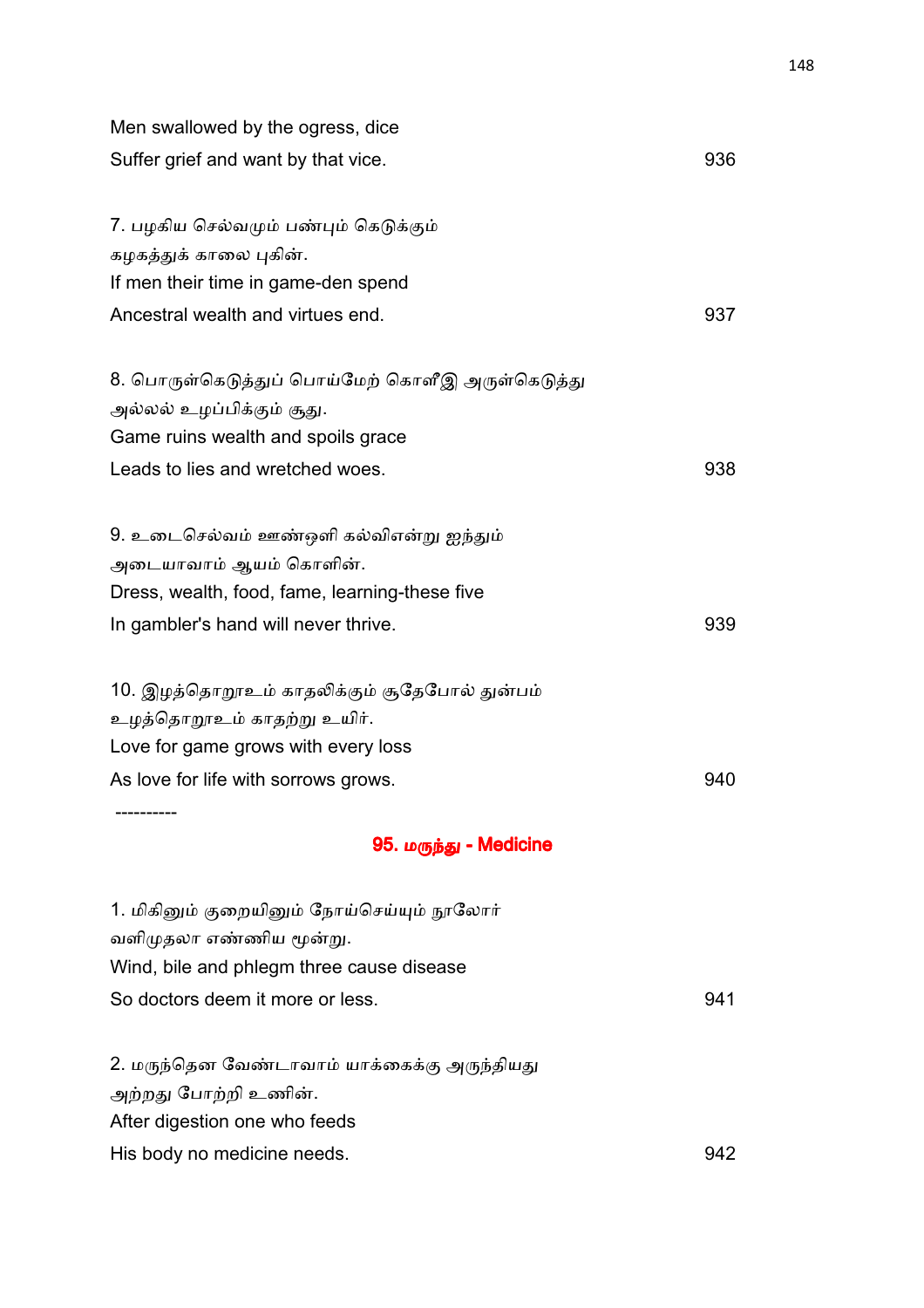| 3. அற்றால் அளவறிந்து உண்க அஃதுடம்பு<br>பெற்றான் நெடிதுஉய்க்கு மாறு.<br>Eat food to digestive measure |     |
|------------------------------------------------------------------------------------------------------|-----|
| Life in body lasts with pleasure.                                                                    | 943 |
|                                                                                                      |     |
| 4. அற்றது அறிந்து கடைப்பிடித்து மாறல்ல                                                               |     |
| துய்க்க துவரப் பசித்து.                                                                              |     |
| Know digestion; with keen appetite                                                                   |     |
| Eat what is suitable and right.                                                                      | 944 |
| 5. மாறுபாடு இல்லாத உண்டி மறுத்துண்ணின்                                                               |     |
| ஊறுபாடு இல்லை உயிர்க்கு.                                                                             |     |
| With fasting adjusted food right                                                                     |     |
| Cures ills of life and makes you bright                                                              | 945 |
| 6. இழிவறிந்து உண்பான்கண் இன்பம்போல் நிற்கும்                                                         |     |
| கழிபே ரிரையான்கண் நோய்.                                                                              |     |
| Who eats with clean stomach gets health                                                              |     |
| With greedy glutton abides ill-health.                                                               | 946 |
| 7. தீயள வன்றித் தெரியான் பெரிதுண்ணின்                                                                |     |
| நோயள வின்றிப் படும்.                                                                                 |     |
| who glut beyond the hunger's fire                                                                    |     |
| Suffer from untold diseases here.                                                                    | 947 |
| 8. நோய்நாடி நோய்முதல் நாடி அதுதணிக்கும்                                                              |     |
| வாய்நாடி வாய்ப்பச் செயல்.                                                                            |     |
| Test disease, its cause and cure                                                                     |     |
| And apply remedy that is sure.                                                                       | 948 |
| 9. உற்றான் அளவும் பிணியளவும் காலமும்                                                                 |     |
| கற்றான் கருதிச் செயல்.                                                                               |     |
| Let the skilful doctor note                                                                          |     |
| The sickmen, sickness, season and treat.                                                             | 949 |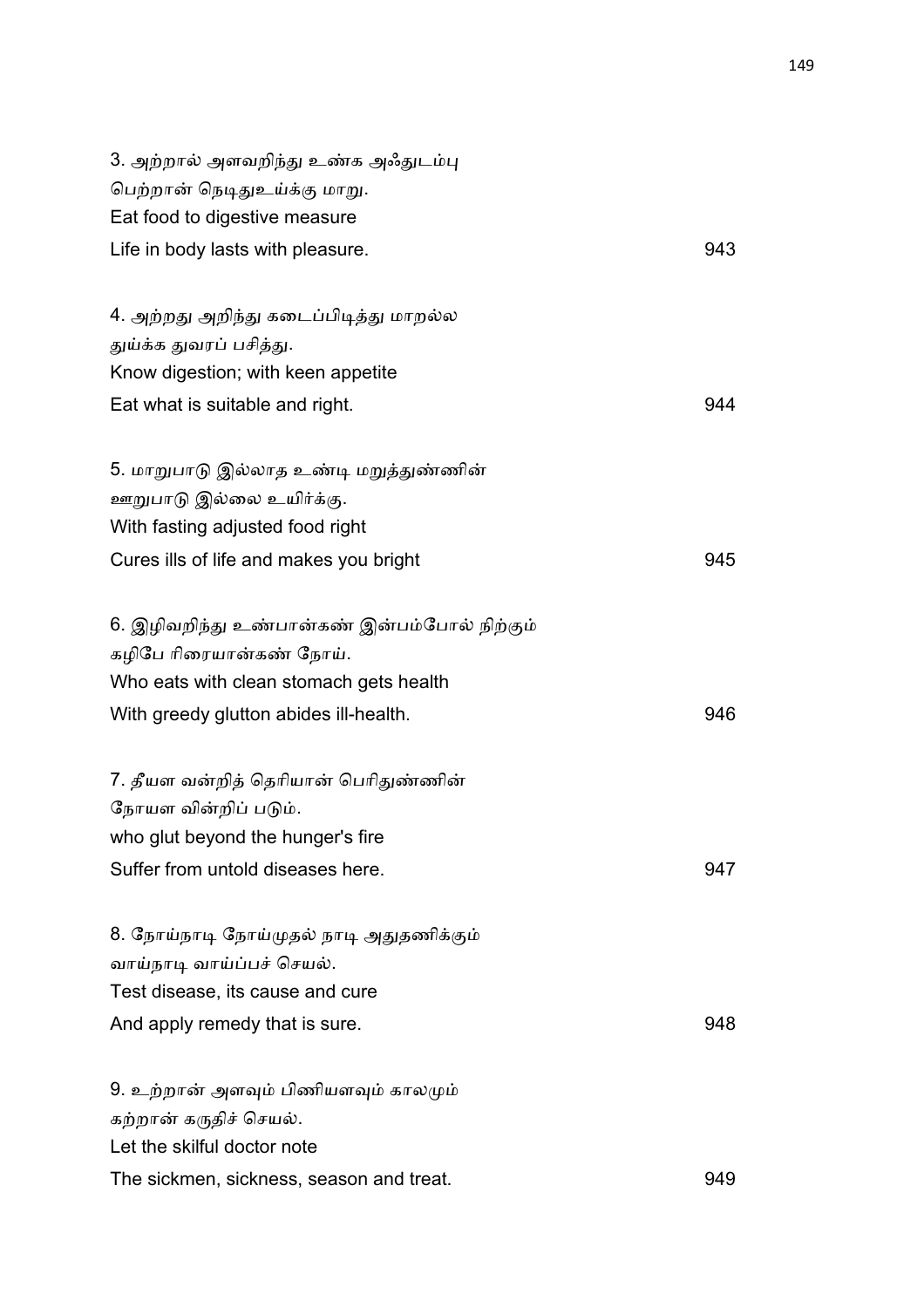10. உற்றவன் தீர்ப்பான் மருந்து - Medicine உழைச் செல்வானென்று அப்பால்நாற் கூற்றே மருந்து. Patient, doctor, medicine and nurse Are four-fold codes of treating course. The state of the state of the state of the state of the state of the state of the state of the state of the state of the state of the state of the state of the state of the state of

---------

|  |  |  | 96. குடி - Nobility |
|--|--|--|---------------------|
|--|--|--|---------------------|

| 1. இற்பிறந்தார் கண்அல்லது இல்லை இயல்பாகச்<br>செப்பமும் நாணும் ஒருங்கு.<br>Right-sense and bashfulness adorn<br>By nature only the noble-born. | 951 |
|-----------------------------------------------------------------------------------------------------------------------------------------------|-----|
| 2. ஒழுக்கமும் வாய்மையும் நாணும்இம் மூன்றும்                                                                                                   |     |
| இழுக்கார் குடிப்பிறந் தார்.                                                                                                                   |     |
| The noble-born lack not these three:                                                                                                          |     |
| Good conduct, truth and modesty.                                                                                                              | 952 |
|                                                                                                                                               |     |
| 3. நகைஈகை இன்சொல் இகழாமை நான்கும்                                                                                                             |     |
| வகைஎன்ப வாய்மைக் குடிக்கு.                                                                                                                    |     |
| Smile, gift, sweet words and courtesy                                                                                                         |     |
| These four mark true nobility.                                                                                                                | 953 |
|                                                                                                                                               |     |
| 4. அடுக்கிய கோடி பெறினும் குடிப்பிறந்தார்                                                                                                     |     |
| குன்றுவ செய்தல் இலர்.                                                                                                                         |     |
| Even for crores, the noble mood                                                                                                               |     |
| Cannot bend to degrading deed.                                                                                                                | 954 |
|                                                                                                                                               |     |
| 5. வழங்குவ துள்வீழ்ந்தக் கண்ணும் பழங்குடி                                                                                                     |     |
| பண்பில் தலைப்பிரிதல் இன்று.                                                                                                                   |     |
| The means of gift may dwindle; yet                                                                                                            |     |
| Ancient homes guard their noble trait.                                                                                                        | 955 |
|                                                                                                                                               |     |
|                                                                                                                                               |     |

6. சலம்பற்றிச் சால்பில செய்யார்மா சற்ற குலம்பற்றி வாழ்தும்என் பார்.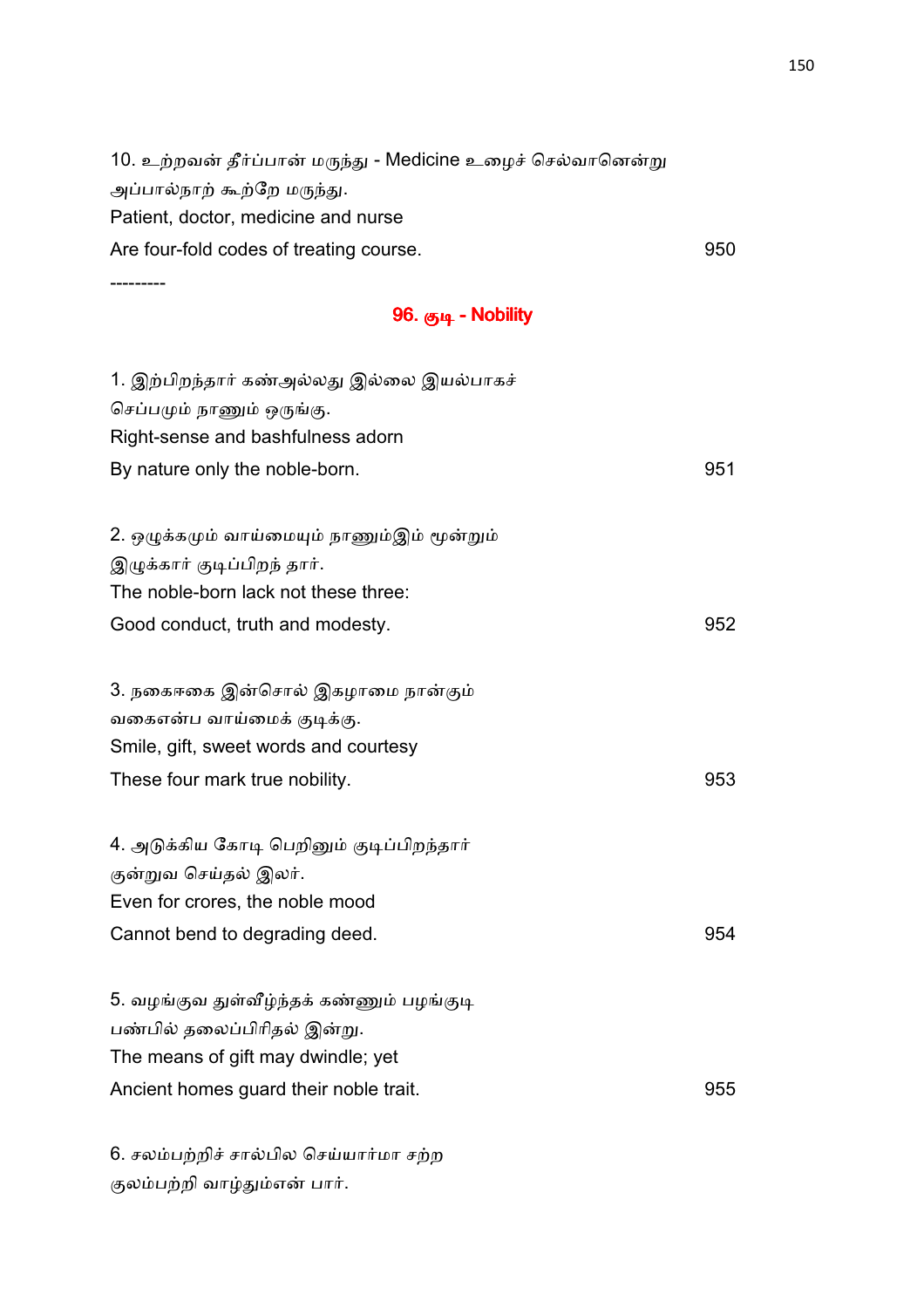| Who guard their family prestige pure               |  |
|----------------------------------------------------|--|
| Stoop not to acts of cunning lure.<br>956          |  |
|                                                    |  |
| 7. குடிப்பிறந்தார் கண்விளங்கும் குற்றம் விசும்பின் |  |
| மதிக்கண் மறுப்போல் உயர்ந்து.                       |  |
| The faults of nobly-born are seen                  |  |
| Like on the sky the spots of moon.<br>957          |  |
| 8. நலத்தின்கண் நாரின்மை தோன்றின் அவனைக்            |  |
| குலத்தின்கண் ஐயப் படும்.                           |  |
| If manners of the good are rude                    |  |
| People deem their pedigree crude.<br>958           |  |
| 9. நிலத்தில் கிடந்தமை கால்காட்டும் காட்டும்        |  |
| குலத்தில் பிறந்தார்வாய்ச் சொல்.                    |  |
| Soil's nature is seen in sprout                    |  |
| The worth of birth from words flow out.<br>959     |  |
| 10. நலம்வேண்டின் நாணுடைமை வேண்டும் குலம்வேண்டின்   |  |
| வேண்டுக யார்க்கும் பணிவு.                          |  |
| All gain good name by modesty                      |  |
| Nobility by humility.<br>960                       |  |
|                                                    |  |
| 2.5 ஒழிபியல் – MISCELLANEOUS                       |  |
| 97. மானம் – Honour                                 |  |
| 1. இன்றி யமையாச் சிறப்பின ஆயினும்                  |  |

குன்ற வருப விடல்.

Though needed for your life in main,

From mean degrading acts refrain. The manufacturer of the state of the state of the state of the state of the state of the state of the state of the state of the state of the state of the state of the state of the state of

2. சீரினும் சீரல்ல செய்யாரே சீரொடு பேராண்மை வேண்டு பவர். Who seek honour and manly fame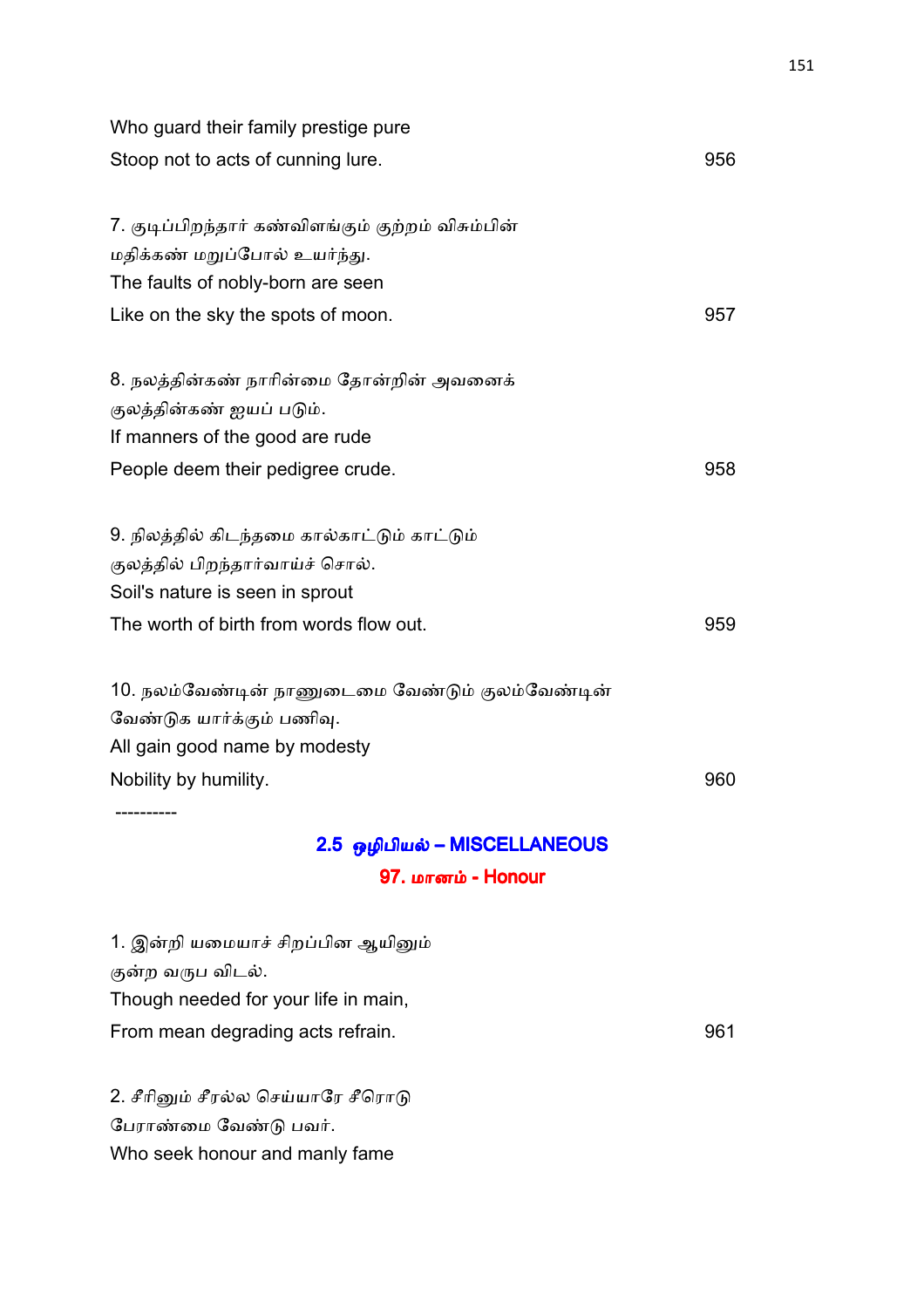| Don't do mean deeds even for name.                                                                                                                                  | 962 |
|---------------------------------------------------------------------------------------------------------------------------------------------------------------------|-----|
| 3. பெருக்கத்து வேண்டும் பணிதல் சிறிய<br>சுருக்கத்து வேண்டும் உயர்வு.<br>Be humble in prosperity                                                                     |     |
| In decline uphold dignity.                                                                                                                                          | 963 |
| 4. தலையின் இழிந்த மயிரனையர் மாந்தர்<br>நிலையின் இழிந்தக் கடை.<br>Like hair fallen from head are those<br>Who fall down from their high status.                      | 964 |
|                                                                                                                                                                     |     |
| 5. குன்றின் அனையாரும் குன்றுவர் குன்றுவ<br>குன்றி அனைய செயின்.<br>Even hill-like men will sink to nought                                                            |     |
| With abrus-grain-like small default.                                                                                                                                | 965 |
| 6. புகழ்இன்றால் புத்தேள்நாட்டு உய்யாதால் என்மற்று<br>இகழ்வார்பின் சென்று நிலை.<br>Why fawn on men that scorn you here<br>It yields no fame, heaven's bliss neither. | 966 |
| 7. ஒட்டார்பின் சென்றொருவன் வாழ்தலின் அந்நிலையே<br>கெட்டான் எனப்படுதல் நன்று.<br>Better it is to die forlorn                                                         |     |
| Than live as slaves of those who scorn.                                                                                                                             | 967 |
| 8. மருந்தோமற்று ஊன்ஓம்பும் வாழ்க்கை பெருந்தகைமை<br>பீடழிய வந்த இடத்து.<br>Is nursing body nectar sweet                                                              |     |
| Even when one's honour is lost?                                                                                                                                     | 968 |
| 9. மயிர்நீப்பின் வாழாக் கவரிமா அன்னார்<br>உயிர்நீப்பர் மானம் வரின்.<br>Honour lost, the noble expire                                                                |     |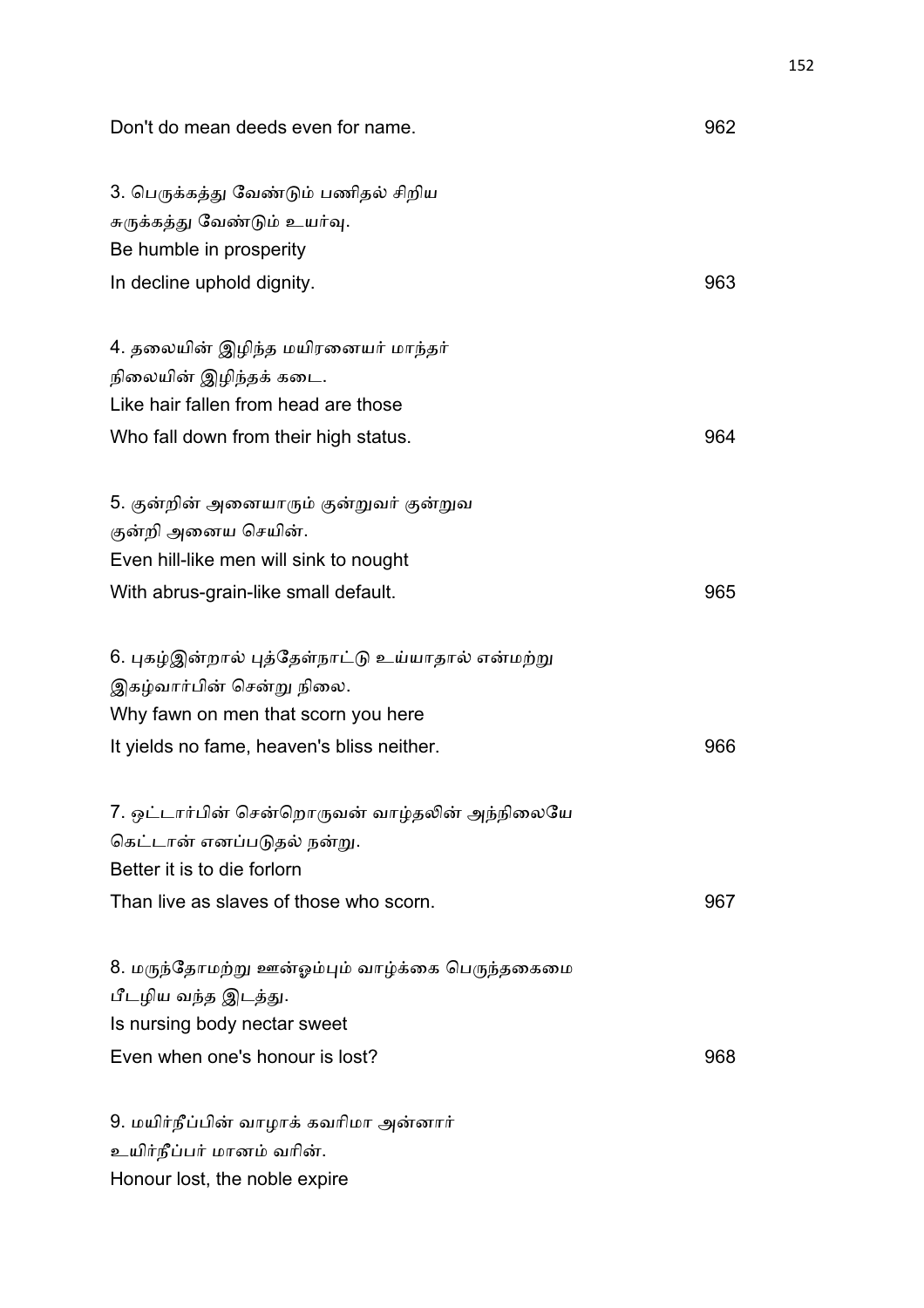| Like a yak that loses its hair.                 | 969 |
|-------------------------------------------------|-----|
| 10. இளிவரின் வாழாத மானம் உடையார்                |     |
| ஒளிதொழுது ஏத்தும் உலகு.                         |     |
| Their light the world adores and hails          |     |
| Who will not live when honour fails.            | 970 |
| ---------                                       |     |
| 98. பெருமை - Greatness                          |     |
| 1. ஒளிஒருவற்கு உள்ள வெறுக்கை இளிஒருவற்கு        |     |
| அஃதிறந்து வாழ்தும் எனல்.                        |     |
| A heart of courage lives in light               |     |
| Devoid of that one's life is night.             | 971 |
| 2. பிறப்பொக்கும் எல்லா உயிர்க்கும் சிறப்பொவ்வா  |     |
| செய்தொழில் வேற்றுமை யான்.                       |     |
| All beings are the same in birth                |     |
| But work decides their varied worth.            | 972 |
| 3. மேலிருந்தும் மேலல்லார் மேலல்லர் கீழிருந்தும் |     |
| கீழல்லார் கீழல் லவர்.                           |     |
| Ignoble high not high they are                  |     |
| The noble low not low they fare.                | 973 |
| 4. ஒருமை மகளிரே போலப் பெருமையும்                |     |
| தன்னைத்தான் கொண்டொழுகின் உண்டு.                 |     |
| Greatness like woman's chastity                 |     |
| Is guarded by self-varacity.                    | 974 |
| 5. பெருமை உடையவர் ஆற்றுவார் ஆற்றின்             |     |
| அருமை உடைய செயல்.                               |     |
| Great souls when their will is active           |     |
| Do mighty deeds rare to achieve.                | 975 |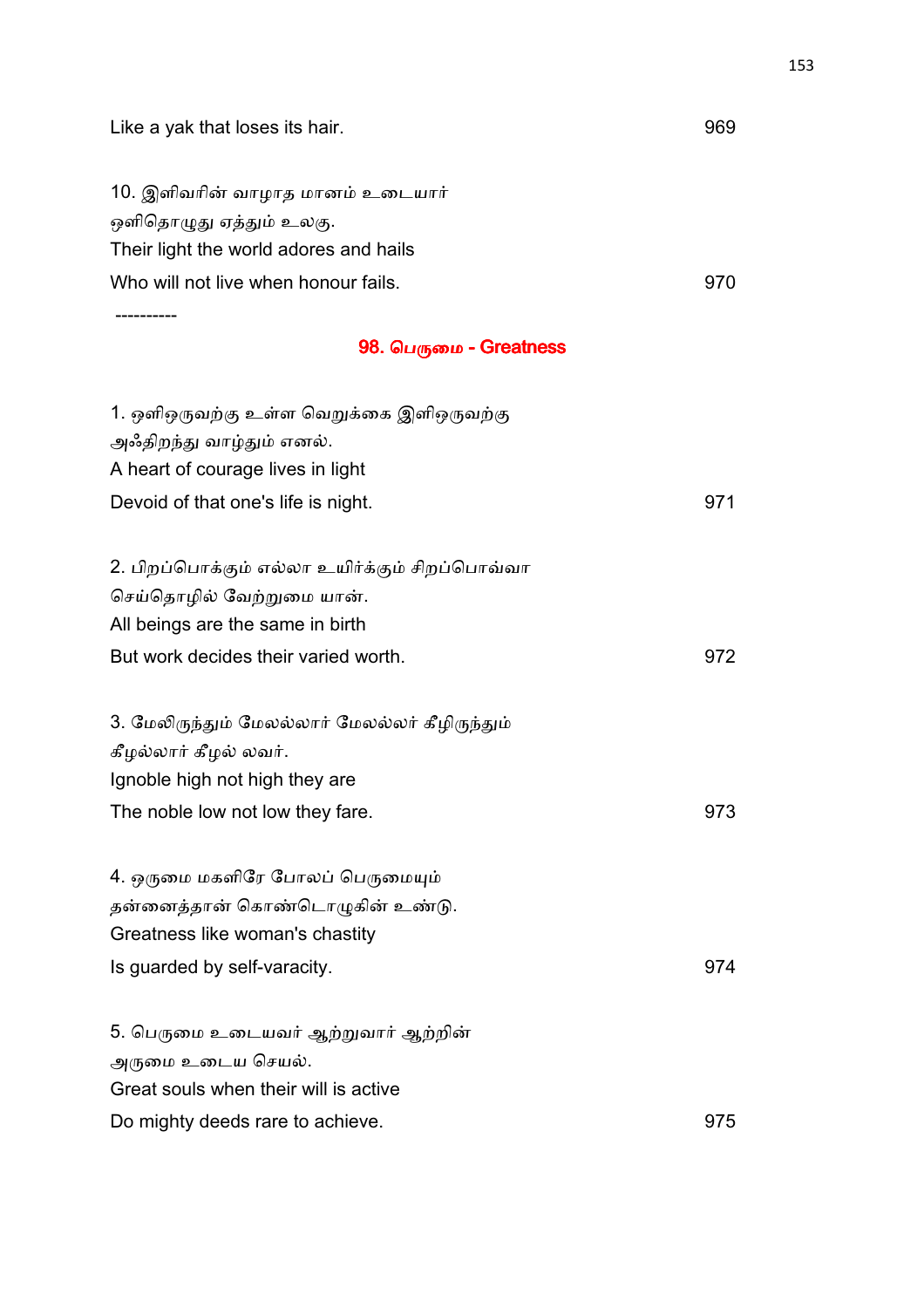| 6. சிறியார் உணர்ச்சியுள் இல்லை பெரியாரைப்  |     |
|--------------------------------------------|-----|
| பேணிக்கொள் வேம்என்னும் நோக்கு.             |     |
| The petty-natured ones have not            |     |
| The mind to seek and befriend the great.   | 976 |
|                                            |     |
| 7. இறப்பே புரிந்த தொழிற்றாம் சிறப்புந்தான் |     |
| சீரல் லவர்கட் படின்.                       |     |
| The base with power and opulence           |     |
| Wax with deeds of insolence.               | 977 |
|                                            |     |
| 8. பணியுமாம் என்றும் பெருமை சிறுமை         |     |
| அணியுமாம் தன்னை வியந்து.                   |     |
| Greatness bends with modesty               |     |
| Meanness vaunts with vanity                | 978 |
|                                            |     |
| 9. பெருமை பெருமிதம் இன்மை சிறுமை           |     |
| பெருமிதம் ஊர்ந்து விடல்.                   |     |
| Greatness is free from insolence           |     |
| Littleness swells with that offence.       | 979 |
|                                            |     |
| 10. அற்றம் மறைக்கும் பெருமை சிறுமைதான்     |     |
| குற்றமே கூறி விடும்.                       |     |
| Weakness of others greatness screens       |     |
| Smallness defects alone proclaims.         | 980 |
|                                            |     |

## 99. சான்றாண்மை - Sublimity

1. கடன்என்ப நல்லவை எல்லாம் கடன்அறிந்து சான்றாண்மை மேற்கொள் பவர்க்கு. All goodness is duty to them Who are dutiful and sublime. **981** 

2. குணநலம் சான்றோர் நலனே பிறநலம் எந்நலத்து உள்ளதூஉம் அன்று. Good in the great is character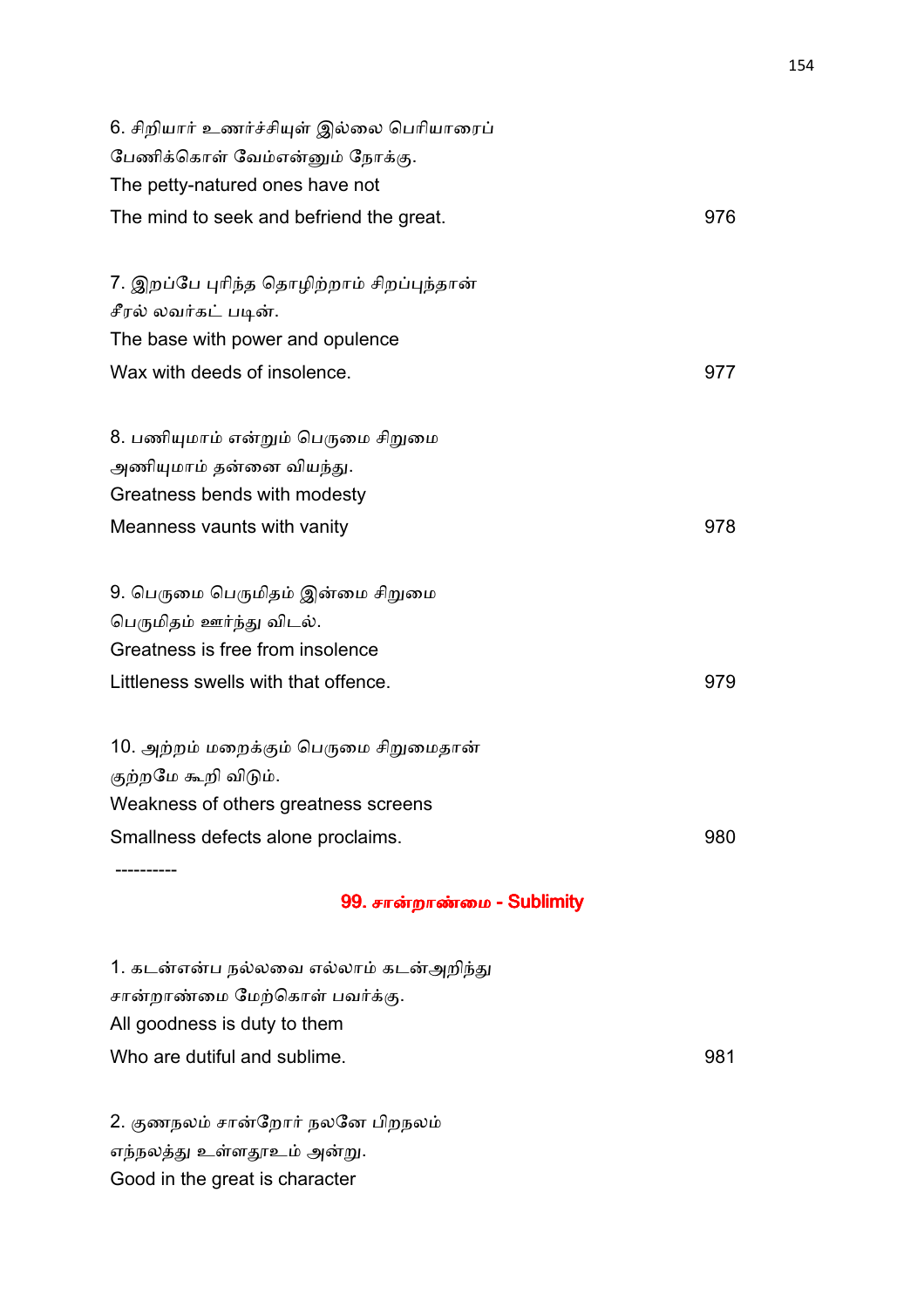| Than that there is nothing better.                                                                                                              | 982 |
|-------------------------------------------------------------------------------------------------------------------------------------------------|-----|
| 3. அன்புநாண் ஓப்புரவு கண்ணோட்டம் வாய்மையொடு<br>ஐந்துசால்பு ஊன்றிய தூண்.<br>Love, truth, regard, modesty, grace                                  |     |
| These five are virtue's resting place.                                                                                                          | 983 |
| 4. கொல்லா நலத்தது நோன்மை பிறர்தீமை<br>சொல்லா நலத்தது சால்பு.<br>Not to kill is penance pure                                                     |     |
| Not to slander virtue sure.                                                                                                                     | 984 |
| 5. ஆற்றுவார் ஆற்றல் பணிதல் அதுசான்றோர்<br>மாற்றாரை மாற்றும் படை.<br>Humility is valour's strength                                               |     |
| A force that averts foes at length.                                                                                                             | 985 |
| 6. சால்பிற்குக் கட்டளை யாதெனில் தோல்வி<br>துலையல்லார் கண்ணும் கொளல்.<br>To bear repulse e'en from the mean<br>Is the touch-stone of worthy men. | 986 |
| 7. இன்னாசெய் தார்க்கும் இனியவே செய்யாக்கால்<br>என்ன பயத்ததோ சால்பு.<br>Of perfection what is the gain                                           |     |
| If it returns not joy for pain?                                                                                                                 | 987 |
| 8. இன்மை ஒருவற்கு இளிவன்று சால்புஎன்னும்<br>திண்மைஉண் டாகப் பெறின்.<br>No shame there is in poverty<br>To one strong in good quality.           | 988 |
| 9. ஊழி பெயரினும் தாம்பெயரார் சான்றாண்மைக்கு<br>ஆழி எனப்படு வார்.                                                                                |     |

Aeons may change but not the seer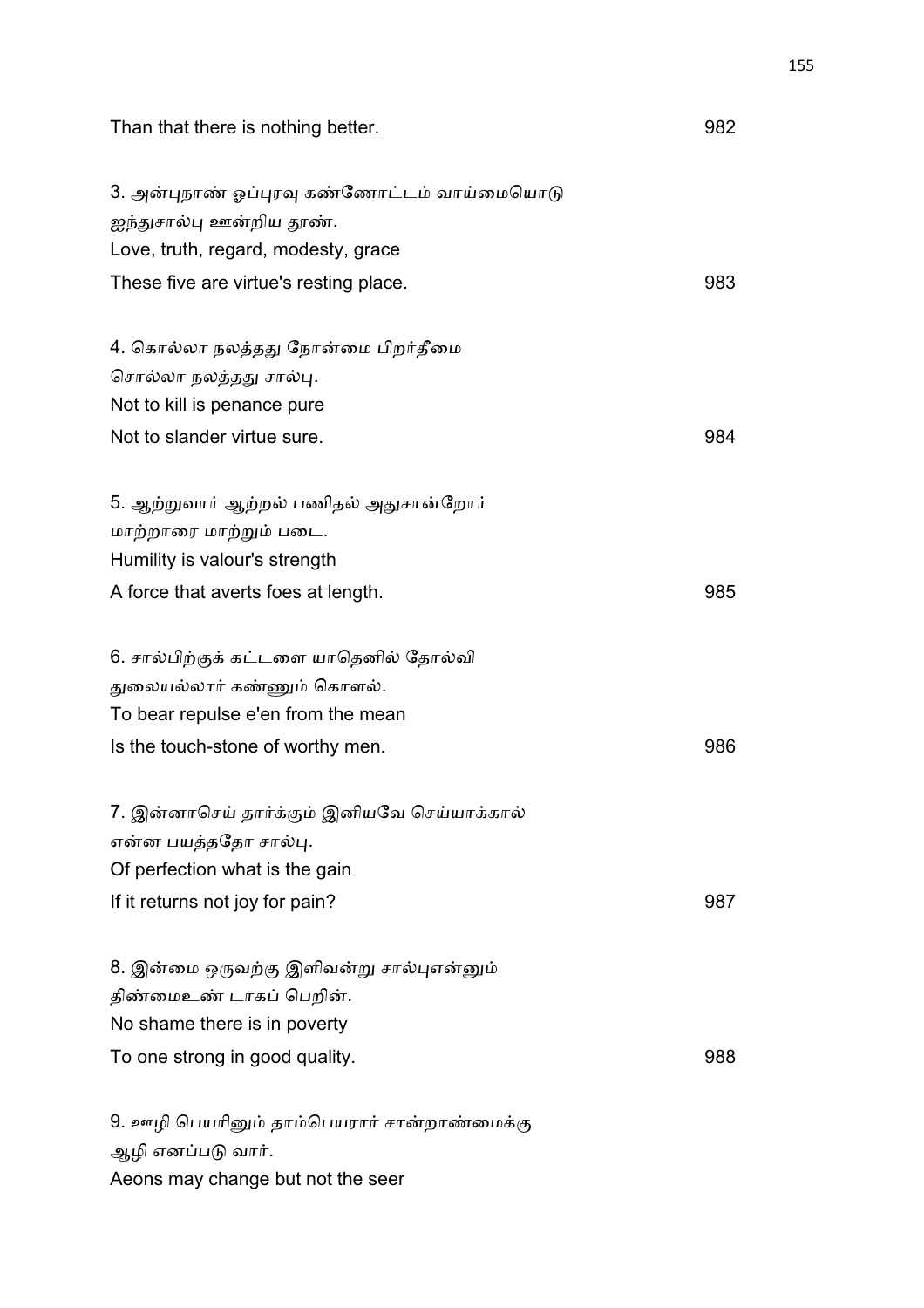| Who is a sea of virtue pure.                  | 989 |
|-----------------------------------------------|-----|
| 10. சான்றவர் சான்றாண்மை குன்றின் இருநிலம்தான் |     |
| தாங்காது மன்னோ பொறை.                          |     |
| The world will not more bear its weight       |     |
| If from high virtue fall the great.           | 990 |
| ---------                                     |     |
| 100. பண்புடைமை - Courtesy                     |     |
| 1. எண்பதத்தால் எய்தல் எளிதென்ப யார்மாட்டும்   |     |
| பண்புடைமை என்னும் வழக்கு.                     |     |
| To the polite free of access                  |     |
| Easily comes courteousness.                   | 991 |
| 2. அன்புடைமை ஆன்ற குடிப்பிறத்தல் இவ்விரண்டும் |     |
| பண்புடைமை என்னும் வழக்கு.                     |     |
| Humanity and noble birth                      |     |
| Develop courtesy and moral worth.             | 992 |
| 3. உறுப்பொத்தல் மக்களொப்பு அன்றால் வெறுத்தக்க |     |
| பண்பொத்தல் ஒப்பதாம் ஒப்பு.                    |     |
| Likeness in limbs is not likeness             |     |
| It's likeness in kind courteousness.          | 993 |
| 4. நயனொடு நன்றி புரிந்த பயனுடையார்            |     |
| பண்புபா ராட்டும் உலகு.                        |     |
| The world applauds those helpful men          |     |
| Whose actions are just and benign.            | 994 |
| 5. நகையுள்ளும் இன்னாது இகழ்ச்சி பகையுள்ளும்   |     |
| பண்புஉள பாடறிவார் மாட்டு.                     |     |
| The courteous don't even foes detest          |     |
| For contempt offends even in jest.            | 995 |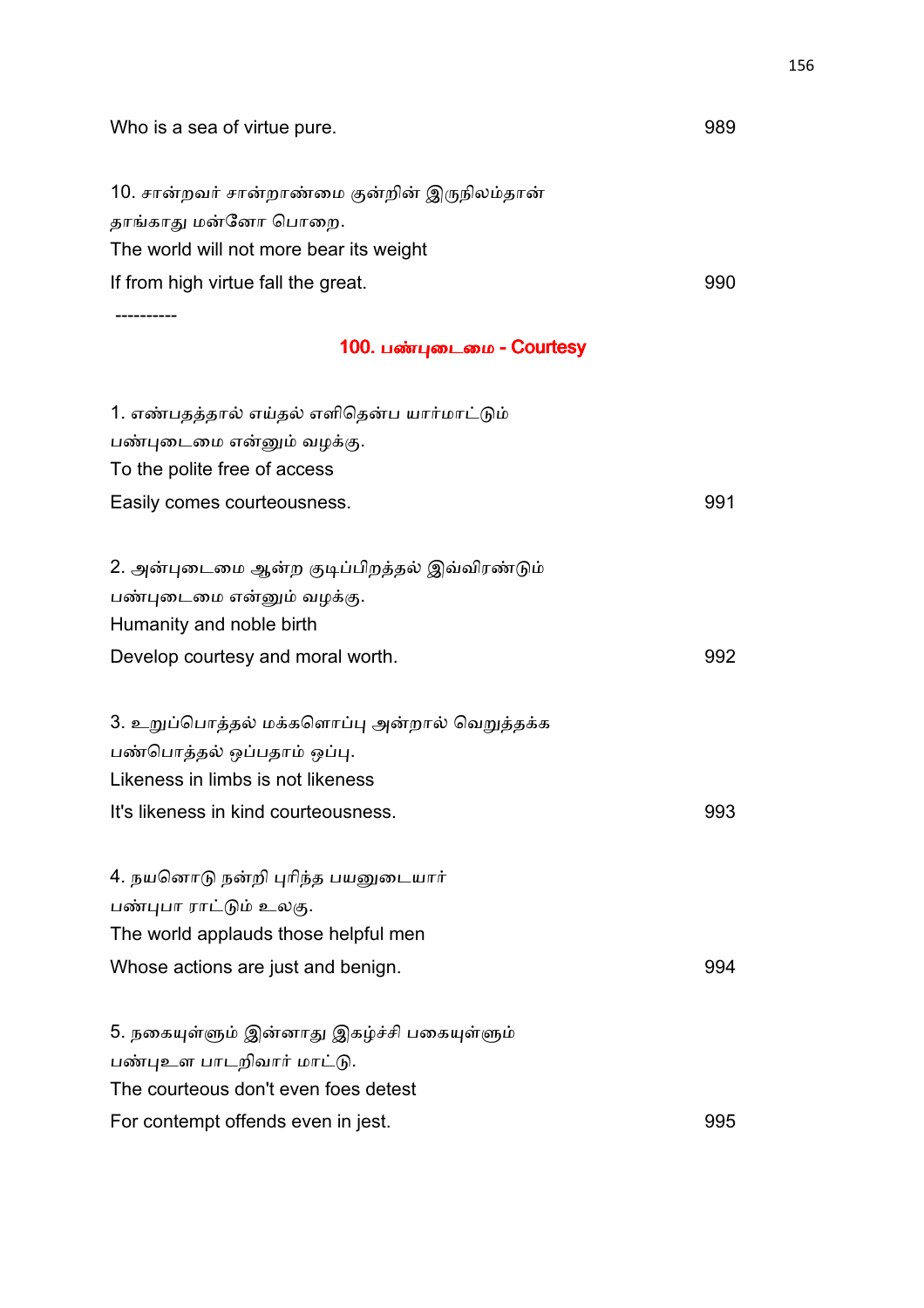| 101. நன்றியில் செல்வம் - Futile wealth      |      |
|---------------------------------------------|------|
|                                             |      |
| Is pure milk soured by impure vase.         | 1000 |
| The wealth heaped by the churlish base      |      |
| கலந்தீமை யால்திரிந்த தற்று.                 |      |
| 10. பண்பிலான் பெற்ற பெருஞ் செல்வம் நன்பால்  |      |
| Even in day the earth is night.             | 999  |
| To those bereft of smiling light            |      |
| பகலும்பாற் பட்டன்று இருள்.                  |      |
| 9. நகல்வல்லர் அல்லார்க்கு மாயிரு ஞாலம்      |      |
| E'en to a base unfriendly breed.            | 998  |
| Discourtesy is mean indeed                  |      |
| பண்பாற்றா ராதல் கடை.                        |      |
| 8. நண்பாற்றா ராகி நயமில செய்வார்க்கும்      |      |
| Are like wooden blocks indocile.            | 997  |
| The mannerless though sharp like file       |      |
| மக்கட்பண்பு இல்லா தவர்.                     |      |
| 7. அரம்போலும் கூர்மைய ரேனும் மரம்போல்வர்    |      |
| Or it crumbles and falls to dust.           | 996  |
| The world rests with the mannered best      |      |
| மண்புக்கு மாய்வது மன்.                      |      |
| 6. பண்புடையார்ப் பட்டுண்டு உலகம் அதுஇன்றேல் |      |

1. வைத்தான்வாய் சான்ற பெரும்பொருள் அஃதுண்ணான் செத்தான் செயக்கிடந்தது இல். Dead is he with wealth in pile Unenjoyed, it is futile. 1001

2. பொருளானாம் எல்லாமென்று ஈயாது இவறும் மருளானாம் மாணாப் பிறப்பு. The niggard miser thinks wealth is all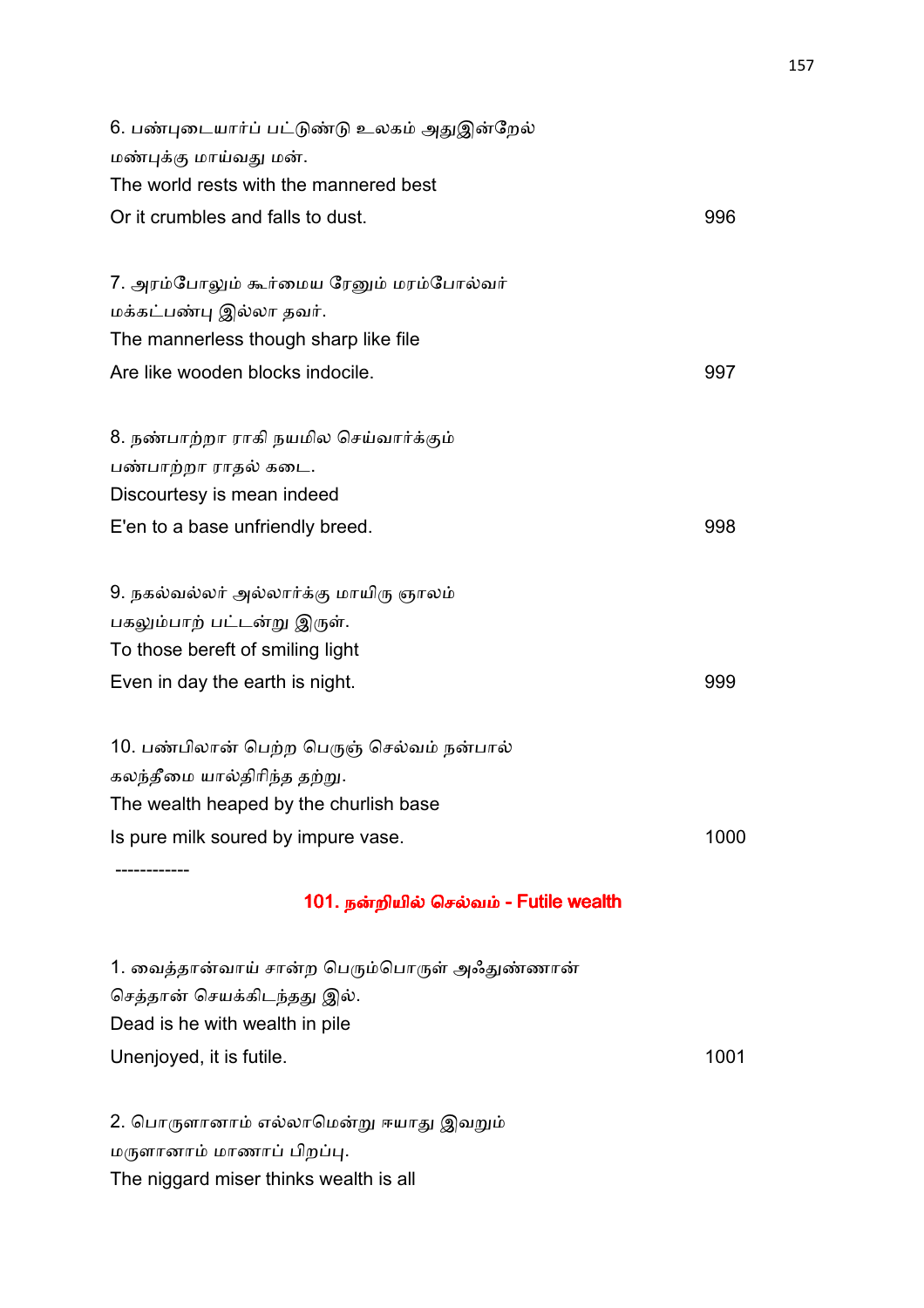| He hoards, gives not is born devil.                                    | 1002 |
|------------------------------------------------------------------------|------|
| 3. ஈட்டம் இவறி இசைவேண்டா ஆடவர்<br>தோற்றம் நிலக்குப் பொறை.              |      |
| A burden he is to earth indeed                                         |      |
| Who hoards without a worthy deed.                                      | 1003 |
| 4. எச்சமென்று என்எண்ணுங் கொல்லோ ஒருவரால்                               |      |
| நச்சப் படாஅ தவன்.                                                      |      |
| What legacy can he leave behind                                        |      |
| Who is for approach too unkind.                                        | 1004 |
| 5. கொடுப்பதூஉம் துய்ப்பதூஉம் இல்லார்க்கு அடுக்கிய                      |      |
| கோடிஉண் டாயினும் இல்.                                                  |      |
| What is the good of crores they hoard                                  |      |
| To give and enjoy whose heart is hard.                                 | 1005 |
| 6. ஏதம் பெருஞ்செல்வம் தான்றுவ்வான் தக்கார்க்கொன்று                     |      |
| ஈதல் இயல்பிலா தான்.                                                    |      |
| Great wealth unused for oneself nor                                    |      |
| To worthy men is but a slur.                                           | 1006 |
| 7. அற்றார்க்கொன்று ஆற்றாதான் செல்வம் மிகநலம்                           |      |
| பெற்றாள் தமியள்மூத் தற்று.                                             |      |
| Who loaths to help have-nots, his gold                                 |      |
| Is like a spinster-belle grown old.                                    | 1007 |
| 8. நச்சப் படாதவன் செல்வம் நடுவூருள்                                    |      |
| நச்சு மரம்பழுத் தற்று.                                                 |      |
| The idle wealth of unsought men                                        |      |
| Is poison-fruit-tree amidst a town.                                    | 1008 |
| 9. அன்பொரீஇத் தற்செற்று அறநோக்காது ஈட்டிய<br>ஒண்பொருள் கொள்வார் பிறர். |      |
| Others usurp the shining gold                                          |      |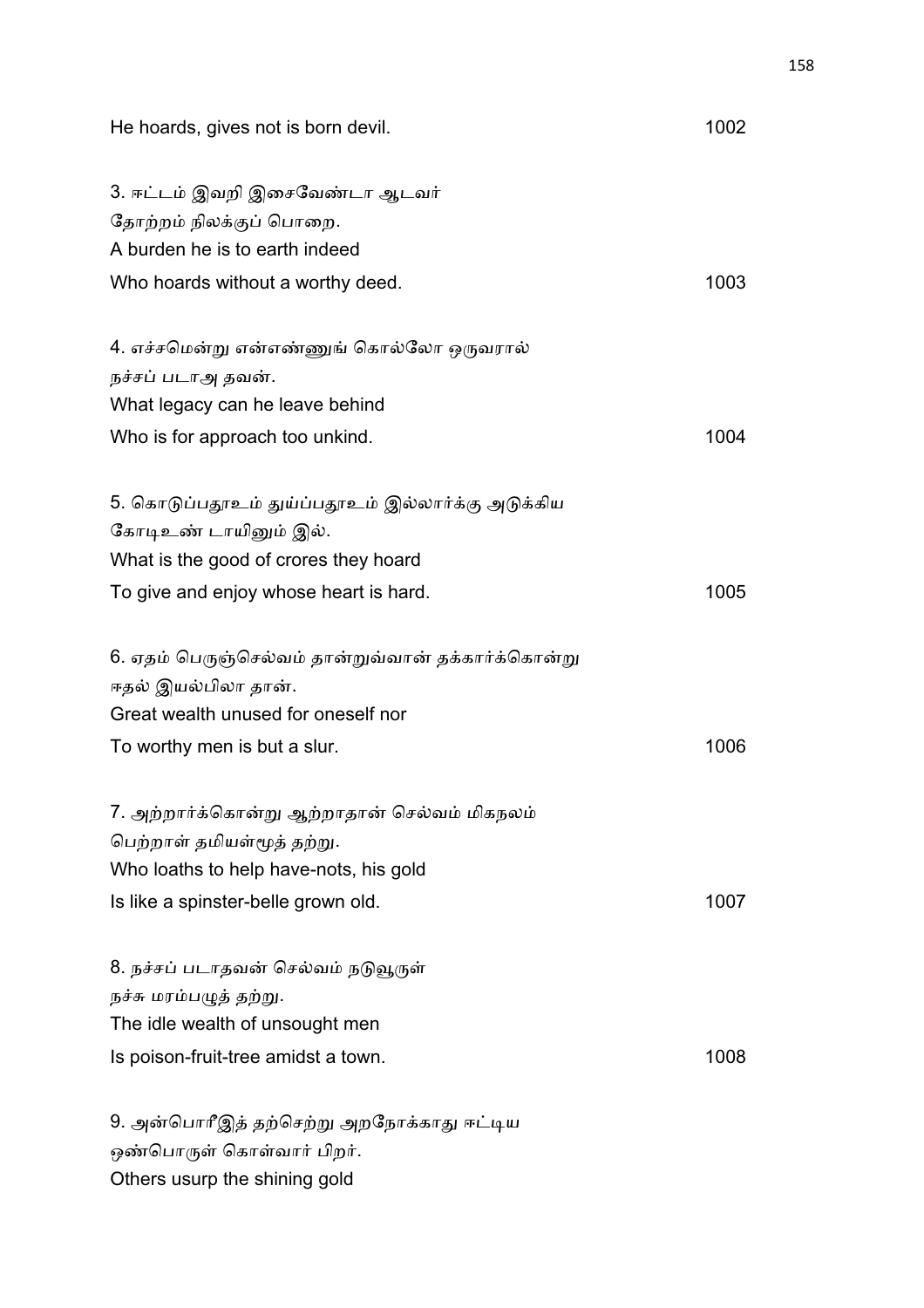| In loveless, stingy, vicious hold.           | 1009 |
|----------------------------------------------|------|
| 10. சீருடைச் செல்வர் சிறுதுனி மாரி           |      |
| வறங்கூர்ந் தனையது உடைத்து.                   |      |
| The brief want of the rich benign            |      |
| Is like rainclouds growing thin.             | 1010 |
|                                              |      |
| 102. நாணுடைமை - Sensitiveness to shame       |      |
| 1. கருமத்தால் நாணுதல் நாணுத்; திருநுதல்      |      |
| நல்லவர் நாணுப் பிற.                          |      |
| To shrink from evil deed is shame            |      |
| The rest is blush of fair-faced dame.        | 1011 |
| 2. ஊணுடை எச்சம் உயிர்க்கெல்லாம் வேறல்ல       |      |
| நாணுடைமை மாந்தர் சிறப்பு.                    |      |
| Food, dress and such are one for all         |      |
| Modesty marks the higher soul.               | 1012 |
| 3. ஊனைக் குறித்த உயிரெல்லாம் நாண்என்னும்     |      |
| நன்மை குறித்தது சால்பு.                      |      |
| All lives have their lodge in flesh          |      |
| Perfection has its home in blush.            | 1013 |
|                                              |      |
| 4. அணிஅன்றோ நாணுடைமை சான்றோர்க்கு அஃதின்றேல் |      |
| பிணிஅன்றோ பீடு நடை.                          |      |
| Shame is the jewel of dignity                |      |
| Shameless swagger is vanity.                 | 1014 |
| 5. பிறர்பழியும் தம்பழியும் நாணுவார் நாணுக்கு |      |
| உறைபதி என்னும் உலகு.                         |      |
| In them resides the sense of shame           |      |
| Who blush for their and other's blame.       | 1015 |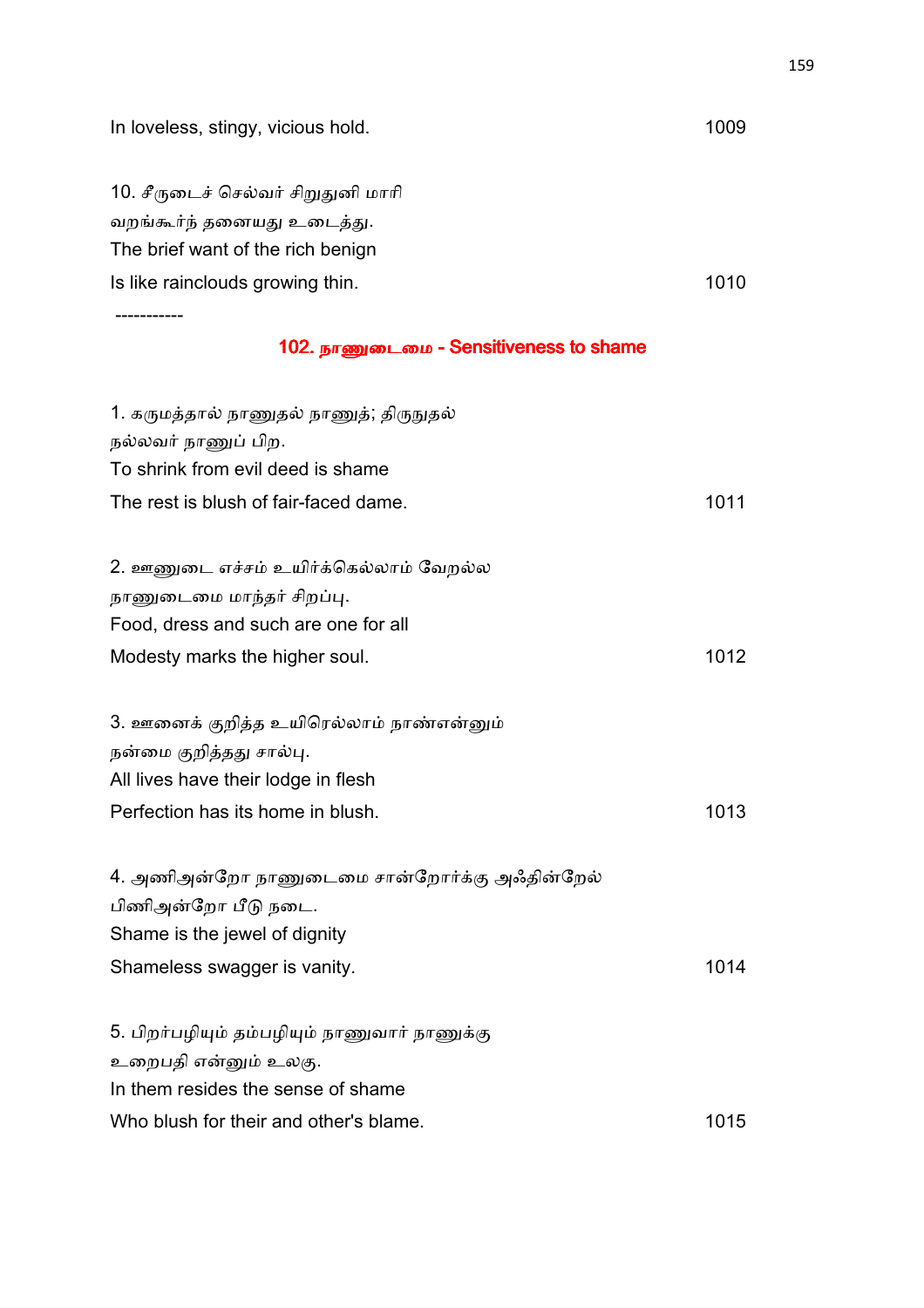| 6. நாண்வேலி கொள்ளாது மன்னோ வியன்ஞாலம்        |      |
|----------------------------------------------|------|
| பேணலர் மேலா யவர்.                            |      |
| The great refuse the wonder-world            |      |
| Without modesty's hedge and shield.          | 1016 |
|                                              |      |
| 7. நாணால் உயிரைத் துறப்பர் உயிர்ப்பொருட்டால் |      |
| நாண்துறவார் நாண்ஆள் பவர்.                    |      |
| For shame their life the shame-sensed give   |      |
| Loss of shame they won't outlive.            | 1017 |
|                                              |      |
| 8. பிறர்நாணத் தக்கது தான்நாணா னாயின்         |      |
| அறம்நாணத் தக்கது உடைத்து.                    |      |
| Virtue is much ashamed of him                |      |
| Who shameless does what others shame.        | 1018 |
|                                              |      |
| 9. குலஞ்சுடும் கொள்கை பிழைப்பின் நலஞ்சுடும்  |      |
| நாணின்மை நின்றக் கடை.                        |      |
| Lapse in manners injures the race            |      |
| Want of shame harms every good grace.        | 1019 |
|                                              |      |
| 10. நாண்அகத் தில்லார் இயக்கம் மரப்பாவை       |      |
| நாணால் உயிர்மருட்டி யற்று.                   |      |
| Movements of the shameless in heart          |      |
| Are string-led puppet show in fact.          | 1020 |
|                                              |      |

# 103. குடிசெயல்வகை - Promoting family welfare

| 1. கருமம் செயஒருவன் கைதூவேன் என்னும் |      |
|--------------------------------------|------|
| பெருமையின் பீடுடையது இல்.            |      |
| No greatness is grander like         |      |
| Saying "I shall work without slack". | 1021 |

2. ஆள்வினையும் ஆன்ற அறிவும் எனஇரண்டின் நீள்வினையால் நீளும் குடி. These two exalt a noble home

------------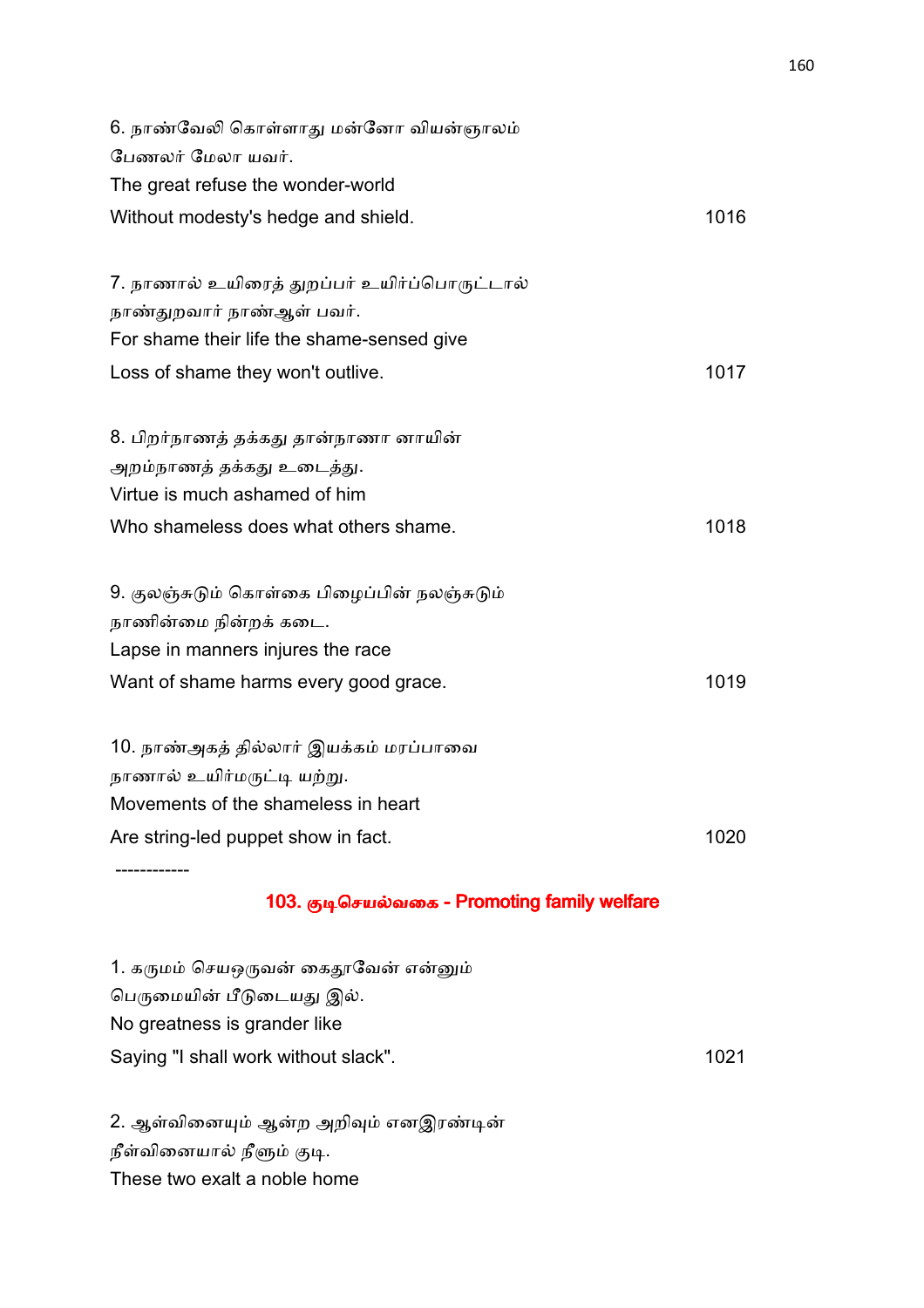| Ardent effort and ripe wisdom.               | 1022 |
|----------------------------------------------|------|
| 3. குடிசெய்வல் என்னும் ஒருவற்குத் தெய்வம்    |      |
| மடிதற்றுத் தான்முந் துறும்.                  |      |
| When one resolves to raise his race          |      |
| Loin girt up God leads his ways.             | 1023 |
| 4. சூழாமல் தானே முடிவெய்தும் தம்குடியைத்     |      |
| தாழாது உஞற்று பவர்க்கு.                      |      |
| Who raise their races with ceaseless pain    |      |
| No need for plan; their ends will gain.      | 1024 |
| 5. குற்றம் இலனாய்க் குடிசெய்து வாழ்வானைச்    |      |
| சுற்றமாச் சுற்றும் உலகு.                     |      |
| Who keeps his house without a blame          |      |
| People around, his kinship claim.            | 1025 |
| 6. நல்லாண்மை என்பது ஒருவற்குத் தான்பிறந்த    |      |
| இல்லாண்மை ஆக்கிக் கொளல்.                     |      |
| Who raise their race which gave them birth   |      |
| Are deemed as men of manly worth.            | 1026 |
| 7. அமரகத்து வன்கண்ணார் போலத் தமரகத்தும்      |      |
| ஆற்றுவார் மேற்றே பொறை.                       |      |
| Like dauntless heroes in battle field        |      |
| The home-burden rests on the bold.           | 1027 |
| 8. குடிசெய்வார்க்கு இல்லை பருவம் மடிசெய்து   |      |
| மானம் கருதக் கெடும்.                         |      |
| No season have they who raise their race     |      |
| Sloth and pride will honour efface.          | 1028 |
| 9. இடும்பைக்கே கொள்கலங் கொல்லோ குடும்பத்தைக் |      |
| குற்றம் மறைப்பான் உடம்பு.                    |      |

Is not his frame a vase for woes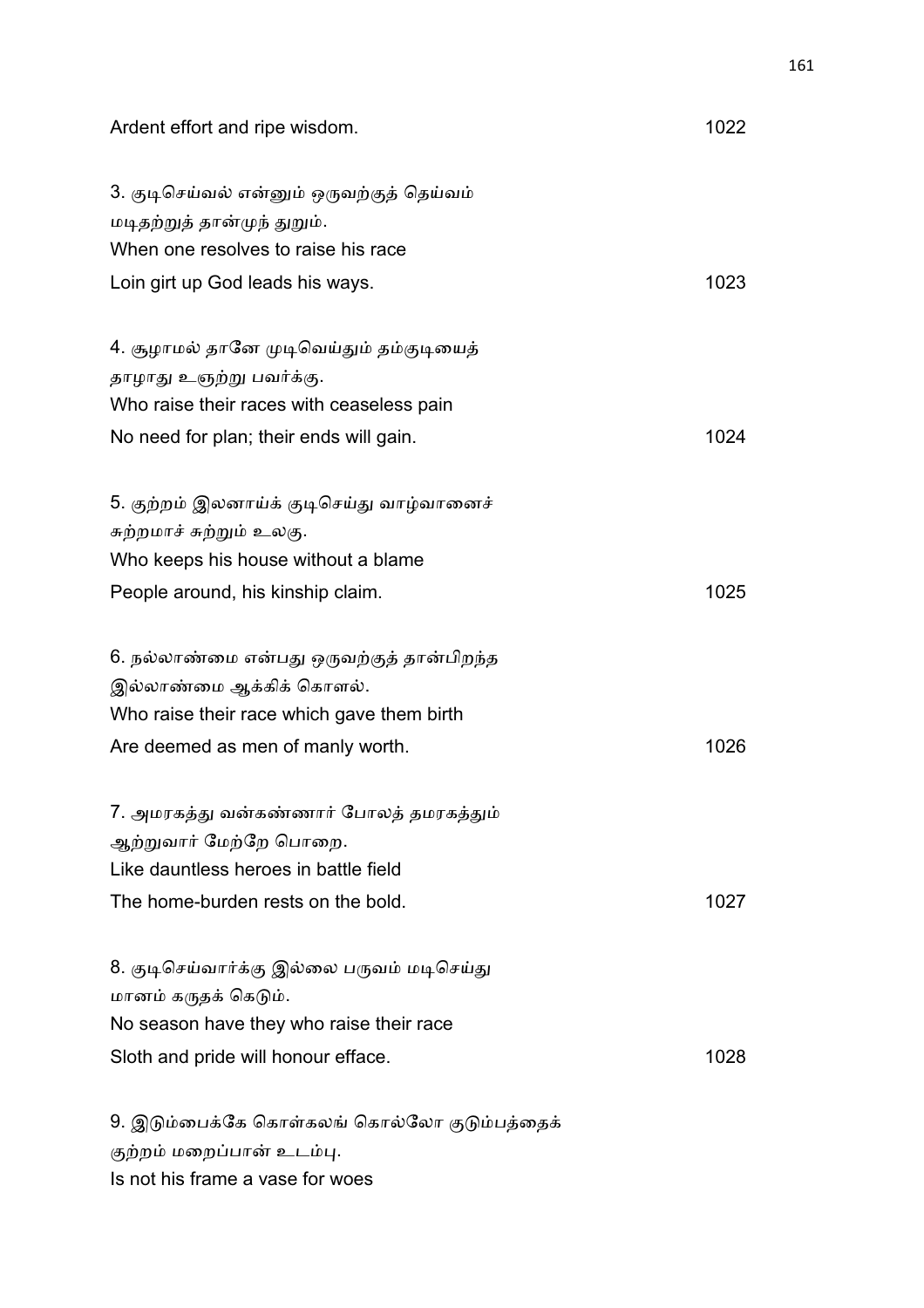| Who from mishaps shields his house?           | 1029 |
|-----------------------------------------------|------|
| 10. இடுக்கண்கால் கொன்றிட வீழும் அடுத்தூன்றும் |      |
| நல்லாள் இலாத குடி.                            |      |
| A house will fall by a mishap                 |      |
| With no good man to prop it up.               | 1030 |
|                                               |      |
| 104. உழவு - Farming                           |      |
| 1. சுழன்றும்ஏர்ப் பின்னது உலகம் அதனால்        |      |
| உழந்தும் உழவே தலை.                            |      |
| Farming though hard is foremost trade         |      |
| Men ply at will but ploughmen lead.           | 1031 |
| 2. உழுவார் உலகத்தார்க்கு ஆணிஅஃதாற்றாது        |      |
| எழுவாரை எல்லாம் பொறுத்து.                     |      |
| Tillers are linch-pin of mankind              |      |
| Bearing the rest who cannot tend.             | 1032 |
| 3. உழுதுண்டு வாழ்வாரே வாழ்வார்மற் றெல்லாம்    |      |
| தொழுதுண்டு பின்செல் பவர்.                     |      |
| They live who live to plough and eat          |      |
| The rest behind them bow and eat.             | 1033 |
| 4. பலகுடை நீழலும் தங்குடைக்கீழ்க் காண்பர்     |      |
| அலகுடை நீழ லவர்.                              |      |
| Who have the shade of cornful crest           |      |
| Under their umbra umbrellas rest.             | 1034 |
| 5. இரவார் இரப்பார்க்கொன்று ஈவர் கரவாது        |      |
| கைசெய்தூண் மாலை யவர்.                         |      |
| Who till and eat, beg not; nought hide        |      |
| But give to those who are in need.            | 1035 |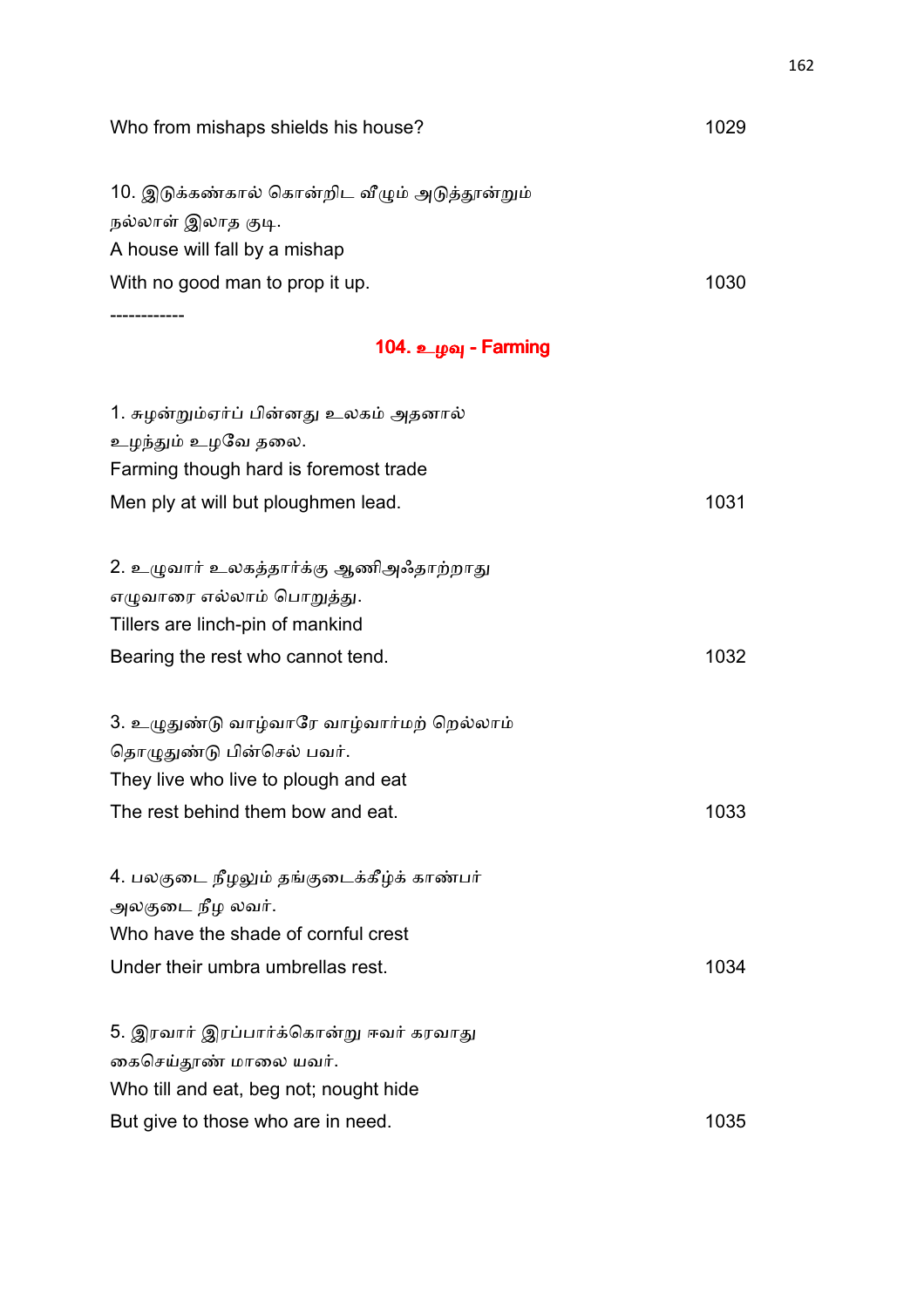| 6. உழவினார் கைம்மடங்கின் இல்லை விழைவதூஉம்<br>விட்டேம்என் பார்க்கும் நிலை. |      |
|---------------------------------------------------------------------------|------|
| Should ploughmen sit folding their hands                                  |      |
| Desire-free monks too suffer wants.                                       | 1036 |
|                                                                           |      |
| 7. தொடிப்புழுதி கஃசா உணக்கின் பிடித்தெருவும்                              |      |
| வேண்டாது சாலப் படும்.                                                     |      |
| Moulds dried to quarter-dust ensure                                       |      |
| Rich crops without handful manure.                                        | 1037 |
| 8. ஏரினும் நன்றால் எருஇடுதல் கட்டபின்                                     |      |
| நீரினும் நன்றதன் காப்பு.                                                  |      |
| Better manure than plough; then weed;                                     |      |
|                                                                           | 1038 |
| Than irrigating, better guard.                                            |      |
| 9. செல்லான் கிழவன் இருப்பின் நிலம்புலந்து                                 |      |
| இல்லாளின் ஊடி விடும்.                                                     |      |
| If landsmen sit sans moving about                                         |      |
| The field like wife will sulk and pout.                                   | 1039 |
| 10. இலமென்று அசைஇ இருப்பாரைக் காணின்                                      |      |
| நிலமென்னும் நல்லாள் நகும்.                                                |      |
| Fair good earth will laugh to see                                         |      |
| Idlers pleading poverty.                                                  | 1040 |
|                                                                           |      |
| 105. நல்குரவு - Poverty                                                   |      |
| 1. இன்மையின் இன்னாதது யாதெனின் இன்மையின்                                  |      |
| இன்மையே இன்னா தது.                                                        |      |
| What gives more pain than scarcity?                                       |      |
| No pain pinches like poverty.                                             | 1041 |

2. இன்மை எனஒரு பாவி மறுமையும் இம்மையும் இன்றி வரும். The sinner Want is enemy dire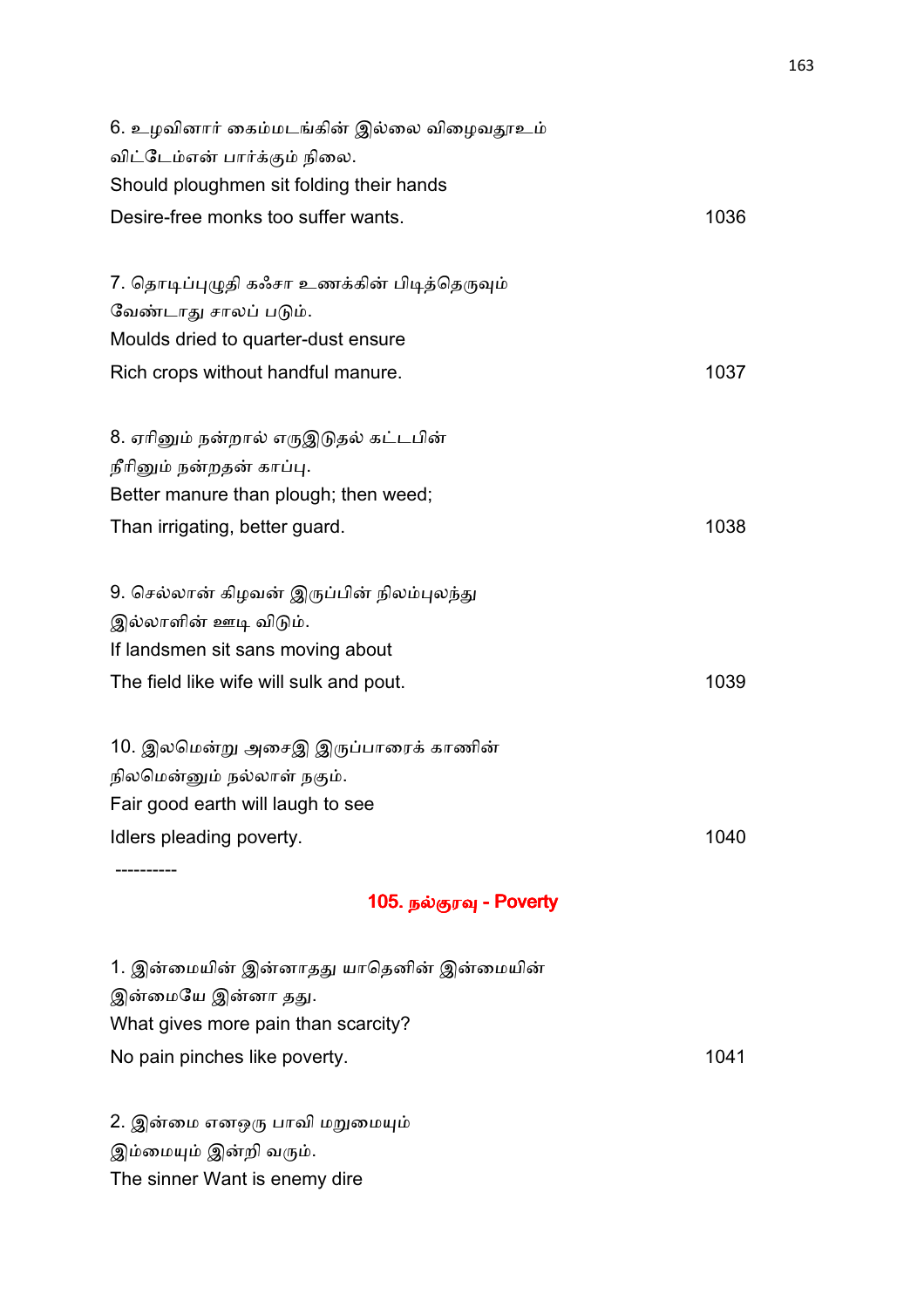| Of joys of earth and heaven there.                                                                                                                                | 1042 |
|-------------------------------------------------------------------------------------------------------------------------------------------------------------------|------|
| 3. தொல்வரவும் தோலும் கெடுக்கும் தொகையாக<br>நல்குரவு என்னும் நசை.<br>The craving itch of poverty                                                                   |      |
| Kills graceful words and ancestry.                                                                                                                                | 1043 |
| 4. இற்பிறந்தார் கண்ணேயும் இன்மை இளிவந்த<br>சொற்பிறக்கும் சோர்வு தரும்.<br>Want makes even good familymen                                                          |      |
| Utter words that are low and mean.                                                                                                                                | 1044 |
| 5. நல்குரவு என்னும் இடும்பையுள் பல்குரைத்<br>துன்பங்கள் சென்று படும்.<br>The pest of wanton poverty                                                               |      |
| Brings a train of misery.                                                                                                                                         | 1045 |
| 6. நற்பொருள் நன்குணர்ந்து சொல்லினும் நல்கூர்ந்தார்<br>சொற்பொருள் சோர்வு படும்.<br>The poor men's words are thrown away<br>Though from heart good things they say. | 1046 |
| 7. அறஞ்சாரா நல்குரவு ஈன்றதா யானும்<br>பிறன்போல நோக்கப் படும்.<br>Even the mother looks as stranger                                                                |      |
| The poor devoid of character.                                                                                                                                     | 1047 |
| 8. இன்றும் வருவது கொல்லோ நெருநலும்<br>கொன்றது போலும் நிரப்பு.<br>The killing Want of yesterday<br>Will it pester me even to-day?                                  | 1048 |
| 9. நெருப்பினுள் துஞ்சலும் ஆகும் நிரப்பினுள்<br>யாதொன்றும் கண்பாடு அரிது.                                                                                          |      |

One may sleep in the midst of fire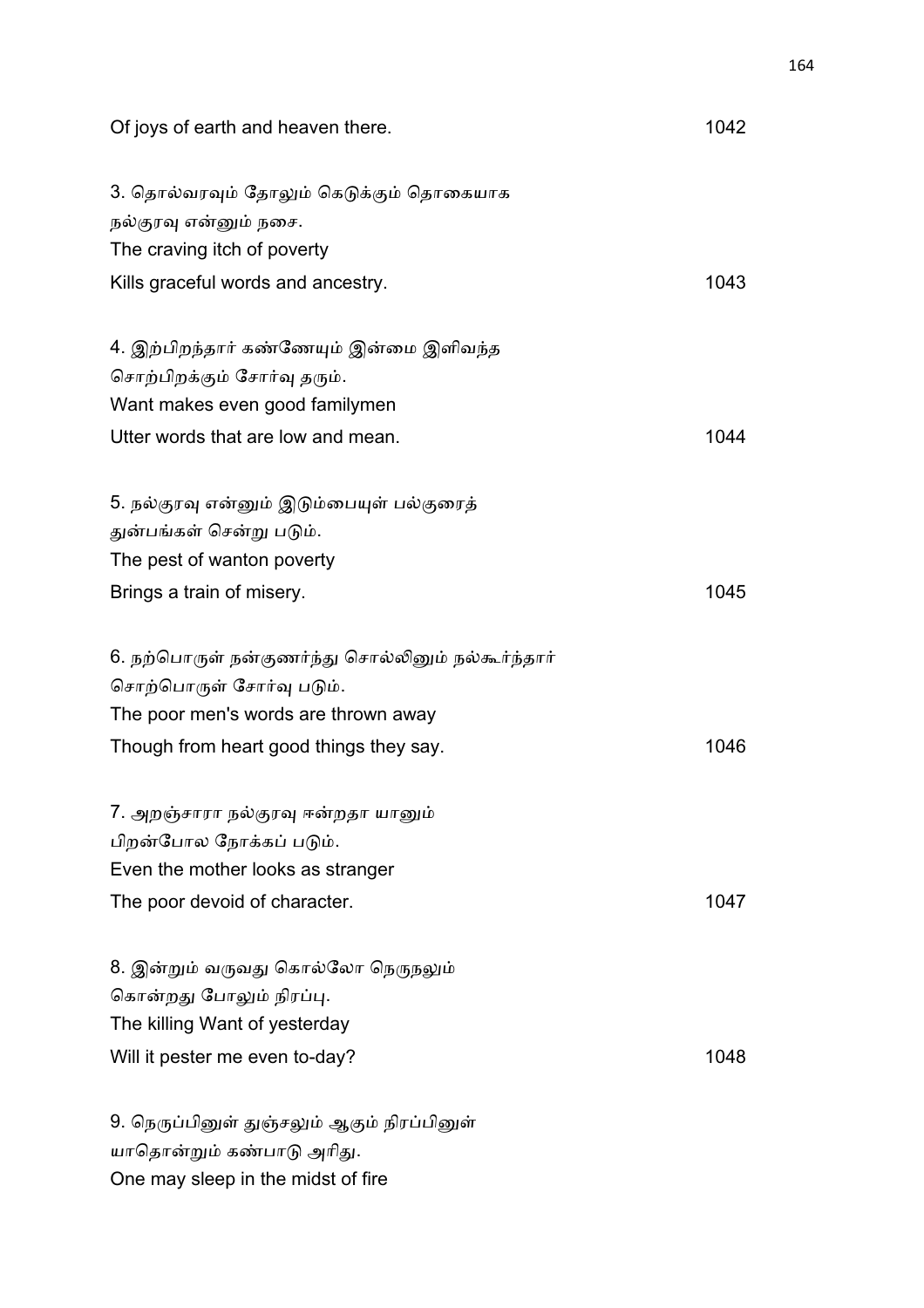| In want a wink of sleep is rare.           | 1049 |
|--------------------------------------------|------|
| 10. துப்புரவு இல்லார் துவரத் துறவாமை       |      |
| உப்பிற்கும் காடிக்கும் கூற்று.             |      |
| Renounce their lives the poor must         |      |
| Or salt and gruel go to waste.             | 1050 |
|                                            |      |
| 106. இரவு - Asking                         |      |
| 1. இரக்க இரத்தக்கார்க் காணின் கரப்பின்     |      |
| அவர்பழி தம்பழி யன்று.                      |      |
| Demand from those who can supply           |      |
| Default is theirs when they deny.          | 1051 |
| 2. இன்பம் ஒருவற்கு இரத்தல் இரந்தவை         |      |
| துன்பம் உறாஅ வரின்.                        |      |
| Even demand becomes a joy                  |      |
| When the things comes without annoy.       | 1052 |
| 3. கரப்பிலா நெஞ்சின் கடனறிவார் முன்நின்று  |      |
| இரப்புமோ ரேஎர் உடைத்து.                    |      |
| Request has charm form open hearts         |      |
| Who know the duty on their part.           | 1053 |
| 4. இரத்தலும் ஈதலே போலும் கரத்தல்           |      |
| கனவிலும் தேற்றாதார் மாட்டு.                |      |
| Like giving even asking seems              |      |
| From those who hide not even in dreams.    | 1054 |
| 5. கரப்பிலார் வையகத்து உண்மையால் கண்ணின்று |      |
| இரப்பவர் மேற்கொள் வது.                     |      |
| The needy demand for help because          |      |
| The world has men who don't refuse.        | 1055 |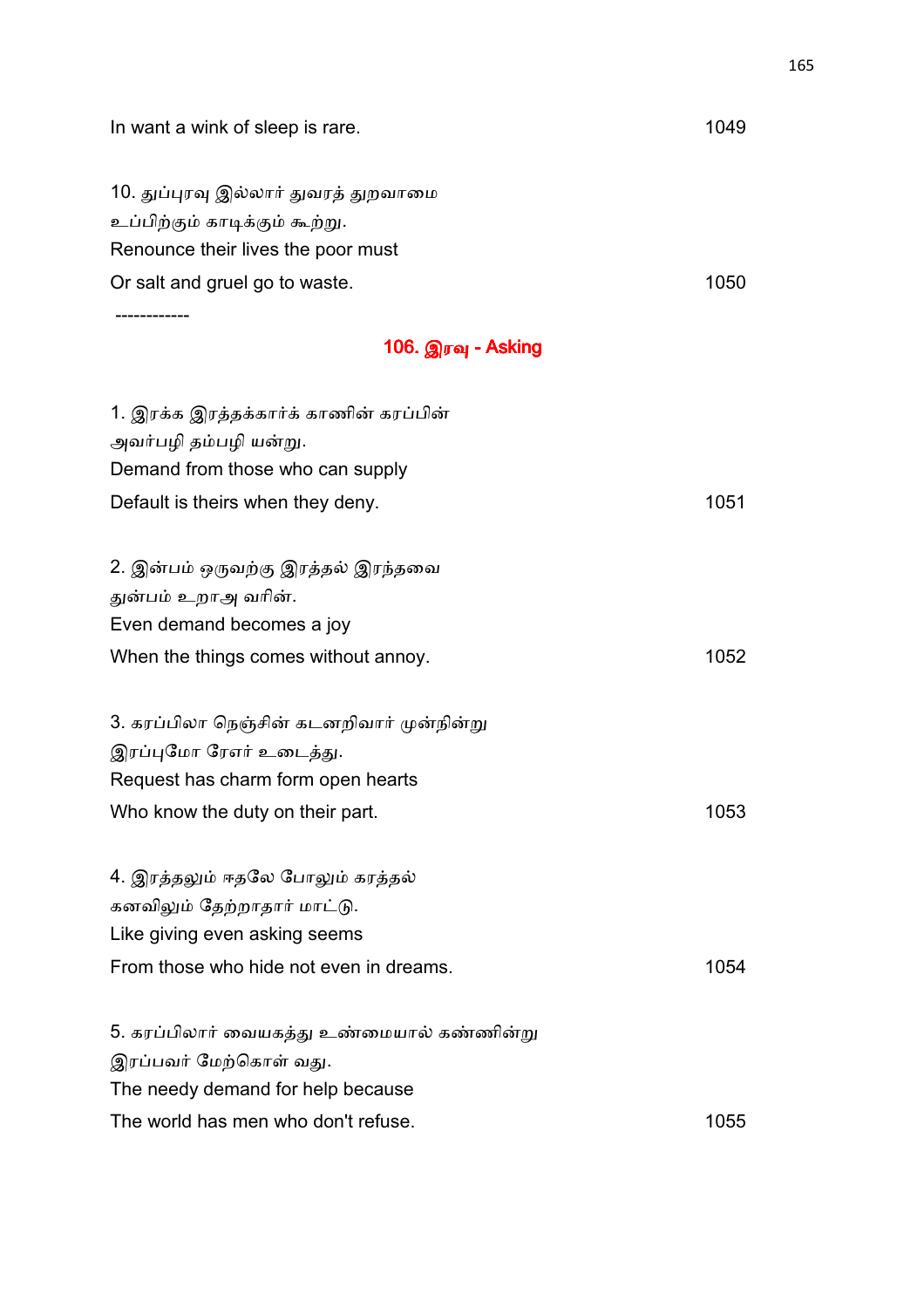| 6. கரப்பிடும்பை இல்லாரைக் காணின் நிரப்பிடும்பை<br>எல்லாம் ஒருங்கு கெடும்.<br>The pain of poverty shall die                                               |      |
|----------------------------------------------------------------------------------------------------------------------------------------------------------|------|
| Before the free who don't deny.                                                                                                                          | 1056 |
| 7. இகழ்ந்தெள்ளாது ஈவாரைக் காணின் மகிழ்ந்துள்ளம்<br>உள்ளுள் உடைப்பது உடைத்து.<br>When givers without scorn impart<br>A thrill of delight fills the heart. | 1057 |
| 8. இரப்பாரை இல்லாயின் ஈர்ங்கண்மா ஞாலம்<br>மரப்பாவை சென்றுவந் தற்று.<br>This grand cool world shall move to and fro<br>Sans Askers like a puppet show.    | 1058 |
| 9. ஈவார்கண் என்னுண்டாம் தோற்றம் இரந்துகோள்                                                                                                               |      |
| மேவார் இலாஅக் கடை.                                                                                                                                       |      |
| Where stands the glory of givers                                                                                                                         |      |
| Without obligation seekers?                                                                                                                              | 1059 |
| 10. இரப்பான் வெகுளாமை வேண்டும் நிரப்புஇடும்பை<br>தானேயும் சாலும் கரி.<br>The needy should not scowl at "No"                                              |      |
| His need anothers' need must show.                                                                                                                       | 1060 |
| * Saint valluvar talks of two kinds of Asking:-<br>(1) Asking help for public causes or enterprises.                                                     |      |

(2) Begging when one is able to work and this is condemned.

--------

# 107. இரவச்சம் - Dread of beggary

1. கரவாது உவந்தீயும் கண்ணன்னார் கண்ணும் இரவாமை கோடி யுறும். Not to beg is billions worth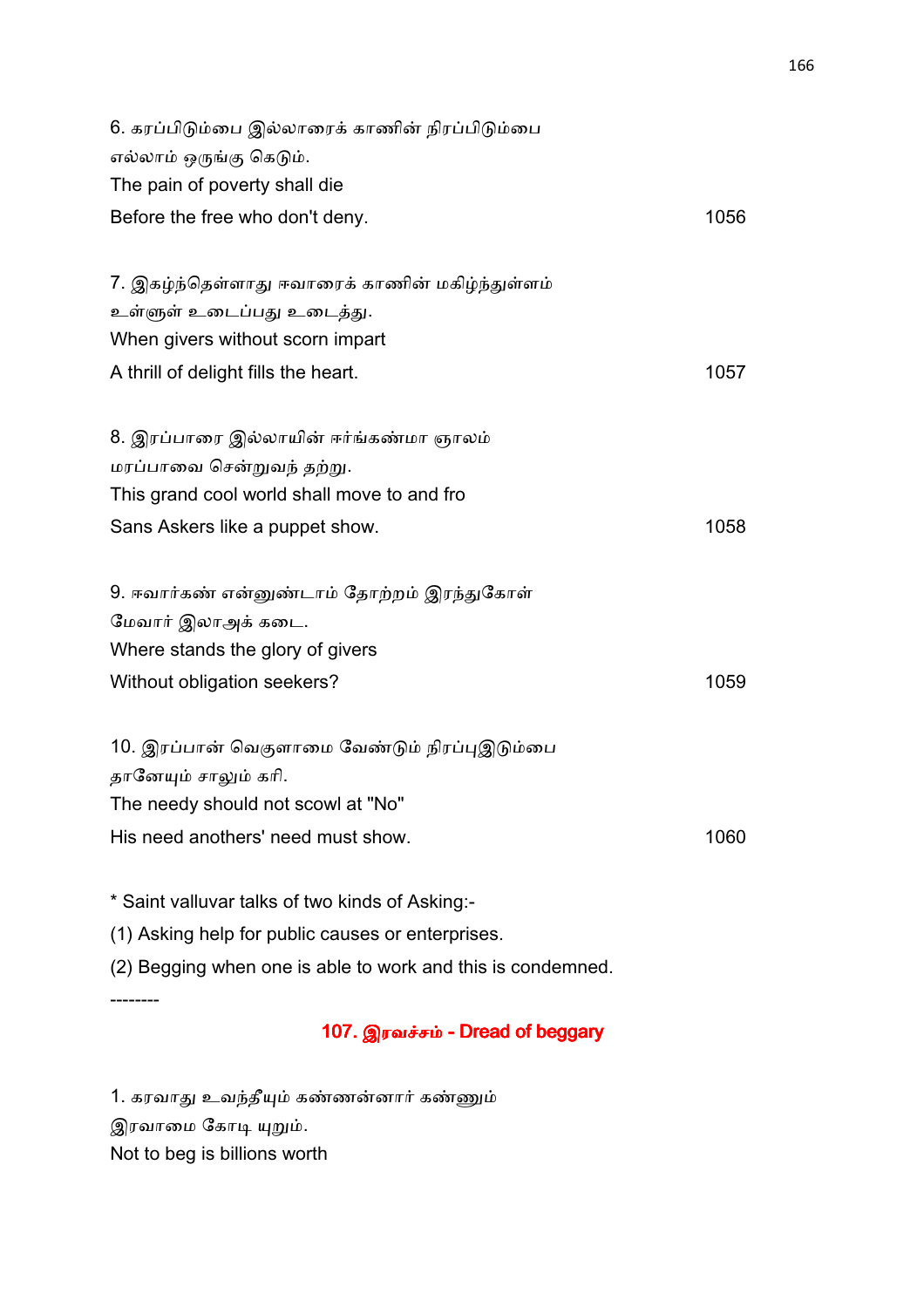| E'en from eye-like friends who give with mirth.                   | 1061 |
|-------------------------------------------------------------------|------|
| 2. இரந்தும் உயிர்வாழ்தல் வேண்டின் பரந்து<br>கெடுக உலகியற்றி யான். |      |
| Let World-Maker loiter and rot                                    |      |
| If "beg and live" be human fate.                                  | 1062 |
| 3. இன்மை இடும்பை இரந்துதீர் வாமென்னும்                            |      |
| வன்மையின் வன்பாட்டது இல்.                                         |      |
| Nothing is hard like hard saying                                  |      |
| "We end poverty by begging".                                      | 1063 |
| 4. இடமெல்லாம் கொள்ளாத் தகைத்தே இடமில்லாக்                         |      |
| காலும் இரவொல்லாச் சால்பு.                                         |      |
| All space is small before the great                               |      |
| Who beg not e'en in want acute.                                   | 1064 |
| 5. தெண்ணீர் அடுபுற்கை யாயினும் தாள்தந்தது                         |      |
| உண்ணலி னூங்கினியது இல்.                                           |      |
| Though gruel thin, nothing is sweet                               |      |
| Like the food earned by labour's sweat.                           | 1065 |
| 6. ஆவிற்கு நீரென்று இரப்பினும் நாவிற்கு                           |      |
| இரவின் இளிவந்தது இல்.                                             |      |
| It may be water for the cow                                       |      |
| Begging tongue is mean anyhow.                                    | 1066 |
| 7. இரப்பன் இரப்பாரை எல்லாம் இரப்பின்                              |      |
| கரப்பார் இரவன்மின் என்று.                                         |      |
| If beg they must I beg beggers                                    |      |
| Not to beg from shrinking misers.                                 | 1067 |
| 8. இரவென்னும் ஏமாப்பில் தோணி கரவென்னும்                           |      |
| பார்தாக்கப் பக்கு விடும்.                                         |      |
| The hapless bark of beggary splits                                |      |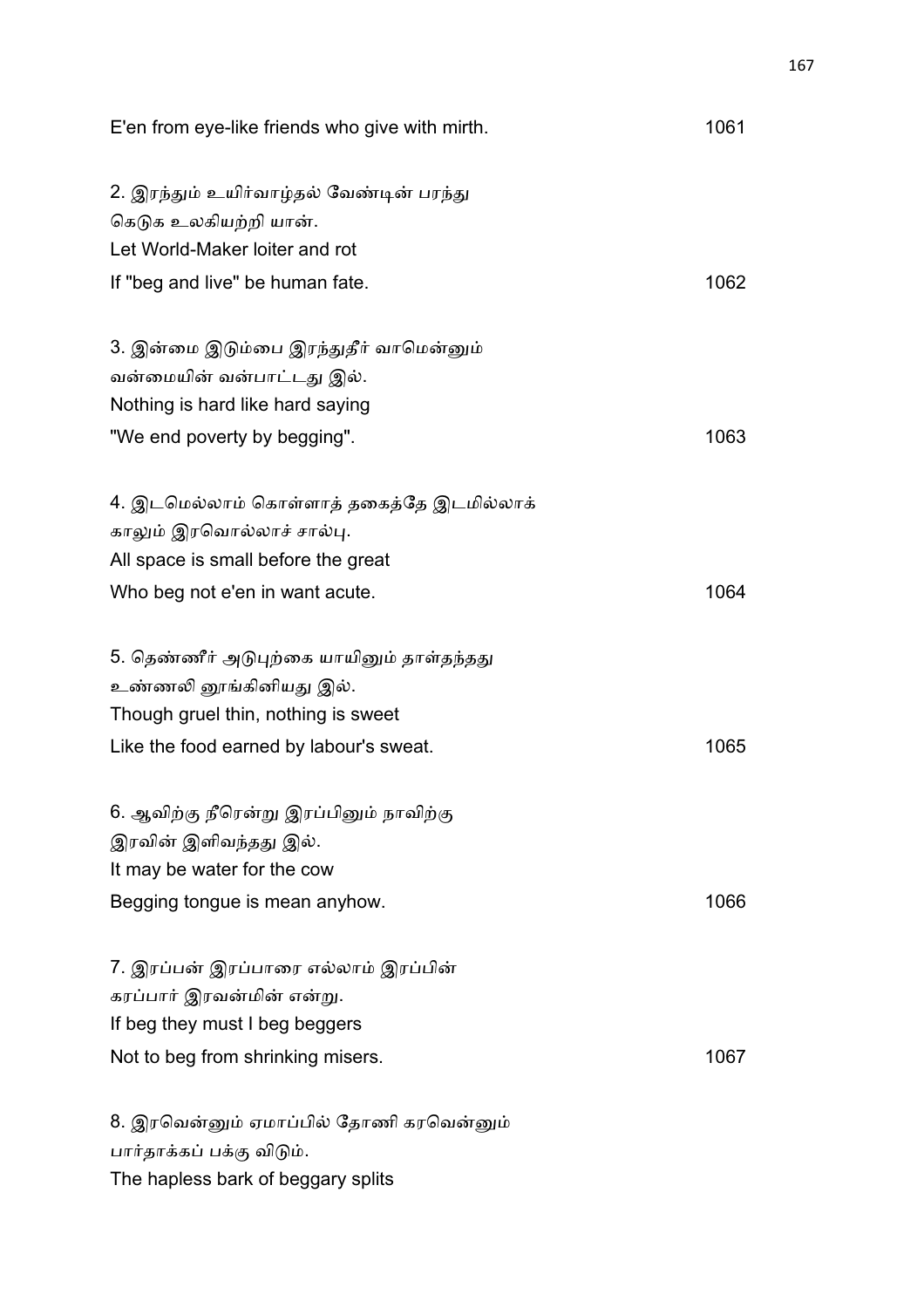| On the rock of refusing hits.                  | 1068 |
|------------------------------------------------|------|
| 9. இரவுள்ள உள்ளம் உருகும் கரவுள்ள              |      |
| உள்ளதூஉம் இன்றிக் கெடும்.                      |      |
| The heart at thought of beggars melts;         |      |
| It dies at repulsing insults.                  | 1069 |
| 10. கரப்பவர்க்கு யாஙகொளிக்குங் கொல்லோ இரப்பவர் |      |
| சொல்லாடப் போஒம் உயிர்.                         |      |
| The word "No" kills the begger's life          |      |
| Where can the niggard's life be safe?          | 1070 |
| ---------<br>108. கயமை - Meanness              |      |
|                                                |      |
| 1. மக்களே போல்வர் கயவர் அவரன்ன                 |      |
| ஒப்பாரி யாங்கண்டது இல்.                        |      |
| The mean seem men only in form                 |      |
| We have never seen such a sham.                | 1071 |
| 2. நன்றறி வாரிற் கயவர் திருவுடையர்             |      |
| நெஞ்சத்து அவலம் இலர்.                          |      |
| The base seem richer than the good             |      |
| For no care enters their heart or head.        | 1072 |
| 3. தேவர் அனையர் கயவர் அவருந்தாம்               |      |
| மேவன செய்தொழுக லான்.                           |      |
| The base are like gods; for they too           |      |
| As prompted by their desire do.                | 1073 |
| 4. அகப்பட்டி ஆவாரைக் காணின் அவரின்             |      |
| மிகப்பட்டுச் செம்மாக்கும் கீழ்.                |      |
| When the base meets a rake so vile             |      |
| Him he will exceed, exult and smile.           | 1074 |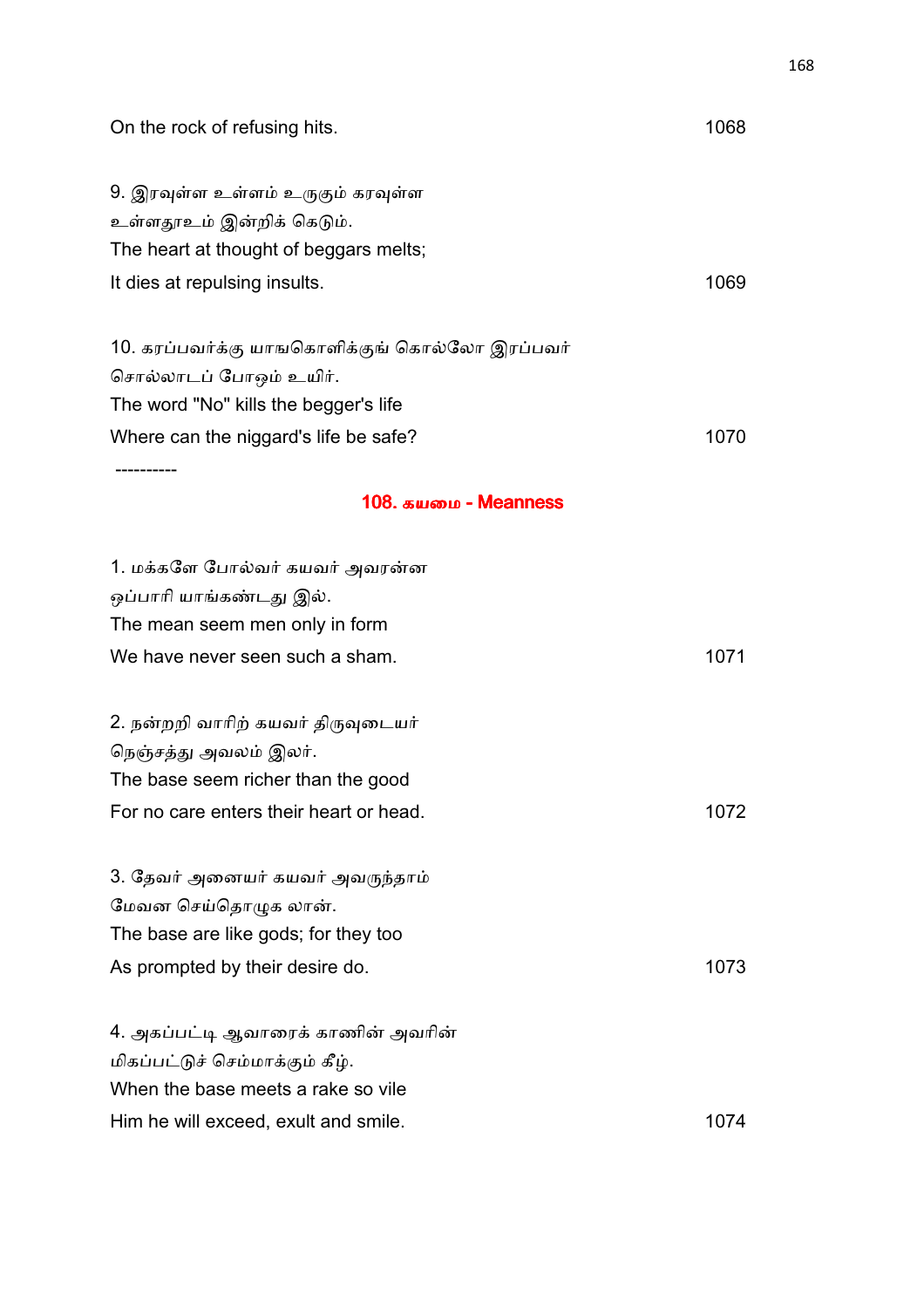| 5. அச்சமே கீழ்களது ஆசாரம் எச்சம்<br>அவாஉண்டேல் உண்டாம் சிறிது.<br>Fear forms the conduct of the low                                                           |      |
|---------------------------------------------------------------------------------------------------------------------------------------------------------------|------|
| Craving avails a bit below.                                                                                                                                   | 1075 |
| 6. அறைபறை அன்னர் கயவர்தாம் கேட்ட<br>மறைபிறர்க்கு உய்த்துரைக்க லான்.<br>The base are like the beaten drum<br>Since other's secrets they proclaim.              | 1076 |
| 7. ஈர்ங்கை விதிரார் கயவர் கொடிறுடைக்கும்<br>கூன்கைய ரல்லா தவர்க்கு.<br>The base their damp hand will not shake<br>But for fists clenched their jaws to break. | 1077 |
| 8. சொல்லப் பயன்படுவர் சான்றோர் கரும்புபோல்<br>கொல்லப் பயன்படும் கீழ்.<br>The good by soft words profits yield<br>The cane-like base when crushed and killed.  | 1078 |
| 9. உடுப்பதூஉம் உண்பதூஉம் காணின் பிறர்மேல்<br>வடுக்காண வற்றாகும் கீழ்.<br>Faults in others the mean will guess<br>On seeing how they eat and dress.            | 1079 |
| 10. எற்றிற் குரியர் கயவரொன்று உற்றக்கால்<br>விற்றற்கு உரியர் விரைந்து.<br>The base hasten to sell themselves<br>From doom to flit and nothing else.           | 1080 |
| இன்பத்துப்பால்- Part III - NATURE OF LOVE<br>3.                                                                                                               |      |

3. இன்பத்துப்பால்- Part III - NATURE OF LOVE 3.1. களவியல் - ON SECRET OF MARRIAGE 109. தகையணங்குறுத்தல் - Beauty's dart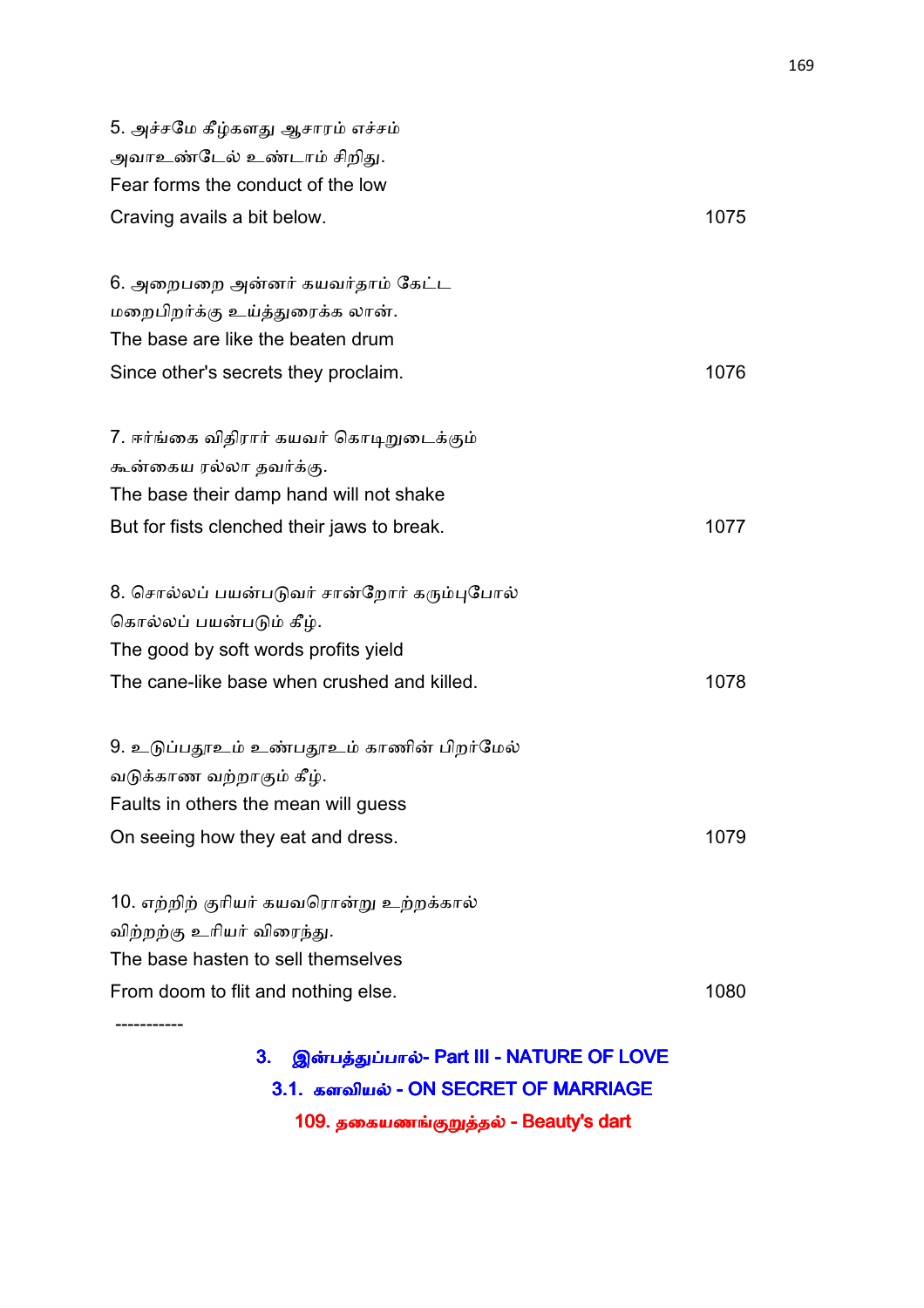| 1. அணங்குகொல் ஆய்மயில் கொல்லோ கனங்குழை<br>மாதர்கொல் மாலும்என் நெஞ்சு.<br>Is it an angel? A fair peacock |      |
|---------------------------------------------------------------------------------------------------------|------|
| Or jewelled belle? To my mind a shock!                                                                  | 1081 |
| 2. நோக்கினாள் நோக்கெதிர் நோக்குதல் தாக்கணங்கு                                                           |      |
| தானைக்கொண் டன்னது உடைத்து.                                                                              |      |
| The counter glances of this belle                                                                       |      |
| Are armied dart of the Love-Angel.                                                                      | 1082 |
| 3. பண்டறியேன் கூறறென் பதனை இனியறிந்தேன்                                                                 |      |
| பெண்டகையால் பேரமர்க் கட்டு.                                                                             |      |
| Not known before - I spy Demise                                                                         |      |
| In woman's guise with battling eyes.                                                                    | 1083 |
| 4. கண்டார் உயிருண்ணும் தோற்றத்தால் பெண்டகைப்                                                            |      |
| பேதைக்கு அமர்த்தன கண்.                                                                                  |      |
| This artless dame has darting eyes                                                                      |      |
| That drink the life of men who gaze.                                                                    | 1084 |
| 5. கூற்றமோ கண்ணோ பிணையோ மடவரல்                                                                          |      |
| நோக்கம்இம் மூன்றும் உடைத்து.                                                                            |      |
| Is it death, eye or doe? All three                                                                      |      |
| In winsome woman's look I see.                                                                          | 1085 |
| 6. கொடும்புருவம் கோடா மறைப்பின் நடுங்களுர்                                                              |      |
| செய்யல மன்இவள் கண்.                                                                                     |      |
| If cruel brows unbent, would screen                                                                     |      |
| Her eyes won't cause me trembling pain.                                                                 | 1086 |
| 7. கடாஅக் களிற்றின்மேல் கட்படாம் மாதர்                                                                  |      |
| படாஅ முலைமேல் துகில்.                                                                                   |      |
| Vest on the buxom breast of her                                                                         |      |
| Looks like rutting tusker's eye-cover.                                                                  | 1087 |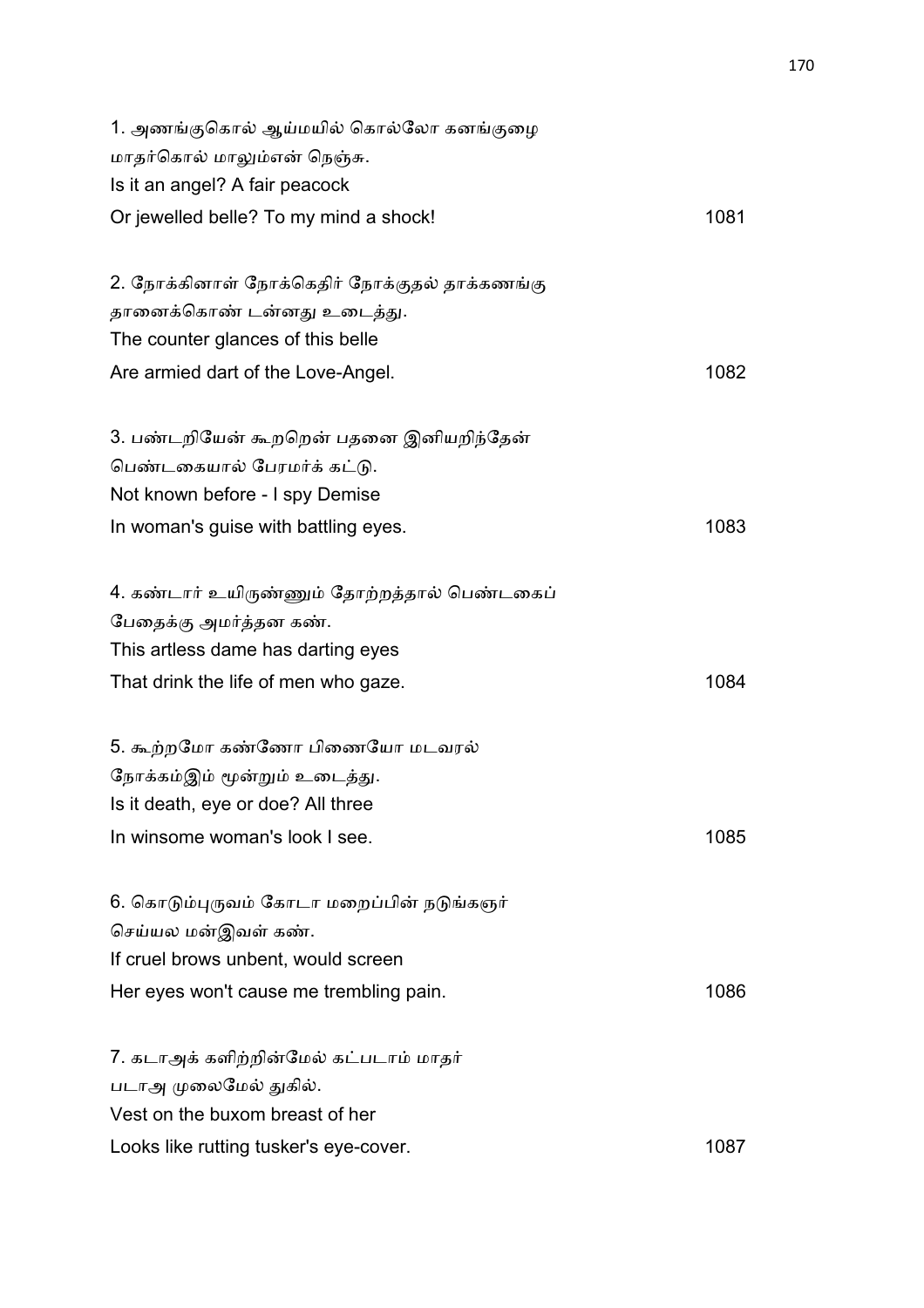| 8. ஒண்ணுதற் கோஒ உடைந்ததே ஞாட்பினுள்<br>நண்ணாரும் உட்கும்என் பீடு.<br>Ah these fair brows shatter my might                                             |      |
|-------------------------------------------------------------------------------------------------------------------------------------------------------|------|
| Feared by foemen yet to meet.                                                                                                                         | 1088 |
| 9. பிணையேர் மடநோக்கும் நாணும் உடையாட்கு<br>அணிஎவனோ ஏதில தந்து.<br>Which jewel can add to her beauty<br>With fawn-like looks and modesty?              | 1089 |
| 10. உண்டார்கண் அல்லது அடுநறாக் காமம்போல்<br>கண்டார் மகிழ்செய்தல் இன்று.<br>To the drunk alone is wine delight<br>Nothing delights like love at sight. | 1090 |
| ---------                                                                                                                                             |      |

# 110. குறிப்பறிதல் - Signs speak the heart

| 1. இருநோக்கு இவளுண்கண் உள்ளது ஒருநோக்கு   |      |
|-------------------------------------------|------|
| நோய்நோககொன் றந்நோய் மருந்து.              |      |
| Her painted eyes, two glances dart        |      |
| One hurts; the other heals my heart.      | 1091 |
|                                           |      |
| 2. கண்களவு கொள்ளும் சிறுநோக்கம் காமத்தில் |      |
| செம்பாகம் அன்று பெரிது.                   |      |
| Her furtive lightning glance is more      |      |
| Than enjoyment of sexual lore.            | 1092 |
|                                           |      |
| 3. நோக்கினாள் நோக்கி இறைஞ்சினாள் அஃதவள்   |      |
| யாப்பினுள் அட்டிய நீர்.                   |      |
| She looked; looking bowed her head        |      |
| And love-plant was with water fed.        | 1093 |
|                                           |      |
|                                           |      |

4. யான்நோக்குங் காலை நிலன்நோக்கும் நோக்காக்கால் தான்நோக்கி மெல்ல நகும். I look; she droops to earth awhile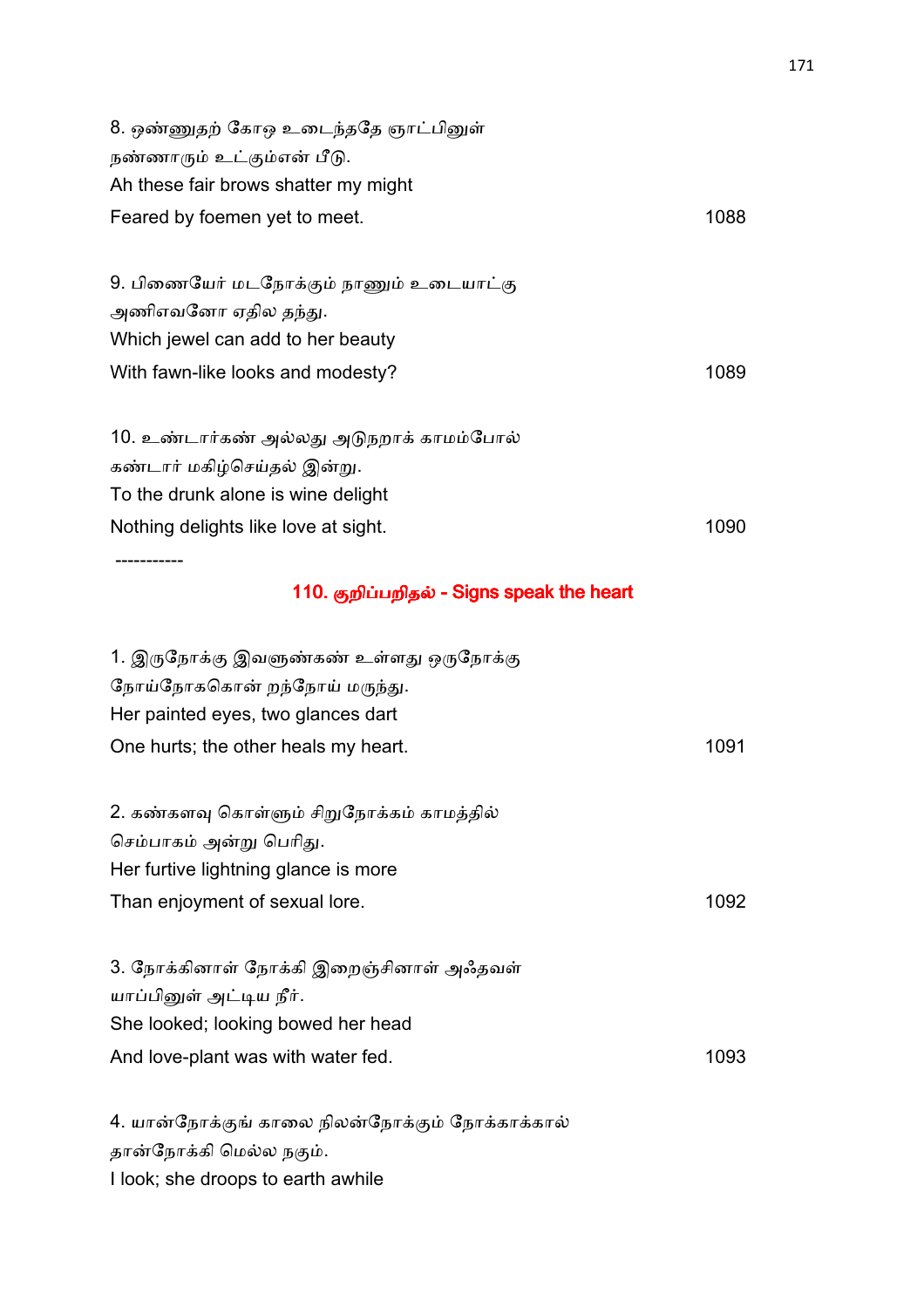| I turn; she looks with gentle smile.           | 1094 |
|------------------------------------------------|------|
| 5. குறிக்கொண்டு நோக்காமை அல்லால் ஒருகண்        |      |
| சிறக்கணித்தாள் போல நகும்.                      |      |
| No direct gaze; a side-long glance             |      |
| She darts at me and smiles askance.            | 1095 |
| 6. உறாஅ தவர்போல் சொலினும் செறாஅர்சொல்          |      |
| ஒல்லை உணரப் படும்.                             |      |
| Their words at first seem an offence           |      |
| But quick we feel them friendly ones.          | 1096 |
| 7. செறாஅச் சிறுசொல்லும் செற்றார்போல் நோக்கும்  |      |
| உறாஅர்போன்று உற்றார் குறிப்பு.                 |      |
| Harsh little words; offended looks,            |      |
| Are feigned consenting love-lorn tricks.       | 1097 |
| 8. அசையியற்கு உண்டாண்டோர் ஏஎர்யான் நோக்கப்     |      |
| பசையினள் பைய நகும்.                            |      |
| What a grace the slim maid has!                |      |
| As I look she slightly smiles.                 | 1098 |
| 9. ஏதிலார் போலப் பொதுநோக்கு நோக்குதல்          |      |
| காதலார் கண்ணே யுள.                             |      |
| Between lovers we do discern                   |      |
| A stranger's look of unconcern.                | 1099 |
| 10. கண்ணொடு கண்ணிணை நோக்கொக்கின் வாய்ச்சொற்கள் |      |
| என்ன பயனும் இல.                                |      |
| The words of mouth are of no use               |      |
| When eye to eye agrees the gaze.               | 1100 |
|                                                |      |

111. புணர்ச்சி மகிழ்தல் - Embrace bliss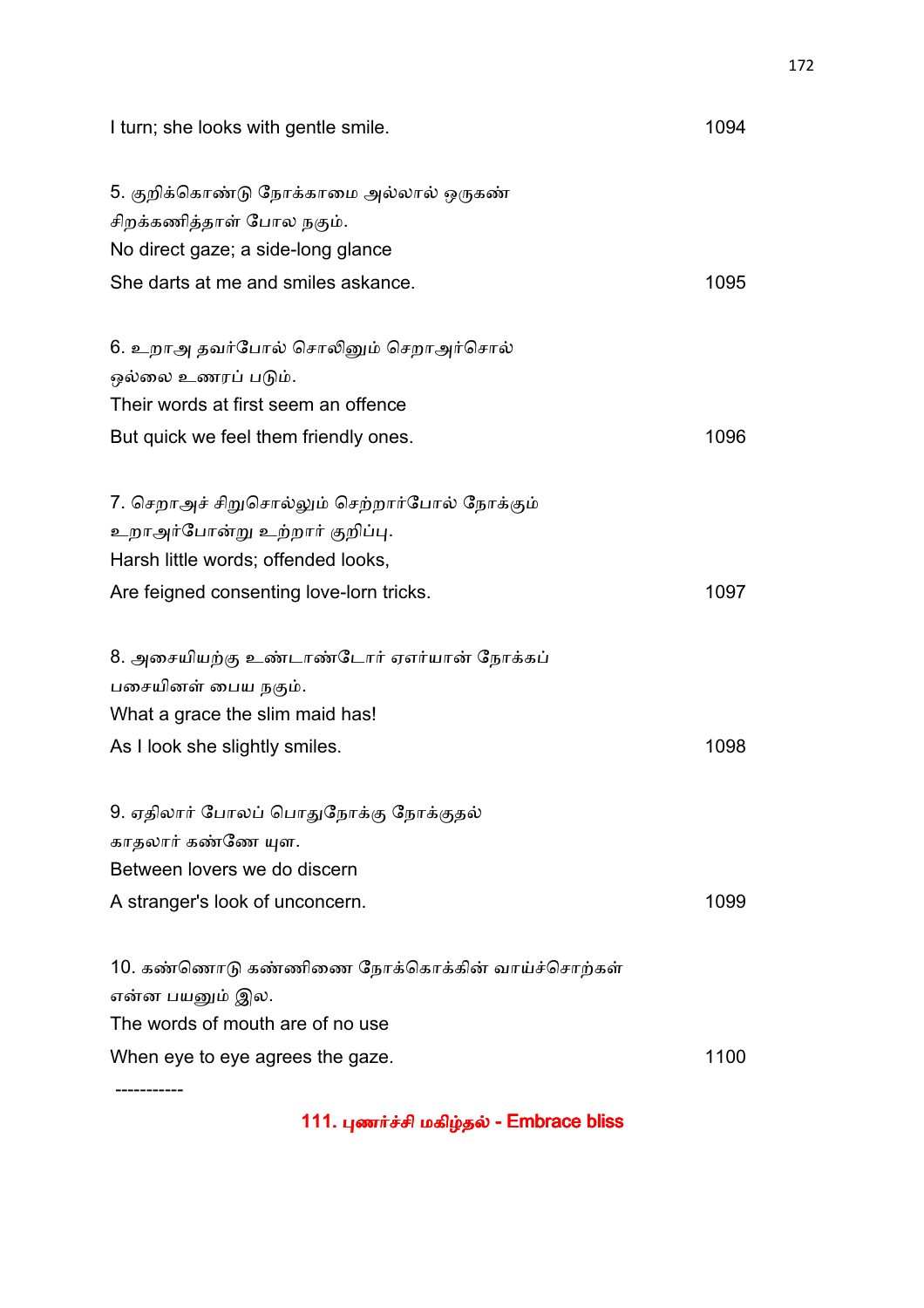| 1. கண்டுகேட்டு உண்டுயிர்த்து உற்றறியும் ஐம்புலனும் |      |
|----------------------------------------------------|------|
| ஓண்டொடி கண்ணே உள.                                  |      |
| In this bangled beauty dwell                       |      |
| The joys of sight sound touch taste smell.         | 1101 |
| 2. பிணிக்கு மருந்து பிறமன் அணியிழை                 |      |
| தன்நோய்க்குத் தானே மருந்து.                        |      |
| The cure for ailment is somewhere                  |      |
|                                                    |      |
| For fair maid's ill she is the cure.               | 1102 |
| 3. தாம்வீழ்வார் மென்றோள் துயிலின் இனிதுகொல்        |      |
| தாமரைக் கண்ணான் உலகு.                              |      |
| Is lotus-eyed lord's heaven so sweet               |      |
| As sleep in lover's arms so soft?                  | 1103 |
| 4. நீங்கின் தெறூஉம் குறுகுங்கால் தண்ணென்னும்       |      |
| தீயாண்டுப் பெற்றாள் இவள்.                          |      |
| Away it burns and cools anear                      |      |
| Wherefrom did she get this fire?                   | 1104 |
|                                                    |      |
| 5. வேட்ட பொழுதின் அவையவை போலுமே                    |      |
| தோட்டார் கதுப்பினாள் தோள்.                         |      |
| The arms of my flower-tressed maid                 |      |
| Whatever I wish that that accord.                  | 1105 |
| 6. உறுதோறு உயிர்தளிர்ப்பத் தீண்டலால் பேதைக்கு      |      |
| அமிழ்தின் இயன்றன தோள்.                             |      |
| My simple maid has nectar arms                     |      |
| Each embrace brings life-thrilling charms.         | 1106 |
| 7. தம்மில் இருந்து தமதுபாத்து உண்டற்றால்           |      |
| அம்மா அரிவை முயக்கு.                               |      |
| Ah the embrace of this fair dame                   |      |
| Is like sharing one's food at home.                | 1107 |
|                                                    |      |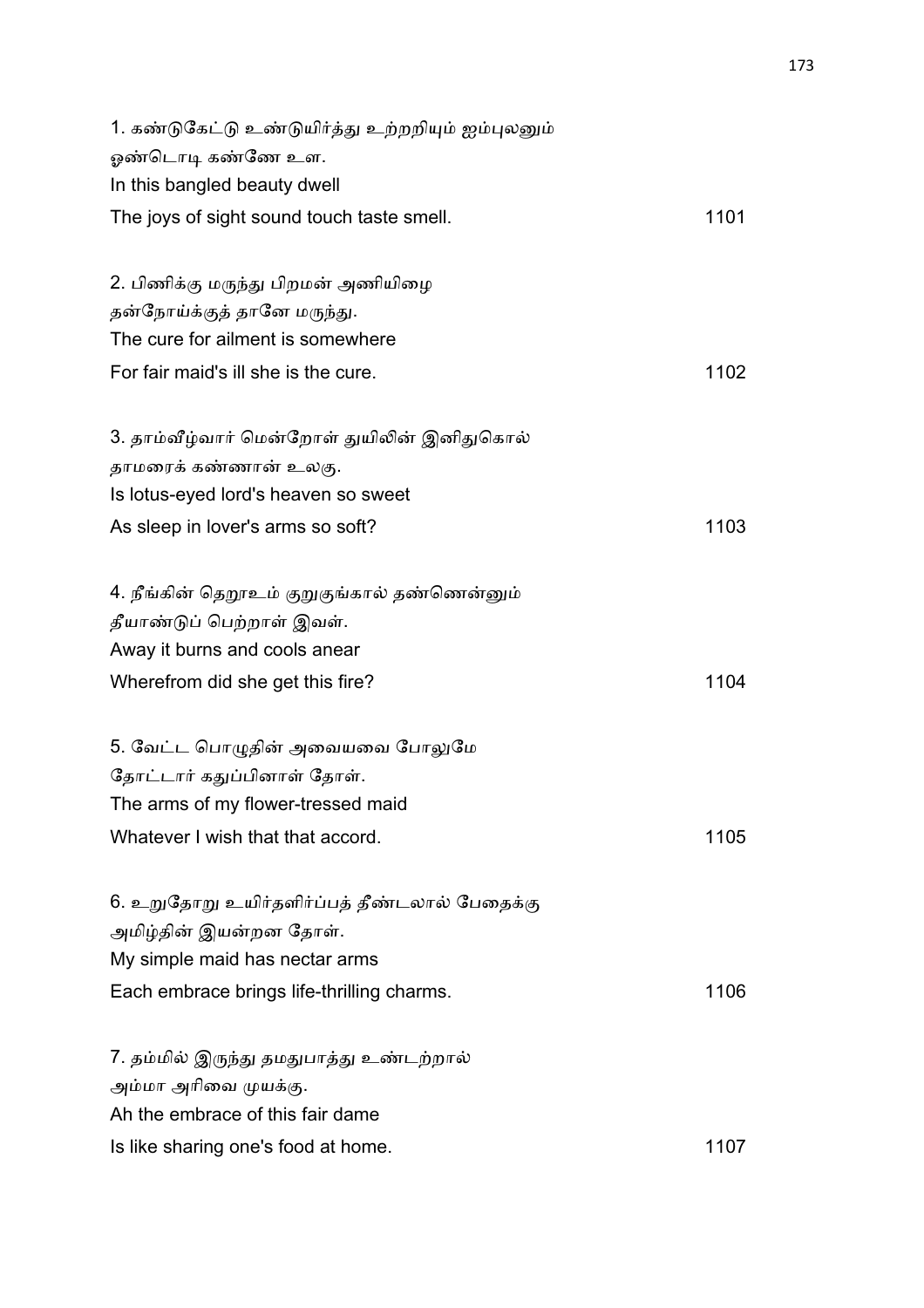| 8. வீழும் இருவர்க்கு இனிதே வளியிடை       |      |
|------------------------------------------|------|
| போழப் படாஅ முயக்கு.                      |      |
| Joy is the fast embrace that doth        |      |
| Not admit e'en air between both.         | 1108 |
| 9. ஊடல் உணர்தல் புணர்தல் இவைகாமம்        |      |
| கூடியார் பெற்ற பயன்.                     |      |
| Sulking, feeling and clasping fast       |      |
| These three are sweets of lover's tryst. | 1109 |
| 10. அறிதோறு அறியாமை கண்டற்றால் காமம்     |      |
| செறிதோறும் சேயிழை மாட்டு.                |      |
| As knowledge reveals past ignorance      |      |
| So is the belle as love gets close.      | 1110 |
|                                          |      |

# 112. நலம் புனைந்துரைத்தல் - Beauty extolled

| 1. நன்னீரை வாழி அனிச்சமே நின்னினும்<br>மென்னீரள் யாம்வீழ் பவள். |      |
|-----------------------------------------------------------------|------|
| Soft blessed anicha flower, hail                                |      |
| On whom I dote is softer still.                                 | 1111 |
| 2. மலர்காணின் மையாத்தி நெஞ்சே இவள்கண்                           |      |
| பலர்காணும் பூவொக்கும் என்று.                                    |      |
| You can't liken flowers by many eyed,                           |      |
| To her bright eyes, O mind dismayed.                            | 1112 |
| 3. முறிமேனி முத்தம் முறுவல் வெறிநாற்றம்                         |      |
| வேலுண்கண் வேய்த்தோ ளவட்கு.                                      |      |
| The bamboo-shouldered has pearl-like smiles                     |      |
| Fragrant breath and lance-like eyes.                            | 1113 |
| 4. காணின் குவளை கவிழ்ந்து நிலன்நோக்கும்                         |      |

மாணிழை கண்ணொவ்வேம் என்று.

Lily droops down to ground and says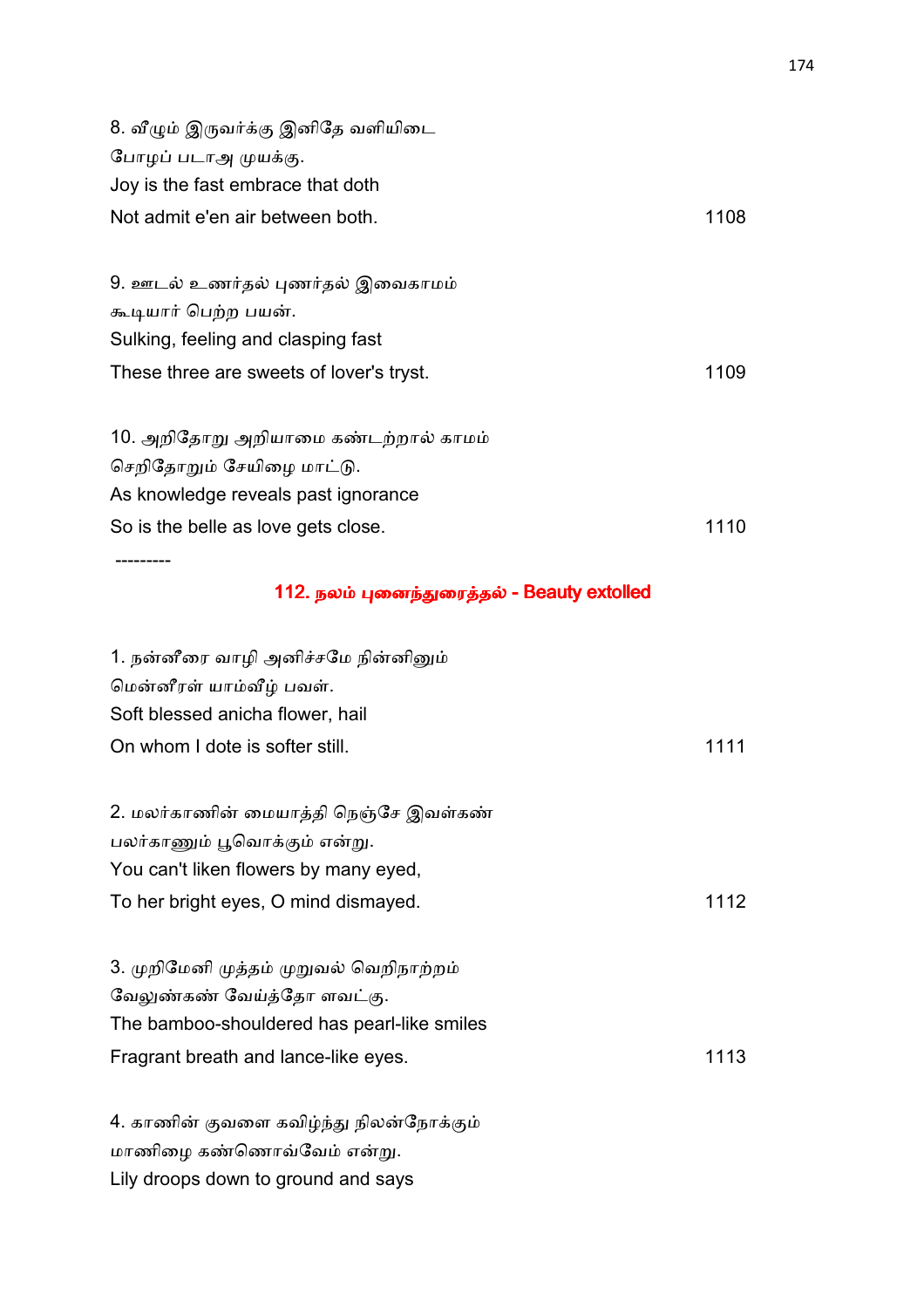| I can't equal the jewelled-one's eyes.                                                                          | 1114 |
|-----------------------------------------------------------------------------------------------------------------|------|
| 5. அனிச்சப்பூக் கால்களையாள் பெய்தாள் நுசுப்பிற்கு<br>நல்ல படாஅ பறை.                                             |      |
| Anicha flower with stem she wears                                                                               |      |
| To her breaking waist sad-drum-blares!                                                                          | 1115 |
| 6. மதியும் மடந்தை முகனும் அறியா<br>பதியின் கலங்கிய மீன்.                                                        |      |
| Stars are confused to know which is                                                                             |      |
| The moon and which is woman's face.                                                                             | 1116 |
| 7. அறுவாய் நிறைந்த அவிர்மதிக்குப் போல<br>மறுவுண்டோ மாதர் முகத்து.<br>Are there spots on the lady's face         |      |
| Just as in moon that changes phase?                                                                             | 1117 |
| 8. மாதர் முகம்போல் ஒளிவிட வல்லையேல்<br>காதலை வாழி மதி.                                                          |      |
| Like my lady's face if you shine                                                                                |      |
| All my love to you; hail O moon!                                                                                | 1118 |
| 9. மலர்ன்ன கண்ணாள் முகமொத்தி யாயின்<br>பலர்காணத் தோன்றல் மதி.<br>Like the face of my flower-eyed one            |      |
| If you look, then shine alone O moon!                                                                           | 1119 |
| 10. அனிச்சமும் அன்னத்தின் தூவியும் மாதர்<br>அடிக்கு நெருஞ்சிப் பழம்.<br>The soft flower and the swan's down are |      |
| Like nettles to the feet of the fair.                                                                           | 1120 |
|                                                                                                                 |      |

113. காதற் சிறப்புரைத்தல் - Love's excellence

----------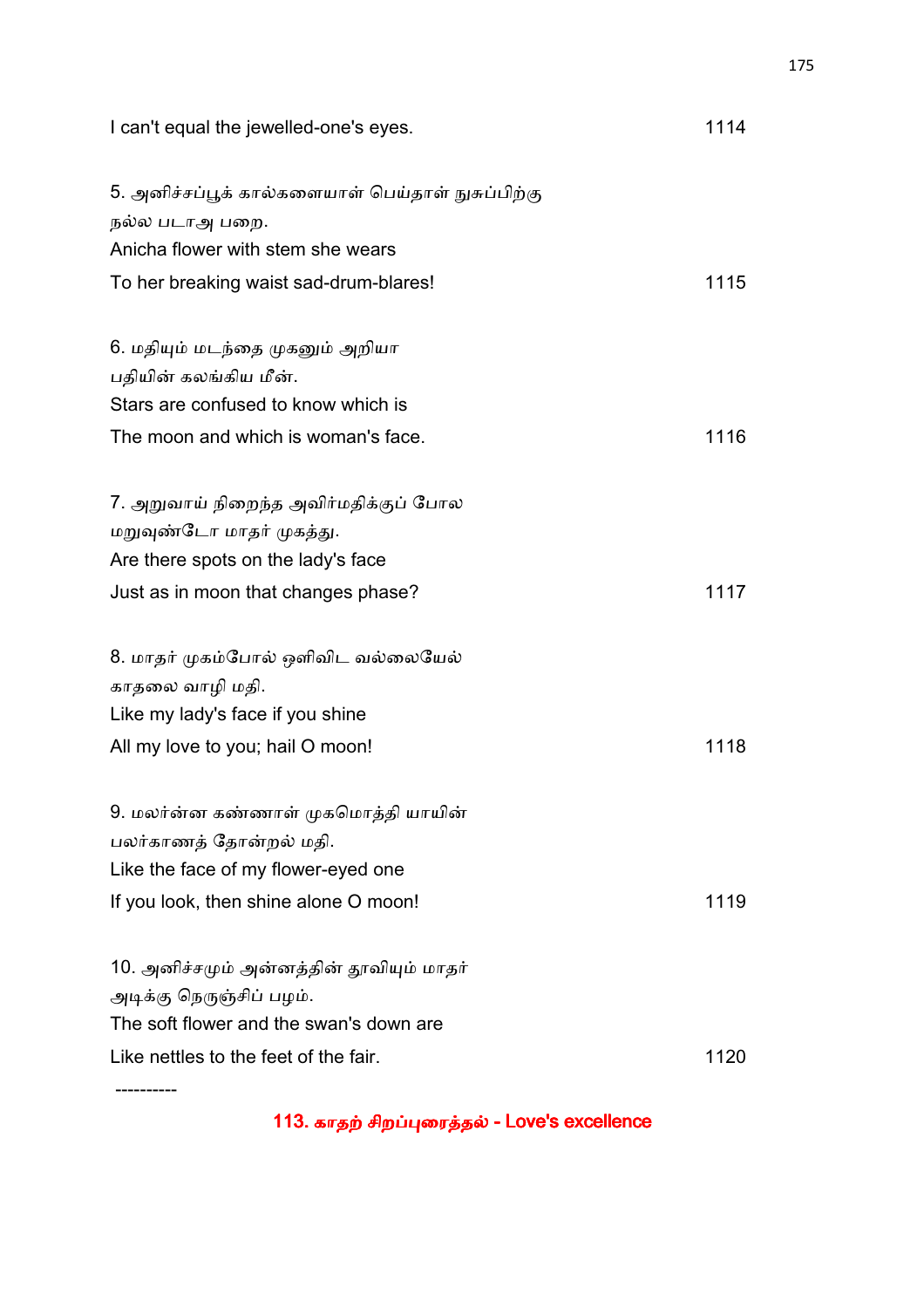| 1. பாலொடு தேன்கலந் தற்றே பணிமொழி         |      |
|------------------------------------------|------|
| வாலெயிறு ஊறிய நீர்.                      |      |
| Like milk and honey the dew is sweet     |      |
| From her white teeth whose word is soft. | 1121 |
| 2. உடம்பொடு உயிரிடை என்னமற் றன்ன         |      |
| மடந்தையொடு எம்மிடை நட்பு.                |      |
| Love between me and this lady            |      |
| Is like bond between soul and body.      | 1122 |
| 3. கருமணியிற் பாவாய்நீ போதாயாம் வீழும்   |      |
| திருநுதற்கு இல்லை இடம்.                  |      |
| Depart image in my pupil                 |      |
| Giving room to my fair-browed belle!     | 1123 |
| 4. வாழ்தல் உயிர்க்கன்னள் ஆயிழை சாதல்     |      |
| அதற்கன்னள் நீங்கு மிடத்து.               |      |
| Life with my jewel is existence          |      |
| Death it is her severance.               | 1124 |
| 5. உள்ளுவன் மன்யான் மறப்பின் மறப்பறியேன் |      |
| ஒள்ளமர்க் கண்ணாள் குணம்.                 |      |
| Can I forget? I recall always            |      |
| The charms of her bright battling eyes.  | 1125 |
| 6. கண்ணுன்ளின் போகார் இமைப்பின் பருவரார் |      |
| நுண்ணியர்எங் காத லவர்.                   |      |
| So subtle is my lover's form             |      |
| Ever in my eyes winking, no harm.        | 1126 |
| 7. கண்ணுள்ளார் காத லவராகக் கண்ணும்       |      |
| எழுதேம் கரப்பாக்கு அறிந்து.              |      |
| My lover in my eyes abides               |      |
| I paint them not lest he hides.          | 1127 |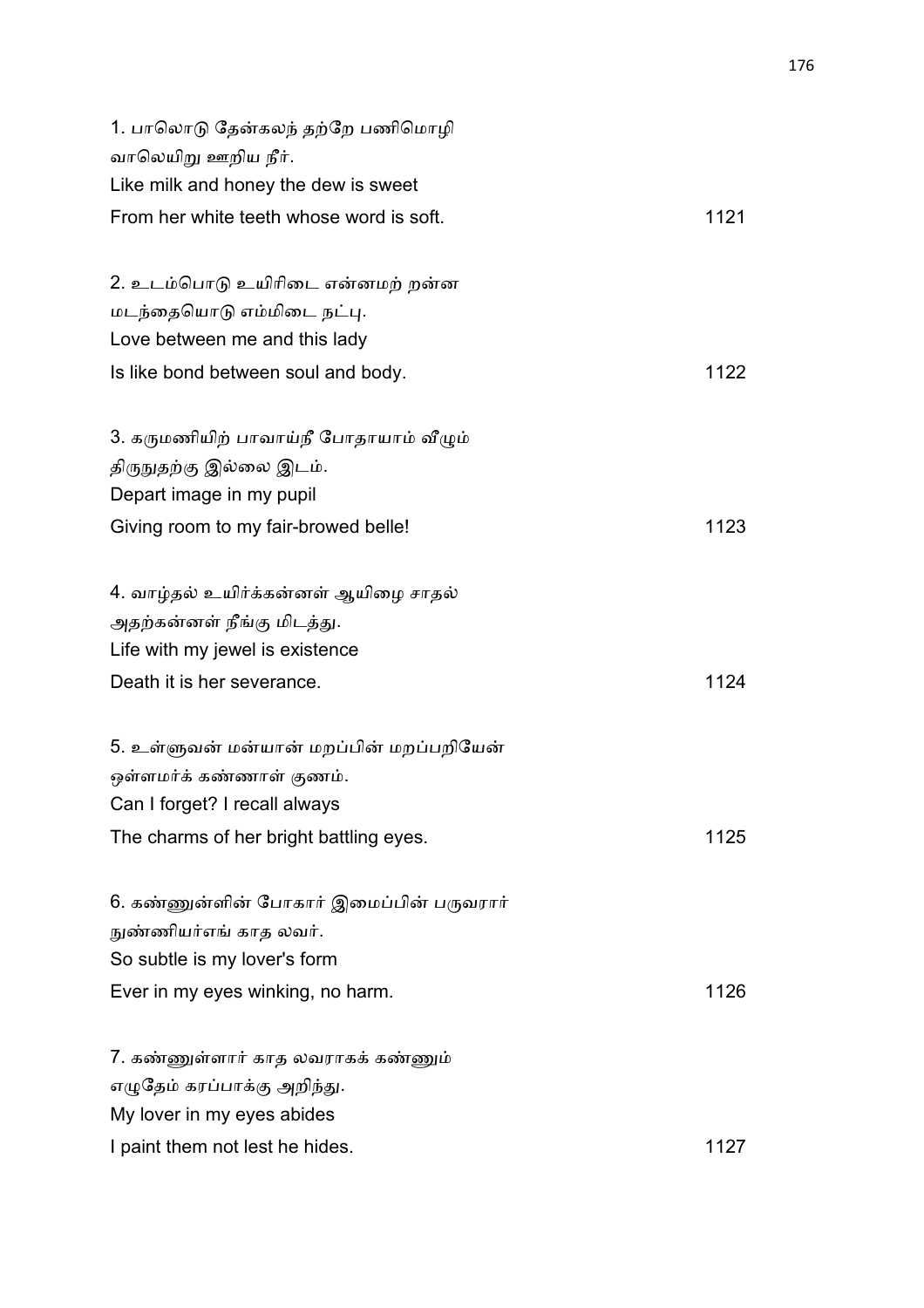| 8. நெஞ்சத்தார் காத லவராக வெய்துஉண்டல்<br>அஞ்சுதும் வேபாக்கு அறிந்து. |      |
|----------------------------------------------------------------------|------|
| My lover abides in my heart                                          |      |
| I fear hot food lest he feels hot.                                   | 1128 |
| 9. இமைப்பின் கரப்பாக்கு அறிவல் அனைத்திற்கே                           |      |
| எதிலர் என்னும்இவ் வூர்.<br>My eyes wink not lest he should hide      |      |
| And him as cruel the townsmen chide.                                 | 1129 |
| 10. உவந்துறைவர் உள்ளத்துள் என்றும் இகந்துறைவர்                       |      |
| ஏதிலர் என்னும்இவ் வூர்.                                              |      |
| He abides happy in my heart                                          |      |
| But people mistake he is apart.                                      | 1130 |
|                                                                      |      |
|                                                                      |      |

# 114. நாணுத் துறவுரைத்தல் - Decorum defied

| 1. காமம் உழந்து வருந்தினார்க்கு ஏமம்        |      |
|---------------------------------------------|------|
| மடலல்லது இல்லை வலி.                         |      |
| Pangs of passion find no recourse           |      |
| Except riding *'palmyra horse'.             | 1131 |
|                                             |      |
| 2. நோனா உடம்பும் உயிரும் மடலேறும்           |      |
| நாணினை நீக்கி நிறுத்து.                     |      |
| Pining body and mind lose shame             |      |
| And take to riding of the palm.             | 1132 |
|                                             |      |
| 3. நாணொடு நல்லாண்மை பண்டுடையேன் இன்றுடையேன் |      |
| காமுற்றோர் ஏறும் மடல்.                      |      |
| Once I was modest and manly                 |      |
| My love has now Madal only.                 | 1133 |
|                                             |      |
| 4. காமக் கடும்புனல் உய்க்குமே நாணொடு        |      |
| நல்லாண்மை என்னும் புணை.                     |      |

Rushing flood of love sweeps away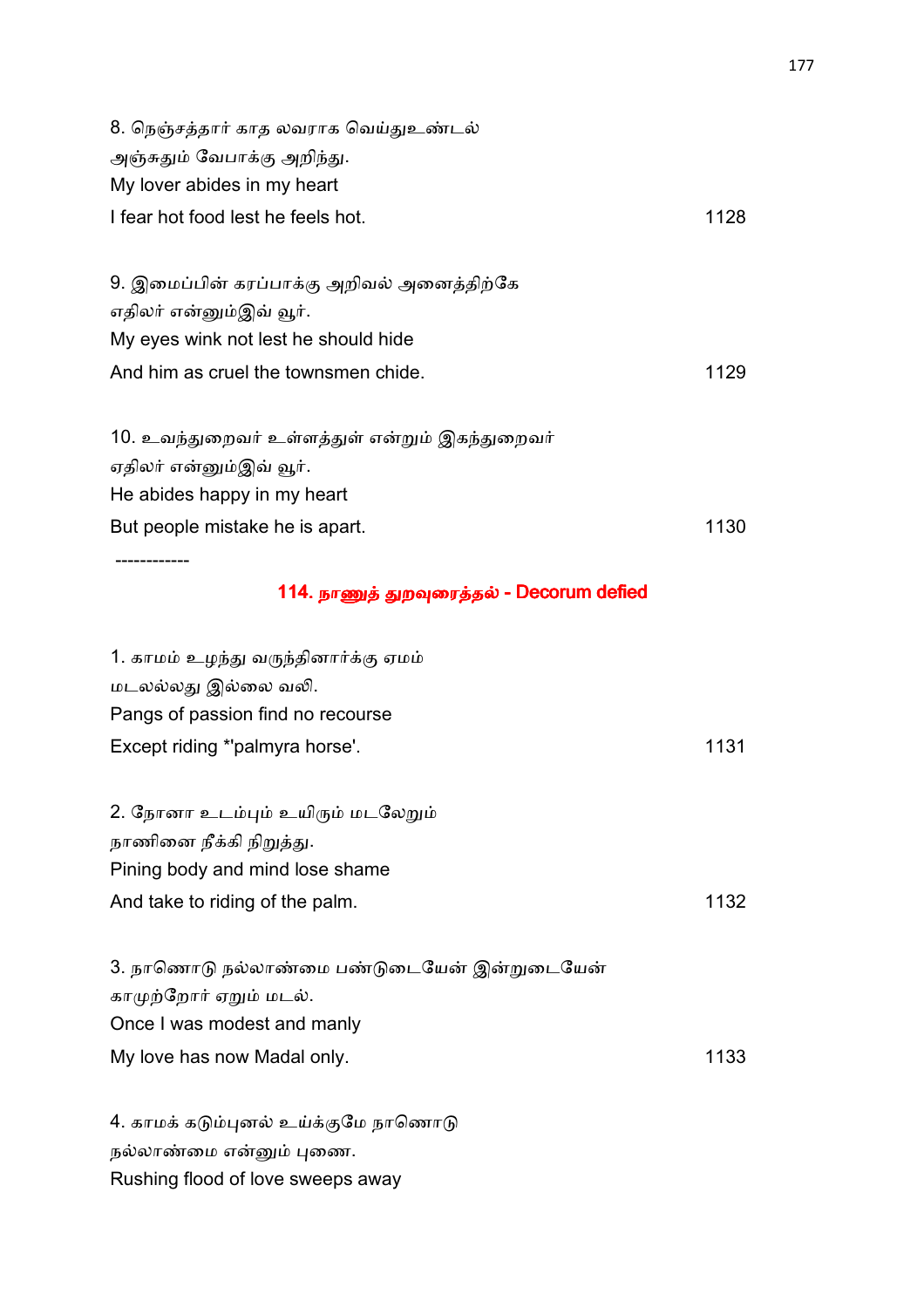| The raft of shame and firmness, aye!                                                            | 1134 |
|-------------------------------------------------------------------------------------------------|------|
| 5. தொடலைக் குறுந்தொடி தந்தாள் மடலொடு<br>மாலை உழக்கும் துயர்.<br>Palm-ride and pangs of eventide |      |
| Are gifts of wreath-like bracelet maid.                                                         | 1135 |
|                                                                                                 |      |
| 6. மடலூர்தல் யாமத்தும் உள்ளுவேன் மன்ற                                                           |      |
| படல்ஒல்லா பேதைக்கென் கண்.                                                                       |      |
| Madal I ride at midnight for                                                                    |      |
| My eyes sleep not seeing this fair.                                                             | 1136 |
| 7. கடலன்ன காமம் உழந்தும் மடலேறாப்                                                               |      |
| பெண்ணின் பெருந்தக்கது இல்.                                                                      |      |
| Her sea-like lust seeks not Madal!                                                              |      |
| Serene is woman's self control.                                                                 | 1137 |
|                                                                                                 |      |
| 8. நிறையரியர் மன்அளியர் என்னாது காமம்                                                           |      |
| மறையிறந்து மன்று படும்.                                                                         |      |
| Lust betrays itself in haste                                                                    |      |
| Though women are highly soft and chaste.                                                        | 1138 |
| 9. அறிகிலார் எல்லாரும் என்றேஎன் காமம்                                                           |      |
| மறுகின் மறுகும் மருண்டு.                                                                        |      |
| My perplexed love roves public street                                                           |      |
| Believing that none knows its secret.                                                           | 1139 |
| 10. யாங்கண்ணின் காண நகுப அறிவில்லார்                                                            |      |
| யாம்பட்ட தாம்படா வாறு.                                                                          |      |
| Fools laugh at me before my eyes                                                                |      |
| For they feel not my pangs and sighs.                                                           | 1140 |

\* Palmyra horse or 'Madal' is a torture expressive of the burning passion of the lover to the beloved. The lover's body is laid on a rough pricking palmyra bed and he is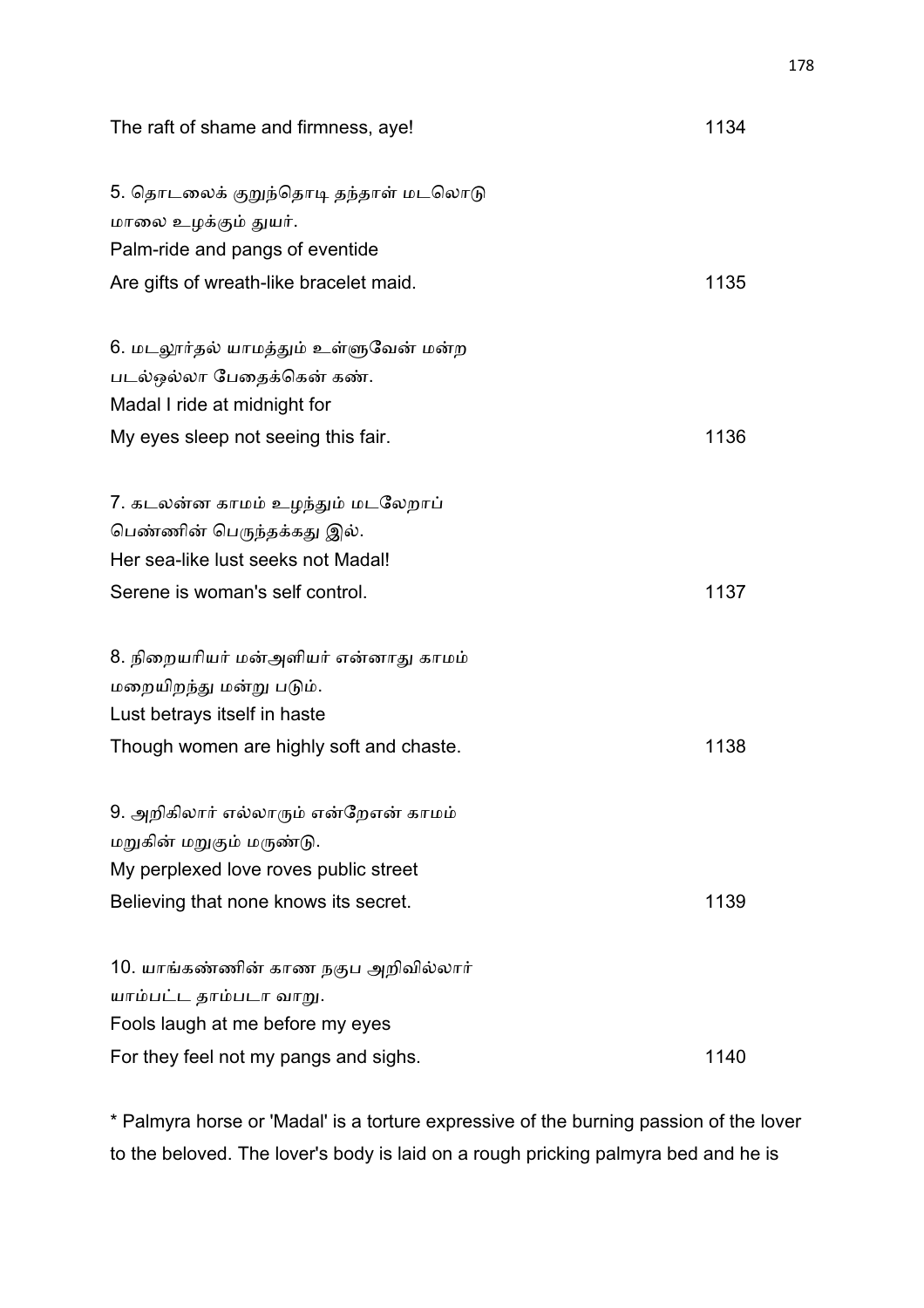carried along the street with songs of love pangs. The parents of the lovers first reproach them and then consent to their marriage.

-------

# 115. அலரறிவுறுத்தல் - Public clamour

| 1. அலரெழ ஆருயிர் நிற்கும் அதனைப்            |      |
|---------------------------------------------|------|
| பலரறியார் பாக்கியத் தால்.                   |      |
| Rumour sustains my existence                |      |
| Good luck! many know not its sense.         | 1141 |
|                                             |      |
| 2. மலரன்ன கண்ணாள் அருமை அறியாது             |      |
| அலரெமக்கு ஈந்ததிவ் வூர்.                    |      |
| Rumour gives me the flower-like belle       |      |
| People know not what rare angel.            | 1142 |
|                                             |      |
| 3. உறாஅதோ ஊரறிந்த கௌவை அதனைப்               |      |
| பெறாஅது பெற்றன்ன நீர்த்து.                  |      |
| I profit by this public rumour              |      |
| Having not, I feel, I have her.             | 1143 |
|                                             |      |
| 4. கவ்வையால் கவ்விது காமம் அதுஇன்றேல்       |      |
| தவ்வென்னும் தன்மை இழந்து.                   |      |
| Rumour inflames the love I seek             |      |
| Or else it becomes bleak and weak.          | 1144 |
|                                             |      |
| 5. களித்தொறும் கள்ளுண்டல் வேட்டற்றால் காமம் |      |
| வெளிப்படுந் தோறும் இனிது.                   |      |
| Drink delights as liquor flows              |      |
| Love delights as rumour grows.              | 1145 |
|                                             |      |
| 6. கண்டது மன்னும் ஒருநாள் அலர்மன்னும்       |      |
| திங்களைப் பாம்புகொண் டற்று.                 |      |
| One lasting day we met alone                |      |
| Lasting rumours eclipse our moon.           | 1146 |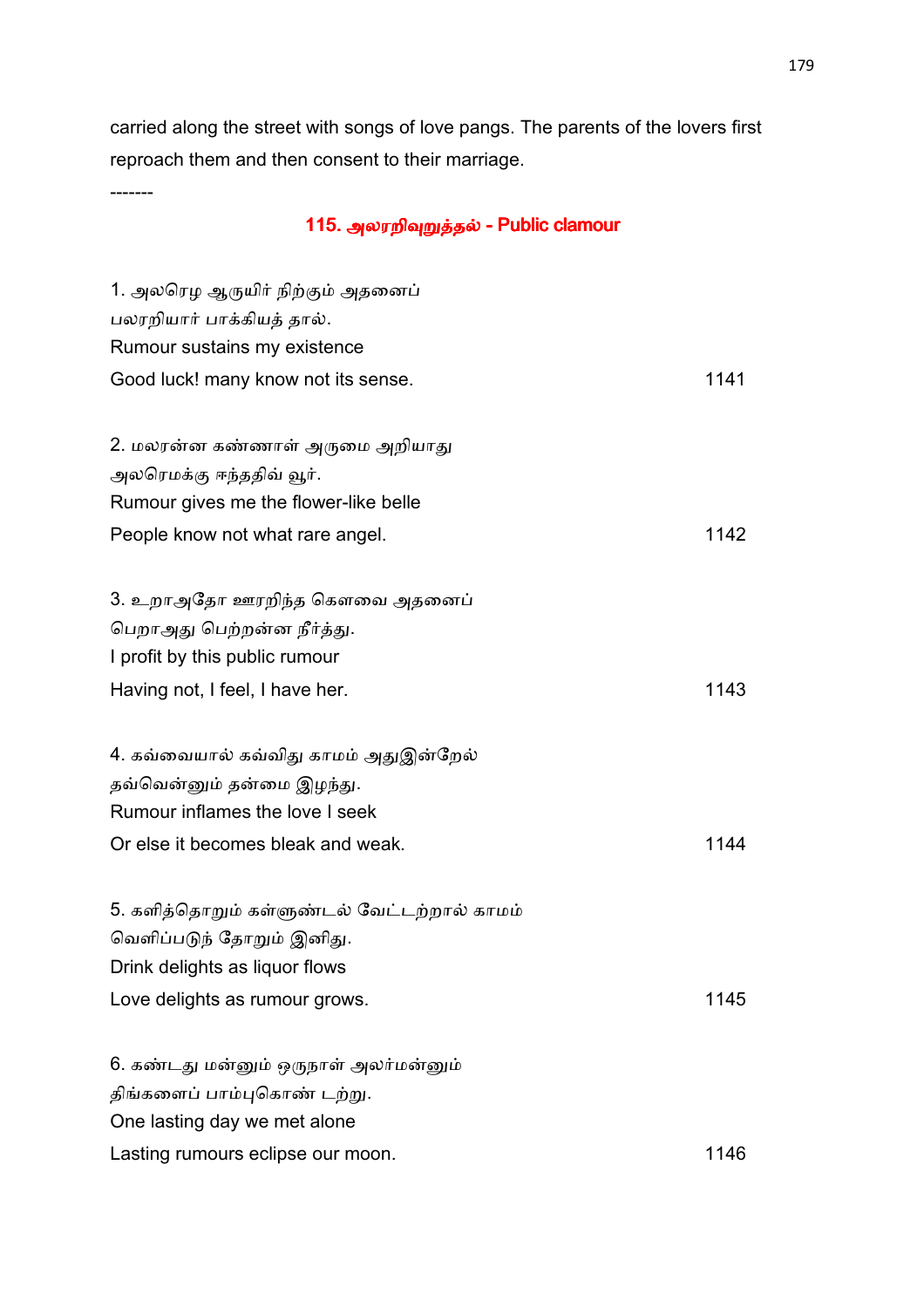| 7. ஊரவர் கௌவை எருவாக அன்னைசொல்<br>நீராக நீளும்இந் நோய்.<br>Scandal manures; mother's refrain |      |
|----------------------------------------------------------------------------------------------|------|
| Waters the growth of this love-pain.                                                         | 1147 |
|                                                                                              |      |
| 8. நெய்யால் எரிநுதுப்பேம் என்றற்றால் கௌவையால்<br>காமம் நுதுப்பேம் எனல்.                      |      |
| To quench the lust by rumour free                                                            |      |
| Is to quench fire by pouring ghee.                                                           | 1148 |
|                                                                                              |      |
| 9. அலர்நாண ஒல்வதோ அஞ்சலோம்பு என்றார்                                                         |      |
| பலர்நாண நீத்தக் கடை.                                                                         |      |
| Who said "fear not" flared up rumour                                                         |      |
| Why then should I blush this clamour?                                                        | 1149 |
| 10. தாம்வேண்டின் நல்குவர் காதலர் யாம்வேண்டும்                                                |      |
| கௌவை எடுக்கும்இவ் வூர்.                                                                      |      |
| Town raising this cry, I desire                                                              |      |
| Consent is easy from my sire.                                                                | 1150 |
| 116. பிரிவாற்றாமை - Pangs of separation                                                      |      |
| 1. செல்லாமை உண்டேல் எனக்குரை மற்றுநின்                                                       |      |
| வல்வரவு வாழ்வார்க்கு உரை.                                                                    |      |
| Tell me if you but do not leave,                                                             |      |
| Your quick return to those who live.                                                         | 1151 |
| 2. இன்கண் உடைத்தவர் பார்வல் பிரிவஞ்சும்                                                      |      |
| புன்கண் உடைத்தால் புணர்வு.                                                                   |      |
| His sight itself was pleasing, near                                                          |      |
| Embrace pains now by partings fear.                                                          | 1152 |
|                                                                                              |      |

3. அரிதரோ தேற்றம் அறிவுடையார் கண்ணும் பிரிவோ ரிடத்துண்மை யான்.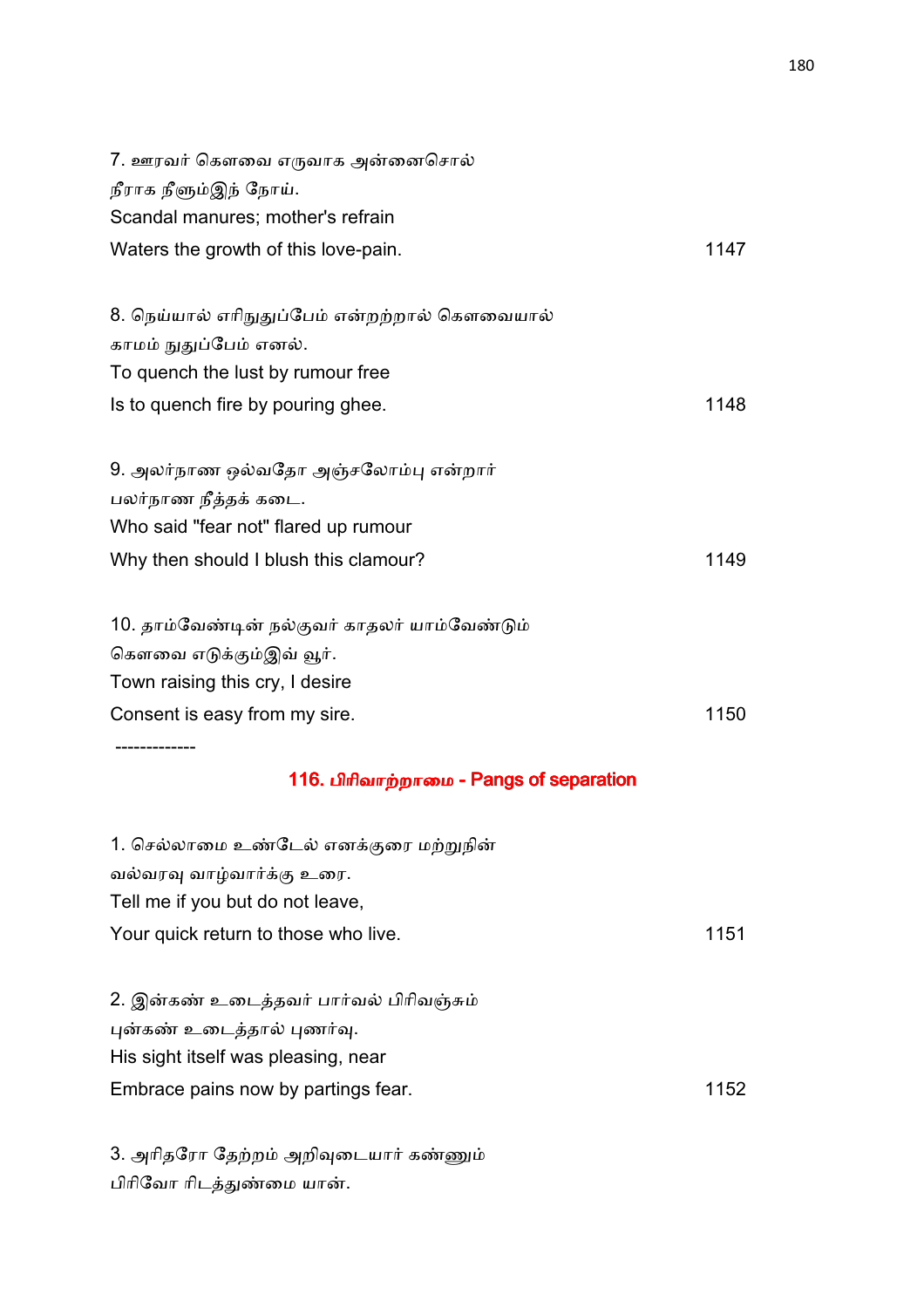| On whom shall I lay my trust hence             |      |
|------------------------------------------------|------|
| While parting lurks in knowing ones?           | 1153 |
| 4. அளித்தஞ்சல் என்றவர் நீப்பின் தெளித்தசொல்    |      |
| தேறியார்க்கு உண்டோ தவறு.                       |      |
| He parts whose love told me - fear not         |      |
| Is my trust in him at default?                 | 1154 |
| 5. ஓம்பின் அமைந்தார் பிரிவோம்பல் மற்றவர்       |      |
| நீங்கின் அரிதால் புணர்வு.                      |      |
| Stop his parting - my life to save             |      |
| Meeting is rare if he would leave.             | 1155 |
| 6. பிரிவுரைக்கும் வன்கண்ண ராயின் அரிதவர்       |      |
| நல்குவர் என்னும் நசை.                          |      |
| His hardness says, "I leave you now"           |      |
| Is there hope of his renewed love?             | 1156 |
| 7. துறைவன் துறந்தமை தூற்றாகொல் முன்கை          |      |
| இறைஇறவா நின்ற வளை.                             |      |
| Will not my gliding bangles' cry               |      |
| The parting of my lord betray?                 | 1157 |
| 8. இன்னாது இனன்இல்ஊர் வாழ்தல் அதனினும்         |      |
| இன்னாது இனியார்ப் பிரிவு.                      |      |
| Bitter is life in friendless place;            |      |
| Worse is parting love's embrace!               | 1158 |
| 9. தொடின்கடின் அல்லது காமநோய் போல              |      |
| விடிற்சுடல் ஆற்றுமோ தீ.                        |      |
| Can fire that burns by touch burn like         |      |
| Parting of the hearts love-sick?               | 1159 |
| 10. அரிதாற்றி அல்லல்நோய் நீக்கிப் பிரிவாற்றிப் |      |

பின்இருந்து வாழ்வார் பலர்.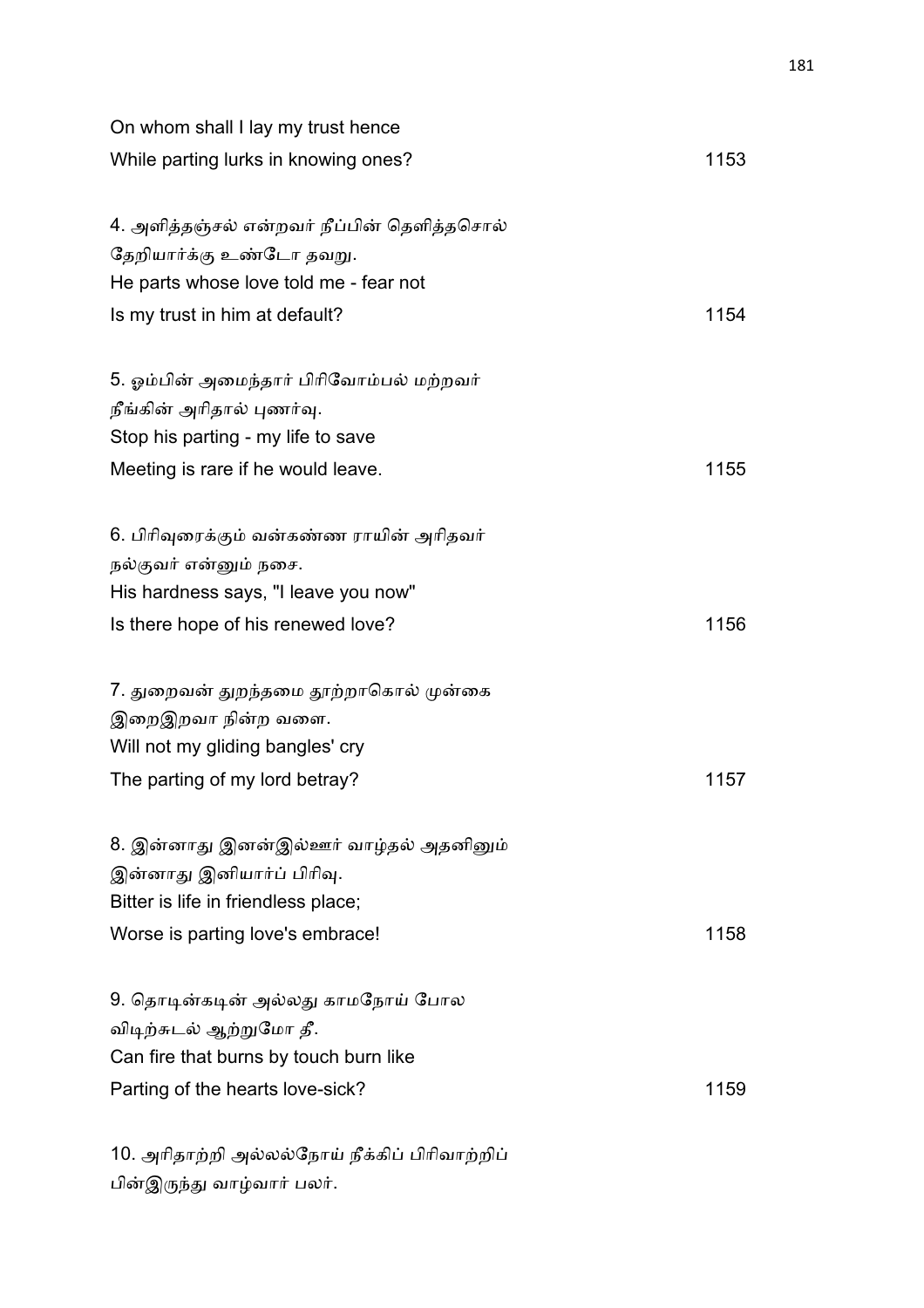Many survive pangs of parting Not I this sore so distressing. The same state of the state of the 1160

-------------

# 117. படர்மெலிந்திரங்கல் - Wailing of pining love

| 1. மறைப்பேன்மன் யானிஃதோ நோயை இறைப்பவர்க்கு    |      |
|-----------------------------------------------|------|
| ஊற்றுநீர் போல மிகும்.                         |      |
| It swells out like baled out spring           |      |
| How to bear this pain so writhing?            | 1161 |
|                                               |      |
| 2. கரத்தலும் ஆற்றேன்இந் நோயைநோய் செய்தார்க்கு |      |
| உரைத்தலும் நாணுத் தரும்.                      |      |
| I can't conceal this nor complain             |      |
| For shame to him who caused this pain.        | 1162 |
|                                               |      |
| 3. காமமும் நாணும் உயிர்காவாத் தூங்கும்என்     |      |
| நோனா உடம்பி னகத்து.                           |      |
| In life - poles of this wearied frame         |      |
| Are poised the weights of lust and shame.     | 1163 |
|                                               |      |
| 4. காமக் கடல்மன்னும் உண்டோ அதுநீந்தும்        |      |
| ஏமப் புணைமன்னும் இல்.                         |      |
| My lust is a sea, I do not see                |      |
| A raft to go across safely.                   | 1164 |
|                                               |      |
| 5. துப்பின் எவனாவர் மற்கொல் துயர்வரவு         |      |
| நட்பினுள் ஆற்று பவர்.                         |      |
| What wilt they prove when they are foes       |      |
| Who in friendship bring me woes!              | 1165 |
|                                               |      |
| 6. இன்பம் கடல்மற்றுக் காமம் அஃதடுங்கால்       |      |
| துன்பம் அதனிற் பெரிது.                        |      |
| The pleasure in love is oceanful              |      |
| But its pangs are more painful.               | 1166 |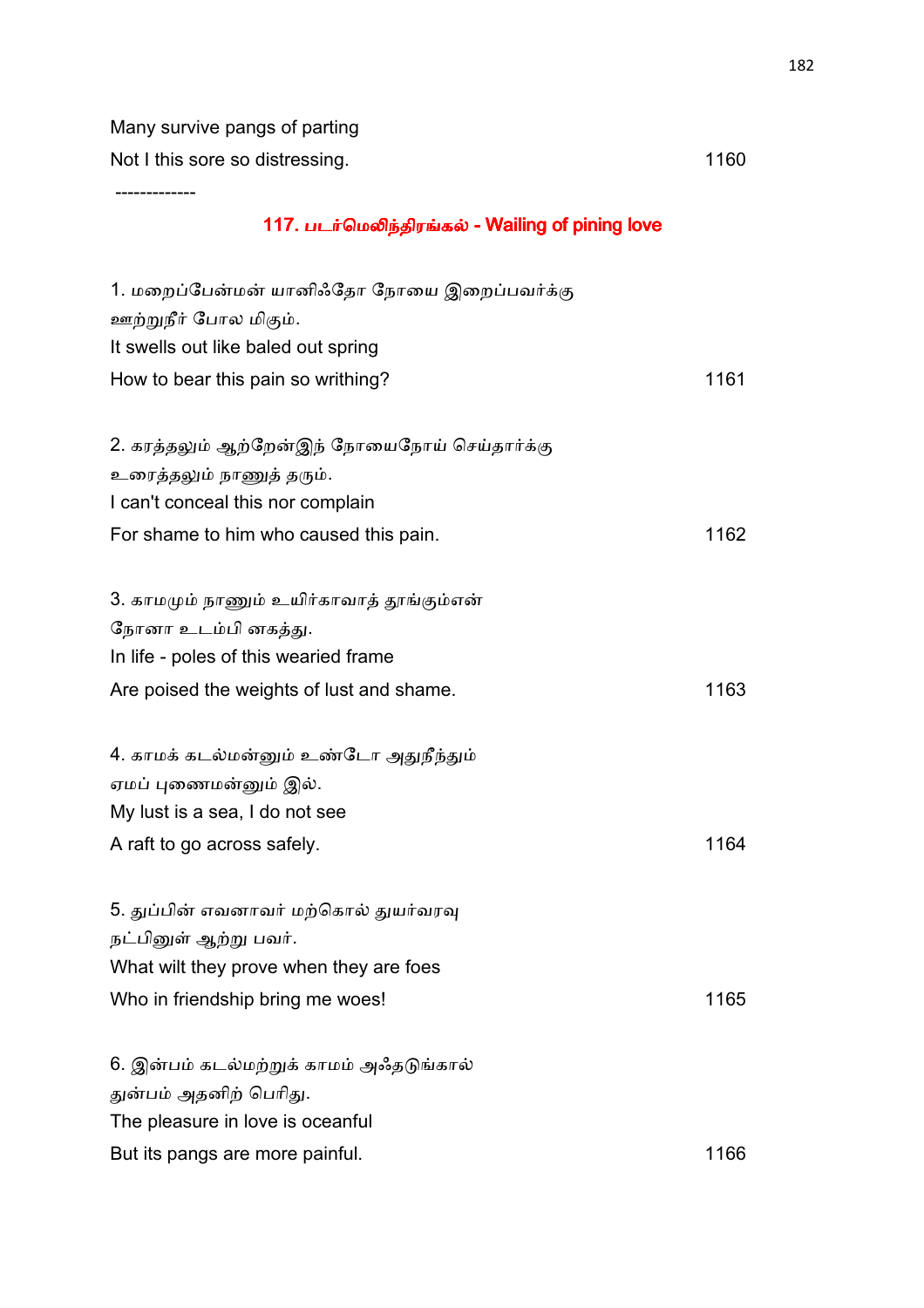| 7. காமக் கடும்புனல் நீந்திக் கரைகாணேன்                |      |
|-------------------------------------------------------|------|
| யாமத்தும் யானே உளேன்.                                 |      |
| Wild waves of love I swim shoreless                   |      |
| Pining alone in midnight hush.                        | 1167 |
| 8. மன்னுயி ரெல்லாம் துயிற்றி அளித்திரா                |      |
| என்னல்லது இல்லை துணை.                                 |      |
| Night's mercy lulls all souls to sleep                |      |
| Keeping but me for companionship.                     | 1168 |
| 9. கொடியார் கொடுமையின் தாம்கொடிய இந்நாள்              |      |
| நெடிய கழியும் இரா.                                    |      |
| Crueller than that cruel he                           |      |
| Are midnight hours gliding slowly.                    | 1169 |
| 10. உள்ளம்போன்று உள்வழிச் செல்கிற்பின் வெள்ளநீர்      |      |
| நீந்தல மன்னோஎன் கண்.                                  |      |
| Like heart, if my sight reaches him                   |      |
| It won't in floods of tears swim!                     | 1170 |
| 118. கண்விதுப்பழிதல் - Wasteful look for wistful love |      |
| 1. கண்தாம் கலுழ்வ தெவன்கொலோ தண்டாநோய்                 |      |
| தாம்காட்ட யாம் கண்டது.                                |      |
| The eye pointed him to me; why then                   |      |
| They weep with malady and pine?                       | 1171 |
| 2. தெரிந்துணரா நோக்கிய உண்கண் பரிந்துணராப்            |      |
| பைதல் உழப்பது எவன்.                                   |      |
| Why should these dyed eyes grieve now sans            |      |
| Regrets for their thoughtless glance?                 | 1172 |
| 3. கதுமெனத் தாம்நோக்கித் தாமே கலுழும்                 |      |

இதுநகத் தக்கது உடைத்து.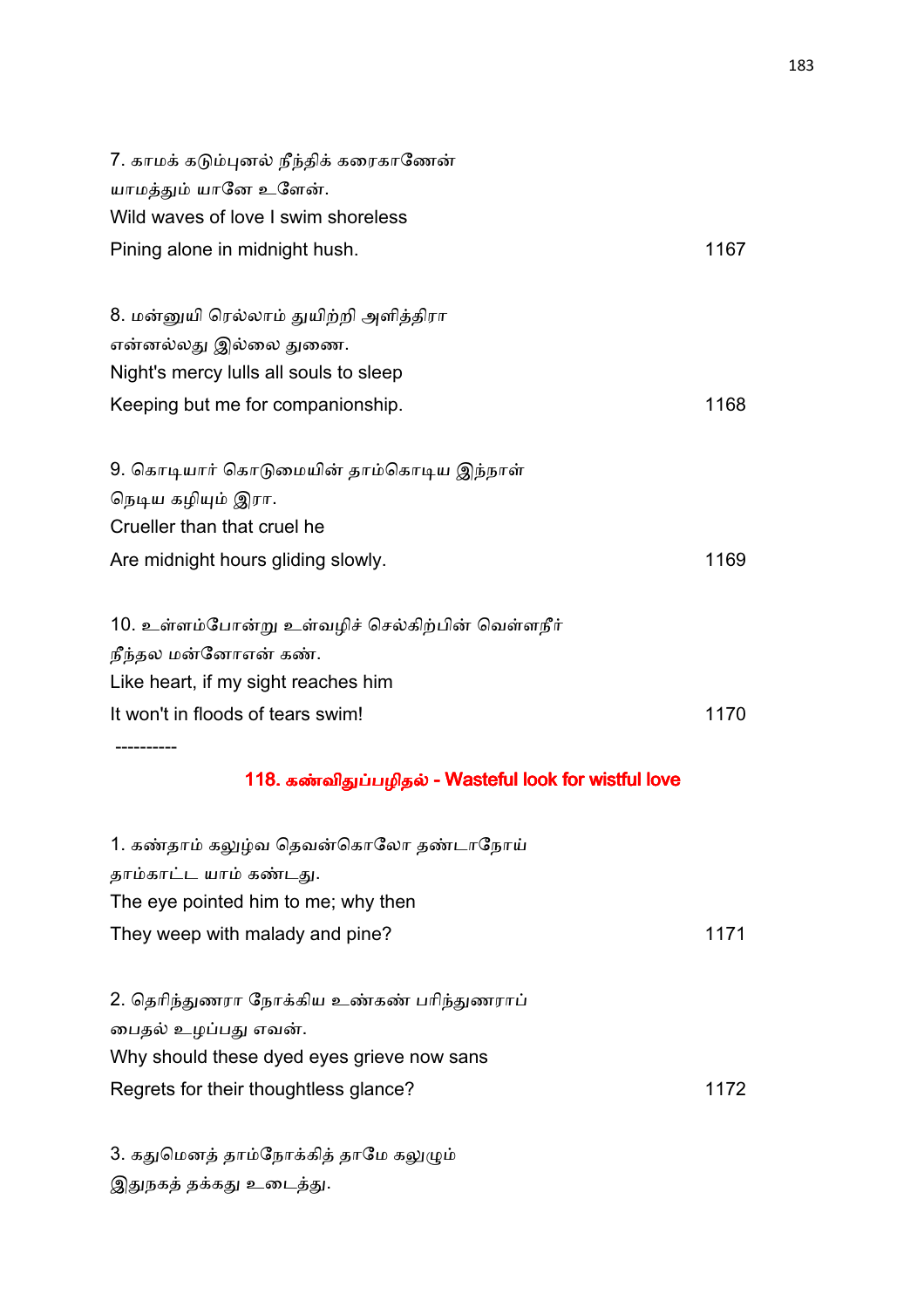| Eyes darted eager glance that day          |      |
|--------------------------------------------|------|
| It's funny that they weep today.           | 1173 |
| 4. பெயலாற்றா நீருலந்த உண்கண் உயலாற்றா      |      |
| உய்வில்நோய் என்கண் நிறுத்து.               |      |
| These eyes left me to endless grief        |      |
| Crying adry without relief.                | 1174 |
| 5. படலாற்றா பைதல் உழக்கும் கடலாற்றாக்      |      |
| காமநோய் செய்தஎன் கண்.                      |      |
| My eyes causing lust more than sea         |      |
| Suffer that torture sleeplessly.           | 1175 |
| 6. ஓஒ இனிதே எமக்கிந்நோய் செய்தகண்          |      |
| தாஅம் இதற்பட் டது.                         |      |
| Lo! eyes that wrought this love-sickness   |      |
| Are victims of the same themselves.        | 1176 |
| 7. உழந்துழந்து உள்நீர் அறுக விழைந்திழைந்து |      |
| வேண்டி யவர்க்கண்ட கண்.                     |      |
| Let tears dry up pining pining             |      |
| In eyes that eyed him longing longing.     | 1177 |
| 8. பேணாது பெட்டார் உளர்மன்னோ மற்றவர்க்     |      |
| காணாது அமைவில கண்.                         |      |
| Ther's he whose lips loved, not his heart  |      |
| Yet my eyes pine seeing him not.           | 1178 |
| 9. வாராக்கால் துஞ்சா வரின்துஞ்சா ஆயிடை     |      |
| ஆரஞர் உற்றன கண்.                           |      |
| He comes; no sleep; he goes; no sleep      |      |
| This is the fate of eyes that weep.        | 1179 |
| 10. மறைபெறல் ஊரார்க்கு அரிதன்றால் எம்போல்  |      |

அறைபறை கண்ணா ரகத்து.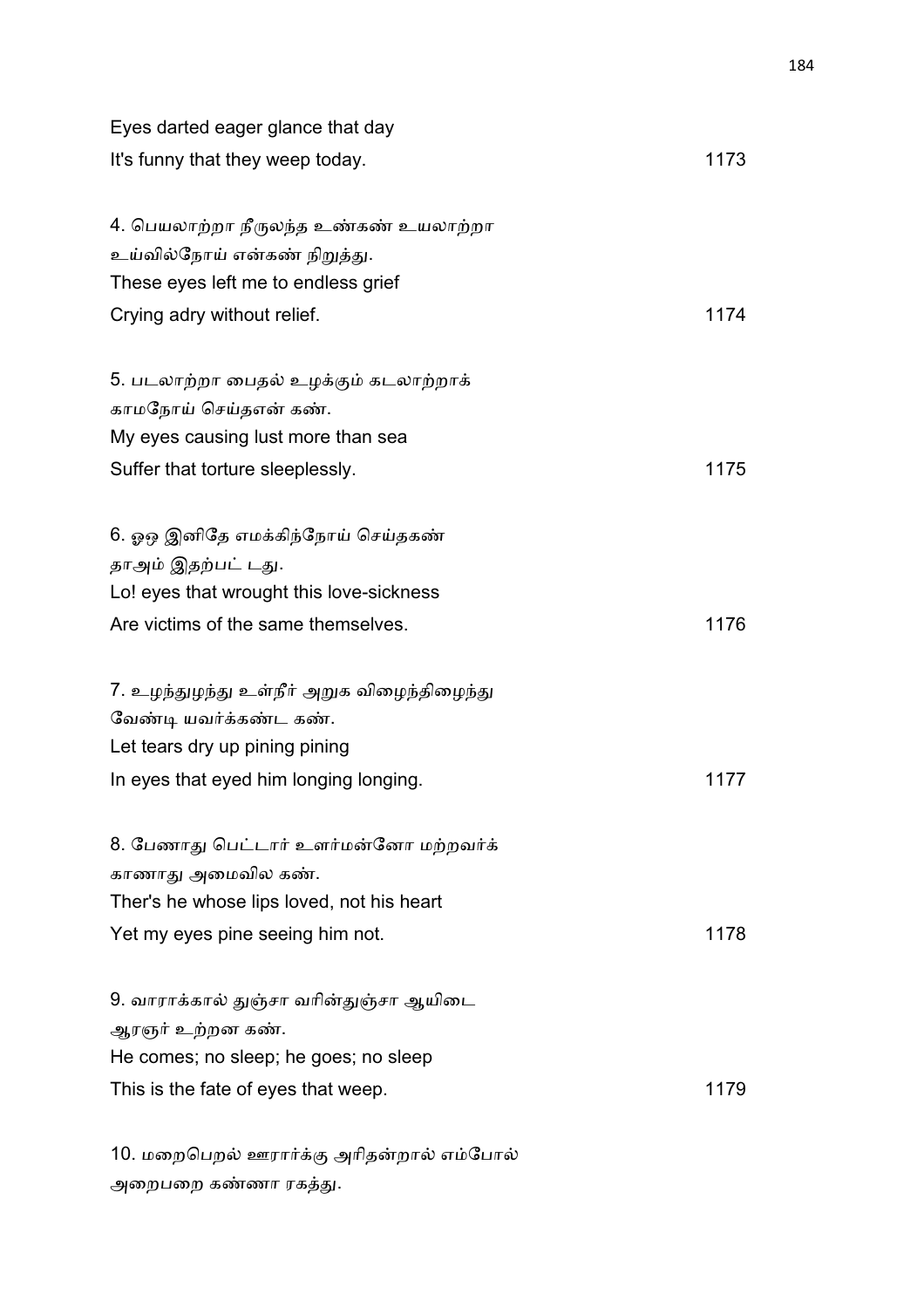Like drum beats eyes declare my heart;

From people who could hide his secret? 1180

-----------

# 119. பசப்புறு பருவரல் - Wailing over pallor

| 1. நயந்தவர்க்கு நல்காமை நேர்ந்தேன் பசந்தஎன்<br>பண்பியார்க்கு உரைக்கோ பிற.<br>My lover's parting, I allowed                                                  |      |
|-------------------------------------------------------------------------------------------------------------------------------------------------------------|------|
| Whom to complain my hue pallid?                                                                                                                             | 1181 |
| 2. அவர்தந்தார் என்னும் தகையால் இவர்தந்தென்<br>மேனிமேல் ஊரும் பசப்பு.<br>Claiming it is begot through him<br>Pallor creeps and rides over my frame.          | 1182 |
| 3. சாயலும் நாணும் அவர்கொண்டார் கைம்மாறா<br>நோயும் பசலையும் தந்து.                                                                                           |      |
| He seized my beauty and modesty                                                                                                                             |      |
| Leaving pangs and Pallor to me.                                                                                                                             | 1183 |
| 4. உள்ளுவன் மன்யான் உரைப்பது அவர்திறமால்<br>கள்ளம் பிறவோ பசப்பு.<br>He is my thought, his praise my theme                                                   |      |
| Yet this pallor steals over my frame.                                                                                                                       | 1184 |
| 5. உவக்காண்எம் காதலர் செல்வார் இவக்காண்என்<br>மேனி பசப்பூர் வது.<br>My lover departed me there<br>And pallor usurped my body here.                          | 1185 |
| 6. விளக்கற்றம் பார்க்கும் இருளேபோல் கொண்கன்<br>முயக்கற்றம் பார்க்கும் பசப்பு.<br>Just as darkness waits for light-off<br>Pallor looks for lover's arms-off. | 1186 |
|                                                                                                                                                             |      |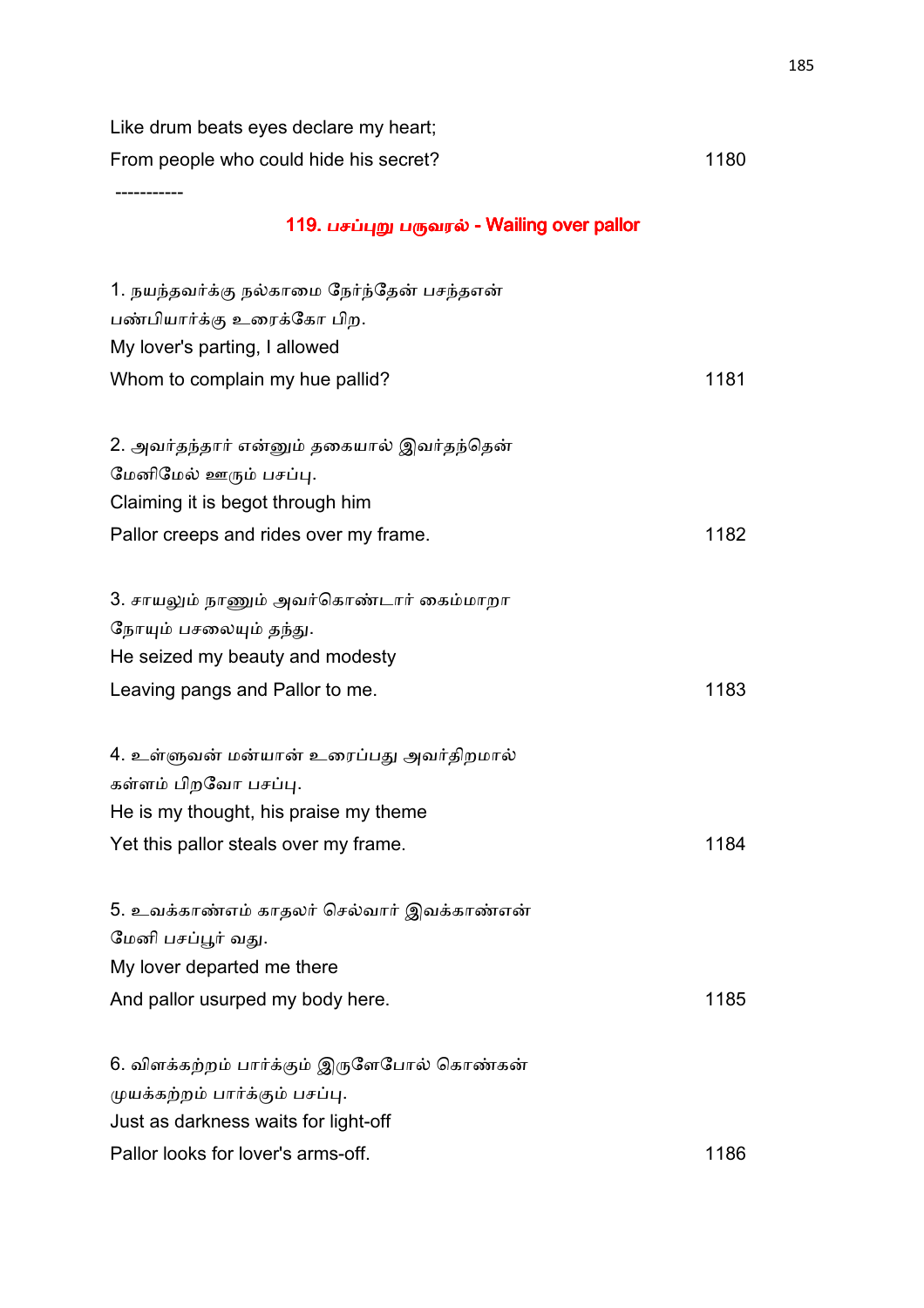| 7. புல்லிக் கிடந்தேன் புடைபெயர்ந்தேன் அவ்வளவில் |      |
|-------------------------------------------------|------|
| அள்ளிக்கொள் வற்றே பசப்பு.                       |      |
| From his embrace I turned a nonce               |      |
| This pallor swallowed me at once.               | 1187 |
| 8. பசந்தாள் இவள்என்பது அல்லால் இவளைத்           |      |
| துறந்தார் அவர்என்பார் இல்.                      |      |
| On my pallor they cast a slur                   |      |
| But none says "lo he parted her".               | 1188 |
| 9. பசக்கமன் பட்டாங்கென் மேனி நயப்பித்தார்       |      |
| நல்நிலையார் ஆவர் எனின்.                         |      |
| Let all my body become pale                     |      |
| If he who took my leave fares well.             | 1189 |
| 10. பசப்பெஎனப் பேர்பெறுதல் நன்றே நயப்பித்தார்   |      |
| நல்காமை தூற்றார் எனின்.                         |      |
| Let people call me all pallid                   |      |
| But my lover let them not deride.               | 1190 |
| 120. தனிப்படர்மிகுதி - Pining alone             |      |
| 1. தாம்விழ்வார் தம்வீழப் பெற்றவர் பெற்றாரே      |      |
| காமத்துக் காழில் கனி.                           |      |
| Stoneless fruit of love they have               |      |
| Who are beloved by those they love.             | 1191 |
| 2. வாழ்வார்க்கு வானம் பயந்தற்றால் வீழ்வார்க்கு  |      |
| வீழ்வார் அளிக்கும் அளி.                         |      |
| The lover - and -beloved's self-givings         |      |
| Are like rains to living beings.                | 1192 |
| 3. வீழுநர் வீழப் படுவார்க்கு அமையுமே            |      |
|                                                 |      |

வாழுநம் என்னும் செருக்கு.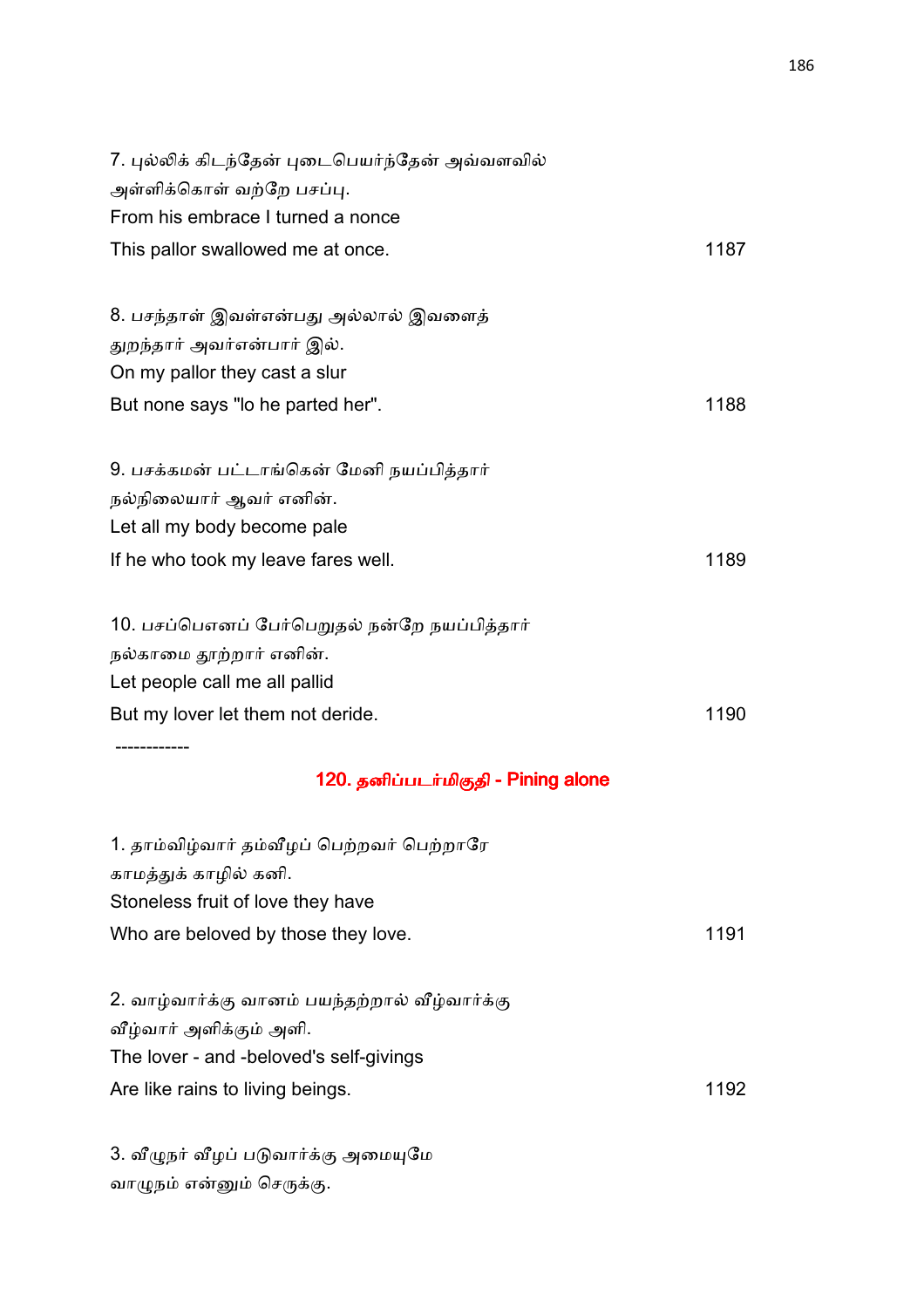| The pride of living is for those         |      |
|------------------------------------------|------|
| Whose love is returned by love so close. | 1193 |
| 4. வீழப் படுவார் கெழீஇயிலர் தாம்வீழ்வார் |      |
| வீழப் படாஅர் எனின்.                      |      |
| Whose love is void of love in turn       |      |
| Are luckless with all esteems they earn. | 1194 |
| 5. நாம்காதல் கொண்டார் நமக்கெவன் செய்பவோ  |      |
| தாம்காதல் கொள்ளாக் கடை.                  |      |
| What can our lover do us now             |      |
| If he does not requite our love?         | 1195 |
| 6. ஒருதலையான் இன்னாது காமம்காப் போல      |      |
| இருதலை யானும் இனிது.                     |      |
| One sided pains; love in both souls      |      |
| Poises well like shoulder poles.         | 1196 |
| 7. பருவரலும் பைதலும் காணான்கொல் காமன்    |      |
| ஒருவர்கண் நின்றொழுகு வான்.               |      |
| This cupid aims at me alone;             |      |
| Knows he not my pallor and pain?         | 1197 |
| 8. வீழ்வாரின் இன்சொல் பெறாஅது உலகத்து    |      |
| வாழ்வாரின் வன்கணார் இல்.                 |      |
| None is so firm as she who loves         |      |
| Without kind words from whom she dotes.  | 1198 |
| 9. நசைஇயார் நல்கார் எனினும் அவர்மாட்டு   |      |
| இசையும் இனிய செவிக்கு.                   |      |
| The lover accords not my desires         |      |
| And yet his words sweeten my ears.       | 1199 |
|                                          |      |

10. உறாஅர்க்கு உறுநோய் உரைப்பாய் கடலைச் செறாஅஅய் வாழிய நெஞ்சு.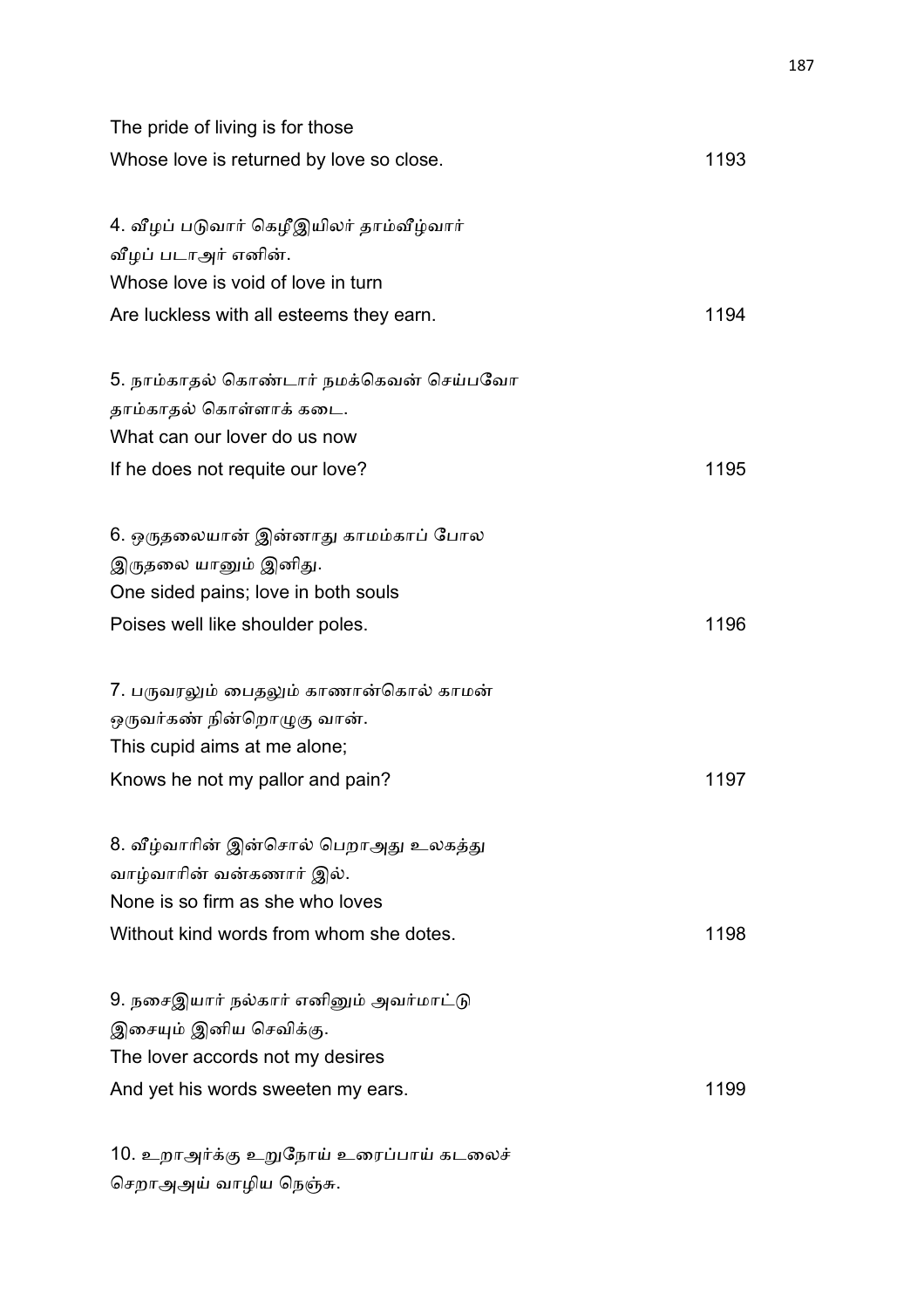You tell your grief to listless he Bless my heart! rather fill up sea! 1200

-------------

#### 121. நினைந்தவர் புலம்பல் - Sad memories

| 1. உள்ளினும் தீராப் பெருமகிழ் செய்தலால்        |      |
|------------------------------------------------|------|
| கள்ளினும் காமம் இனிது.                         |      |
| Love is sweeter than wine; for vast            |      |
| Is its delight at very thought.                | 1201 |
|                                                |      |
| 2. எனைத்தொன்று இனிதேகாண் காமம்தாம் வீழ்வார்    |      |
| நினைப்ப வருவதொன்று இல்.                        |      |
| Pains are off at the lover's thought           |      |
| In all aspects this love is sweet.             | 1202 |
|                                                |      |
| 3. நினைப்பவர் போன்று நினையார்கொல் தும்மல்      |      |
| சினைப்பது போன்று கெடும்.                       |      |
| To sneeze I tried hence but could not          |      |
| Me he tried to think but did not.              | 1203 |
|                                                |      |
| 4. யாமும் உளேம்கொல் அவர்நெஞ்சத்து எந்நெஞ்சத்து |      |
| ஓஒ உளரே அவர்.                                  |      |
| Have I a place within his heart?               |      |
| Ah from mine he will never depart.             | 1204 |
|                                                |      |
| 5. தம்நெஞ்சத்து எம்மைக் கடிகொண்டார் நாணார்கொல் |      |
| எம்நெஞ்சத்து ஓவா வரல்.                         |      |
| Shame! My heart often he enters                |      |
| Banning me entry into his.                     | 1205 |
|                                                |      |
| 6. மற்றியான் என்னுளேன் மன்னோ அவரொடுயான்        |      |
| உற்றநாள் உள்ள உளேன்.                           |      |
| Beyond the thought of life with him            |      |
| What else of life can I presume?               | 1206 |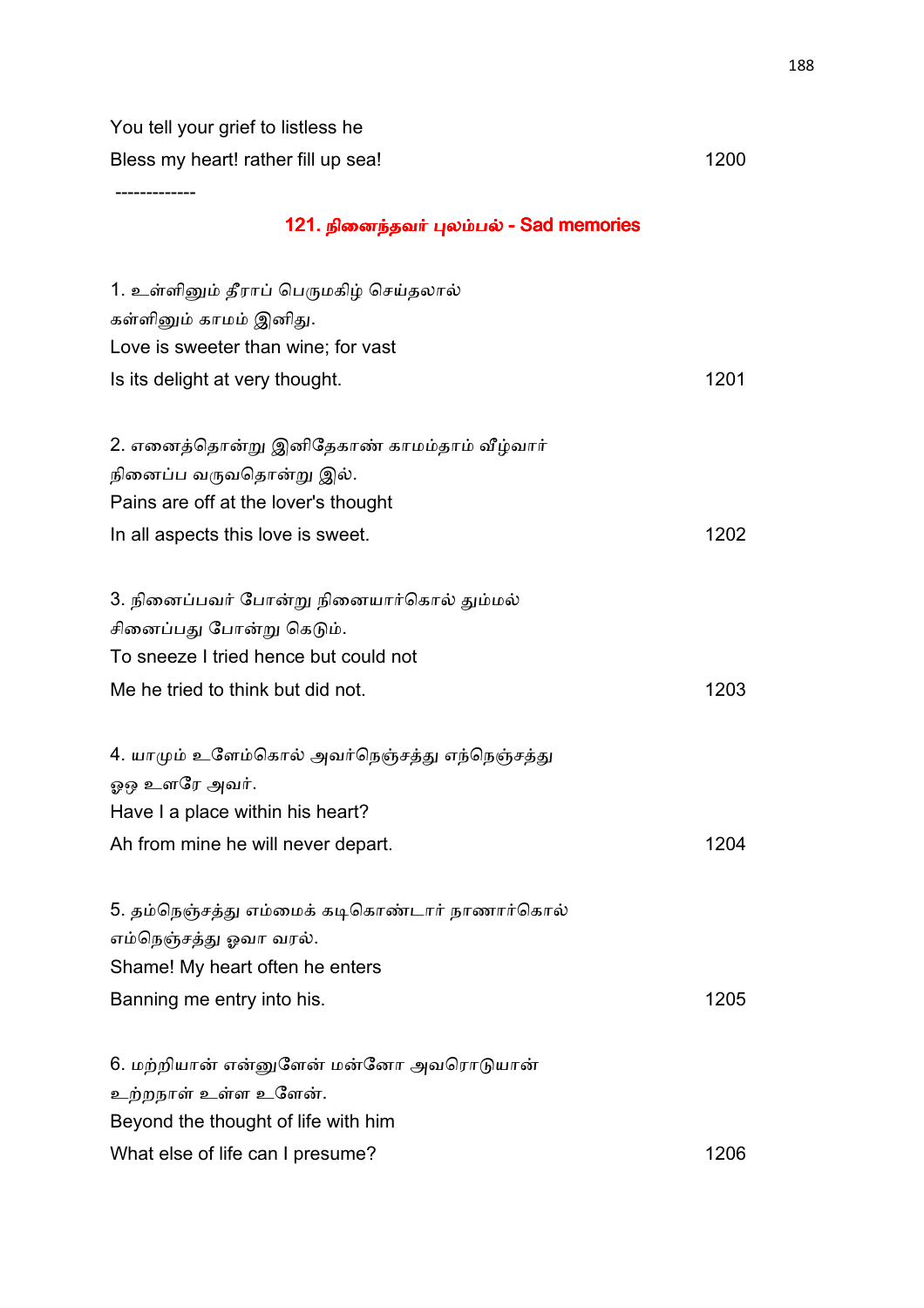| 7. மறப்பின் எவனாவன் மற்கொல் மறப்பறியேன்                    |      |
|------------------------------------------------------------|------|
| உள்ளினும் உள்ளம் சுடும்.                                   |      |
| What will happen if I forget                               |      |
| When his memory burns my heart?                            | 1207 |
| 8. எனைத்து நினைப்பினும் காயார் அனைத்தன்றோ                  |      |
| காதலர் செய்யும் சிறப்பு.                                   |      |
| I bring him to ceaseless memory                            |      |
| He chides not; and thus honours me.                        | 1208 |
| 9. விளியும்என் இன்னுயிர் வேறல்லம் என்பார்                  |      |
| அளியின்மை ஆற்ற நினைத்து.                                   |      |
| Dear life ebbs away by thought                             |      |
| Of him who said we are one heart.                          | 1209 |
| 10. விடாஅது சென்றாரைக் கண்ணினால் காணப்<br>படாஅதி வாழி மதி. |      |
| Hail moon! Set not so that I find                          |      |
| Him who left me but not my mind.                           | 1210 |
| 122. கனவுநிலை யுரைத்தல் - Dream visions                    |      |
|                                                            |      |
| 1. காதலர் தூதொடு வந்த கனவினுக்கு                           |      |
| யாதுசெய் வேன்கொல் விருந்து.                                |      |
| How shall I feast this dream-vision                        |      |
| That brings the beloved's love-mission?                    | 1211 |
| 2. கயலுண்கண் யானிரப்பத் துஞ்சிற் கலந்தார்க்கு              |      |
| உயலுண்மை சாற்றுவேன் மன்.                                   |      |
| I beg these fish-like dark eyes sleep                      |      |
| To tell my lover how life I keep.                          | 1212 |
|                                                            |      |

3. நனவினால் நல்கா தவரைக் கனவினால் காண்டலின் உண்டென் உயிர்.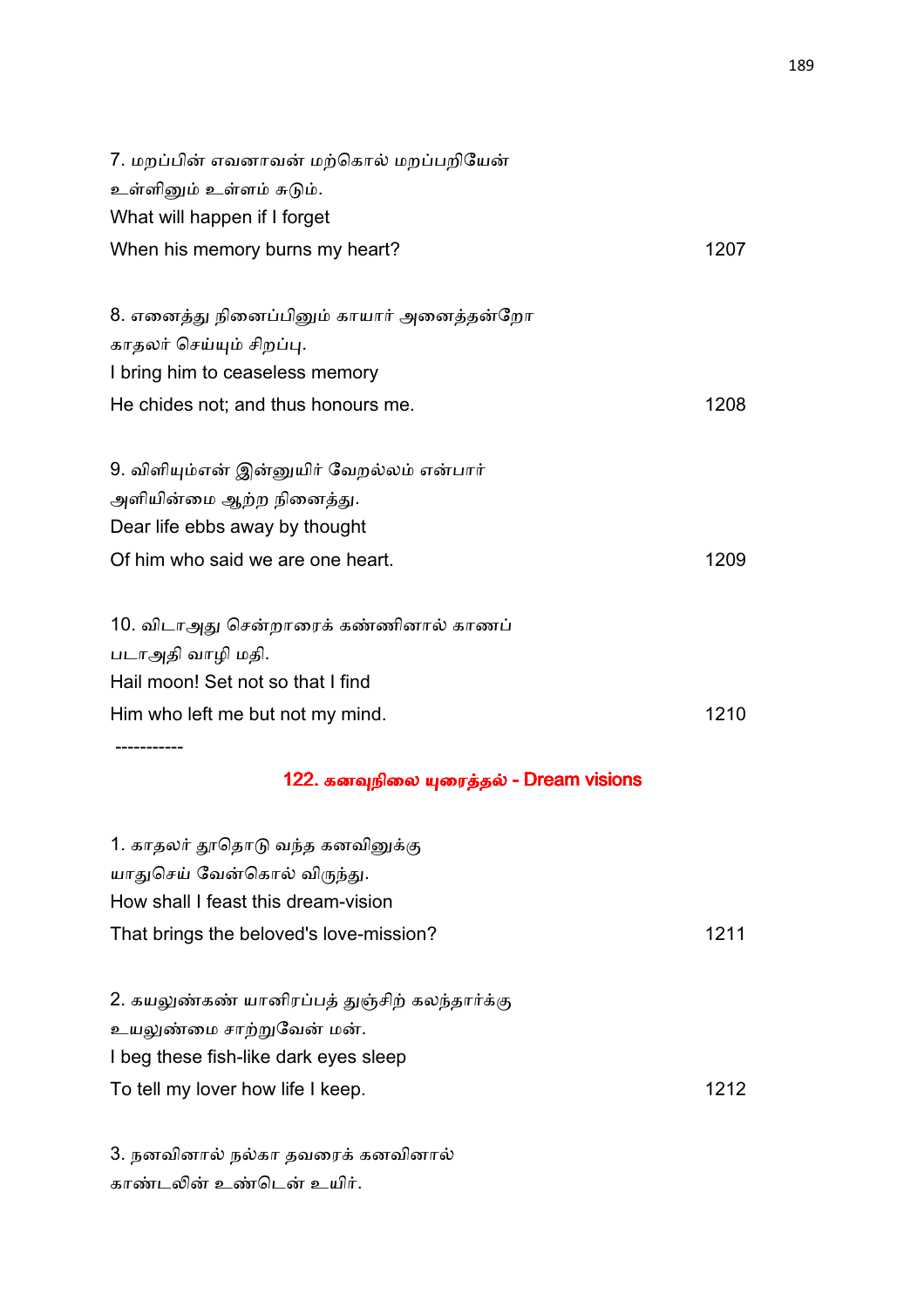| In wakeful hours who sees me not                           |      |
|------------------------------------------------------------|------|
| I meet in dreams and linger yet.                           | 1213 |
| 4. கனவினான் உண்டாகும் காமம் நனவினான்                       |      |
| நல்காரை நாடித் தரற்கு.<br>In dreams I enjoy his love-bliss |      |
| Who in wakeful hours I miss.                               | 1214 |
| 5. நனவினாற் கண்டதூஉம் ஆங்கே கனவுந்தான்                     |      |
| கண்ட பொழுதெ இனிது.                                         |      |
| Dream-sight of him delights at once                        |      |
| Awake- What of seeing him -hence.                          | 1215 |
| 6. நனவென ஒன்றில்லை யாயின் கனவினால்                         |      |
| காதலர் நீங்கலர் மன்.                                       |      |
| If wakeful hours cometo nought                             |      |
| My lov'r in dreams would nev'r depart                      | 1216 |
| 7. நனவினால் நல்காக் கொடியார் கனவினால்                      |      |
| என்எம்மைப் பீழிப் பது.                                     |      |
| Awake he throws my overtures                               |      |
| Adream, ah cruel! he tortures!                             | 1217 |
| 8. துஞ்சுங்கால் தோள்மேலர் ஆகி விழிக்குங்கால்               |      |
| நெஞ்சத்தர் ஆவர் விரைந்து.                                  |      |
| Asleep he embraces me fast;                                |      |
| Awake he enters quick my heart.                            | 1218 |
| 9. நனவினால் நல்காரை நோவர் கனவினால்                         |      |
| காதலர்க் காணா தவர்.                                        |      |
| In dreams who don't discern lovers                         |      |
| Rue their missing in wakeful hours.                        | 1219 |
| 10. நனவினால் நம்நீத்தார் என்பர் கனவினால்                   |      |

காணார்கொல் இவ்வூ ரவர்.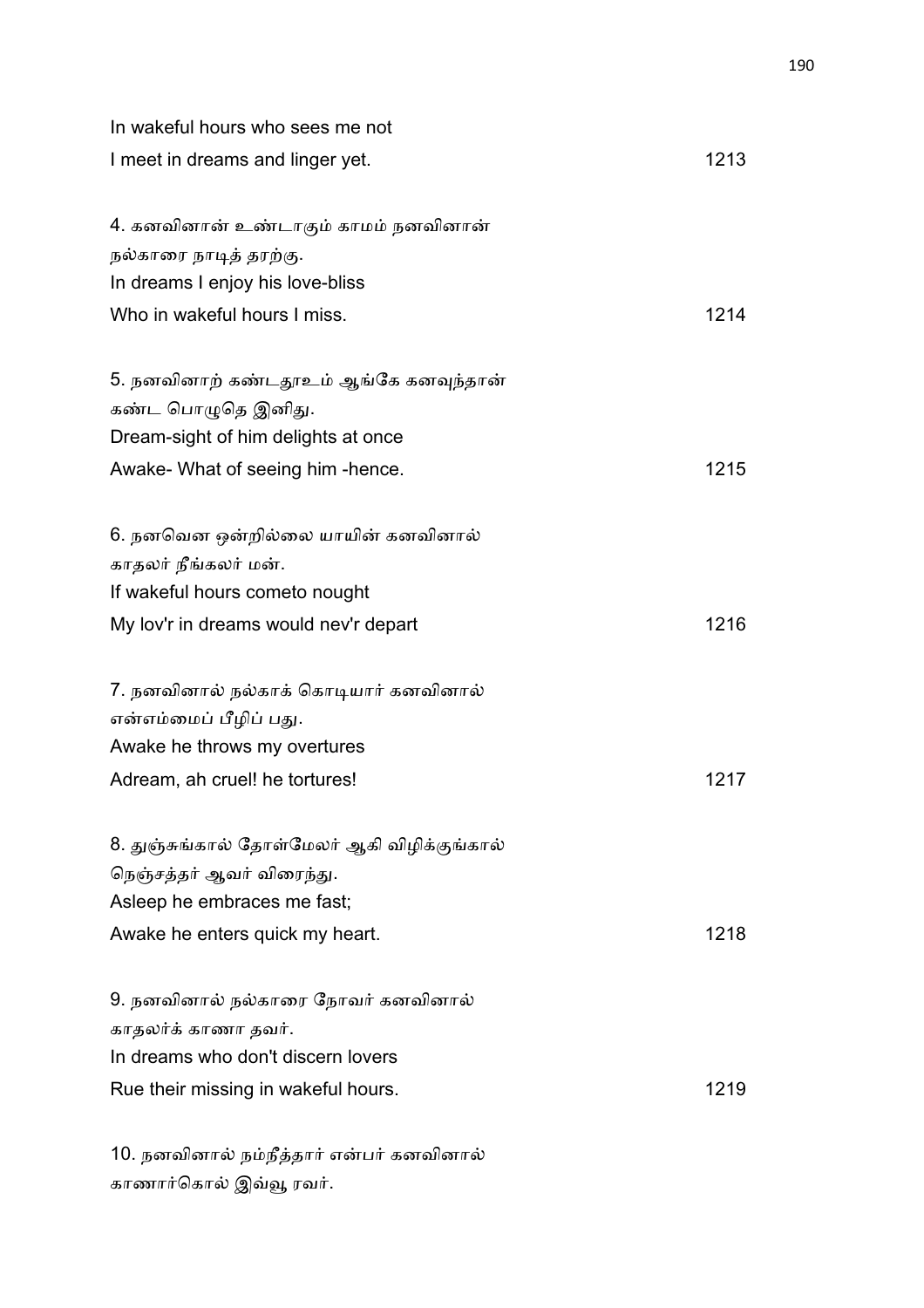The townsmen say he left me thus In dreams failing to see him close. The set of the set of the set of the set of the set of the set of the set o

------------

# 123. பொழுதுகண்டிரங்கல் - Eventide sigh

| 1. மாலையோ அல்லை மணந்தார் உயிர்உண்ணும்          |      |
|------------------------------------------------|------|
| வேலைநீ வாழி பொழுது.                            |      |
| Bless you! you are not eventide                |      |
| But killing dart to wedded bride!              | 1221 |
|                                                |      |
| 2. புன்கண்ணை வாழி மருள்மாலை எம்கேள்போல்        |      |
| வன்கண்ண தோநின் துணை.                           |      |
| Hail sad eventide dim and grim                 |      |
| Has your mate like mine, cruel whim!           | 1222 |
|                                                |      |
| 3. பனிஅரும்பிப் பைதல்கொள் மாலைதுனி அரும்பித்   |      |
| துன்பம் வளர வரும்.                             |      |
| Wet eve came pale and trembling then           |      |
| Now it makes bold with growing pain.           | 1223 |
|                                                |      |
| 4. காதலர் இல்வழி மாலை கொலைக்களத்து             |      |
| ஏதிலர் போல வரும்.                              |      |
| Lover away, comes eventide                     |      |
| Like slayer to field of homicide.              | 1224 |
|                                                |      |
| 5. காலைக்குச் செய்தநன்று என்கொல்? எவன்கொல்யான் |      |
| மாலைக்குச் செய்த பகை.                          |      |
| What good have I done to morning               |      |
| And what evil to this evening?                 | 1225 |
|                                                |      |
| 6. மாலைநோய் செய்தல் மணந்தார் அகலாத             |      |
| காலை அறிந்தது இலேன்.                           |      |
| Evening pangs I have not known                 |      |
| When my lord nev'r left me alone.              | 1226 |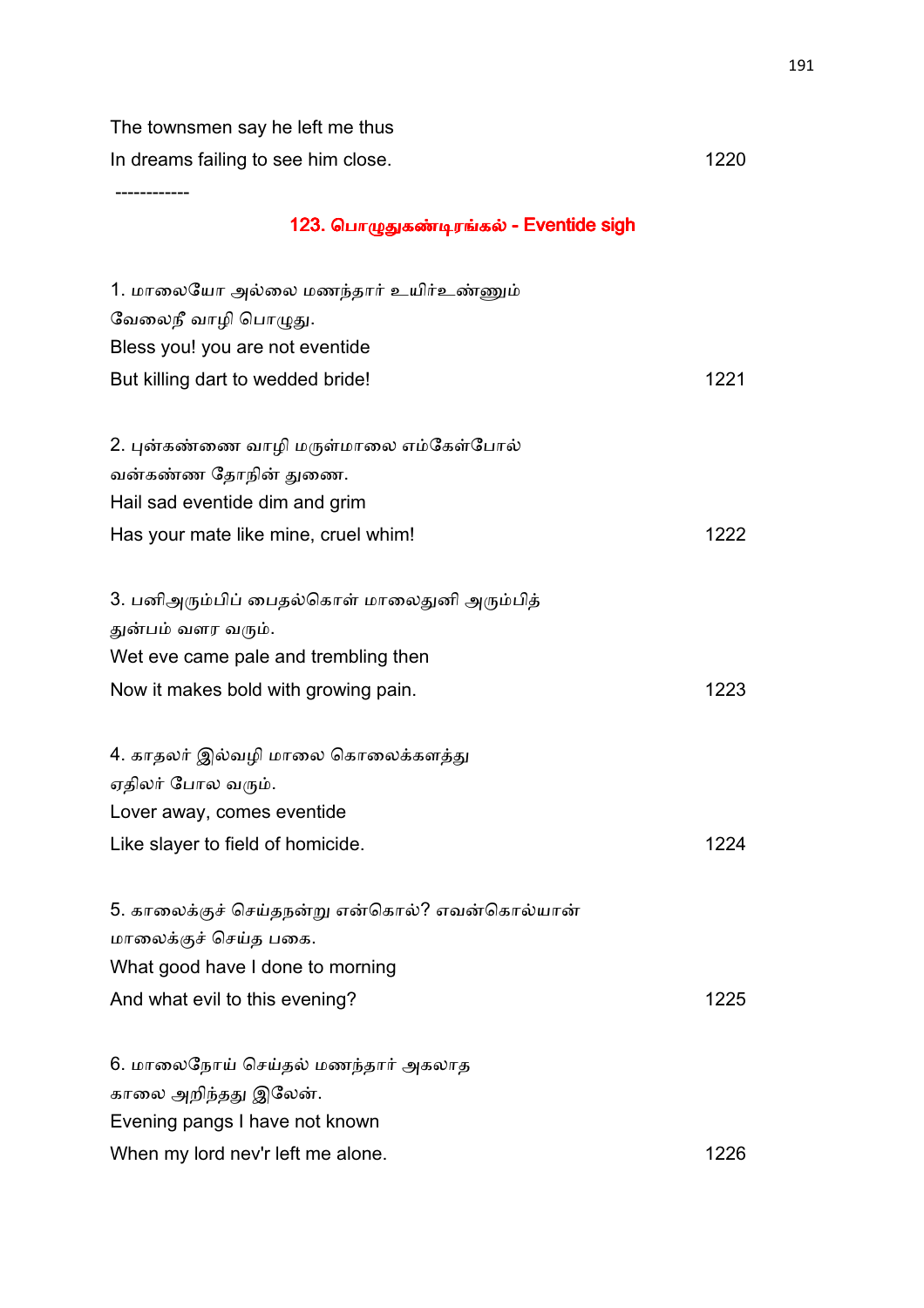| 7. காலை அரும்பிப் பகலெல்லாம் போதாகி         |      |
|---------------------------------------------|------|
| மாலை மலரும்இந் நோய்.                        |      |
| Budding at dawn burgeoning all day          |      |
| This disease blooms in evening gay.         | 1227 |
| 8. அழல்போலும் மாலைக்குத் தூதாகி ஆயன்        |      |
| குழல்போலும் கொல்லும் படை.                   |      |
| A deadly arm, this shepherd's flute         |      |
| Hails flaming eve and slays my heart.       | 1228 |
| 9. பதிமருண்டு பைதல் உழக்கும் மதிமருண்டு     |      |
| மாலை படர்தரும் போழ்து.                      |      |
| Deluding eve if it prolongs                 |      |
| The whole town will suffer love-pangs.      | 1229 |
| 10. பொருள்மாலை யாளரை உள்ளி மருள்மாலை        |      |
| மாயும்என் மாயா உயிர்.                       |      |
| Thinking of him whose quest is wealth       |      |
| My life outlives the twilight stealth.      | 1230 |
| 124. உறுப்பு நலனழிதல் - Limbs languish      |      |
| 1. சிறுமை நமக்குஒழியச் சேட்சென்றார் உள்ளி   |      |
| நறுமலர் நாணின கண்.                          |      |
| To lift from want he left me afar           |      |
| His thought makes my eyes blush the flower. | 1231 |
| 2. நயந்தவர் நல்காமை சொல்லுவ போலும்          |      |
| பசந்து பனிவாரும் கண்.                       |      |
| My pale tearful eyes betray                 |      |

The hardness of my husband, away. The hardness of my husband, away.

3. தணந்தமை சால அறிவிப்ப போலும் மணந்தநாள் வீங்கிய தோள்.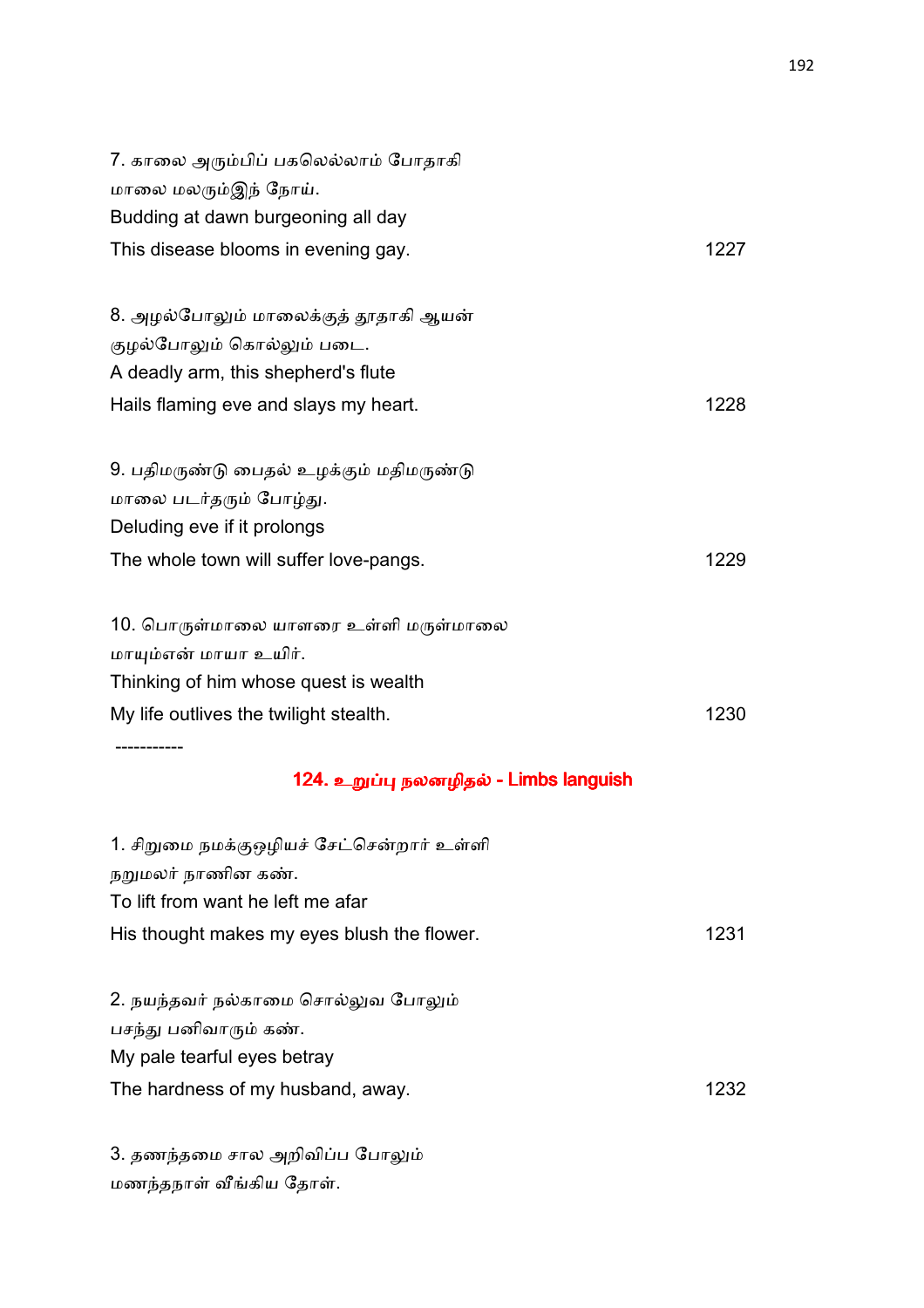| These arms that swelled on nuptial day                                                                                                            |      |
|---------------------------------------------------------------------------------------------------------------------------------------------------|------|
| Now shrunk proclaim "He is away".                                                                                                                 | 1233 |
| 4. பணைநீங்கிப் பைந்தொடி சோரும் துணைநீங்கித்<br>தொல்கவின் வாடிய தோள்.<br>Bracelets slip off the arms that have                                     |      |
| Lost old beauty for He took leave.                                                                                                                | 1234 |
| 5. கொடியார் கொடுமை உரைக்கும் தொடியொடு<br>தொல்கவின் வாடிய தோள்.<br>Bereft of bracelets and old beauty                                              |      |
| Arms tell the cruel's cruelty.                                                                                                                    | 1235 |
| 6. தொடியொடு தோள்நெகிழ நோவல் அவரைக்<br>கொடியர் எனக்கூறல் நொந்து.<br>Arms thin, armlets loose make you call<br>My sire cruel; that pains my soul.   | 1236 |
| 7. பாடு பெறுதியோ நெஞ்சே கொடியார்க்கென்<br>வாடுதோள் பூசல் உரைத்து.<br>Go and tell the cruel, O mind<br>Bruit ov'r my arms and glory find.          | 1237 |
| 8. முயங்கிய கைகளை ஊக்கப் பசந்தது<br>பைந்தொடிப் பேதை நுதல்.<br>The front of this fair one O paled<br>As my clasping arms loosed their hold.        | 1238 |
| 9. முயக்கிடைத் தண்வளி போழப் பசப்புற்ற<br>பேதை பெருமழைக் கண்.<br>Cool breeze crept between our embrace<br>Her large rain-cloud-eyes paled at once. | 1239 |
| 10. கண்ணின் பசப்போ பருவரல் எய்தின்றே                                                                                                              |      |

ஒண்ணுதல் செய்தது கண்டு.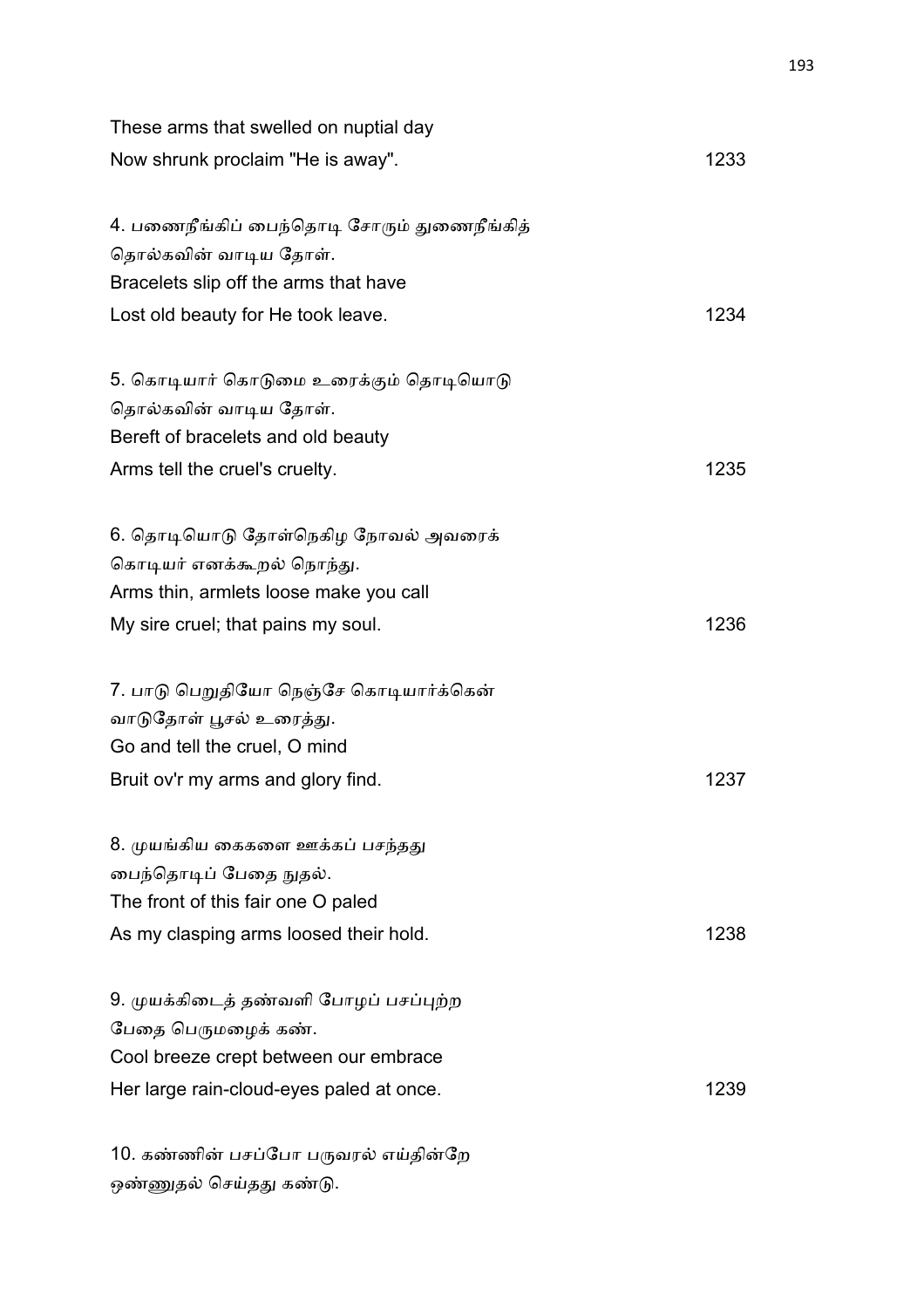Pale eyes pained seeing the pallor Of the bright forehead of this fair. 1240

--------

# 125. நெஞ்சொடு கிளத்தல் - Soliloquy

| 1. நினைத்தொன்று சொல்லாயோ நெஞ்சே எனைத்தொன்றும்    |      |
|--------------------------------------------------|------|
| எவ்வநோய் தீர்க்கும் மருந்து.                     |      |
| Think of, O heart, some remedy                   |      |
| To cure this chronic malady.                     | 1241 |
|                                                  |      |
| 2. காதல் அவரில ராகநீ நோவது                       |      |
| பேதைமை வாழிஎன் நெஞ்சு.                           |      |
| Bless O mind! you pine in vain                   |      |
| For me he has no love serene.                    | 1242 |
|                                                  |      |
| 3. இருந்துள்ளி என்பரிதல் நெஞ்சே பரிந்துள்ளல்     |      |
| பைதல்நோய் செய்தார்கண் இல்.                       |      |
| O mind, why pine and sit moody?                  |      |
| Who made you so pale lacks pity.                 | 1243 |
|                                                  |      |
| 4. கண்ணும் கொளச்சேறி நெஞ்சே இவையென்னைத்          |      |
| தின்னும் அவர்காண லுற்று.                         |      |
| Take these eyes and meet him, O heart            |      |
| Or their hunger will eat me out.                 | 1244 |
|                                                  |      |
| 5. செற்றா ரெனக்கை விடல்உண்டோ நெஞ்சேயாம்          |      |
| உற்றால் உறாஅ தவர்.                               |      |
| He spurns our love and yet, O mind,              |      |
| Can we desert him as unkind?                     | 1245 |
|                                                  |      |
| 6. கலந்துணர்ந்தும் காதலர்க் கண்டால் புலந்துணராய் |      |
| பொய்க்காய்வு காய்திஎன் நெஞ்சு.                   |      |
| Wrath is false, O heart, face-to face.           |      |
| Sans huff, you rush to his sweet embrace.        | 1246 |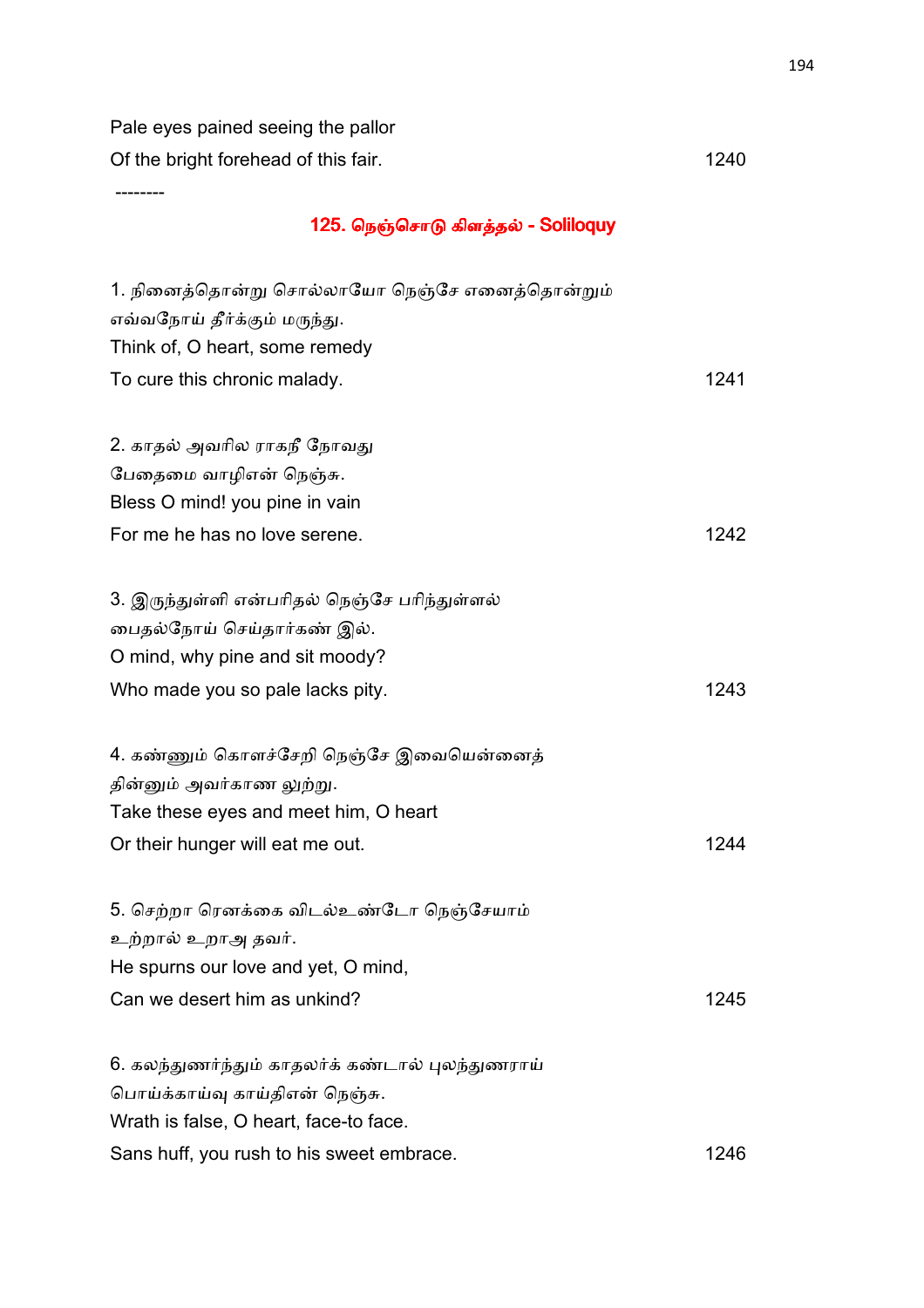| 7. காமம் விடுஒன்றோ நாண்விடு நன்னெஞ்சே<br>யானோ பொறேன்இவ் விரண்டு.    |      |
|---------------------------------------------------------------------|------|
| Off with love O mind, or shame                                      |      |
| I cannot endure both of them.                                       | 1247 |
| 8. பரிந்தவர் நல்காரென்று ஏங்கிப் பிரிந்தவர்                         |      |
| பின்செல்வாய் பேதைஎன் நெஞ்சு.                                        |      |
| Without pity he would depart!                                       |      |
| You sigh and seek his favour, poor heart!                           | 1248 |
| 9. உள்ளத்தார் காத லவராக உள்ளிநீ                                     |      |
| யாருழைச் சேறிஎன் நெஞ்சு.                                            |      |
| The lover lives in Self you know;                                   |      |
| Whom you think, mind to whom you go?                                | 1249 |
| 10. துன்னாத் துறந்தாரை நெஞ்சத்து உடையேமா<br>இன்னும் இழத்தும் கவின். |      |
| Without a thought he deserted us                                    |      |
| To think of him will make us worse.                                 | 1250 |
| 126. நிறையழிதல் - Reserve lost                                      |      |
| 1. காமக் கணிச்சி உடைக்கும் நிறையென்னும்                             |      |
| நாணுத்தாழ் வீழ்த்த கதவு.                                            |      |
| Passion's axe shall break the door                                  |      |
| Of reserve bolted with my honour.                                   | 1251 |
| 2. காம மெனஒன்றோ கண்ணின்றென் நெஞ்சத்தை                               |      |
| யாமத்தும் ஆளும் தொழில்.                                             |      |
| The thing called lust is a heartless power                          |      |
| It sways my mind at midnight hour.                                  | 1252 |
|                                                                     |      |

3. மறைப்பேன்மன் காமத்தை யானோ குறிப்பின்றித் தும்மல்போல் தோன்றி விடும்.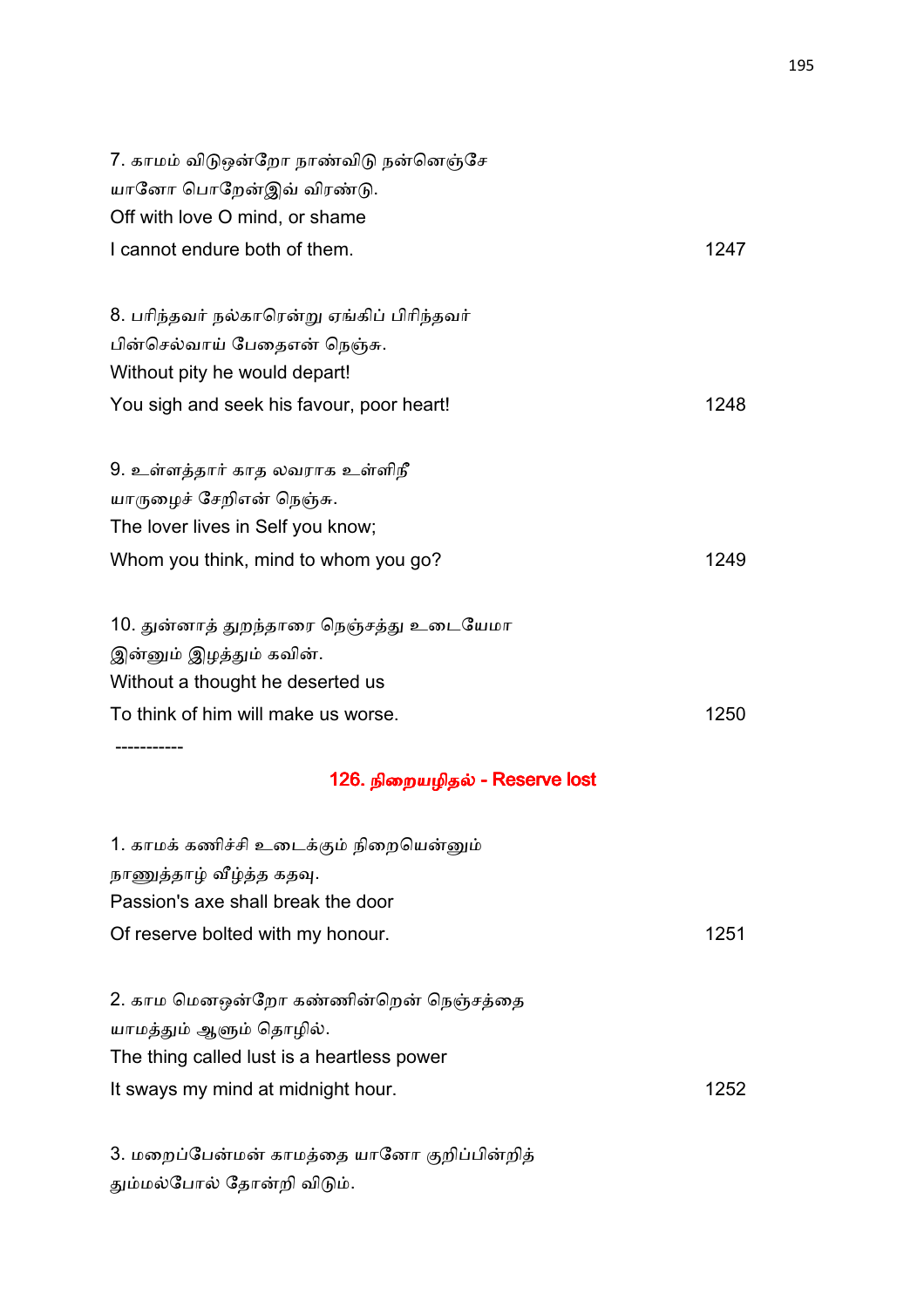| How to hide this lust which shows                |      |
|--------------------------------------------------|------|
| Itself while I sneeze unawares!                  | 1253 |
| 4. நிறையுடையேன் என்பேன்மன் யானோஎன் காமம்         |      |
| மறையிறந்து மன்று படும்.                          |      |
| I was proud of my sex-reserve                    |      |
| Lo lust betrays what I preserve.                 | 1254 |
| 5. செற்றார்பின் செல்லாப் பெருந்தகைமை காமநோய்     |      |
| உற்றார் அறிவதொன்று அன்று.                        |      |
| Dignity seeks not a deserter                     |      |
| But Love-sick is its innovator.                  | 1255 |
| 6. செற்றவர் பின்சேறல் வேண்டி அளித்தரோ            |      |
| எற்றென்னை உற்ற துயர்.                            |      |
| O Grief, my deserter you seek                    |      |
| Of your caprice what shall I speak!              | 1256 |
| 7. நாணென ஒன்றோ அறியலம் காமத்தால்                 |      |
| பேணியார் பெட்ப செயின்.                           |      |
| When lover's love does what it desires           |      |
| We forget all shame unawares.                    | 1257 |
| 8. பன்மாயக் கள்வன் பணிமொழி அன்றோநம்              |      |
| பெண்மை உடைக்கும் படை.                            |      |
| The cheater of many wily arts                    |      |
| His tempting words break through women's hearts. | 1258 |
| 9. புலப்ப லெனச் சென்றேன் புல்லினேன் நெஞ்சம்      |      |
| கலத்த லுறுவது கண்டு.                             |      |
| In huff I went and felt at ease                  |      |
| Heat to heart in sweet embrace.                  | 1259 |
|                                                  |      |

10. நிணந்தீயில் இட்டன்ன நெஞ்சினார்க்கு உண்டோ புணர்ந்தூடி நிற்பேம் எனல்.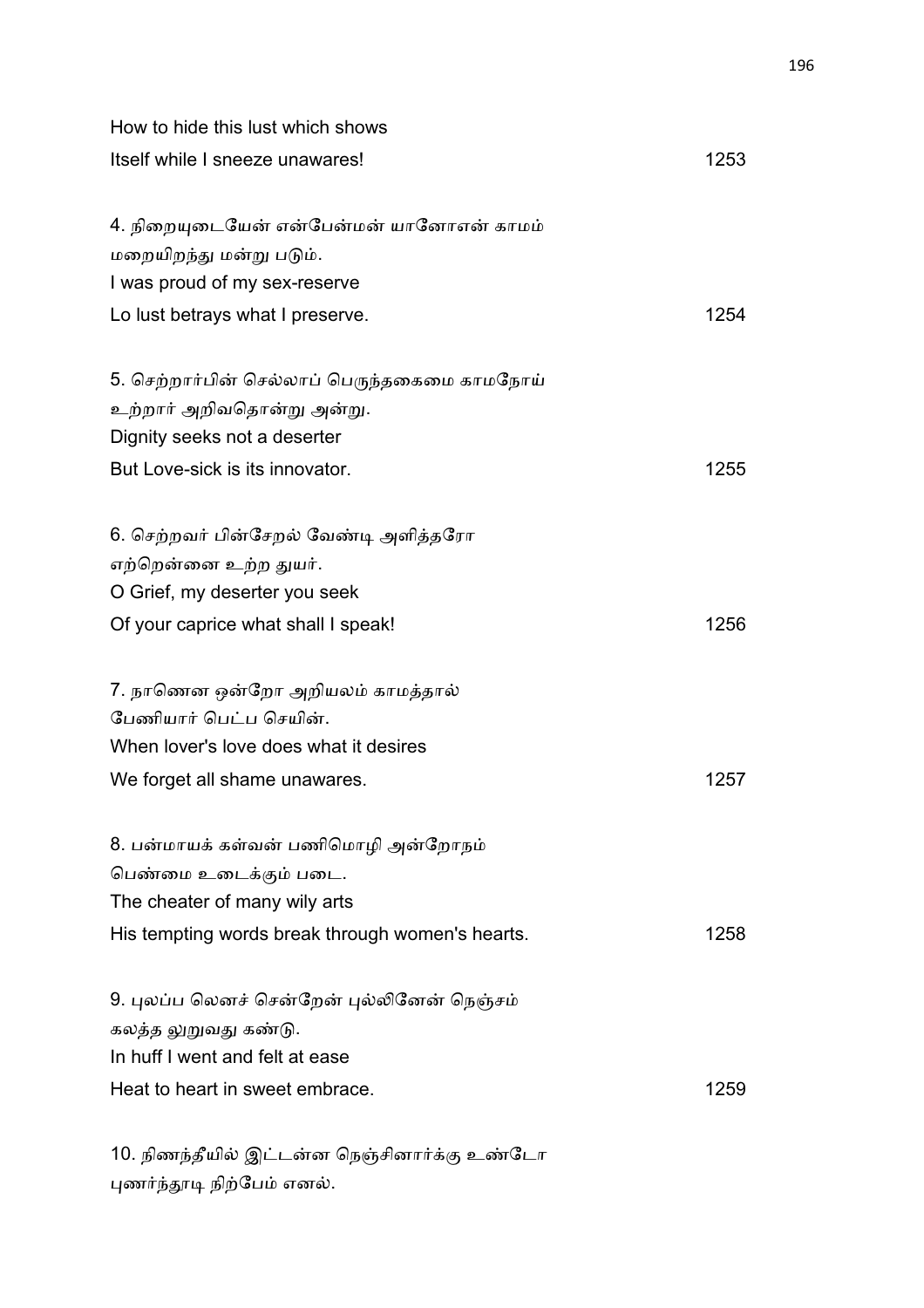To feign dislike is it not rare

For mates who melt like fat in fire? 1260

---------

# 127. அவர்வயின் விதும்பல் - Mutual yearning

| 1. வாளற்றுப் புற்கென்ற கண்ணும் அவர்சென்ற<br>நாளொற்றித் தேய்ந்த விரல்.<br>My eyes are dim lustre-bereft |      |
|--------------------------------------------------------------------------------------------------------|------|
| Worn fingers count days since he left.                                                                 | 1261 |
|                                                                                                        |      |
| 2. இலங்கிழாய் இன்று மறப்பின்என் தோள்மேல்                                                               |      |
| கலங்கழியும் காரிகை நீத்து.                                                                             |      |
| Beauty pales and my bracelets slide;                                                                   |      |
| Why not forget him now, bright maid?                                                                   | 1262 |
|                                                                                                        |      |
| 3. உரன்நசைஇ உள்ளம் துணையாகச் சென்றார்                                                                  |      |
| வரல்நசைஇ இன்னும் உளேன்.                                                                                |      |
| Will as guide he went to win                                                                           |      |
| Yet I live-to see him again.                                                                           | 1263 |
|                                                                                                        |      |
| 4. கூடிய காமம் பிரிந்தார் வரவுள்ளிக்                                                                   |      |
| கோடுகொ டேறும்என் நெஞ்சு.                                                                               |      |
| My heart in rapture heaves to see                                                                      |      |
| His retun with love to embrace me.                                                                     | 1264 |
|                                                                                                        |      |
| 5. காண்கமன் கொண்கனைக் கண்ணாரக் கண்டபின்                                                                |      |
| நீங்கும்என் மென்றோள் பசப்பு.                                                                           |      |
| Let me but gaze and gaze my spouse                                                                     |      |
| sallow on my soft shoulders flies.                                                                     | 1265 |
|                                                                                                        |      |
| 6. வருகமன் கொண்கன் ஒருநாள் பருகுவன்                                                                    |      |
| பைதல்நோய் எல்லாம் கெட.                                                                                 |      |
| Let my spouse return just a day                                                                        |      |
| Joy-drink shall drive my pain away.                                                                    | 1266 |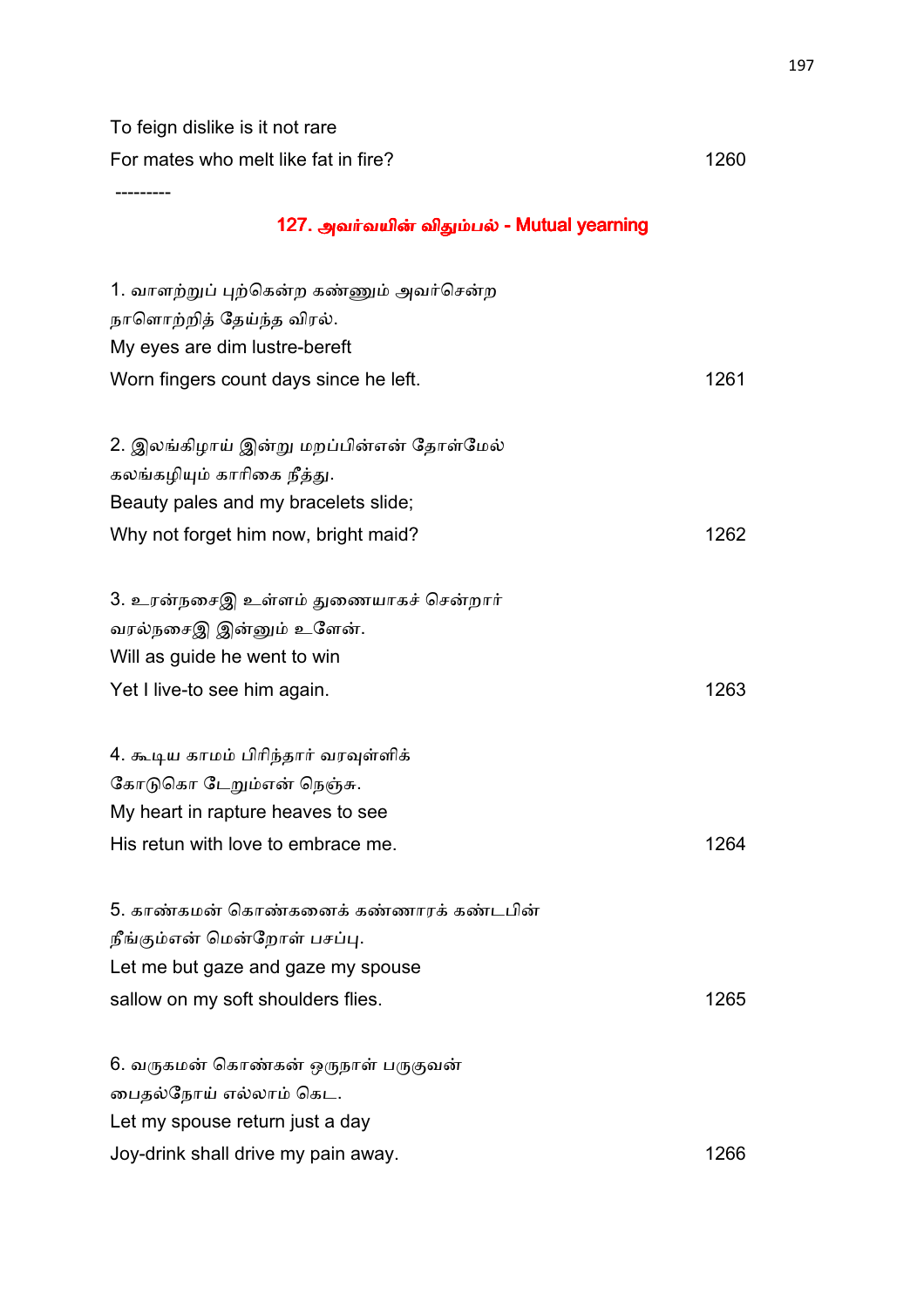| 7. புலப்பேன்கொல் புல்லுவேன் கொல்லோ கலப்பேன்கொல்    |      |
|----------------------------------------------------|------|
| கண்அன்ன கேளிர் வரின்.                              |      |
| If my eye-like lord returneth                      |      |
| Shall I sulk or clasp or do both?                  | 1267 |
| 8. வினைகலந்து வென்றீக வேந்தன் மனைகலந்து            |      |
| மாலை அயர்கம் விருந்து.                             |      |
| May the king fight and win and give                |      |
| And with my wife I will feast this eve!            | 1268 |
| 9. ஒருநாள் எழுநாள்போல் செல்லும்சேட் சென்றார்       |      |
| வருநாள்வைத்து ஏங்கு பவர்க்கு.                      |      |
| One day seems as seven to those                    |      |
| Who yearn return of distant spouse.                | 1269 |
| 10. பெறின்என்னாம் பெற்றக்கால் என்னாம் உறின்என்னாம் |      |
| உள்ளம் உடைந்துக்கக் கால்.                          |      |
| When her heart is broken, what is                  |      |
| The good of meeting and love-embrace?              | 1270 |
|                                                    |      |
| 128. குறிப்பறிவுறுத்தல் - Feeling surmised         |      |
| 1. கரப்பினுங் கையிகந் தொல்லாநின் உண்கண்            |      |
| உரைக்க லுறுவதொன்று உண்டு.                          |      |
| You hide; but your painted eyes                    |      |
| Restraint off, report your surmise.                | 1271 |
| 2. கண்நிறைந்த காரிகைக் காம்பேர்தோட் பேதைக்குப்     |      |
| பெண்நிறைந்த நீர்மை பெரிது.                         |      |
| With seemly grace and stem-like arms               |      |
| The simple she has ample charms.                   | 1272 |
|                                                    |      |

3. மணியில் திகழ்தரு நூல்போல் மடந்நை அணியில் திகழ்வதுஒன்று உண்டு.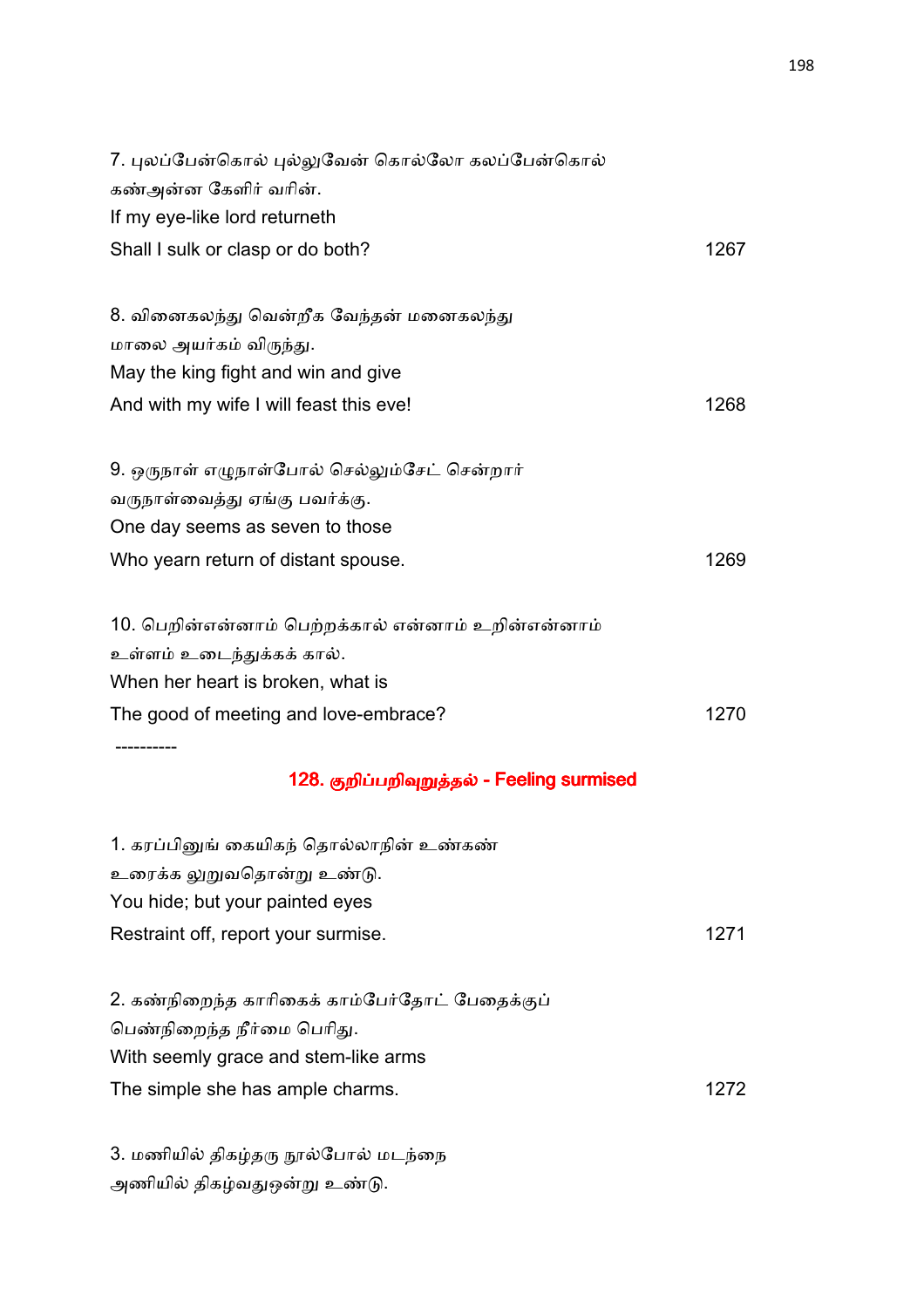| Something shines through her jewelled charm |      |
|---------------------------------------------|------|
| Like thread shining through wreathed gem.   | 1273 |
| 4. முகைமொக்குள் உள்ளது நாற்றம்போல் பேதை     |      |
| நகைமொக்குள் உள்ளதொன்று உண்டு.               |      |
| Like scent in bud secrets conceal           |      |
| In the bosom of her half smile.             | 1274 |
| 5. செறிதொடி செய்திறந்த கள்ளம் உறுதுயர்      |      |
| தீர்க்கும் மருந்தொன்று உடைத்து.             |      |
| The close-bangled belle's hidden thought    |      |
| Has a cure for my troubled heart.           | 1275 |
| 6. பெரிதாற்றிப் பெட்பக் கலத்தல் அரிதாற்றி   |      |
| அன்பின்மை சூழ்வது உடைத்து.                  |      |
| His over-kind close embrace sooths;         |      |
| But makes me feel, loveless, he parts.      | 1276 |
| 7. தண்ணந் துறைவன் தணந்தமை நம்மினும்         |      |
| முன்னம் உணர்ந்த வளை.                        |      |
| Quick, my bracelets read before             |      |
| The mind of my lord of cool shore.          | 1277 |
| 8. நெருநற்றுச் சென்றார்எம் காதலர் யாமும்    |      |
| எழுநாளேம் மேனி பசந்து.                      |      |
| My lover parted but yesterday;              |      |
| With sallowness it is seventh day.          | 1278 |
| 9. தொடிநோக்கி மென்றோளும் நோக்கி அடிநோக்கி   |      |
| அஃதாண்டு அவள்செய் தது.                      |      |
| She views her armlets, her tender arms      |      |
| And then her feet; these are her norms.     | 1279 |

10. பெண்ணினால் பெண்மை உடைத்தென்ப கண்ணினால் காமநோய் சொல்லி இரவு.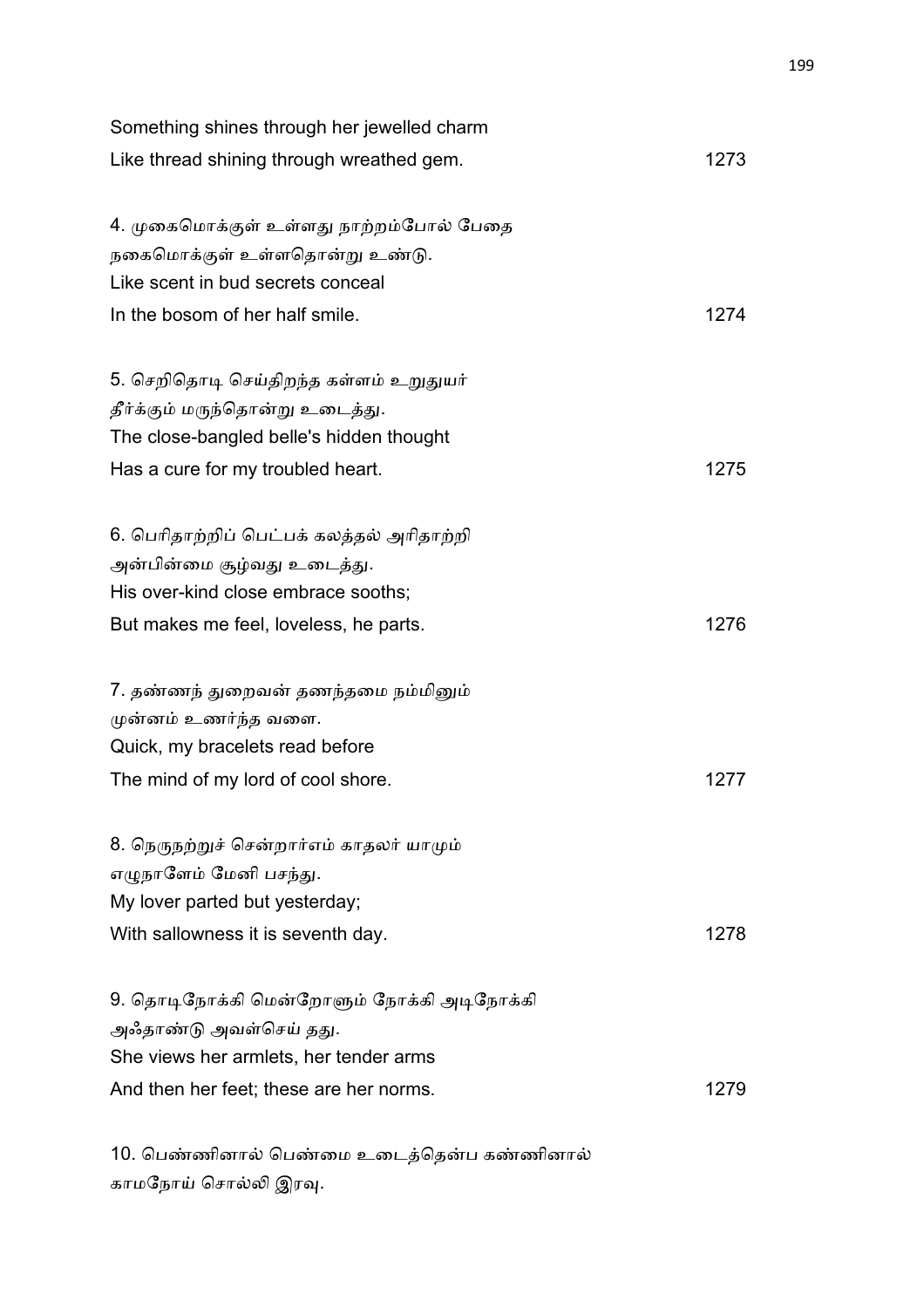To express love-pangs by eyes and pray Is womanhood's womanly way. The same state of the state of the state of the state of the state of the state of the state of the state of the state of the state of the state of the state of the state of the state of the sta

---------

# 129. புணர்ச்சிவிதும்பல் - Longing for reunion

| 1. உள்ளக் களித்தலும் காண மகிழ்தலும்<br>கள்ளுக்கில் காமத்திற்கு உண்டு.<br>Rapture at thought and joy when seen                                    |      |
|--------------------------------------------------------------------------------------------------------------------------------------------------|------|
| Belong to love and not to wine.                                                                                                                  | 1281 |
| 2. தினைத்துணையும் ஊடாமை வேண்டும் பனைத்துணையும்<br>காமம் நிறைய வரின்.<br>When passion grows palmyra-tall<br>Sulking is wrong though millet-small. | 1282 |
|                                                                                                                                                  |      |
| 3. பேணாது பெட்பவே செய்யினும் கொண்கனைக்<br>காணாது அமையல கண்.                                                                                      |      |
| Though slighting me he acts his will                                                                                                             |      |
| My restless eyes would see him still.                                                                                                            | 1283 |
| 4. ஊடற்கண் சென்றேன்மன் தோழி அதுமறந்து                                                                                                            |      |
| கூடற்கண் சென்றதுஎன் நெஞ்சு.                                                                                                                      |      |
| Huff I would, maid, but I forget;                                                                                                                |      |
| And leap to embrace him direct.                                                                                                                  | 1284 |
| 5. எழுதுங்கால் கோல்காணாக் கண்ணேபோல் கொண்கன்                                                                                                      |      |
| பழிகாணேன் கண்ட விடத்து.                                                                                                                          |      |
| When close I see not lord's blemish                                                                                                              |      |
| Like eyes that see not painter's brush.                                                                                                          | 1285 |
| 6. காணுங்கால் காணேன் தவறாய காணாக்கால்                                                                                                            |      |
| காணேன் தவறல் லவை.                                                                                                                                |      |
| When he's with me I see not fault                                                                                                                |      |
| And nought but fault when he is not.                                                                                                             | 1286 |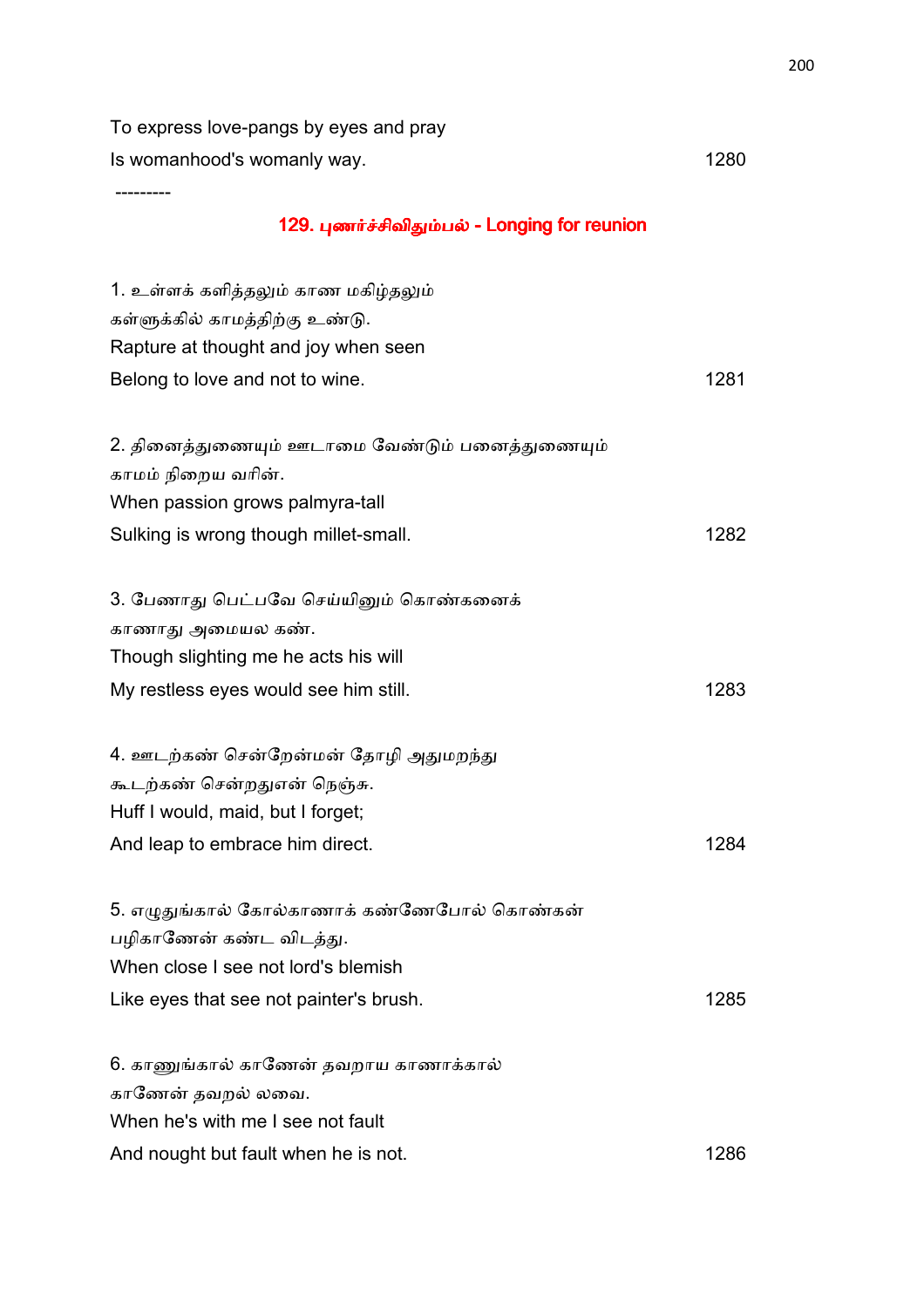| 7. உய்த்தல் அறிந்து புனல்பாய் பவரேபோல்<br>பொய்த்தல் அறிந்தென் புலந்து. |      |
|------------------------------------------------------------------------|------|
| To leap in stream which carries off                                    |      |
| When lord is close to feign a huff.                                    | 1287 |
| 8. இளித்தக்க இன்னா செயினும் களித்தார்க்குக்                            |      |
| கள்ளற்றே கள்வநின் மார்பு.                                              |      |
| Like wine to addicts that does disgrace                                |      |
| Your breast, O thief, is for my embrace!                               | 1288 |
| 9. மலரினும் மெல்லிது காமம் சிலர்அதன்                                   |      |
| செவ்வி தலைப்படு வார்.                                                  |      |
| Flower-soft is love; a few alone                                       |      |
| Know its delicacy so fine.                                             | 1289 |
| 10. கண்ணின் துனித்தே கலங்கினாள் புல்லுதல்                              |      |
| என்னினும் தான்விதுப் புற்று.                                           |      |
| She feigned dislike awhile but flew                                    |      |
| Faster for embrace than I do.                                          | 1290 |
| --------<br>130. நெஞ்சொடுபுலத்தல் - Chiding the heart                  |      |
| 1. அவர்நெஞ்சு அவர்க்காதல் கண்டும் எவன்நெஞ்சே                           |      |
| நீஎமக்கு ஆகா தது.                                                      |      |
| You see, his heart is his alone;                                       |      |
| Why not my heart be all my own?                                        | 1291 |
| 2. உறாஅ தவர்கண்ட கண்ணும் அவரைச்                                        |      |
| செறாஅரெனச் சேறிஎன் நெஞ்சு.                                             |      |
| O heart, you see how he slights me                                     |      |
| Yet you clasp him as if friendly.                                      | 1292 |

3. கெட்டார்க்கு நட்டார்இல் என்பதோ நெஞ்சேநீ பெட்டாங்கு அவர்பின் செலல்.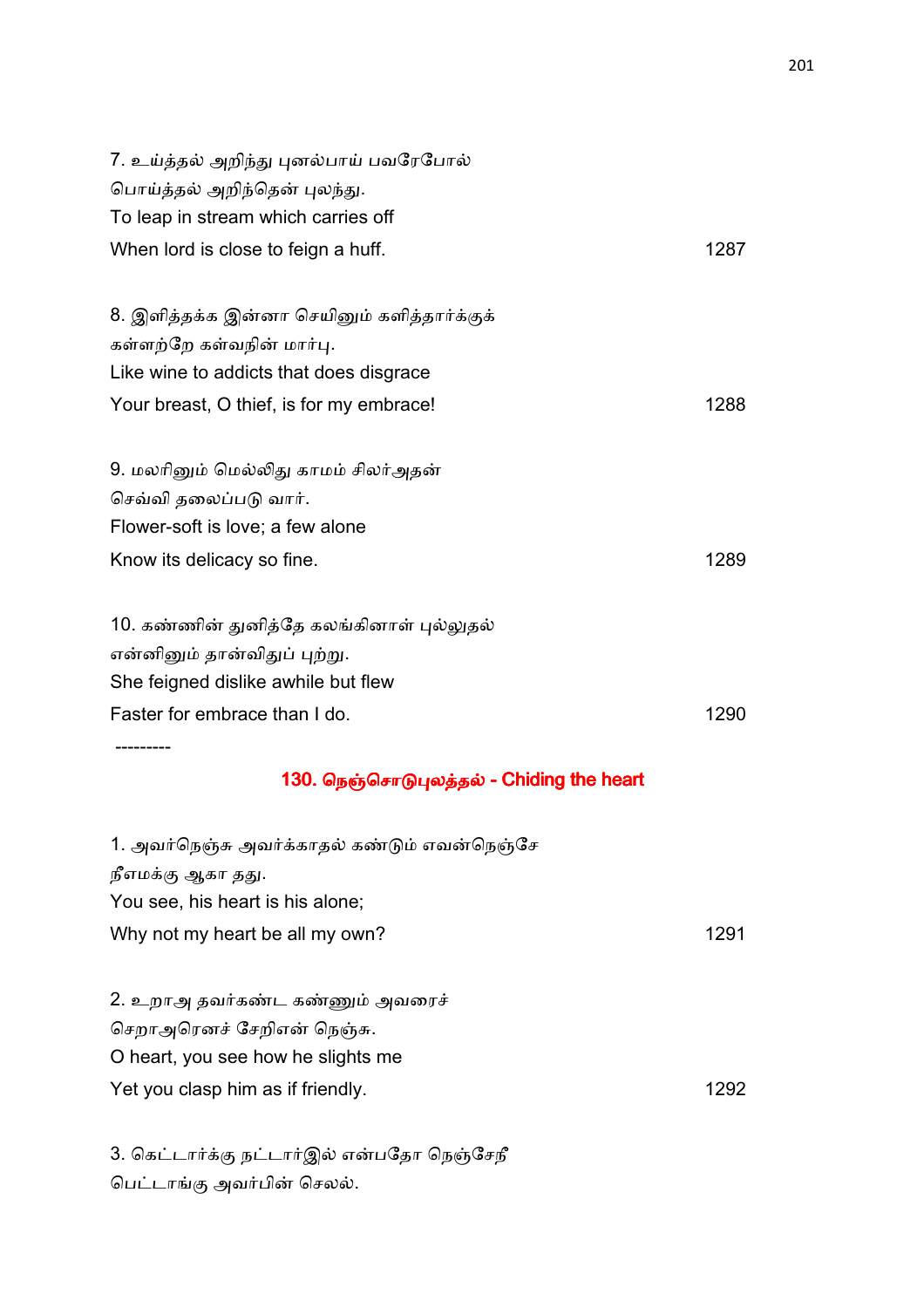| You follow him at will. Is it            |      |
|------------------------------------------|------|
| "The fallen have no friends" my heart?   | 1293 |
| 4. இனிஅன்ன நின்னோடு சூழ்வார்யார் நெஞ்சே  |      |
| துனிசெய்து துவ்வாய்காண் மற்று.           |      |
| You won't sulk first and then submit     |      |
| Who will then consult you, my heart?     | 1294 |
| 5. பெறாஅமை அஞ்சும் பெறின்பிரிவு அஞ்சும்  |      |
| அறாஅ இடும்பைத்தென் நெஞ்சு.               |      |
| Frets to gain and fears loss in gain     |      |
| O my heart suffers ceaseless pain.       | 1295 |
| 6. தனியே இருந்து நினைத்தக்கால் என்னைத்   |      |
| தினிய இருந்ததுஎன் நெஞ்சு.                |      |
| My itching mind eats me anon             |      |
| As I muse on him all alone.              | 1296 |
| 7. நாணும் மறந்தேன் அவர்மறக் கல்லாஎன்     |      |
| மாணா மடநெஞ்சிற் பட்டு.                   |      |
| forget shame but not his thought         |      |
| In mean foolish mind I'm caught.         | 1297 |
| 8. எள்ளின் இளிவாம்என்று எண்ணி அவர்திறம்  |      |
| உள்ளும் உயிர்க்காதல் நெஞ்சு.             |      |
| My heart living in love of him           |      |
| Hails his glory ignoring blame.          | 1298 |
| 9. துன்பத்திற்கு யாரே துணையாவார் தாமுடைய |      |
| நெஞ்சம் துணையல் வழி.                     |      |
| Who support a man in grief               |      |
| If lover's heart denies relief?          | 1299 |
| 10. தஞ்சம் தமரல்லர் ஏதிலார் தாமுடைய      |      |
| நெஞ்சம் தமரல் வழி.                       |      |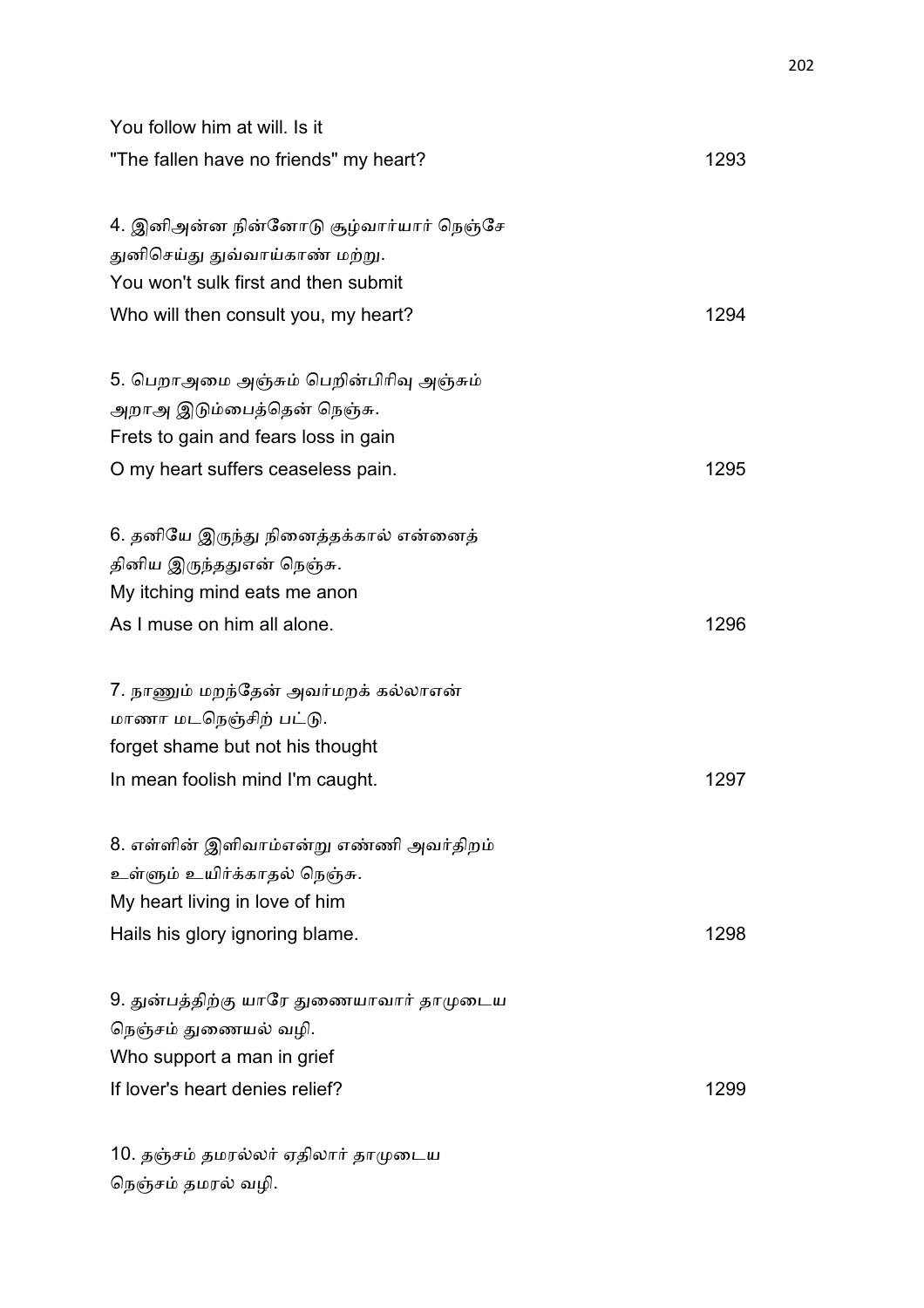Why wonder if strangers disown When one's own heart is not his own? 1300

-----------

# 131. புலவி - Bouderic

| 1. புல்லா திராஅப் புலத்தை அவர்உறும்<br>அல்லல்நோய் காண்கம் சிறிது.<br>Feign sulk; embrace him not so that                              |      |
|---------------------------------------------------------------------------------------------------------------------------------------|------|
| We can see his distress a bit.                                                                                                        | 1301 |
| 2. உப்பமைந் தற்றால் புலவி அதுசிறிது<br>மிக்கற்றால் நீள விடல்.<br>Sulking is the salt of love; but<br>Too much of it spoils the taste. | 1302 |
| 3. அலந்தாரை அல்லல்நோய் செய்தற்றால் தம்மைப்                                                                                            |      |
| புலந்தாரைப் புல்லா விடல்.                                                                                                             |      |
| To leave the sulker unembraced                                                                                                        |      |
| Is to grieve the one sorely grieved.                                                                                                  | 1303 |
| 4. ஊடி யவரை உணராமை வாடிய                                                                                                              |      |
| வள்ளி முதலரிந் தற்று.                                                                                                                 |      |
| To comfort not lady in pout                                                                                                           |      |
| Is to cut the fading plant at root.                                                                                                   | 1304 |
| 5. நலத்தகை நல்லவர்க்கு ஏஎர் புலத்தகை                                                                                                  |      |
| பூஅன்ன கண்ணா ரகத்து.                                                                                                                  |      |
| Pouting of flower-eyed has                                                                                                            |      |
| To pure good mates a lovely grace.                                                                                                    | 1305 |
| 6. துனியும் புலவியும் இல்லாயின் காமம்                                                                                                 |      |
| கனியும் கருக்காயும் அற்று.                                                                                                            |      |
| Love devoid of frowns and pets                                                                                                        |      |
| Misses its ripe and unripe fruits.                                                                                                    | 1306 |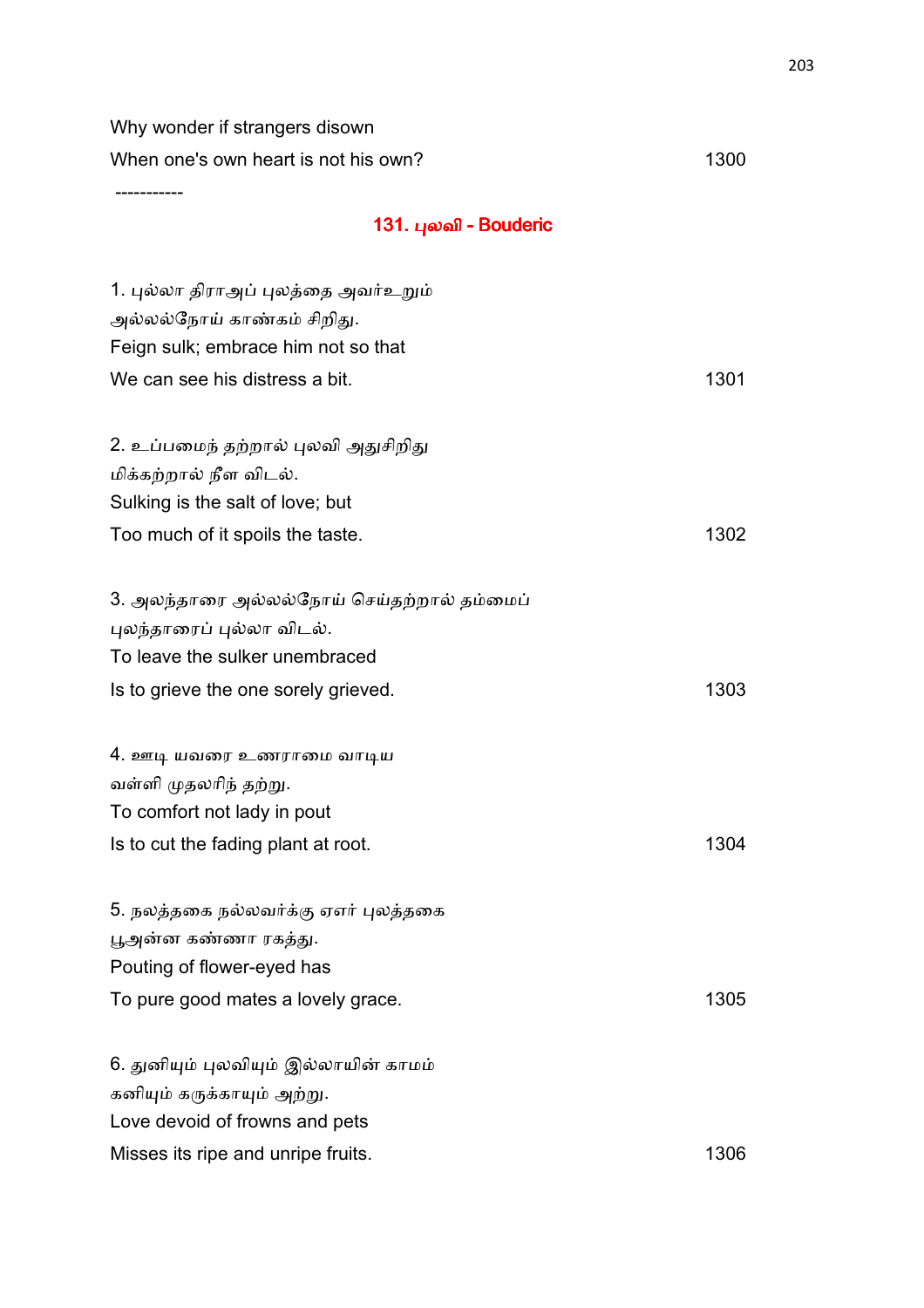| 7. ஊடலின் உண்டாங்கோர் துன்பம் புணர்வது<br>நீடுவது தன்றுகொல் என்று. |      |
|--------------------------------------------------------------------|------|
| "Will union take place soon or late?"                              |      |
| In lover's pout this leaves a doubt.                               | 1307 |
| 8. நோதல் எவன்மற்று நொந்தாரென்று அஃதறியும்                          |      |
| காதலர் இல்லா வழி.                                                  |      |
| What's the good of grieving lament                                 |      |
| When concious lover is not present?                                | 1308 |
| 9. நீரும் நிழலது இனிதே புலவியும்                                   |      |
| வீழுநர் கண்ணே இனிது.                                               |      |
| Water delights in a shady grove                                    |      |
| And sulking in souls of psychic love.                              | 1309 |
| 10. ஊடல் உணங்க விடுவாரோடு என்நெஞ்சம்                               |      |
| கூடுவேம் என்பது அவா.                                               |      |
| My heart athirst would still unite                                 |      |
| With her who me in sulking left!                                   | 1310 |
| 132. புலவிநுணுக்கம் - Feigned anger                                |      |
| 1. பெண்ணியலார் எல்லோரும் கண்ணின் பொதுஉண்பர்                        |      |
| நண்ணேன் பரந்தநின் மார்பு.                                          |      |
| I shrink to clasp you bosom lewd                                   |      |
| To the gaze of all ladies exposed.                                 | 1311 |
| 2. ஊடி யிருந்தேமாத் தும்மினார் யாம்தம்மை                           |      |
| நீடுவாழ் கென்பாக்கு அறிந்து.                                       |      |
| He sneezed while we went on sulking                                |      |
| Expecting me to say "live long".                                   | 1312 |

3. கோட்டுப்பூச் சூடினும் காயும் ஒருத்தியைக் காட்டிய சூடினீர் என்று.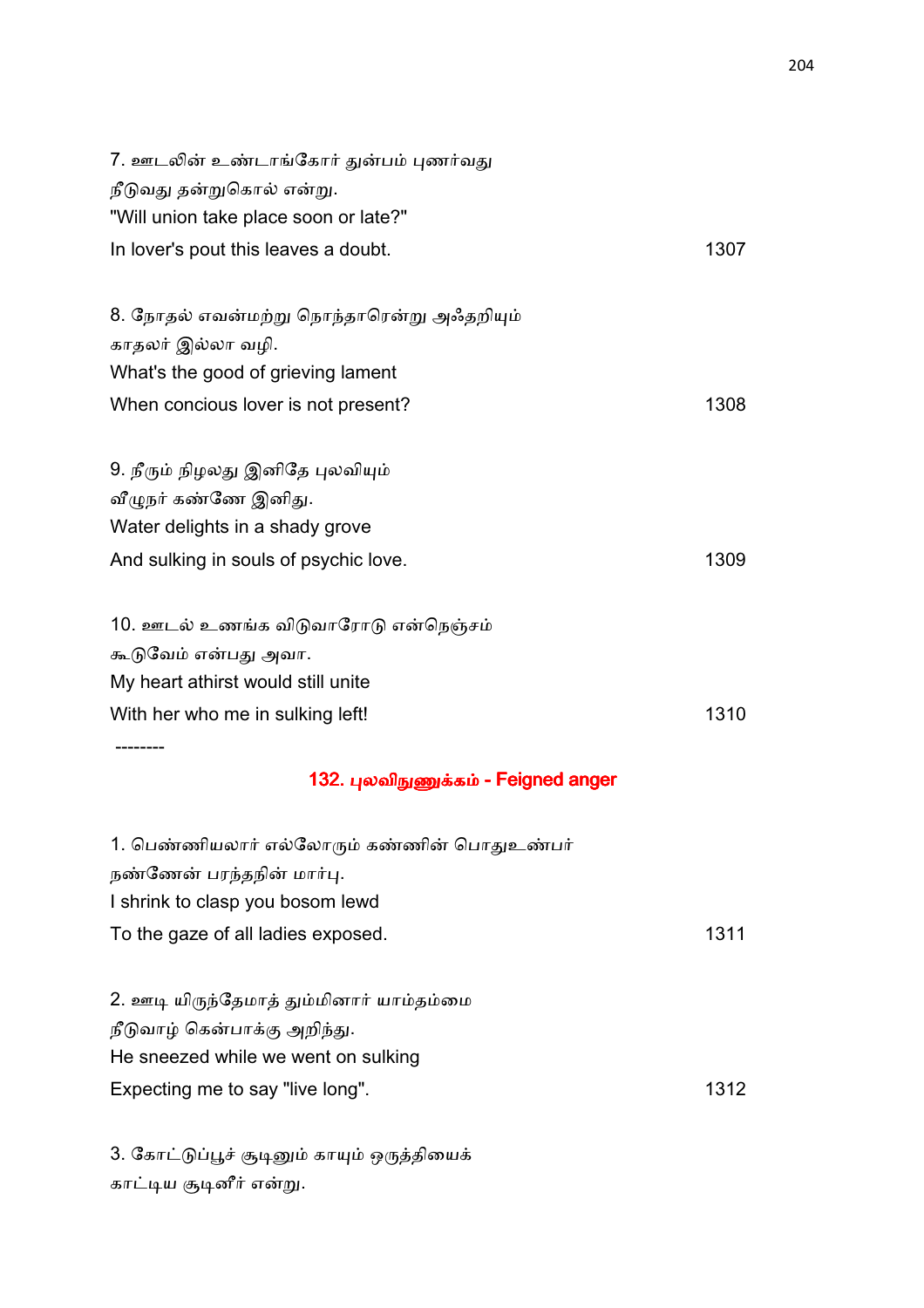| "For which lady?" she widely cries                |      |
|---------------------------------------------------|------|
| While I adorn myself with flowers.                | 1313 |
| 4. யாரினும் காதலம் என்றேனா ஊடினாள்                |      |
| யாரினும் யாரினும் என்று.                          |      |
| "I love you more than all" I said                 |      |
| "Than whom, than whom?" she sulked and chid.      | 1314 |
| 5. இம்மைப் பிறப்பில் பிரியலம் என்றேனாக்           |      |
| கண்ணிறை நீர்கொண் டனள்.                            |      |
| "In this life we won't part" I told               |      |
| Her eyes at once with tears were filled.          | 1315 |
| 6. உள்ளினேன் என்றேன்மற்று என்மறந்தீர் என்றென்னைப் |      |
| புல்லாள் புலத்தக் கனள்.                           |      |
| I said "I thought of you". She left               |      |
| Her embrace crying "Oft you forget".              | 1316 |
| 7. வழுத்தினாள் தும்மினே னாக அழித்தழுதாள்          |      |
| யாருள்ளித் தும்மினீர் என்று.                      |      |
| I sneezed; she blessed; then changed and wept     |      |
| "You sneezed now at which lady's thought?"        | 1317 |
| 8. தும்முச் செறுப்ப அழுதாள் நுமர்உள்ளல்           |      |
| எம்மை மறைத்திரோ என்று.                            |      |
| I repressed sneeze; she wept crying               |      |
| "Your thoughts from me you are hiding".           | 1318 |
| 9. தன்னை உணர்த்தினும் காயும் பிறர்க்குநீர்        |      |
| இந்நீரர் ஆகுதிர் என்று.                           |      |
| I try to coax her and she remarks                 |      |
| "Your coaxing others thus this marks".            | 1319 |
|                                                   |      |

10. நினைத்திருந்து நோக்கினும் காயும் அனைத்துநீர் யாருள்ளி நோக்கினீர் என்று.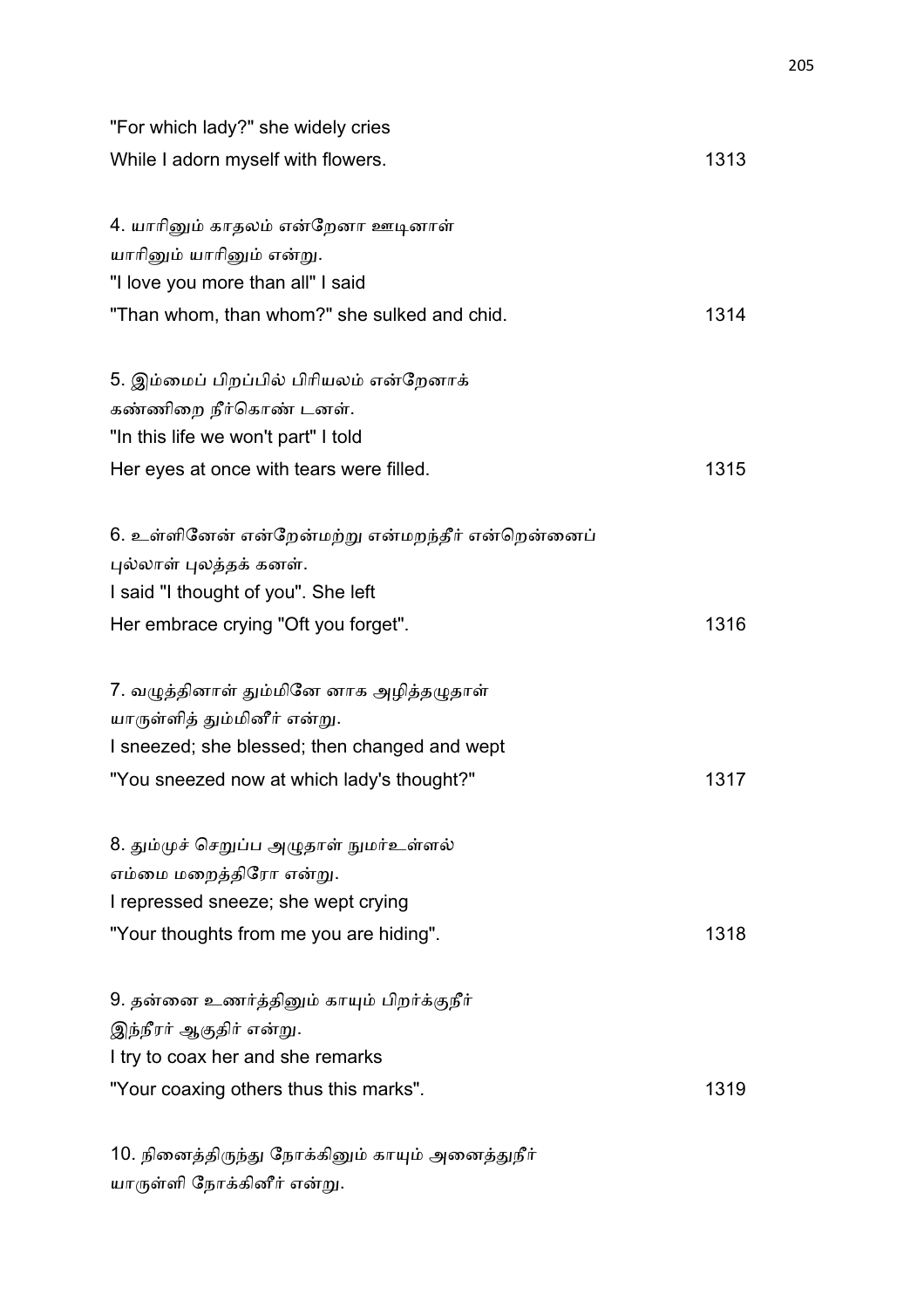I think and gaze at her; she chides: "On whom your thought just now abides?" 1320

-----------

#### 133. ஊடலுவகை - Sulking charm

| 1. இல்லை தவறவர்க்கு ஆயினும் ஊடுதல்            |      |
|-----------------------------------------------|------|
| வல்லது அவர்அளிக்கு மாறு.                      |      |
| He is flawless; but I do pout.                |      |
| So that his loving ways show out.             | 1321 |
|                                               |      |
| 2. ஊடலில் தோன்றும் சிறுதுனி நல்லளி            |      |
| வாடினும் பாடு பெறும்.                         |      |
| Fading first, love blooms and outlives        |      |
| The petty pricks that pouting gives.          | 1322 |
|                                               |      |
| 3. புலத்தலின் புத்தேள்நாடு உண்டோ நிலத்தொடு    |      |
| நீரியைந் தன்னா ரகத்து.                        |      |
| Is there a heaven like sulk beneath           |      |
| Of hearts that join like water and earth?     | 1323 |
|                                               |      |
| 4. புல்லி விடாஅப் புலவியுள் தோன்றுமென்        |      |
| உள்ளம் உடைக்கும் படை.                         |      |
| In long pout after embrace sweet              |      |
| A weapon is up to break my heart.             | 1324 |
|                                               |      |
| 5. தவறில ராயினும் தாம்வீழ்வார் மென்றோள்       |      |
| அகறலி னாங்கொன்று உடைத்து.                     |      |
| Though free form faults, one feels the charms |      |
| Of feigned release from lover's arms.         | 1325 |
|                                               |      |
| 6. உணலினும் உண்டது அறல்இனிது காமம்            |      |
| புணர்தலின் ஊடல் இனிது.                        |      |

Sweeter than meal is digestion